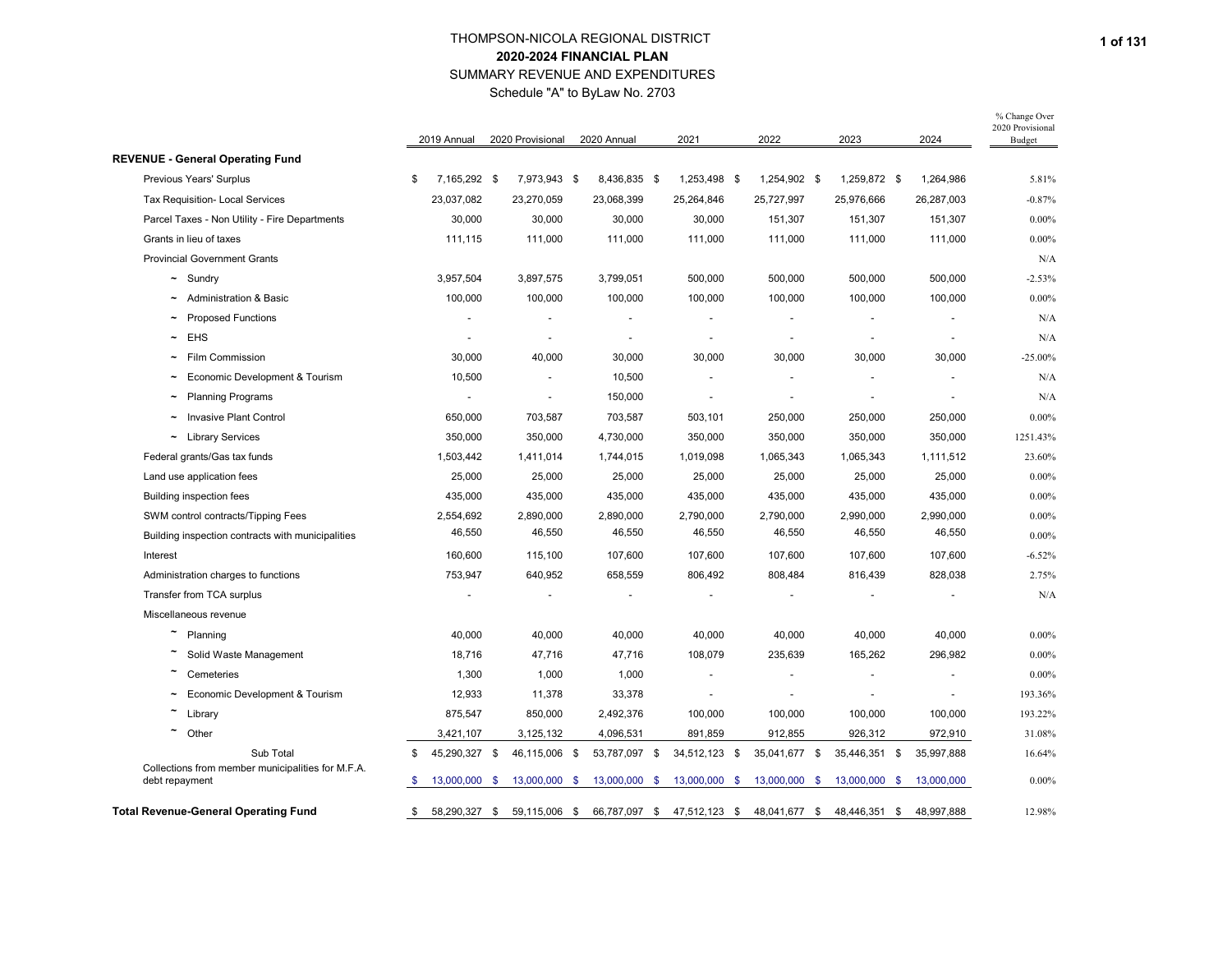Schedule "A" to ByLaw No. 2703

|                                                 |    | 2019 Annual              | 2020 Provisional         | 2020 Annual              | 2021         | 2022                           | 2023 |                          |               | 2024                     | % Change Over<br>2020 Provisional<br>Budget |
|-------------------------------------------------|----|--------------------------|--------------------------|--------------------------|--------------|--------------------------------|------|--------------------------|---------------|--------------------------|---------------------------------------------|
| <b>REVENUE - Utilities Operating Fund</b>       |    |                          |                          |                          |              |                                |      |                          |               |                          |                                             |
| Utilities Tax Requisition-Septage               | \$ | $\sim$                   | \$<br>$\sim$             | \$<br>$\sim$             | \$<br>$\sim$ | \$<br>$\overline{\phantom{a}}$ | -\$  | $\sim$                   | $\mathfrak s$ | ٠                        | N/A                                         |
| Septage Tipping Fees                            |    | $\overline{\phantom{a}}$ | $\overline{\phantom{a}}$ | $\blacksquare$           | ٠            | $\overline{\phantom{a}}$       |      |                          |               | ٠                        | N/A                                         |
| <b>Transfer From Reserve</b>                    |    | $\overline{\phantom{a}}$ | $\overline{\phantom{a}}$ | 40,000                   |              | $\overline{\phantom{a}}$       |      | $\overline{\phantom{a}}$ |               | ٠                        | N/A                                         |
| Previous Year's Surplus                         |    | 302,066                  | 185,358                  | 338,173                  | 26,055       | 29,642                         |      | 32,843                   |               | 35,123                   | 82.44%                                      |
| Frontage & Parcel taxes                         |    | 514,557                  | 514,859                  | 514,859                  | 497,718      | 499,218                        |      | 542,218                  |               | 545,218                  | $0.00\%$                                    |
| Water & Sewer Tolls                             |    | 1,020,165                | 1,022,540                | 1,022,540                | 1,041,238    | 1,052,091                      |      | 1,063,612                |               | 1,074,835                | $0.00\%$                                    |
| <b>Government Grants</b>                        |    | 1,378,823                | 6,112,509                | 6,381,018                | ٠            |                                |      | ۰                        |               | $\blacksquare$           | 4.39%                                       |
| Proceeds From Borrowing                         |    | 460,000                  | 460,000                  | 460,000                  | ٠            |                                |      | $\overline{\phantom{a}}$ |               | $\blacksquare$           | $0.00\%$                                    |
| Transfer from TCA surplus                       |    | $\overline{\phantom{a}}$ | $\overline{\phantom{a}}$ | $\overline{\phantom{a}}$ |              | $\overline{\phantom{a}}$       |      |                          |               | $\overline{\phantom{a}}$ | N/A                                         |
| Other Income                                    |    | 115,209                  | 30,825                   | 89,115                   | 5,826        | 5,825                          |      | 5,826                    |               | 5,825                    | 189.10%                                     |
| <b>Total Revenue - Utilities Operating Fund</b> | S  | 3,790,820 \$             | 8,326,091 \$             | 8,845,705 \$             | 1,570,837 \$ | 1,586,776 \$                   |      | 1,644,499 \$             |               | 1,661,001                | 6.24%                                       |

**OVERALL REVENUE**

### $\frac{1}{3}$  62,081,147 \$ 67,441,097 \$ 75,632,802 \$ 49,082,960 \$ 49,628,453 \$ 50,090,850 \$ 50,658,889 \$ 12.15%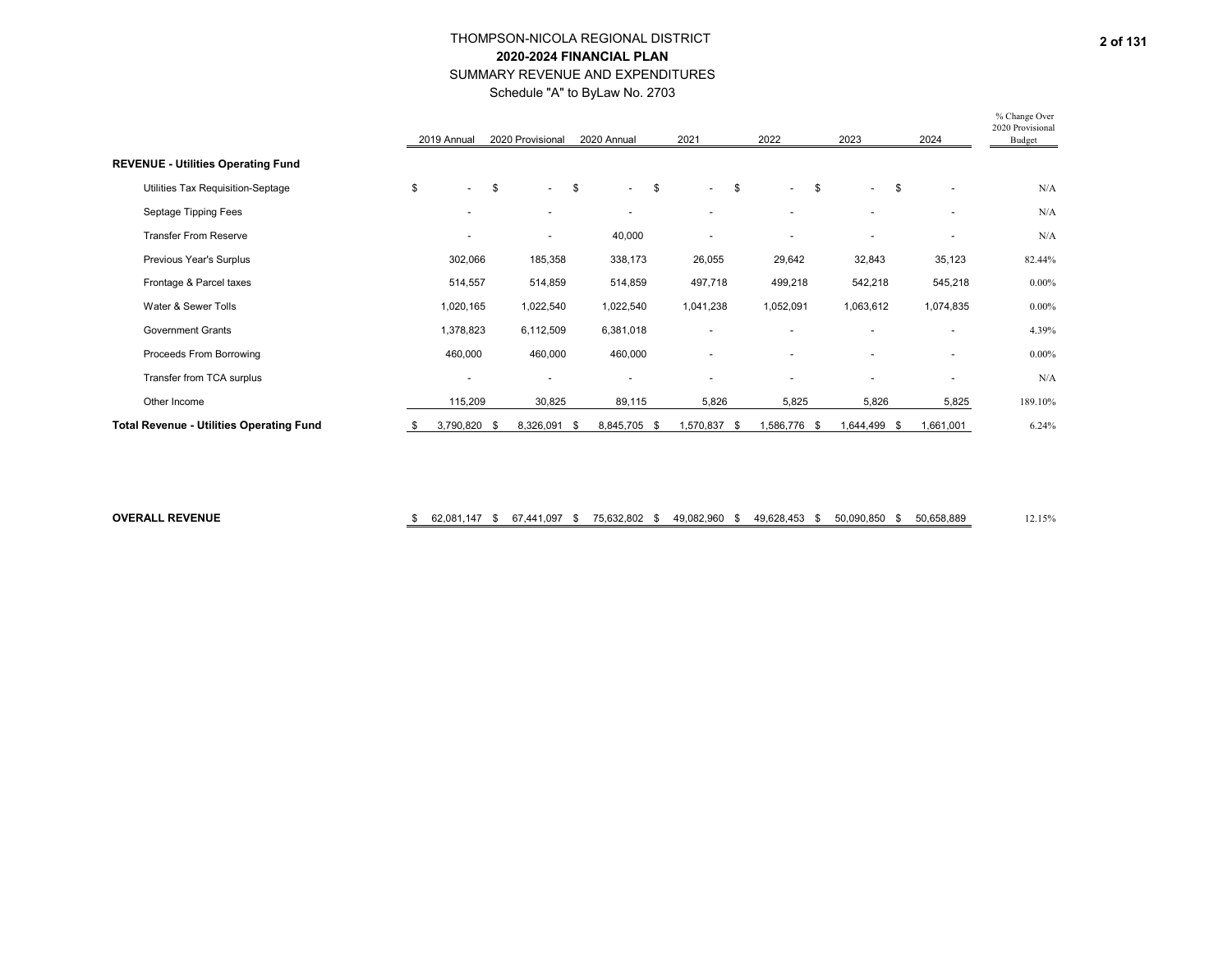Schedule "A" to ByLaw No. 2703

|                                              |       | 2019 Annual         | 2020 Provisional | 2020 Annual  | 2021         | 2022         | 2023         | 2024                  | % Change Over<br>2020 Provisional<br>Budget |
|----------------------------------------------|-------|---------------------|------------------|--------------|--------------|--------------|--------------|-----------------------|---------------------------------------------|
| <b>EXPENDITURES - General Operating Fund</b> |       |                     |                  |              |              |              |              |                       |                                             |
| <b>General Government Services</b>           | Page  |                     |                  |              |              |              |              |                       |                                             |
| Executive & Legislative                      | 8 \$  | 817,558 \$          | 845,296 \$       | 862,531 \$   | 877,122 \$   | 944,004 \$   | 907,184 \$   | 922,668               | 2.04%                                       |
| Administration                               | 9     | 3,087,150           | 3,167,125        | 3,256,875    | 3,210,845    | 3,270,962    | 3,333,281    | 3,405,847             | 2.83%                                       |
| Electoral Area Administration                | 10    | 6,387,353           | 6,014,320        | 5,808,262    | 2,585,447    | 2,715,509    | 2,694,130    | 2,772,758             | $-3.43%$                                    |
| Fraser Basin Program                         | 11    | 40,000              | 40,000           | 40,000       | 40,720       | 41,454       | 42,203       | 42,968                | $0.00\%$                                    |
| <b>Total General Government Services</b>     |       | \$<br>10,332,061 \$ | 10,066,741 \$    | 9,967,668 \$ | 6,714,134 \$ | 6,971,929 \$ | 6,976,798 \$ | 7,144,241             | $-0.98%$                                    |
| <b>Protective Services</b>                   |       |                     |                  |              |              |              |              |                       |                                             |
| Fire Protection - Ashcroft                   | 12S   | 24,720 \$           | 26,780 \$        | 26,780 \$    | 28,840 \$    | 30,900 \$    | 32,960 \$    | 33,619                | $0.00\%$                                    |
| Fire Protection - Barriere                   | 13    | 47,225              | 157,967          | 157,967      | 49,012       | 49,934       | 50,870       | 51,826                | $0.00\%$                                    |
| Fire Protection - Blackpool                  | 14    | 222,083             | 168,989          | 255,460      | 171,769      | 174,629      | 177,414      | 180,254               | 51.17%                                      |
| Fire Protection - Clinton                    | 15    | 28,325              | 28,840           | 28,840       | 29,355       | 29,870       | 30,385       | 30,900                | $0.00\%$                                    |
| Fire Protection - South Green Lake           | 16    | 147,579             | 190,043          | 313,719      | 212,229      | 214,338      | 215,789      | 217,788               | 65.08%                                      |
| Fire Protection - 70 Mile House              | 17    | 29,870              | 29,870           | 29,870       | 29,870       | 29,870       | $\sim$       | $\tilde{\phantom{a}}$ | $0.00\%$                                    |
| Fire Protection - Little Fort                | 18    | 147,712             | 140,641          | 232,216      | 136,512      | 138,317      | 139,617      | 140,936               | 65.11%                                      |
| Fire Protection - Loon Lake                  | 19    | 1,163,046           | 1,491,972        | 1,616,536    | 136,444      | 182,058      | 183,483      | 184,937               | 8.35%                                       |
| Fire Protection - Mamit Lake                 | 20    | 3,869               | 3,943            | 3,943        | 4,019        | 4,097        | 4,176        | 4,256                 | $0.00\%$                                    |
| Fire Protection - McLure                     | 21    | 157,953             | 374,408          | 428,369      | 137,983      | 138,679      | 139,393      | 140,126               | 14.41%                                      |
| Fire Protection - Merritt                    | 22    | 246,389             | 249,316          | 249,316      | 152,303      | 155,349      | 158,455      | 161,625               | $0.00\%$                                    |
| Fire Protection - Pritchard                  | 23    | 255,157             | 165,353          | 244,002      | 168,129      | 170,910      | 173,746      | 176,639               | 47.56%                                      |
| Fire Protection - Tobiano                    | 24    | 1,289,991           | 1,301,261        | 1,358,113    | 293,781      | 369,244      | 370,576      | 371,929               | 4.37%                                       |
| Fire Protection - Vavenby                    | 25    | 559,004             | 162,606          | 212,954      | 165,180      | 167,749      | 170,367      | 173,039               | 30.96%                                      |
| Fire Protection - VLA Flats                  | 26    | 15,450              | 15,450           | 15,450       | 15,450       | 15,450       | 15,450       | 15,450                | $0.00\%$                                    |
| Fire Protection - Whitecroft                 | 27    | 25,750              | 26,265           | 26,265       | 26,790       | 27,326       | 27,873       | 28,430                | $0.00\%$                                    |
| Search & Rescue - Areas "A", "B" & "O"       | 28    | 19,570              | 19,570           | 19,570       | 19,570       | 19,570       | 19,570       | 19,570                | 0.00%                                       |
| Search Rescue - All Members                  | 29    | 156,910             | 157,985          | 159,107      | 159,650      | 159,650      | 159,650      | 159,650               | 0.71%                                       |
| E-911 Service                                | 30    | 763,519             | 914,615          | 769,471      | 808,930      | 826,307      | 845,636      | 866,050               | $-15.87%$                                   |
| <b>Emergency Preparedness Program</b>        | 31    | 825,584             | 846,420          | 843,499      | 763,368      | 766,663      | 769,897      | 773,195               | $-0.35%$                                    |
| Highway Rescue - Areas "A" & "B"             | 32    | 19,395              | 24,720           | 34,342       | 24,720       | 24,720       | 24,720       | 24,720                | 38.92%                                      |
| <b>Westwold First Responders</b>             | 33    |                     |                  |              | ÷,           |              |              |                       | N/A                                         |
| Dangerous Dog Control                        | 34    | 181,919             | 181,425          | 195,211      | 46,350       | 46,350       | 46,350       | 46,350                | 7.60%                                       |
| <b>Building Standards</b>                    | 35    | 1,111,928           | 1,226,855        | 1,499,505    | 1,286,272    | 1,311,198    | 1,336,621    | 1,362,554             | 22.22%                                      |
| <b>Total Protective Services</b>             |       | \$<br>7,442,948 \$  | 7,905,294 \$     | 8,720,505 \$ | 4,866,526 \$ | 5,053,178 \$ | 5,092,998 \$ | 5,163,843             | 10.31%                                      |
| <b>Transportation Services</b>               |       |                     |                  |              |              |              |              |                       |                                             |
| Street Lighting - Avola                      | 36 \$ | 10,249 \$           | 10,249 \$        | 10,249 \$    | 10,249 \$    | 10,249 \$    | 10,352 \$    | 10,352                | $0.00\%$                                    |
| Street Lighting - Blackpool                  | 37    | 7,262               | 7,262            | 7,262        | 7,262        | 7,262        | 7,262        | 7,262                 | $0.00\%$                                    |
| Street Lighting- Coldwater Rd                | 38    | 3,600               | 3,600            | 3,600        | 3,600        | 3,650        | 3,650        | 3,650                 | $0.00\%$                                    |
|                                              |       |                     |                  |              |              | .Continued   |              |                       |                                             |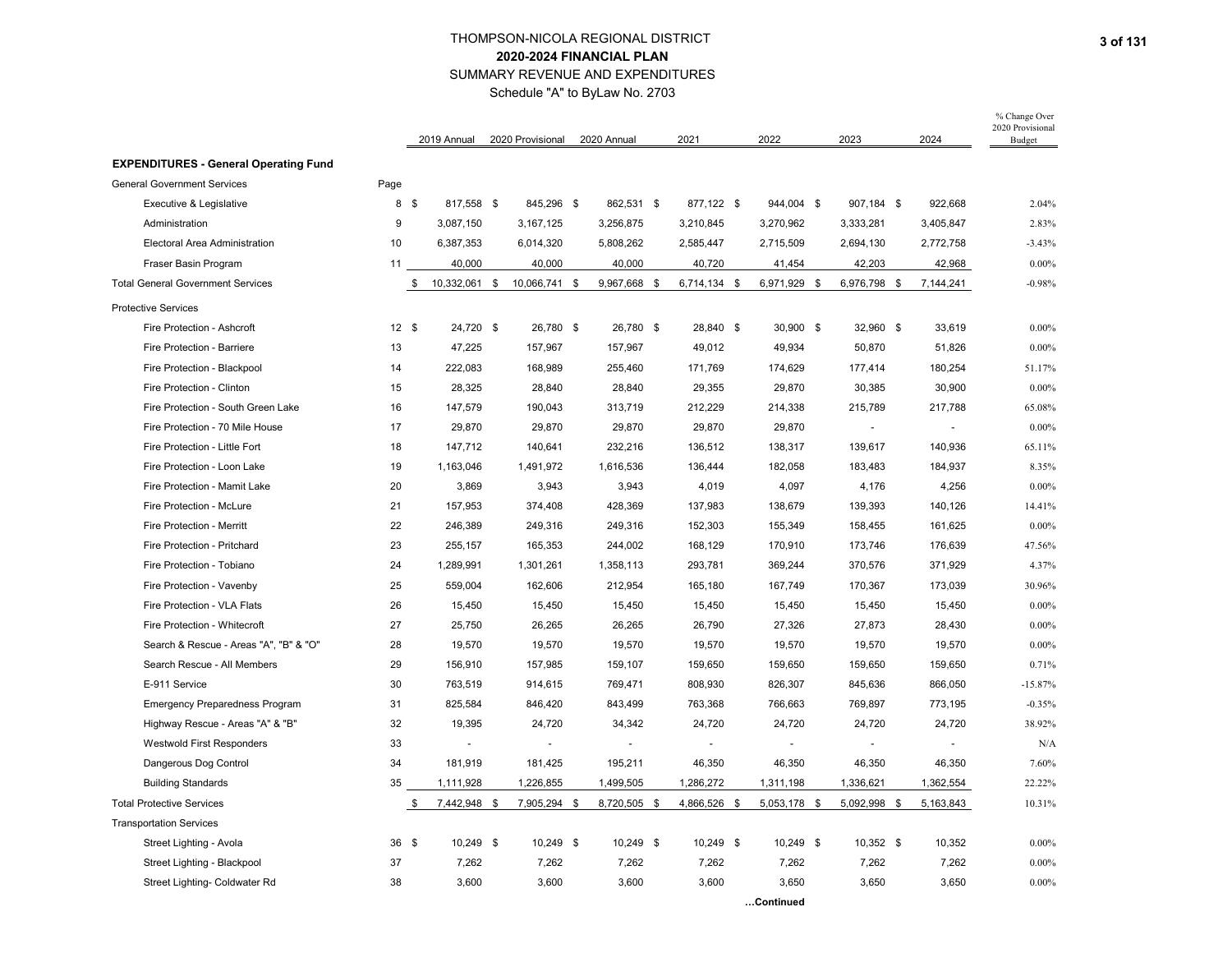Schedule "A" to ByLaw No. 2703

|                                                          |       | 2019 Annual          | 2020 Provisional | 2020 Annual   | 2021          | 2022          | 2023          | 2024       | % Change Over<br>2020 Provisional<br>Budget |
|----------------------------------------------------------|-------|----------------------|------------------|---------------|---------------|---------------|---------------|------------|---------------------------------------------|
| <b>EXPENDITURES - General Operating Fund (continued)</b> |       |                      |                  |               |               |               |               |            |                                             |
| Transportation Services - (continued)                    | Page  |                      |                  |               |               |               |               |            |                                             |
| Street Lighting - Pritchard                              | 39    | 8,292                | 8,292            | 8,292         | 8,292         | 8,395         | 8,395         | 8,395      | $0.00\%$                                    |
| Street Lighting - Tobiano                                | 40    | 5,150                | 5,150            | 5,150         | 5,150         | 5,150         | 5,150         | 5,150      | $0.00\%$                                    |
| Street Lighting - Vavenby                                | 41    | 11,382               | 11,382           | 11,382        | 11,382        | 11,485        | 11,485        | 11,485     | $0.00\%$                                    |
| Street Lighting - Whitecroft                             | 42    | 1,900                | 1,900            | 1,900         | 1,900         | 1,950         | 1,950         | 1,950      | $0.00\%$                                    |
| Transit Service - Clearwater                             | 43    | 38,124               | 39,409           | 39,409        | 47,361        | 49,894        | 52,555        | 55,348     | $0.00\%$                                    |
| Transit Service - Valley Connector                       | 44    | 35,532               | 35,535           | 35,535        | 39,373        | 41,478        | 43,713        | 44,290     | $0.00\%$                                    |
| Transit Service - Lower Nicola                           | 45    | 8,549                | 8,549            | 8,549         | 8,634         | 8,721         | 8,808         | 8,896      | $0.00\%$                                    |
| <b>Total Transportation Services</b>                     |       | 130,040 \$<br>\$     | 131,328 \$       | 131,328 \$    | 143,203 \$    | 148,234 \$    | 153,320 \$    | 156,778    | $0.00\%$                                    |
| <b>Environmental Health Services</b>                     |       |                      |                  |               |               |               |               |            |                                             |
| Solid Waste Management                                   | 46    | 11,463,911 \$<br>-\$ | 12,561,302 \$    | 12,634,448 \$ | 9,288,397 \$  | 9,416,988 \$  | 9,547,662 \$  | 9,680,454  | 0.58%                                       |
| SWMPR, Amendment & Implementation Service                | 47    | 42,750               | 42,750           | 42,750        | 45,000        | 45,000        | 45,000        | 45,000     | $0.00\%$                                    |
| <b>Noxious Weed Control</b>                              | 48    | 1,046,455            | 1,100,983        | 1,148,727     | 946,088       | 679,161       | 684,958       | 687,533    | 4.34%                                       |
| Mosquito Control - Kamloops,                             |       |                      |                  |               |               |               |               |            |                                             |
| Chase, Logan Lake, Areas "J", "L" & "P"                  | 49    | 202,005              | 203,334          | 203,479       | 208,727       | 212,897       | 217,152       | 221,493    | 0.07%                                       |
| Mosquito Control - Barriere, Areas "O" & "P"             | 50    | 134,710              | 134,319          | 135,369       | 139,321       | 142,103       | 144,942       | 147,838    | 0.78%                                       |
| Mosquito Control - Areas "M" & "N"                       | 51    | 107,957              | 107,572          | 108,594       | 112,051       | 114,287       | 116,570       | 118,899    | 0.95%                                       |
| Mosquito Control - Clearwater, Area "A"                  | 52    | 139,539              | 139,568          | 140,057       | 143,491       | 146,357       | 149,282       | 152,265    | 0.35%                                       |
| Alt. Waste Coll. - Area "B"                              | 53    | 108,825              | 100,467          | 112,404       | 115,382       | 117,164       | 118,982       | 120.836    | 11.88%                                      |
| Alt. Waste Coll. - Area "J"                              | 54    | 232,464              | 237,763          | 238,947       | 237,372       | 237,897       | 238,422       | 238,947    | 0.50%                                       |
| Alt. Waste Coll. - Area "N"                              | 55    | 24,400               | 26,462           | 26,393        | 27,282        | 27,282        | 27,282        | 27,282     | $-0.26%$                                    |
| Alt. Waste Coll. - Area "P"                              | 56    | 44,550               | 49,103           | 42,761        | 40,730        | 41,338        | 41,958        | 42,590     | $-12.92%$                                   |
| <b>Total Environmental Health Services</b>               |       | 13,547,566 \$        | 14,703,623 \$    | 14,833,929 \$ | 11,303,841 \$ | 11,180,474 \$ | 11,332,209 \$ | 11,483,137 | 0.89%                                       |
| Public Health & Welfare                                  |       |                      |                  |               |               |               |               |            |                                             |
| Cemetery - Area "A"                                      | 57 \$ | 6,077 \$             | 6,077 \$         | 7,931 \$      | 7,931 \$      | 7,931 \$      | 7,931 \$      | 7,931      | 30.51%                                      |
| Cemetery - Area "B"                                      | 58    | 100,121              | 106,345          | 98,984        | 16,296        | 16,612        | 16,935        | 17,264     | $-6.92%$                                    |
| Cemeteries - Chase & Areas "L" & "P"                     | 59    | 15,210               | 15,210           | 15,210        | 7,710         | 7,710         | 7,710         | 7,710      | $0.00\%$                                    |
| Cemetery - Clinton & Area "E"                            | 60    | 26,523               | 26,729           | 26,729        | 10,815        | 10,815        | 10,815        | 10,815     | $0.00\%$                                    |
| Cemeteries - Areas "O" & "P"                             | 61    | 19,189               | 19,261           | 27,501        | 9,013         | 9,322         | 9,373         | 9,373      | 42.78%                                      |
| Thompson River Watershed Management                      | 62    | 55,208               | 130,208          | 130,208       | 55,208        | 55,208        | 55,208        | 55,208     | $0.00\%$                                    |
| Total Public Health & Welfare                            |       | 222,328 \$<br>\$     | 303,830 \$       | 306,563 \$    | 106,973 \$    | 107,598 \$    | 107,972 \$    | 108,301    | 0.90%                                       |

**…Continued**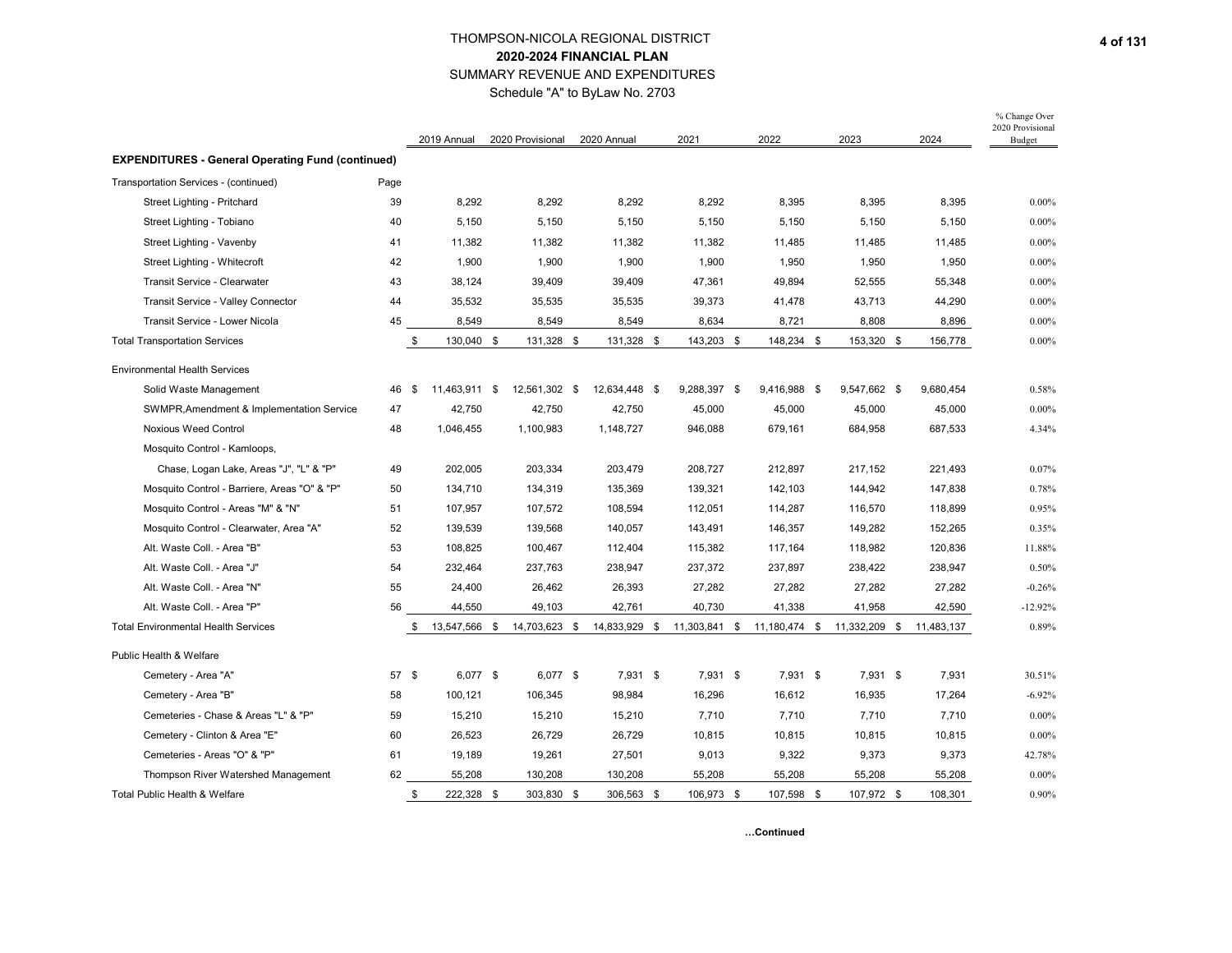Schedule "A" to ByLaw No. 2703

|                                                          |       | 2019 Annual        | 2020 Provisional | 2020 Annual  | 2021         | 2022         | 2023         |            | 2024      | % Change Over<br>2020 Provisional<br>Budget |
|----------------------------------------------------------|-------|--------------------|------------------|--------------|--------------|--------------|--------------|------------|-----------|---------------------------------------------|
| <b>EXPENDITURES - General Operating Fund (continued)</b> |       |                    |                  |              |              |              |              |            |           |                                             |
| <b>Environmental Development</b>                         | Page  |                    |                  |              |              |              |              |            |           |                                             |
| Environmental Planning & Zoning                          | 63 \$ | 1,535,611 \$       | 1,553,746 \$     | 1,743,364 \$ | 1,438,914 \$ | 1,499,372 \$ | 1,545,320 \$ |            | 1,546,766 | 12.20%                                      |
| Film Commission                                          | 65    | 416,799            | 278,548          | 278,783      | 274,393      | 279,595      | 284,897      |            | 290,301   | 0.08%                                       |
| Economic Development/Tourism Comm.                       | 67    | 42,605             | 42,510           | 42,605       |              |              |              |            |           | 0.22%                                       |
| Gold Country Grant - Ashcroft, Cache Creek,              |       |                    |                  |              |              |              |              |            |           |                                             |
| Lytton, Clinton, Areas "E", "I", "J", "M" & "N"          | 68    | 97,999             | 87,499           | 247,999      | 87,499       | 87,499       |              | 87,499     | 87,499    | 183.43%                                     |
| Economic Development & Tourism-Area "A"                  | 69    | 47,028             | 55,656           | 68,414       | 64,178       | 66,597       |              | 66,574     | 67,806    | 22.92%                                      |
| Economic Development & Tourism-Area "B"                  | 70    | 91,522             | 84,468           | 96,124       | 82,520       | 85,307       |              | 85,660     | 87,274    | 13.80%                                      |
| Economic Development & Tourism-Area "E"                  | 71    | 54,947             | 50,150           | 34,148       | 7,210        | 7,210        |              | 7,210      | 7,210     | $-31.91%$                                   |
| Economic Development & Tourism-Area "I"                  | 72    | 15,024             | 30,705           | 30,857       | 15,450       | 15,450       |              | 15,450     | 15,450    | 0.50%                                       |
| Economic Development & Tourism-Area "J"                  | 73    | 102,369            | 60,150           | 64,194       | 5,665        | 5,665        |              | 5,665      | 5,665     | 6.72%                                       |
| Economic Development & Tourism-Area "L"                  | 74    | 66,389             | 39,150           | 40,575       | 10,300       | 10,300       |              | 10,300     | 10,300    | 3.64%                                       |
| Economic Development & Tourism-Area "M"                  | 75    | 54,219             | 46,637           | 47,967       | 5,665        | 5,665        |              | 5,665      | 5,665     | 2.85%                                       |
| Economic Development & Tourism-Area "N"                  | 76    | 57,150             | 45,300           | 47,475       | 5,665        | 5,665        |              | 5,665      | 5,665     | 4.80%                                       |
| Economic Development & Tourism-Area "O"                  | 77    | 80,150             | 70,150           | 74,376       | 30,900       | 30,900       |              | 30,900     | 30,900    | 6.02%                                       |
| Economic Development & Tourism-Area "P"                  | 78    | 12,150             | 12,150           | 12,150       | 12,360       | 12,360       |              | 12,360     | 12,360    | $0.00\%$                                    |
| <b>Total Environmental Development</b>                   |       | 2,673,962 \$<br>\$ | 2,456,819 \$     | 2,829,031 \$ | 2,040,719 \$ | 2,111,585 \$ | 2,163,165 \$ |            | 2,172,861 | 15.15%                                      |
| Recreational & Cultural Services                         |       |                    |                  |              |              |              |              |            |           |                                             |
| North Thompson Sportsplex                                | 79 \$ | 170,340 \$         | 174,801 \$       | 174,801 \$   | 177,879 \$   | 181,017 \$   |              | 184,218 \$ | 187,078   | $0.00\%$                                    |
| Nicola Valley Aquatic Centre                             | 80    | 191,746            | 194,901          | 194,901      | 198,118      | 201,399      |              | 204,746    | 204,747   | $0.00\%$                                    |
| Crime Stoppers Program                                   | 81    | 25,675             | 25,675           | 25,675       | 20,600       | 20,600       |              | 20,600     | 20,600    | $0.00\%$                                    |
| Community Parks - Area "A"                               | 82    | 290,272            | 106,567          | 170,807      | 99,188       | 99,834       |              | 100,493    | 101,166   | 60.28%                                      |
| Community Parks - Area "B"                               | 83    | 215,237            | 121,102          | 208,948      | 116,550      | 117,851      |              | 119,177    | 120,532   | 72.54%                                      |
| Community Parks - Area "J"                               | 84    | 8,240              | 8,240            | 8,240        | 8,240        | 8,240        |              | 8,240      | 8,240     | $0.00\%$                                    |
| Community Parks - Area "L"                               | 85    | 850                | 6,646            | 6,646        | 5,946        | 5,946        |              | 5,946      | 5,946     | $0.00\%$                                    |
| Community Parks - Area "M"                               | 86    | $\sim$             | 2,650            | 2,650        | 2,650        | 2,650        |              | 2,650      | 2,650     | $0.00\%$                                    |
| Community Parks - Area "N"                               | 87    | 4,165              | 4,165            | 4,165        | 4,150        | 4,150        |              | 4,150      | 4,150     | $0.00\%$                                    |
| Community Parks - Areas "O" & "P"                        | 88    | 12,748             | 13,776           | 13,720       | 12,899       | 12,899       |              | 12,899     | 12,899    | $-0.41%$                                    |
| Community Parks - Tobiano                                | 89    | 144,200            | 144,200          | 154,500      | 154,500      | 154,500      |              | 154,500    | 154,500   | 7.14%                                       |
| <b>Regional Parks</b>                                    | 90    | 257,850            | 263,850          | 266,850      | 260,850      | 260,850      |              | 260,850    | 260,850   | 1.14%                                       |
| Community Halls - Area "B"                               | 91    | 88,358             | 41,452           | 47,130       | 39,985       | 40,054       |              | 40,125     | 40,197    | 13.70%                                      |
| Community Hall - Blackpool                               | 92    | 10,000             | 10,000           | 10,000       | 10,000       | 10,000       |              | 10,000     | 10,000    | $0.00\%$                                    |
| Community Hall - Little Fort                             | 93    | 40,684             | 104,550          | 116,969      | 28,385       | 28,385       |              | 28,385     | 28,385    | 11.88%                                      |
| Community Hall - Pritchard                               | 94    | 15,450             | 15,450           | 18,607       | 15,450       | 15,450       |              | 15,450     | 15,450    | 20.43%                                      |
| Community Hall - Savona                                  | 95    | 19,055             | 19,220           | 21,776       | 19,364       | 19,467       |              | 19,467     | 19,467    | 13.30%                                      |
| Community Hall - Upper Clearwater                        | 96    | 5,000              | 5,000            | 5,000        | 5,000        | 5,000        |              | 5,000      | 5,000     | $0.00\%$                                    |
| Community Hall - Vavenby                                 | 97    | 55,849             | 48,173           | 48,863       | 39,077       | 39,723       |              | 40,383     | 41,056    | 1.43%                                       |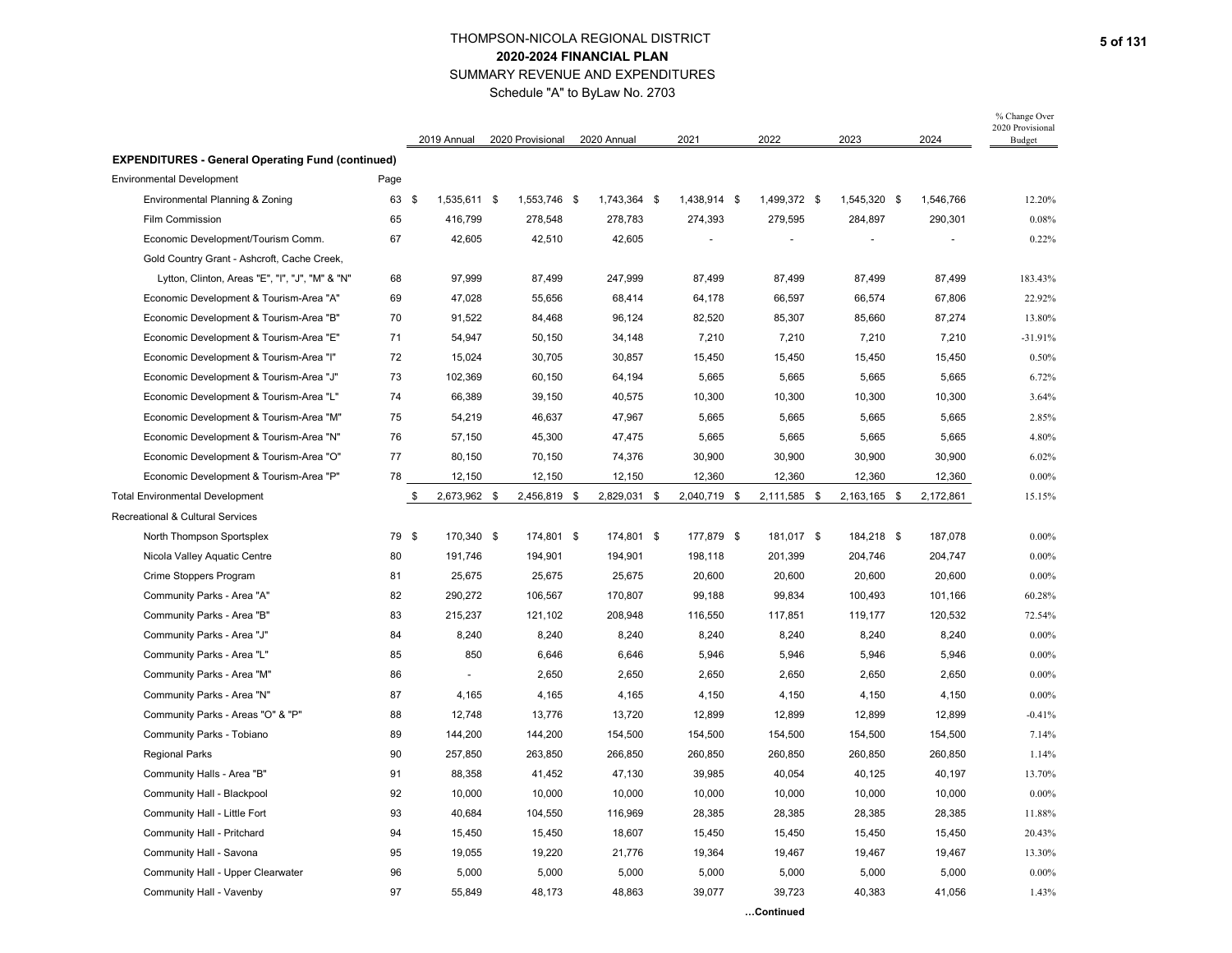## THOMPSON-NICOLA REGIONAL DISTRICT **2020-2024 FINANCIAL PLAN** SUMMARY REVENUE AND EXPENDITURES Schedule "A" to ByLaw No. 2703

|                                                          |      | 2019 Annual         | 2020 Provisional | 2020 Annual           | 2021          |              | 2022          | 2023          | 2024       | % Change Over<br>2020 Provisional<br><b>Budget</b> |
|----------------------------------------------------------|------|---------------------|------------------|-----------------------|---------------|--------------|---------------|---------------|------------|----------------------------------------------------|
| <b>EXPENDITURES - General Operating Fund (continued)</b> |      |                     |                  |                       |               |              |               |               |            |                                                    |
| Recreational & Cultural Services - (continued)           | Page |                     |                  |                       |               |              |               |               |            |                                                    |
| <b>Recreation - Merritt</b>                              | 98   | 148,376             | 150,243          | 150,243               | 102,148       |              | 104,090       | 106,072       | 108,093    | $0.00\%$                                           |
| Recreation - Lower Nicola                                | 99   | 9,105               | 10,815           | 10,815                |               | 7,061        | 7,061         | 7,061         | 7,061      | $0.00\%$                                           |
| Recreation - Electoral Area "A"                          | 100  | 12,875              | 12,875           | 12,875                |               | 12,875       | 12,875        | 12,875        | 12,875     | $0.00\%$                                           |
| Recreation - Electoral Area "B"                          | 101  | 12,875              | 21,125           | 12,875                |               | 12,875       | 12,875        | 12,875        | 12,875     | $-39.05%$                                          |
| Recreation - Electoral Area "E"                          | 102  | 12,875              | 29,075           | 12,875                |               | 12,875       | 12,875        | 12,875        | 12,875     | $-55.72%$                                          |
| Recreation - Electoral Area "I"                          | 103  | 12,875              | 17,775           | 12,875                |               | 12,875       | 12,875        | 12,875        | 12,875     | $-27.57%$                                          |
| Recreation - Electoral Area "J"                          | 104  | 12,875              | 12,875           | 12,875                |               | 12,875       | 12,875        | 12,875        | 12,875     | $0.00\%$                                           |
| Recreation - Electoral Area "L"                          | 105  | 12,875              | 21,175           | 12,875                |               | 12,875       | 12,875        | 12,875        | 12,875     | $-39.20%$                                          |
| Recreation - Electoral Area "M"                          | 106  | 12,875              | 32,075           | 12,875                |               | 12,875       | 12,875        | 12,875        | 12,875     | $-59.86%$                                          |
| Recreation - Electoral Area "N"                          | 107  | 12,875              | 31,875           | 12,875                |               | 12,875       | 12,875        | 12,875        | 12,875     | $-59.61%$                                          |
| Recreation - Electoral Area "O"                          | 108  | 12,875              | 36,075           | 12,875                |               | 12,875       | 12,875        | 12,875        | 12,875     | $-64.31%$                                          |
| Recreation - Electoral Area "P"                          | 109  | 12,875              | 29,475           | 12,875                |               | 12,875       | 12,875        | 12,875        | 12,875     | $-56.32%$                                          |
| Television - Area "B"                                    | 110  | 17,091              | 11,938           | 12,084                |               | 8,034        | 8,034         | 8,034         | 8,034      | 1.22%                                              |
| Television - Lytton                                      | 111  | 8,472               | 8,472            | 8,472                 |               | 8,472        | 8,472         | 8,472         | 8,472      | $0.00\%$                                           |
| <b>Television - Mamit Lake</b>                           | 112  | 6,288               | 6,288            | 6,288                 |               | 6,288        | 6,288         | 6,288         | 6,288      | $0.00\%$                                           |
| Television - Spences Bridge                              | 113  | 5,459               | 7,246            | 7,246                 |               | 7,246        | 7,246         | 7,246         | 7,246      | $0.00\%$                                           |
| Thompson-Nicola Regional District                        |      |                     |                  |                       |               |              |               |               |            |                                                    |
| Public Library System                                    | 114  | 9,049,163           | 8,784,552        | 15,160,928            | 7,836,898     |              | 7,957,724     | 8,097,688     | 8,238,871  | 72.59%                                             |
| Nicola Valley Archives                                   | 116  | 12,999              | 12,999           | 12,999                |               | 12,999       | 12,999        | 12,999        | 12,999     | $0.00\%$                                           |
| <b>Total Recreation &amp; Cultural Service</b>           |      | 10.941.422 \$       | 10,547,371       | 16.998.073 \$<br>- \$ |               | 9.336.727 \$ | 9.468.679 \$  | 9.619.889 \$  | 9,768,727  | 61.16%                                             |
| Sub Total                                                |      | 45,290,327 \$<br>\$ | 46,115,006 \$    | 53,787,097 \$         | 34,512,123 \$ |              | 35,041,677 \$ | 35,446,351 \$ | 35,997,888 | 16.64%                                             |
| Municipal M.F.A. Payments                                |      | 13,000,000          | 13,000,000       | 13,000,000            | 13,000,000    |              | 13,000,000    | 13,000,000    | 13,000,000 | $0.00\%$                                           |
| <b>Total Expenditure - General Operating Fund</b>        |      | 58,290,327 \$<br>\$ | 59,115,006 \$    | 66,787,097 \$         | 47,512,123 \$ |              | 48,041,677 \$ | 48,446,351 \$ | 48,997,888 | 12.98%                                             |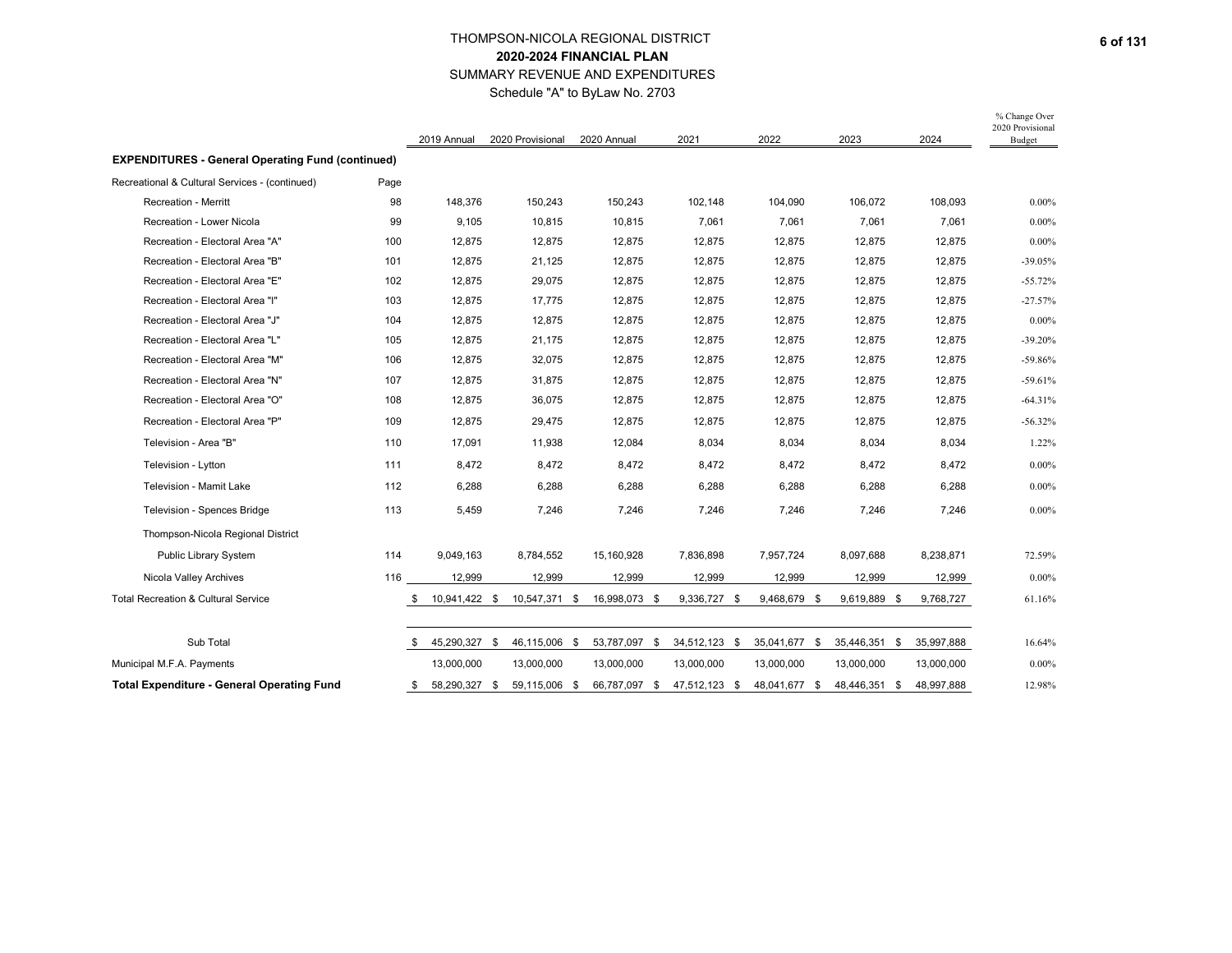Schedule "A" to ByLaw No. 2703

|                                                     |      | 2019 Annual        |     | 2020 Provisional | 2020 Annual         | 2021          | 2022          | 2023          | 2024       | % Change Over<br>2020 Provisional<br><b>Budget</b> |
|-----------------------------------------------------|------|--------------------|-----|------------------|---------------------|---------------|---------------|---------------|------------|----------------------------------------------------|
| <b>EXPENDITURES - Utilities Operating Fund</b>      | Page |                    |     |                  |                     |               |               |               |            |                                                    |
| <b>Black Pines Waterworks</b>                       | 117S | 1.579.842 \$       |     | 1.414.451 \$     | 1.466.183 \$        | 57.785 \$     | 57,785 \$     | 98,785 \$     | 98,785     | 3.66%                                              |
| <b>Blue River Waterworks</b>                        | 118  | 275,548            |     | 241,322          | 246,199             | 203,600       | 206,634       | 209,669       | 212,704    | 2.02%                                              |
| Del Oro Waterworks                                  | 119  | 102,342            |     | 65,105           | 88,498              | 59,105        | 59,105        | 59,105        | 59,105     | 35.93%                                             |
| Evergreen Waterworks                                | 120  | 50,771             |     | 31,414           | 39,986              | 25,557        | 25,813        | 26,073        | 26,337     | 27.29%                                             |
| Loon Lake Waterworks                                | 121  | 82,093             |     | 48,860           | 64,451              | 46,860        | 47,360        | 47,760        | 47,860     | 31.91%                                             |
| Maple Mission Waterworks                            | 122  | 56,682             |     | 49,866           | 52,638              | 33,426        | 31,562        | 31,969        | 32,380     | 5.56%                                              |
| <b>Pritchard Waterworks</b>                         | 123  | 213,417            |     | 5,211,227        | 5,231,423           | 165,450       | 167,450       | 169,450       | 171,450    | 0.39%                                              |
| Savona Waterworks                                   | 124  | 385,606            |     | 370,868          | 449,359             | 324,046       | 328,046       | 331,046       | 334,046    | 21.16%                                             |
| Spences Bridge Waterworks                           | 125  | 188,400            |     | 183,160          | 199,469             | 167,160       | 170,160       | 172,160       | 174,160    | 8.90%                                              |
| Vavenby Waterworks                                  | 126  | 248,167            |     | 146,295          | 211,394             | 137,595       | 138,761       | 139,949       | 141,161    | 44.50%                                             |
| <b>Walhachin Waterworks</b>                         | 127  | 138,839            |     | 68,892           | 77,338              | 69,392        | 69,892        | 70,892        | 71,892     | 12.26%                                             |
| Paska/Face Lake Hydro and Telephone Services        | 128  |                    |     |                  |                     | ÷,            |               |               |            | N/A                                                |
| Septage Disposal - Area "A"                         | 129  | 59,321             |     | 31,358           | 26,951              | ÷,            |               |               |            | $-14.05%$                                          |
| Paul Lake Sewer System                              | 130  | 132,192            |     | 252,575          | 253,353             | 98,663        | 99,908        | 101,197       | 102,492    | 0.31%                                              |
| <b>Pritchard Sewer System</b>                       | 131  | 277,600            |     | 210,698          | 438,463             | 182,198       | 184,300       | 186,444       | 188,629    | 108.10%                                            |
|                                                     |      |                    |     |                  |                     |               |               |               |            |                                                    |
| <b>Total Expenditures- Utilities Operating Fund</b> |      | \$<br>3,790,820 \$ |     | 8,326,091 \$     | 8,845,705 \$        | 1,570,837 \$  | 1,586,776 \$  | 1,644,499 \$  | 1,661,001  | 6.24%                                              |
| <b>OVERALL EXPENDITURE</b>                          |      | \$<br>62,081,147   | -\$ | 67,441,097       | \$<br>75,632,802 \$ | 49,082,960 \$ | 49,628,453 \$ | 50,090,850 \$ | 50,658,889 | 12.15%                                             |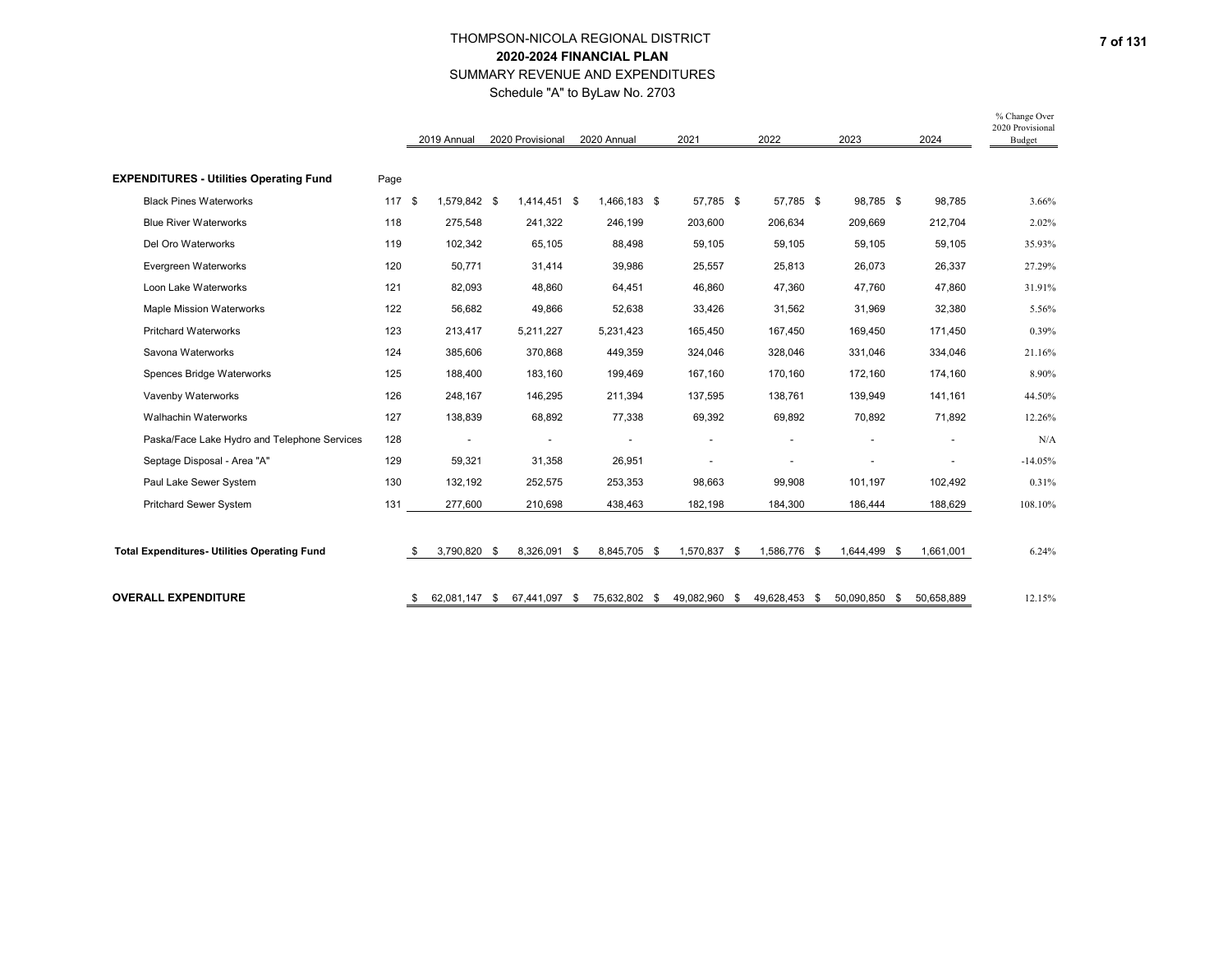### 2020-2024 FINANCIAL PLAN

### **EXECUTIVE AND LEGISLATIVE & ADMINISTRATION**

# ALL MEMBER MUNICIPALITIES

|                                             | 2019 Annual     | 2020<br>Provisional      | 2020 Annual     | 2021            | 2022            | 2023            | 2024            |
|---------------------------------------------|-----------------|--------------------------|-----------------|-----------------|-----------------|-----------------|-----------------|
| <b>REVENUE</b>                              |                 |                          |                 |                 |                 |                 |                 |
| Requisition                                 | 2,087,700<br>\$ | 2,401,469<br>\$          | 2,047,663<br>\$ | 2,721,923<br>\$ | 2,814,445<br>S  | \$<br>2,826,829 | 2,901,240<br>\$ |
| <b>Provincial Government Grants:</b>        |                 |                          |                 |                 |                 |                 |                 |
| $\sim$ Administration grant                 | 100,000         | 100,000                  | 100,000         | 100,000         | 100,000         | 100,000         | 100,000         |
| $\sim$ Proposed functions                   |                 |                          |                 |                 |                 |                 |                 |
| Sundry income/Reserve Transfer              | 45,000          |                          | 500,000         |                 |                 |                 |                 |
| Municipalities - Grants in lieu             | 30,000          | 30,000                   | 30,000          | 30,000          | 30,000          | 30,000          | 30,000          |
| Administration charges to functions         | 753,947         | 640,952                  | 658,559         | 806,492         | 808,484         | 816,439         | 828,038         |
| Interest earned                             | 100,000         | 100,000                  | 100,000         | 100,000         | 100,000         | 100,000         | 100,000         |
| Transfer from TCA surplus                   |                 | $\overline{\phantom{a}}$ | $\overline{a}$  | $\blacksquare$  |                 |                 |                 |
| Previous year's surplus                     | 788,061         | 740,000                  | 683,184         | 329,552         | 362,037         | 367,197         | 369,237         |
| <b>TOTAL REVENUE</b>                        | 3,904,708<br>\$ | \$<br>4,012,421          | \$<br>4,119,406 | 4,087,967<br>\$ | \$<br>4,214,966 | \$<br>4,240,465 | \$<br>4,328,515 |
| <b>EXPENDITURES</b>                         |                 |                          |                 |                 |                 |                 |                 |
| EXECUTIVE AND LEGISLATIVE                   |                 |                          |                 |                 |                 |                 |                 |
| Monthly indemnities                         | \$<br>448,498   | \$<br>449,471            | \$<br>449,471   | 458,460<br>\$   | \$<br>467,630   | \$<br>476,982   | \$<br>486,522   |
| Meeting indemnities                         |                 |                          |                 |                 |                 |                 |                 |
| $\sim$ Committee Meetings                   | 35,000          | 35,000                   | 35,000          | 35,700          | 36,414          | 37,142          | 37,885          |
| Contingency for extras                      | 22,000          | 22,000                   | 22,000          | 22,440          | 22,889          | 23,347          | 23,814          |
| ~ Newly Elected Session/Strategic Planning  | 25,000          | 30,000                   | 25,000          | 25,000          | 25,000          | 25,000          | 25,000          |
| Communication costs                         | 27,000          | 27,000                   | 27,000          | 27,000          | 27,000          | 27,000          | 27,000          |
| Travel                                      | 60,000          | 60,000                   | 63,000          | 63,000          | 63,000          | 63,000          | 63,000          |
| Equipment repairs & maintenance             | 18,000          | 18,000                   | 18,000          | 18,000          | 70,000          | 18,000          | 18,000          |
| Accommodation and meals                     | 37,000          | 45,000                   | 55,000          | 56,100          | 57,222          | 58,366          | 59,534          |
| Insurance                                   | 11,000          | 11,000                   | 11,000          | 11,220          | 11,444          | 11,673          | 11,907          |
| Directors' benefits                         | 15,000          | 23,765                   | 33,000          | 33,660          | 34,333          | 35,020          | 35,720          |
| Chair & Vice-Chair expenses                 | 4,060           | 4,060                    | 4,060           | 4,141           | 4,224           | 4,309           | 4,395           |
| Advertising                                 | 20,000          | 20,000                   | 20,000          | 20,400          | 20,808          | 21,224          | 21,649          |
| General                                     | 95,000          | 100,000                  | 100,000         | 102,000         | 104,040         | 106,121         | 108,243         |
| Amortization                                |                 |                          |                 |                 |                 |                 |                 |
| <b>Capital Projects</b>                     |                 |                          |                 |                 |                 |                 |                 |
| Total Expenditure - Executive & Legislative | \$<br>817,558   | \$<br>845,296            | \$<br>862,531   | \$<br>877,122   | \$<br>944,004   | \$<br>907,184   | \$<br>922,668   |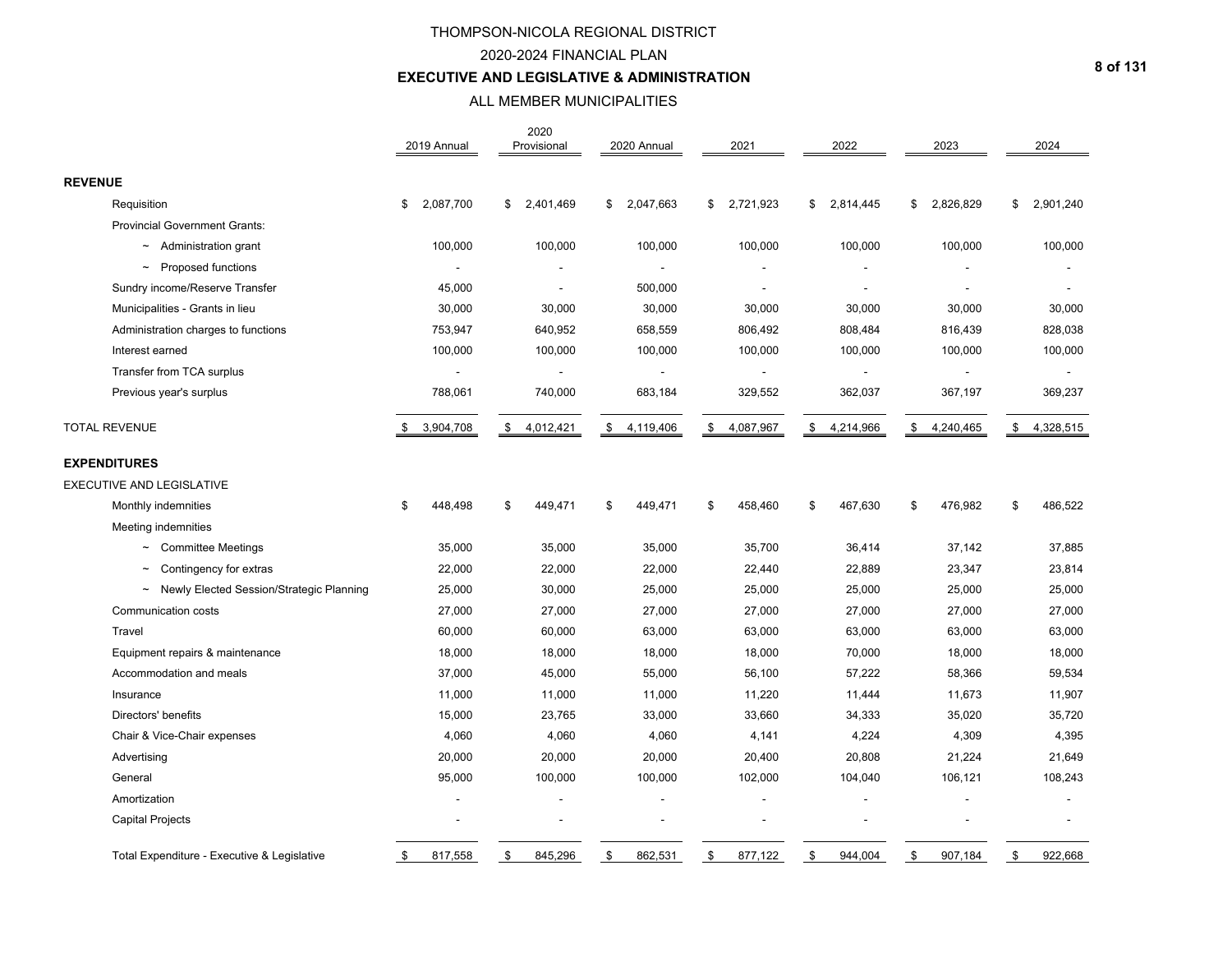## 2020-2024 FINANCIAL PLAN

## **EXECUTIVE AND LEGISLATIVE & ADMINISTRATION**

### ALL MEMBER MUNICIPALITIES

|                                             | 2019 Annual     | 2020<br>Provisional | 2020 Annual     | 2021            | 2022            | 2023            | 2024            |
|---------------------------------------------|-----------------|---------------------|-----------------|-----------------|-----------------|-----------------|-----------------|
| <b>EXPENDITURES - (continued)</b>           |                 |                     |                 |                 |                 |                 |                 |
| <b>ADMINISTRATION</b>                       |                 |                     |                 |                 |                 |                 |                 |
| <b>Salaries</b>                             | \$<br>1,735,000 | 1,736,250<br>\$     | 1,900,000<br>\$ | \$<br>1,942,750 | 1,981,605<br>\$ | \$<br>2,021,237 | \$<br>2,061,662 |
| <b>Employee benefits</b>                    | 395,000         | 417,000             | 433,000         | 442,743         | 451,597         | 460,629         | 469,842         |
| H.R. services                               | 25,000          | 25,000              | 25,000          | 25,500          | 26,010          | 26,530          | 27,061          |
| Staff development/Education                 | 40,000          | 40,000              | 40,000          | 40,800          | 41,616          | 42,448          | 43,297          |
| FOI/Records management                      | 20,000          | 20,000              | 20,000          | 20,000          | 20,000          | 20,000          | 20,000          |
| Travel                                      | 6,000           | 6,000               | 6,000           | 6,120           | 6,242           | 6,367           | 6,495           |
| Accommodation and meals                     | 20,000          | 20,000              | 20,000          | 20,400          | 20,808          | 21,224          | 21,649          |
| Office overhead                             | 126,150         | 112,875             | 112,875         | 115,133         | 117,435         | 119,784         | 122,180         |
| Telephone                                   | 9,000           | 9,000               | 9,000           | 9,180           | 9,364           | 9,551           | 9,742           |
| Postage                                     | 20,000          | 20,000              | 20,000          | 20,400          | 20,808          | 21,224          | 21,649          |
| Office supplies                             | 11,000          | 11,000              | 11,000          | 11,220          | 11,444          | 11,673          | 11,907          |
| Photocopying                                | 15,000          | 15,000              | 15,000          | 15,300          | 15,606          | 15,918          | 16,236          |
| Pooled vehicle costs                        | 50,000          | 55,000              | 55,000          | 56,100          | 57,222          | 58,366          | 59,534          |
| Occupational health program                 | 10,000          | 10,000              | 10,000          | 10,200          | 10,404          | 10,612          | 10,824          |
| Advertising                                 | 7,000           | 7,000               | 7,000           | 7,140           | 7,283           | 7,428           | 7,577           |
| Dues and fees                               | 10,000          | 10,000              | 10,000          | 10,500          | 10,710          | 10,924          | 11,143          |
| Insurance                                   | 13,000          | 13,000              | 13,000          | 13,260          | 13,525          | 13,796          | 14,072          |
| General and sundry services                 | 55,000          | 55,000              | 55,000          | 30,000          | 30,000          | 30,000          | 30,000          |
| Projects/Grant-in-aid                       | 20,000          | 20,000              | 20,000          | 20,000          | 20,000          | 20,000          | 20,000          |
| Legal                                       | 40,000          | 40,000              | 40,000          | 40,800          | 41,616          | 42,448          | 43,297          |
| Furniture/equipment/buildings/land          | 210,000         | 210,000             | 135,000         | 50,000          | 51,000          | 52,020          | 63,060          |
| Audit                                       | 35,000          | 35,000              | 35,000          | 35,700          | 36,414          | 38,142          | 38,905          |
| Civic Plaza upgrades                        | 50,000          | 100,000             | 100,000         | 102,000         | 104,040         | 106,121         | 108,243         |
| Climate Action Charter projects             | 30,000          | 45,000              | 30,000          | 30,000          | 30,000          | 30,000          | 30,000          |
| Communication and website                   | 30,000          | 30,000              | 30,000          | 30,600          | 31,212          | 31,836          | 32,473          |
| Referendum                                  | 25,000          | 25,000              | 25,000          | 25,000          | 25,000          | 25,000          | 25,000          |
| Special events                              |                 | ÷,                  |                 |                 |                 |                 |                 |
| Bank charges and interest                   | 80,000          | 80,000              | 80,000          | 80,000          | 80,000          | 80,000          | 80,000          |
| Transfer to reserve                         | $\blacksquare$  |                     |                 |                 |                 |                 |                 |
| Amortization                                | $\overline{a}$  |                     | $\blacksquare$  |                 | ä,              |                 |                 |
| Total Expenditure - Administration          | 3,087,150<br>\$ | \$<br>3,167,125     | \$<br>3,256,875 | \$<br>3,210,845 | \$<br>3,270,962 | \$<br>3,333,281 | \$<br>3,405,847 |
| Total Expenditure - Executive & Legislative | 817,558         | 845,296             | 862,531         | 877,122         | 944,004         | 907,184         | 922,668         |
| <b>TOTAL EXPENDITURES</b>                   | 3,904,708<br>\$ | 4,012,421<br>\$     | 4,119,406<br>\$ | 4,087,967<br>\$ | 4,214,966<br>\$ | 4,240,465<br>\$ | 4,328,515<br>\$ |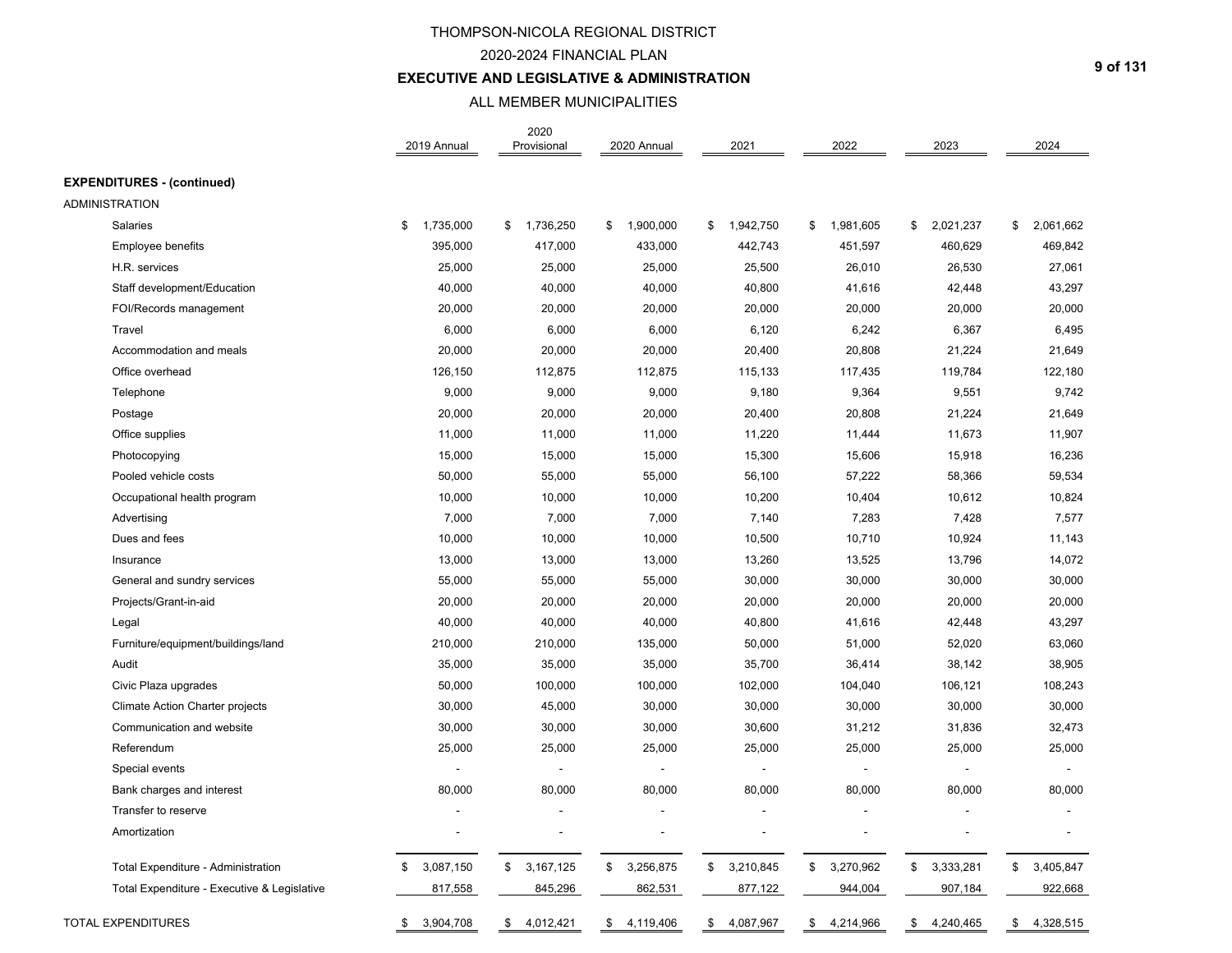## 2020-2024 FINANCIAL PLAN

## **EXECUTIVE, LEGISLATIVE & ADMINISTRATION**

#### 2020 **SHARED BY ELECTORAL AREAS ONLY**

|                                            | 2019 Annual     | Provisional     | 2020 Annual     | 2021                     | 2022            | 2023            | 2024          |
|--------------------------------------------|-----------------|-----------------|-----------------|--------------------------|-----------------|-----------------|---------------|
| <b>REVENUE</b>                             |                 |                 |                 |                          |                 |                 |               |
| Requisition                                | 831,419<br>\$   | \$<br>636,957   | 707,639<br>\$   | 782,412<br>\$            | \$<br>854,749   | 824,009<br>\$   | \$<br>839,512 |
| Grants in lieu                             |                 |                 |                 | $\overline{a}$           |                 |                 |               |
| Miscellaneous revenue - Utility Systems    | 668,627         | 688,190         | 688,190         | 702,859                  | 717,854         | 723,313         | 740,910       |
| Interest earned                            |                 |                 |                 |                          |                 |                 |               |
| Provincial and Other Grants                | 3,456,864       | 3,315,075       | 3,105,651       | $\overline{\phantom{a}}$ |                 |                 |               |
| <b>Federal Gas Tax Funds</b>               | 1,226,129       | 1,169,098       | 1,169,098       | 1,019,098                | 1,065,343       | 1,065,343       | 1,111,512     |
| Transfer from TCA surplus                  | $\overline{a}$  |                 | $\overline{a}$  |                          |                 | $\overline{a}$  |               |
| Prior year's surplus                       | 204,314         | 205,000         | 137,684         | 81,078                   | 77,563          | 81,465          | 80,824        |
| <b>TOTAL REVENUE</b>                       | 6,387,353<br>\$ | \$6,014,320     | 5,808,262<br>\$ | \$2,585,447              | \$2,715,509     | \$2,694,130     | \$2,772,758   |
| <b>EXPENDITURES</b>                        |                 |                 |                 |                          |                 |                 |               |
| Monthly indemnities                        | \$<br>94,814    | 95,330<br>\$    | \$<br>95,330    | \$<br>97,475             | \$<br>99,424    | \$<br>101,413   | \$<br>103,441 |
| General                                    | 180,000         | 20,000          | 20,000          | 20,000                   | 20,000          | 20,000          | 20,000        |
| E/A travel - Remuneration Bylaw            | 15,000          | 15,000          | 15,000          | 15,000                   | 15,000          | 15,000          | 15,000        |
| Gas tax funds                              | 1,076,129       | 1,169,098       | 1,169,098       | 1,019,098                | 1,065,343       | 1,065,343       | 1,111,512     |
| Other meetings - Other                     | 5,500           | 5,500           | 5,500           | 5,610                    | 5,722           | 5,837           | 5,953         |
| Indemnities-Contingency for extra meetings | 5,000           | 5,000           | 5,000           | 5,100                    | 5,202           | 5,306           | 5,412         |
| Indemnities: UBCM, SILGA & LGLA            | 22,000          | 22,000          | 22,000          | 22,440                   | 22,889          | 23,347          | 23,814        |
| Directors benefits                         | 3,000           | 4,860           | 4,860           | 4,957                    | 5,056           | 5,157           | 5,261         |
| Travel & accommodation: UBCM /SILGA/LGLA   | 75,000          | 80,000          | 80,000          | 81,600                   | 83,232          | 84,897          | 86,595        |
| Dues & fees                                | 11,000          | 11,000          | 11,000          | 11,220                   | 11,444          | 11,673          | 11,907        |
| Elections costs                            | 10,000          | 10,000          | 10,000          | 10,000                   | 60,000          | 10,000          | 10,000        |
| Projects/Grant-in-aid                      | 10,000          | 10,000          | 10,000          | 10,000                   | 10,000          | 10,000          | 10,000        |
| Utility services                           | 712,505         | 688,190         | 688,190         | 702,859                  | 717,854         | 733,171         | 748,816       |
| Water metering project                     | 3,606,864       | 3,315,075       | 3,105,651       | $\overline{\phantom{a}}$ |                 | $\blacksquare$  |               |
| Salaries                                   | 373,175         | 377,000         | 377,000         | 385,483                  | 393,192         | 401,056         | 409,077       |
| Employee benefits                          | 86,305          | 92,650          | 92,650          | 94,735                   | 96,629          | 98,562          | 100,533       |
| Office supplies/Telephone                  | 1,000           | 1,000           | 1,000           | 1,023                    | 1,043           | 1,064           | 1,085         |
| Proposed functions reserve fund - E/A      | 10,000          | 10,000          | 10,000          | 10,000                   | 10,000          | 10,000          | 10,000        |
| Staff development                          | 1,500           | 1,500           | 1,500           | 1,534                    | 1,564           | 1,596           | 1,628         |
| Administration charge                      | 88,561          | 81,117          | 84,483          | 87,314                   | 91,913          | 90,709          | 92,725        |
| <b>TOTAL EXPENDITURES</b>                  | 6,387,353<br>\$ | 6,014,320<br>\$ | \$<br>5,808,262 | \$2,585,447              | \$<br>2,715,509 | 2,694,130<br>\$ | \$2,772,758   |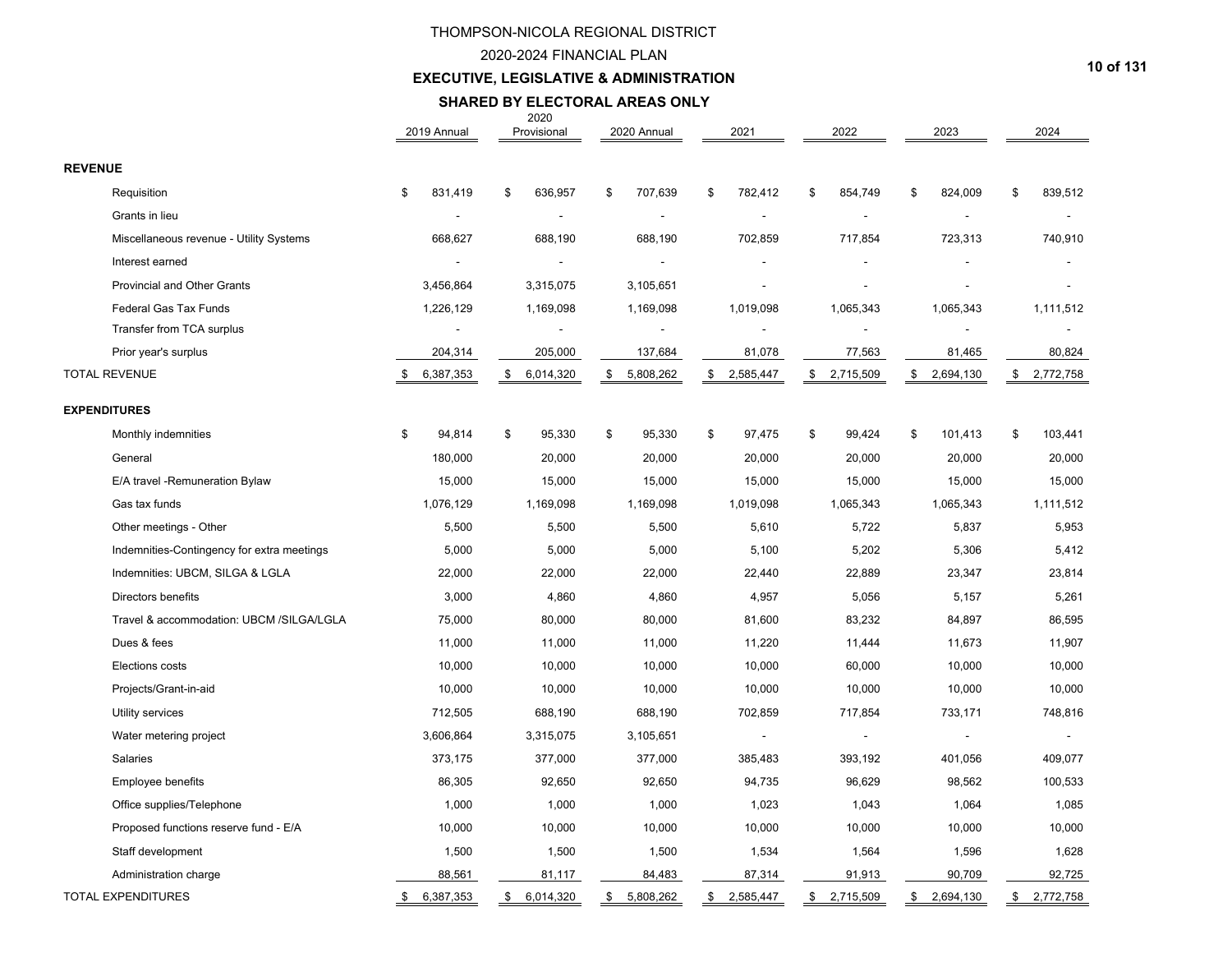## 2020-2024 FINANCIAL PLAN

**FRASER BASIN PROGRAM** 

### **ALL MEMBER MUNICIPALITIES**

|                           | 2019 Annual  | 2020<br>Provisional |     | 2020 Annual |    | 2021   | 2022         | 2023         |    | 2024   |
|---------------------------|--------------|---------------------|-----|-------------|----|--------|--------------|--------------|----|--------|
| <b>REVENUE</b>            |              |                     |     |             |    |        |              |              |    |        |
| Requisition               | \$<br>25,514 | \$<br>26,000        | \$  | 26,046      | \$ | 39,520 | \$<br>40,232 | \$<br>40,959 | \$ | 41,702 |
| Prior year's surplus      | 14,486       | 14,000              |     | 13,954      |    | 1,200  | 1,222        | 1,244        |    | 1,266  |
| <b>TOTAL REVENUE</b>      | 40,000       | 40,000              | \$. | 40,000      | S  | 40,720 | \$<br>41,454 | 42,203       |    | 42,968 |
| <b>EXPENDITURES</b>       |              |                     |     |             |    |        |              |              |    |        |
| Director indemnities      | \$<br>4,000  | \$<br>4,000         | \$  | 4,000       | \$ | 4,000  | \$<br>4,000  | \$<br>4,000  | \$ | 4,000  |
| Dues & fees               | 26,000       | 26,000              |     | 26,000      |    | 26,520 | 27,050       | 27,591       |    | 28,143 |
| Miscellaneous             | 5,000        | 5,000               |     | 5,000       |    | 5,100  | 5,202        | 5,306        |    | 5,412  |
| Travel expenses           | 5,000        | 5,000               |     | 5,000       |    | 5,100  | 5,202        | 5,306        |    | 5,412  |
| <b>TOTAL EXPENDITURES</b> | 40,000       | \$<br>40,000        |     | 40,000      |    | 40,720 | \$<br>41,454 | 42,203       | S  | 42,968 |

**11 of 131**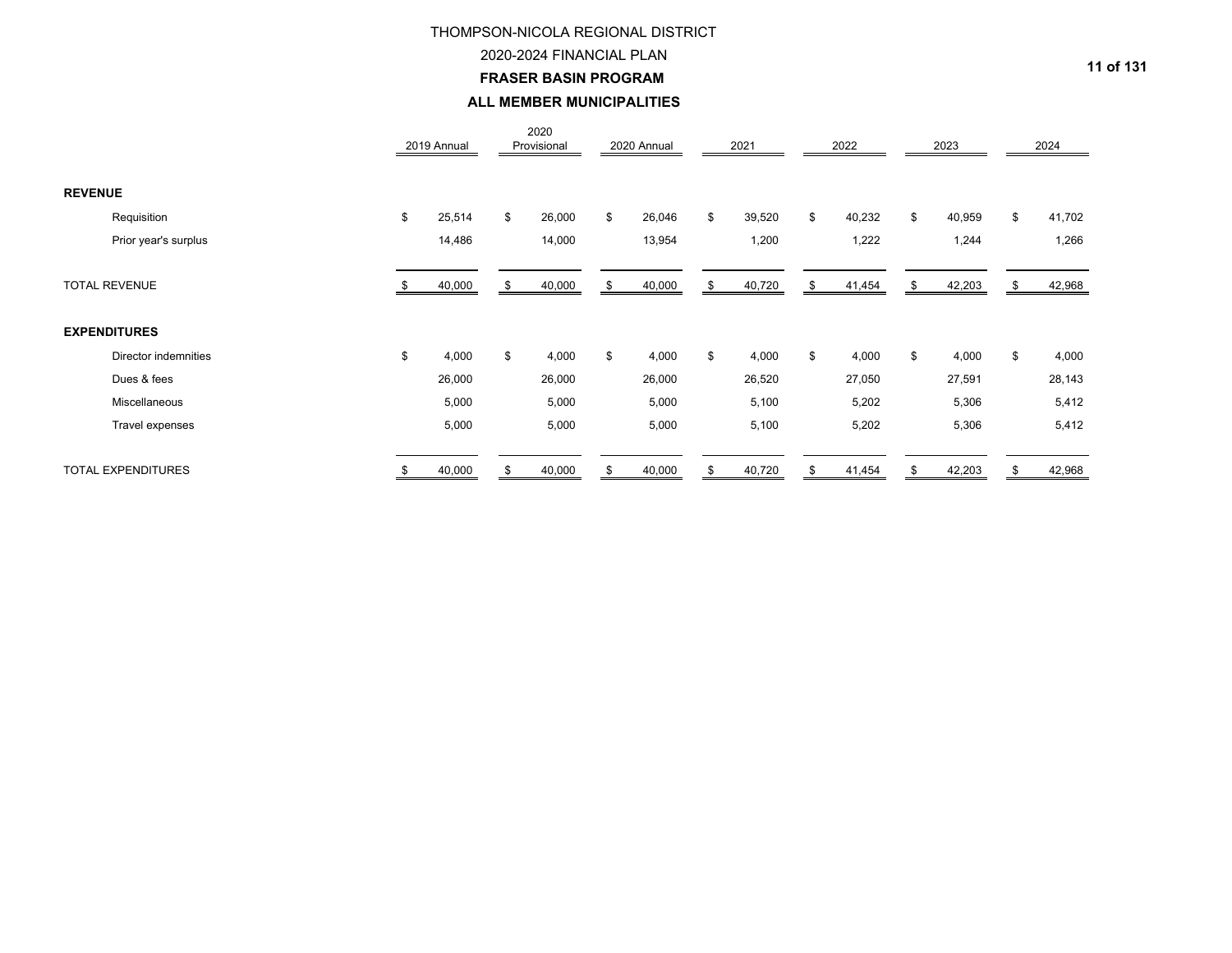2020-2024 FINANCIAL PLAN

#### **PROTECTIVE SERVICES**

**FIRE PROTECTION**

## **SPECIFIED AREA OF "I" (ASHCROFT)**

|                       | 2019 Annual |                          | 2020<br>Provisional      | 2020 Annual              | 2021                     |    | 2022                     | 2023                     | 2024                     |
|-----------------------|-------------|--------------------------|--------------------------|--------------------------|--------------------------|----|--------------------------|--------------------------|--------------------------|
| <b>REVENUE</b>        |             |                          |                          |                          |                          |    |                          |                          |                          |
| Requisition           | \$          | 24,720                   | \$<br>26,780             | \$<br>26,780             | \$<br>28,840             | \$ | 30,900                   | \$<br>32,960             | \$<br>33,619             |
| Interest              |             | $\overline{\phantom{a}}$ | $\overline{\phantom{a}}$ | $\overline{a}$           | $\overline{\phantom{a}}$ |    | $\overline{\phantom{a}}$ | $\overline{a}$           | $\overline{\phantom{0}}$ |
| Transfer from Reserve |             | $\overline{\phantom{a}}$ | $\overline{\phantom{a}}$ | $\overline{\phantom{a}}$ | ٠                        |    |                          |                          |                          |
| Prior year's surplus  |             | $\overline{\phantom{a}}$ | $\overline{\phantom{a}}$ | $\overline{\phantom{a}}$ | $\overline{\phantom{a}}$ |    | $\overline{a}$           |                          |                          |
| <b>TOTAL REVENUE</b>  |             | 24,720                   | \$<br>26,780             | \$<br>26,780             | \$<br>28,840             | \$ | 30,900                   | \$<br>32,960             | \$<br>33,619             |
| <b>EXPENDITURES</b>   |             |                          |                          |                          |                          |    |                          |                          |                          |
| Operating advances    | \$          | 24,000                   | \$<br>26,000             | \$<br>26,000             | \$<br>28,000             | \$ | 30,000                   | \$<br>32,000             | 32,640                   |
| Insurance             |             | $\blacksquare$           | $\blacksquare$           | $\blacksquare$           | $\overline{\phantom{a}}$ |    | $\overline{\phantom{a}}$ | $\overline{a}$           | $\overline{\phantom{0}}$ |
| Vehicle purchase      |             | $\overline{a}$           |                          |                          | $\overline{\phantom{a}}$ |    |                          |                          |                          |
| Transfer to reserve   |             | $\overline{\phantom{a}}$ | $\overline{\phantom{a}}$ | $\overline{\phantom{a}}$ | $\tilde{\phantom{a}}$    |    | $\overline{\phantom{0}}$ | $\overline{\phantom{0}}$ |                          |
| Administration charge |             | 720                      | 780                      | 780                      | 840                      |    | 900                      | 960                      | 979                      |
| TOTAL EXPENDITURES    | \$          | 24,720                   | \$<br>26,780             | \$<br>26,780             | \$<br>28,840             | S  | 30,900                   | \$<br>32,960             | \$<br>33,619             |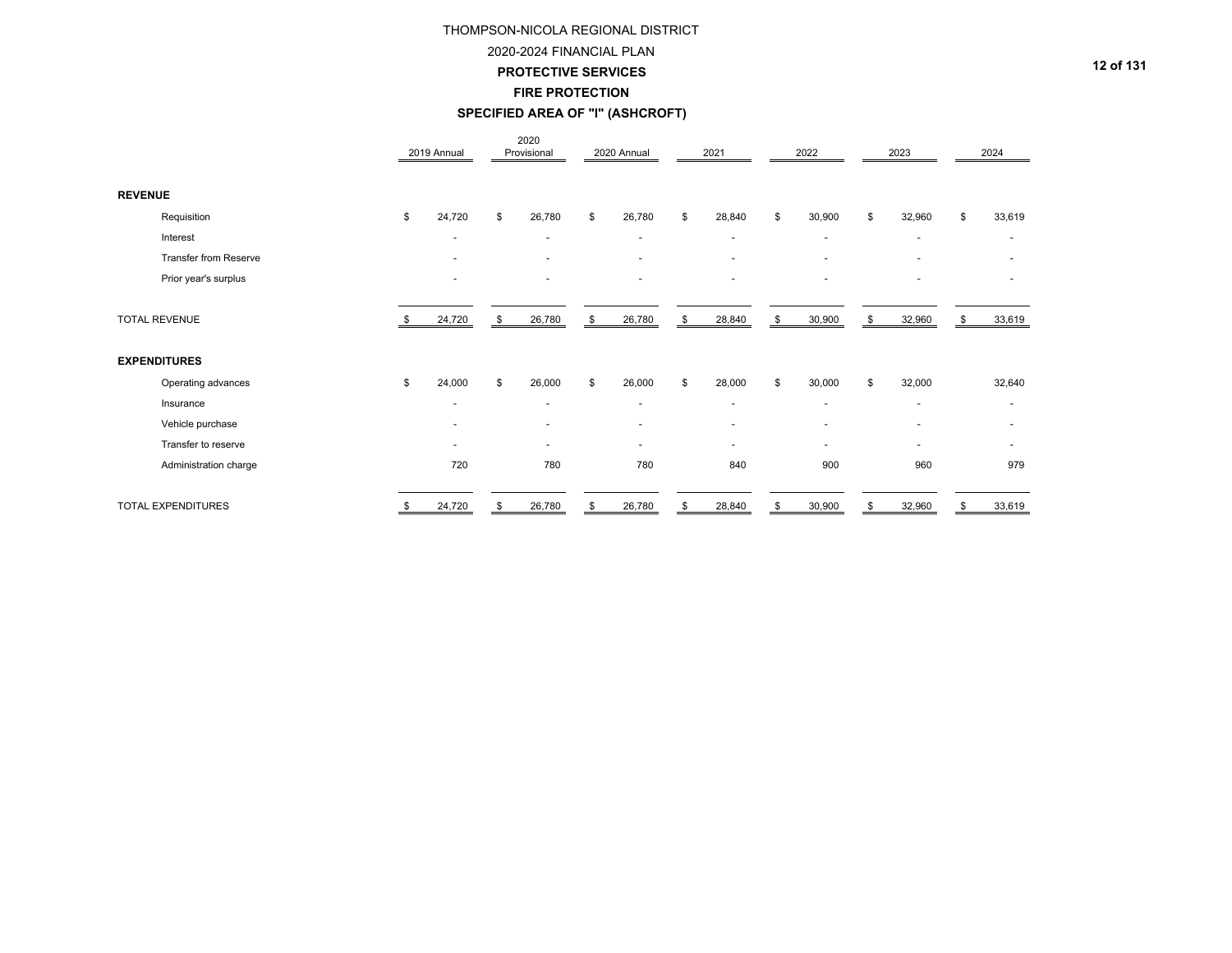#### 2020-2024 FINANCIAL PLAN

**PROTECTIVE SERVICES**

**FIRE PROTECTION**

## **SPECIFIED AREA OF "O"(BARRIERE)**

|                |                              | 2019 Annual              | 2020<br>Provisional      | 2020 Annual              |     | 2021                     | 2022                     | 2023                     | 2024                     |
|----------------|------------------------------|--------------------------|--------------------------|--------------------------|-----|--------------------------|--------------------------|--------------------------|--------------------------|
| <b>REVENUE</b> |                              |                          |                          |                          |     |                          |                          |                          |                          |
|                | Requisition                  | \$<br>47,225             | \$<br>48,111             | \$<br>48,111             | \$  | 49,012                   | \$<br>49,934             | \$<br>50,870             | \$<br>51,826             |
|                | Interest                     | $\overline{\phantom{a}}$ | $\overline{\phantom{a}}$ | $\overline{\phantom{a}}$ |     | $\overline{\phantom{a}}$ | $\sim$                   | $\overline{\phantom{a}}$ | $\overline{\phantom{a}}$ |
|                | Miscellaneous                | ٠                        | 78,192                   | 78,192                   |     | $\overline{\phantom{a}}$ | $\overline{\phantom{0}}$ | $\overline{\phantom{a}}$ | $\overline{\phantom{0}}$ |
|                | <b>Transfer from Reserve</b> | ٠                        | 31,664                   | 31,664                   |     | $\overline{a}$           |                          | $\overline{\phantom{a}}$ | $\overline{\phantom{0}}$ |
|                | Prior year's surplus         | $\overline{\phantom{a}}$ | $\overline{\phantom{a}}$ | $\overline{\phantom{a}}$ |     | $\overline{a}$           |                          | $\overline{a}$           | ٠                        |
|                | <b>TOTAL REVENUE</b>         | 47,225                   | \$<br>157,967            | \$<br>157,967            | \$  | 49,012                   | \$<br>49,934             | \$<br>50,870             | \$<br>51,826             |
|                | <b>EXPENDITURES</b>          |                          |                          |                          |     |                          |                          |                          |                          |
|                | Contract                     | \$<br>42,840             | \$<br>43,700             | \$<br>43,700             | \$. | 44,575                   | \$<br>45,470             | \$<br>46,379             | \$<br>47,307             |
|                | Vehicle purchase             | ٠                        | 109,856                  | 109,856                  |     | $\overline{a}$           | $\sim$                   | $\overline{\phantom{a}}$ | $\overline{\phantom{a}}$ |
|                | Transfer to Reserve          | 3,100                    | 3,100                    | 3,100                    |     | 3,100                    | 3,100                    | 3,100                    | 3,100                    |
|                | Administration charge        | 1,285                    | 1,311                    | 1,311                    |     | 1,337                    | 1,364                    | 1,391                    | 1,419                    |
|                | TOTAL EXPENDITURES           | 47,225                   | \$<br>157,967            | \$<br>157,967            | \$  | 49,012                   | 49,934                   | \$<br>50,870             | \$<br>51,826             |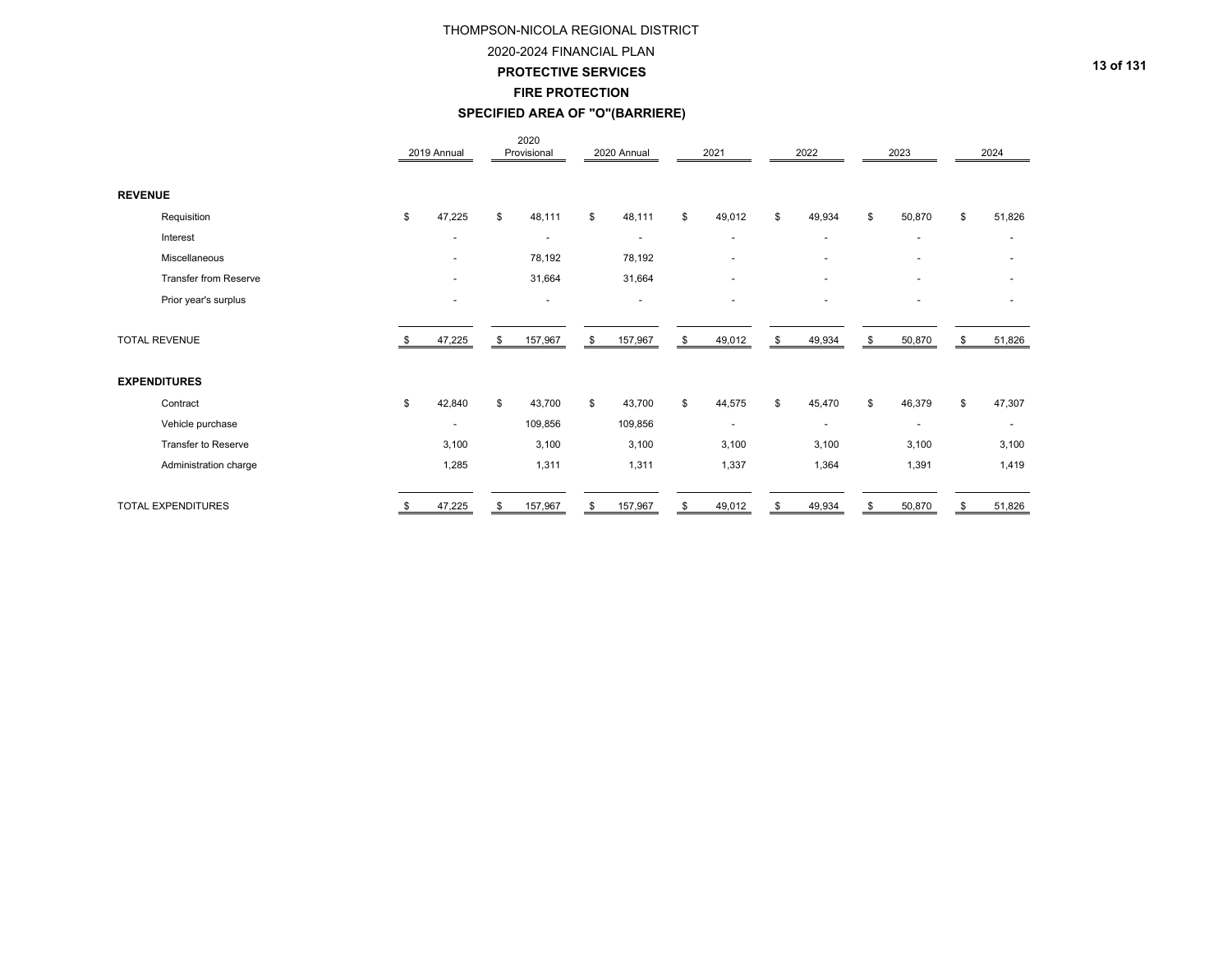#### 2020-2024 FINANCIAL PLAN

#### **PROTECTIVE SERVICES**

**FIRE PROTECTION**

## **SPECIFIED AREA OF "A" (BLACKPOOL)**

|                                 | 2019 Annual           | 2020<br>Provisional            | 2020 Annual    | 2021                        | 2022                           | 2023           | 2024          |
|---------------------------------|-----------------------|--------------------------------|----------------|-----------------------------|--------------------------------|----------------|---------------|
| <b>REVENUE</b>                  |                       |                                |                |                             |                                |                |               |
| Requisition                     | \$<br>154,842         | \$<br>154,689                  | \$<br>156,326  | \$<br>164,105               | \$<br>169,476                  | \$<br>172,175  | \$<br>174,932 |
| <b>Transfer from Reserve</b>    |                       |                                |                |                             |                                |                |               |
| Provincial grants               | $\blacksquare$        |                                | 64,900         |                             |                                |                |               |
| Fed gov't grants/Gas tax funds  | 18,000                | ÷.                             | 18,403         |                             |                                |                |               |
| Misc Revenue                    | 300                   | 300                            | 300            |                             |                                |                |               |
| Interest                        |                       |                                |                |                             |                                |                |               |
| Transfer from TCA surplus       |                       | $\ddot{\phantom{1}}$           |                |                             |                                |                |               |
| Prior year's surplus            | 48,941                | 14,000                         | 15,531         | 7,664                       | 5,153                          | 5,239          | 5,322         |
| <b>TOTAL REVENUE</b>            | \$<br>222,083         | \$<br>168,989                  | \$<br>255,460  | \$<br>171,769               | \$<br>174,629                  | \$<br>177,414  | \$<br>180,254 |
| <b>EXPENDITURES</b>             |                       |                                |                |                             |                                |                |               |
| Gas tax capital projects        | \$<br>18,000          | \$<br>$\overline{\phantom{a}}$ | \$<br>18,403   | \$<br>$\tilde{\phantom{a}}$ | \$<br>$\overline{\phantom{a}}$ | \$<br>÷,       | \$            |
| Fire hall capital upgrades      | 7,500                 | 7,500                          | 7,500          | 7,500                       | 7,500                          | 7,500          | 7,500         |
| Fire hall repairs and maintence | $\overline{a}$        | 10,000                         | 10,000         | 10,200                      | 10,404                         | 10,612         | 10,824        |
| Other capital improvements      | 35,000                | $\blacksquare$                 | $\sim$         | $\sim$                      |                                | $\blacksquare$ | ÷.            |
| <b>Utilities</b>                | 8,500                 | 6,000                          | 6,000          | 6,120                       | 6,242                          | 6,367          | 6,495         |
| Equipment purchases/maintenance | 20,000                | 15,000                         | 79,900         | 15,000                      | 15,300                         | 15,606         | 15,918        |
| Fire truck purchases            | $\tilde{\phantom{a}}$ | $\blacksquare$                 | $\sim$         | $\sim$                      |                                | $\blacksquare$ | $\sim$        |
| Fire truck operating costs      | 6,500                 | 11,000                         | 11,000         | 11,220                      | 11,444                         | 11,673         | 11,907        |
| Salaries                        | 15,800                | 15,865                         | 15,865         | 16,222                      | 16,546                         | 16,877         | 17,215        |
| Firefighters indemnities        | 16,000                | 16,000                         | 16,000         | 16,360                      | 16,687                         | 17,021         | 17,361        |
| <b>Benefits</b>                 | 3,430                 | 3,600                          | 3,600          | 3,681                       | 3,755                          | 3,830          | 3,906         |
| Training                        | 18,000                | 18,000                         | 18,000         | 18,360                      | 18,727                         | 19,102         | 19,484        |
| Communication                   | 4,950                 | 5,000                          | 5,000          | 5,100                       | 5,202                          | 5,306          | 5,412         |
| Travel, meals & accomodation    | 3,500                 | 3,750                          | 3,750          | 3,825                       | 3,902                          | 3,980          | 4,059         |
| Office                          | 6,727                 | 4,155                          | 4,155          | 4,238                       | 4,323                          | 4,409          | 4,498         |
| General                         | 20,000                | 14,000                         | 14,000         | 14,280                      | 14,566                         | 14,857         | 15,154        |
| Insurance                       | 4,550                 | 5,500                          | 5,500          | 5,610                       | 5,722                          | 5,837          | 5,953         |
| Transfer to reserve             | 27,800                | 27,800                         | 27,800         | 27,800                      | 27,800                         | 27,800         | 27,800        |
| Amortization                    | $\tilde{\phantom{a}}$ | $\blacksquare$                 | $\blacksquare$ | $\sim$                      |                                | ä,             |               |
| Administration charge           | 5,826                 | 5,819                          | 8,987          | 6,253                       | 6,508                          | 6,637          | 6,768         |
| <b>TOTAL EXPENDITURES</b>       | \$<br>222,083         | \$<br>168,989                  | \$<br>255,460  | \$<br>171,769               | \$<br>174,629                  | \$<br>177,414  | \$<br>180,254 |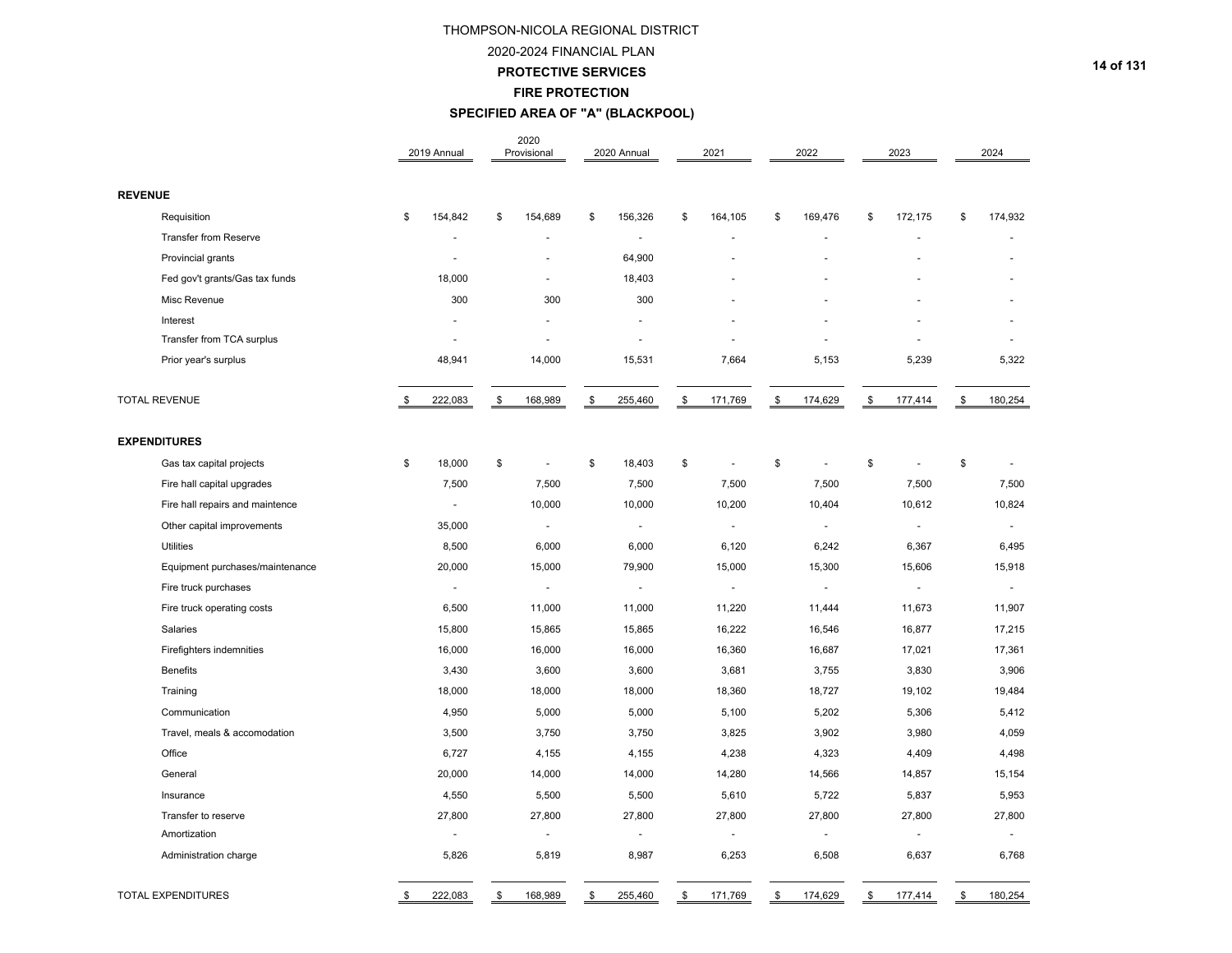#### 2020-2024 FINANCIAL PLAN

**PROTECTIVE SERVICES**

# **FIRE PROTECTION**

## **LOCAL SERVICE AREA OF "E" (CLINTON)**

|                       |      | 2019 Annual              | 2020<br>Provisional      |     | 2020 Annual              | 2021           | 2022                     | 2023                     | 2024         |
|-----------------------|------|--------------------------|--------------------------|-----|--------------------------|----------------|--------------------------|--------------------------|--------------|
| <b>REVENUE</b>        |      |                          |                          |     |                          |                |                          |                          |              |
| Requisition           | \$   | 28,325                   | \$<br>28,840             | \$  | 28,840                   | \$<br>29,355   | \$<br>29,870             | \$<br>30,385             | \$<br>30,900 |
| Gas tax funds         |      | $\overline{\phantom{a}}$ | $\overline{\phantom{a}}$ |     | $\sim$                   | $\sim$         | $\sim$                   | $\tilde{\phantom{a}}$    |              |
| Prior year's surplus  |      | $\overline{\phantom{a}}$ | $\overline{\phantom{a}}$ |     | $\overline{a}$           | $\overline{a}$ | $\overline{\phantom{a}}$ | $\overline{\phantom{a}}$ | ٠            |
| <b>TOTAL REVENUE</b>  | - \$ | 28,325                   | \$<br>28,840             | \$. | 28,840                   | \$<br>29,355   | \$<br>29,870             | \$<br>30,385             | \$<br>30,900 |
| <b>EXPENDITURES</b>   |      |                          |                          |     |                          |                |                          |                          |              |
| Operating advances    | \$   | 27,500                   | \$<br>28,000             | \$. | 28,000                   | \$<br>28,500   | \$<br>29,000             | \$<br>29,500             | \$<br>30,000 |
| Insurance             |      | $\overline{\phantom{a}}$ | $\overline{\phantom{a}}$ |     | $\overline{\phantom{a}}$ | $\sim$         | $\sim$                   | $\tilde{\phantom{a}}$    |              |
| Gas tax projects      |      | $\overline{\phantom{a}}$ | $\sim$                   |     | $\blacksquare$           | $\sim$         | $\sim$                   | $\overline{\phantom{a}}$ | ۰            |
| Administration charge |      | 825                      | 840                      |     | 840                      | 855            | 870                      | 885                      | 900          |
| TOTAL EXPENDITURES    | \$   | 28,325                   | \$<br>28,840             | \$  | 28,840                   | \$<br>29,355   | \$<br>29,870             | \$<br>30,385             | \$<br>30,900 |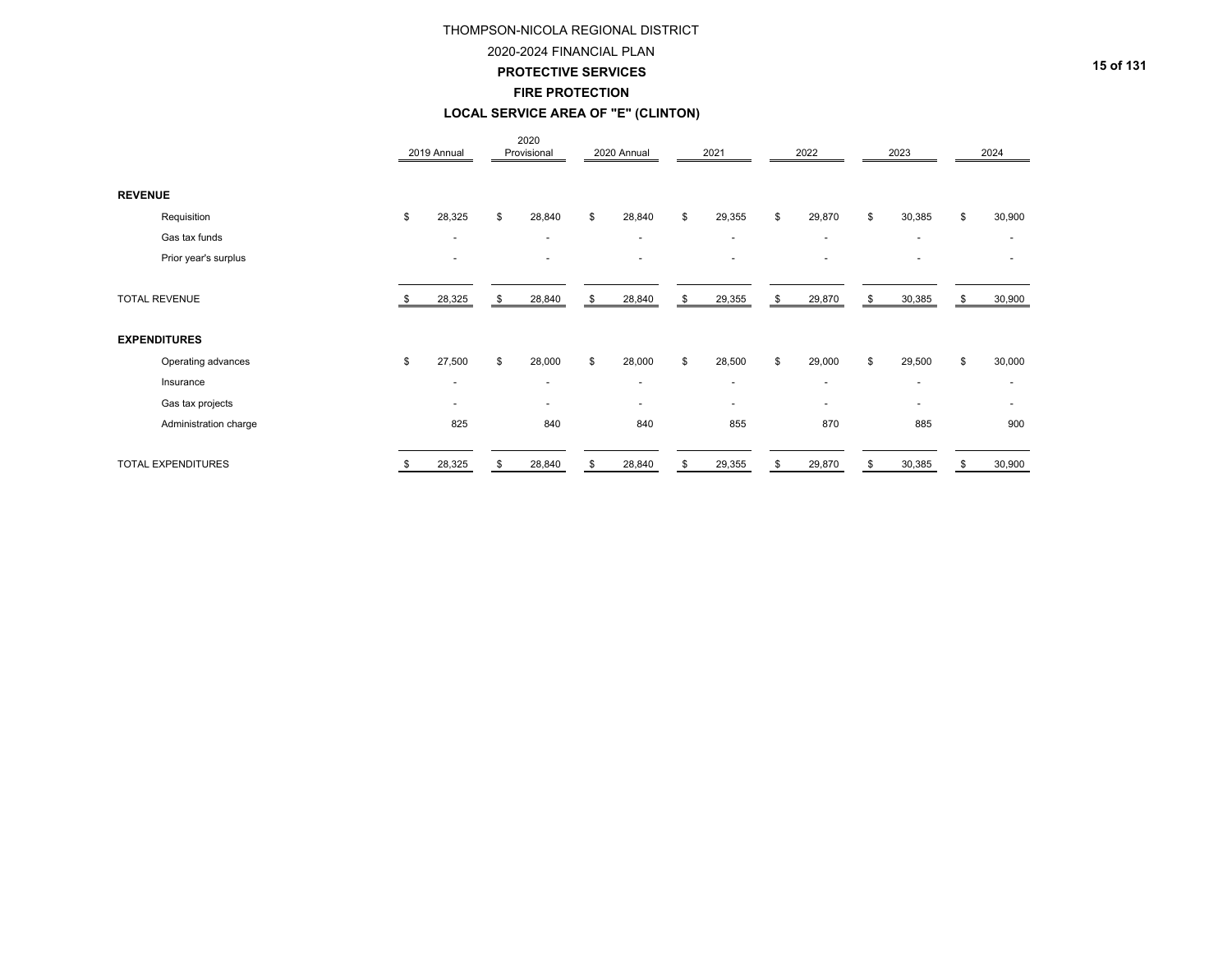#### 2020-2024 FINANCIAL PLAN

**PROTECTIVE SERVICES**

### **FIRE PROTECTION**

## **LOCAL SERVICE AREA OF "E" (SOUTH GREEN LAKE)**

|                                 | 2019 Annual          | 2020<br>Provisional      | 2020 Annual              | 2021          | 2022          | 2023          | 2024          |
|---------------------------------|----------------------|--------------------------|--------------------------|---------------|---------------|---------------|---------------|
| <b>REVENUE</b>                  |                      |                          |                          |               |               |               |               |
| Requisition                     | \$<br>112,413        | \$<br>105,043            | \$<br>114,380            | \$<br>172,817 | \$<br>177,971 | \$<br>179,359 | \$<br>181,314 |
| Parcel taxes                    | 30,000               | 30,000                   | 30,000                   | 30,000        | 30,000        | 30,000        | 30,000        |
| Gas tax funds                   |                      | L.                       | 54,898                   |               |               |               |               |
| Miscellaneous                   |                      |                          | 65,000                   |               |               |               |               |
| Transfer from TCA surplus       |                      | ä,                       | $\blacksquare$           |               |               |               |               |
| Prior year's surplus            | 5,166                | 55,000                   | 49,441                   | 9,412         | 6,367         | 6,430         | 6,474         |
| <b>TOTAL REVENUE</b>            | \$<br>147,579        | \$<br>190,043            | \$<br>313,719            | \$<br>212,229 | \$<br>214,338 | \$<br>215,789 | \$<br>217,788 |
| <b>EXPENDITURES</b>             |                      |                          |                          |               |               |               |               |
| Gas tax capital projects        | \$                   | \$                       | \$<br>54,898             | \$            | \$            | \$            | \$            |
| Fire hall capital upgrades      |                      | ä,                       | ä,                       |               |               |               |               |
| Fire hall repairs and maintence | 3,000                | 3,000                    | 3,000                    | 3,000         | 3,050         | 3,100         | 3,150         |
| <b>Utilities</b>                | 4,300                | 4,000                    | 4,000                    | 4,080         | 4,162         | 4,245         | 4,330         |
| Equipment purchases/maintenance | 25,000               | 15,000                   | 80,000                   | 80,250        | 80,500        | 80,750        | 81,000        |
| Fire truck purchases            |                      | $\overline{\phantom{a}}$ | $\blacksquare$           |               |               |               |               |
| Fire truck operating costs      | 5,500                | 12,700                   | 12,700                   | 12,954        | 13,213        | 13,477        | 13,747        |
| Salaries                        | 15,800               | 15,865                   | 15,865                   | 16,222        | 16,546        | 16,877        | 17,215        |
| Firefighters indemnities        | 16,000               | 16,000                   | 16,000                   | 16,000        | 16,000        | 16,000        | 16,000        |
| <b>Benefits</b>                 | 3,430                | 3,600                    | 3,600                    | 3,681         | 3,755         | 3,830         | 3,906         |
| Training                        | 16,000               | 16,000                   | 16,000                   | 16,000        | 16,000        | 16,000        | 16,000        |
| Communication                   | 3,500                | 3,500                    | 3,500                    | 3,570         | 3,641         | 3,714         | 3,789         |
| Travel, meals & accomodation    | $\mathbf{r}$         | 4,500                    | 4,500                    | 4,590         | 4,682         | 4,775         | 4,871         |
| Office                          | 4,600                | 3,400                    | 3,400                    | 3,468         | 3,537         | 3,608         | 3,680         |
| General                         | 20,000               | 10,000                   | 15,000                   | 15,000        | 15,500        | 15,500        | 16,000        |
| Insurance                       | 4,500                | 4,500                    | 4,500                    | 4,590         | 4,682         | 4,775         | 4,871         |
| Transfer to reserve             | 20,000               | 75,000                   | 70,000                   | 20,000        | 20,000        | 20,000        | 20,000        |
| Amortization                    | $\ddot{\phantom{a}}$ | $\sim$                   | $\overline{\phantom{a}}$ | ä,            |               |               |               |
| Administration charge           | 5,949                | 2,978                    | 6,756                    | 8,824         | 9,070         | 9,136         | 9,229         |
| <b>TOTAL EXPENDITURES</b>       | \$<br>147,579        | \$<br>190,043            | \$<br>313,719            | \$<br>212,229 | \$<br>214,338 | \$<br>215,789 | \$<br>217,788 |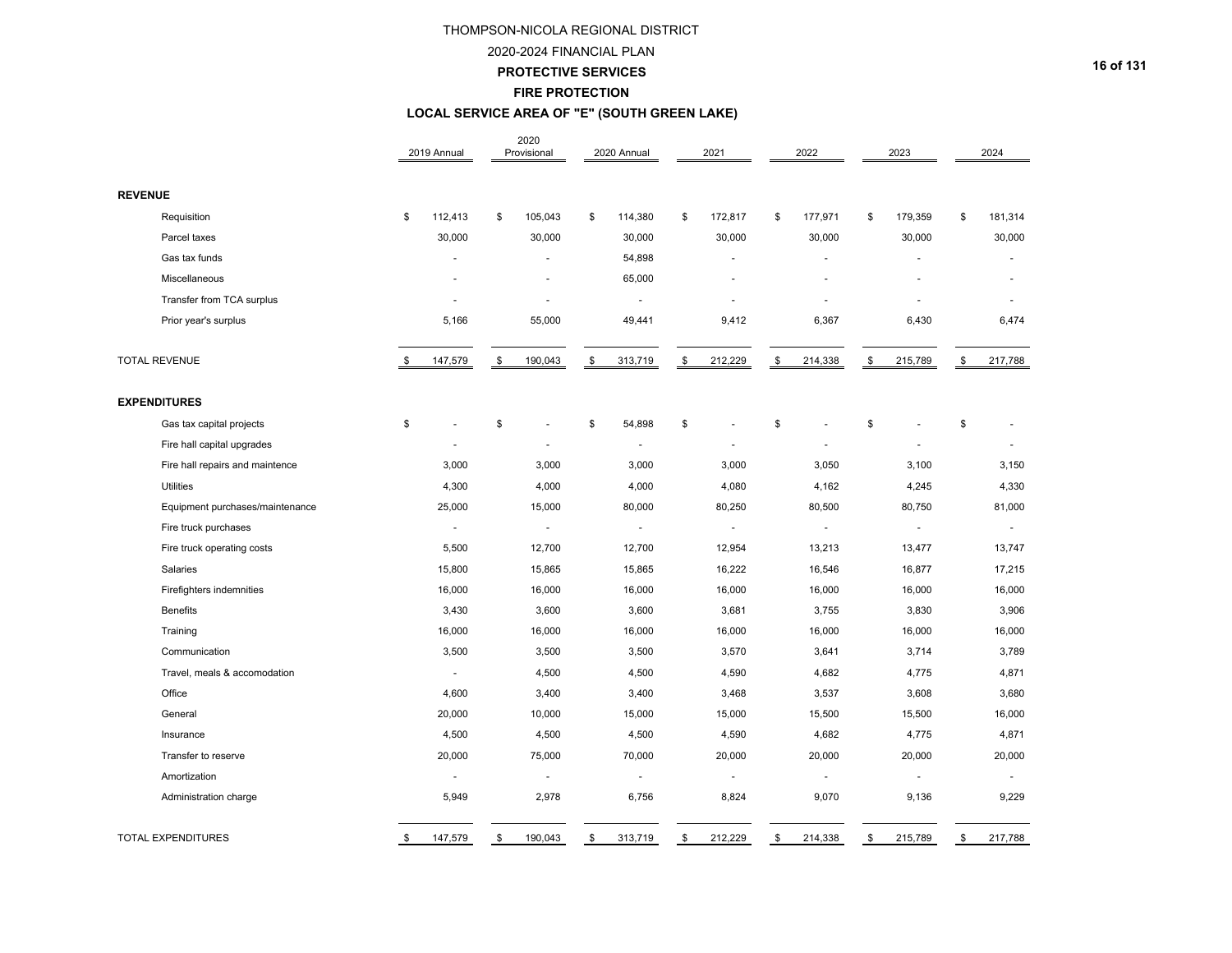#### 2020-2024 FINANCIAL PLAN

**PROTECTIVE SERVICES**

#### **FIRE PROTECTION**

## **LOCAL SERVICE AREA OF "E" (70 MILE HOUSE)**

|                       | 2019 Annual              | 2020<br>Provisional      | 2020 Annual    | 2021                     | 2022                     | 2023                           |    | 2024                     |
|-----------------------|--------------------------|--------------------------|----------------|--------------------------|--------------------------|--------------------------------|----|--------------------------|
| <b>REVENUE</b>        |                          |                          |                |                          |                          |                                |    |                          |
| Requisition           | \$<br>30,470             | \$<br>29,870             | \$<br>29,869   | \$<br>29,870             | \$<br>29,870             | \$<br>$\sim$                   | \$ |                          |
| Miscellaneous         | $\overline{\phantom{a}}$ | $\overline{\phantom{a}}$ | $\overline{a}$ | $\overline{\phantom{a}}$ | $\sim$                   | $\overline{a}$                 |    |                          |
| Prior year's surplus  | (600)                    | $\overline{\phantom{a}}$ | 1              | $\overline{\phantom{0}}$ | $\overline{\phantom{0}}$ | $\overline{\phantom{a}}$       |    | $\overline{\phantom{0}}$ |
| <b>TOTAL REVENUE</b>  | 29,870                   | \$<br>29,870             | \$<br>29,870   | \$<br>29,870             | \$<br>29,870             | \$                             | S  |                          |
| <b>EXPENDITURES</b>   |                          |                          |                |                          |                          |                                |    |                          |
| Grant-in-aid          | \$<br>29,000             | \$<br>29,000             | \$<br>29,000   | \$<br>29,000             | \$<br>29,000             | \$<br>$\sim$                   | \$ |                          |
| General               | $\overline{\phantom{0}}$ | $\overline{\phantom{0}}$ | $\sim$         | $\overline{\phantom{0}}$ | $\sim$                   | $\overline{\phantom{a}}$       |    |                          |
| Administration charge | 870                      | 870                      | 870            | 870                      | 870                      |                                |    |                          |
| TOTAL EXPENDITURES    | \$<br>29,870             | \$<br>29,870             | \$<br>29,870   | \$<br>29,870             | \$<br>29,870             | \$<br>$\overline{\phantom{a}}$ | \$ | $\overline{\phantom{a}}$ |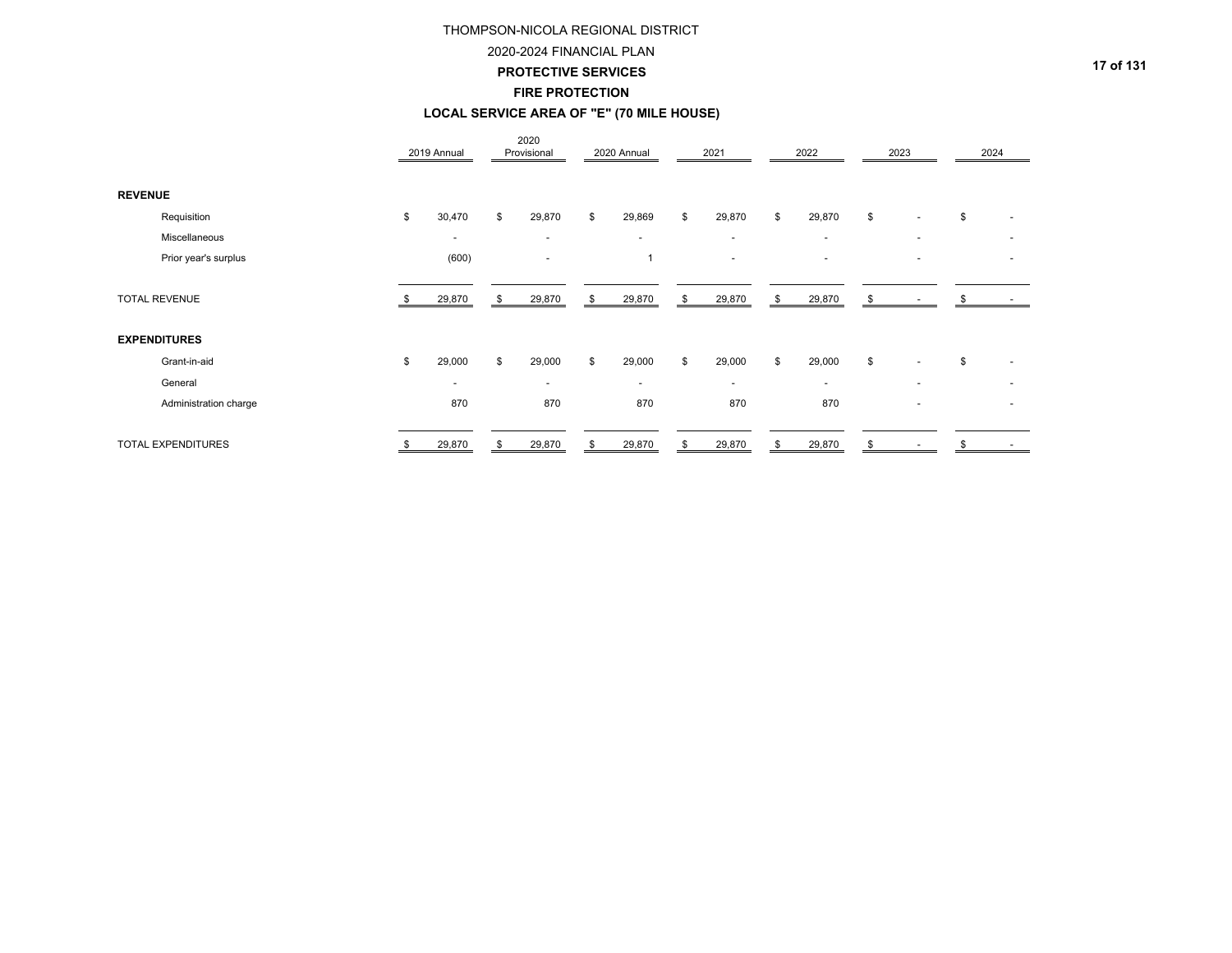## 2020-2024 FINANCIAL PLAN

**PROTECTIVE SERVICES**

#### **FIRE PROTECTION**

## **LOCAL SERVICE AREA OF "O" (LITTLE FORT)**

|                |                                 | 2019 Annual           | 2020<br>Provisional | 2020 Annual           | 2021                     | 2022           | 2023                     | 2024           |
|----------------|---------------------------------|-----------------------|---------------------|-----------------------|--------------------------|----------------|--------------------------|----------------|
| <b>REVENUE</b> |                                 |                       |                     |                       |                          |                |                          |                |
|                | Requisition                     | \$<br>147,712         | \$<br>135,641       | \$<br>135,120         | \$<br>136,512            | \$<br>138,317  | \$<br>139,617            | \$<br>140,936  |
|                | Grants in lieu                  |                       |                     | $\tilde{\phantom{a}}$ |                          |                |                          |                |
|                | Miscellaneous                   |                       |                     | 65,000                |                          |                |                          |                |
|                | Transfer from TCA surplus       |                       |                     | $\sim$                |                          |                |                          |                |
|                | Prior year's surplus            |                       | 5,000               | 32,096                |                          |                |                          |                |
|                | <b>TOTAL REVENUE</b>            | \$<br>147,712         | \$<br>140,641       | \$<br>232,216         | \$<br>136,512            | \$<br>138,317  | \$<br>139,617            | \$<br>140,936  |
|                | <b>EXPENDITURES</b>             |                       |                     |                       |                          |                |                          |                |
|                | Gas tax capital projects        | \$                    | \$                  | \$                    | \$<br>ä,                 | \$             | \$                       | \$             |
|                | Fire hall capital upgrades      | ÷.                    |                     | 10,000                |                          | ä,             |                          |                |
|                | Fire hall repairs and maintence | 3,000                 | 3,000               | 3,000                 | 3,000                    | 3,050          | 3,100                    | 3,150          |
|                | <b>Utilities</b>                | 4,300                 | 4,500               | 4,500                 | 4,590                    | 4,682          | 4,775                    | 4,871          |
|                | Equipment purchases/maintenance | 25,000                | 15,000              | 80,000                | 15,000                   | 15,250         | 15,500                   | 15,750         |
|                | Fire truck purchases            | $\tilde{\phantom{a}}$ | $\blacksquare$      | 7,791                 | $\overline{a}$           | $\blacksquare$ | $\overline{\phantom{a}}$ | $\blacksquare$ |
|                | Fire truck operating costs      | 5,500                 | 5,500               | 5,500                 | 5,610                    | 5,722          | 5,837                    | 5,953          |
|                | Salaries                        | 15,800                | 15,865              | 15,865                | 16,222                   | 16,546         | 16,877                   | 17,215         |
|                | Firefighters indemnities        | 16,000                | 16,000              | 16,000                | 16,000                   | 16,000         | 16,000                   | 16,000         |
|                | <b>Benefits</b>                 | 3,430                 | 3,600               | 3,600                 | 3,681                    | 3,755          | 3,830                    | 3,906          |
|                | Training                        | 16,000                | 16,000              | 16,000                | 16,000                   | 16,000         | 16,000                   | 16,000         |
|                | Communication                   | 3,500                 | 3,500               | 3,500                 | 3,570                    | 3,641          | 3,714                    | 3,789          |
|                | Travel, meals & accomodation    | $\blacksquare$        | 2,050               | 2,050                 | 2,091                    | 2,133          | 2,175                    | 2,219          |
|                | Office                          | 4,600                 | 4,000               | 4,000                 | 4,080                    | 4,162          | 4,245                    | 4,330          |
|                | General                         | 20,000                | 20,000              | 20,000                | 15,000                   | 15,500         | 15,500                   | 15,500         |
|                | Insurance                       | 4,500                 | 6,000               | 6,000                 | 6,120                    | 6,242          | 6,367                    | 6,495          |
|                | Transfer to reserve             | 20,000                | 20,000              | 26,000                | 20,000                   | 20,000         | 20,000                   | 20,000         |
|                | Amortization                    | $\blacksquare$        | $\blacksquare$      | $\blacksquare$        | $\overline{\phantom{a}}$ | $\blacksquare$ | $\blacksquare$           | $\sim$         |
|                | Administration charge           | 6,082                 | 5,626               | 8,410                 | 5,548                    | 5,634          | 5,696                    | 5,759          |
|                | <b>TOTAL EXPENDITURES</b>       | \$<br>147,712         | \$<br>140,641       | \$<br>232,216         | \$<br>136,512            | \$<br>138,317  | \$<br>139,617            | \$<br>140,936  |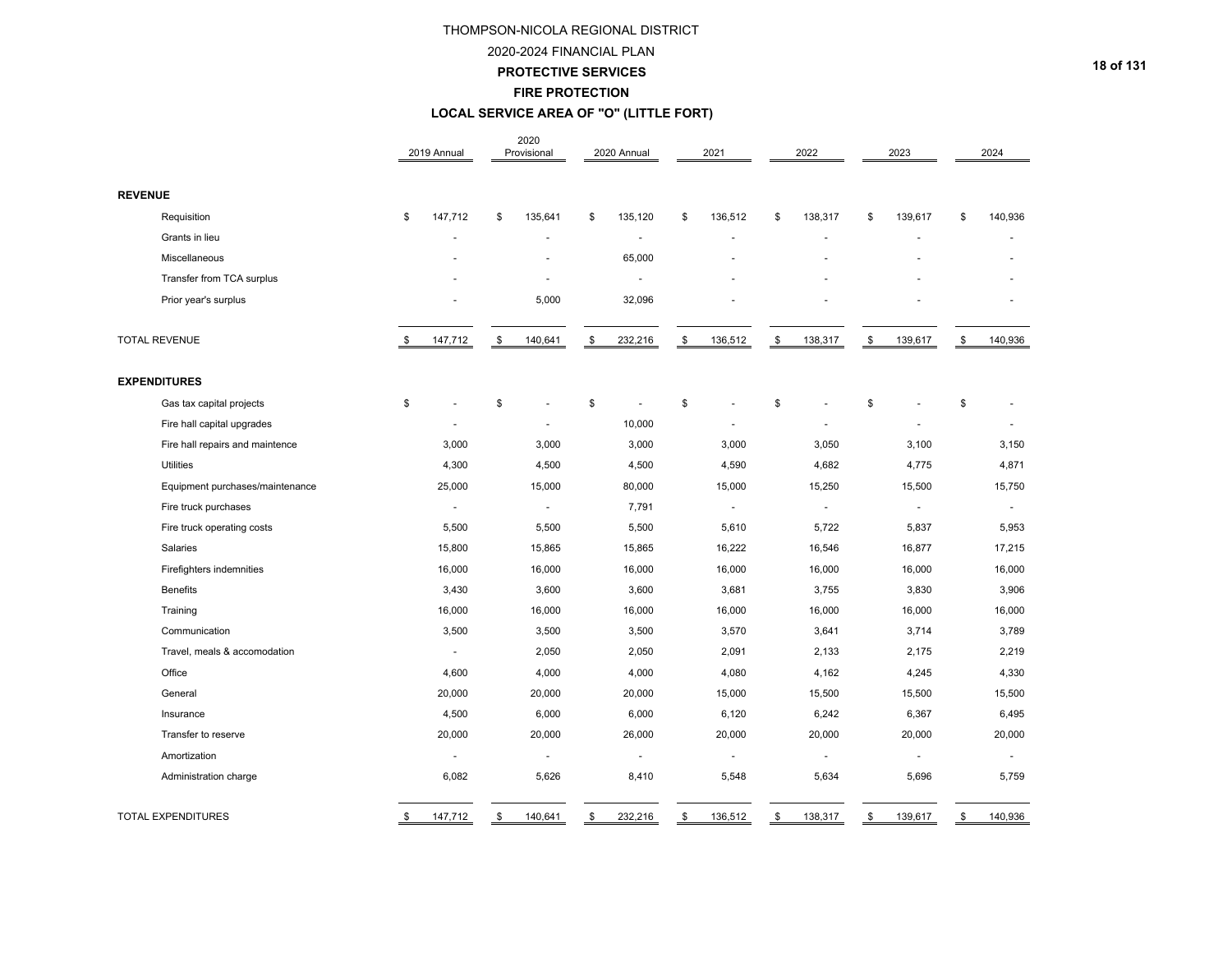#### 2020-2024 FINANCIAL PLAN

#### **PROTECTIVE SERVICES**

#### **FIRE PROTECTION**

## **LOCAL SERVICE AREA OF "E" (LOON LAKE)**

|                                 | 2019 Annual |                          | 2020<br>Provisional | 2020 Annual     | 2021           | 2022                 | 2023           | 2024           |
|---------------------------------|-------------|--------------------------|---------------------|-----------------|----------------|----------------------|----------------|----------------|
| <b>REVENUE</b>                  |             |                          |                     |                 |                |                      |                |                |
| Requisition                     | \$          | 144,369                  | \$<br>137,187       | \$<br>135,221   | \$<br>136,444  | \$<br>134,901        | \$<br>136,326  | \$<br>137,780  |
| Parcel taxes                    |             |                          | ÷,                  |                 |                | 47,157               | 47,157         | 47,157         |
| Miscellaneous                   |             | 361,785                  | 361,785             | 426,285         |                |                      |                |                |
| Proceeds from borrowing         |             | 653,000                  | 653,000             | 653,000         |                | $\ddot{\phantom{1}}$ |                |                |
| Transfer from TCA surplus       |             | $\blacksquare$           | $\blacksquare$      | $\overline{a}$  |                |                      |                |                |
| Prior year's surplus            |             | 3,892                    | 340,000             | 402,030         |                |                      |                |                |
| <b>TOTAL REVENUE</b>            | S.          | 1,163,046                | \$<br>1,491,972     | \$<br>1,616,536 | \$<br>136,444  | \$<br>182,058        | \$<br>183,483  | \$<br>184,937  |
| <b>EXPENDITURES</b>             |             |                          |                     |                 |                |                      |                |                |
| Gas tax capital projects        | \$          | $\overline{\phantom{a}}$ | \$<br>÷,            | \$<br>÷,        | \$             | \$                   | \$             | \$             |
| Fire hall construction          |             | 928,000                  | 1,268,000           | 1,330,030       |                |                      |                |                |
| Fire hall repairs and maintence |             | 3,000                    | 3,000               | 3,000           | 3,000          | 3,050                | 3,100          | 3,150          |
| <b>Utilities</b>                |             | 4,300                    | 2,500               | 2,500           | 2,550          | 4,601                | 4,693          | 4,787          |
| Equipment purchases/maintenance |             | 111,785                  | 101,785             | 166,285         | 15,000         | 15,300               | 15,606         | 15,918         |
| Fire truck purchases            |             | $\blacksquare$           | $\blacksquare$      | $\blacksquare$  | $\blacksquare$ | $\sim$               | $\blacksquare$ | $\blacksquare$ |
| Fire truck operating costs      |             | 5,500                    | 3,300               | 9,300           | 9,486          | 9,676                | 9,869          | 10,067         |
| Salaries                        |             | 15,800                   | 15,865              | 15,865          | 16,222         | 16,546               | 16,877         | 17,215         |
| Firefighters indemnities        |             | 16,000                   | 16,000              | 16,000          | 16,000         | 16,000               | 16,000         | 16,000         |
| <b>Benefits</b>                 |             | 3,430                    | 3,600               | 3,600           | 3,681          | 3,755                | 3,830          | 3,906          |
| Training                        |             | 16,000                   | 15,000              | 15,000          | 15,000         | 15,000               | 15,000         | 15,000         |
| Communication                   |             | 3,500                    | 3,500               | 3,500           | 3,570          | 3,641                | 3,714          | 3,789          |
| Travel, meals & accomodation    |             | $\blacksquare$           | 2,300               | 2,500           | 2,550          | 2,601                | 2,653          | 2,706          |
| Office                          |             | 4,600                    | 2,300               | 2,300           | 2,346          | 2,393                | 2,441          | 2,490          |
| General                         |             | 10,000                   | 10,000              | 15,000          | 10,000         | 10,000               | 10,000         | 10,000         |
| Insurance                       |             | 4,500                    | 12,600              | 6,600           | 6,732          | 6,867                | 7,004          | 7,144          |
| Debt payments and interest      |             | $\sim$                   | 5,000               | 5,000           | 10,000         | 47,157               | 47,157         | 47,157         |
| Transfer to reserve             |             | 10,000                   | 15,000              | 10,000          | 15,000         | 20,000               | 20,000         | 20,000         |
| Amortization                    |             | $\sim$                   | $\mathbf{r}$        | $\sim$          | $\omega$       | $\sim$               | $\omega$       | $\sim$         |
| Administration charge           |             | 26,631                   | 12,222              | 10,056          | 5,307          | 5,471                | 5,539          | 5,609          |
| <b>TOTAL EXPENDITURES</b>       | \$          | 1,163,046                | \$<br>1,491,972     | \$<br>1,616,536 | \$<br>136,444  | \$<br>182,058        | \$<br>183,483  | \$<br>184,937  |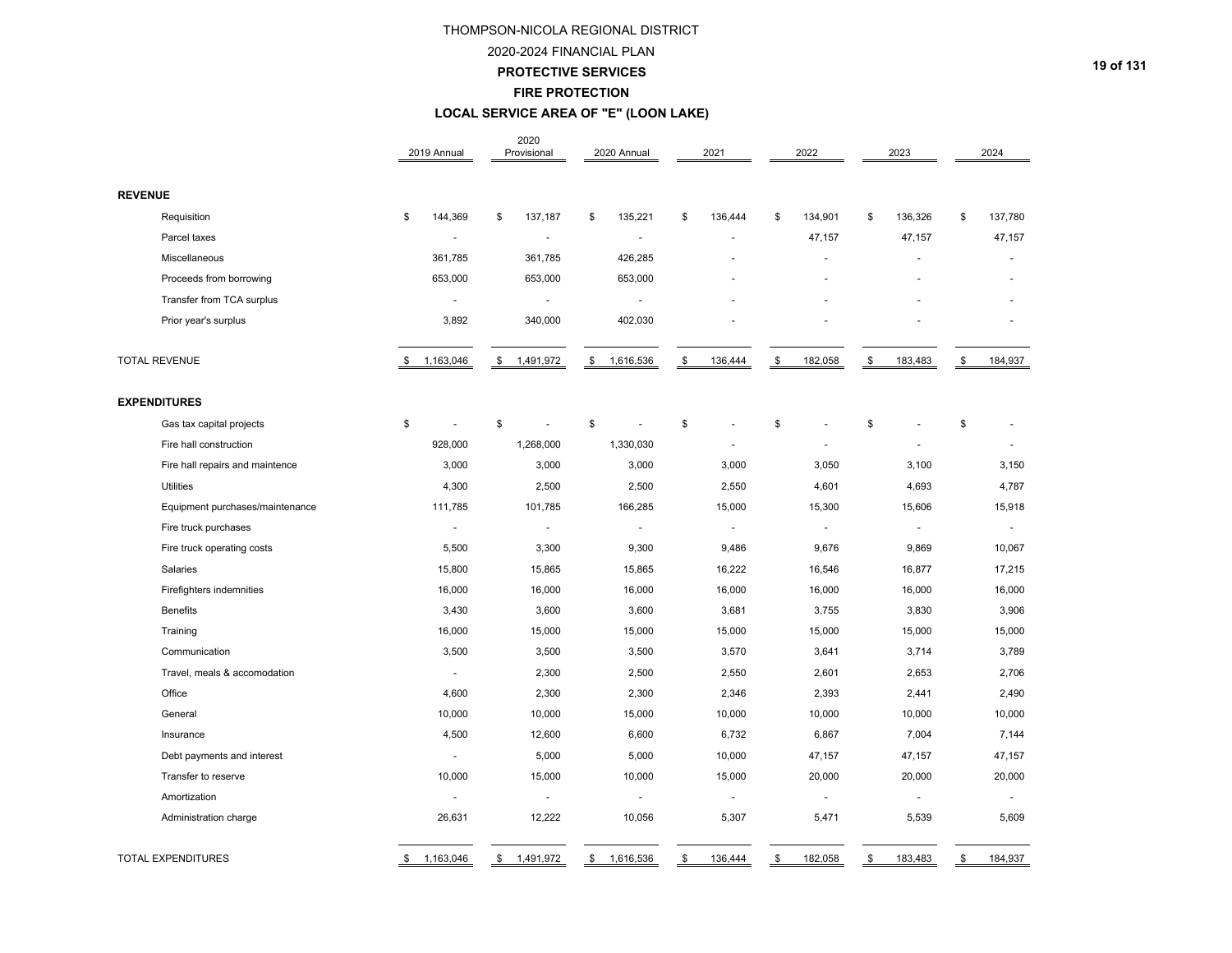## 2020-2024 FINANCIAL PLAN

**PROTECTIVE SERVICES**

#### **FIRE PROTECTION**

## **SPECIFIED AREA OF "J" & "M" (MAMIT LAKE)**

|                           |                       | 2019 Annual              |    | 2020<br>Provisional      |    | 2020 Annual | 2021                     | 2022        | 2023                     | 2024        |
|---------------------------|-----------------------|--------------------------|----|--------------------------|----|-------------|--------------------------|-------------|--------------------------|-------------|
| <b>REVENUE</b>            |                       |                          |    |                          |    |             |                          |             |                          |             |
|                           | Requisition           | \$<br>3,869              | \$ | 3,943                    | \$ | 3,943       | \$<br>4,019              | \$<br>4,097 | \$<br>4,176              | \$<br>4,256 |
|                           | Prior year's surplus  | $\overline{\phantom{a}}$ |    | $\overline{\phantom{0}}$ |    | $\sim$      | $\overline{\phantom{a}}$ | ۰.          | $\overline{\phantom{0}}$ |             |
| <b>TOTAL REVENUE</b>      |                       | 3,869                    | æ. | 3,943                    | ა  | 3,943       | \$<br>4,019              | \$<br>4,097 | \$<br>4,176              | 4,256       |
| <b>EXPENDITURES</b>       |                       |                          |    |                          |    |             |                          |             |                          |             |
|                           | Grant-in-aid          | \$<br>3,719              | \$ | 3,793                    | \$ | 3,793       | \$<br>3,869              | \$<br>3,947 | \$<br>4,026              | \$<br>4,106 |
|                           | Administration charge | 150                      |    | 150                      |    | 150         | 150                      | 150         | 150                      | 150         |
| <b>TOTAL EXPENDITURES</b> |                       | \$<br>3,869              | \$ | 3,943                    | \$ | 3,943       | \$<br>4,019              | \$<br>4,097 | \$<br>4,176              | \$<br>4,256 |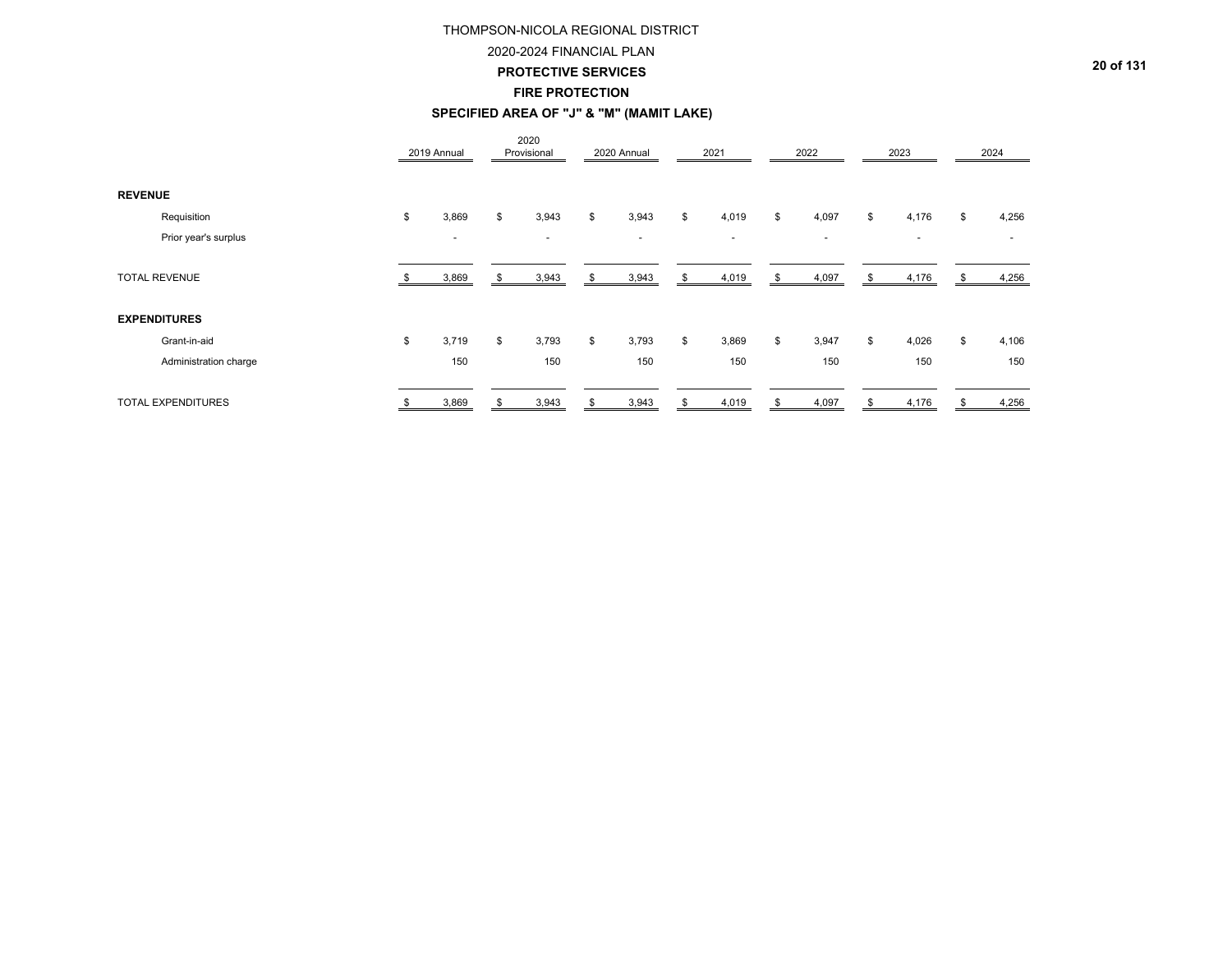## 2020-2024 FINANCIAL PLAN

**PROTECTIVE SERVICES**

#### **FIRE PROTECTION**

## **LOCAL SERVICE AREA OF "P" (MCLURE)**

|                                 | 2019 Annual              | 2020<br>Provisional      | 2020 Annual          | 2021                     |                  | 2022           | 2023                     | 2024           |
|---------------------------------|--------------------------|--------------------------|----------------------|--------------------------|------------------|----------------|--------------------------|----------------|
| <b>REVENUE</b>                  |                          |                          |                      |                          |                  |                |                          |                |
| Requisition                     | \$<br>147,808            | \$<br>135,408            | \$<br>135,357        | \$<br>137,983            | \$               | 138,679        | \$<br>139,393            | \$<br>140,126  |
| Gas tax funds                   | 10,241                   | ä,                       | 9,061                |                          |                  |                | ä,                       |                |
| Miscellaneous                   | $\ddot{\phantom{1}}$     | $\ddot{\phantom{1}}$     | 24,900               |                          |                  |                |                          |                |
| Proceeds from borrowing         |                          | 130,000                  | 130,000              |                          |                  |                |                          |                |
| Transfer from TCA surplus       |                          | ÷,                       | $\overline{a}$       |                          |                  |                |                          |                |
| Prior year's surplus            | (96)                     | 109,000                  | 129,051              |                          |                  |                |                          |                |
| <b>TOTAL REVENUE</b>            | \$<br>157,953            | \$<br>374,408            | \$<br>428,369        | \$<br>137,983            | \$               | 138,679        | \$<br>139,393            | \$<br>140,126  |
| <b>EXPENDITURES</b>             |                          |                          |                      |                          |                  |                |                          |                |
| Gas tax capital projects        | \$<br>10,241             | \$                       | \$<br>$\blacksquare$ | \$<br>÷,                 | \$               |                | \$                       | \$             |
| Fire hall capital upgrades      | $\tilde{\phantom{a}}$    | $\overline{\phantom{a}}$ | 9,061                |                          |                  |                |                          |                |
| Fire hall repairs and maintence | 3,000                    | 3,000                    | 3,000                | 3,000                    |                  | 3,050          | 3,100                    | 3,150          |
| Utilities                       | 4,300                    | 4,000                    | 4,000                | 4,080                    |                  | 4,162          | 4,245                    | 4,330          |
| Equipment purchases/maintenance | 25,000                   | 15,000                   | 44,900               | 15,000                   |                  | 15,000         | 15,000                   | 15,000         |
| Fire truck purchases            | $\overline{\phantom{a}}$ | 250,000                  | 250,000              | $\overline{\phantom{a}}$ |                  | $\overline{a}$ | $\overline{a}$           | $\blacksquare$ |
| Fire truck operating costs      | 5,500                    | 5,625                    | 7,625                | 7,778                    |                  | 7,933          | 8,092                    | 8,254          |
| Salaries                        | 15,800                   | 15,865                   | 15,865               | 16,222                   |                  | 16,546         | 16,877                   | 17,215         |
| Firefighters indemnities        | 16,000                   | 16,000                   | 16,000               | 16,000                   |                  | 16,000         | 16,000                   | 16,000         |
| <b>Benefits</b>                 | 3,430                    | 3,600                    | 3,600                | 3,681                    |                  | 3,755          | 3,830                    | 3,906          |
| Training                        | 16,000                   | 15,000                   | 15,000               | 15,000                   |                  | 15,000         | 15,000                   | 15,000         |
| Communication                   | 3,500                    | 3,500                    | 3,500                | 3,570                    |                  | 3,641          | 3,714                    | 3,789          |
| Travel, meals & accomodation    | ÷.                       | 300                      | 300                  | 306                      |                  | 312            | 318                      | 325            |
| Office                          | 4,600                    | 2,750                    | 2,750                | 2,805                    |                  | 2,861          | 2,918                    | 2,977          |
| General                         | 20,000                   | 15,000                   | 20,000               | 15,000                   |                  | 15,000         | 15,000                   | 15,000         |
| Insurance                       | 4,500                    | 6,500                    | 4,500                | 4,590                    |                  | 4,682          | 4,775                    | 4,871          |
| Debt payments and interest      | $\tilde{\phantom{a}}$    | $\blacksquare$           | $\blacksquare$       | 15,600                   |                  | 15,340         | 15,080                   | 14,820         |
| Transfer to reserve             | 20,000                   | 10,000                   | 20,000               | 10,000                   |                  | 10,000         | 10,000                   | 10,000         |
| Amortization                    | $\overline{\phantom{a}}$ | $\omega$                 | $\blacksquare$       | $\overline{\phantom{a}}$ |                  | $\blacksquare$ | $\overline{\phantom{a}}$ | ÷              |
| Administration charge           | 6,082                    | 8,268                    | 8,268                | 5,352                    |                  | 5,397          | 5,443                    | 5,491          |
| <b>TOTAL EXPENDITURES</b>       | \$<br>157,953            | \$<br>374,408            | \$<br>428,369        | \$<br>137,983            | $\underline{\$}$ | 138,679        | \$<br>139,393            | \$<br>140,126  |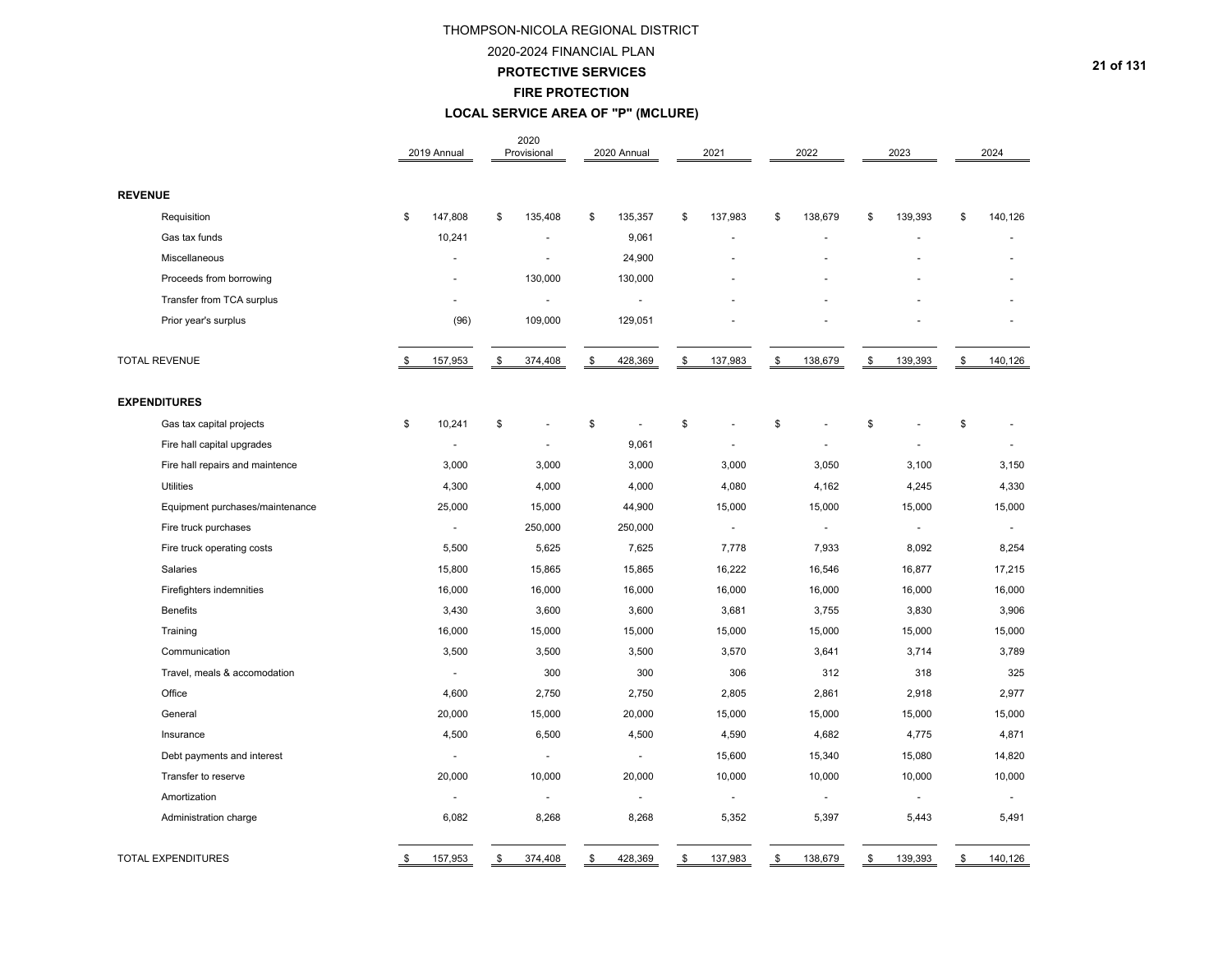#### 2020-2024 FINANCIAL PLAN

#### **PROTECTIVE SERVICES**

#### **FIRE PROTECTION**

## **SPECIFIED AREA OF "M" & "N" (MERRITT/LOWER NICOLA)**

|                |                       | 2019 Annual   | 2020<br>Provisional      | 2020 Annual              | 2021                     | 2022           | 2023                     | 2024                     |
|----------------|-----------------------|---------------|--------------------------|--------------------------|--------------------------|----------------|--------------------------|--------------------------|
| <b>REVENUE</b> |                       |               |                          |                          |                          |                |                          |                          |
|                | Requisition           | \$<br>145,869 | \$<br>148,796            | \$<br>149,315            | \$<br>152,303            | \$<br>155,349  | \$<br>158,455            | \$<br>161,625            |
|                | Grants in lieu        | ٠             | $\overline{\phantom{a}}$ | $\overline{\phantom{a}}$ | $\overline{\phantom{a}}$ | $\sim$         | $\overline{\phantom{a}}$ |                          |
|                | Gas tax funds         | 100,000       | 100,000                  | 100,000                  | $\overline{a}$           | $\sim$         | $\overline{\phantom{a}}$ | $\overline{\phantom{0}}$ |
|                | Prior year's surplus  | 520           | 520                      | $\overline{1}$           | $\overline{a}$           | $\overline{a}$ | $\overline{a}$           | $\overline{\phantom{0}}$ |
|                | <b>TOTAL REVENUE</b>  | 246,389       | \$<br>249,316            | \$<br>249,316            | \$<br>152,303            | \$<br>155,349  | \$<br>158,455            | \$<br>161,625            |
|                | <b>EXPENDITURES</b>   |               |                          |                          |                          |                |                          |                          |
|                | Contract              | \$<br>142,125 | \$<br>144,967            | \$<br>144,967            | \$<br>147,867            | \$<br>150,824  | \$<br>153,840            | \$<br>156,917            |
|                | Capital projects      | 100,000       | 100,000                  | 100,000                  | $\overline{\phantom{a}}$ | $\sim$         | $\overline{\phantom{a}}$ | ٠                        |
|                | Administration charge | 4,264         | 4,349                    | 4,349                    | 4,436                    | 4,525          | 4,615                    | 4,708                    |
|                | TOTAL EXPENDITURES    | \$<br>246,389 | \$<br>249,316            | \$<br>249,316            | \$<br>152,303            | \$<br>155,349  | \$<br>158,455            | \$<br>161,625            |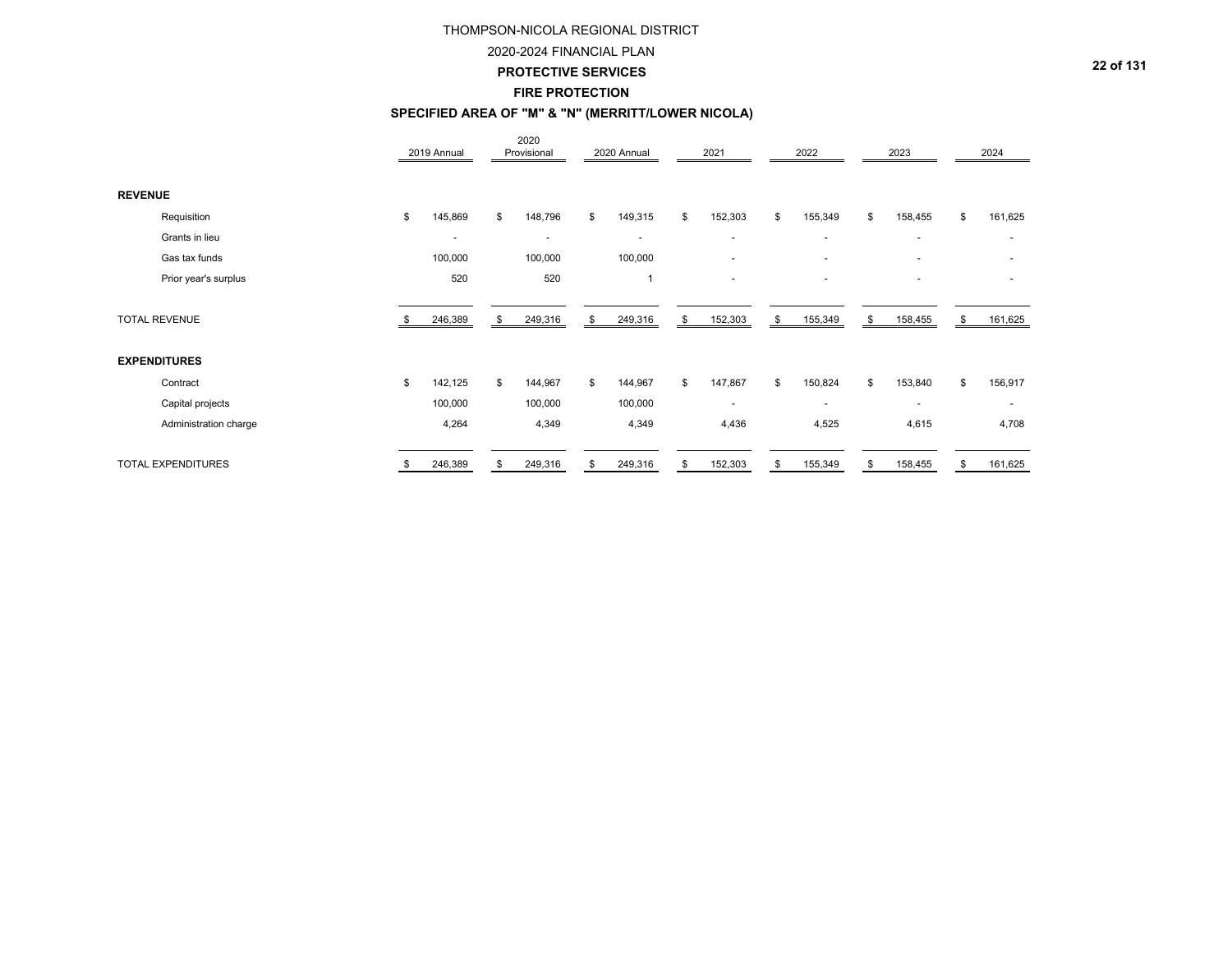#### 2020-2024 FINANCIAL PLAN

### **PROTECTIVE SERVICES**

**FIRE PROTECTION**

## **LOCAL SERVICE AREA OF "L" & "P" (PRITCHARD)**

|                                 | 2019 Annual              | 2020<br>Provisional      | 2020 Annual           |                    | 2021                  | 2022           |      | 2023                     |               | 2024           |
|---------------------------------|--------------------------|--------------------------|-----------------------|--------------------|-----------------------|----------------|------|--------------------------|---------------|----------------|
| <b>REVENUE</b>                  |                          |                          |                       |                    |                       |                |      |                          |               |                |
| Requisition                     | \$<br>165,243            | \$<br>154,253            | \$<br>166,521         | \$                 | 168,029               | \$<br>170,810  | \$   | 173,646                  | \$            | 176,539        |
| Grants in lieu                  |                          |                          |                       |                    |                       |                |      |                          |               |                |
| Miscellaneous revenue           |                          | $\blacksquare$           | 24,800                |                    |                       | ä,             |      |                          |               |                |
| Interest                        | 100                      | 100                      | 100                   |                    | 100                   | 100            |      | 100                      |               | 100            |
| Gas tax funds                   | 46,772                   |                          | 42,609                |                    |                       |                |      |                          |               |                |
| Transfer from reserve           |                          |                          |                       |                    |                       |                |      |                          |               |                |
| Transfer from TCA surplus       |                          | ä,                       |                       |                    |                       |                |      |                          |               |                |
| Prior year's surplus            | 43,042                   | 11,000                   | 9,972                 |                    |                       |                |      |                          |               |                |
| <b>TOTAL REVENUE</b>            | \$<br>255,157            | \$<br>165,353            | \$<br>244,002         | $\pmb{\mathbb{S}}$ | 168,129               | \$<br>170,910  | $\,$ | 173,746                  | $\sqrt[6]{3}$ | 176,639        |
| <b>EXPENDITURES</b>             |                          |                          |                       |                    |                       |                |      |                          |               |                |
| Gas tax capital projects        | \$<br>46,772             | \$<br>÷,                 | \$<br>42,609          | \$                 |                       | \$<br>L,       | \$   |                          | \$            |                |
| Fire hall capital upgrades      | 25,000                   | $\blacksquare$           | 10,000                |                    |                       |                |      |                          |               |                |
| Fire hall repairs and maintence | 4,500                    | 4,500                    | 4,500                 |                    | 4,590                 | 4,682          |      | 4,775                    |               | 4,871          |
| <b>Utilities</b>                | 4,500                    | 4,500                    | 4,500                 |                    | 4,590                 | 4,682          |      | 4,775                    |               | 4,871          |
| Equipment purchases/maintenance | 20,000                   | 15,000                   | 39,800                |                    | 15,300                | 15,606         |      | 15,918                   |               | 16,236         |
| Fire truck purchases            | $\overline{\phantom{a}}$ | $\overline{\phantom{a}}$ | $\sim$                |                    | $\tilde{\phantom{a}}$ | $\blacksquare$ |      | $\overline{\phantom{a}}$ |               | $\blacksquare$ |
| Fire truck operating costs      | 10,000                   | 16,500                   | 16,500                |                    | 16,830                | 17,167         |      | 17,510                   |               | 17,860         |
| Salaries                        | 15,800                   | 15,865                   | 15,865                |                    | 16,222                | 16,546         |      | 16,877                   |               | 17,215         |
| Firefighters indemnities        | 22,000                   | 16,000                   | 16,000                |                    | 16,320                | 16,646         |      | 16,979                   |               | 17,319         |
| <b>Benefits</b>                 | 3,430                    | 3,600                    | 3,600                 |                    | 3,681                 | 3,755          |      | 3,830                    |               | 3,906          |
| Training                        | 15,000                   | 15,000                   | 15,000                |                    | 15,300                | 15,606         |      | 15,918                   |               | 16,236         |
| Communication                   | 3,500                    | 3,500                    | 3,500                 |                    | 3,570                 | 3,641          |      | 3,714                    |               | 3,789          |
| Travel, meals & accomodation    | 5,000                    | 5,000                    | 5,000                 |                    | 5,100                 | 5,202          |      | 5,306                    |               | 5,412          |
| Office                          | 7,150                    | 5,000                    | 5,000                 |                    | 5,100                 | 5,202          |      | 5,306                    |               | 5,412          |
| General                         | 20,000                   | 15,000                   | 15,000                |                    | 15,300                | 15,606         |      | 15,918                   |               | 16,236         |
| Insurance                       | 10,300                   | 10,300                   | 10,300                |                    | 10,506                | 10,716         |      | 10,930                   |               | 11,149         |
| Debt payments & interest        | 18,146                   | 18,194                   | 18,194                |                    | 17,853                | 17,512         |      | 6,159                    |               | $\blacksquare$ |
| Transfer to reserve             | 17,000                   | 10,906                   | 10,906                |                    | 11,247                | 11,588         |      | 22,941                   |               | 29,100         |
| Amortization                    | $\overline{a}$           | $\blacksquare$           | $\tilde{\phantom{a}}$ |                    | ÷,                    | ÷,             |      | $\tilde{\phantom{a}}$    |               | $\frac{1}{2}$  |
| Administration charge           | 7,059                    | 6,488                    | 7,728                 |                    | 6,620                 | 6,753          |      | 6,888                    |               | 7,026          |
| TOTAL EXPENDITURES              | \$<br>255,157            | \$<br>165,353            | \$<br>244,002         | \$                 | 168,129               | \$<br>170,910  | \$   | 173,746                  | \$            | 176,639        |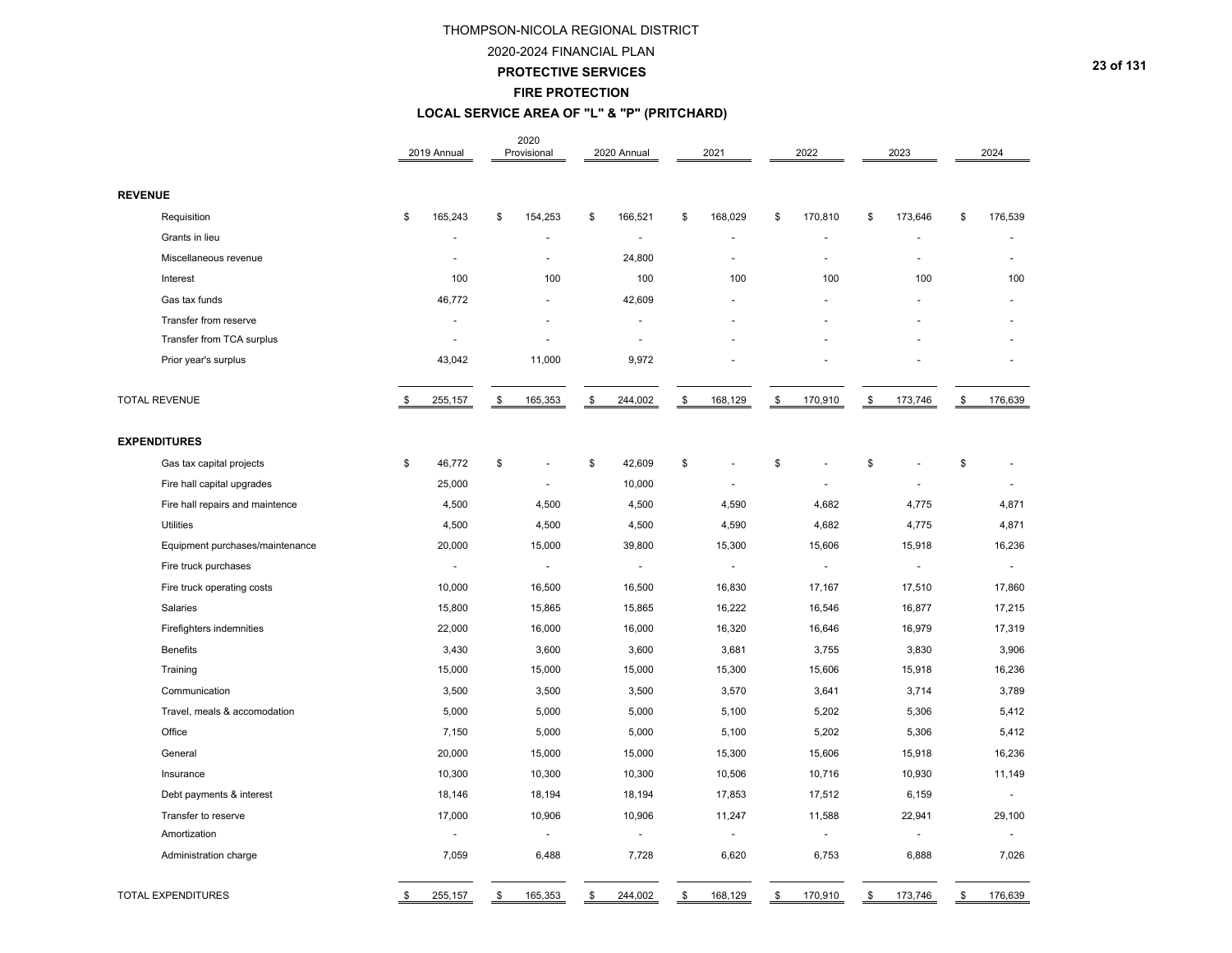2020-2024 FINANCIAL PLAN

**PROTECTIVE SERVICES**

**FIRE PROTECTION**

**SPECIFIED AREA OF "J" (TOBIANO)**

|                                 | 2019 Annual           | 2020<br>Provisional | 2020 Annual     | 2021                     | 2022           | 2023                     | 2024           |
|---------------------------------|-----------------------|---------------------|-----------------|--------------------------|----------------|--------------------------|----------------|
| <b>REVENUE</b>                  |                       |                     |                 |                          |                |                          |                |
| Requisition                     | \$<br>299,991         | \$<br>299,261       | 290,043<br>\$   | \$<br>293,781            | 295,094<br>\$  | \$<br>296,426            | 297,779<br>\$  |
| Parcel tax                      |                       |                     |                 |                          | 74,150         | 74,150                   | 74,150         |
| Miscellaneous revenue           |                       |                     | 25,000          |                          |                |                          |                |
| Proceeds from borrowing         | 990,000               | 990,000             | 990,000         |                          |                |                          |                |
| Transfer from TCA surplus       |                       | $\blacksquare$      |                 |                          |                |                          |                |
| Prior year's surplus            |                       | 12,000              | 53,070          |                          |                |                          |                |
| <b>TOTAL REVENUE</b>            | 1,289,991<br>\$       | 1,301,261<br>\$     | 1,358,113<br>\$ | \$<br>293,781            | \$<br>369,244  | \$<br>370,576            | \$<br>371,929  |
| <b>EXPENDITURES</b>             |                       |                     |                 |                          |                |                          |                |
| Gas tax capital projects        | \$                    | \$<br>÷,            | \$<br>L,        | \$                       | \$             | \$                       | \$             |
| Fire hall construction          | 850,000               | 850,000             | 850,000         |                          |                |                          |                |
| Fire hall rent                  | $\tilde{\phantom{a}}$ | 15,000              | 18,000          |                          |                |                          |                |
| Fire hall repairs and maintence | 3,000                 | 3,000               | 3,000           | 3,000                    | 3,050          | 3,100                    | 3,150          |
| <b>Utilities</b>                | 4,300                 | 4,300               | 4,300           | 4,386                    | 4,474          | 4,563                    | 4,654          |
| Water Access fee                | 150,000               | 150,000             | 150,000         | 150,000                  | 150,000        | 150,000                  | 150,000        |
| Equipment purchases/maintenance | 25,000                | 15,000              | 40,000          | 15,250                   | 15,500         | 15,750                   | 16,000         |
| Fire truck purchases            | 140,000               | 140,000             | 140,000         | $\blacksquare$           | $\overline{a}$ | $\blacksquare$           | $\blacksquare$ |
| Fire truck operating costs      | 5,500                 | 4,000               | 4,000           | 4,080                    | 4,162          | 4,245                    | 4,330          |
| Salaries                        | 15,800                | 15,865              | 15,865          | 16,222                   | 16,546         | 16,877                   | 17,215         |
| Firefighters indemnities        | 16,000                | 14,000              | 14,000          | 14,000                   | 14,000         | 14,000                   | 14,000         |
| <b>Benefits</b>                 | 3,430                 | 3,600               | 3,600           | 3,681                    | 3,755          | 3,830                    | 3,906          |
| Training                        | 16,000                | 16,000              | 16,000          | 16,000                   | 16,000         | 16,000                   | 16,000         |
| Communication                   | 3,500                 | 3,500               | 3,500           | 3,570                    | 3,641          | 3,714                    | 3,789          |
| Travel, meals & accomodation    | $\blacksquare$        | 1,400               | 1,400           | 1,428                    | 1,457          | 1,486                    | 1,515          |
| Office                          | 4,600                 | 1,750               | 1,750           | 1,785                    | 1,821          | 1,857                    | 1,894          |
| General                         | 17,885                | 15,000              | 15,000          | 15,000                   | 15,000         | 15,000                   | 15,000         |
| Insurance                       | 4,500                 | 12,100              | 12,100          | 12,342                   | 12,589         | 12,841                   | 13,097         |
| debt repayment and interest     | $\tilde{\phantom{a}}$ | $\blacksquare$      | $\blacksquare$  | 10,000                   | 74,150         | 74,150                   | 74,150         |
| Transfer to reserve             | 10,000                | 10,000              | 53,000          | 10,000                   | 20,000         | 20,000                   | 20,000         |
| Amortization                    | $\blacksquare$        | $\blacksquare$      | $\frac{1}{2}$   | $\overline{\phantom{a}}$ | $\blacksquare$ | $\overline{\phantom{a}}$ | $\blacksquare$ |
| Administration charge           | 20,476                | 26,746              | 12,598          | 13,037                   | 13,100         | 13,163                   | 13,228         |
| <b>TOTAL EXPENDITURES</b>       | 1,289,991<br>\$       | \$<br>1,301,261     | \$<br>1,358,113 | 293,781<br>\$            | \$<br>369,244  | \$<br>370,576            | 371,929<br>\$  |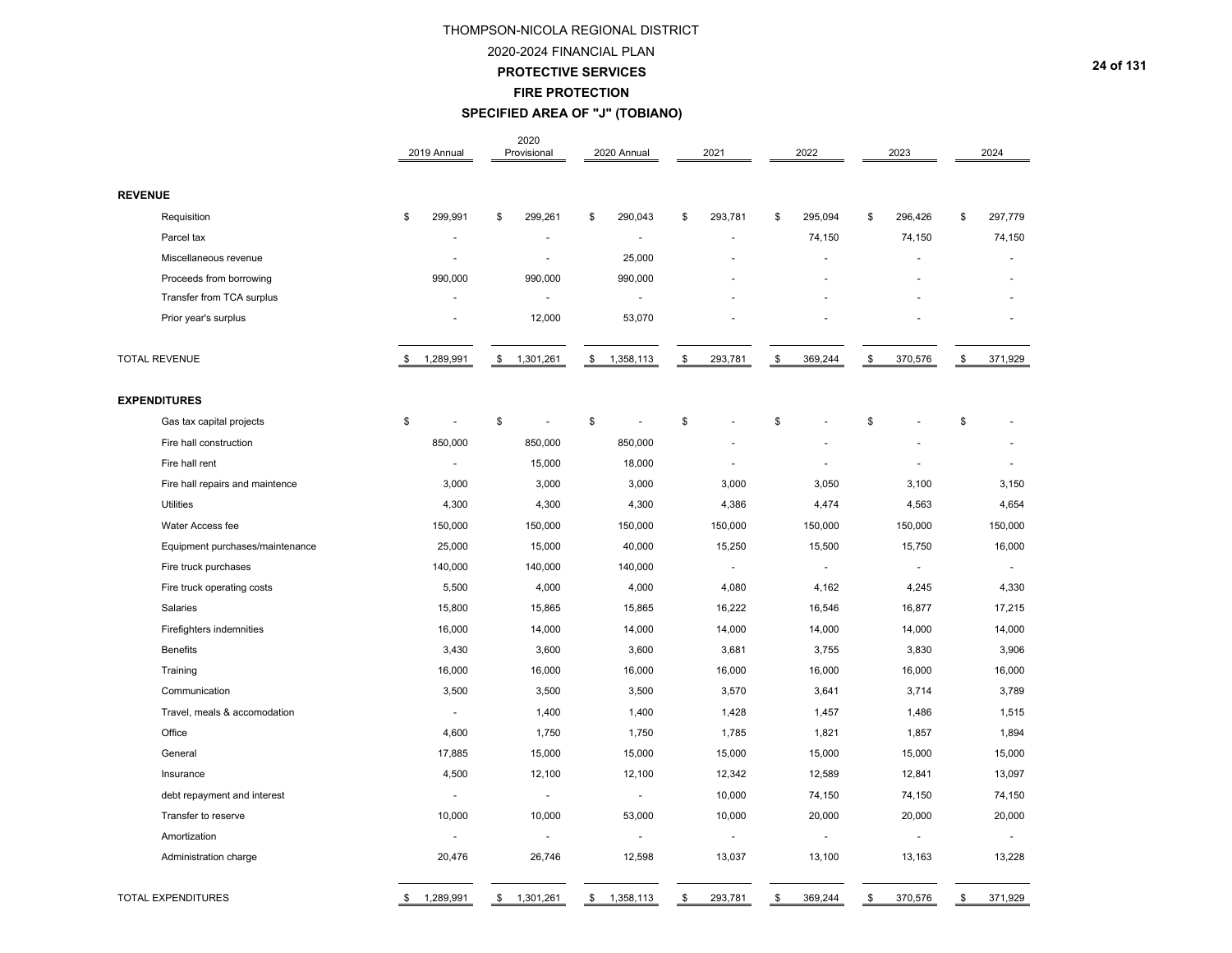#### 2020-2024 FINANCIAL PLAN

**PROTECTIVE SERVICES**

#### **FIRE PROTECTION**

## **SPECIFIED AREA OF "A" AND "B" (VAVENBY)**

|                                 | 2019 Annual           | 2020<br>Provisional      | 2020 Annual              | 2021           | 2022           | 2023           | 2024           |
|---------------------------------|-----------------------|--------------------------|--------------------------|----------------|----------------|----------------|----------------|
| <b>REVENUE</b>                  |                       |                          |                          |                |                |                |                |
| Requisition                     | \$<br>136,766         | \$<br>162,606            | \$<br>163,303            | \$<br>165,180  | \$<br>167,749  | \$<br>170,367  | \$<br>173,039  |
| Grants in lieu                  |                       |                          | ä,                       |                |                |                |                |
| Fed gov't grants/Gas tax funds  | 5,000                 |                          | 39,898                   |                |                |                |                |
| Misc Revenue                    | 246,345               |                          | 25,000                   |                |                |                |                |
| Interest                        | 250                   |                          |                          |                |                |                |                |
| Transfer from TCA surplus       |                       |                          |                          |                |                |                |                |
| Prior year's surplus            | 170,643               |                          | (15, 247)                |                |                |                |                |
| <b>TOTAL REVENUE</b>            | \$<br>559,004         | \$<br>162,606            | \$<br>212,954            | \$<br>165,180  | \$<br>167,749  | \$<br>170,367  | \$<br>173,039  |
| <b>EXPENDITURES</b>             |                       |                          |                          |                |                |                |                |
| Gas tax capital upgrades        | \$<br>5,000           | \$                       | \$<br>39,898             | \$             | \$             | \$             | \$             |
| Fire hall capital upgrades      | 129,035               | ÷.                       | ä,                       |                |                |                |                |
| Fire hall repairs and maintence | 3,000                 | 5,000                    | 5,000                    | 5,100          | 5,202          | 5,306          | 5,412          |
| <b>Utilities</b>                | 8,000                 | 7,500                    | 7,500                    | 7,650          | 7,803          | 7,959          | 8,118          |
| Equipment purchases/maintenance | 25,000                | 25,000                   | 50,000                   | 25,500         | 26,010         | 26,530         | 27,061         |
| Fire truck purchases            | 257,603               | $\overline{\phantom{a}}$ | $\blacksquare$           | $\blacksquare$ | $\blacksquare$ | $\blacksquare$ | $\blacksquare$ |
| Fire truck operating costs      | 7,800                 | 15,000                   | 15,000                   | 15,300         | 15,606         | 15,918         | 16,236         |
| Salaries                        | 15,800                | 15,865                   | 15,865                   | 16,222         | 16,546         | 16,877         | 17,215         |
| Firefighters indemnities        | 12,000                | 16,000                   | 16,000                   | 16,000         | 16,000         | 16,000         | 16,000         |
| <b>Benefits</b>                 | 3,430                 | 6,600                    | 6,600                    | 6,749          | 6,883          | 7,021          | 7,162          |
| Contractor                      | 13,200                | 3,500                    | 3,500                    | 3,570          | 3,641          | 3,714          | 3,789          |
| Training                        | 16,000                | 16,000                   | 16,000                   | 16,320         | 16,646         | 16,979         | 17,319         |
| Communication                   | 5,000                 | 5,000                    | 5,000                    | 5,100          | 5,202          | 5,306          | 5,412          |
| Travel, meals & accomodation    | 4,100                 | 7,000                    | 7,000                    | 7,140          | 7,283          | 7,428          | 7,577          |
| Office                          | 3,900                 | 6,250                    | 6,250                    | 6,375          | 6,503          | 6,633          | 6,765          |
| General                         | 8,000                 | 2,000                    | 6,000                    | 2,040          | 2,081          | 2,122          | 2,165          |
| Insurance                       | 4,000                 | 5,100                    | 5,100                    | 5,202          | 5,306          | 5,412          | 5,520          |
| Transfer to reserve             | 20,500                | 20,000                   | ä,                       | 20,000         | 20,000         | 20,000         | 20,000         |
| Amortization                    | $\tilde{\phantom{a}}$ | $\overline{\phantom{a}}$ | $\overline{\phantom{a}}$ | $\blacksquare$ |                | $\overline{a}$ |                |
| Administration charge           | 17,636                | 6,791                    | 8,241                    | 6,913          | 7,036          | 7,160          | 7,288          |
| <b>TOTAL EXPENDITURES</b>       | \$<br>559,004         | \$<br>162,606            | \$<br>212,954            | \$<br>165,180  | \$<br>167,749  | \$<br>170,367  | \$<br>173,039  |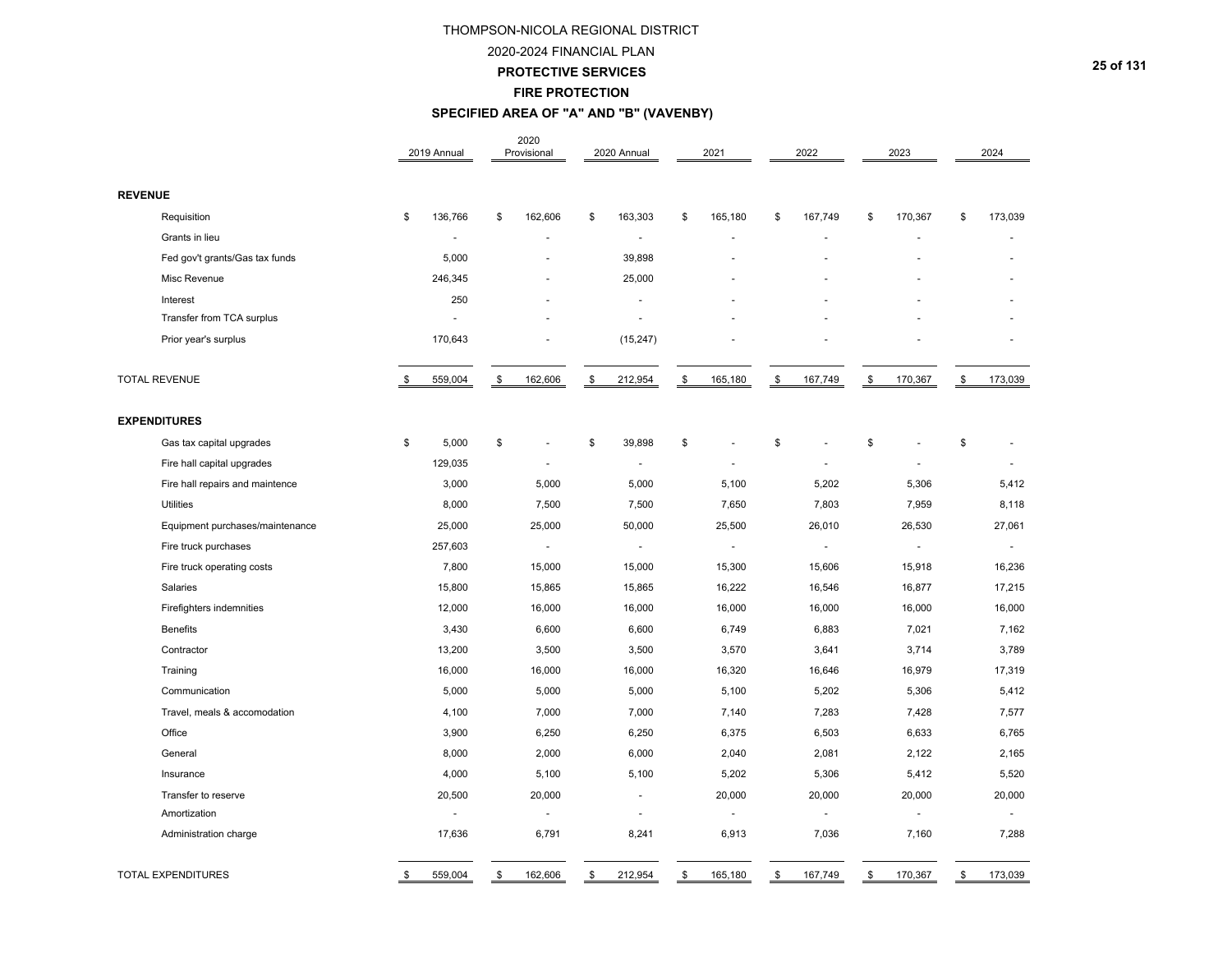#### 2020-2024 FINANCIAL PLAN

**PROTECTIVE SERVICES**

#### **FIRE PROTECTION**

## **LOCAL SERVICE AREA OF "L" (VLA FLATS)**

|                |                       |      | 2019 Annual              | 2020<br>Provisional      |    | 2020 Annual              | 2021                     |     | 2022                     |     | 2023                     |     | 2024           |
|----------------|-----------------------|------|--------------------------|--------------------------|----|--------------------------|--------------------------|-----|--------------------------|-----|--------------------------|-----|----------------|
| <b>REVENUE</b> |                       |      |                          |                          |    |                          |                          |     |                          |     |                          |     |                |
|                | Requisition           | \$   | 15,450                   | \$<br>15,450             | \$ | 15,450                   | \$<br>15,450             | \$  | 15,450                   | \$  | 15,450                   | \$  | 15,450         |
|                | Prior year's surplus  |      | $\overline{\phantom{a}}$ | $\overline{\phantom{a}}$ |    | $\overline{\phantom{a}}$ | $\overline{\phantom{a}}$ |     | $\overline{\phantom{a}}$ |     | $\overline{\phantom{a}}$ |     |                |
|                | <b>TOTAL REVENUE</b>  | - 35 | 15,450                   | \$<br>15,450             | \$ | 15,450                   | \$<br>15,450             | \$  | 15,450                   | \$. | 15,450                   | \$  | 15,450         |
|                | <b>EXPENDITURES</b>   |      |                          |                          |    |                          |                          |     |                          |     |                          |     |                |
|                | Grant-in-aid          | \$   | 15,000                   | \$<br>15,000             | \$ | 15,000                   | \$<br>15,000             | \$  | 15,000                   | \$  | 15,000                   | \$  | 15,000         |
|                | Insurance             |      | $\overline{\phantom{a}}$ | $\overline{\phantom{a}}$ |    | $\overline{\phantom{a}}$ | $\overline{\phantom{a}}$ |     | $\sim$                   |     | $\overline{\phantom{0}}$ |     | $\overline{a}$ |
|                | Administration charge |      | 450                      | 450                      |    | 450                      | 450                      |     | 450                      |     | 450                      |     | 450            |
|                | TOTAL EXPENDITURES    |      | 15,450                   | \$<br>15,450             | S. | 15,450                   | \$<br>15,450             | \$. | 15,450                   | \$. | 15,450                   | \$. | 15,450         |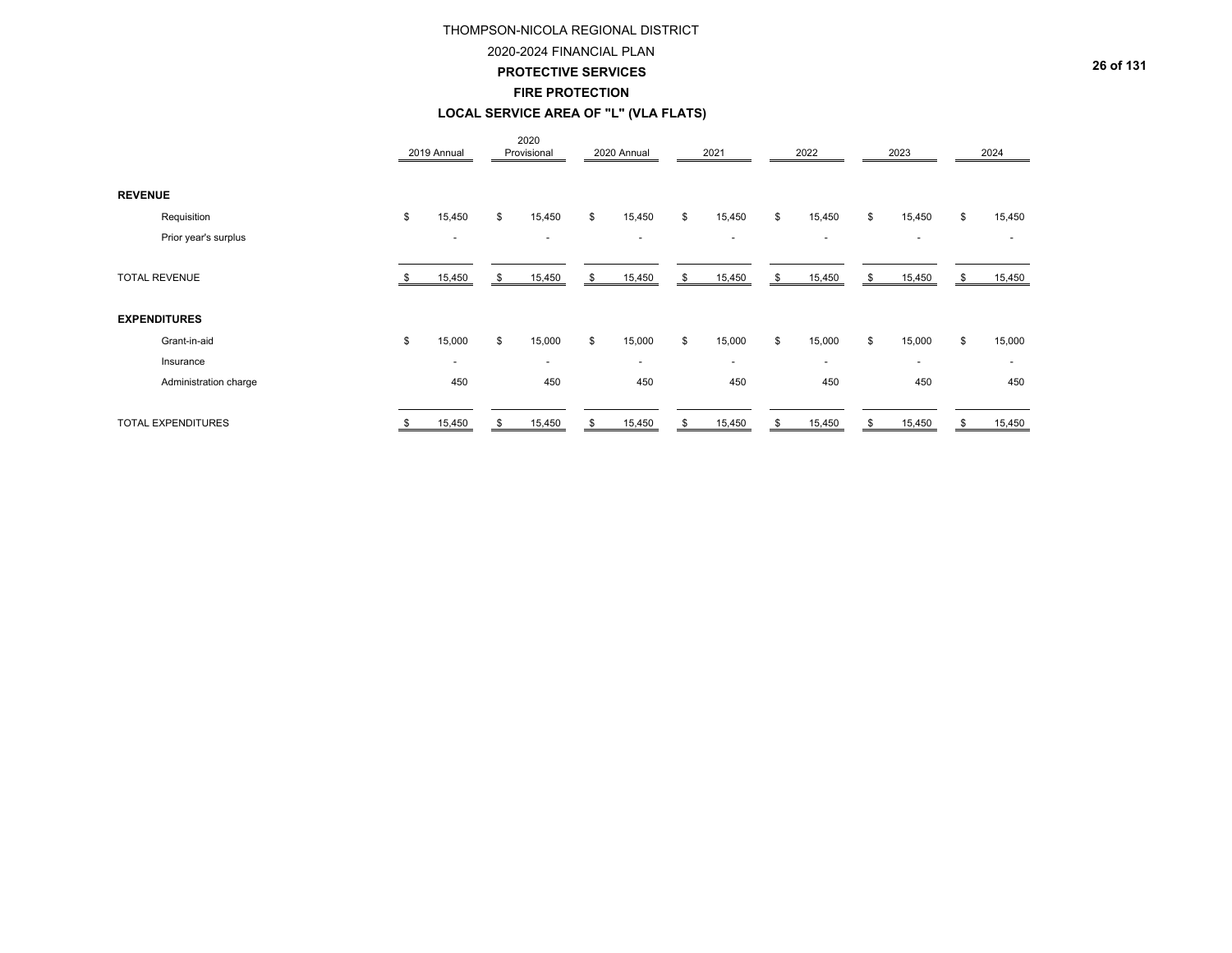## 2020-2024 FINANCIAL PLAN

**PROTECTIVE SERVICES**

#### **FIRE PROTECTION**

## **LOCAL SERVICE AREA OF "P" (WHITECROFT)**

|                       |    | 2019 Annual              |    | 2020<br>Provisional      | 2020 Annual              | 2021                     | 2022         | 2023                     | 2024         |
|-----------------------|----|--------------------------|----|--------------------------|--------------------------|--------------------------|--------------|--------------------------|--------------|
| <b>REVENUE</b>        |    |                          |    |                          |                          |                          |              |                          |              |
| Requisition           | \$ | 25,750                   | \$ | 26,265                   | \$<br>26,265             | \$<br>26,790             | \$<br>27,326 | \$<br>27,873             | \$<br>28,430 |
| Prior year's surplus  |    | $\overline{\phantom{a}}$ |    | $\overline{a}$           | $\overline{\phantom{a}}$ | $\overline{\phantom{a}}$ | -            | $\overline{\phantom{0}}$ |              |
| <b>TOTAL REVENUE</b>  | -S | 25,750                   | S  | 26,265                   | \$<br>26,265             | \$<br>26,790             | \$<br>27,326 | \$<br>27,873             | \$<br>28,430 |
| <b>EXPENDITURES</b>   |    |                          |    |                          |                          |                          |              |                          |              |
| Grant-in-aid          | \$ | 25,000                   | \$ | 25,500                   | \$<br>25,500             | \$<br>26,010             | \$<br>26,530 | \$<br>27,061             | \$<br>27,602 |
| Capital programs      |    | $\overline{\phantom{a}}$ |    | $\overline{\phantom{a}}$ | $\overline{a}$           | $\sim$                   | $\sim$       | $\sim$                   | $\sim$       |
| Administration charge |    | 750                      |    | 765                      | 765                      | 780                      | 796          | 812                      | 828          |
| TOTAL EXPENDITURES    | \$ | 25,750                   | \$ | 26,265                   | \$<br>26,265             | \$<br>26,790             | \$<br>27,326 | \$<br>27,873             | \$<br>28,430 |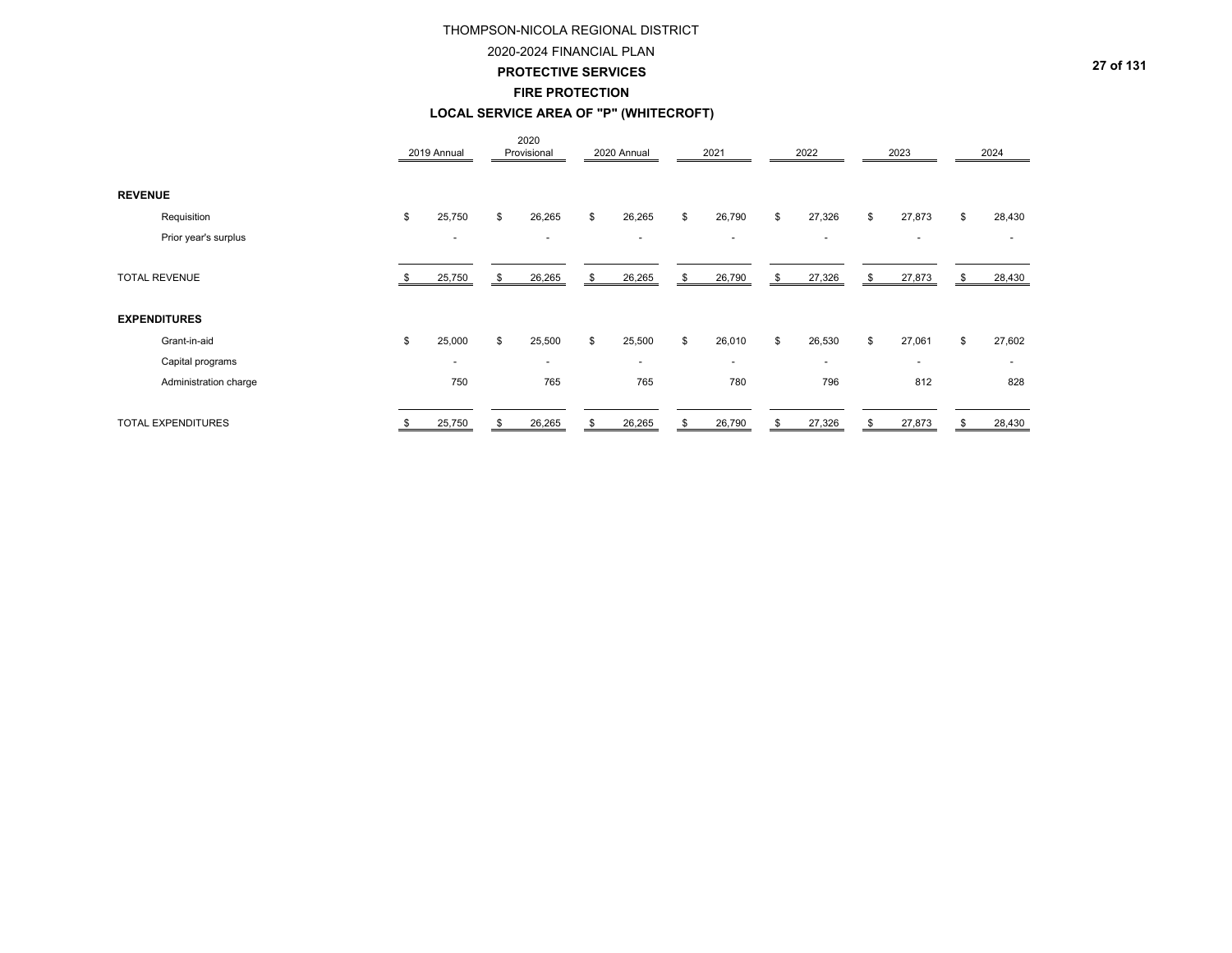### 2020-2024 FINANCIAL PLAN

### **PROTECTIVE SERVICES**

#### **SEARCH AND RESCUE GRANTS-IN-AID**

## **AREAS "A", "B" ,"O", CLEARWATER AND BARRIERE**

|                                   |    | 2019 Annual |    | 2020<br>Provisional | 2020 Annual  | 2021         | 2022         |    | 2023   |    | 2024   |
|-----------------------------------|----|-------------|----|---------------------|--------------|--------------|--------------|----|--------|----|--------|
| <b>REVENUE</b>                    |    |             |    |                     |              |              |              |    |        |    |        |
| Requisition                       | \$ | 19,570      | \$ | 19,570              | \$<br>19,570 | \$<br>19,570 | \$<br>19,570 | \$ | 19,570 | \$ | 19,570 |
| <b>TOTAL REVENUE</b>              |    | 19,570      | ა  | 19,570              | \$<br>19,570 | \$<br>19,570 | \$<br>19,570 | S  | 19,570 | J. | 19,570 |
| <b>EXPENDITURES</b>               |    |             |    |                     |              |              |              |    |        |    |        |
| Grant-in-aid, Area "A"/Clearwater | \$ | 7,000       | \$ | 7,000               | \$<br>7,000  | \$<br>7,000  | \$<br>7,000  | \$ | 7,000  | \$ | 7,000  |
| Grant-in-aid, Area "B"            |    | 2,000       |    | 2,000               | 2,000        | 2,000        | 2,000        |    | 2,000  |    | 2,000  |
| Grant-in-aid, Area "O"/Barriere   |    | 10,000      |    | 10,000              | 10,000       | 10,000       | 10,000       |    | 10,000 |    | 10,000 |
| Administration charge             |    | 570         |    | 570                 | 570          | 570          | 570          |    | 570    |    | 570    |
| <b>TOTAL EXPENDITURES</b>         | S. | 19,570      | \$ | 19,570              | \$<br>19,570 | \$<br>19,570 | \$<br>19,570 |    | 19,570 | S  | 19,570 |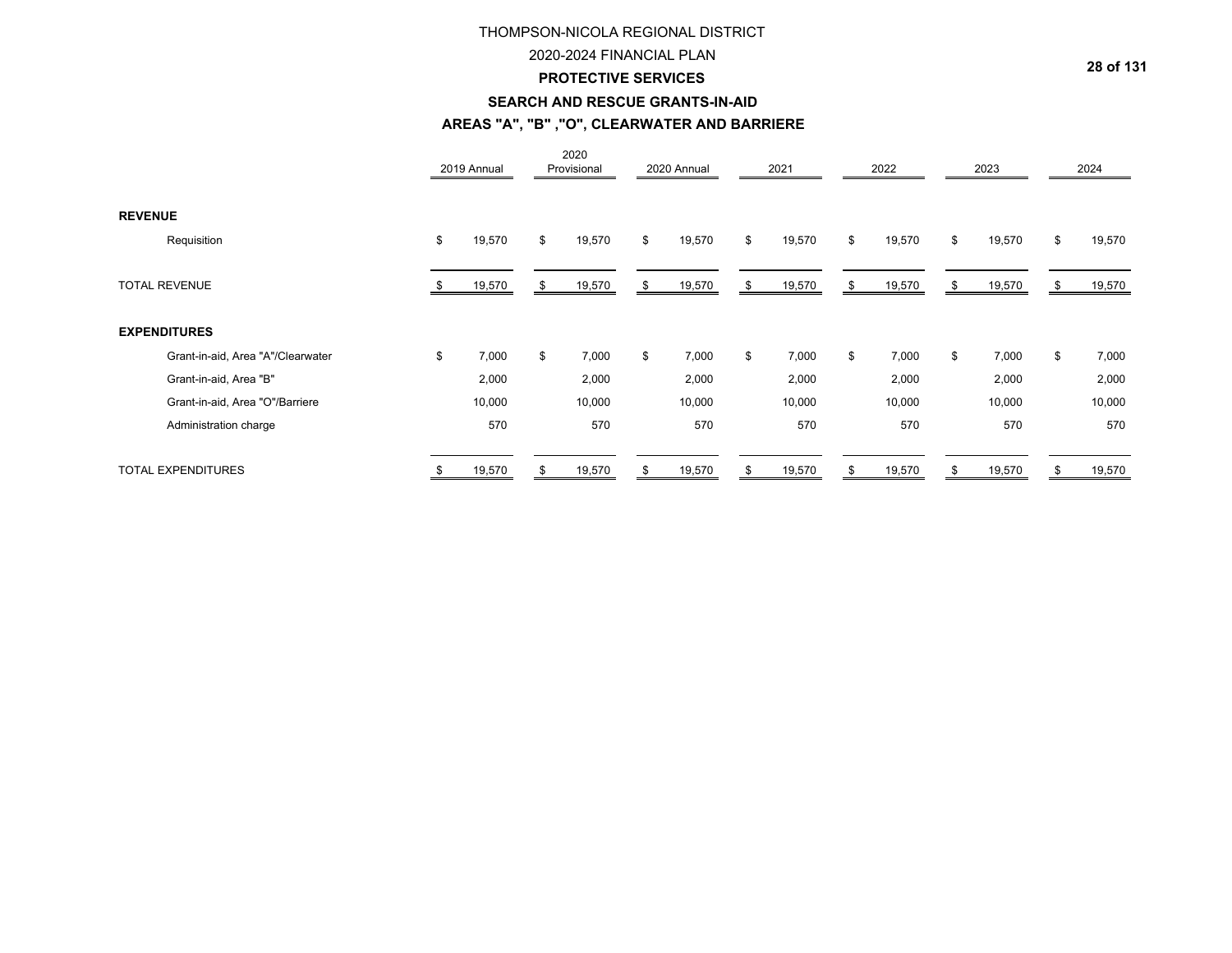# 2020-2024 FINANCIAL PLANTHOMPSON-NICOLA REGIONAL DISTRICT

# **PROTECTIVE SERVICES**

## **SEARCH & RESCUE**

## **ALL MEMBER MUNICIPALITIES**

|                           | 2019 Annual              | 2020<br>Provisional      | 2020 Annual              | 2021                     | 2022                     | 2023                     |    | 2024                     |
|---------------------------|--------------------------|--------------------------|--------------------------|--------------------------|--------------------------|--------------------------|----|--------------------------|
| <b>REVENUE</b>            |                          |                          |                          |                          |                          |                          |    |                          |
| Requisition               | \$<br>63,093             | \$<br>99,985             | \$<br>138,522            | \$<br>159,650            | \$<br>159,650            | \$<br>159,650            | \$ | 159,650                  |
| Prior year's surplus      | 93,817                   | 58,000                   | 20,585                   | $\overline{\phantom{a}}$ | ٠                        | $\overline{\phantom{a}}$ |    |                          |
| <b>TOTAL REVENUE</b>      | 156,910                  | \$<br>157,985            | \$<br>159,107            | \$<br>159,650            | \$<br>159,650            | \$<br>159,650            | S  | 159,650                  |
| <b>EXPENDITURES</b>       |                          |                          |                          |                          |                          |                          |    |                          |
| Grant-in-aid              | \$<br>155,000            | \$<br>155,000            | \$<br>155,000            | \$<br>155,000            | \$<br>155,000            | \$<br>155,000            | \$ | 155,000                  |
| Insurance                 | $\overline{\phantom{a}}$ | $\overline{\phantom{a}}$ | $\overline{\phantom{a}}$ | $\overline{\phantom{a}}$ | $\overline{\phantom{a}}$ | $\overline{\phantom{a}}$ |    | $\overline{\phantom{a}}$ |
| Administration charge     | 1,910                    | 2,985                    | 4,107                    | 4,650                    | 4,650                    | 4,650                    |    | 4,650                    |
| <b>TOTAL EXPENDITURES</b> | 156,910                  | \$<br>157,985            | \$<br>159,107            | \$<br>159,650            | \$<br>159,650            | \$<br>159,650            | \$ | 159,650                  |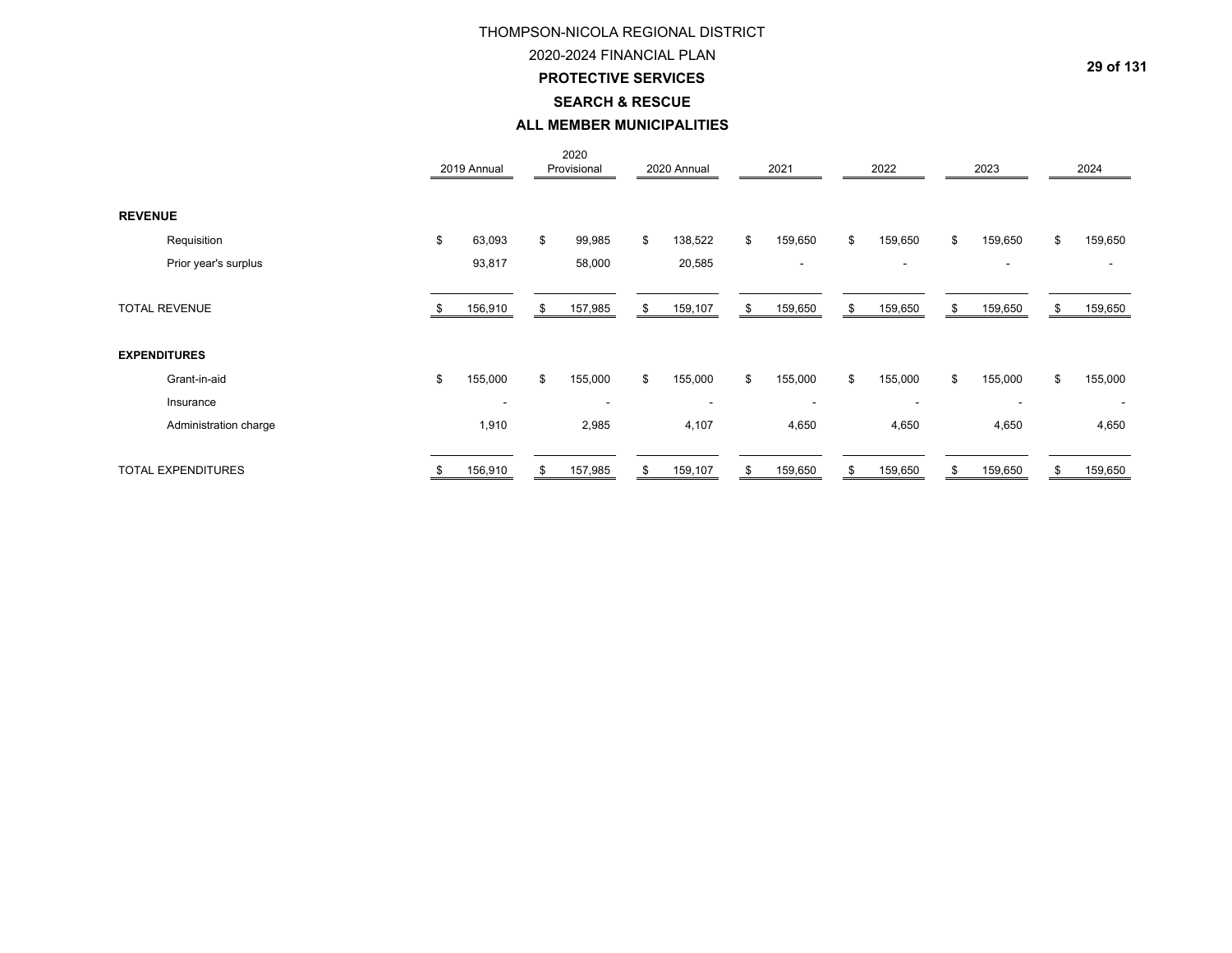# 2020-2024 FINANCIAL PLAN

### **PROTECTIVE SERVICES**

### **E-911 SERVICE**

# **ALL MEMBER MUNICIPALITIES (EXCEPT KAMLOOPS)**

|                             | 2019 Annual   | 2020<br>Provisional | 2020 Annual              | 2021                         | 2022          | 2023          | 2024          |
|-----------------------------|---------------|---------------------|--------------------------|------------------------------|---------------|---------------|---------------|
| <b>REVENUE</b>              |               |                     |                          |                              |               |               |               |
| Requisition                 | \$<br>506,104 | \$<br>630,315       | \$<br>314,598            | \$<br>611,846                | \$<br>622,039 | \$<br>632,847 | \$<br>645,681 |
| Contracts for service       | 147,000       | 170,800             | 156,000                  | 174,000                      | 180,000       | 188,000       | 195,000       |
| Transfer from reserve       |               |                     | 150,000                  |                              |               |               |               |
| Interest revenue            | 7,500         | 7,500               |                          | $\qquad \qquad \blacksquare$ |               |               |               |
| Miscellaneous               |               |                     |                          |                              |               |               |               |
| Transfer from TCA surplus   |               |                     |                          |                              |               |               |               |
| Prior year's surplus        | 102,915       | 106,000             | 148,873                  | 23,084                       | 24,268        | 24,789        | 25,369        |
| <b>TOTAL REVENUE</b>        | \$<br>763,519 | \$<br>914,615       | \$<br>769,471            | \$<br>808,930                | \$<br>826,307 | \$<br>845,636 | \$<br>866,050 |
| <b>EXPENDITURES</b>         |               |                     |                          |                              |               |               |               |
| Capital upgrades            | \$<br>80,000  | \$<br>80,000        | \$<br>80.000             | \$<br>80,000                 | \$<br>80,000  | \$<br>80,000  | \$<br>80,000  |
| Primary answering station   | 200,000       | 220,000             | 210,000                  | 235,000                      | 245,000       | 256,000       | 268,000       |
| Secondary answering station | 265,000       | 270,000             | 270,000                  | 275,000                      | 280,000       | 285,000       | 290,000       |
| Site rentals                | 20,800        | 20,800              | 20,800                   | 20,800                       | 20,800        | 20,800        | 20,800        |
| Telephone                   | 68,000        | 68,000              | 68,000                   | 68,680                       | 69,367        | 70,407        | 71,463        |
| Equipment maintenance       | 72,000        | 72,000              | 72,000                   | 72,720                       | 73,447        | 74,549        | 75,667        |
| Insurance                   | 4,000         | 4,000               | 4,000                    | 4,040                        | 4,080         | 4,142         | 4,204         |
| Consultant fees             | 5,000         | 5,000               | 5,000                    | 5,050                        | 5,101         | 5,177         | 5,255         |
| Transfer to reserve         | 7,500         | 132,500             | $\overline{\phantom{a}}$ | $\blacksquare$               | ÷             | $\sim$        | $\sim$        |
| General                     | 10,000        | 10,000              | 10,000                   | 10,100                       | 10,201        | 10,354        | 10,509        |
| Amortization                |               |                     |                          |                              |               |               |               |
| Administration charge       | 31,219        | 32,315              | 29,671                   | 37,540                       | 38,311        | 39,207        | 40,151        |
| <b>TOTAL EXPENDITURES</b>   | \$<br>763,519 | \$<br>914,615       | \$<br>769,471            | \$<br>808,930                | \$<br>826,307 | \$<br>845,636 | \$<br>866,050 |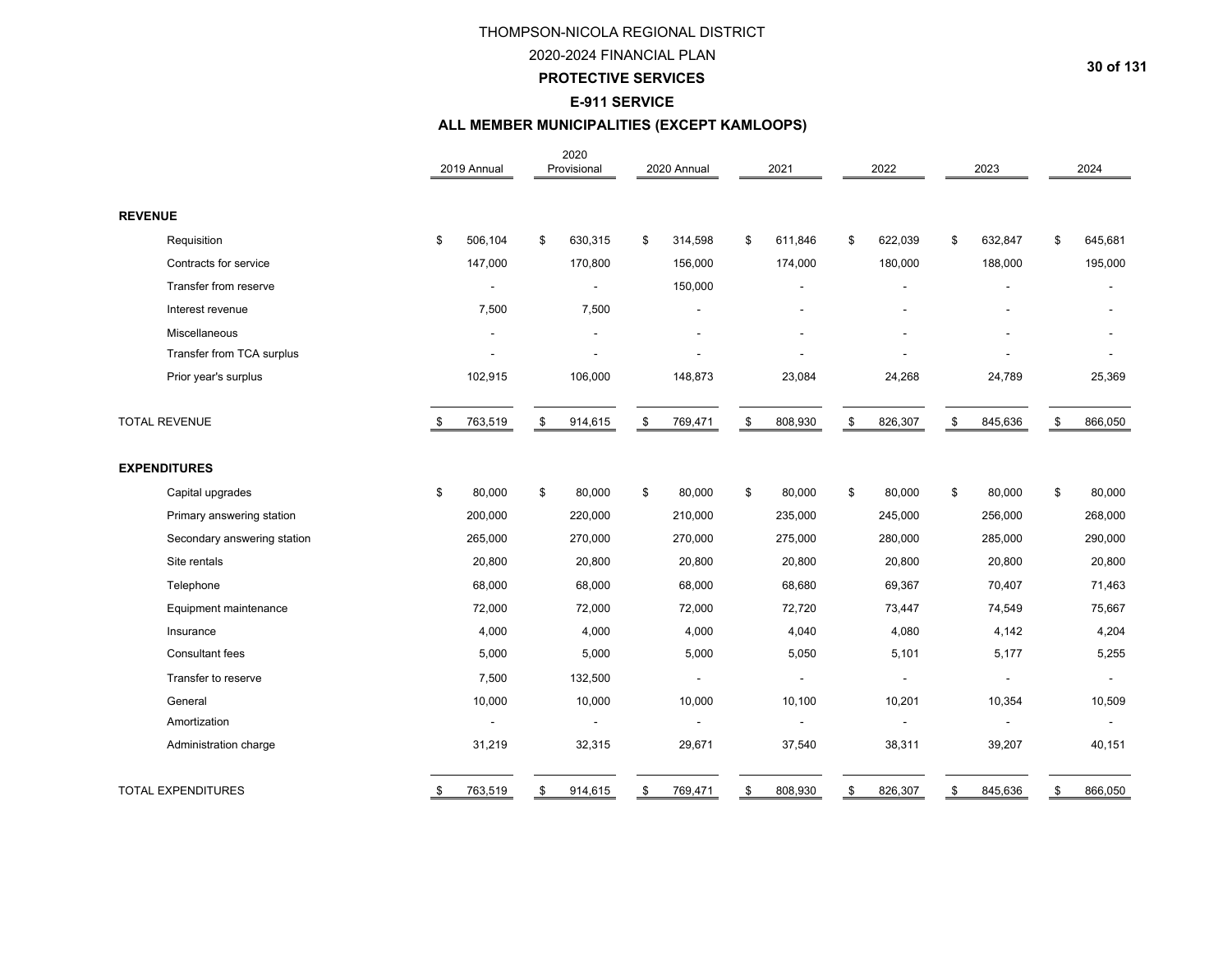### 2020-2024 FINANCIAL PLAN

#### **PROTECTIVE SERVICES**

#### **EMERGENCY PREPAREDNESS PROGRAM**

# **ALL ELECTORAL AREAS AND ASHCROFT, CACHE CREEK, CLINTON, CLEARWATER, BARRIERE, CHASE, LYTTON**

|                                    | 2019 Annual |                | 2020<br>Provisional      | 2020 Annual              | 2021          |               | 2022                     |               | 2023                     |               | 2024           |
|------------------------------------|-------------|----------------|--------------------------|--------------------------|---------------|---------------|--------------------------|---------------|--------------------------|---------------|----------------|
| <b>REVENUE</b>                     |             |                |                          |                          |               |               |                          |               |                          |               |                |
| Requisition                        | \$          | 179,859        | \$<br>176,420            | \$<br>115,069            | \$<br>253,063 | \$            | 258,762                  | \$            | 261,897                  | \$            | 265,098        |
| Grants                             |             | 500,000        | 500,000                  | 500,000                  | 500,000       |               | 500,000                  |               | 500,000                  |               | 500,000        |
| Interest revenue                   |             |                | L,                       |                          |               |               |                          |               |                          |               |                |
| Miscellaneous                      |             |                |                          |                          |               |               |                          |               |                          |               |                |
| Transfer from TCA surplus          |             |                |                          |                          |               |               |                          |               |                          |               |                |
| Prior year's surplus               |             | 145,725        | 170,000                  | 228,430                  | 10,305        |               | 7,901                    |               | 8,000                    |               | 8,097          |
| <b>TOTAL REVENUE</b>               | \$          | 825,584        | \$<br>846,420            | \$<br>843,499            | \$<br>763,368 | $\mathfrak s$ | 766,663                  | $\mathfrak s$ | 769,897                  | $\mathfrak s$ | 773,195        |
| <b>EXPENDITURES</b>                |             |                |                          |                          |               |               |                          |               |                          |               |                |
| Salaries                           | \$          | 110,000        | \$<br>110,000            | \$<br>110,000            | \$<br>112,475 | \$            | 114,725                  | \$            | 117,019                  | \$            | 119,359        |
| <b>Benefits</b>                    |             | 25,000         | 26,000                   | 26,000                   | 26,585        |               | 27,117                   |               | 27,659                   |               | 28,212         |
| Equipment/Training/Programs        |             | $\blacksquare$ | $\overline{\phantom{a}}$ | $\blacksquare$           |               |               | $\overline{\phantom{a}}$ |               | $\blacksquare$           |               | $\blacksquare$ |
| Programs/Emergency response claims |             | 500,000        | 500,000                  | 500,000                  | 500,000       |               | 500,000                  |               | 500,000                  |               | 500,000        |
| Staff development                  |             | 2,500          | 2,500                    | 2,500                    | 2,550         |               | 2,601                    |               | 2,653                    |               | 2,706          |
| Meals and accommodations           |             | 1,500          | 1,500                    | 1,500                    | 1,530         |               | 1,561                    |               | 1,592                    |               | 1,624          |
| Telephone                          |             | 3,500          | 3,500                    | 3,500                    | 3,570         |               | 3,641                    |               | 3,714                    |               | 3,789          |
| Advertising                        |             | 750            | 750                      | 750                      | 765           |               | 780                      |               | 796                      |               | 812            |
| Office supplies                    |             | 300            | 300                      | 300                      | 306           |               | 312                      |               | 318                      |               | 325            |
| Photocopying                       |             | 500            | 500                      | 500                      | 510           |               | 520                      |               | 531                      |               | 541            |
| Postage & shipping                 |             | 350            | 350                      | 350                      | 357           |               | 364                      |               | 371                      |               | 379            |
| Insurance                          |             | 1,500          | 1,500                    | 1,500                    | 1,530         |               | 1,561                    |               | 1,592                    |               | 1,624          |
| Vehicle charges                    |             | 1,000          | 1,000                    | 1,000                    | 1,020         |               | 1,040                    |               | 1,061                    |               | 1,082          |
| Volunteer training                 |             | 30,000         | 40,000                   | 40,000                   | 40,000        |               | 40,000                   |               | 40,000                   |               | 40,000         |
| General                            |             | 140,000        | 150,000                  | 150,000                  | 60,000        |               | 60,000                   |               | 60,000                   |               | 60,000         |
| Amortization                       |             | $\blacksquare$ | $\blacksquare$           | $\overline{\phantom{a}}$ |               |               |                          |               | $\overline{\phantom{a}}$ |               | $\sim$         |
| Administration charge              |             | 8,684          | 8,520                    | 5,599                    | 12,170        |               | 12,441                   |               | 12,590                   |               | 12,743         |
| <b>TOTAL EXPENDITURES</b>          | \$          | 825,584        | \$<br>846,420            | \$<br>843,499            | \$<br>763,368 | \$            | 766,663                  | \$            | 769,897                  | \$            | 773,195        |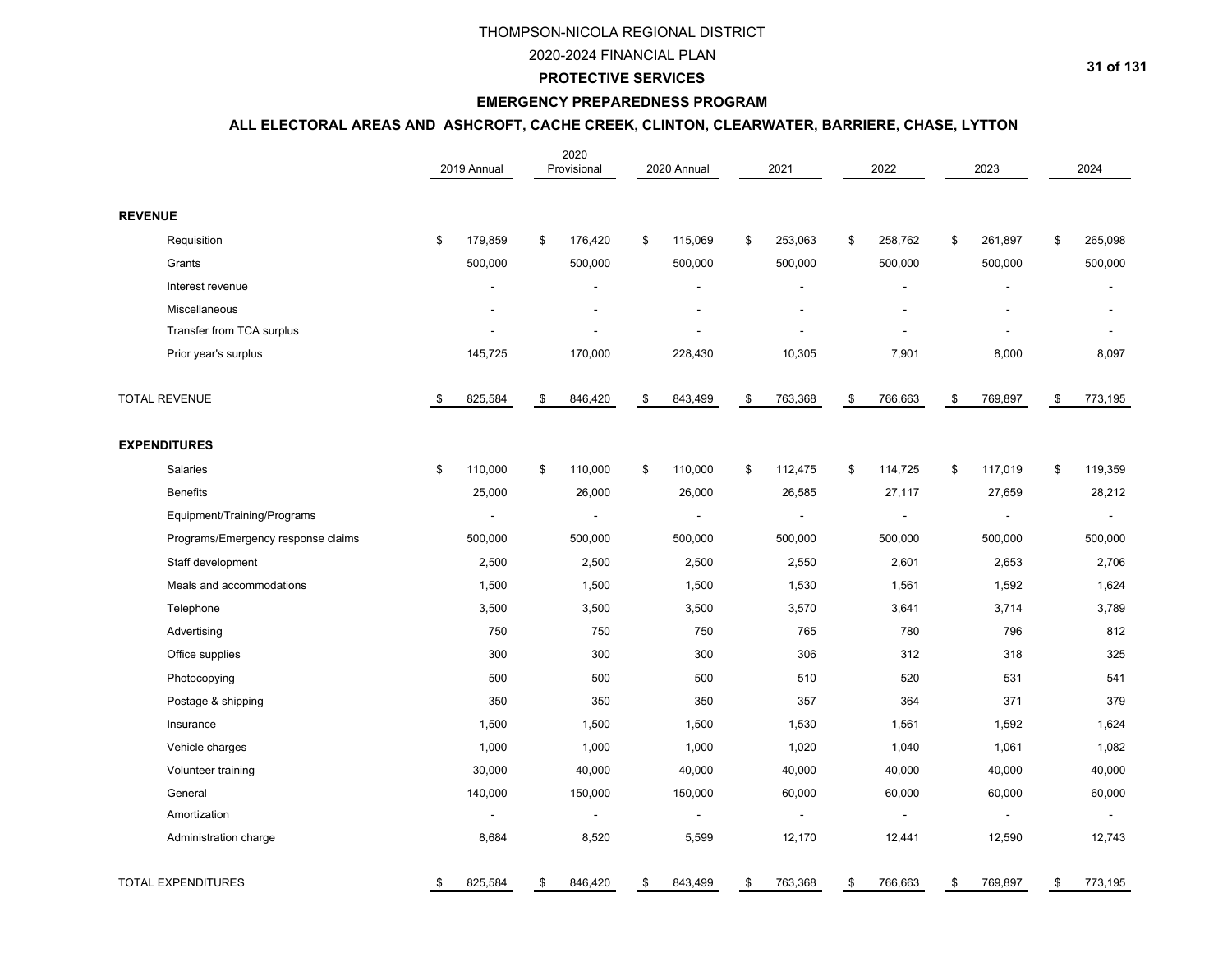#### 2020-2024 FINANCIAL PLAN

#### **PROTECTIVE SERVICES**

## **CLEARWATER & DISTRICT HIGHWAY RESCUE SERVICE**

### **LOCAL SERVICE AREA OF "A" & "B"**

|                           | 2019 Annual              |    | 2020<br>Provisional      | 2020 Annual              | 2021           | 2022                     | 2023                     | 2024           |
|---------------------------|--------------------------|----|--------------------------|--------------------------|----------------|--------------------------|--------------------------|----------------|
| <b>REVENUE</b>            |                          |    |                          |                          |                |                          |                          |                |
| Requisition               | \$<br>19,395             | \$ | 24,720                   | \$<br>24,927             | \$<br>24,720   | \$<br>24,720             | \$<br>24,720             | \$<br>24,720   |
| Gas tax funds             | $\overline{\phantom{a}}$ |    | $\overline{\phantom{a}}$ | $\overline{\phantom{a}}$ | $\blacksquare$ | $\overline{\phantom{a}}$ | $\overline{\phantom{a}}$ | $\blacksquare$ |
| Prior year's surplus      | $\blacksquare$           |    | $\overline{\phantom{a}}$ | 9,415                    | $\blacksquare$ |                          |                          |                |
| <b>TOTAL REVENUE</b>      | 19,395                   | S  | 24,720                   | \$<br>34,342             | \$<br>24,720   | \$<br>24,720             | \$<br>24,720             | \$<br>24,720   |
| <b>EXPENDITURES</b>       |                          |    |                          |                          |                |                          |                          |                |
| Grant-in-aid              | \$<br>18,830             | \$ | 24,000                   | \$<br>33,342             | \$<br>24,000   | \$<br>24,000             | \$<br>24,000             | \$<br>24,000   |
| Capital programs          | $\blacksquare$           |    | $\blacksquare$           | $\sim$                   | $\blacksquare$ | $\overline{\phantom{a}}$ | $\overline{\phantom{a}}$ | $\blacksquare$ |
| Administration charge     | 565                      |    | 720                      | 1,000                    | 720            | 720                      | 720                      | 720            |
| <b>TOTAL EXPENDITURES</b> | 19,395                   | \$ | 24,720                   | \$<br>34,342             | \$<br>24,720   | \$<br>24,720             | \$<br>24,720             | \$<br>24,720   |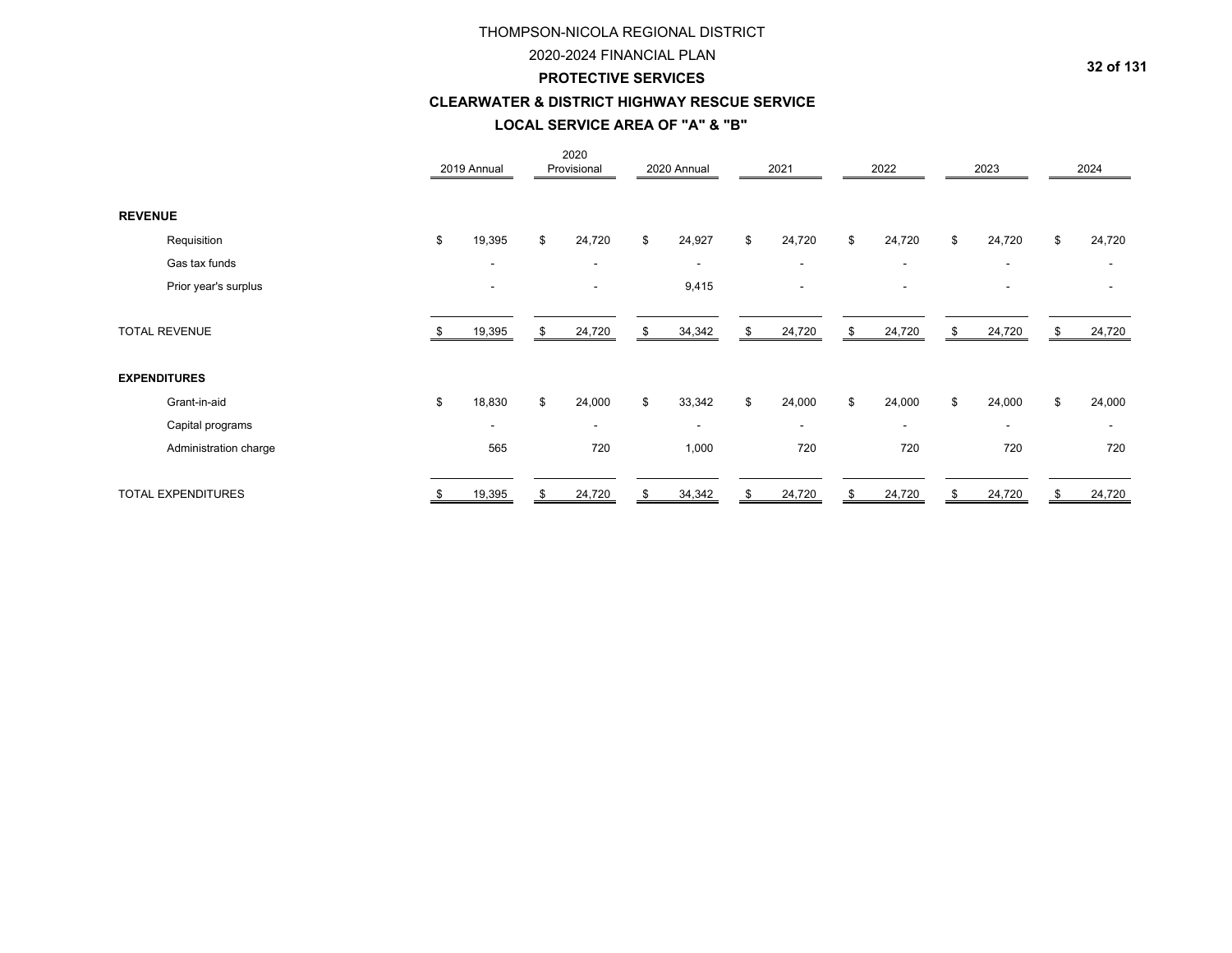# **WESTWOLD FIRST RESPONDERS LOCAL SERVICE AREA OF "L"**THOMPSON-NICOLA REGIONAL DISTRICT 2020-2024 FINANCIAL PLAN**PROTECTIVE SERVICES**

|                       | 2019 Annual                    | 2020<br>Provisional      | 2020 Annual  |                           | 2021                     | 2022                     | 2023                           | 2024 |
|-----------------------|--------------------------------|--------------------------|--------------|---------------------------|--------------------------|--------------------------|--------------------------------|------|
| <b>REVENUE</b>        |                                |                          |              |                           |                          |                          |                                |      |
| Requisition           | \$<br>(4,000)                  | \$<br>$\sim$             | \$<br>$\sim$ | \$                        | $\sim$                   | \$<br>$\blacksquare$     | \$<br>$\overline{\phantom{a}}$ | \$   |
| Prior year's surplus  | 4,000                          | $\overline{\phantom{0}}$ | $\sim$       |                           | $\sim$                   | $\overline{\phantom{a}}$ | $\overline{\phantom{a}}$       |      |
| <b>TOTAL REVENUE</b>  |                                |                          |              |                           |                          |                          |                                |      |
| <b>EXPENDITURES</b>   |                                |                          |              |                           |                          |                          |                                |      |
| Grant-in-aid          | \$<br>$\overline{\phantom{a}}$ | \$<br>$\sim$             | \$<br>$\sim$ | $\boldsymbol{\mathsf{S}}$ | $\sim$                   | \$                       | \$<br>$\overline{\phantom{a}}$ | \$   |
| Administration charge | <b>.</b>                       |                          | ۰            |                           | $\overline{\phantom{a}}$ |                          |                                |      |
| TOTAL EXPENDITURES    | $\blacksquare$                 | $\sim$                   | \$<br>$\sim$ | \$.                       | $\overline{\phantom{a}}$ | $\overline{\phantom{a}}$ | $\overline{\phantom{a}}$       |      |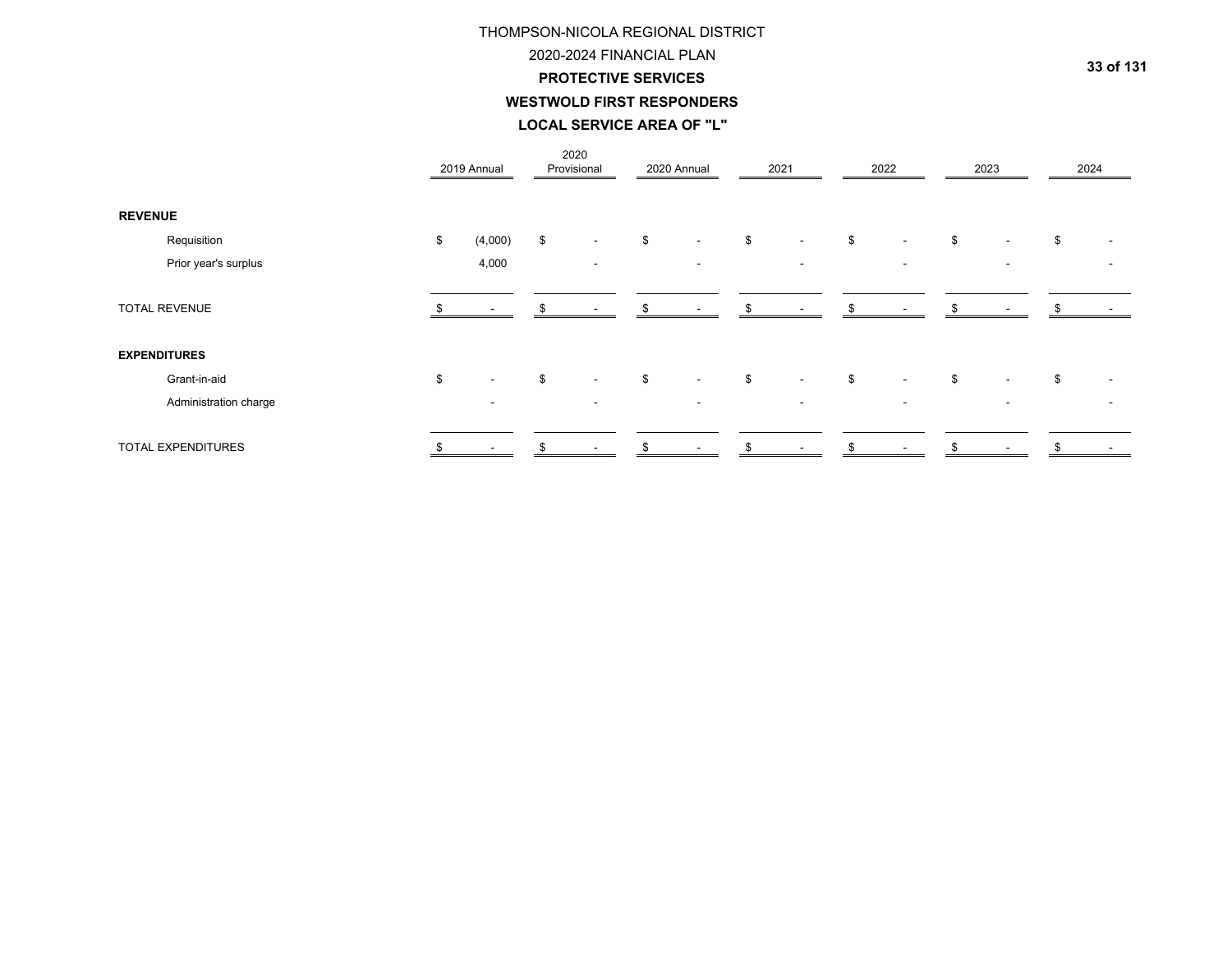## 2020-2024 FINANCIAL PLAN

### **PROTECTIVE SERVICES**

#### **DANGEROUS DOG CONTROL**

# **ELECTORAL AREAS "A", "I", "J", "M", "N", "O" & "P"**

|                           | 2019 Annual              |    | 2020<br>Provisional      | 2020 Annual              | 2021                     | 2022                     | 2023                     | 2024           |
|---------------------------|--------------------------|----|--------------------------|--------------------------|--------------------------|--------------------------|--------------------------|----------------|
| <b>REVENUE</b>            |                          |    |                          |                          |                          |                          |                          |                |
| Requisition               | \$<br>46,425             | \$ | 46,425                   | \$<br>46,425             | \$<br>46,350             | \$<br>46,350             | \$<br>46,350             | \$<br>46,350   |
| Interest                  | $\overline{\phantom{a}}$ |    | $\overline{\phantom{a}}$ | $\overline{\phantom{a}}$ | $\overline{\phantom{a}}$ | $\overline{\phantom{a}}$ | $\overline{\phantom{a}}$ |                |
| Prior year's surplus      | 135,494                  |    | 135,000                  | 148,786                  | $\blacksquare$           | $\overline{\phantom{a}}$ |                          |                |
| <b>TOTAL REVENUE</b>      | 181,919                  | \$ | 181,425                  | \$<br>195,211            | \$<br>46,350             | \$<br>46,350             | \$<br>46,350             | \$<br>46,350   |
| <b>EXPENDITURES</b>       |                          |    |                          |                          |                          |                          |                          |                |
| Contractor cost           | \$<br>45,000             | \$ | 45,000                   | \$<br>45,000             | \$<br>45,000             | \$<br>45,000             | \$<br>45,000             | \$<br>45,000   |
| Insurance                 | $\overline{\phantom{a}}$ |    | ٠                        | $\sim$                   | $\overline{\phantom{a}}$ | $\overline{\phantom{a}}$ | $\overline{\phantom{a}}$ | $\blacksquare$ |
| General                   | 135,494                  |    | 135,000                  | 148,786                  | $\blacksquare$           | $\overline{\phantom{a}}$ |                          |                |
| Administration charge     | 1,425                    |    | 1,425                    | 1,425                    | 1,350                    | 1,350                    | 1,350                    | 1,350          |
| <b>TOTAL EXPENDITURES</b> | 181,919                  | S  | 181,425                  | \$<br>195,211            | \$<br>46,350             | 46,350                   | 46,350                   | 46,350         |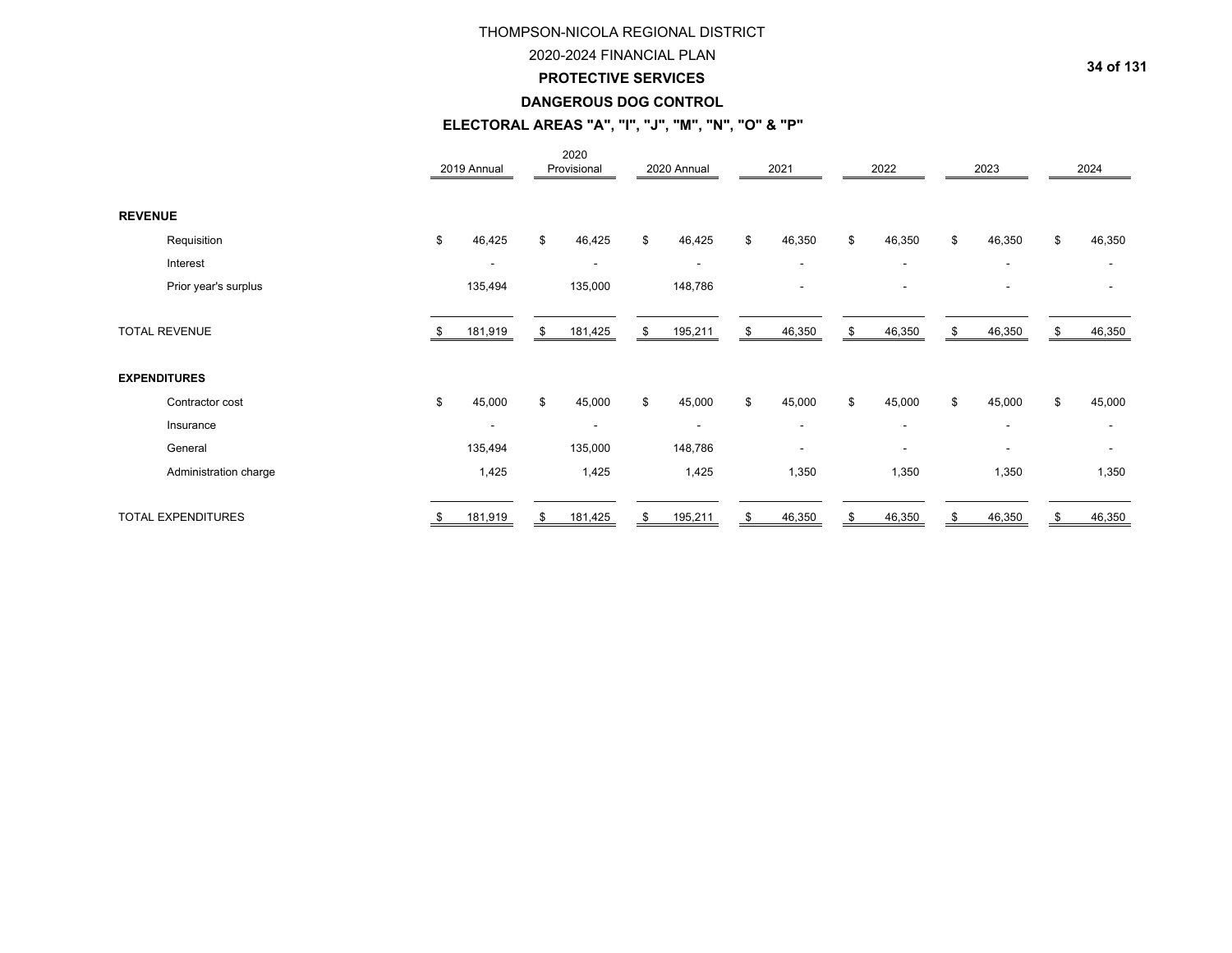# **PROTECTIVE SERVICES BUILDING STANDARDS** THOMPSON-NICOLA REGIONAL DISTRICT 2020-2024 FINANCIAL PLAN**ALL ELECTORAL AREAS**

|                                            | 2019 Annual     | 2020<br>Provisional | 2020 Annual     | 2021            | 2022            | 2023                     | 2024            |
|--------------------------------------------|-----------------|---------------------|-----------------|-----------------|-----------------|--------------------------|-----------------|
| <b>REVENUE</b>                             |                 |                     |                 |                 |                 |                          |                 |
| Requisition                                | \$<br>443,099   | \$<br>445,305       | \$<br>532,368   | \$<br>759,737   | \$<br>791,060   | \$<br>815,735            | \$<br>840,905   |
| Permit fees                                | 435,000         | 435,000             | 435,000         | 435,000         | 435,000         | 435,000                  | 435,000         |
| Miscellaneous income/Transfer from reserve |                 | $\overline{a}$      |                 |                 |                 |                          | $\blacksquare$  |
| Interest                                   |                 | $\overline{a}$      |                 |                 |                 | ٠                        | $\overline{a}$  |
| Contracts with municipalities              | 46,550          | 46,550              | 46,550          | 46,550          | 46,550          | 46,550                   | 46,550          |
| Transfer from TCA surplus                  |                 |                     |                 |                 |                 |                          |                 |
| Prior year's surplus                       | 187,279         | 300,000             | 485,587         | 44,985          | 38,588          | 39,336                   | 40,099          |
| <b>TOTAL REVENUE</b>                       | \$<br>1,111,928 | \$<br>1,226,855     | \$<br>1,499,505 | \$<br>1,286,272 | \$<br>1,311,198 | \$<br>1,336,621          | \$<br>1,362,554 |
| <b>EXPENDITURES</b>                        |                 |                     |                 |                 |                 |                          |                 |
| Salaries                                   | \$<br>715,000   | \$<br>725,000       | \$<br>812,000   | \$<br>830,270   | \$<br>846,875   | \$<br>863,813            | \$<br>881,089   |
| Employee benefits                          | 168,325         | 180,000             | 200,000         | 204,500         | 208,590         | 212,762                  | 217,017         |
| H.R. services                              | 2,500           | 2,500               | 2,500           | 2,550           | 2,601           | 2,653                    | 2,706           |
| Staff development                          | 14,000          | 14,000              | 16,150          | 14,280          | 14,566          | 14,857                   | 15,154          |
| Travel                                     | 40,000          | 45,000              | 45,000          | 45,900          | 46,818          | 47,754                   | 48,709          |
| Accommodations and meals                   | 14,000          | 14,000              | 14,000          | 14,280          | 14,566          | 14,857                   | 15,154          |
| Office overhead                            | 39,403          | 40,655              | 40,655          | 41,468          | 42,297          | 43,143                   | 44,006          |
| Telephone                                  | 6,000           | 6,000               | 6,000           | 6,120           | 6,242           | 6,367                    | 6,495           |
| Postage                                    | 2,500           | 1,500               | 1,500           | 1,530           | 1,561           | 1,592                    | 1,624           |
| Office supplies                            | 7,500           | 10,000              | 10,000          | 10,200          | 10,404          | 10,612                   | 10,824          |
| Photocopying                               | 3,200           | 3,200               | 3,200           | 3,264           | 3,329           | 3,396                    | 3,464           |
| Advertising                                | 2,000           | 2,000               | 2,000           | 2,040           | 2,081           | 2,122                    | 2,165           |
| Dues and fees                              | 4,500           | 5,000               | 5,500           | 5,610           | 5,722           | 5,837                    | 5,953           |
| Insurance                                  | 6,000           | 6,000               | 6,000           | 6,120           | 6,242           | 6,367                    | 6,495           |
| General                                    | 20,000          | 20,000              | 20,000          | 20,400          | 20,808          | 21,224                   | 21,649          |
| Transfer to operating reserve              | $\sim$          | 80,000              | 238,000         |                 |                 | $\overline{\phantom{a}}$ | $\sim$          |
| Legal                                      | 20,000          | 20,000              | 20,000          | 20,400          | 20,808          | 21,224                   | 21,649          |
| Furniture and equipment                    | 8,000           | 8,000               | 8,000           | 8,160           | 8,323           | 8,490                    | 8,659           |
| Outside office costs                       | 9,000           | 9,000               | 9,000           | 9,180           | 9,364           | 9,551                    | 9,742           |
| Amortization                               |                 | $\overline{a}$      |                 |                 |                 |                          | $\blacksquare$  |
| Vehicle purchases                          | 30,000          | 35,000              | 40,000          | 40,000          | 40,000          | 40,000                   | 40,000          |
| <b>TOTAL EXPENDITURES</b>                  | \$<br>1,111,928 | \$<br>1,226,855     | \$<br>1,499,505 | \$<br>1,286,272 | \$<br>1,311,198 | \$<br>1,336,621          | \$<br>1,362,554 |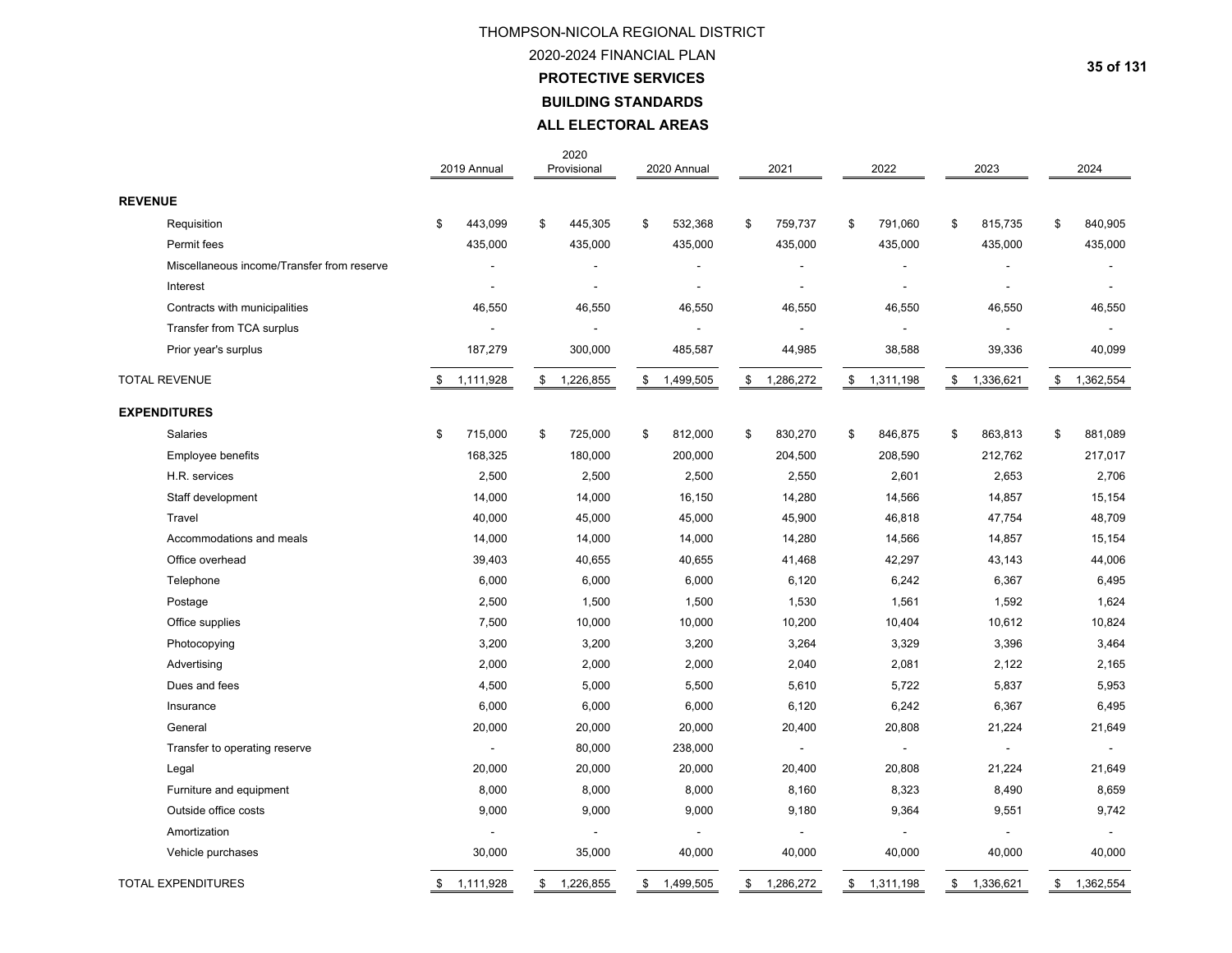## 2020-2024 FINANCIAL PLAN

## **TRANSPORTATION SERVICES**

## **STREET LIGHTING**

**SPECIFIED AREA OF "B" (AVOLA)**

|                |                           | 2019 Annual | 2020<br>Provisional | 2020 Annual | 2021         | 2022           |    | 2023                     | 2024                     |
|----------------|---------------------------|-------------|---------------------|-------------|--------------|----------------|----|--------------------------|--------------------------|
| <b>REVENUE</b> |                           |             |                     |             |              |                |    |                          |                          |
|                | Requisition               | \$<br>8,712 | \$<br>9,569         | \$<br>8,819 | \$<br>10,249 | \$<br>10,249   | \$ | 10,352                   | \$<br>10,352             |
|                | Prior year's surplus      | 1,537       | 680                 | 1,430       | $\sim$       | $\blacksquare$ |    | $\overline{\phantom{a}}$ | $\overline{\phantom{a}}$ |
|                | <b>TOTAL REVENUE</b>      | 10,249      | 10,249              | 10,249      | \$<br>10,249 | \$<br>10,249   | S  | 10,352                   | 10,352                   |
|                | <b>EXPENDITURES</b>       |             |                     |             |              |                |    |                          |                          |
|                | Operating advances        | \$<br>9,900 | \$<br>9,900         | \$<br>9,900 | \$<br>9,900  | \$<br>9,900    | \$ | 10,000                   | \$<br>10,000             |
|                | Insurance                 | 50          | 50                  | 50          | 50           | 50             |    | 50                       | 50                       |
|                | Administration charge     | 299         | 299                 | 299         | 299          | 299            |    | 302                      | 302                      |
|                | <b>TOTAL EXPENDITURES</b> | 10,249      | 10,249              | 10,249      | \$<br>10,249 | \$<br>10,249   |    | 10,352                   | 10,352                   |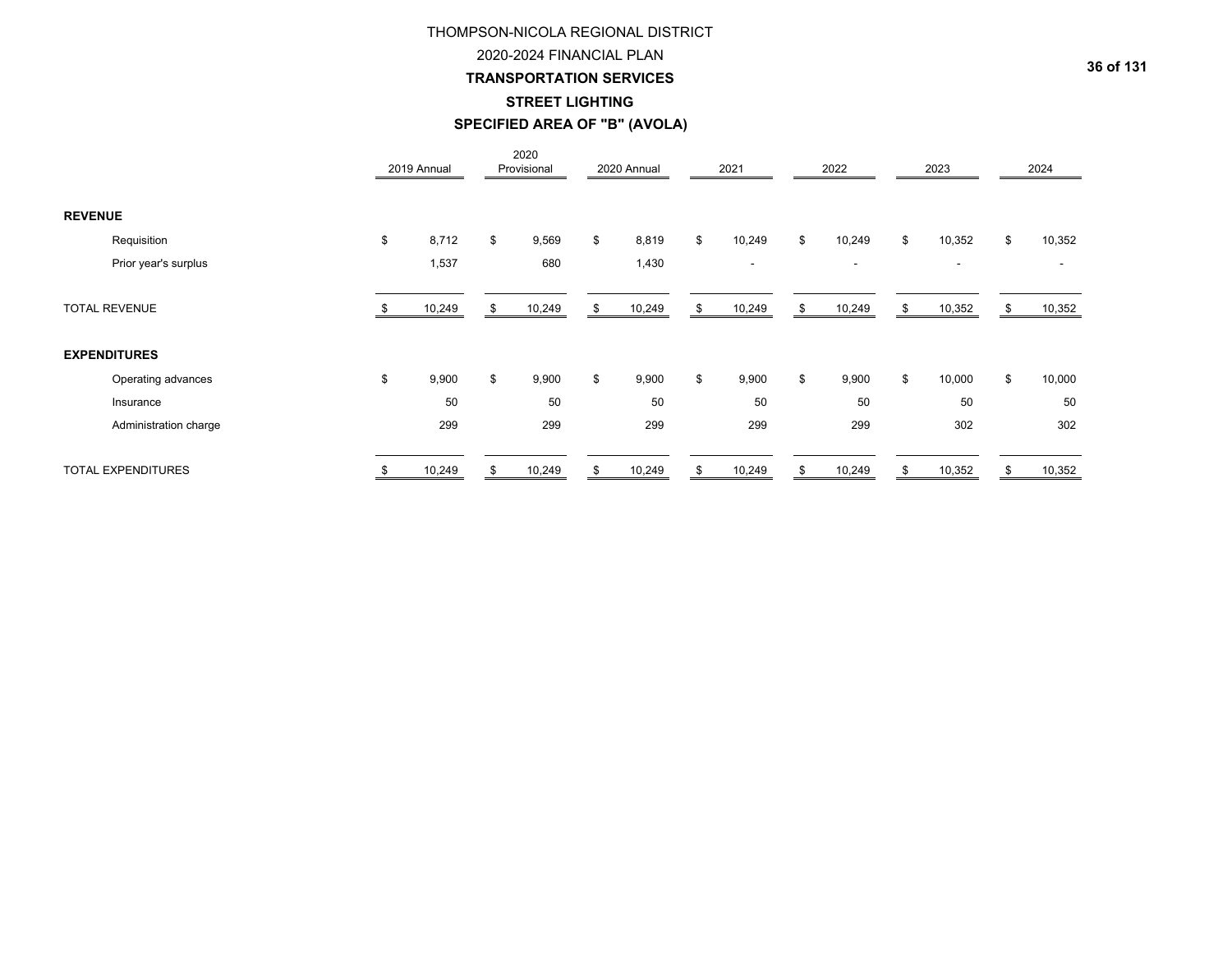## 2020-2024 FINANCIAL PLAN

## **TRANSPORTATION SERVICES**

# **STREET LIGHTING**

# **SPECIFIED AREA OF "A" (BLACKPOOL)**

|                           |                       | 2019 Annual | 2020<br>Provisional      | 2020 Annual    | 2021           |    | 2022                     | 2023                     | 2024                     |
|---------------------------|-----------------------|-------------|--------------------------|----------------|----------------|----|--------------------------|--------------------------|--------------------------|
| <b>REVENUE</b>            |                       |             |                          |                |                |    |                          |                          |                          |
| Requisition               |                       | \$<br>8,615 | \$<br>6,682              | \$<br>6,170    | \$<br>7,262    | \$ | 7,262                    | \$<br>7,262              | \$<br>7,262              |
|                           | Prior year's surplus  | (1, 353)    | 580                      | 1,092          | $\blacksquare$ |    | $\overline{\phantom{a}}$ | $\overline{\phantom{a}}$ | $\overline{\phantom{a}}$ |
| <b>TOTAL REVENUE</b>      |                       | 7,262       | \$<br>7,262              | \$<br>7,262    | \$<br>7,262    | S  | 7,262                    | \$<br>7,262              | \$<br>7,262              |
| <b>EXPENDITURES</b>       |                       |             |                          |                |                |    |                          |                          |                          |
|                           | Operating advances    | \$<br>7,000 | \$<br>7,000              | \$<br>7,000    | \$<br>7,000    | \$ | 7,000                    | \$<br>7,000              | \$<br>7,000              |
|                           | Improvements          | ٠           | $\overline{\phantom{a}}$ | $\blacksquare$ | $\blacksquare$ |    | $\overline{\phantom{a}}$ | $\overline{\phantom{a}}$ | ۰                        |
| Insurance                 |                       | 50          | 50                       | 50             | 50             |    | 50                       | 50                       | 50                       |
|                           | Administration charge | 212         | 212                      | 212            | 212            |    | 212                      | 212                      | 212                      |
| <b>TOTAL EXPENDITURES</b> |                       | \$<br>7,262 | \$<br>7,262              | \$<br>7,262    | \$<br>7,262    | \$ | 7,262                    | \$<br>7,262              | \$<br>7,262              |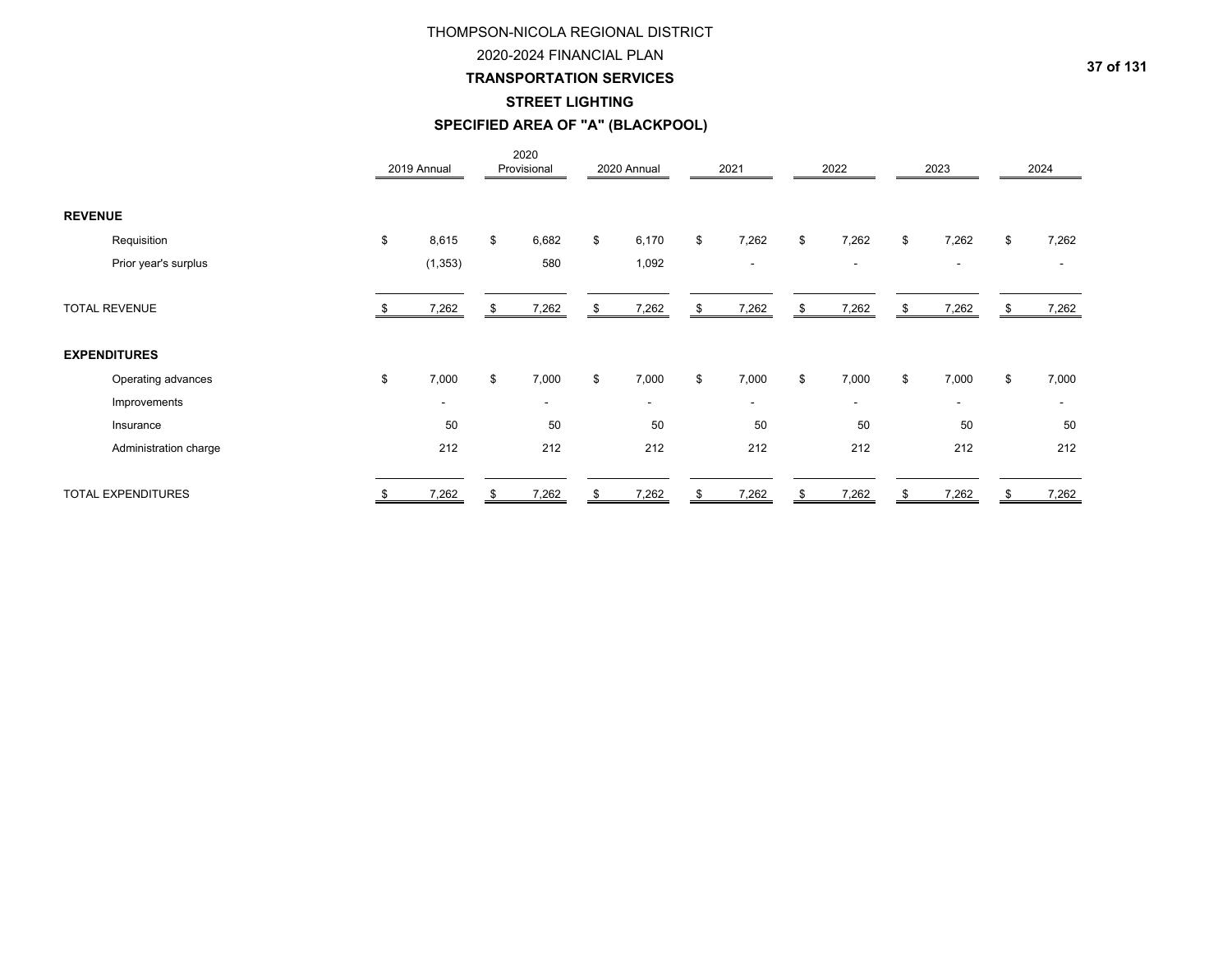## 2020-2024 FINANCIAL PLAN

## **TRANSPORTATION SERVICES**

## **STREET LIGHTING**

# **SPECIFIED AREA OF "N" (COLDWATER RD)**

|                           |     | 2019 Annual              | 2020<br>Provisional | 2020 Annual              | 2021                     | 2022        | 2023                     |    | 2024   |
|---------------------------|-----|--------------------------|---------------------|--------------------------|--------------------------|-------------|--------------------------|----|--------|
| <b>REVENUE</b>            |     |                          |                     |                          |                          |             |                          |    |        |
| Requisition               | \$  | 2,982                    | \$<br>3,100         | \$<br>3,022              | \$<br>3,600              | \$<br>3,650 | \$<br>3,650              | \$ | 3,650  |
| Prior year's surplus      |     | 618                      | 500                 | 578                      | $\overline{\phantom{a}}$ | $\sim$      | $\blacksquare$           |    | $\sim$ |
| <b>TOTAL REVENUE</b>      |     | 3,600                    | \$<br>3,600         | \$<br>3,600              | \$<br>3,600              | \$<br>3,650 | \$<br>3,650              | S  | 3,650  |
| <b>EXPENDITURES</b>       |     |                          |                     |                          |                          |             |                          |    |        |
| Operating advances        | \$  | 3,400                    | \$<br>3,400         | \$<br>3,400              | \$<br>3,400              | \$<br>3,450 | \$<br>3,450              | \$ | 3,450  |
| Improvements              |     | $\overline{\phantom{a}}$ | $\blacksquare$      | $\overline{\phantom{a}}$ | $\overline{\phantom{a}}$ | $\sim$      | $\overline{\phantom{a}}$ |    |        |
| Insurance                 |     | 50                       | 50                  | 50                       | 50                       | 50          | 50                       |    | 50     |
| Administration charge     |     | 150                      | 150                 | 150                      | 150                      | 150         | 150                      |    | 150    |
| <b>TOTAL EXPENDITURES</b> | \$. | 3,600                    | \$<br>3,600         | \$<br>3,600              | \$<br>3,600              | \$<br>3,650 | \$<br>3,650              | S  | 3,650  |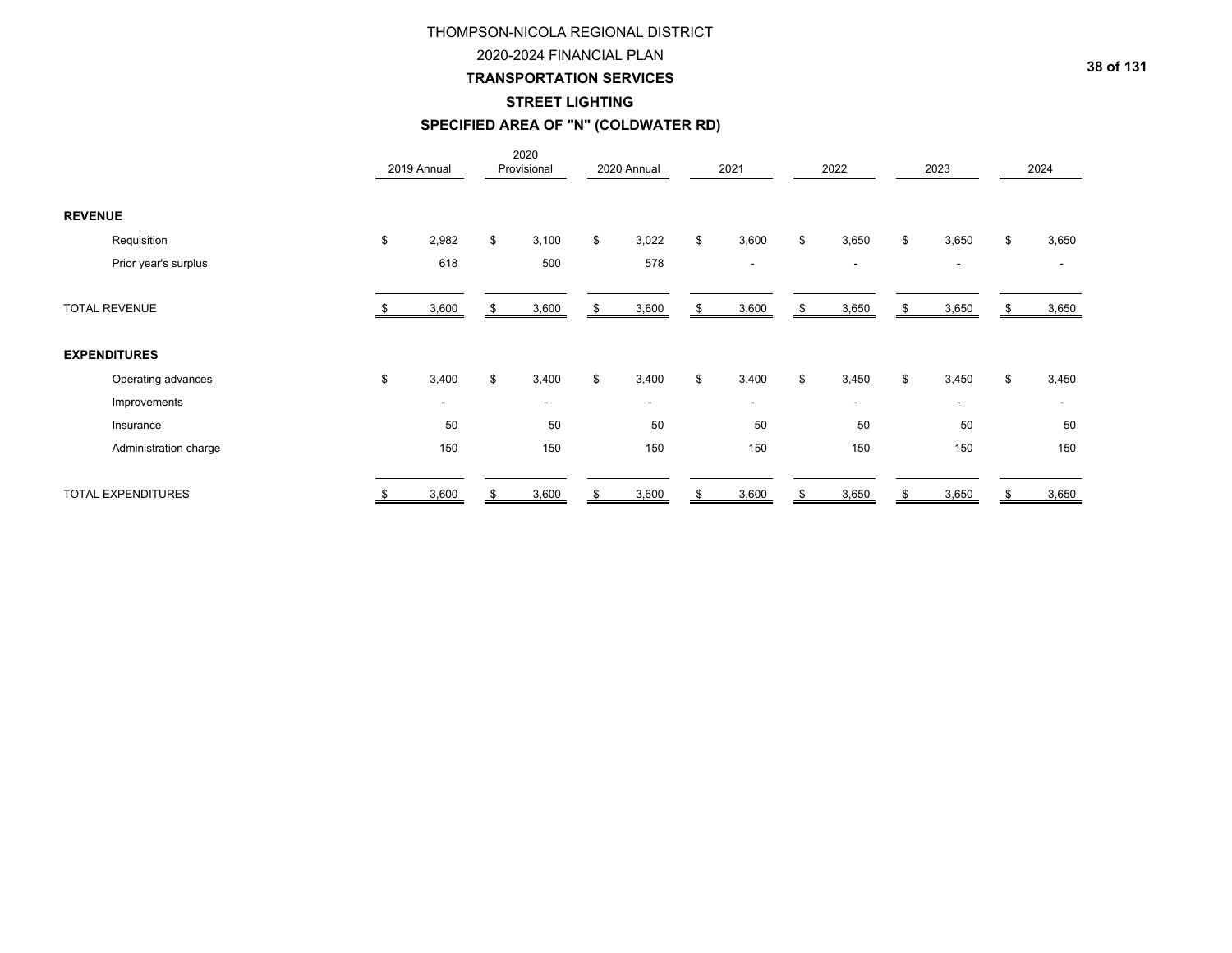## 2020-2024 FINANCIAL PLAN

## **TRANSPORTATION SERVICES**

## **STREET LIGHTING**

# **SPECIFIED AREA OF "P" (PRITCHARD)**

|                           |                | 2019 Annual              | 2020<br>Provisional      |    | 2020 Annual              |    | 2021                     | 2022                     | 2023                     | 2024        |
|---------------------------|----------------|--------------------------|--------------------------|----|--------------------------|----|--------------------------|--------------------------|--------------------------|-------------|
| <b>REVENUE</b>            |                |                          |                          |    |                          |    |                          |                          |                          |             |
| Requisition               | $\mathfrak{S}$ | 7,030                    | \$<br>8,292              | \$ | 7,067                    | \$ | 8,292                    | \$<br>8,395              | \$<br>8,395              | \$<br>8,395 |
| Grants in lieu            |                | $\overline{\phantom{a}}$ | $\overline{\phantom{a}}$ |    | $\overline{\phantom{a}}$ |    | $\overline{\phantom{a}}$ | $\overline{\phantom{a}}$ | $\overline{\phantom{a}}$ |             |
| Miscellaneous             |                | $\overline{\phantom{a}}$ | $\blacksquare$           |    | $\overline{\phantom{a}}$ |    | $\overline{\phantom{a}}$ | $\overline{\phantom{a}}$ | $\blacksquare$           |             |
| Prior year's surplus      |                | 1,262                    | ۰                        |    | 1,225                    |    | ٠                        |                          | $\blacksquare$           |             |
| <b>TOTAL REVENUE</b>      |                | 8,292                    | \$<br>8,292              | \$ | 8,292                    | \$ | 8,292                    | \$<br>8,395              | \$<br>8,395              | 8,395       |
| <b>EXPENDITURES</b>       |                |                          |                          |    |                          |    |                          |                          |                          |             |
| Operating advances        | $\mathfrak{S}$ | 8,000                    | \$<br>8,000              | \$ | 8,000                    | \$ | 8,000                    | \$<br>8,100              | \$<br>8,100              | \$<br>8,100 |
| Insurance                 |                | 50                       | 50                       |    | 50                       |    | 50                       | 50                       | 50                       | 50          |
| Administration charge     |                | 242                      | 242                      |    | 242                      |    | 242                      | 245                      | 245                      | 245         |
| <b>TOTAL EXPENDITURES</b> |                | 8,292                    | 8,292                    | £. | 8,292                    | ደ  | 8,292                    | 8,395                    | 8,395                    | 8,395       |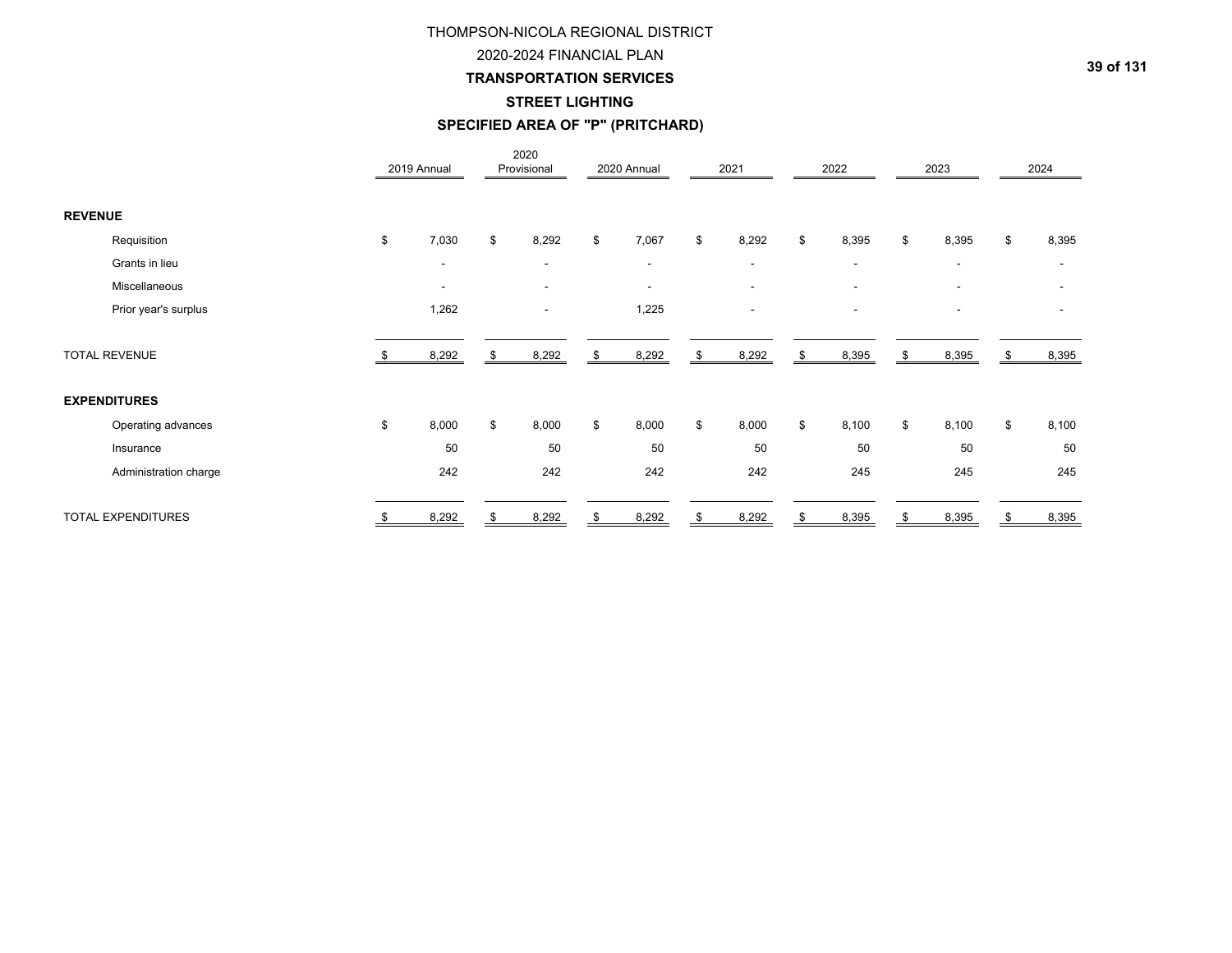## 2020-2024 FINANCIAL PLAN

## **TRANSPORTATION SERVICES**

## **STREET LIGHTING**

# **SPECIFIED AREA OF "J" (TOBIANO)**

|                           |    | 2019 Annual |    | 2020<br>Provisional |    | 2020 Annual | 2021                     | 2022                     | 2023                     |    | 2024  |
|---------------------------|----|-------------|----|---------------------|----|-------------|--------------------------|--------------------------|--------------------------|----|-------|
| <b>REVENUE</b>            |    |             |    |                     |    |             |                          |                          |                          |    |       |
| Requisition               | \$ | 4,373       | \$ | 5,150               | \$ | 2,862       | \$<br>5,150              | \$<br>5,150              | \$<br>5,150              | \$ | 5,150 |
| Prior year's surplus      |    | 777         |    | $\blacksquare$      |    | 2,288       | $\overline{\phantom{a}}$ | $\overline{\phantom{a}}$ | $\overline{\phantom{a}}$ |    |       |
| <b>TOTAL REVENUE</b>      |    | 5,150       | S  | 5,150               | ა  | 5,150       | 5,150                    | \$<br>5,150              | \$<br>5,150              |    | 5,150 |
| <b>EXPENDITURES</b>       |    |             |    |                     |    |             |                          |                          |                          |    |       |
| Operating advances        | \$ | 5,000       | \$ | 5,000               | \$ | 5,000       | \$<br>5,000              | \$<br>5,000              | \$<br>5,000              | \$ | 5,000 |
| Administration charge     |    | 150         |    | 150                 |    | 150         | 150                      | 150                      | 150                      |    | 150   |
| <b>TOTAL EXPENDITURES</b> | S  | 5,150       | \$ | 5,150               | \$ | 5,150       | \$<br>5,150              | \$<br>5,150              | \$<br>5,150              | S  | 5,150 |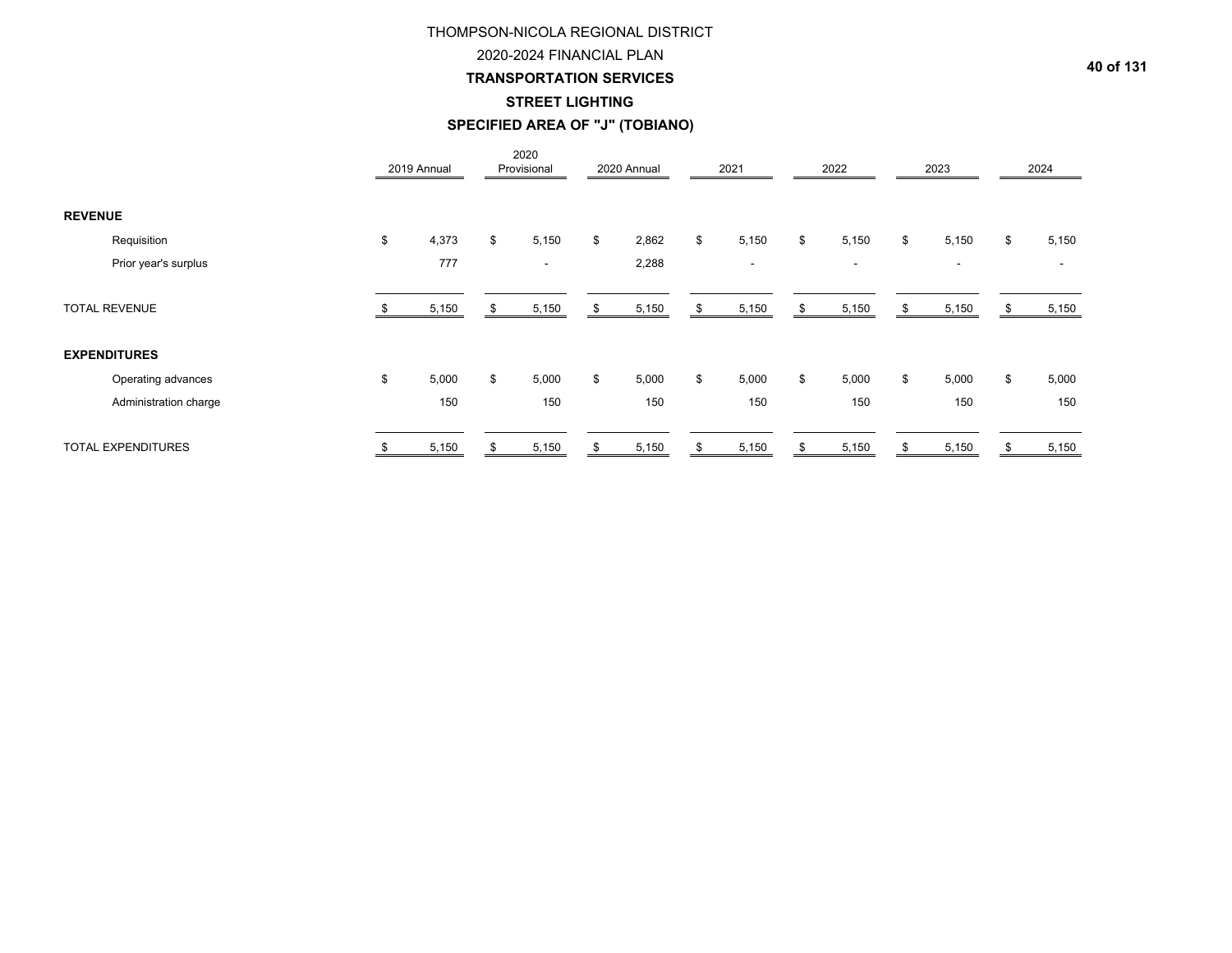# 2020-2024 FINANCIAL PLAN

**TRANSPORTATION SERVICES**

## **STREET LIGHTING**

# **SPECIFIED AREA OF "A" (VAVENBY)**

|                           | 2019 Annual  | 2020<br>Provisional      | 2020 Annual              | 2021                     | 2022                     | 2023           |    | 2024   |
|---------------------------|--------------|--------------------------|--------------------------|--------------------------|--------------------------|----------------|----|--------|
| <b>REVENUE</b>            |              |                          |                          |                          |                          |                |    |        |
| Requisition               | \$<br>10,045 | \$<br>11,382             | \$<br>10,388             | \$<br>11,382             | \$<br>11,485             | \$<br>11,485   | \$ | 11,485 |
| Grants in lieu            | ۰            | $\blacksquare$           | $\overline{\phantom{a}}$ | $\blacksquare$           | $\overline{\phantom{a}}$ | $\blacksquare$ |    |        |
| Prior year's surplus      | 1,337        | $\overline{\phantom{a}}$ | 994                      | $\overline{\phantom{a}}$ |                          | $\blacksquare$ |    |        |
| <b>TOTAL REVENUE</b>      | 11,382       | \$<br>11,382             | \$<br>11,382             | \$<br>11,382             | \$<br>11,485             | \$<br>11,485   | S. | 11,485 |
| <b>EXPENDITURES</b>       |              |                          |                          |                          |                          |                |    |        |
| Operating advances        | \$<br>11,000 | \$<br>11,000             | \$<br>11,000             | \$<br>11,000             | \$<br>11,100             | \$<br>11,100   | \$ | 11,100 |
| Insurance                 | 50           | 50                       | 50                       | 50                       | 50                       | 50             |    | 50     |
| Administration charge     | 332          | 332                      | 332                      | 332                      | 335                      | 335            |    | 335    |
| <b>TOTAL EXPENDITURES</b> | 11,382       | 11,382                   | 11,382                   | 11,382                   | 11,485                   | 11,485         |    | 11,485 |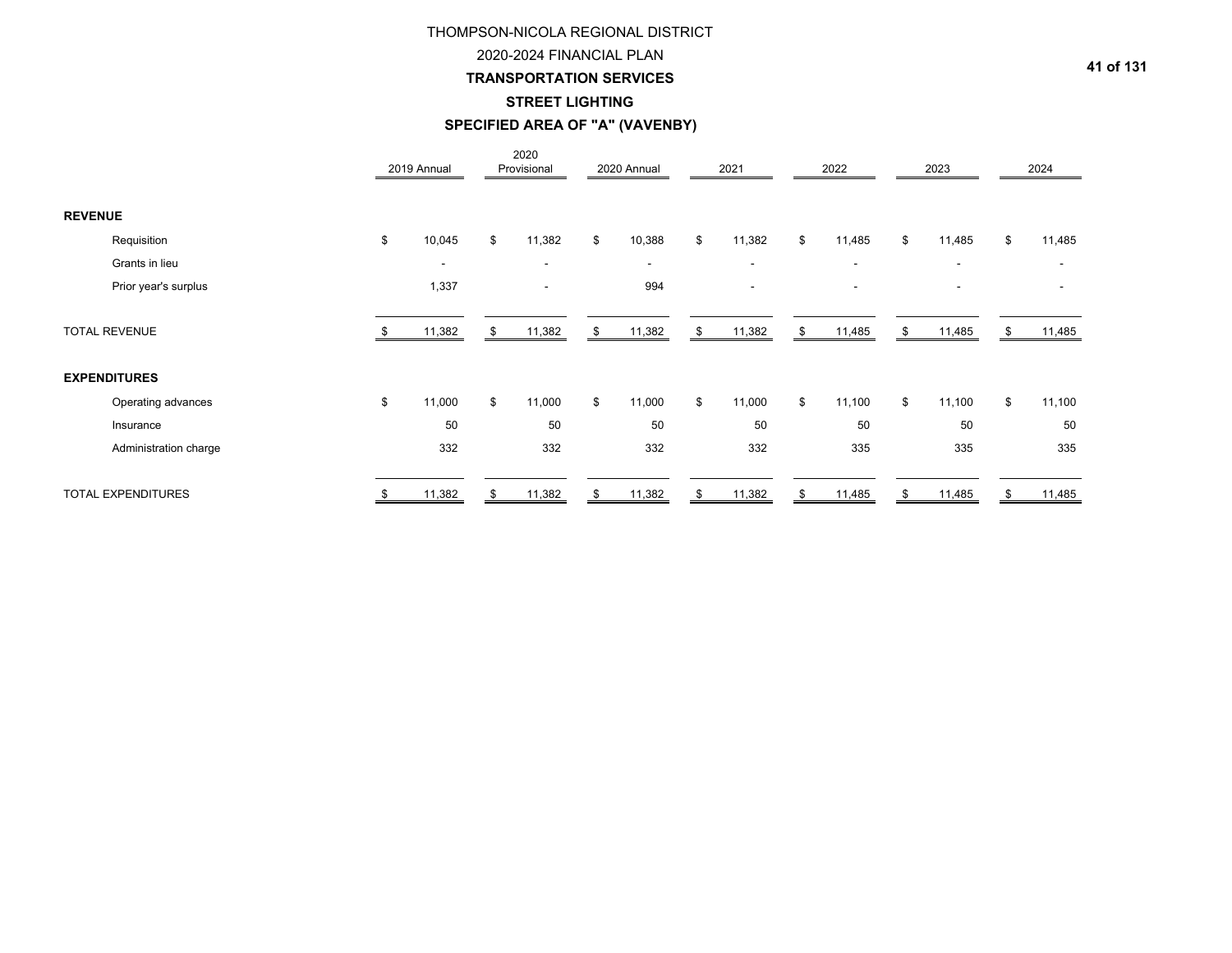## 2020-2024 FINANCIAL PLAN

## **TRANSPORTATION SERVICES**

# **STREET LIGHTING**

# **SPECIFIED AREA OF "P" (WHITECROFT VILLAGE)**

|                           |    | 2019 Annual |    | 2020<br>Provisional | 2020 Annual | 2021                     |    | 2022                     | 2023                     | 2024                     |
|---------------------------|----|-------------|----|---------------------|-------------|--------------------------|----|--------------------------|--------------------------|--------------------------|
| <b>REVENUE</b>            |    |             |    |                     |             |                          |    |                          |                          |                          |
| Requisition               | \$ | 1,627       | \$ | 1,780               | \$<br>1,649 | \$<br>1,900              | \$ | 1,950                    | \$<br>1,950              | \$<br>1,950              |
| Prior year's surplus      |    | 273         |    | 120                 | 251         | $\overline{\phantom{a}}$ |    | $\overline{\phantom{a}}$ | $\overline{\phantom{a}}$ | $\overline{\phantom{a}}$ |
| <b>TOTAL REVENUE</b>      |    | 1,900       | £. | 1,900               | 1,900       | 1,900                    | S  | 1,950                    | \$<br>1,950              | 1,950                    |
| <b>EXPENDITURES</b>       |    |             |    |                     |             |                          |    |                          |                          |                          |
| Operating advances        | \$ | 1,700       | \$ | 1,700               | \$<br>1,700 | \$<br>1,700              | \$ | 1,750                    | \$<br>1,750              | \$<br>1,750              |
| Insurance                 |    | 50          |    | 50                  | 50          | 50                       |    | 50                       | 50                       | 50                       |
| Administration charge     |    | 150         |    | 150                 | 150         | 150                      |    | 150                      | 150                      | 150                      |
| <b>TOTAL EXPENDITURES</b> |    | 1,900       | S  | 1,900               | 1,900       | 1,900                    |    | 1,950                    | \$<br>1,950              | 1,950                    |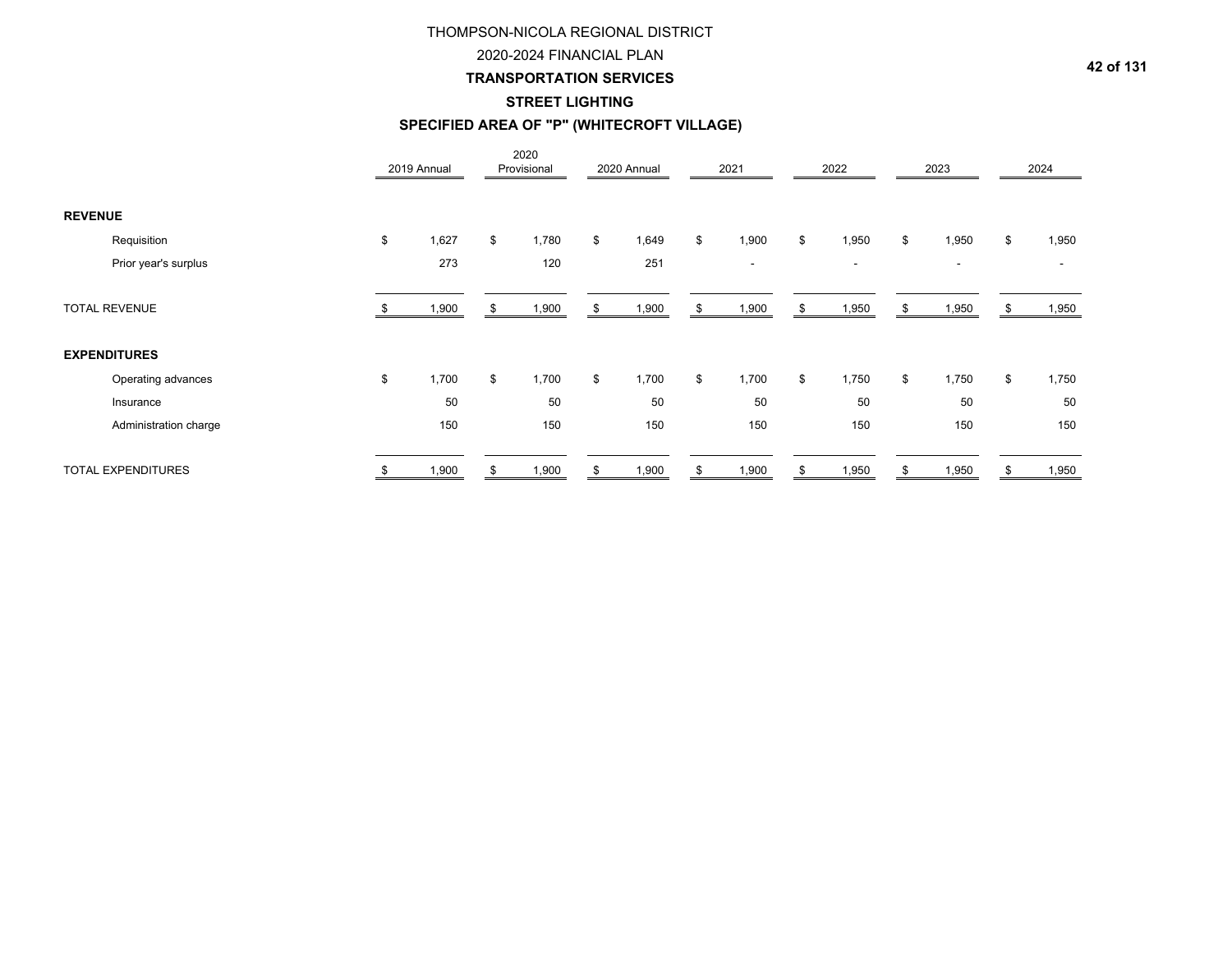## 2020-2024 FINANCIAL PLAN

# **TRANSPORTATION SERVICES**

## **TRANSIT SERVICE**

# **LOCAL SERVICE WITHIN A PORTION OF AREA"A"**

|                             | 2019 Annual              | 2020<br>Provisional      | 2020 Annual              | 2021                     | 2022                     |                | 2023                     |    | 2024                     |
|-----------------------------|--------------------------|--------------------------|--------------------------|--------------------------|--------------------------|----------------|--------------------------|----|--------------------------|
| <b>REVENUE</b>              |                          |                          |                          |                          |                          |                |                          |    |                          |
| Requisition                 | \$<br>38,021             | \$<br>39,409             | \$<br>39,409             | \$<br>47,361             | \$<br>49,894             | \$             | 52,555                   | \$ | 55,348                   |
| Provincial government grant | $\overline{\phantom{a}}$ | $\overline{\phantom{a}}$ | $\overline{\phantom{a}}$ | $\overline{\phantom{a}}$ | $\overline{\phantom{a}}$ |                | $\overline{\phantom{a}}$ |    | $\overline{\phantom{a}}$ |
| Grants in lieu              | ٠                        | ٠                        | $\overline{\phantom{a}}$ | $\overline{\phantom{a}}$ | ٠                        |                | $\overline{\phantom{a}}$ |    |                          |
| Transit revenue             | ٠                        | $\overline{\phantom{a}}$ | $\overline{\phantom{a}}$ | $\overline{\phantom{a}}$ | $\overline{\phantom{a}}$ |                | $\overline{\phantom{a}}$ |    |                          |
| Prior year's surplus        | 103                      | $\overline{\phantom{a}}$ | $\overline{\phantom{a}}$ | $\overline{\phantom{a}}$ | ٠                        |                | $\overline{\phantom{a}}$ |    |                          |
| <b>TOTAL REVENUE</b>        | 38,124                   | \$<br>39,409             | \$<br>39,409             | \$<br>47,361             | \$<br>49,894             | Я.             | 52,555                   | £. | 55,348                   |
| <b>EXPENDITURES</b>         |                          |                          |                          |                          |                          |                |                          |    |                          |
| Debt services               | \$                       | \$                       | \$                       | \$                       | \$                       | $\mathfrak{L}$ |                          | \$ |                          |
| Operating costs             | 37,014                   | 38,261                   | 38,261                   | 45,982                   | 48,441                   |                | 51,024                   |    | 53,736                   |
| Insurance                   | ٠                        | $\overline{\phantom{a}}$ | $\blacksquare$           | ۰                        | $\overline{\phantom{a}}$ |                | $\overline{\phantom{a}}$ |    | $\overline{\phantom{a}}$ |
| Administration charge       | 1,110                    | 1,148                    | 1,148                    | 1,379                    | 1,453                    |                | 1,531                    |    | 1,612                    |
| <b>TOTAL EXPENDITURES</b>   | 38,124                   | 39,409                   | 39,409                   | 47,361                   | 49,894                   |                | 52,555                   |    | 55,348                   |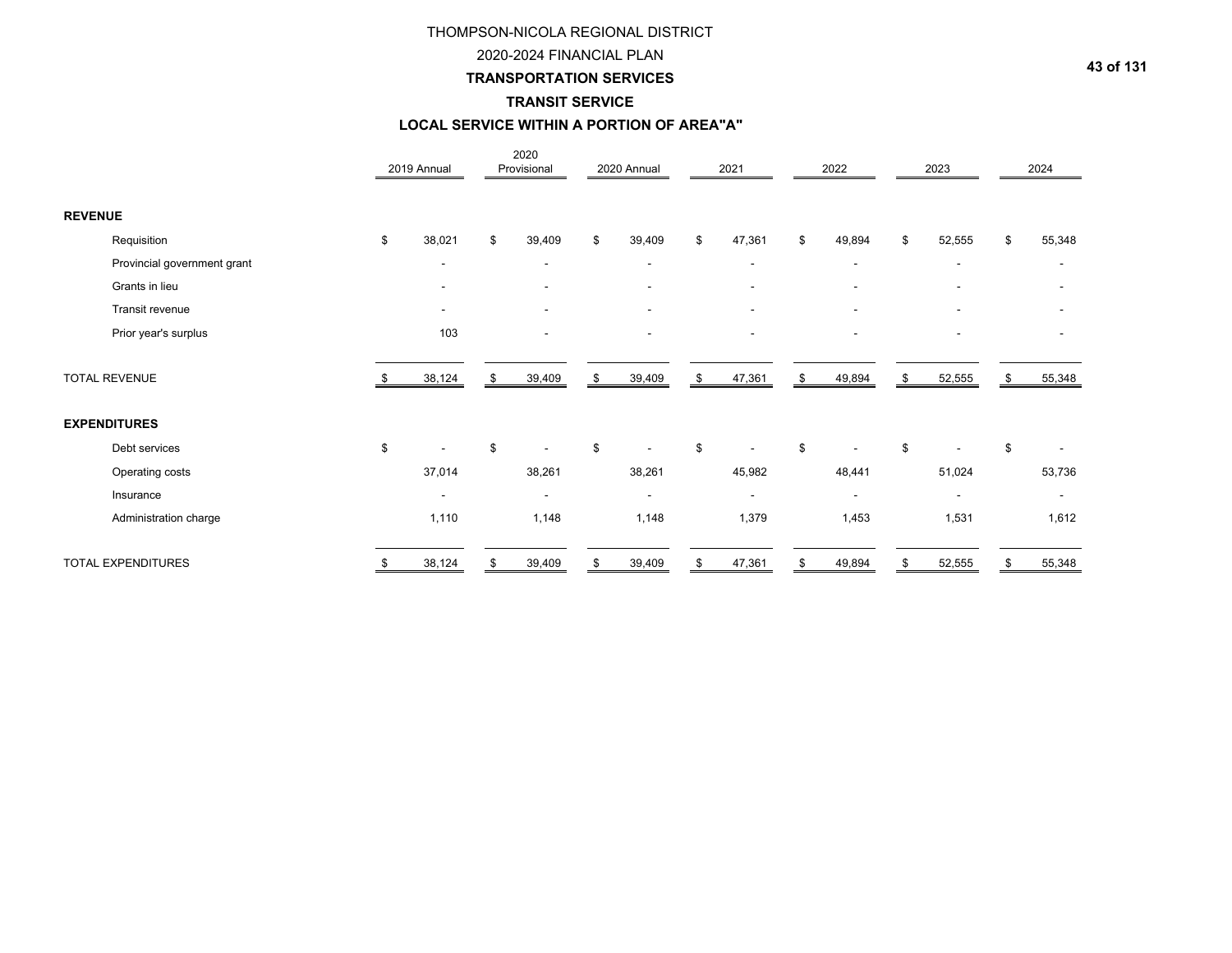## 2020-2024 FINANCIAL PLAN

## **TRANSPORTATION SERVICES**

## **VALLEY CONNECTOR TRANSIT SERVICE**

# **BARRIERE, CLEARWATER, AREA "B", AND LOCAL SERVICE AREAS OF "A" & "O"**

|                |                           | 2019 Annual  | 2020<br>Provisional      | 2020 Annual              | 2021                     | 2022                     |    | 2023                     |    | 2024   |
|----------------|---------------------------|--------------|--------------------------|--------------------------|--------------------------|--------------------------|----|--------------------------|----|--------|
| <b>REVENUE</b> |                           |              |                          |                          |                          |                          |    |                          |    |        |
|                | Requisition               | \$<br>35,523 | \$<br>35,535             | \$<br>35,535             | \$<br>39,373             | \$<br>41,478             | \$ | 43,713                   | \$ | 44,290 |
|                | Grants in lieu            | ۰            | $\overline{\phantom{a}}$ | $\overline{\phantom{a}}$ | $\overline{\phantom{a}}$ | $\overline{\phantom{a}}$ |    | $\overline{\phantom{a}}$ |    | ۰      |
|                | Prior year's surplus      | 9            | ۰                        |                          | $\overline{\phantom{a}}$ |                          |    | $\overline{\phantom{a}}$ |    |        |
|                | <b>TOTAL REVENUE</b>      | 35,532       | \$<br>35,535             | \$<br>35,535             | \$<br>39,373             | \$<br>41,478             | S. | 43,713                   | S  | 44,290 |
|                | <b>EXPENDITURES</b>       |              |                          |                          |                          |                          |    |                          |    |        |
|                | Operating advances        | \$<br>34,497 | \$<br>34,500             | \$<br>34,500             | \$<br>38,226             | \$<br>40,270             | \$ | 42,440                   | \$ | 43,000 |
|                | Administration charge     | 1,035        | 1,035                    | 1,035                    | 1,147                    | 1,208                    |    | 1,273                    |    | 1,290  |
|                | <b>TOTAL EXPENDITURES</b> | 35,532       | 35,535                   | 35,535                   | 39,373                   | 41,478                   |    | 43,713                   |    | 44,290 |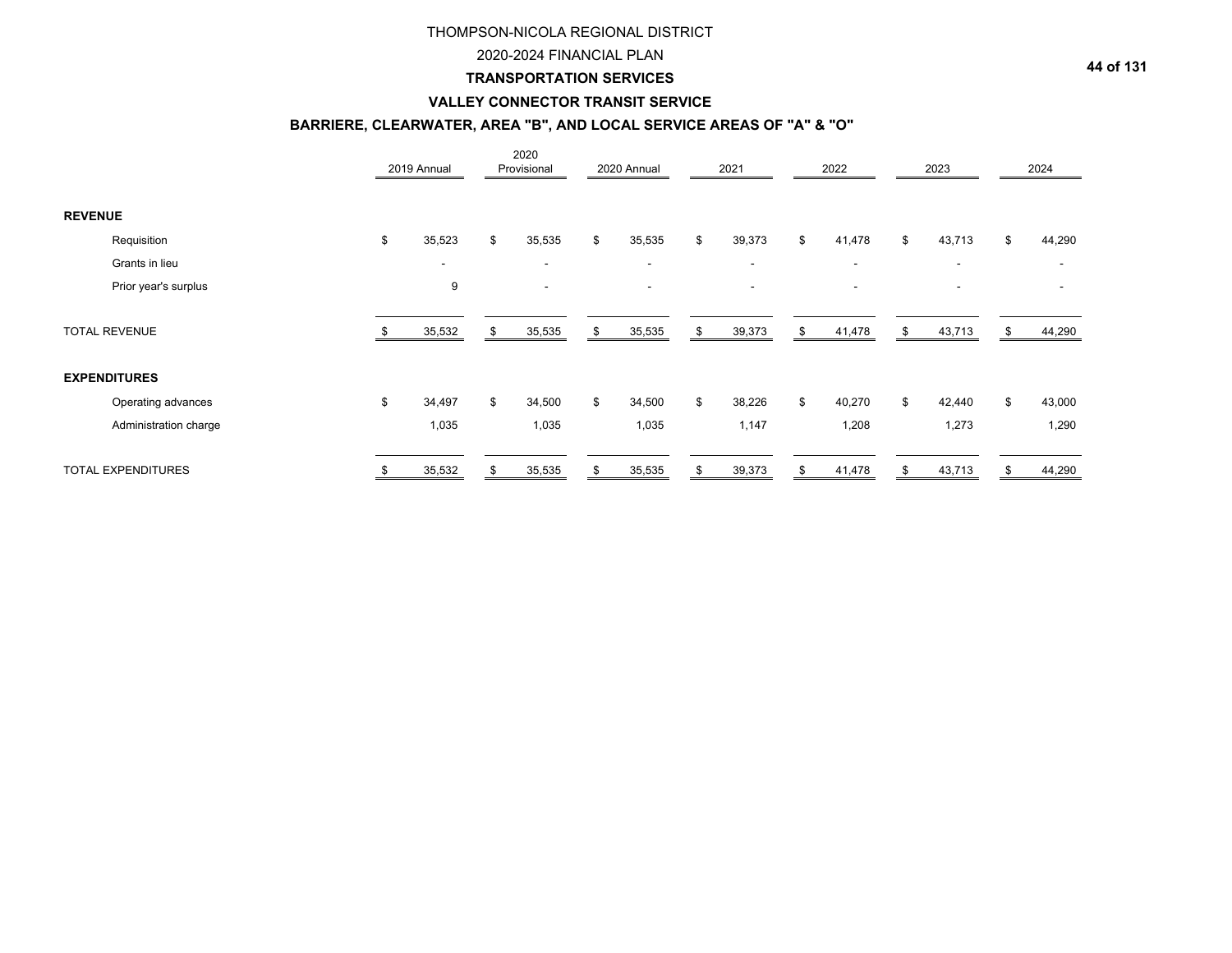## 2020-2024 FINANCIAL PLAN

## **TRANSPORTATION SERVICES**

# **TRANSIT SERVICE**

# **LOCAL SERVICE WITHIN A PORTION OF AREA "M"**

|                             |    | 2019 Annual              | 2020<br>Provisional      | 2020 Annual              | 2021                     |                | 2022                     |                | 2023                     | 2024                     |
|-----------------------------|----|--------------------------|--------------------------|--------------------------|--------------------------|----------------|--------------------------|----------------|--------------------------|--------------------------|
| <b>REVENUE</b>              |    |                          |                          |                          |                          |                |                          |                |                          |                          |
| Requisition                 | \$ | 8,549                    | \$<br>8,549              | \$<br>8,549              | \$<br>8,634              | \$             | 8,721                    | \$             | 8,808                    | \$<br>8,896              |
| Provincial government grant |    | ۰                        | $\blacksquare$           | $\blacksquare$           | $\overline{\phantom{a}}$ |                | $\overline{\phantom{a}}$ |                |                          | $\overline{\phantom{a}}$ |
| Grants in lieu              |    | ۰                        | $\blacksquare$           | $\blacksquare$           | $\overline{\phantom{a}}$ |                | $\overline{\phantom{a}}$ |                |                          |                          |
| Transit revenue             |    | $\blacksquare$           | $\overline{\phantom{a}}$ | $\overline{a}$           | $\blacksquare$           |                |                          |                |                          |                          |
| Prior year's surplus        |    | ٠                        | ۰                        |                          | $\blacksquare$           |                |                          |                |                          |                          |
| <b>TOTAL REVENUE</b>        |    | 8,549                    | \$<br>8,549              | 8,549                    | \$<br>8,634              | \$             | 8,721                    |                | 8,808                    | 8,896                    |
| <b>EXPENDITURES</b>         |    |                          |                          |                          |                          |                |                          |                |                          |                          |
| Debt services               | \$ |                          | \$                       | \$                       | \$                       | $\mathfrak{L}$ |                          | $\mathfrak{L}$ |                          | \$                       |
| Operating costs             |    | 8,300                    | 8,300                    | 8,300                    | 8,383                    |                | 8,467                    |                | 8,551                    | 8,637                    |
| Insurance                   |    | $\overline{\phantom{0}}$ | $\blacksquare$           | $\overline{\phantom{a}}$ | $\overline{\phantom{a}}$ |                | $\overline{\phantom{a}}$ |                | $\overline{\phantom{a}}$ | $\blacksquare$           |
| Administration charge       |    | 249                      | 249                      | 249                      | 251                      |                | 254                      |                | 257                      | 259                      |
| <b>TOTAL EXPENDITURES</b>   |    | 8,549                    | 8,549                    | 8,549                    | 8,634                    |                | 8,721                    |                | 8,808                    | 8,896                    |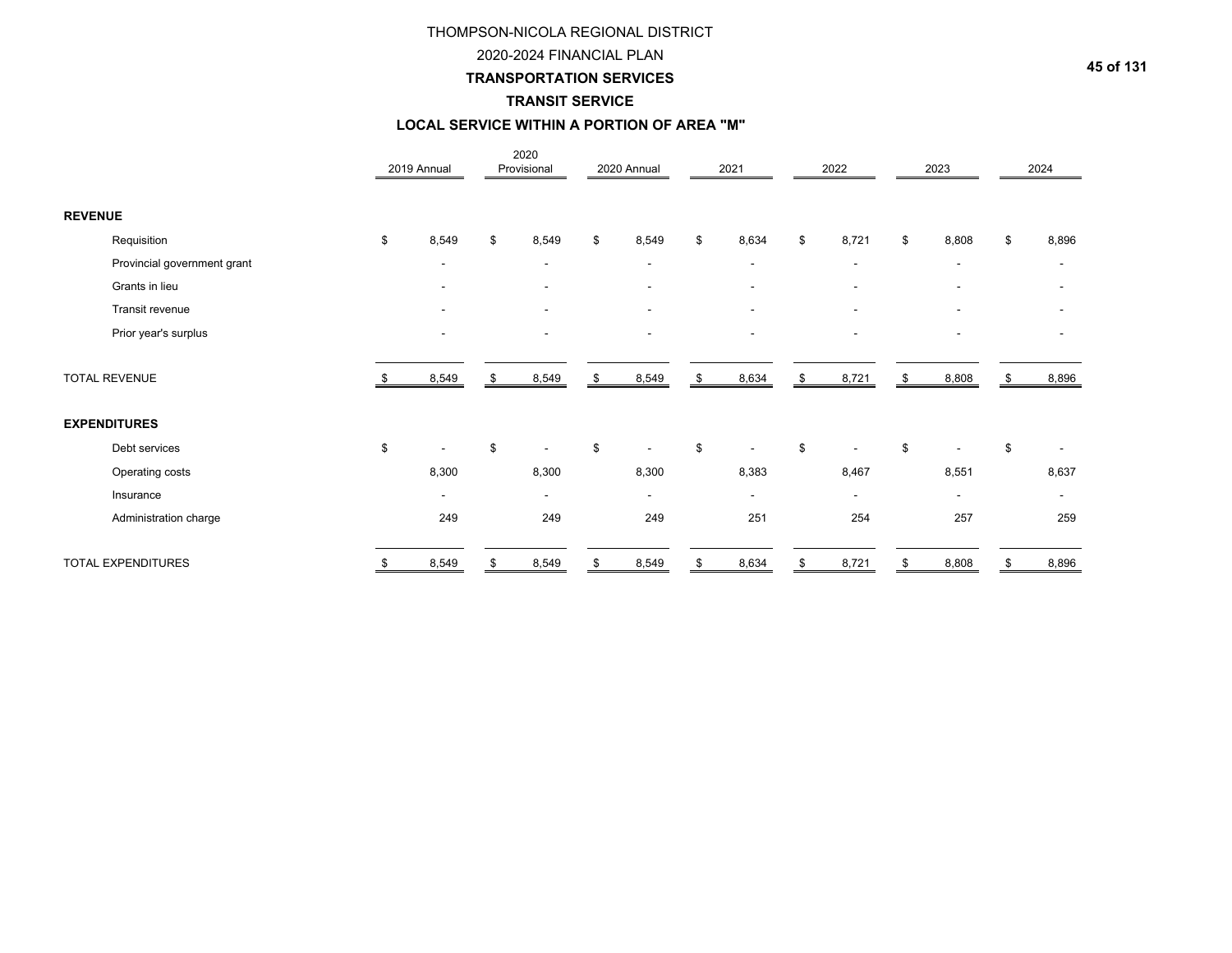#### 2020-2024 FINANCIAL PLAN

#### **ENVIRONMENTAL HEALTH SERVICES**

## **SOLID WASTE MANAGEMENT**

|                                              | 2019 Annual     | 2020<br>Provisional | 2020 Annual     | 2021            | 2022            | 2023            | 2024            |
|----------------------------------------------|-----------------|---------------------|-----------------|-----------------|-----------------|-----------------|-----------------|
| <b>REVENUE</b>                               |                 |                     |                 |                 |                 |                 |                 |
| Requisition                                  | 6,350,000<br>\$ | 6,350,000<br>\$     | 6,350,000<br>\$ | 6,401,534<br>\$ | 6,402,565<br>\$ | 6,403,616<br>\$ | 6,404,688<br>\$ |
| Contracts/Tipping fees                       | 2,554,692       | 2,890,000           | 2,890,000       | 2,790,000       | 2,790,000       | 2,990,000       | 2,990,000       |
| Provincial grants                            |                 |                     |                 |                 |                 |                 |                 |
| Gas tax funds                                |                 |                     | ÷,              |                 |                 |                 |                 |
| Interest revenue                             | 7,500           | 7,500               | 7,500           | 7,500           | 7,500           | 7,500           | 7,500           |
| Misc. revenue/Op. reserve                    |                 | 29,000              | 29,000          | 89,363          | 216,923         | 146,546         | 278,266         |
| Transfer from TCA surplus                    |                 |                     | $\blacksquare$  |                 |                 |                 |                 |
| Prior year's surplus                         | 2,551,719       | 3,284,802           | 3,357,948       |                 |                 |                 |                 |
| <b>TOTAL REVENUE</b>                         | \$11,463,911    | \$12,561,302        | \$12,634,448    | \$<br>9,288,397 | \$<br>9,416,988 | \$<br>9,547,662 | \$<br>9,680,454 |
| <b>EXPENDITURES</b>                          |                 |                     |                 |                 |                 |                 |                 |
| - Salaries                                   | \$<br>915,000   | \$<br>927,000       | \$<br>961,000   | \$<br>982,623   | 1,002,275<br>\$ | 1,022,320<br>\$ | 1,042,767<br>\$ |
| - Employee benefits                          | 211,000         | 226,000             | 240,000         | 245,400         | 250,308         | 255,314         | 260,420         |
| - Staff development                          | 20,500          | 20,500              | 20,500          | 20,910          | 21,328          | 21,755          | 22,190          |
| - Furniture, equipment & vehicles            | 16,400          | 20,500              | 20,500          | 20,910          | 21,329          | 21,755          | 22,190          |
| - Maintenance - operating landfills          | 716,402         | 583,052             | 667,052         | 646,608         | 656,307         | 666,152         | 676,144         |
| - Maintenance - Eco-Depots/transfer stations | 5,028,801       | 5,182,260           | 5,461,593       | 5,543,517       | 5,626,670       | 5,711,070       | 5,796,736       |
| - Improvements - operating landfills         | 1,177,500       | 1,220,000           | 1,220,000       | 310,000         | 310,000         | 310,000         | 310,000         |
| - Improvements - transfer stations           | 2,207,500       | 2,586,500           | 2,916,500       | 300,000         | 300,000         | 300,000         | 300,000         |
| - Closed landfills                           | 245,000         | 240,000             | 240,000         | 240,000         | 240,000         | 240,000         | 240,000         |
| - Waste reduction/Education - new plan       | 400,000         | 350,000             | 350,000         | 350,000         | 350,000         | 350,000         | 350,000         |
| - Advertising                                | 4,100           | 4,100               | 4,100           | 4,182           | 4,266           | 4,351           | 4,438           |
| - General                                    | 61,572          | 20,910              | 20,910          | 21,328          | 21,755          | 22,190          | 22,634          |
| - Insurance                                  | 32,500          | 36,700              | 36,700          | 37,434          | 38,183          | 38,946          | 39,725          |
| - Office                                     | 15,990          | 20,500              | 20,500          | 20,910          | 21,328          | 21,755          | 22,190          |
| - Travel                                     | 63,042          | 63,042              | 63,042          | 64,303          | 65,589          | 66,901          | 68,239          |
| - Outside office costs (Compound)            | 61,500          | 61,500              | 61,500          | 62,730          | 63,985          | 65,264          | 66,570          |
| - Debt payments/Interest charges             |                 |                     |                 |                 |                 |                 |                 |
| - Transfer to operating reserve              |                 |                     |                 |                 |                 |                 |                 |
| - Transfer to unfunded landfill liability    |                 | 746,701             | 59,130          |                 |                 |                 |                 |
| - Amortization                               |                 |                     |                 |                 |                 |                 |                 |
| - Administration charge                      | 287,104         | 252,037             | 271,421         | 417,543         | 423,666         | 429,889         | 436,212         |
| <b>TOTAL EXPENDITURES</b>                    | \$11,463,911    | \$12,561,302        | \$12,634,448    | 9,288,397<br>\$ | 9,416,988<br>\$ | 9,547,662<br>\$ | \$<br>9,680,454 |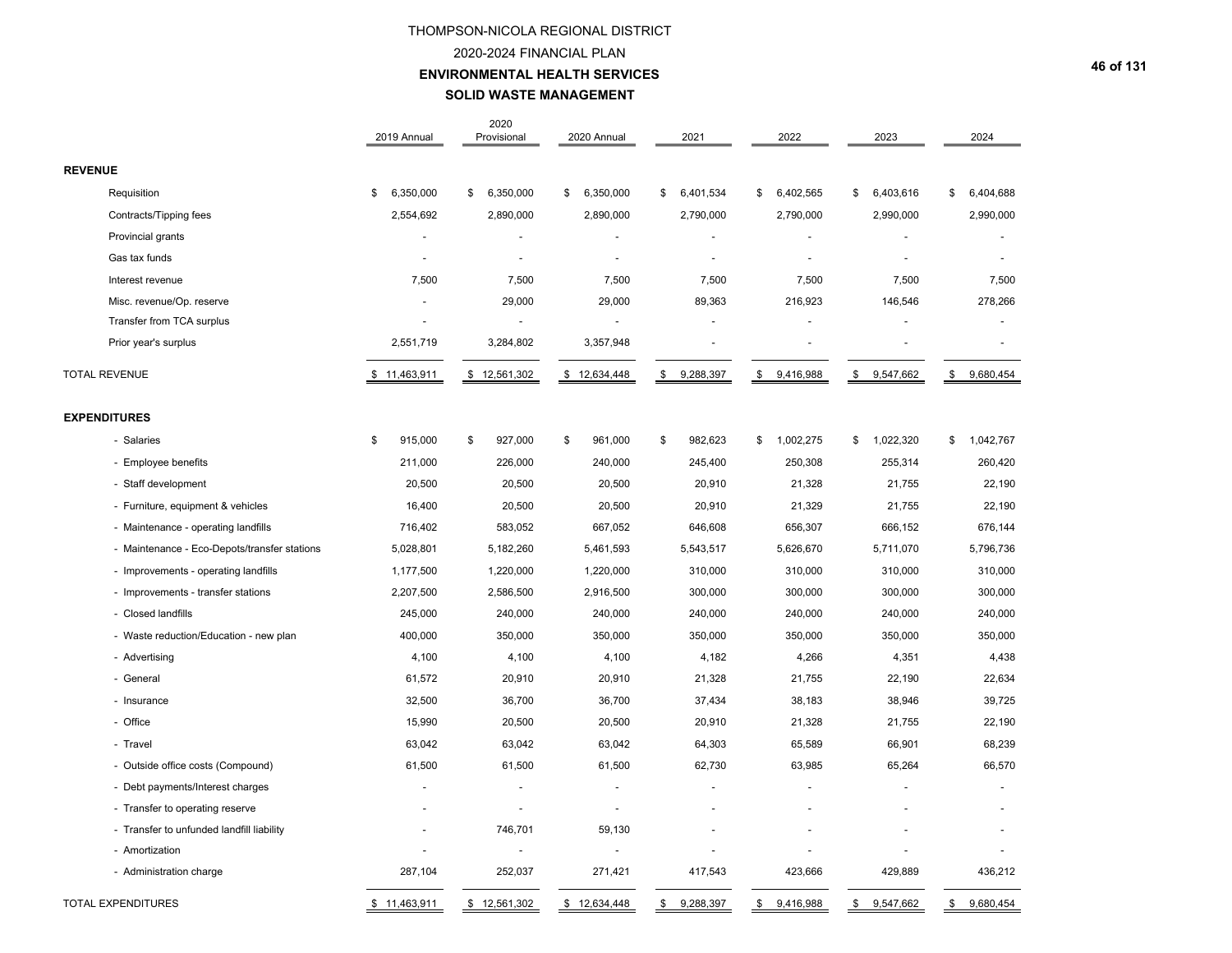## 2020-2024 FINANCIAL PLAN

### **ENVIRONMENTAL HEALTH SERVICES**

## **SOLID WASTE MANAGEMENT PLAN REVIEW (SWMPR), AMENDMENT AND IMPLEMENTATION SERVICE**

**ALL MEMBER MUNICIPALITIES**

|                           | 2019 Annual              | 2020<br>Provisional            | 2020 Annual                    | 2021                     | 2022                     | 2023                     | 2024         |
|---------------------------|--------------------------|--------------------------------|--------------------------------|--------------------------|--------------------------|--------------------------|--------------|
| <b>REVENUE</b>            |                          |                                |                                |                          |                          |                          |              |
| Requisition               | \$                       | \$<br>$\overline{\phantom{0}}$ | \$<br>$\overline{\phantom{a}}$ | \$<br>45,000             | \$<br>45,000             | \$<br>45,000             | \$<br>45,000 |
| Prior year's surplus      | 42,750                   | 42,750                         | 42,750                         | $\overline{\phantom{a}}$ | $\overline{\phantom{a}}$ | $\sim$                   |              |
| <b>TOTAL REVENUE</b>      | 42,750                   | \$<br>42,750                   | \$<br>42,750                   | \$<br>45,000             | \$<br>45,000             | \$<br>45,000             | \$<br>45,000 |
| <b>EXPENDITURES</b>       |                          |                                |                                |                          |                          |                          |              |
| General                   | \$<br>42,750             | \$<br>42,750                   | \$<br>42,750                   | \$<br>45,000             | \$<br>45,000             | \$<br>45,000             | \$<br>45,000 |
| Programs                  | $\overline{\phantom{a}}$ | $\overline{\phantom{0}}$       | $\overline{\phantom{a}}$       | $\overline{\phantom{a}}$ | $\sim$                   | $\sim$                   |              |
| Salaries and benefits     | $\overline{\phantom{a}}$ | $\overline{\phantom{0}}$       | $\overline{\phantom{a}}$       | $\overline{\phantom{a}}$ | $\overline{\phantom{a}}$ | $\overline{\phantom{a}}$ |              |
| Administration charge     | $\overline{\phantom{a}}$ | $\overline{\phantom{a}}$       | $\overline{\phantom{a}}$       | $\overline{\phantom{a}}$ | $\overline{\phantom{a}}$ | $\overline{\phantom{a}}$ |              |
| <b>TOTAL EXPENDITURES</b> | \$<br>42,750             | \$<br>42,750                   | \$<br>42,750                   | \$<br>45,000             | \$<br>45,000             | \$<br>45,000             | \$<br>45,000 |

**47 of 131**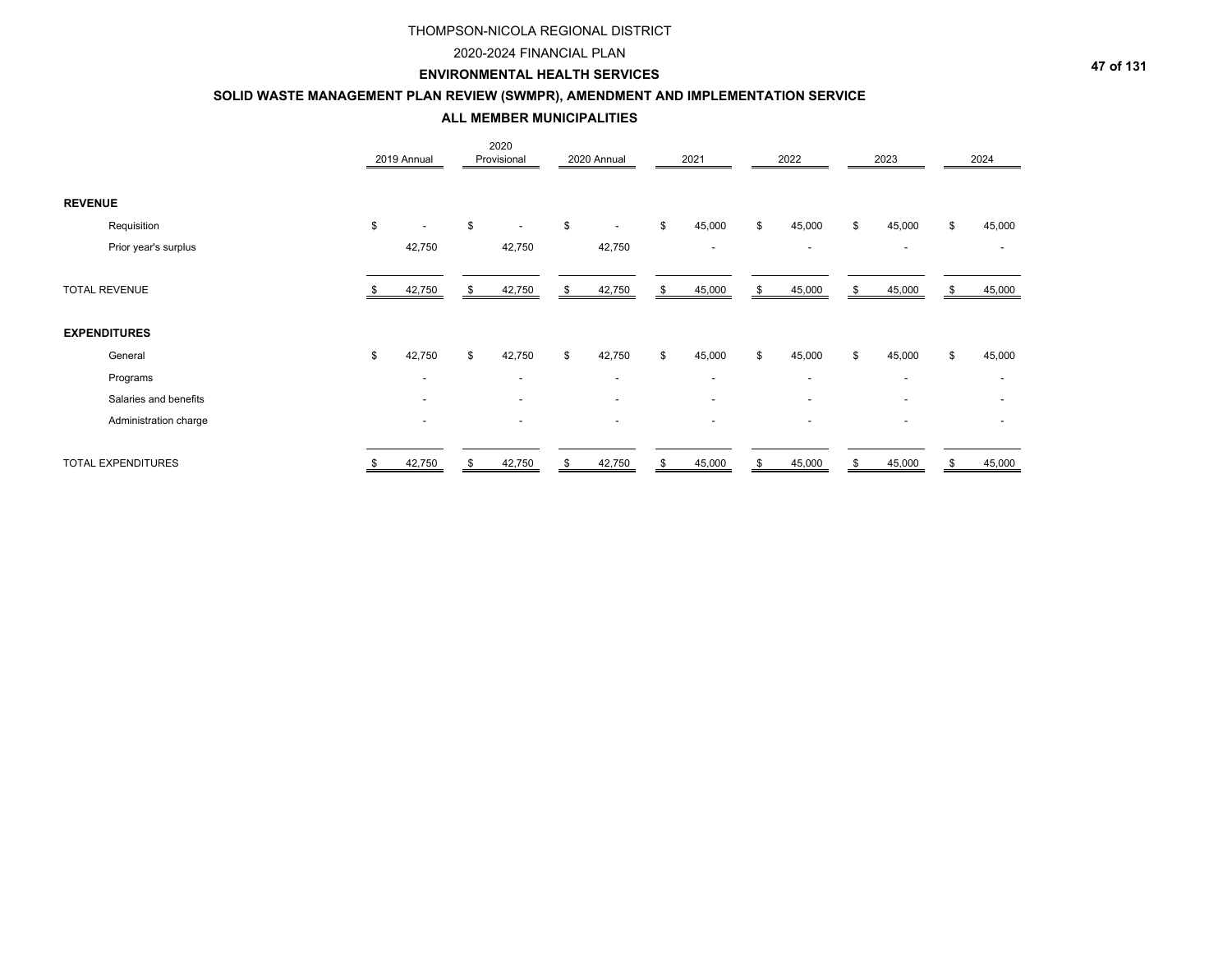## 2020-2024 FINANCIAL PLAN

#### **ENVIRONMENTAL HEALTH SERVICES**

**NOXIOUS WEED CONTROL**

#### **ALL ELECTORAL AREAS**

|                                                  | 2019 Annual     | 2020<br>Provisional | 2020 Annual              | 2021                     | 2022           | 2023           | 2024           |
|--------------------------------------------------|-----------------|---------------------|--------------------------|--------------------------|----------------|----------------|----------------|
| <b>REVENUE</b>                                   |                 |                     |                          |                          |                |                |                |
| Requisition                                      | \$<br>317,478   | \$<br>338,746       | \$<br>341,906            | \$<br>393,525            | \$<br>385,778  | \$<br>399,583  | \$<br>379,984  |
| Interest                                         |                 |                     | $\blacksquare$           | $\blacksquare$           |                |                |                |
| Miscellaneous                                    |                 | 10,000              | 15,000                   | 15,000                   | 15,000         | 15,000         | 37,000         |
| Provincial government grant                      | 250,000         | 250,000             | 250,000                  | 250,000                  | 250,000        | 250,000        | 250,000        |
| Red Cross funding (wildfire recovery)            | 400,000         | 453,587             | 453,587                  | 253,101                  |                |                |                |
| Transfer from TCA surplus                        |                 |                     |                          |                          |                |                |                |
| Prior year's surplus                             | 78,977          | 48,650              | 88,234                   | 34,462                   | 28,383         | 20,375         | 20,549         |
| <b>TOTAL REVENUE</b>                             | \$<br>1,046,455 | \$<br>1,100,983     | \$<br>1,148,727          | \$<br>946,088            | \$<br>679,161  | \$<br>684,958  | \$<br>687,533  |
| <b>EXPENDITURES</b>                              |                 |                     |                          |                          |                |                |                |
| Private lands program - Contractor               | \$<br>115,000   | \$<br>115,000       | \$<br>115,000            | \$<br>115,000            | \$<br>115,000  | \$<br>115,000  | \$<br>115,000  |
| MOTI treatment program - Contractor              | 162,824         | 170,560             | 202,902                  | 202,902                  | 202,902        | 202,902        | 202,902        |
| Red Cross wildfire recovery program - Contractor | 309,160         | 350,000             | 350,000                  | 150,000                  |                |                |                |
| New weeds program                                | 15,000          | 15,000              | 15,000                   | 15,000                   | 15,000         | 15,000         | 15,000         |
| Sprayer loan out program                         | 57,000          | 56,000              | 56,000                   | 56,000                   | 56,000         | 56,000         | 56,000         |
| Education & awareness program                    | 44,894          | 60,000              | 60,000                   | 60,000                   | 60,000         | 60,000         | 60,000         |
| Biological control program                       | 15,000          | 10,000              | 10,000                   | 10,000                   | 10,000         | 10,000         | 10,000         |
| Pesticide rebate program                         | 2,500           | 2,500               | 2,500                    | 2,500                    | 2,500          | 2,500          | 2,500          |
| Invasive Plant Management Committee              | 42,500          | 22,500              | 29,693                   | 29,693                   | 29,693         | 29,693         | 29,693         |
| Outside office costs (Compound)                  | 3,450           | 4,500               | 4,500                    | 4,500                    | 4,500          | 4,500          | 4,500          |
| Furniture/equipment                              | 8,500           | 5,000               | 5,000                    | 5,000                    | 1,500          | 1,500          | 1,500          |
| Vehicle purchase                                 | $\sim$          | $\overline{a}$      | $\overline{\phantom{a}}$ | $\overline{a}$           | $\overline{a}$ | $\blacksquare$ | $\overline{a}$ |
| Meeting expenses                                 | 500             | 500                 | 500                      | 500                      | 500            | 500            | 500            |
| Salaries                                         | 164,550         | 160,070             | 162,633                  | 166,292                  | 96,524         | 98,454         | 100,424        |
| Employee benefits                                | 34,900          | 34,891              | 35,148                   | 35,939                   | 24,102         | 24,584         | 25,076         |
| H.R. services                                    | 100             |                     |                          |                          |                |                | $\overline{a}$ |
| Staff development                                | 3,000           | 2,500               | 2,500                    | 2,500                    | 2,500          | 2,500          | 2,500          |
| Advertising & promotion                          | 300             | 300                 | 300                      | 300                      | 300            | 300            | 300            |
| Meals and accommodation                          | 2,100           | 5,000               | 5,000                    | 5,000                    | 600            | 600            | 600            |
| Travel - vehicle expenses                        | 8,073           | 18,500              | 18,500                   | 18,500                   | 3,500          | 6,227          | 6,227          |
| Postage                                          | 250             | 150                 | 150                      | 150                      | 150            | 150            | 150            |
| Telephone                                        | 1,000           | 600                 | 600                      | 600                      | 600            | 600            | 600            |
| General                                          | 1,540           | 11,020              | 16,020                   | 16,020                   | 16,020         | 16,020         | 16,020         |
| Insurance                                        | 1,458           | 1,400               | 1,400                    | 1,400                    | 1,400          | 1,400          | 1,400          |
| Transfer to reserve (vehicle replacement)        | 7,000           | 5,000               | 5,000                    | 5,000                    | 5,000          | 5,000          | 5,000          |
| Amortization                                     | $\sim$          |                     | $\blacksquare$           | $\overline{\phantom{a}}$ | $\blacksquare$ |                | $\overline{a}$ |
| Administration charge                            | 45,856          | 49,992              | 50,381                   | 43,292                   | 30,870         | 31,528         | 31,642         |
| <b>TOTAL EXPENDITURES</b>                        | \$<br>1,046,455 | \$<br>1,100,983     | \$<br>1,148,727          | \$<br>946,088            | \$<br>679,161  | \$<br>684,958  | \$<br>687,533  |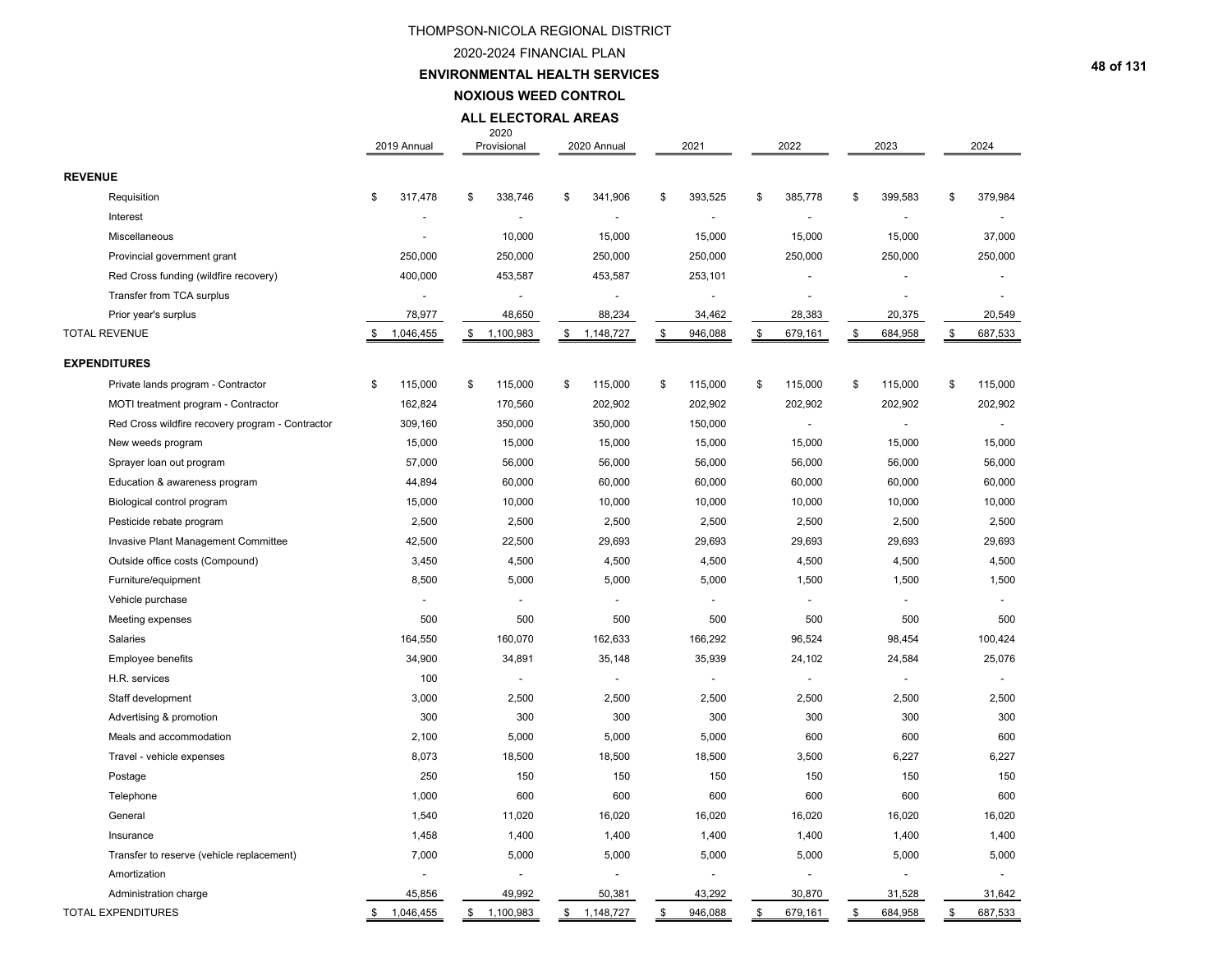#### 2020-2024 FINANCIAL PLAN

## **ENVIRONMENTAL HEALTH SERVICES**

#### **MOSQUITO CONTROL - South**

#### $2022$ **KAMLOOPS, CHASE, LOGAN LAKE, AND AREAS "J" & "L", AND A SPECIFIED AREA OF "P"**

|                                 | 2019 Annual              | ZUZU<br>Provisional      | 2020 Annual              | 2021                     | 2022                     | 2023                     | 2024                     |
|---------------------------------|--------------------------|--------------------------|--------------------------|--------------------------|--------------------------|--------------------------|--------------------------|
| <b>REVENUE</b>                  |                          |                          |                          |                          |                          |                          |                          |
| Requisition                     | \$<br>148,038            | \$<br>171,862            | \$<br>174,895            | \$<br>202,623            | \$<br>206,635            | \$<br>210,765            | \$<br>214,978            |
| Grants in lieu                  |                          |                          |                          |                          |                          |                          |                          |
| Grants                          |                          |                          |                          |                          |                          |                          |                          |
| Interest income                 |                          |                          |                          |                          |                          |                          |                          |
| Transfer from TCA surplus       |                          |                          |                          |                          |                          |                          |                          |
| Prior year's surplus            | 53,967                   | 31,472                   | 28,584                   | 6,104                    | 6,262                    | 6,387                    | 6,515                    |
| <b>TOTAL REVENUE</b>            | 202,005                  | \$<br>203,334            | \$<br>203,479            | \$<br>208,727            | \$<br>212,897            | \$<br>217,152            | \$<br>221,493            |
| <b>EXPENDITURES</b>             |                          |                          |                          |                          |                          |                          |                          |
| Spraying contractor             | \$<br>130,000            | \$<br>130,000            | \$<br>130,000            | \$<br>132,600            | \$<br>135,252            | \$<br>137,957            | \$<br>140,716            |
| Chemical purchases              | 40,000                   | 40,000                   | 40,000                   | 40,800                   | 41,616                   | 42,448                   | 43,297                   |
| GIS mapping/update PMP program  | $\overline{a}$           | $\blacksquare$           | $\overline{\phantom{a}}$ | $\blacksquare$           | $\overline{\phantom{a}}$ | $\overline{\phantom{a}}$ |                          |
| Habitat reduction               | 5,000                    | 5,000                    | 5,000                    | 5,100                    | 5,202                    | 5,306                    | 5,412                    |
| Salaries                        | 8,630                    | 8,750                    | 8,750                    | 8,947                    | 9,126                    | 9,308                    | 9,494                    |
| Employee benefits               | 1,925                    | 2,100                    | 2,100                    | 2,147                    | 2,190                    | 2,234                    | 2,279                    |
| H.R. services                   | 100                      | $\overline{\phantom{a}}$ | $\blacksquare$           | $\overline{\phantom{a}}$ | $\overline{a}$           | $\blacksquare$           | $\overline{a}$           |
| Staff development               | 750                      | 750                      | 750                      | 765                      | 780                      | 796                      | 812                      |
| Travel                          | 2,306                    | 2,306                    | 2,306                    | 2,352                    | 2,399                    | 2,447                    | 2,496                    |
| Meals and accommodation         | 300                      | 300                      | 300                      | 306                      | 312                      | 318                      | 325                      |
| Advertising                     | 150                      | 150                      | 150                      | 153                      | 156                      | 159                      | 162                      |
| Telephone                       | 300                      | 300                      | 300                      | 306                      | 312                      | 318                      | 325                      |
| General                         | 900                      | 900                      | 900                      | 918                      | 936                      | 955                      | 974                      |
| Furniture and equipment         | 750                      | 750                      | 750                      | 765                      | 780                      | 796                      | 812                      |
| Vehicle purchases               | $\blacksquare$           | $\blacksquare$           | $\overline{a}$           | $\blacksquare$           | $\blacksquare$           | $\blacksquare$           | $\blacksquare$           |
| Insurance                       | 2,000                    | 2,000                    | 2,000                    | 2,040                    | 2,081                    | 2,122                    | 2,165                    |
| Outside office costs (Compound) | 1,725                    | 1,725                    | 1,725                    | 1,760                    | 1,795                    | 1,831                    | 1,867                    |
| Amortization                    | $\overline{\phantom{a}}$ | $\overline{\phantom{a}}$ | $\overline{\phantom{a}}$ | $\overline{\phantom{a}}$ | $\overline{\phantom{a}}$ | $\overline{\phantom{a}}$ | $\overline{\phantom{a}}$ |
| Administration charge           | 7,169                    | 8,303                    | 8,448                    | 9,768                    | 9,959                    | 10,156                   | 10,356                   |
| <b>TOTAL EXPENDITURES</b>       | \$<br>202,005            | \$<br>203,334            | \$<br>203,479            | \$<br>208,727            | \$<br>212,897            | \$<br>217,152            | \$<br>221,493            |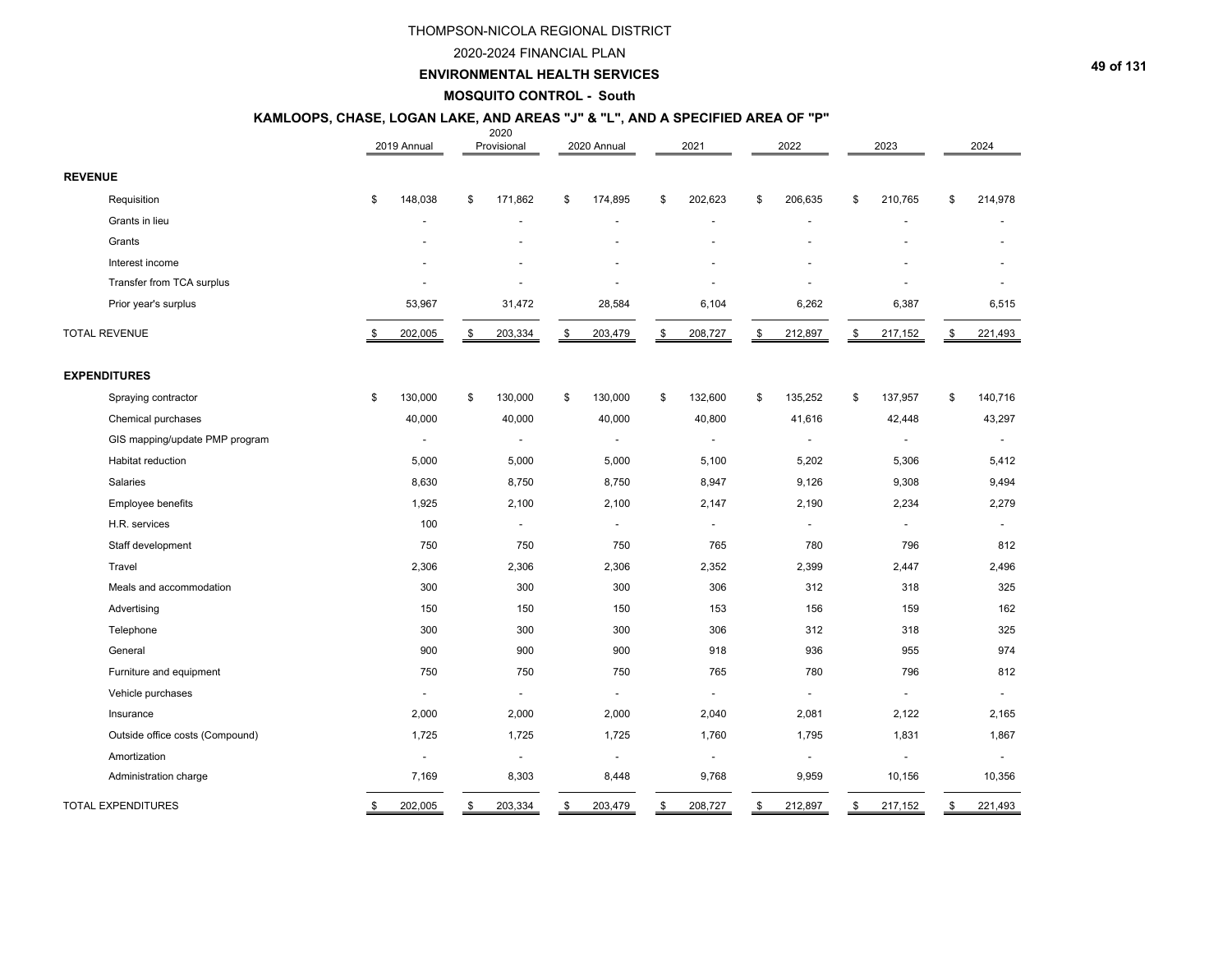#### 2020-2024 FINANCIAL PLAN

#### **ENVIRONMENTAL HEALTH SERVICES**

#### **MOSQUITO CONTROL - North**

## **AREA "O", A SPECIFIED AREA OF "P" AND BARRIERE**

|                                 | 2019 Annual    | 2020<br>Provisional      | 2020 Annual              | 2021                     | 2022                     | 2023                     | 2024           |
|---------------------------------|----------------|--------------------------|--------------------------|--------------------------|--------------------------|--------------------------|----------------|
| <b>REVENUE</b>                  |                |                          |                          |                          |                          |                          |                |
| Requisition                     | \$<br>120,013  | \$<br>108,530            | \$<br>107,483            | \$<br>135,260            | \$<br>137,923            | \$<br>140,679            | \$<br>143,490  |
| Miscellaneous Revenue           |                |                          |                          |                          |                          |                          |                |
| Transfer from TCA surplus       |                |                          |                          |                          |                          |                          |                |
| Prior year's surplus            | 14,697         | 25,789                   | 27,886                   | 4,061                    | 4,180                    | 4,263                    | 4,348          |
| <b>TOTAL REVENUE</b>            | 134,710        | \$<br>134,319            | \$<br>135,369            | \$<br>139,321            | \$<br>142,103            | \$<br>144,942            | \$<br>147,838  |
| <b>EXPENDITURES</b>             |                |                          |                          |                          |                          |                          |                |
| Spraying contractor             | \$<br>80,000   | \$<br>80,000             | \$<br>80,000             | \$<br>81,600             | \$<br>83,232             | \$<br>84,897             | \$<br>86,595   |
| Chemical purchases              | 25,000         | 25,000                   | 25,000                   | 25,500                   | 26,010                   | 26,530                   | 27,061         |
| GIS mapping/update PMP program  | $\blacksquare$ | $\overline{\phantom{a}}$ | $\overline{\phantom{a}}$ | $\overline{\phantom{a}}$ | $\overline{\phantom{a}}$ | $\overline{\phantom{a}}$ | $\blacksquare$ |
| <b>Habitat reduction</b>        | 5,000          | 5,000                    | 5,000                    | 5,100                    | 5,202                    | 5,306                    | 5,412          |
| Salaries                        | 8,630          | 8,750                    | 8,750                    | 8,947                    | 9,126                    | 9,308                    | 9,494          |
| Employee benefits               | 1,965          | 2,100                    | 2,100                    | 2,147                    | 2,190                    | 2,234                    | 2,279          |
| H.R. services                   | 100            | $\sim$                   | $\blacksquare$           | $\overline{\phantom{a}}$ | $\overline{\phantom{a}}$ | $\blacksquare$           | $\blacksquare$ |
| Staff development               | 750            | 750                      | 750                      | 765                      | 780                      | 796                      | 812            |
| Travel                          | 2,306          | 2,306                    | 2,306                    | 2,352                    | 2,399                    | 2,447                    | 2,496          |
| Meals and accommodation         | 300            | 300                      | 300                      | 306                      | 312                      | 318                      | 325            |
| Advertising                     | 150            | 150                      | 150                      | 153                      | 156                      | 159                      | 162            |
| Telephone                       | 300            | 300                      | 300                      | 306                      | 312                      | 318                      | 325            |
| General                         | 900            | 900                      | 2,000                    | 2,040                    | 2,081                    | 2,122                    | 2,165          |
| Furniture and equipment         | 750            | 750                      | 750                      | 765                      | 780                      | 796                      | 812            |
| Vehicle purchases               | $\blacksquare$ | $\blacksquare$           | $\blacksquare$           | $\overline{\phantom{a}}$ | $\overline{\phantom{a}}$ | $\blacksquare$           | $\blacksquare$ |
| Insurance                       | 1,000          | 1,000                    | 1,000                    | 1,020                    | 1,040                    | 1,061                    | 1,082          |
| Outside office costs (Compound) | 1,725          | 1,725                    | 1,725                    | 1,760                    | 1,795                    | 1,831                    | 1,867          |
| Amortization                    |                | $\blacksquare$           | $\blacksquare$           |                          |                          |                          |                |
| Administration charge           | 5,834          | 5,288                    | 5,238                    | 6,560                    | 6,687                    | 6,818                    | 6,952          |
| <b>TOTAL EXPENDITURES</b>       | \$<br>134,710  | \$<br>134,319            | \$<br>135,369            | \$<br>139,321            | \$<br>142,103            | \$<br>144,942            | \$<br>147,838  |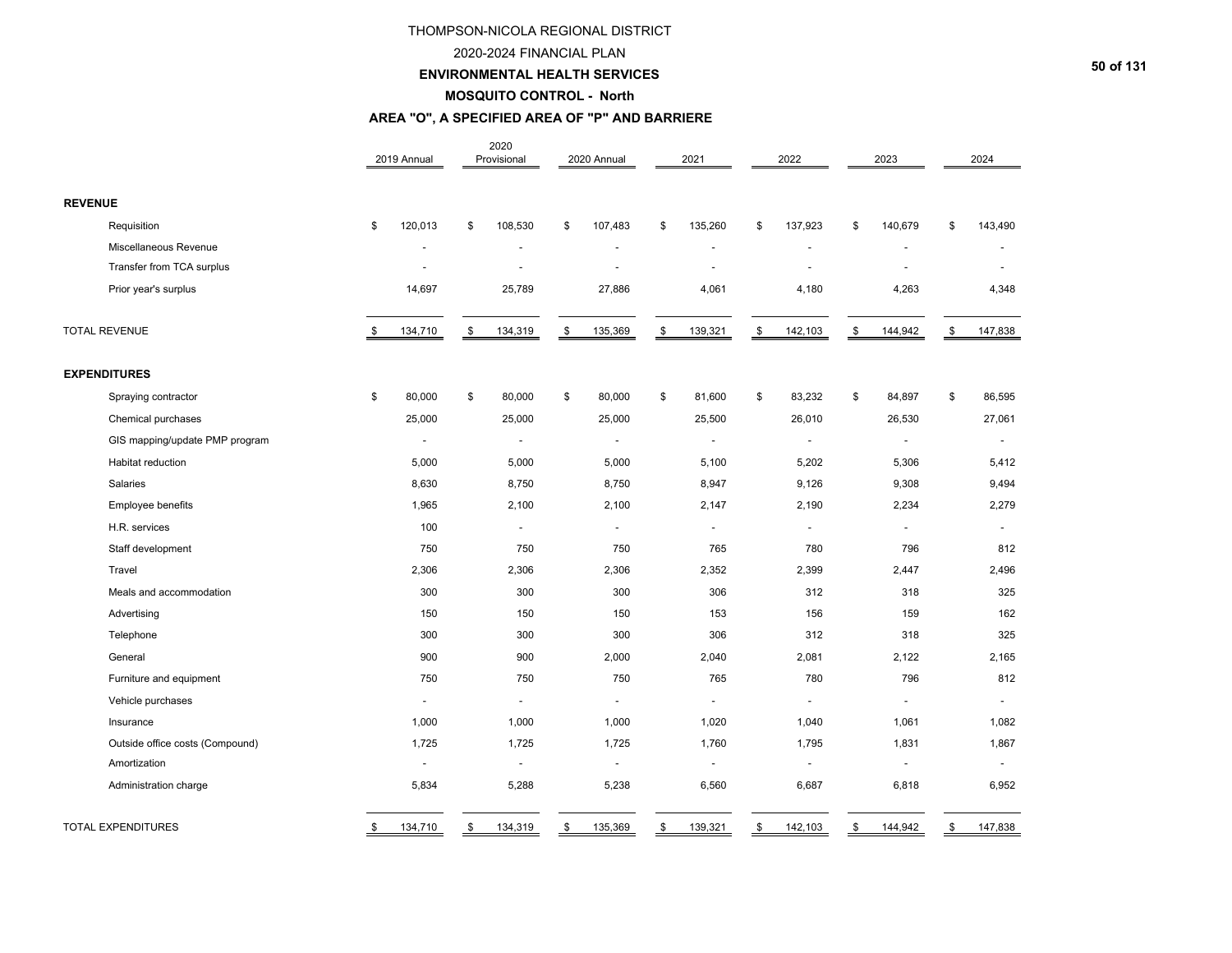#### 2020-2024 FINANCIAL PLAN

#### **ENVIRONMENTAL HEALTH SERVICES**

**MOSQUITO CONTROL - Nicola Valley**

**AREA "M" AND AREA OF "N"**

|                                 | 2019 Annual              | 2020<br>Provisional      | 2020 Annual              | 2021                     | 2022                     | 2023                     | 2024                     |
|---------------------------------|--------------------------|--------------------------|--------------------------|--------------------------|--------------------------|--------------------------|--------------------------|
| <b>REVENUE</b>                  |                          |                          |                          |                          |                          |                          |                          |
| Requisition                     | \$<br>93,699             | \$<br>82,355             | \$<br>80,720             | \$<br>108,793            | \$<br>110,925            | \$<br>113,141            | \$<br>115,402            |
| Miscellaneous Revenue           |                          |                          |                          |                          |                          |                          |                          |
| Transfer from TCA surplus       | $\overline{\phantom{a}}$ |                          | $\overline{\phantom{a}}$ |                          | $\overline{a}$           |                          |                          |
| Prior year's surplus            | 14,258                   | 25,217                   | 27,874                   | 3,258                    | 3,362                    | 3,429                    | 3,497                    |
| <b>TOTAL REVENUE</b>            | \$<br>107,957            | \$<br>107,572            | \$<br>108,594            | \$<br>112,051            | \$<br>114,287            | \$<br>116,570            | \$<br>118,899            |
| <b>EXPENDITURES</b>             |                          |                          |                          |                          |                          |                          |                          |
| Spraying contractor             | \$<br>60,000             | \$<br>60,000             | \$<br>60,000             | \$<br>61,200             | \$<br>62,424             | \$<br>63,672             | \$<br>64,946             |
| Chemical purchases              | 25,000                   | 25,000                   | 25,000                   | 25,500                   | 26,010                   | 26,530                   | 27,061                   |
| GIS mapping/update PMP program  | ÷,                       |                          | $\overline{\phantom{a}}$ | ÷                        | $\blacksquare$           |                          | $\overline{\phantom{a}}$ |
| Habitat reduction               | $\blacksquare$           | $\overline{\phantom{a}}$ | $\overline{\phantom{a}}$ | $\overline{\phantom{a}}$ | $\overline{\phantom{a}}$ | $\overline{\phantom{a}}$ | $\blacksquare$           |
| <b>Salaries</b>                 | 8,630                    | 8,750                    | 8,750                    | 8,947                    | 9,126                    | 9,308                    | 9,494                    |
| Employee benefits               | 1,965                    | 2,100                    | 2,100                    | 2,147                    | 2,190                    | 2,234                    | 2,279                    |
| H.R. services                   | 100                      | $\sim$                   | $\blacksquare$           | $\overline{a}$           | $\overline{\phantom{a}}$ | $\sim$                   | $\overline{\phantom{a}}$ |
| Staff development               | 750                      | 750                      | 750                      | 765                      | 780                      | 796                      | 812                      |
| Travel                          | 2,306                    | 2,306                    | 2,306                    | 2,352                    | 2,399                    | 2,447                    | 2,496                    |
| Meals and accommodation         | 300                      | 300                      | 300                      | 306                      | 312                      | 318                      | 325                      |
| Advertising                     | 150                      | 150                      | 150                      | 153                      | 156                      | 159                      | 162                      |
| Telephone                       | 300                      | 300                      | 300                      | 306                      | 312                      | 318                      | 325                      |
| General                         | 900                      | 900                      | 2,000                    | 2,040                    | 2,081                    | 2,122                    | 2,165                    |
| Furniture and equipment         | 750                      | 750                      | 750                      | 765                      | 780                      | 796                      | 812                      |
| Vehicle purchases               | $\blacksquare$           | $\sim$                   | $\blacksquare$           | $\overline{a}$           | $\overline{a}$           | $\blacksquare$           | $\blacksquare$           |
| Insurance                       | 500                      | 500                      | 500                      | 510                      | 520                      | 531                      | 541                      |
| Outside office costs (Compound) | 1,725                    | 1,725                    | 1,725                    | 1,760                    | 1,795                    | 1,831                    | 1,867                    |
| Amortization                    | $\overline{a}$           | $\sim$                   | $\overline{\phantom{a}}$ | $\overline{a}$           | $\overline{\phantom{a}}$ | $\overline{a}$           | $\overline{a}$           |
| Administration charge           | 4,581                    | 4,041                    | 3,963                    | 5,300                    | 5,401                    | 5,507                    | 5,614                    |
| <b>TOTAL EXPENDITURES</b>       | \$<br>107,957            | \$<br>107,572            | \$<br>108,594            | \$<br>112,051            | \$<br>114,287            | \$<br>116,570            | \$<br>118,899            |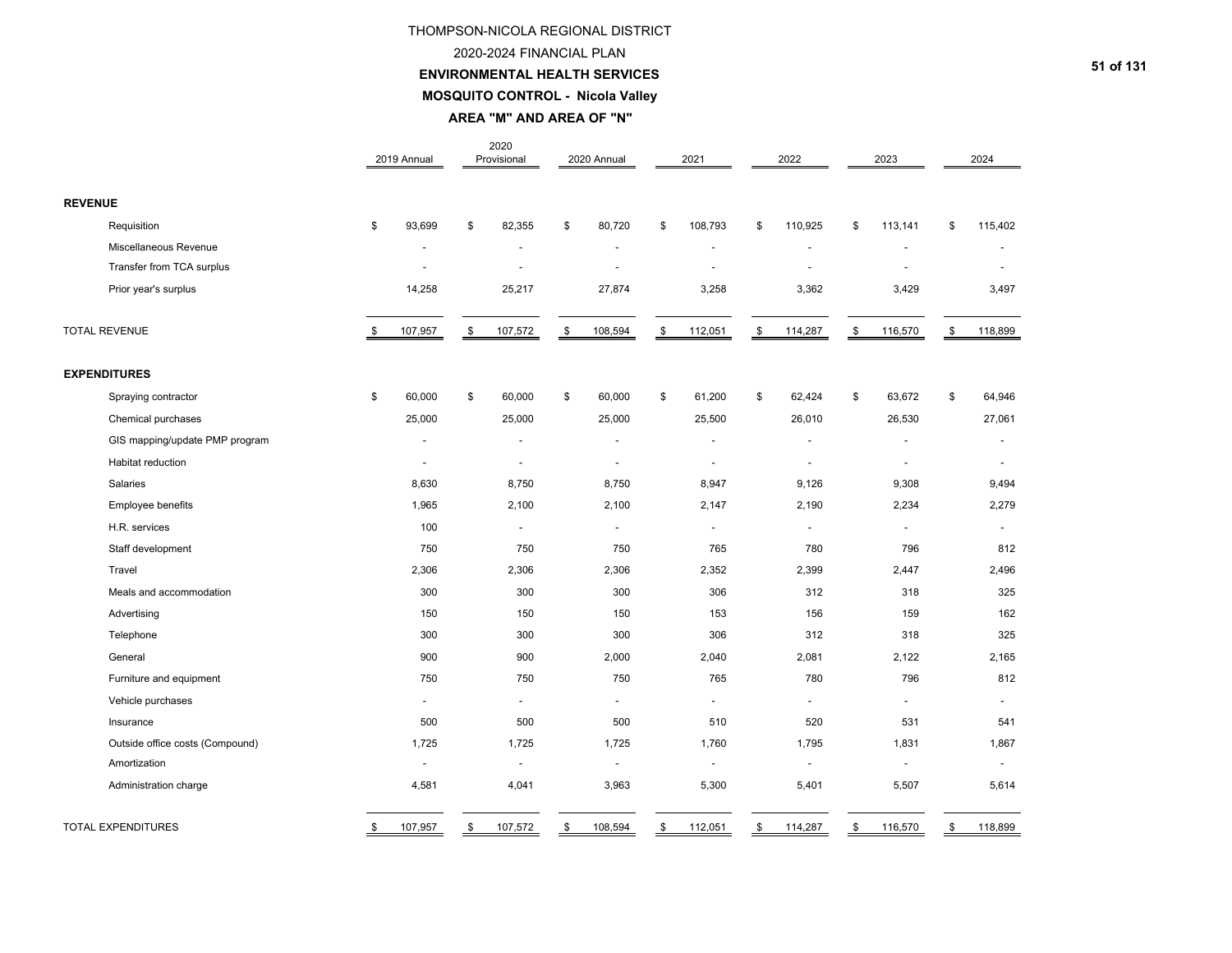#### 2020-2024 FINANCIAL PLAN

## **ENVIRONMENTAL HEALTH SERVICES**

#### **MOSQUITO LARVAE CONTROL**

#### **EXTENDED SERVICE OF AREA "A" AND CLEARWATER**

|                                 | 2019 Annual              | 2020<br>Provisional      | 2020 Annual              | 2021                     | 2022                     | 2023                     | 2024                     |
|---------------------------------|--------------------------|--------------------------|--------------------------|--------------------------|--------------------------|--------------------------|--------------------------|
| <b>REVENUE</b>                  |                          |                          |                          |                          |                          |                          |                          |
| Requisition                     | \$<br>116,413            | \$<br>113,779            | \$<br>124,045            | \$<br>139,289            | \$<br>142,052            | \$<br>144,891            | \$<br>147,787            |
| Miscellaneous                   |                          |                          |                          |                          |                          |                          |                          |
| Transfer from TCA surplus       |                          |                          |                          |                          |                          |                          |                          |
| Prior year's surplus            | 23,126                   | 25,789                   | 16,012                   | 4,202                    | 4,305                    | 4,391                    | 4,478                    |
| <b>TOTAL REVENUE</b>            | 139,539                  | \$<br>139,568            | \$<br>140,057            | \$<br>143,491            | \$<br>146,357            | \$<br>149,282            | \$<br>152,265            |
| <b>EXPENDITURES</b>             |                          |                          |                          |                          |                          |                          |                          |
| Spraying contractor             | \$<br>80,000             | \$<br>80,000             | \$<br>80,000             | \$<br>81,600             | \$<br>83,232             | \$<br>84,897             | \$<br>86,595             |
| Chemical purchases              | 30,000                   | 30,000                   | 30,000                   | 30,600                   | 31,212                   | 31,836                   | 32,473                   |
| GIS mapping/update PMP program  | $\overline{\phantom{a}}$ | $\overline{\phantom{a}}$ | $\overline{\phantom{a}}$ | $\overline{\phantom{a}}$ | $\overline{\phantom{a}}$ | $\overline{\phantom{a}}$ | $\overline{\phantom{a}}$ |
| Habitat reduction               | 5,000                    | 5,000                    | 5,000                    | 5,100                    | 5,202                    | 5,306                    | 5,412                    |
| Salaries                        | 8,630                    | 8,750                    | 8,750                    | 8,947                    | 9,126                    | 9,308                    | 9,494                    |
| Employee benefits               | 1,965                    | 2,100                    | 2,100                    | 2,147                    | 2,190                    | 2,234                    | 2,279                    |
| H.R. services                   | 100                      | $\overline{\phantom{a}}$ | $\overline{\phantom{a}}$ | $\blacksquare$           | $\blacksquare$           | $\overline{\phantom{a}}$ | $\blacksquare$           |
| Staff development               | 750                      | 750                      | 750                      | 765                      | 780                      | 796                      | 812                      |
| Travel                          | 2,306                    | 2,306                    | 2,306                    | 2,352                    | 2,399                    | 2,447                    | 2,496                    |
| Meals and accommodation         | 300                      | 300                      | 300                      | 306                      | 312                      | 318                      | 325                      |
| Advertising                     | 150                      | 150                      | 150                      | 153                      | 156                      | 159                      | 162                      |
| Telephone                       | 300                      | 300                      | 300                      | 306                      | 312                      | 318                      | 325                      |
| General                         | 900                      | 900                      | 900                      | 918                      | 936                      | 955                      | 974                      |
| Furniture and equipment         | 750                      | 750                      | 750                      | 765                      | 780                      | 796                      | 812                      |
| Vehicle purchases               | $\blacksquare$           | $\overline{\phantom{a}}$ | $\overline{\phantom{a}}$ | $\overline{\phantom{a}}$ | $\overline{\phantom{a}}$ | $\overline{\phantom{a}}$ | $\blacksquare$           |
| Insurance                       | 1,000                    | 1,000                    | 1,000                    | 1,020                    | 1,040                    | 1,061                    | 1,082                    |
| Outside office costs (Compound) | 1,725                    | 1,725                    | 1,725                    | 1,760                    | 1,795                    | 1,831                    | 1,867                    |
| Amortization                    | $\blacksquare$           | $\overline{\phantom{a}}$ | $\blacksquare$           |                          |                          |                          |                          |
| Administration charge           | 5,663                    | 5,537                    | 6,026                    | 6,752                    | 6,883                    | 7,019                    | 7,156                    |
| <b>TOTAL EXPENDITURES</b>       | \$<br>139,539            | \$<br>139,568            | \$<br>140,057            | \$<br>143,491            | \$<br>146,357            | \$<br>149,282            | \$<br>152,265            |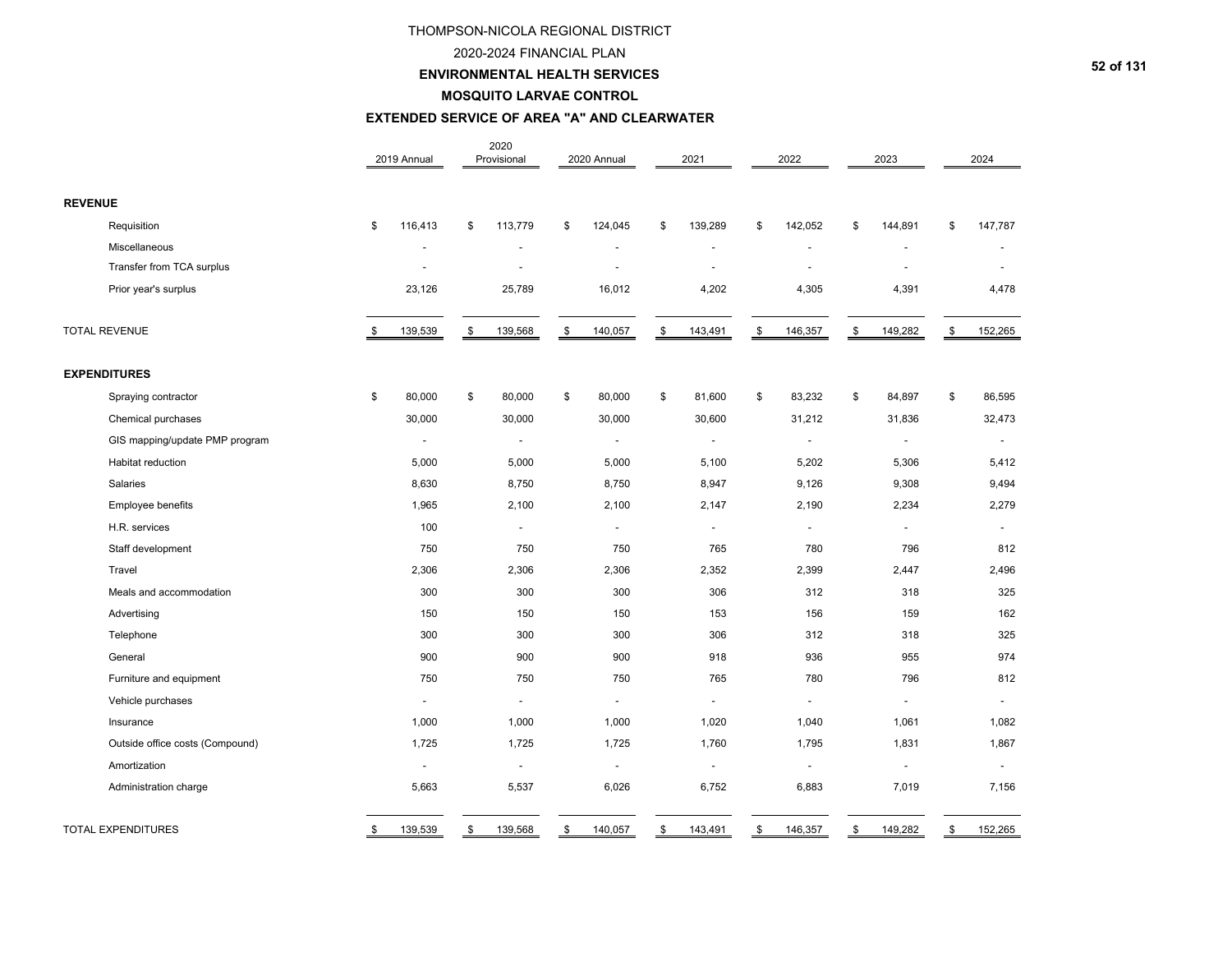## 2020-2024 FINANCIAL PLAN

# **ENVIRONMENTAL HEALTH SERVICES**

## **ALTERNATIVE WASTE COLLECTION - AREA "B"**

|                                    |    | 2019 Annual | 2020<br>Provisional | 2020 Annual    | 2021          | 2022                     | 2023           | 2024          |
|------------------------------------|----|-------------|---------------------|----------------|---------------|--------------------------|----------------|---------------|
| <b>REVENUE</b>                     |    |             |                     |                |               |                          |                |               |
| Requisition                        | \$ | 81,086      | \$<br>84,576        | \$<br>81,155   | \$<br>102,258 | \$<br>103,802            | \$<br>105,477  | \$<br>107,186 |
| Contracts/Tipping fees             |    |             |                     |                |               |                          |                |               |
| Grants                             |    |             |                     |                |               |                          |                |               |
| Interest revenue                   |    |             |                     |                |               | $\overline{\phantom{a}}$ |                |               |
| Miscellaneous revenue              |    | 4,132       | 4,132               | 4,132          | 4,132         | 4,132                    | 4,132          | 4,132         |
| Transfer from TCA surplus          |    |             |                     |                |               |                          |                |               |
| Prior year's surplus               |    | 23,607      | 11,759              | 27,117         | 8,992         | 9,231                    | 9,373          | 9,519         |
| <b>TOTAL REVENUE</b>               | -S | 108,825     | \$<br>100,467       | \$<br>112,404  | \$<br>115,382 | \$<br>117,164            | \$<br>118,982  | \$<br>120,836 |
| <b>EXPENDITURES</b>                |    |             |                     |                |               |                          |                |               |
| - Contractor - curbside collection | \$ | 73,900      | \$<br>74,900        | \$<br>83,200   | 84,864        | 86,561                   | 88,293         | 90,058        |
| - Tipping fees                     |    | 6,200       | 6,200               | 10,000         | 10,000        | 10,000                   | 10,000         | 10,000        |
| - Insurance                        |    | 500         | 500                 | 500            | 500           | 500                      | 500            | 500           |
| - Capital program                  |    |             |                     | $\blacksquare$ |               |                          |                |               |
| - General                          |    | 5,000       | 5,000               | 5,000          | 5,000         | 5,000                    | 5,000          | 5,000         |
| - Administration charge            |    | 3,225       | 3,867               | 3,704          | 5,018         | 5,103                    | 5,190          | 5,278         |
| - Amortization                     |    |             | $\blacksquare$      |                |               |                          | $\blacksquare$ | $\mathbf{r}$  |
| - Transfer to reserve              |    | 20,000      | 10,000              | 10,000         | 10,000        | 10,000                   | 10,000         | 10,000        |
| TOTAL EXPENDITURES                 | \$ | 108,825     | \$<br>100,467       | \$<br>112,404  | \$<br>115,382 | \$<br>117,164            | \$<br>118,982  | \$<br>120,836 |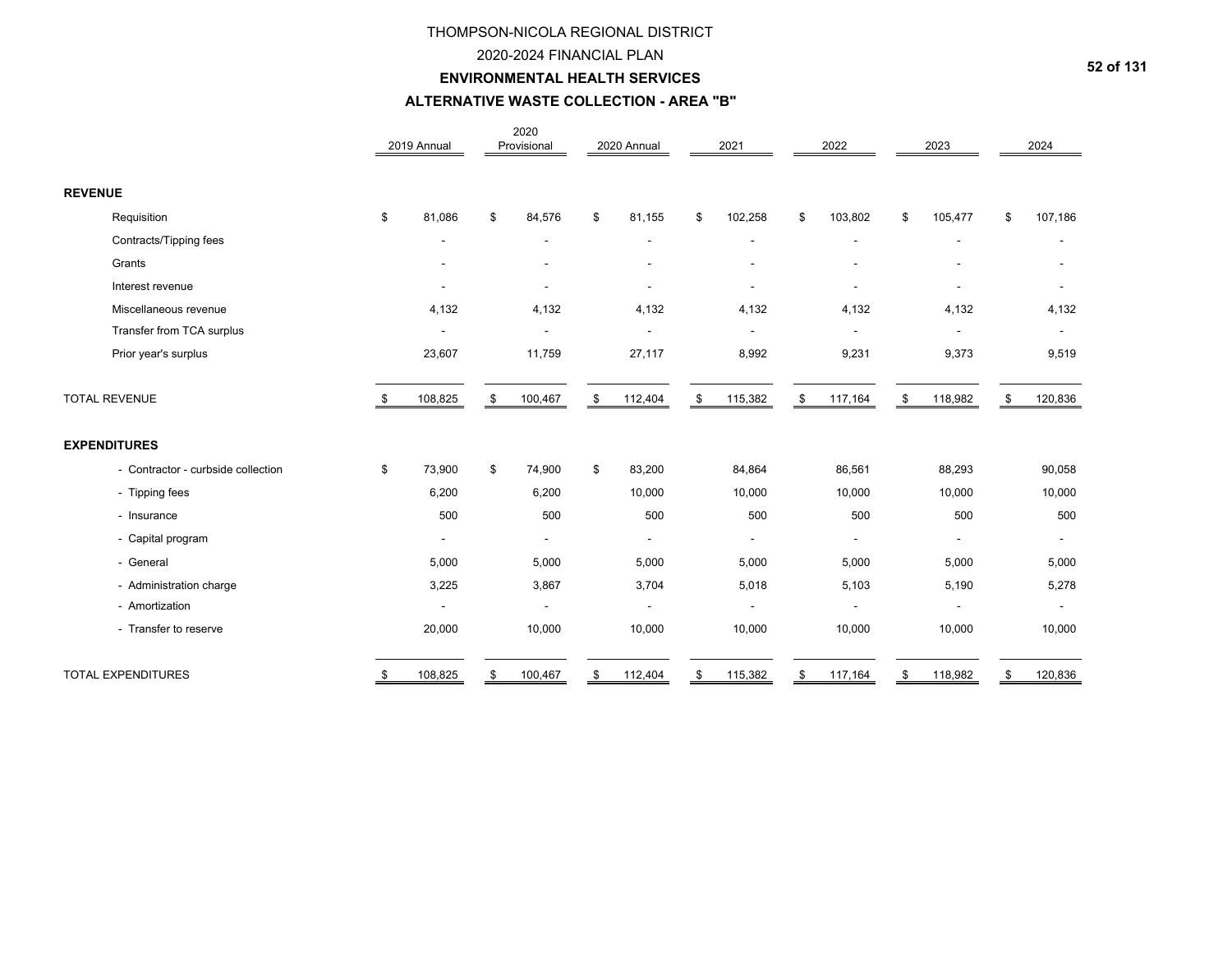## 2020-2024 FINANCIAL PLAN

## **ENVIRONMENTAL HEALTH SERVICES**

## **ALTERNATIVE WASTE COLLECTION - AREA "J"**

|                           |    | 2019 Annual | 2020<br>Provisional      | 2020 Annual   | 2021          | 2022          | 2023           | 2024                     |
|---------------------------|----|-------------|--------------------------|---------------|---------------|---------------|----------------|--------------------------|
| <b>REVENUE</b>            |    |             |                          |               |               |               |                |                          |
| Requisition               | \$ | 217,721     | \$<br>218,515            | \$<br>223,980 | \$<br>222,788 | \$<br>223,313 | \$<br>223,838  | \$<br>224,363            |
| Contracts/Tipping fees    |    |             |                          |               |               |               |                |                          |
| Grants                    |    |             |                          |               |               |               |                |                          |
| Interest Revenue          |    |             |                          |               |               |               |                |                          |
| Miscellaneous revenue     |    | 14,584      | 14,584                   | 14,584        | 14,584        | 14,584        | 14,584         | 14,584                   |
| Transfer from TCA surplus |    |             |                          |               |               |               |                |                          |
| Prior year's surplus      |    | 159         | 4,664                    | 383           |               |               |                |                          |
| <b>TOTAL REVENUE</b>      | -S | 232,464     | \$<br>237,763            | \$<br>238,947 | \$<br>237,372 | \$<br>237,897 | \$<br>238,422  | \$<br>238,947            |
| <b>EXPENDITURES</b>       |    |             |                          |               |               |               |                |                          |
| - Operating advances      | \$ | 152,073     | \$<br>160,223            | \$<br>178,295 | \$<br>178,795 | \$<br>179,295 | \$<br>179,795  | \$<br>180,295            |
| - Tipping fees            |    | 30,000      | 30,000                   | 35,000        | 35,000        | 35,000        | 35,000         | 35,000                   |
| - Capital program         |    | 2,000       | 2,000                    | 2,000         |               |               | $\blacksquare$ | $\mathbf{r}$             |
| - Insurance               |    | 750         | 750                      | 750           | 750           | 750           | 750            | 750                      |
| - General                 |    | 8,000       | 5,000                    | 2,000         | 2,000         | 2,000         | 2,000          | 2,000                    |
| - Administration charge   |    | 9,641       | 9,790                    | 10,902        | 10,827        | 10,852        | 10,877         | 10,902                   |
| - Amortization            |    |             | $\overline{\phantom{a}}$ |               |               |               |                | $\overline{\phantom{a}}$ |
| - Transfer to reserve     |    | 30,000      | 30,000                   | 10,000        | 10,000        | 10,000        | 10,000         | 10,000                   |
| <b>TOTAL EXPENDITURES</b> | \$ | 232,464     | \$<br>237,763            | \$<br>238,947 | \$<br>237,372 | \$<br>237,897 | \$<br>238,422  | \$<br>238,947            |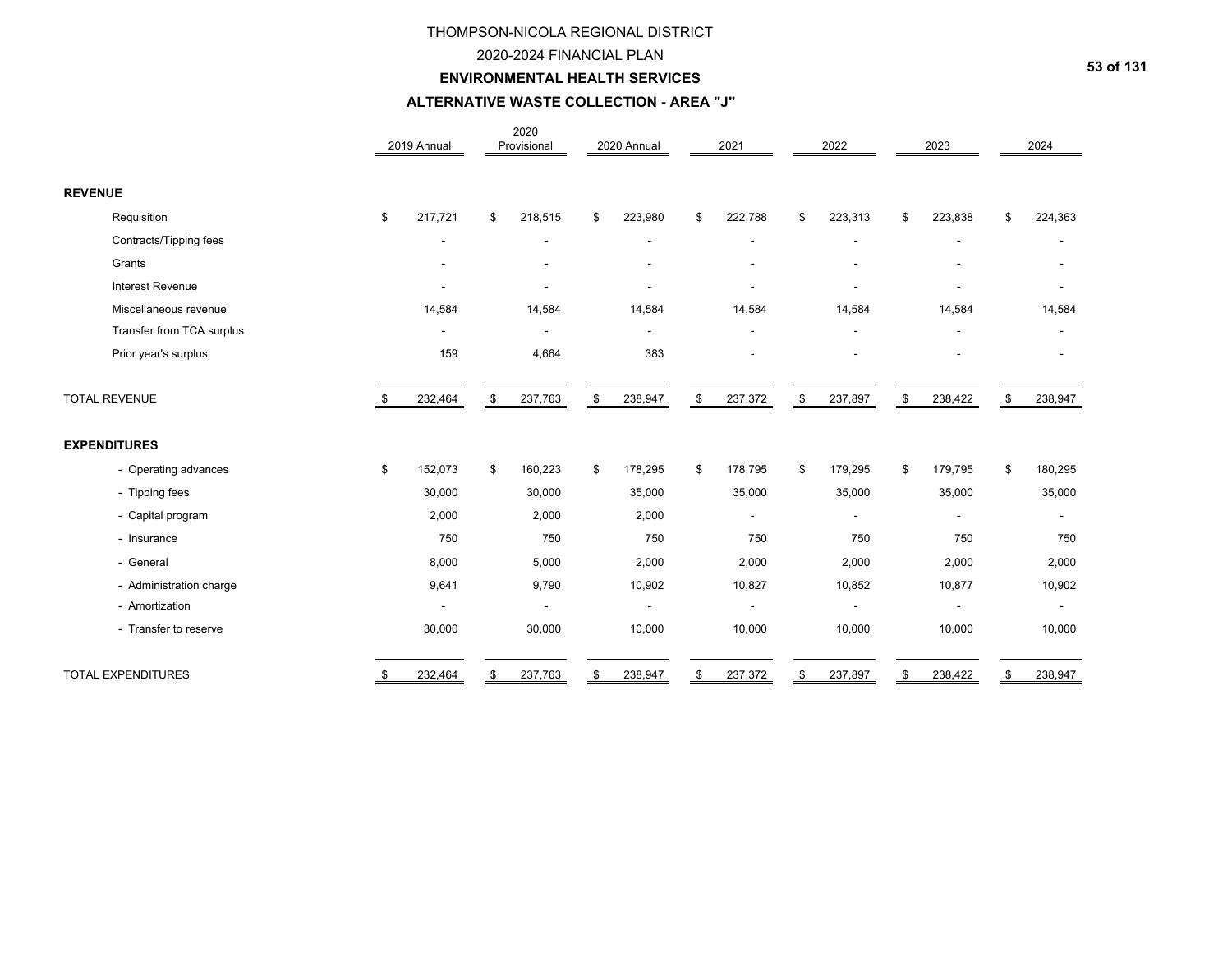## 2020-2024 FINANCIAL PLAN

## **ENVIRONMENTAL HEALTH SERVICES**

# **ALTERNATIVE WASTE COLLECTION - AREA "N"**

|                                |      | 2019 Annual    | 2020<br>Provisional | 2020 Annual    | 2021                     | 2022           | 2023                     | 2024           |
|--------------------------------|------|----------------|---------------------|----------------|--------------------------|----------------|--------------------------|----------------|
| <b>REVENUE</b>                 |      |                |                     |                |                          |                |                          |                |
| Requisition                    | \$   | 24,376         | \$<br>26,462        | \$<br>29,988   | \$<br>25,250             | \$<br>25,099   | \$<br>25,099             | \$<br>25,099   |
| Contracts/Tipping fees         |      |                |                     |                |                          | $\overline{a}$ |                          | ÷.             |
| Grants                         |      |                |                     |                |                          |                |                          |                |
| Interest revenue               |      |                |                     |                |                          |                |                          |                |
| Miscellaneous revenue          |      |                |                     |                | $\overline{\phantom{a}}$ |                |                          |                |
| Transfer from TCA surplus      |      |                |                     |                |                          |                |                          |                |
| Prior year's surplus           |      | 24             |                     | (3, 595)       | 2,031                    | 2,183          | 2,183                    | 2,183          |
| <b>TOTAL REVENUE</b>           | - \$ | 24,400         | \$<br>26,462        | \$<br>26,393   | \$<br>27,282             | \$<br>27,282   | \$<br>27,282             | \$<br>27,282   |
| <b>EXPENDITURES</b>            |      |                |                     |                |                          |                |                          |                |
| - Transfer station maintenance | \$   | 20,090         | \$<br>22,053        | \$<br>22,106   | \$<br>23,000             | \$<br>23,000   | \$<br>23,000             | \$<br>23,000   |
| - Tipping fees                 |      | 1,680          | 1,680               | 1,680          | 1,680                    | 1,680          | 1,680                    | 1,680          |
| - Capital program              |      | 1,000          | 1,000               | 1,000          | $\blacksquare$           |                | $\blacksquare$           | $\mathbf{r}$   |
| - Insurance                    |      | 350            | 350                 | 350            | 350                      | 350            | 350                      | 350            |
| - General                      |      | $\blacksquare$ | $\blacksquare$      | $\blacksquare$ | $\blacksquare$           | $\blacksquare$ | $\blacksquare$           | $\blacksquare$ |
| - Administration charge        |      | 1,280          | 1,379               | 1,257          | 1,252                    | 1,252          | 1,252                    | 1,252          |
| - Amortization                 |      |                |                     |                |                          |                | $\overline{\phantom{a}}$ | $\blacksquare$ |
| - Transfer to reserve          |      |                |                     |                | 1,000                    | 1,000          | 1,000                    | 1,000          |
| <b>TOTAL EXPENDITURES</b>      | - \$ | 24,400         | \$<br>26,462        | \$<br>26,393   | \$<br>27,282             | \$<br>27,282   | \$<br>27,282             | \$<br>27,282   |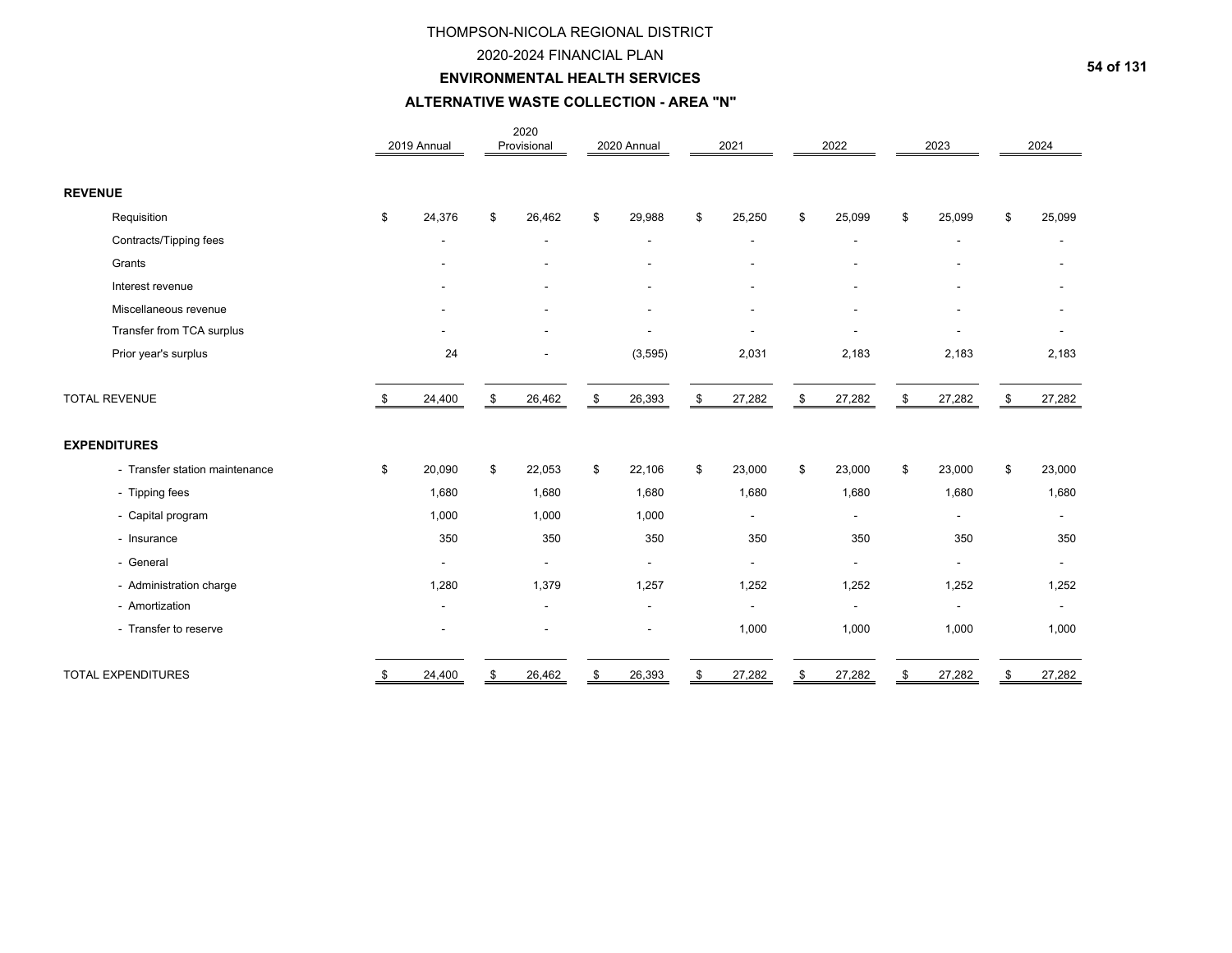## 2020-2024 FINANCIAL PLAN

# **ENVIRONMENTAL HEALTH SERVICES**

## **ALTERNATIVE WASTE COLLECTION - AREA "P"**

|                                | 2019 Annual  | 2020<br>Provisional      | 2020 Annual  | 2021                     | 2022                     | 2023           | 2024           |
|--------------------------------|--------------|--------------------------|--------------|--------------------------|--------------------------|----------------|----------------|
| <b>REVENUE</b>                 |              |                          |              |                          |                          |                |                |
| Requisition                    | \$<br>44,399 | \$<br>40,003             | \$<br>34,795 | \$<br>37,389             | \$<br>38,079             | \$<br>38,651   | \$<br>39,233   |
| Contracts/Tipping fees         |              | $\overline{\phantom{a}}$ |              | $\overline{\phantom{a}}$ | $\overline{\phantom{a}}$ | $\blacksquare$ | $\blacksquare$ |
| Grants                         |              |                          |              |                          |                          |                |                |
| Interest revenue               |              |                          |              |                          |                          |                |                |
| <b>Transfer from Reserve</b>   |              |                          |              |                          |                          |                |                |
| Miscellaneous revenue          |              |                          |              |                          |                          |                |                |
| Transfer from TCA surplus      |              |                          |              |                          |                          |                |                |
| Prior year's surplus           | 151          | 9,100                    | 7,966        | 3,341                    | 3,258                    | 3,307          | 3,357          |
| <b>TOTAL REVENUE</b>           | \$<br>44,550 | \$<br>49,103             | \$<br>42,761 | \$<br>40,730             | \$<br>41,338             | \$<br>41,958   | \$<br>42,590   |
| <b>EXPENDITURES</b>            |              |                          |              |                          |                          |                |                |
| - Transfer station maintenance | \$<br>31,442 | \$<br>31,442             | \$<br>28,373 | 28,940                   | 29,519                   | 30,110         | 30,712         |
| - Tipping fees                 | 4,025        | 4,025                    | 4,500        | 4,500                    | 4,500                    | 4,500          | 4,500          |
| - Capital program              | 1,500        | 1,500                    | 1,000        | $\mathbf{r}$             |                          | $\blacksquare$ |                |
| - Insurance                    | 350          | 350                      | 350          | 350                      | 350                      | 350            | 350            |
| - General                      | 5,000        | 5,000                    | 2,000        | 5,000                    | 5,000                    | 5,000          | 5,000          |
| - Administration charge        | 2,233        | 1,786                    | 1,538        | 1,940                    | 1,968                    | 1,998          | 2,028          |
| - Amortization                 |              | $\overline{\phantom{a}}$ |              | $\blacksquare$           |                          | $\blacksquare$ |                |
| - Transfer to reserve          |              | 5,000                    | 5,000        |                          |                          |                |                |
| <b>TOTAL EXPENDITURES</b>      | \$<br>44,550 | \$<br>49,103             | \$<br>42,761 | \$<br>40,730             | \$<br>41,338             | \$<br>41,958   | \$<br>42,590   |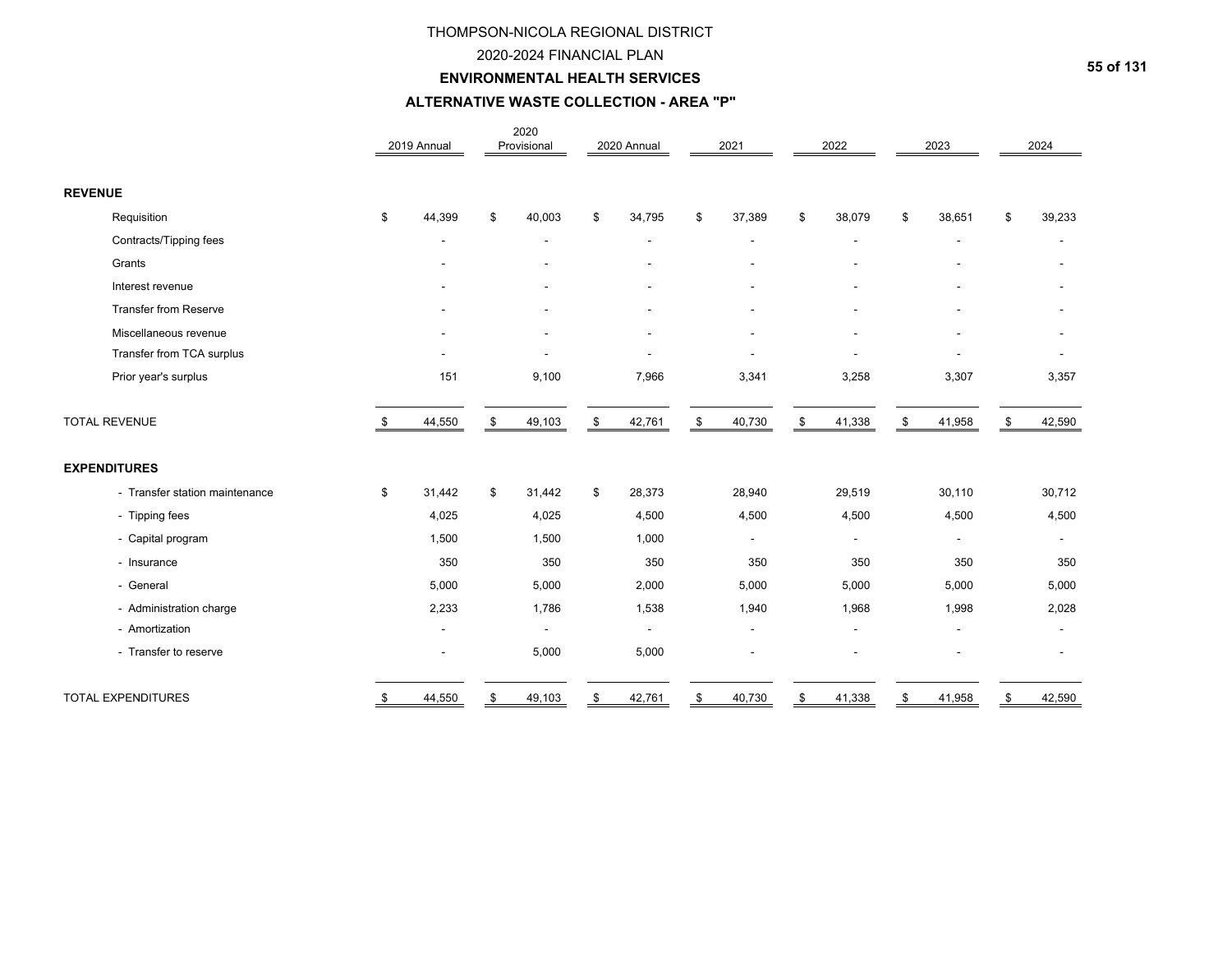## 2020-2024 FINANCIAL PLAN

## PUBLIC HEALTH AND WELFARE

## **CEMETERY**

**AREA "A"**

|                       | 2019 Annual              |    | 2020<br>Provisional      |    | 2020 Annual              | 2021                     | 2022                     | 2023                     |    | 2024                     |
|-----------------------|--------------------------|----|--------------------------|----|--------------------------|--------------------------|--------------------------|--------------------------|----|--------------------------|
| <b>REVENUE</b>        |                          |    |                          |    |                          |                          |                          |                          |    |                          |
| Requisition           | \$<br>6,077              | \$ | 6,077                    | \$ | 6,131                    | \$<br>7,931              | \$<br>7,931              | \$<br>7,931              | \$ | 7,931                    |
| Miscellaneous         | $\overline{\phantom{a}}$ |    | $\overline{\phantom{a}}$ |    | $\overline{\phantom{a}}$ | $\overline{\phantom{a}}$ | $\overline{\phantom{a}}$ | $\blacksquare$           |    |                          |
| Prior year's surplus  | $\overline{\phantom{a}}$ |    | $\overline{\phantom{a}}$ |    | 1,800                    | $\overline{\phantom{a}}$ | $\blacksquare$           | ۰                        |    |                          |
| <b>TOTAL REVENUE</b>  | 6,077                    | £. | 6,077                    | \$ | 7,931                    | \$<br>7,931              | \$<br>7,931              | \$<br>7,931              | S  | 7,931                    |
| <b>EXPENDITURES</b>   |                          |    |                          |    |                          |                          |                          |                          |    |                          |
| Grant-in-aid          | \$<br>5,900              | \$ | 5,900                    | \$ | 7,700                    | \$<br>7,700              | \$<br>7,700              | \$<br>7,700              | \$ | 7,700                    |
| Insurance             | $\overline{\phantom{a}}$ |    | $\overline{\phantom{a}}$ |    | $\sim$                   | $\sim$                   | ۰.                       | $\overline{\phantom{a}}$ |    | $\overline{\phantom{a}}$ |
| Administration charge | 177                      |    | 177                      |    | 231                      | 231                      | 231                      | 231                      |    | 231                      |
| TOTAL EXPENDITURES    | \$<br>6,077              | \$ | 6,077                    | S  | 7,931                    | \$<br>7,931              | \$<br>7,931              | \$<br>7,931              | \$ | 7,931                    |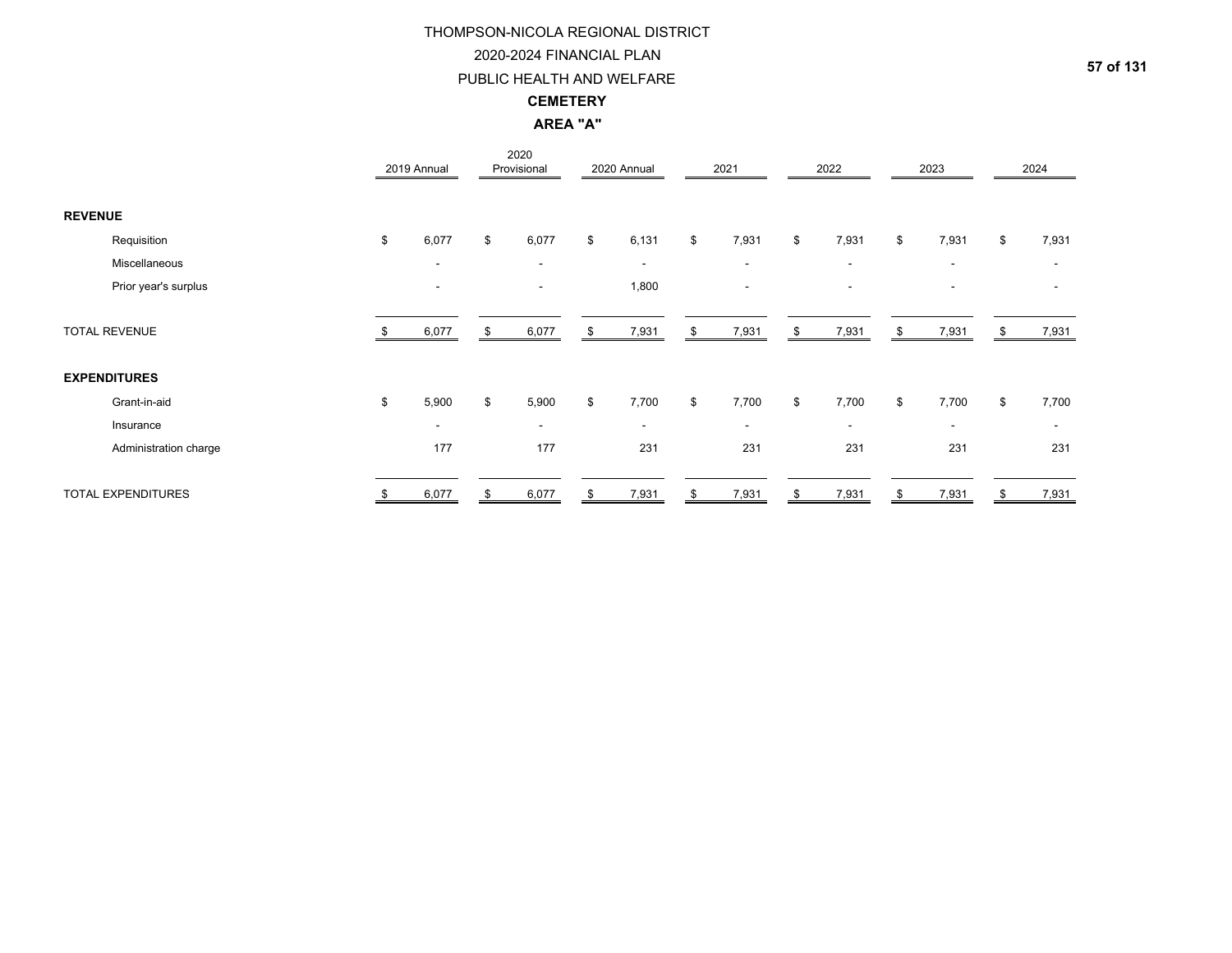## 2020-2024 FINANCIAL PLAN

## PUBLIC HEALTH AND WELFARE

## **CEMETERY**

**AREA"B"**

|                           |    | 2019 Annual    | 2020<br>Provisional      | 2020 Annual              | 2021                     | 2022                         | 2023                     | 2024           |
|---------------------------|----|----------------|--------------------------|--------------------------|--------------------------|------------------------------|--------------------------|----------------|
| <b>REVENUE</b>            |    |                |                          |                          |                          |                              |                          |                |
| Requisition               | \$ | 19,497         | \$<br>20,109             | \$<br>20,109             | \$<br>15,831             | \$<br>16,137                 | \$<br>16,451             | \$<br>16,771   |
| Interest revenue          |    | $\blacksquare$ | $\blacksquare$           | $\overline{\phantom{a}}$ | $\overline{\phantom{a}}$ | $\qquad \qquad \blacksquare$ | $\overline{\phantom{a}}$ |                |
| Miscellaneous             |    | 1,300          | 1,000                    | 1,000                    | $\overline{\phantom{a}}$ | ٠                            | $\overline{\phantom{a}}$ |                |
| Prior year's surplus      |    | 79,324         | 85,236                   | 77,875                   | 465                      | 475                          | 484                      | 493            |
| <b>TOTAL REVENUE</b>      | S  | 100,121        | \$<br>106,345            | 98,984                   | \$<br>16,296             | \$<br>16,612                 | \$<br>16,935             | 17,264         |
| <b>EXPENDITURES</b>       |    |                |                          |                          |                          |                              |                          |                |
| Operating advances        | \$ | 10,500         | \$<br>11,750             | \$<br>11,750             | \$<br>11,985             | \$<br>12,225                 | \$<br>12,469             | \$<br>12,719   |
| Salaries                  |    | 2,677          | 2,632                    | 2,632                    | 2,691                    | 2,745                        | 2,800                    | 2,856          |
| Employee benefits         |    | 645            | 670                      | 670                      | 685                      | 699                          | 713                      | 727            |
| Insurance                 |    | 460            | 460                      | 460                      | 460                      | 460                          | 460                      | 460            |
| Capital upgrades          |    | 74,113         | 90,145                   | 82,784                   | $\overline{\phantom{a}}$ | Ξ.                           | $\blacksquare$           | $\blacksquare$ |
| Transfer to reserve       |    | 11,379         | $\overline{\phantom{a}}$ | $\sim$                   | $\overline{\phantom{a}}$ | ٠                            |                          |                |
| Administration charge     |    | 347            | 688                      | 688                      | 475                      | 484                          | 493                      | 503            |
| <b>TOTAL EXPENDITURES</b> |    | 100,121        | \$<br>106,345            | 98,984                   | \$<br>16,296             | \$<br>16,612                 | \$<br>16,935             | 17,264         |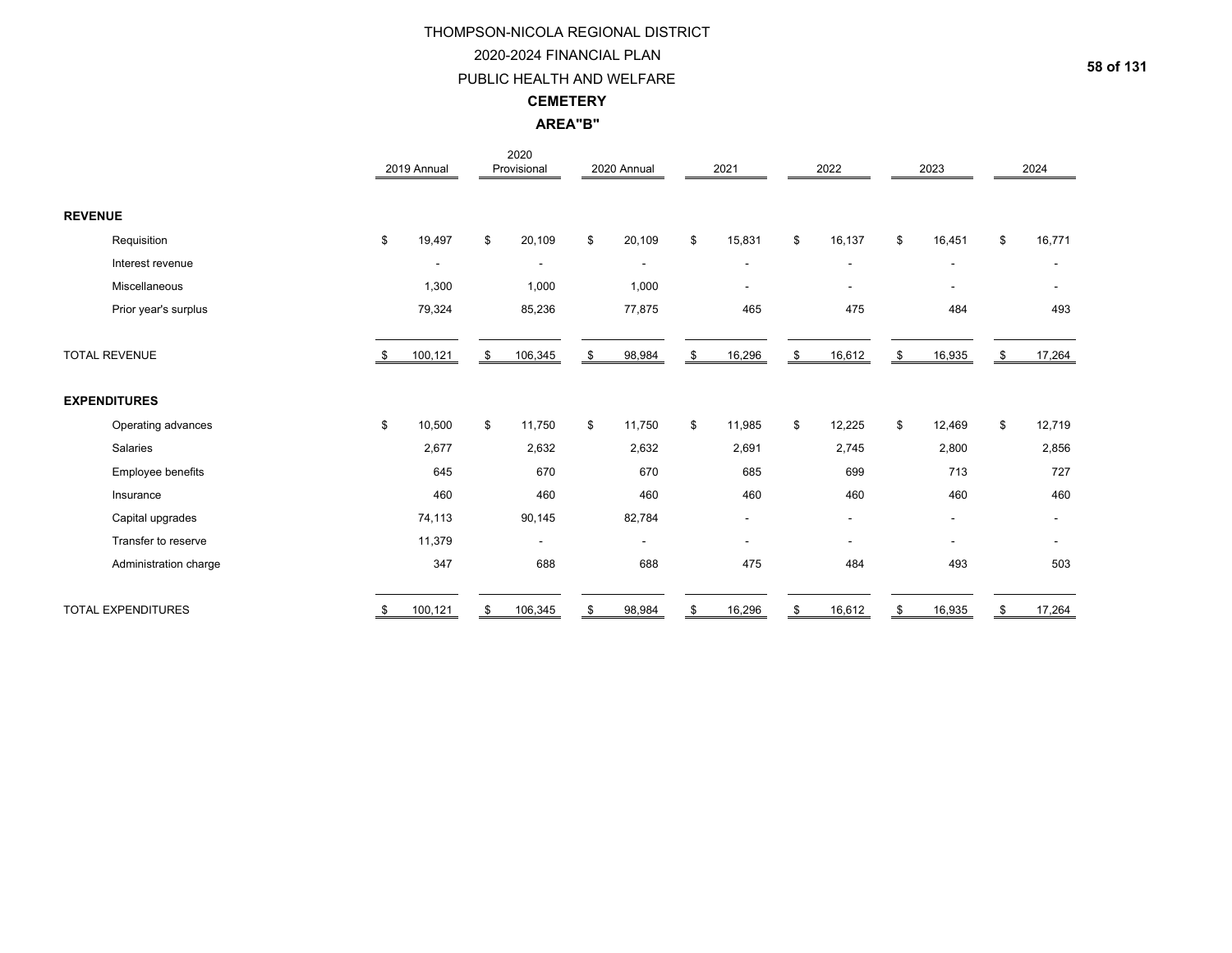## 2020-2024 FINANCIAL PLAN

## PUBLIC HEALTH AND WELFARE

## **CEMETERIES**

### **CHASE AND AREA "L" AND A SPECIFIED AREA OF "P"**

|                       | 2019 Annual              | 2020<br>Provisional      | 2020 Annual              |     | 2021                     |     | 2022                     | 2023                     |    | 2024                     |
|-----------------------|--------------------------|--------------------------|--------------------------|-----|--------------------------|-----|--------------------------|--------------------------|----|--------------------------|
| <b>REVENUE</b>        |                          |                          |                          |     |                          |     |                          |                          |    |                          |
| Requisition           | \$<br>7,710              | \$<br>7,710              | \$<br>7,710              | \$  | 7,710                    | \$  | 7,710                    | \$<br>7,710              | \$ | 7,710                    |
| Grants in lieu        | $\blacksquare$           | $\overline{\phantom{a}}$ | $\overline{\phantom{a}}$ |     | $\overline{\phantom{a}}$ |     |                          |                          |    |                          |
| Federal Gas Tax Funds | 7,500                    | 7,500                    | 7,500                    |     |                          |     |                          |                          |    |                          |
| Prior year's surplus  | $\blacksquare$           |                          |                          |     |                          |     |                          |                          |    |                          |
| <b>TOTAL REVENUE</b>  | 15,210                   | \$<br>15,210             | \$<br>15,210             | -\$ | 7,710                    | -\$ | 7,710                    | \$<br>7,710              | S. | 7,710                    |
| <b>EXPENDITURES</b>   |                          |                          |                          |     |                          |     |                          |                          |    |                          |
| Chase cemetery        | \$<br>4,000              | \$<br>4,000              | \$<br>4,000              | \$  | 4,000                    | \$  | 4,000                    | \$<br>4,000              | \$ | 4,000                    |
| Westwold cemetery     | 3,485                    | 3,485                    | 3,485                    |     | 3,485                    |     | 3,485                    | 3,485                    |    | 3,485                    |
| Capital projects      | 7,500                    | 7,500                    | 7,500                    |     | $\overline{\phantom{a}}$ |     | $\overline{\phantom{a}}$ | $\overline{\phantom{a}}$ |    | $\overline{\phantom{a}}$ |
| Insurance             | $\overline{\phantom{a}}$ | $\overline{\phantom{a}}$ | $\overline{\phantom{0}}$ |     | -                        |     | $\overline{\phantom{a}}$ |                          |    | $\overline{\phantom{a}}$ |
| Administration charge | 225                      | 225                      | 225                      |     | 225                      |     | 225                      | 225                      |    | 225                      |
| TOTAL EXPENDITURES    | 15,210                   | \$<br>15,210             | \$<br>15,210             | \$  | 7,710                    |     | 7,710                    | 7,710                    |    | 7,710                    |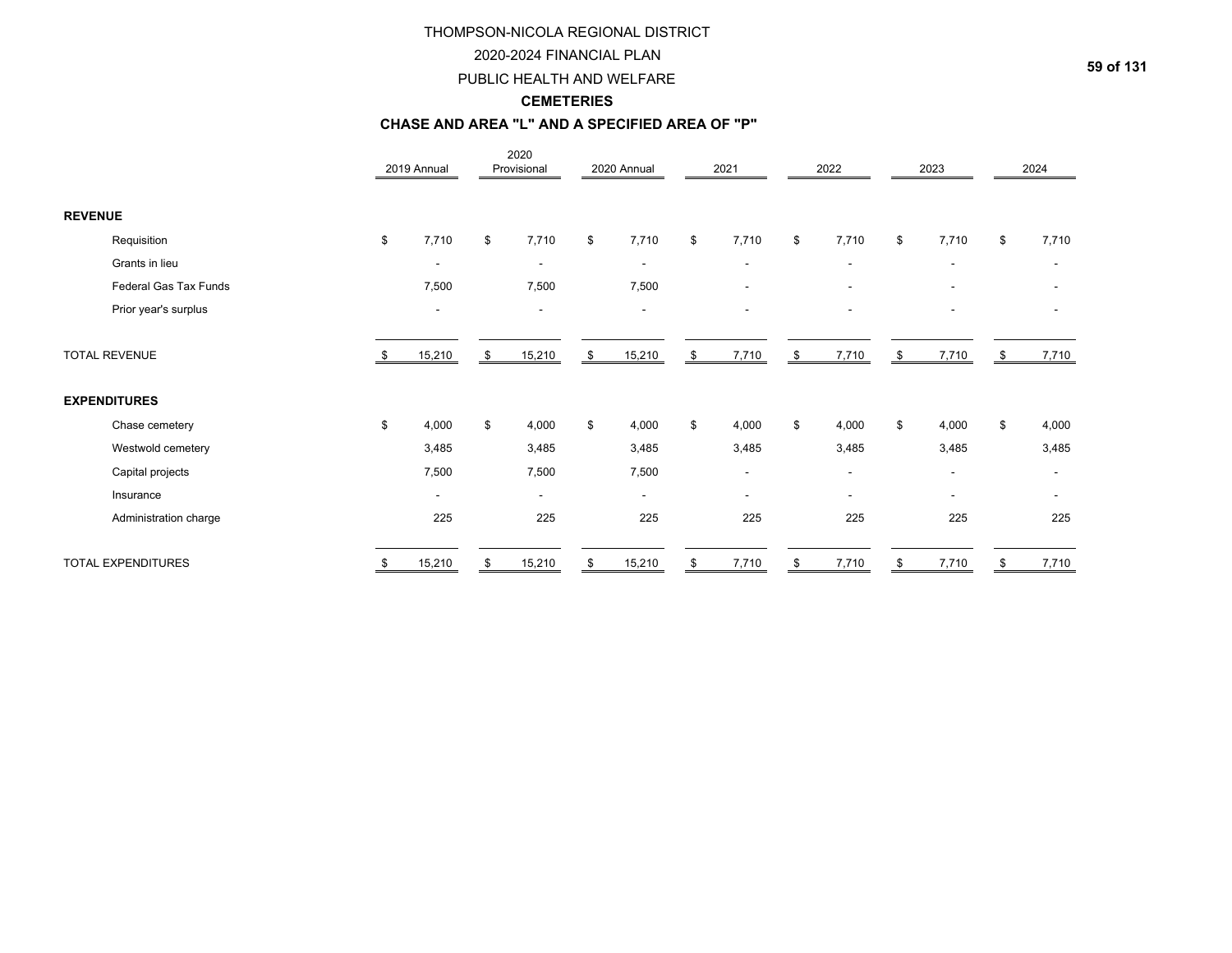## 2020-2024 FINANCIAL PLAN

## PUBLIC HEALTH AND WELFARE

## **CEMETERY**

## **CLINTON AND A SPECIFIED AREA OF "E"**

|                       | 2019 Annual              | 2020<br>Provisional      | 2020 Annual              | 2021                           | 2022                           | 2023                           | 2024         |
|-----------------------|--------------------------|--------------------------|--------------------------|--------------------------------|--------------------------------|--------------------------------|--------------|
| <b>REVENUE</b>        |                          |                          |                          |                                |                                |                                |              |
| Requisition           | \$<br>10,966             | \$<br>11,179             | \$<br>11,179             | \$<br>10,815                   | \$<br>10,815                   | \$<br>10,815                   | \$<br>10,815 |
| Grants in lieu        |                          | $\overline{\phantom{a}}$ | $\overline{\phantom{a}}$ | $\overline{\phantom{a}}$       | $\overline{\phantom{a}}$       | $\overline{\phantom{a}}$       |              |
| Federal Gas Tax Funds | 15,550                   | 15,550                   | 15,550                   | $\blacksquare$                 | $\overline{\phantom{a}}$       | $\overline{\phantom{a}}$       |              |
| Prior year's surplus  | $\overline{7}$           |                          |                          | ۰                              |                                |                                |              |
| <b>TOTAL REVENUE</b>  | 26,523                   | \$<br>26,729             | \$<br>26,729             | \$<br>10,815                   | \$<br>10,815                   | \$<br>10,815                   | \$<br>10,815 |
| <b>EXPENDITURES</b>   |                          |                          |                          |                                |                                |                                |              |
| Operating advances    | \$<br>10,200             | \$<br>10,400             | \$<br>10,400             | \$<br>10,500                   | \$<br>10,500                   | \$<br>10,500                   | \$<br>10,500 |
| Capital projects      | \$<br>15,550             | \$<br>15,550             | \$<br>15,550             | \$<br>$\overline{\phantom{a}}$ | \$<br>$\overline{\phantom{a}}$ | \$<br>$\overline{\phantom{a}}$ | \$           |
| Insurance             | $\overline{\phantom{a}}$ | $\overline{\phantom{a}}$ | $\overline{\phantom{a}}$ | $\overline{\phantom{a}}$       | $\overline{\phantom{a}}$       | $\overline{\phantom{a}}$       |              |
| Administration charge | 773                      | 779                      | 779                      | 315                            | 315                            | 315                            | 315          |
| TOTAL EXPENDITURES    | \$<br>26,523             | \$<br>26,729             | \$<br>26,729             | \$<br>10,815                   | \$<br>10,815                   | \$<br>10,815                   | \$<br>10,815 |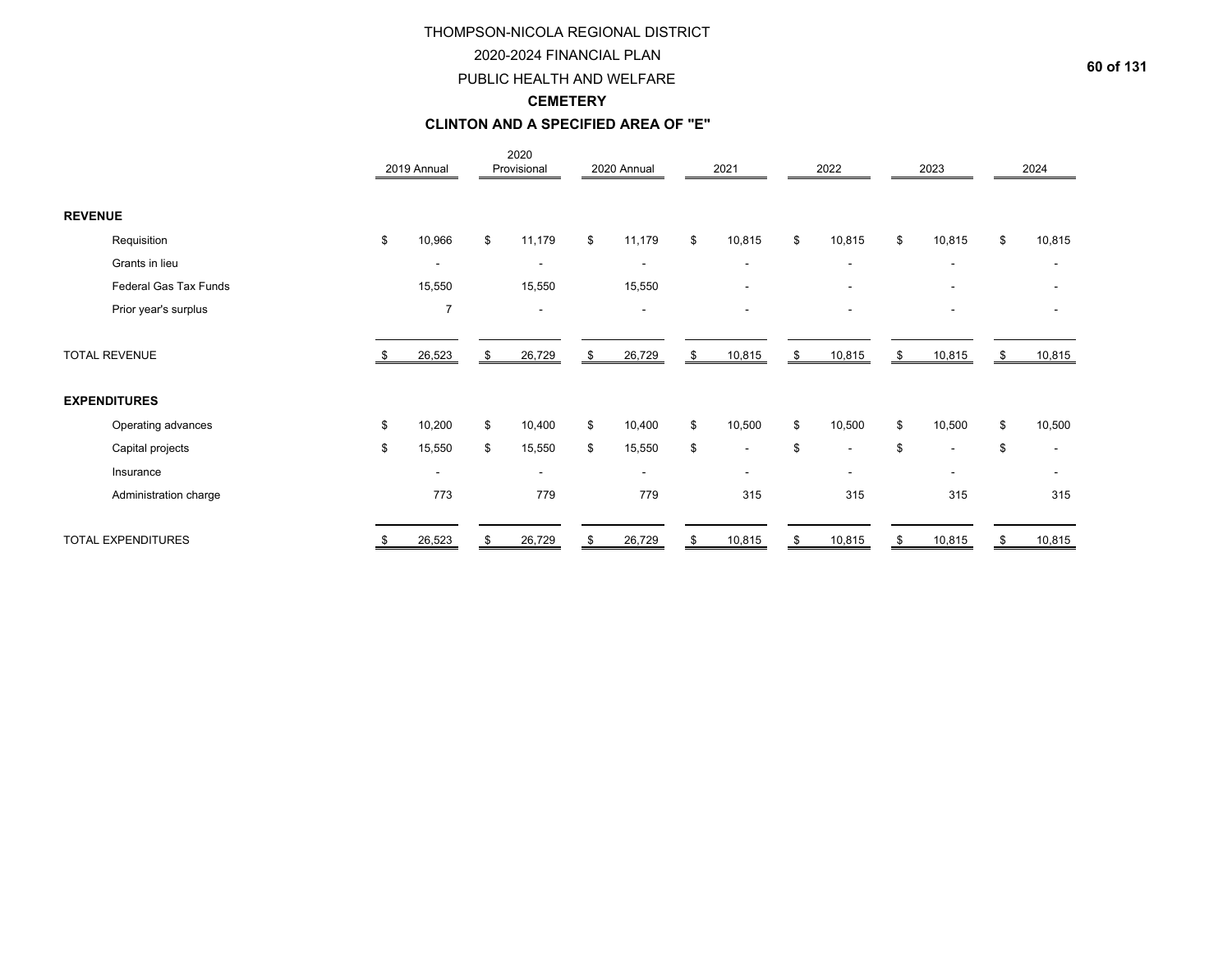## 2020-2024 FINANCIAL PLAN

## PUBLIC HEALTH AND WELFARE

## **CEMETERIES**

# **AREA "O" AND A SPECIFIED AREA OF "P" (BARRIERE)**

|                               | 2019 Annual              | 2020<br>Provisional      |    | 2020 Annual              | 2021                     | 2022                     | 2023                     |     | 2024                     |
|-------------------------------|--------------------------|--------------------------|----|--------------------------|--------------------------|--------------------------|--------------------------|-----|--------------------------|
| <b>REVENUE</b>                |                          |                          |    |                          |                          |                          |                          |     |                          |
| Requisition                   | \$<br>6,252              | \$<br>6,324              | \$ | 6,256                    | \$<br>9,013              | \$<br>9,322              | \$<br>9,373              | \$  | 9,373                    |
| Miscellaneous                 | $\overline{\phantom{a}}$ | $\blacksquare$           |    | $\overline{\phantom{a}}$ | $\overline{\phantom{a}}$ | $\blacksquare$           | $\overline{\phantom{a}}$ |     | $\blacksquare$           |
| Prior year's surplus          | 12,937                   | 12,937                   |    | 21,245                   |                          |                          |                          |     |                          |
| <b>TOTAL REVENUE</b>          | 19,189                   | \$<br>19,261             | \$ | 27,501                   | \$<br>9,013              | \$<br>9,322              | \$<br>9,373              | -SS | 9,373                    |
| <b>EXPENDITURES</b>           |                          |                          |    |                          |                          |                          |                          |     |                          |
| Grant-in-aid - Barriere       | \$<br>3,130              | \$<br>3,200              | \$ | 3,200                    | \$<br>3,250              | \$<br>3,550              | \$<br>3,600              | \$  | 3,600                    |
| Operating costs - Little Fort | 5,500                    | 5,500                    |    | 5,500                    | 5,500                    | 5,500                    | 5,500                    |     | 5,500                    |
| General                       | 10,000                   | 10,000                   |    | 10,000                   | $\blacksquare$           | $\overline{\phantom{a}}$ | $\overline{\phantom{a}}$ |     | $\blacksquare$           |
| Insurance                     | $\blacksquare$           | $\blacksquare$           |    | $\overline{\phantom{a}}$ | $\blacksquare$           | $\blacksquare$           | $\overline{\phantom{a}}$ |     |                          |
| Transfer to reserve           | $\overline{\phantom{a}}$ | $\overline{\phantom{a}}$ |    | 8,240                    | $\overline{\phantom{0}}$ | $\overline{\phantom{a}}$ |                          |     | $\overline{\phantom{a}}$ |
| Administration charge         | 559                      | 561                      |    | 561                      | 263                      | 272                      | 273                      |     | 273                      |
| <b>TOTAL EXPENDITURES</b>     | 19,189                   | \$<br>19,261             | S  | 27,501                   | \$<br>9,013              | 9,322                    | 9,373                    |     | 9,373                    |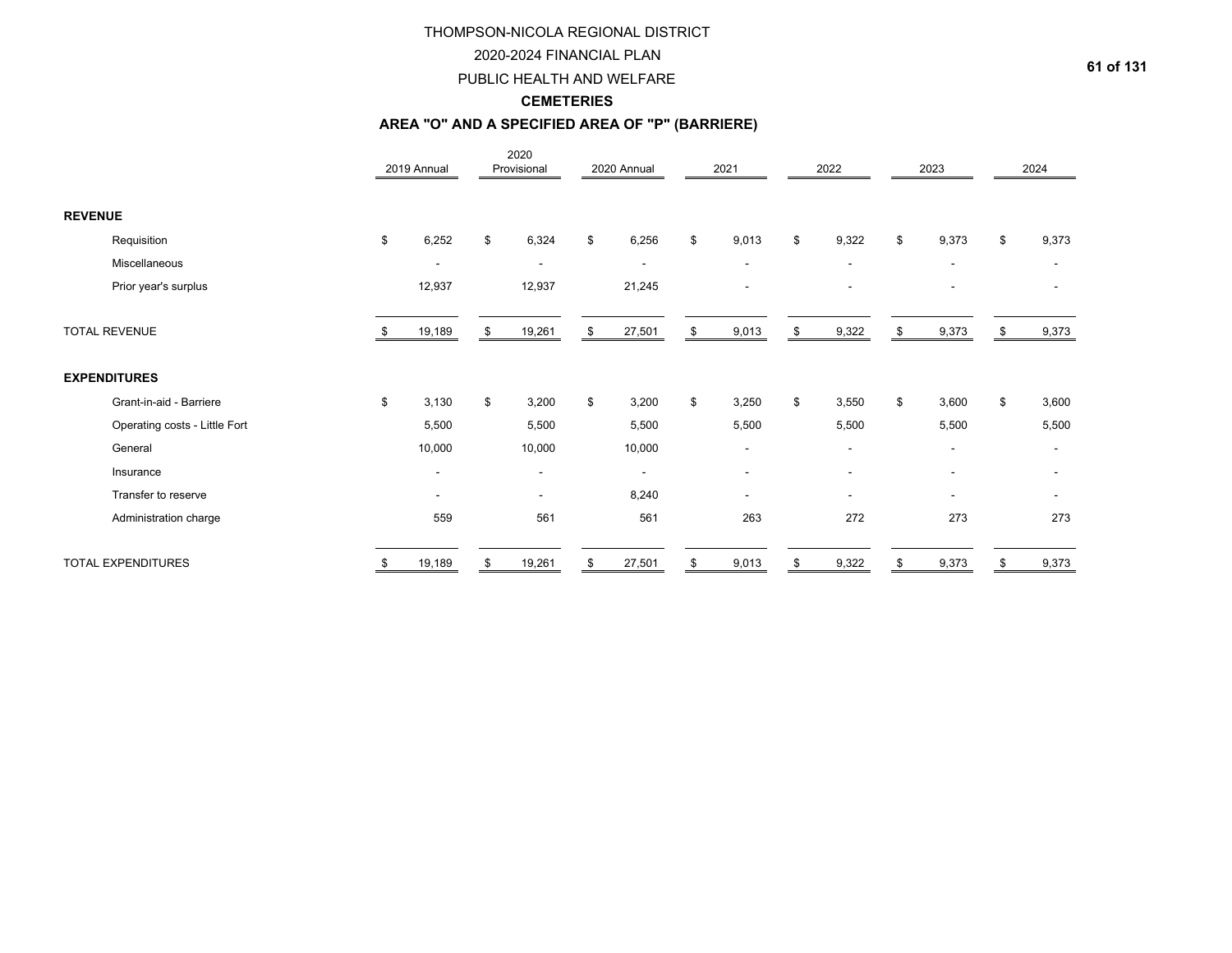## 2020-2024 FINANCIAL PLAN

## PUBLIC HEALTH AND WELFARE

## **THOMPSON RIVER WATERSHED MANAGEMENT**

# **ASHCROFT, CHASE, KAMLOOPS AND SPECIFIED AREAS OF "I", "J", "L", "O" AND "P"**

|                                   | 2019 Annual              | 2020<br>Provisional      |              | 2020 Annual              | 2021                     | 2022                     | 2023         |    | 2024           |
|-----------------------------------|--------------------------|--------------------------|--------------|--------------------------|--------------------------|--------------------------|--------------|----|----------------|
| <b>REVENUE</b>                    |                          |                          |              |                          |                          |                          |              |    |                |
| Requisition                       | \$<br>55,208             | \$<br>55,208             | $\mathbb{S}$ | 55,208                   | \$<br>55,208             | \$<br>55,208             | \$<br>55,208 | \$ | 55,208         |
| Interest revenue                  | $\overline{\phantom{a}}$ |                          |              |                          | $\blacksquare$           |                          |              |    |                |
| Grant revenues                    |                          | 75,000                   |              | 75,000                   | $\overline{\phantom{a}}$ | $\overline{\phantom{a}}$ |              |    |                |
| Prior year's surplus              | $\blacksquare$           | $\blacksquare$           |              | $\overline{\phantom{a}}$ | $\blacksquare$           |                          |              |    |                |
| <b>TOTAL REVENUE</b>              | 55,208                   | \$<br>130,208            | \$           | 130,208                  | \$<br>55,208             | \$<br>55,208             | \$<br>55,208 | S  | 55,208         |
| <b>EXPENDITURES</b>               |                          |                          |              |                          |                          |                          |              |    |                |
| Operating advances                | \$<br>53,600             | \$<br>53,600             | \$           | 53,600                   | \$<br>53,600             | \$<br>53,600             | \$<br>53,600 | \$ | 53,600         |
| Flood mapping/ mitigation project |                          | 75,000                   |              | 75,000                   | $\blacksquare$           | $\blacksquare$           |              |    | $\blacksquare$ |
| Capital upgrades                  | ۰                        | $\overline{\phantom{a}}$ |              | $\sim$                   | $\blacksquare$           | $\overline{\phantom{a}}$ |              |    |                |
| Transfer to reserve               |                          |                          |              |                          | $\overline{\phantom{0}}$ |                          |              |    |                |
| Administration charge             | 1,608                    | 1,608                    |              | 1,608                    | 1,608                    | 1,608                    | 1,608        |    | 1,608          |
| TOTAL EXPENDITURES                | 55,208                   | \$<br>130,208            | \$           | 130,208                  | 55,208                   | 55,208                   | 55,208       |    | 55,208         |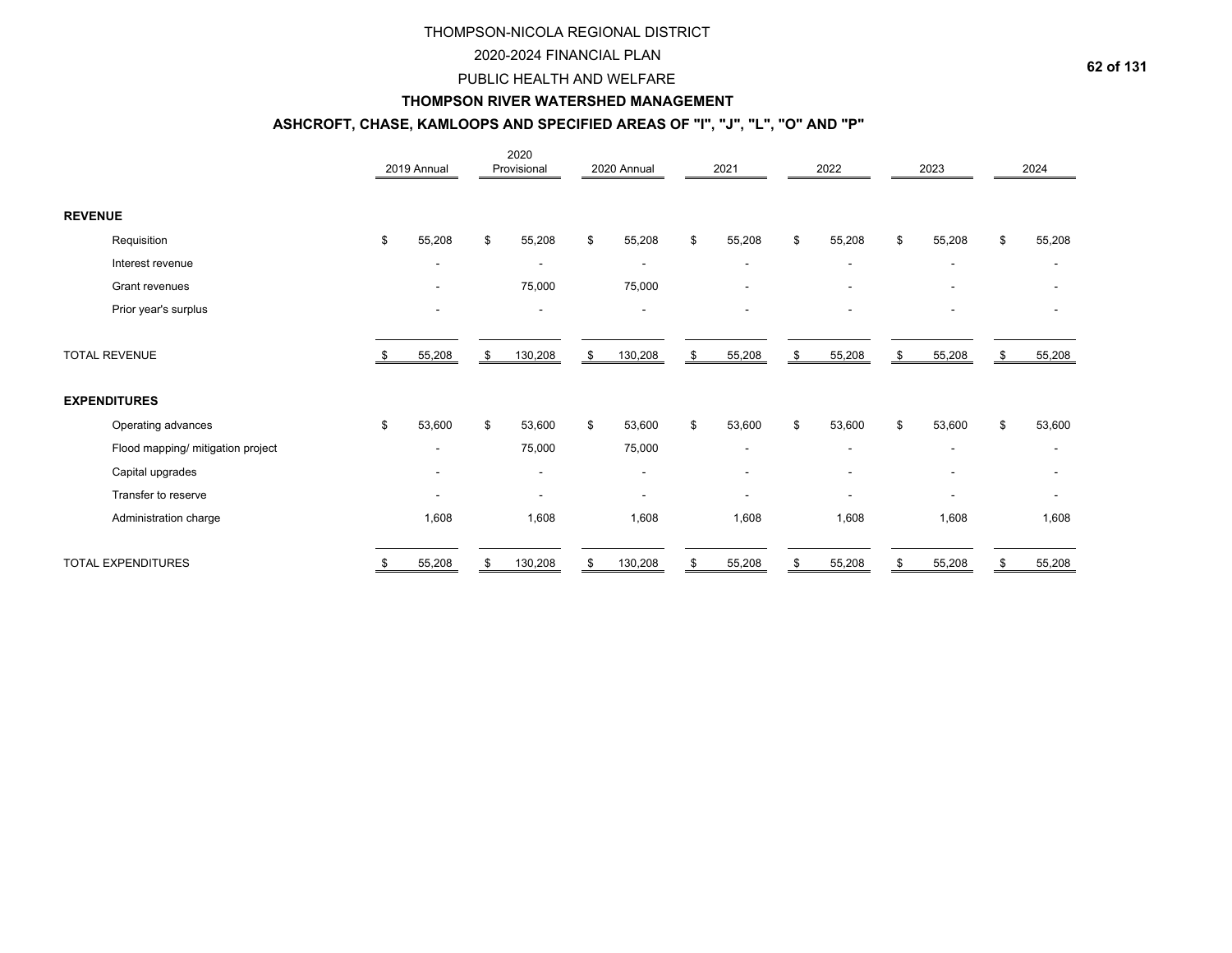## 2020-2024 FINANCIAL PLAN

## ENVIRONMENTAL DEVELOPMENT

**ENVIRONMENTAL PLANNING AND ZONING**

|                             | 2019 Annual     | 2020<br>Provisional      | 2020 Annual                | 2021          | 2022                      | 2023            | 2024            |
|-----------------------------|-----------------|--------------------------|----------------------------|---------------|---------------------------|-----------------|-----------------|
| <b>REVENUE</b>              |                 |                          |                            |               |                           |                 |                 |
| Requisition                 | 973,524<br>\$   | 1,018,746<br>\$          | $\mathsf{\$}$<br>1,029,793 | \$1,311,613   | 1,381,205<br>\$           | 1,425,339<br>\$ | 1,425,406<br>\$ |
| Provincial government grant |                 | $\overline{\phantom{a}}$ | 150,000                    |               |                           |                 |                 |
| Grants in lieu              | 10,000          | 10,000                   | 10,000                     | 10,000        | 10,000                    | 10,000          | 10,000          |
| Land use application fees   | 25,000          | 25,000                   | 25,000                     | 25,000        | 25,000                    | 25,000          | 25,000          |
| Miscellaneous revenue       | 40,000          | 40,000                   | 40,000                     | 40,000        | 40,000                    | 40,000          | 40,000          |
| Transfer from TCA surplus   |                 | $\overline{a}$           |                            |               |                           |                 |                 |
| Prior year's surplus        | 487,087         | 460,000                  | 488,571                    | 52,301        | 43,167                    | 44,981          | 46,360          |
| <b>TOTAL REVENUE</b>        | 1,535,611<br>\$ | 1,553,746<br>\$          | \$ 1,743,364               | \$ 1,438,914  | $\mathbb{S}$<br>1,499,372 | \$<br>1,545,320 | \$<br>1,546,766 |
| <b>EXPENDITURES</b>         |                 |                          |                            |               |                           |                 |                 |
| Salaries                    | \$<br>778,000   | 782,400<br>\$            | 782,400<br>\$              | \$<br>800,004 | 816,004<br>\$             | \$<br>832,324   | \$<br>848,971   |
| Employee benefits           | 183,000         | 192,500                  | 192,500                    | 196,831       | 200,768                   | 204,783         | 208,879         |
| H.R. services               |                 | $\blacksquare$           |                            |               |                           |                 |                 |
| Staff development           | 20,000          | 20,000                   | 20,000                     | 20,400        | 20,808                    | 21,224          | 21,649          |
| Amortization                |                 | $\overline{\phantom{a}}$ |                            |               |                           |                 | $\blacksquare$  |
| Travel                      | 12,000          | 12,000                   | 12,000                     | 12,240        | 12,485                    | 12,734          | 12,989          |
| Accommodation and meals     | 6,500           | 6,500                    | 6,500                      | 6,630         | 6,763                     | 6,898           | 7,036           |
| Office overhead             | 53,161          | 56,146                   | 56,146                     | 57,269        | 58,414                    | 59,583          | 60,774          |
| Telephone                   | 3,000           | 3,000                    | 3,000                      | 3,060         | 3,121                     | 3,184           | 3,247           |
| Postage                     | 3,500           | 3,500                    | 3,500                      | 3,570         | 3,641                     | 3,714           | 3,789           |
| Office supplies             | 4,000           | 4,000                    | 4,000                      | 4,080         | 4,162                     | 4,245           | 4,330           |
| Photocopying and printing   | 4,000           | 4,000                    | 4,000                      | 4,080         | 4,162                     | 4,245           | 4,330           |
|                             | continued       | continued                | continued                  | continued     | continued                 | continued       | continued       |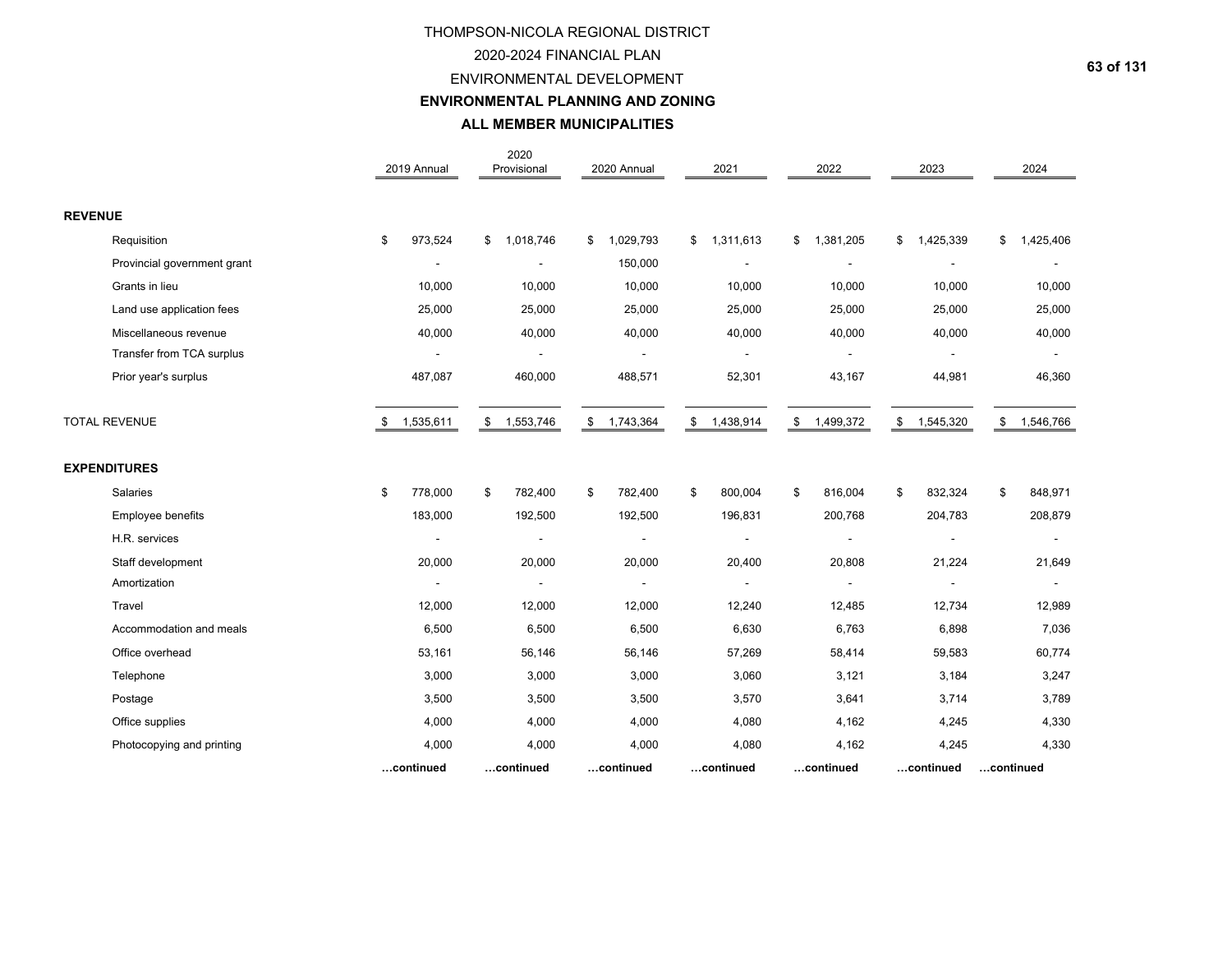## 2020-2024 FINANCIAL PLAN

## ENVIRONMENTAL DEVELOPMENT

**ENVIRONMENTAL PLANNING AND ZONING**

|                                           | 2019 Annual | 2020<br>Provisional | 2020 Annual              | 2021                     | 2022           | 2023            | 2024                     |
|-------------------------------------------|-------------|---------------------|--------------------------|--------------------------|----------------|-----------------|--------------------------|
|                                           |             |                     |                          |                          |                |                 |                          |
| <b>EXPENDITURES - (continued)</b>         |             |                     |                          |                          |                |                 |                          |
| Advertising                               | 3,000       | 3,000               | 3,000                    | 3,060                    | 3,121          | 3,184           | 3,247                    |
| Dues and fees                             | 3,500       | 3,500               | 3,500                    | 3,570                    | 3,641          | 3,714           | 3,789                    |
| Insurance                                 | 8,000       | 8,000               | 8,000                    | 8,160                    | 8,323          | 8,490           | 8,659                    |
| General                                   | 5,000       | 5,000               | 5,000                    | 5,100                    | 5,202          | 5,306           | 5,412                    |
| Legal                                     | 50,000      | 50,000              | 50,000                   | 51,000                   | 52,020         | 53,060          | 54,122                   |
| Furniture and equipment                   | 5,000       | 5,000               | 5,000                    | 5,100                    | 5,202          | 5,306           | 5,412                    |
| Vehicle purchase                          | 35,000      | 35,000              | 35,000                   | $\overline{\phantom{a}}$ |                | 35,000          | $\overline{\phantom{a}}$ |
| Untidy/Unsightly bylaw                    | 15,000      | 15,000              | 15,000                   | 15,300                   | 15,606         | 15,918          | 16,236                   |
| Public hearings                           | 10,000      | 10,000              | 10,000                   | 10,200                   | 10,404         | 10,612          | 10,824                   |
| Advisory/Agricultural Planning Commission | 13,000      | 13,000              | 13,000                   | 13,260                   | 13,525         | 13,796          | 14,072                   |
| <b>Board of Variance</b>                  | 3,000       | 3,000               | 3,000                    | 5,000                    | 5,000          | 5,000           | 5,000                    |
| Planning and G.I.S. programs/ortho        | 317,950     | 319,200             | 508,818                  | 211,000                  | 247,000        | 233,000         | 244,000                  |
| Transfer to reserve                       |             |                     | $\overline{\phantom{a}}$ | $\overline{\phantom{a}}$ |                |                 | $\overline{\phantom{a}}$ |
| <b>TOTAL EXPENDITURES</b>                 | 1,535,611   | 1,553,746<br>\$     | 1,743,364<br>\$          | 1,438,914<br>\$          | 1,499,372<br>S | 1,545,320<br>\$ | 1,546,766<br>S           |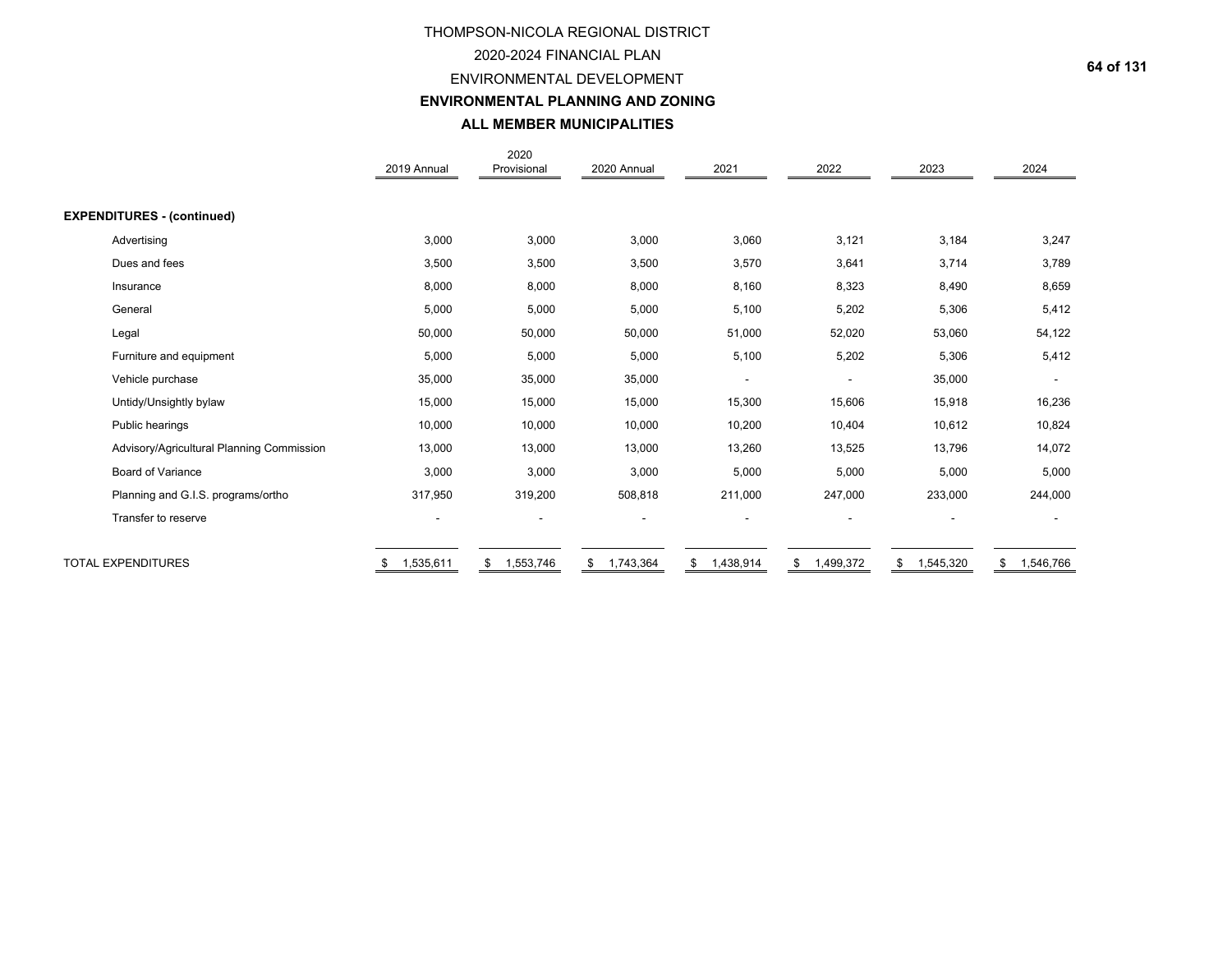## 2020-2024 FINANCIAL PLAN

ENVIRONMENTAL DEVELOPMENT

**REGIONAL DEVELOPMENT COMMISSION**

**FILM COMMISSION**

|                                        | 2019 Annual              | 2020<br>Provisional | 2020 Annual              | 2021          | 2022           | 2023           |           | 2024           |
|----------------------------------------|--------------------------|---------------------|--------------------------|---------------|----------------|----------------|-----------|----------------|
| <b>REVENUE</b>                         |                          |                     |                          |               |                |                |           |                |
| Requisition                            | \$<br>270,310            | \$<br>230,548       | \$<br>228,105            | \$<br>236,393 | \$<br>241,595  | \$<br>246,897  | \$        | 252,301        |
| Grants in lieu                         | 1,000                    | 1,000               | 1,000                    | 1,000         | 1,000          | 1,000          |           | 1,000          |
| Provincial government grant            | 30,000                   | 40,000              | 30,000                   | 30,000        | 30,000         | 30,000         |           | 30,000         |
| Miscellaneous/NDIT grant               | 100,000                  |                     |                          |               |                |                |           |                |
| Transfer from TCA surplus              |                          |                     |                          |               |                |                |           |                |
| Prior year's surplus                   | 15,489                   | 7,000               | 19,678                   | 7,000         | 7,000          | 7,000          |           | 7,000          |
| <b>TOTAL REVENUE</b>                   | \$<br>416,799            | \$<br>278,548       | \$<br>278,783            | \$<br>274,393 | \$<br>279,595  | \$<br>284,897  | \$        | 290,301        |
| <b>EXPENDITURES</b>                    |                          |                     |                          |               |                |                |           |                |
| <b>Salaries</b>                        | \$<br>169,000            | \$<br>170,000       | \$<br>170,000            | \$<br>173,825 | \$<br>177,302  | \$<br>180,848  | \$        | 184,464        |
| Employee benefits                      | 40,600                   | 42,525              | 42,525                   | 43,482        | 44,351         | 45,238         |           | 46,143         |
| Strategic planning/feasibility studies | 25,000                   | ٠                   |                          |               | $\overline{a}$ |                |           |                |
| Marketing initiatives:                 |                          |                     |                          |               |                |                |           |                |
| -Advertising & promotion               | 1,850                    | 357                 | 1,878                    | 1,906         | 1,935          | 1,964          |           | 1,993          |
| -NDIT projects w. Gold Country         | $\overline{\phantom{a}}$ | $\blacksquare$      | $\blacksquare$           | $\sim$        | $\overline{a}$ | $\blacksquare$ |           | $\blacksquare$ |
| -Hosting                               | 8,000                    | 8,160               | 8,120                    | 8,242         | 8,365          | 8,491          |           | 8,618          |
| -Marketing/Tradeshow initiatives       | 2,900                    | 12,614              | 2,944                    | 1,957         | 1,986          | 2,016          |           | 2,046          |
| -Materials production                  | 250                      | 255                 | 254                      | 258           | 262            | 266            |           | 270            |
| -Location photography/drone footage    | 120,000                  | $\blacksquare$      | $\overline{\phantom{a}}$ | $\frac{1}{2}$ |                |                |           |                |
| -Website development                   | 3,350                    | 3,135               | 5,100                    | 5,177         | 5,254          | 5,333          |           | 5,413          |
| -Scouting                              | 10,000                   | 10,900              | 10,150                   | 10,302        | 10,457         | 10,614         |           | 10,773         |
| -Scouting expenses                     | 2,500                    | 3,100               | 2,538                    | 2,576         | 2,615          | 2,654          |           | 2,694          |
| -Local awareness                       | 15,400                   | 6,833               | 5,481                    | 5,563         | 5,647          | 5,731          |           | 5,817          |
| -Creative Industries inititives        | 2,154                    | 6,840               | 8,000                    | 8,120         | 8,242          | 8,365          |           | 8,491          |
|                                        | continued                | continued           | continued                | continued     | continued      | continued      | continued |                |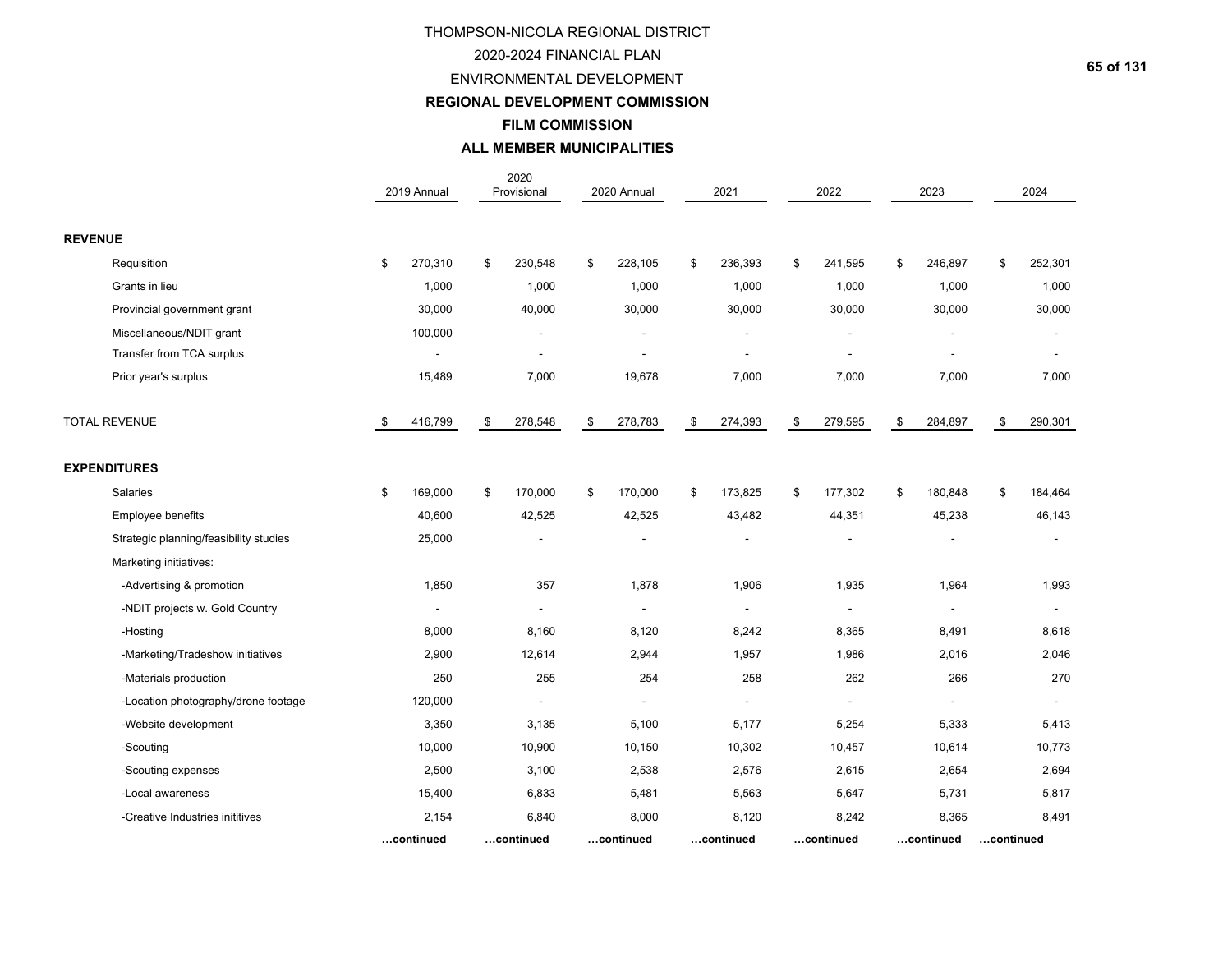## 2020-2024 FINANCIAL PLAN

ENVIRONMENTAL DEVELOPMENT

**REGIONAL DEVELOPMENT COMMISSION**

**FILM COMMISSION**

|                                   | 2019 Annual              | 2020<br>Provisional | 2020 Annual | 2021                     | 2022                     | 2023                     | 2024           |
|-----------------------------------|--------------------------|---------------------|-------------|--------------------------|--------------------------|--------------------------|----------------|
|                                   |                          |                     |             |                          |                          |                          |                |
| <b>EXPENDITURES - (continued)</b> |                          |                     |             |                          |                          |                          |                |
| Administrative:                   |                          |                     |             |                          |                          |                          |                |
| -Photocopying                     | 200                      | 204                 | 203         | 206                      | 209                      | 212                      | 215            |
| -Postage & shipping               | 400                      | 408                 | 406         | 412                      | 418                      | 425                      | 431            |
| -Telephone & fax                  | 2,405                    | 2,453               | 2,441       | 2,478                    | 2,515                    | 2,553                    | 2,591          |
| -Travel/Vehicle                   | 3,725                    | 3,800               | 3,781       | 3,838                    | 3,895                    | 3,954                    | 4,013          |
| -Staff development                | 310                      | 316                 | 315         | 320                      | 325                      | 329                      | 334            |
| -General                          | 3,500                    | 405                 | 9,000       | $\overline{\phantom{a}}$ | $\overline{\phantom{a}}$ | $\overline{\phantom{a}}$ | $\blacksquare$ |
| -Insurance                        | 875                      | 1,200               | 1,200       | 1,218                    | 1,236                    | 1,255                    | 1,274          |
| -Meeting expense                  | 1,500                    | 1,530               | 1,523       | 1,546                    | 1,569                    | 1,593                    | 1,616          |
| -Office                           | 305                      | 311                 | 310         | 315                      | 319                      | 324                      | 329            |
| -Furniture & fixtures             | 250                      | 1,455               | 254         | 258                      | 262                      | 266                      | 270            |
| -Licences & dues                  | 2,325                    | 1,747               | 2,360       | 2,395                    | 2,431                    | 2,468                    | 2,505          |
| Amortization                      | $\overline{\phantom{a}}$ | $\blacksquare$      | $\sim$      | $\overline{\phantom{a}}$ | $\blacksquare$           | $\blacksquare$           | $\blacksquare$ |
|                                   |                          |                     |             |                          |                          |                          |                |
| <b>TOTAL EXPENDITURES</b>         | 416,799                  | 278,548<br>\$       | 278,783     | 274,393<br>\$            | 279,595                  | 284,897                  | 290,301<br>\$  |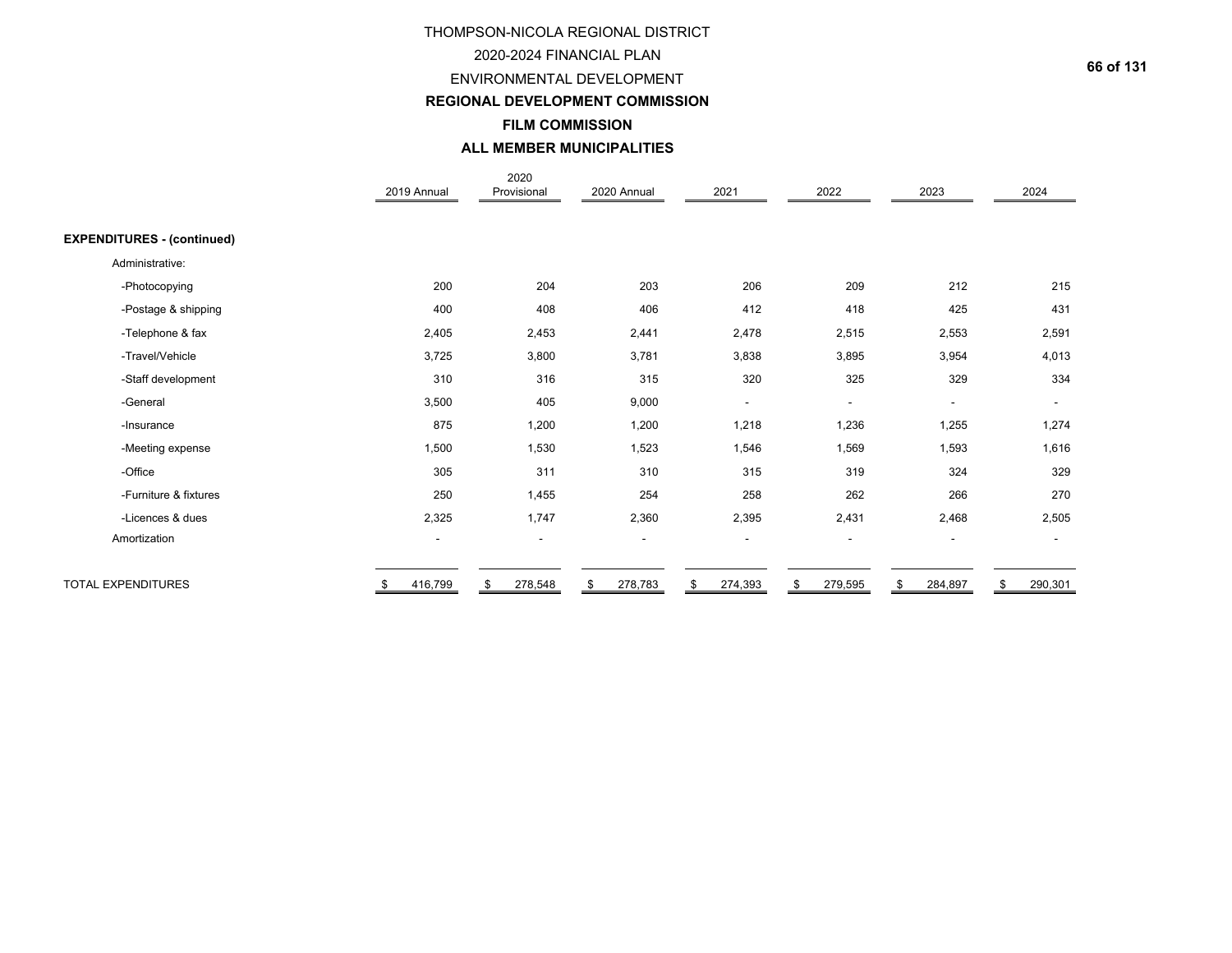# THOMPSON-NICOLA REGIONAL DISTRICT 2020-2024 FINANCIAL PLANENVIRONMENTAL DEVELOPMENT **ECONOMIC DEVELOPMENT/TOURISMALL MEMBER MUNICIPALITIESREGIONAL DEVELOPMENT COMMISSION**

|                |                                   | 2019 Annual              |    | 2020<br>Provisional      |    | 2020 Annual              |      | 2021                     | 2022                     | 2023                     | 2024 |  |
|----------------|-----------------------------------|--------------------------|----|--------------------------|----|--------------------------|------|--------------------------|--------------------------|--------------------------|------|--|
| <b>REVENUE</b> |                                   |                          |    |                          |    |                          |      |                          |                          |                          |      |  |
|                | Requisition                       | \$                       | \$ |                          | \$ |                          | \$   | $\blacksquare$           | \$                       | \$                       | \$   |  |
|                | Grants in lieu                    |                          |    | $\overline{\phantom{a}}$ |    | $\sim$                   |      | $\blacksquare$           | $\overline{\phantom{a}}$ | $\overline{\phantom{a}}$ |      |  |
|                | Federal gas tax funds             | $\overline{\phantom{0}}$ |    |                          |    | $\overline{\phantom{a}}$ |      | $\blacksquare$           |                          |                          |      |  |
|                | Miscellaneous                     | 1,500                    |    | 1,500                    |    | 1,500                    |      |                          |                          |                          |      |  |
|                | Prior year's surplus              | 41,105                   |    | 41,010                   |    | 41,105                   |      | $\overline{\phantom{a}}$ | $\overline{\phantom{a}}$ | $\overline{\phantom{a}}$ |      |  |
|                | <b>TOTAL REVENUE</b>              | 42,605                   | Я. | 42,510                   | \$ | 42,605                   | \$   |                          | \$                       |                          |      |  |
|                | <b>EXPENDITURES</b>               |                          |    |                          |    |                          |      |                          |                          |                          |      |  |
|                | Service contract/Special projects | \$<br>41,105             | \$ | 41,010                   | \$ | 41,105                   | $\,$ | $\blacksquare$           | \$                       | \$                       | \$   |  |
|                | Invest Thompson-Nicola Website    | 1,500                    |    | 1,500                    |    | 1,500                    |      | $\overline{\phantom{a}}$ | $\overline{\phantom{a}}$ |                          |      |  |
|                | TOTAL EXPENDITURES                | 42,605                   |    | 42,510                   | S  | 42,605                   | £.   |                          |                          |                          |      |  |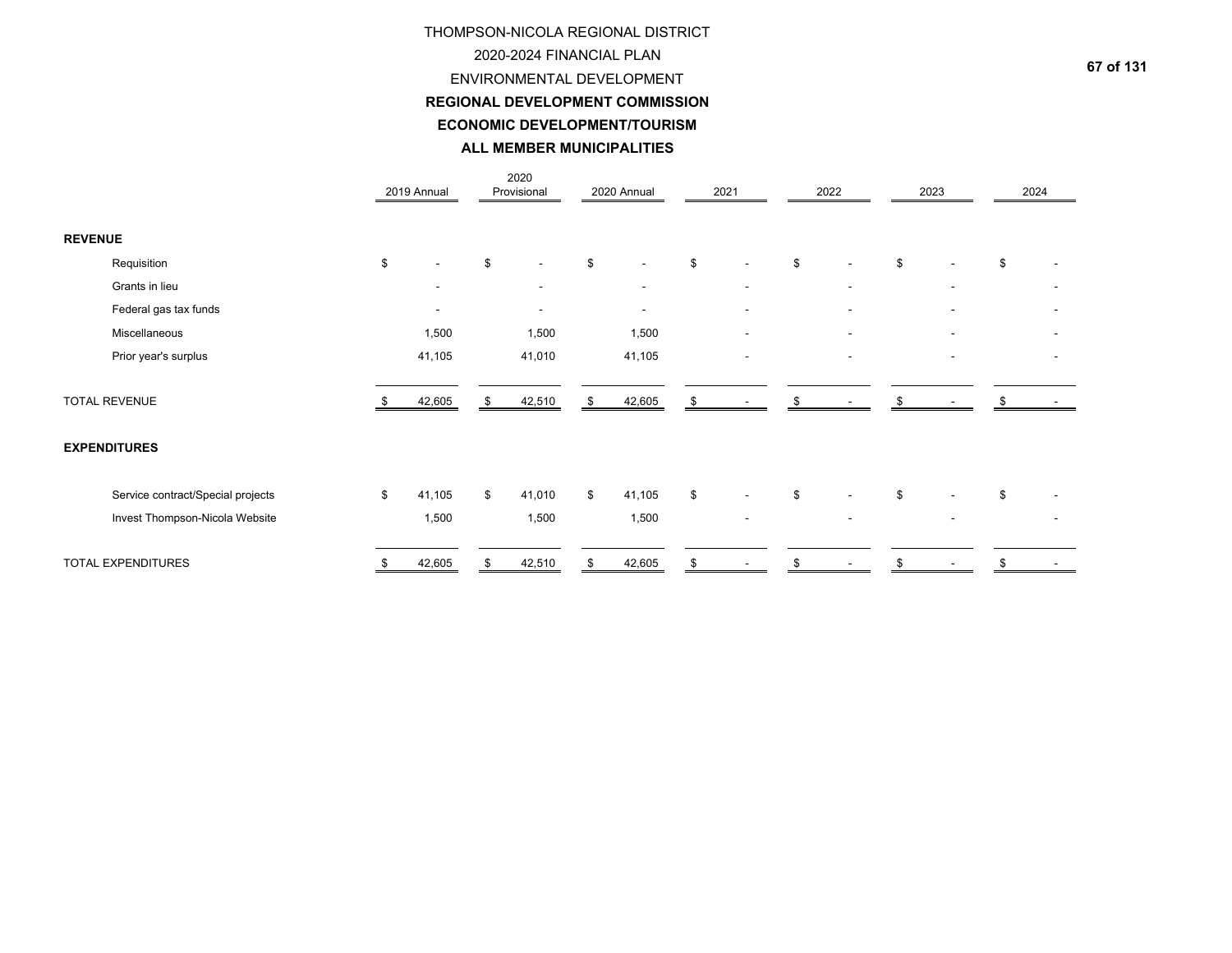## 2020-2024 FINANCIAL PLAN

## ENVIRONMENTAL DEVELOPMENT

## **GOLD COUNTRY COMMUNITIES GRANT-IN-AID**

# **LOCAL SERVICE OF ASHCROFT, CACHE CREEK, LYTTON, CLINTON, AND AREAS "E", "I", "J", "M" & "N"**

|                           |      | 2019 Annual              | 2020<br>Provisional      | 2020 Annual   | 2021                     |    | 2022                     | 2023                     |    | 2024                     |
|---------------------------|------|--------------------------|--------------------------|---------------|--------------------------|----|--------------------------|--------------------------|----|--------------------------|
| <b>REVENUE</b>            |      |                          |                          |               |                          |    |                          |                          |    |                          |
| Requisition               | \$   | 87,499                   | \$<br>87,499             | \$<br>87,499  | \$<br>87,499             | \$ | 87,499                   | \$<br>87,499             | \$ | 87,499                   |
| Grants                    |      | 10,500                   | $\overline{\phantom{a}}$ | 10,500        | $\overline{\phantom{a}}$ |    | $\overline{\phantom{a}}$ | $\overline{\phantom{a}}$ |    | $\overline{\phantom{a}}$ |
| Gas tax funds             |      | $\blacksquare$           | $\overline{\phantom{a}}$ | 150,000       | $\overline{\phantom{a}}$ |    | $\overline{\phantom{a}}$ | $\blacksquare$           |    |                          |
| Prior year's surplus      |      | $\blacksquare$           | $\overline{\phantom{a}}$ | ٠             | $\blacksquare$           |    |                          |                          |    |                          |
| <b>TOTAL REVENUE</b>      | - \$ | 97,999                   | \$<br>87,499             | \$<br>247,999 | \$<br>87,499             | \$ | 87,499                   | \$<br>87,499             | S  | 87,499                   |
| <b>EXPENDITURES</b>       |      |                          |                          |               |                          |    |                          |                          |    |                          |
| Grant-in-aid              | \$   | 84,950                   | \$<br>84,950             | \$<br>84,950  | \$<br>84,950             | \$ | 84,950                   | \$<br>84,950             | \$ | 84,950                   |
| Contracts                 |      | 10,500                   | $\overline{\phantom{a}}$ | 10,500        | $\overline{\phantom{a}}$ |    | $\overline{\phantom{a}}$ | $\overline{\phantom{a}}$ |    |                          |
| Gas tax capital projects  |      | $\overline{\phantom{a}}$ | $\overline{\phantom{a}}$ | 150,000       | $\blacksquare$           |    | $\overline{\phantom{a}}$ | $\overline{\phantom{a}}$ |    |                          |
| Administration charge     |      | 2,549                    | 2,549                    | 2,549         | 2,549                    |    | 2,549                    | 2,549                    |    | 2,549                    |
| <b>TOTAL EXPENDITURES</b> |      | 97,999                   | \$<br>87,499             | \$<br>247,999 | \$<br>87,499             | S  | 87,499                   | \$<br>87,499             |    | 87,499                   |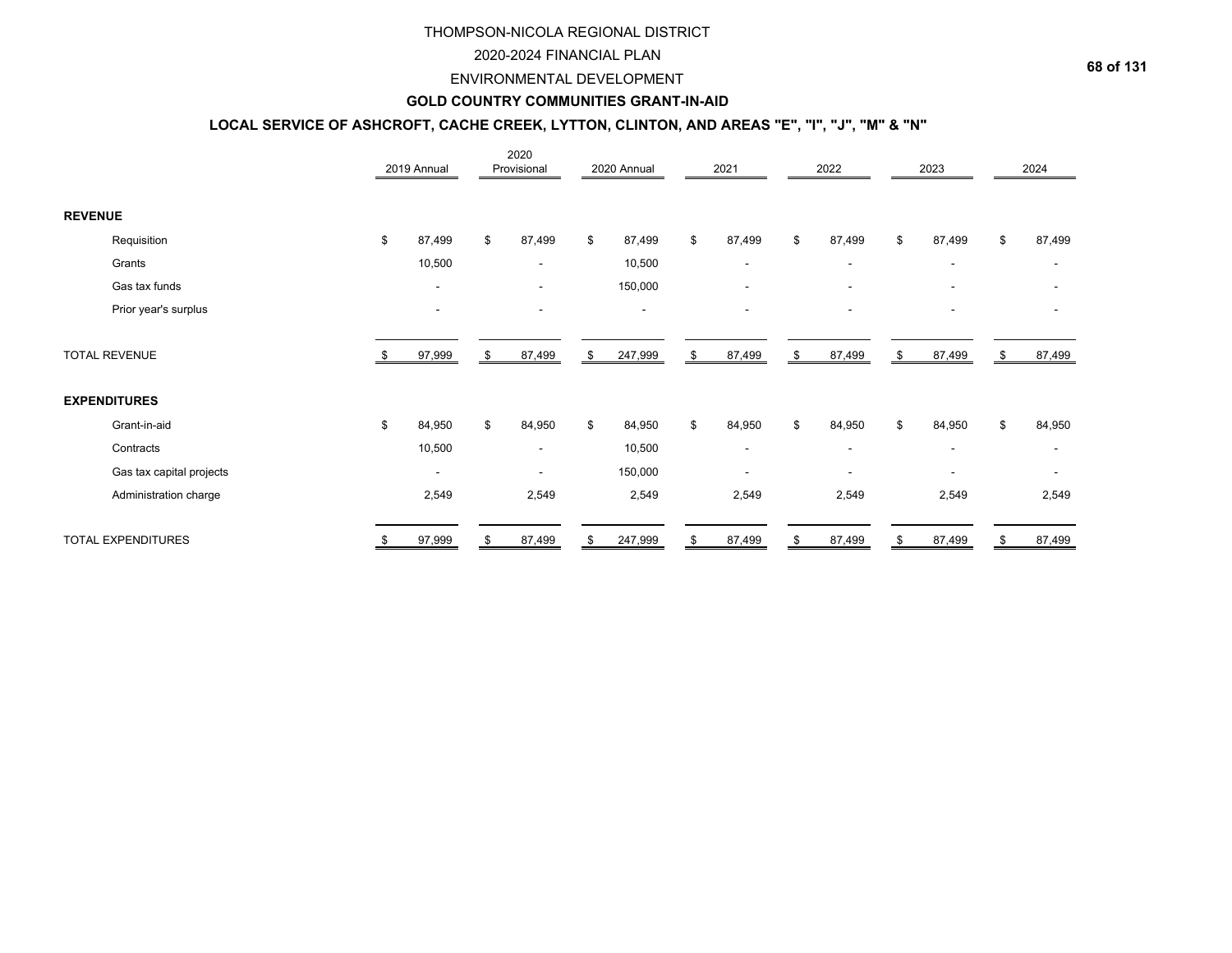# 2020-2024 FINANCIAL PLAN

## ENVIRONMENTAL DEVELOPMENT

# **ECONOMIC DEVELOPMENT AND TOURISM PROMOTION SERVICE**

**ELECTORAL AREA "A"**

|                               | 2019 Annual  | 2020<br>Provisional      | 2020 Annual              |      | 2021           |                | 2022                     | 2023                     | 2024         |
|-------------------------------|--------------|--------------------------|--------------------------|------|----------------|----------------|--------------------------|--------------------------|--------------|
| <b>REVENUE</b>                |              |                          |                          |      |                |                |                          |                          |              |
| Requisition                   | \$<br>26,052 | \$<br>51,631             | \$<br>50,492             | \$   | 64,178         | \$             | 66,597                   | \$<br>66,574             | \$<br>67,806 |
| Provincial government grant   |              |                          | $\overline{a}$           |      |                |                |                          |                          |              |
| Miscellaneous revenue         |              |                          | 15,500                   |      |                |                |                          |                          |              |
| Transfer from TCA surplus     |              | ÷                        | $\overline{\phantom{a}}$ |      |                |                |                          |                          |              |
| Prior year's surplus          | 20,976       | 4,025                    | 2,422                    |      |                |                |                          |                          |              |
| <b>TOTAL REVENUE</b>          | \$<br>47,028 | \$<br>55,656             | \$<br>68,414             | \$   | 64,178         | $$\mathbb{S}$$ | 66,597                   | \$<br>66,574             | \$<br>67,806 |
| <b>EXPENDITURES</b>           |              |                          |                          |      |                |                |                          |                          |              |
| Rentals/Leases: Bldgs         | \$<br>4,200  | \$<br>4,200              | \$<br>4,200              | $\$$ | 4,284          | \$             | 4,370                    | \$<br>4,457              | \$<br>4,546  |
| Economic development programs | 9,200        | 13,500                   | 21,500                   |      | 21,984         |                | 22,423                   | 22,872                   | 23,329       |
| Community tourism             |              | L,                       | ä,                       |      |                |                |                          |                          |              |
| Grant-in-aid                  | 1,000        | $\overline{\phantom{a}}$ | $\overline{a}$           |      |                |                | $\overline{a}$           |                          |              |
| Salaries/Wages                | 16,675       | 16,400                   | 16,400                   |      | 16,769         |                | 17,104                   | 17,446                   | 17,795       |
| Stipends: Committee members   | 3,600        | 4,800                    | 3,600                    |      | 3,681          |                | 3,755                    | 3,830                    | 3,906        |
| <b>Benefits</b>               | 4,131        | 4,300                    | 4,300                    |      | 4,397          |                | 4,485                    | 4,574                    | 4,666        |
| Staff development             | 500          | 500                      | 500                      |      | 510            |                | 520                      | 531                      | 541          |
| Advertising & promotions      | 200          | 200                      | 200                      |      | 204            |                | 208                      | 212                      | 216          |
| Accommodations & meals        | 900          | 900                      | 900                      |      | 918            |                | 936                      | 955                      | 974          |
| Dues & fees                   | 265          | 175                      | 365                      |      | 372            |                | 380                      | 387                      | 395          |
| Travel/Vehicles costs         | 1,000        | 1,000                    | 1,000                    |      | 1,020          |                | 1,040                    | 1,061                    | 1,082        |
| Postage & shipping            | 100          | $\sim$                   | $\blacksquare$           |      | $\blacksquare$ |                | $\overline{a}$           | $\overline{a}$           | $\sim$       |
| Insurance                     | 350          | 350                      | 350                      |      | 357            |                | 364                      | 371                      | 379          |
| Office supplies and clerical  | 4,075        | 2,900                    | 2,900                    |      | 2,958          |                | 4,217                    | 3,084                    | 3,145        |
| General                       |              | $\blacksquare$           | 5,610                    |      |                |                | $\overline{\phantom{a}}$ | $\overline{\phantom{a}}$ |              |
| Amortization                  |              | $\overline{\phantom{a}}$ |                          |      |                |                |                          |                          |              |
| Transfer to reserve           |              | 5,000                    | 4,734                    |      | 5,000          |                | 5,000                    | 5,000                    | 5,000        |
| Administration charge         | 832          | 1,431                    | 1,855                    |      | 1,724          |                | 1,794                    | 1,793                    | 1,829        |
| <b>TOTAL EXPENDITURES</b>     | \$<br>47,028 | \$<br>55,656             | \$<br>68,414             | \$   | 64,178         | \$             | 66,597                   | \$<br>66,574             | \$<br>67,806 |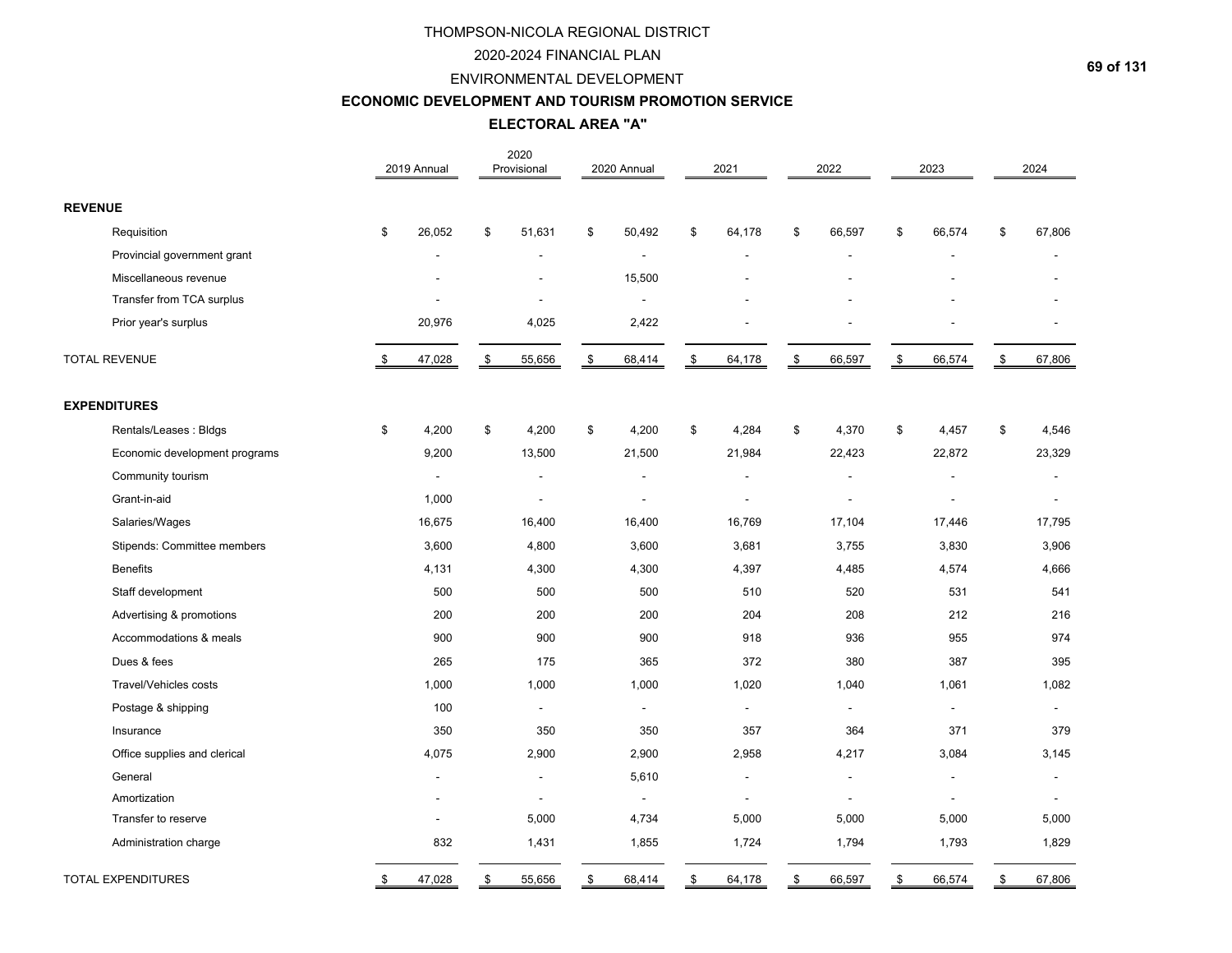# 2020-2024 FINANCIAL PLAN

# ENVIRONMENTAL DEVELOPMENT

### **ECONOMIC DEVELOPMENT AND TOURISM PROMOTION SERVICE**

## **ELECTORAL AREA "B"**

|                |                               | 2019 Annual              | 2020<br>Provisional      | 2020 Annual    | 2021           |               | 2022           | 2023           | 2024                     |
|----------------|-------------------------------|--------------------------|--------------------------|----------------|----------------|---------------|----------------|----------------|--------------------------|
| <b>REVENUE</b> |                               |                          |                          |                |                |               |                |                |                          |
|                | Requisition                   | \$<br>66,584             | \$<br>67,311             | \$<br>66,870   | \$<br>82,520   | \$            | 85,307         | \$<br>85,660   | \$<br>87,274             |
|                | Provincial government grant   |                          |                          |                | ÷.             |               |                |                |                          |
|                | Interest                      | $\overline{\phantom{a}}$ | ÷.                       | ÷              |                |               |                |                |                          |
|                | Miscellaneous revenue         | 12,933                   | 11,378                   | 17,878         |                |               |                |                |                          |
|                | Prior year's surplus          | 12,005                   | 5,779                    | 11,376         |                |               |                |                |                          |
|                | <b>TOTAL REVENUE</b>          | \$<br>91,522             | \$<br>84,468             | \$<br>96,124   | \$<br>82,520   | $\sqrt[6]{3}$ | 85,307         | \$<br>85,660   | \$<br>87,274             |
|                | <b>EXPENDITURES</b>           |                          |                          |                |                |               |                |                |                          |
|                | Rentals/Leases: Bldgs         | \$<br>5,200              | \$<br>4,200              | \$<br>4,200    | \$<br>4,284    | \$            | 4,370          | \$<br>4,457    | \$<br>4,546              |
|                | Economic development programs | 500                      | 253                      | 5,000          | 5,100          |               | 5,202          | 5,306          | 5,412                    |
|                | Community tourism             | 34,850                   | 25,900                   | 32,633         | 33,286         |               | 33,951         | 34,630         | 35,323                   |
|                | Grant-in-aid                  | $\blacksquare$           | $\overline{\phantom{a}}$ | $\blacksquare$ | $\overline{a}$ |               | $\blacksquare$ | $\blacksquare$ | $\overline{\phantom{a}}$ |
|                | Salaries/Wages                | 18,736                   | 18,425                   | 18,425         | 18,840         |               | 19,216         | 19,601         | 19,993                   |
|                | Committee stipends            | 4,400                    | 4,800                    | 4,800          | 4,800          |               | 4,800          | 4,800          | 4,800                    |
|                | <b>Benefits</b>               | 4,513                    | 4,660                    | 4,660          | 4,765          |               | 4,860          | 4,957          | 5,056                    |
|                | Staff development             | 500                      | 500                      | 500            | 510            |               | 520            | 531            | 541                      |
|                | Advertising & promotions      | 200                      | 100                      | 100            | 102            |               | 104            | 106            | 108                      |
|                | Accommodations & meals        | 800                      | 800                      | 800            | 816            |               | 832            | 849            | 866                      |
|                | Dues & fees                   | 175                      | 175                      | 175            | 179            |               | 182            | 186            | 189                      |
|                | Travel/Vehicles costs         | 3,214                    | 3,250                    | 3,250          | 3,315          |               | 3,381          | 3,449          | 3,518                    |
|                | General                       | 331                      | $\blacksquare$           | $\blacksquare$ | $\overline{a}$ |               | $\blacksquare$ | $\blacksquare$ | $\blacksquare$           |
|                | Postage & shipping            | 100                      | 250                      | 250            | 255            |               | 260            | 265            | 271                      |
|                | Insurance                     | 350                      | 350                      | 350            | 357            |               | 364            | 371            | 379                      |
|                | Office supplies and clerical  | 5,555                    | 3,440                    | 3,440          | 3,509          |               | 4,779          | 3,657          | 3,730                    |
|                | Capital projects              | 10,000                   | 15,000                   | 15,000         | $\overline{a}$ |               |                |                |                          |
|                | Amortization                  | $\blacksquare$           | $\blacksquare$           | $\blacksquare$ | ÷.             |               |                |                |                          |
|                | Administration charge         | 2,098                    | 2,365                    | 2,541          | 2,403          |               | 2,485          | 2,495          | 2,542                    |
|                | <b>TOTAL EXPENDITURES</b>     | \$<br>91,522             | \$<br>84,468             | \$<br>96,124   | \$<br>82,520   | \$            | 85,307         | \$<br>85,660   | \$<br>87,274             |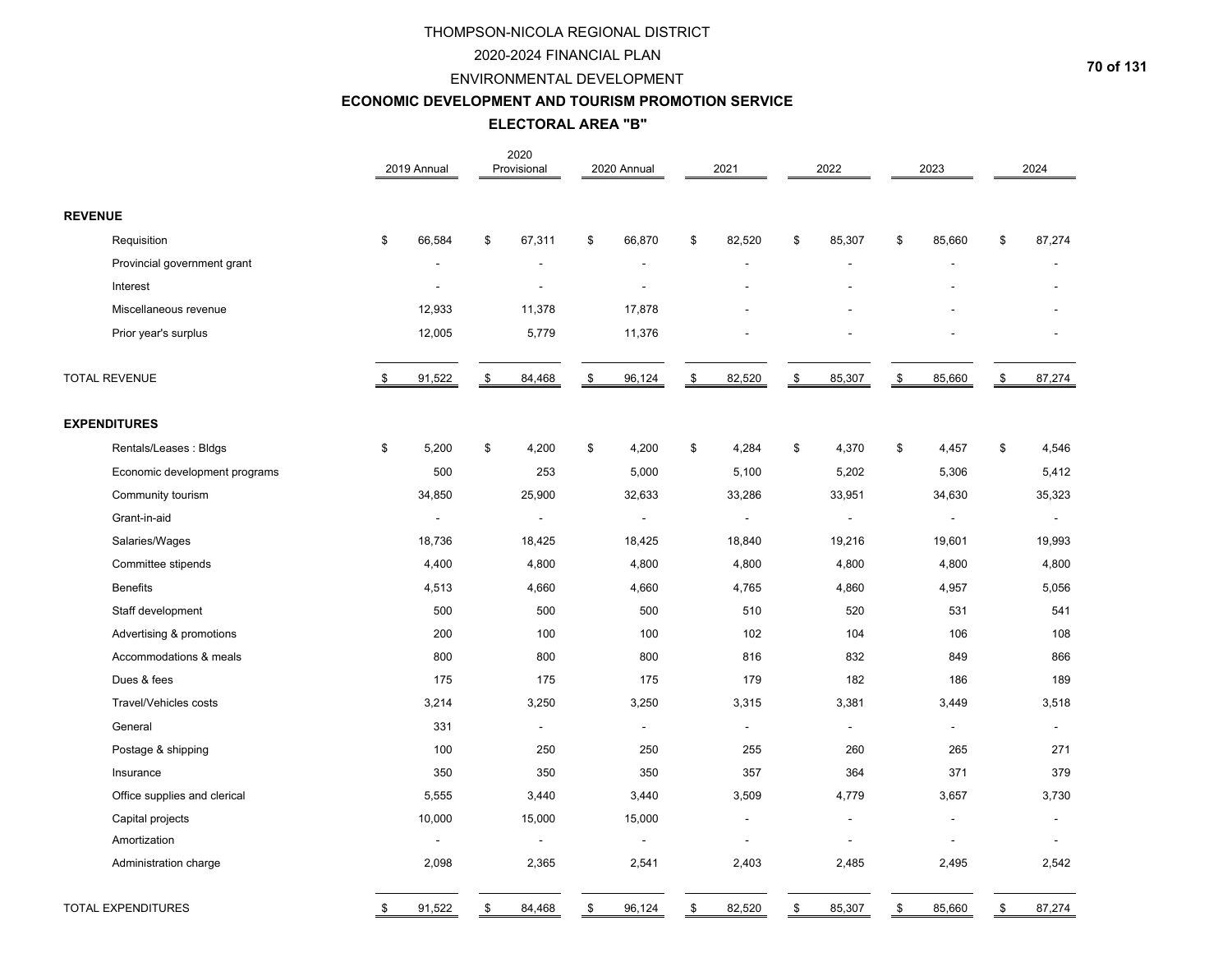# 2020-2024 FINANCIAL PLAN

## ENVIRONMENTAL DEVELOPMENT

## **ECONOMIC DEVELOPMENT AND TOURISM PROMOTION SERVICE**

# **ELECTORAL AREA "E"**

|                             |    | 2019 Annual              | 2020<br>Provisional | 2020 Annual              | 2021                     | 2022                     |    | 2023                     | 2024                     |
|-----------------------------|----|--------------------------|---------------------|--------------------------|--------------------------|--------------------------|----|--------------------------|--------------------------|
| <b>REVENUE</b>              |    |                          |                     |                          |                          |                          |    |                          |                          |
| Requisition                 | \$ |                          | \$<br>150           | \$<br>150                | \$<br>7,210              | \$<br>7,210              | \$ | 7,210                    | \$<br>7,210              |
| Provincial government grant |    | $\overline{\phantom{a}}$ | $\sim$              | $\overline{\phantom{a}}$ | $\overline{\phantom{a}}$ | $\overline{\phantom{a}}$ |    | $\blacksquare$           | ۰                        |
| Miscellaneous revenue       |    |                          |                     | $\blacksquare$           | $\overline{\phantom{a}}$ | $\overline{\phantom{a}}$ |    | $\overline{\phantom{a}}$ |                          |
| Prior year's surplus        |    | 54,947                   | 50,000              | 33,998                   | $\overline{\phantom{a}}$ | $\overline{\phantom{a}}$ |    | $\overline{\phantom{a}}$ |                          |
| <b>TOTAL REVENUE</b>        |    | 54,947                   | \$<br>50,150        | \$<br>34,148             | \$<br>7,210              | \$<br>7,210              | Я. | 7,210                    | 7,210                    |
| <b>EXPENDITURES</b>         |    |                          |                     |                          |                          |                          |    |                          |                          |
| Grant-in-aid                | \$ | 54,797                   | \$<br>50,000        | \$<br>33,998             | \$<br>7,000              | \$<br>7,000              | \$ | 7,000                    | \$<br>7,000              |
| Programs                    |    | $\overline{\phantom{0}}$ | $\sim$              | $\overline{\phantom{a}}$ | $\overline{\phantom{a}}$ | $\overline{\phantom{a}}$ |    | $\overline{\phantom{a}}$ | $\overline{\phantom{a}}$ |
| Administration charge       |    | 150                      | 150                 | 150                      | 210                      | 210                      |    | 210                      | 210                      |
| <b>TOTAL EXPENDITURES</b>   |    | 54,947                   | \$<br>50,150        | 34,148                   | \$<br>7,210              | \$<br>7,210              |    | 7,210                    | 7,210                    |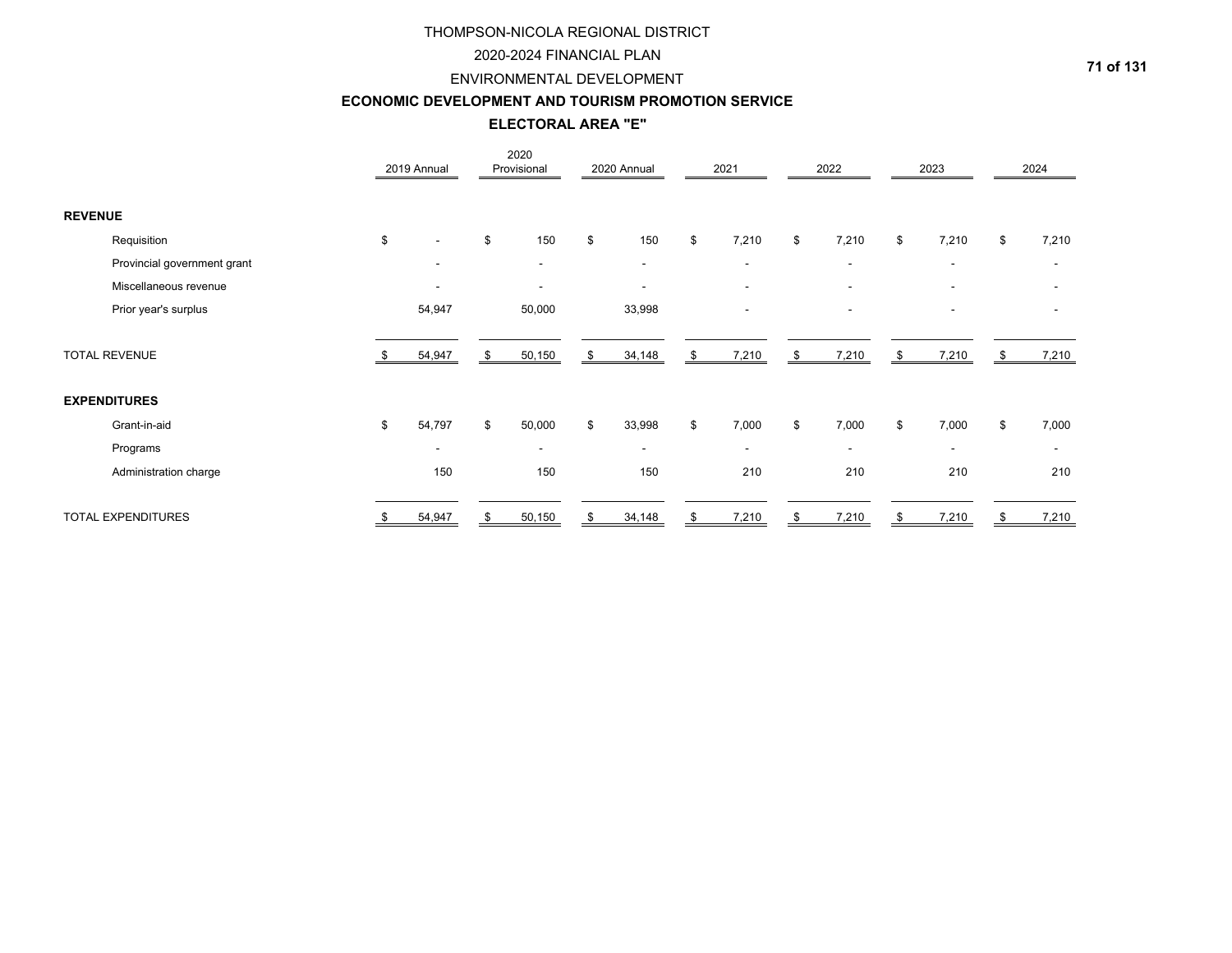## 2020-2024 FINANCIAL PLAN

# ENVIRONMENTAL DEVELOPMENT

## **ECONOMIC DEVELOPMENT AND TOURISM PROMOTION SERVICE**

## **ELECTORAL AREA "I"**

|                           |    | 2019 Annual              |    | 2020<br>Provisional      | 2020 Annual              | 2021                     | 2022                     |     | 2023                     |    | 2024                     |
|---------------------------|----|--------------------------|----|--------------------------|--------------------------|--------------------------|--------------------------|-----|--------------------------|----|--------------------------|
| <b>REVENUE</b>            |    |                          |    |                          |                          |                          |                          |     |                          |    |                          |
| Requisition               | \$ | 15,488                   | \$ | 21,705                   | \$<br>29,422             | \$<br>15,450             | \$<br>15,450             | \$  | 15,450                   | \$ | 15,450                   |
| Gas tax funds             |    | $\overline{\phantom{a}}$ |    | $\overline{\phantom{a}}$ | $\overline{\phantom{a}}$ | $\overline{\phantom{a}}$ | $\overline{\phantom{a}}$ |     | $\overline{\phantom{a}}$ |    |                          |
| Miscellaneous revenue     |    | $\overline{\phantom{a}}$ |    | $\blacksquare$           | $\blacksquare$           | $\overline{\phantom{a}}$ | $\overline{\phantom{a}}$ |     | $\blacksquare$           |    |                          |
| Prior year's surplus      |    | (464)                    |    | 9,000                    | 1,435                    | $\overline{\phantom{a}}$ | ۰                        |     |                          |    |                          |
| <b>TOTAL REVENUE</b>      |    | 15,024                   | S  | 30,705                   | \$<br>30,857             | \$<br>15,450             | \$<br>15,450             | \$  | 15,450                   | S  | 15,450                   |
| <b>EXPENDITURES</b>       |    |                          |    |                          |                          |                          |                          |     |                          |    |                          |
| Grant-in-aid              | \$ | 14,500                   | \$ | 30,000                   | \$<br>30,000             | \$<br>15,000             | \$<br>15,000             | \$  | 15,000                   | \$ | 15,000                   |
| Programs                  |    | $\overline{\phantom{a}}$ |    | $\overline{\phantom{a}}$ | $\sim$                   | $\overline{\phantom{a}}$ | $\overline{\phantom{a}}$ |     | $\blacksquare$           |    | $\overline{\phantom{a}}$ |
| Administration charge     |    | 524                      |    | 705                      | 857                      | 450                      | 450                      |     | 450                      |    | 450                      |
| <b>TOTAL EXPENDITURES</b> |    | 15,024                   |    | 30,705                   | 30,857                   | \$<br>15,450             | 15,450                   | \$. | 15,450                   |    | 15,450                   |

-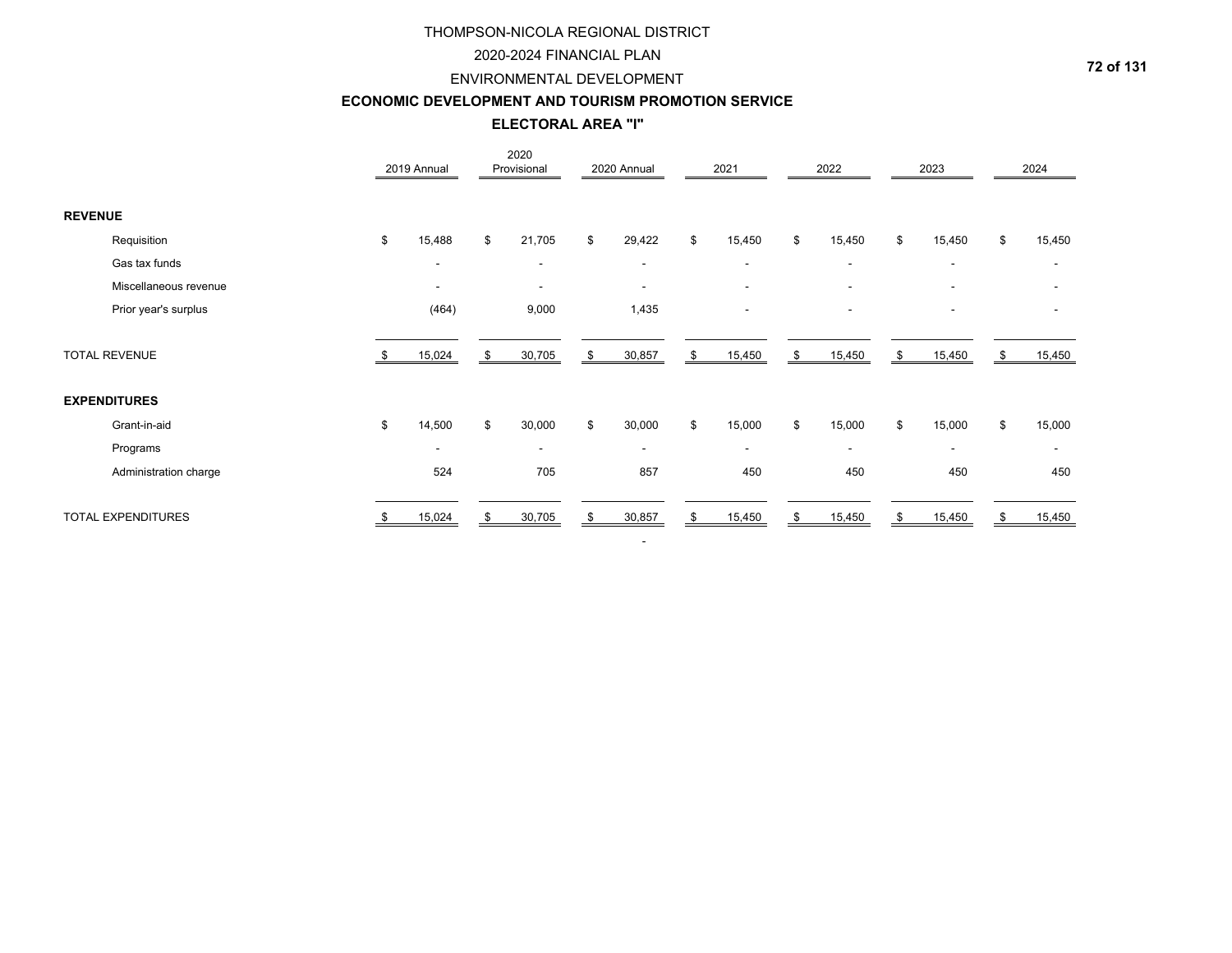### 2020-2024 FINANCIAL PLAN

#### ENVIRONMENTAL DEVELOPMENT

# **ECONOMIC DEVELOPMENT AND TOURISM PROMOTION SERVICE**

**ELECTORAL AREA "J"**

|                |                             |     | 2019 Annual              | 2020<br>Provisional      | 2020 Annual  | 2021                     | 2022                     |    | 2023                     |    | 2024                     |
|----------------|-----------------------------|-----|--------------------------|--------------------------|--------------|--------------------------|--------------------------|----|--------------------------|----|--------------------------|
| <b>REVENUE</b> |                             |     |                          |                          |              |                          |                          |    |                          |    |                          |
|                | Requisition                 | \$  | 78,846                   | \$<br>150                | \$<br>150    | \$<br>5,665              | \$<br>5,665              | \$ | 5,665                    | \$ | 5,665                    |
|                | Provincial government grant |     | $\blacksquare$           | $\overline{\phantom{a}}$ | $\sim$       | $\blacksquare$           | ۰                        |    |                          |    |                          |
|                | Miscellaneous revenue       |     | $\overline{\phantom{a}}$ | ٠                        |              | $\blacksquare$           |                          |    |                          |    |                          |
|                | Prior year's surplus        |     | 23,523                   | 60,000                   | 64,044       | $\blacksquare$           | ۰                        |    | $\overline{\phantom{a}}$ |    |                          |
|                | <b>TOTAL REVENUE</b>        | -SS | 102,369                  | \$<br>60,150             | \$<br>64,194 | \$<br>5,665              | \$<br>5,665              | S  | 5,665                    | S  | 5,665                    |
|                | <b>EXPENDITURES</b>         |     |                          |                          |              |                          |                          |    |                          |    |                          |
|                | Grant-in-aid                | \$  | 100,000                  | \$<br>60,000             | \$<br>64,044 | \$<br>5,500              | \$<br>5,500              | \$ | 5,500                    | \$ | 5,500                    |
|                | Programs                    |     | $\blacksquare$           | $\overline{\phantom{a}}$ | $\sim$       | $\overline{\phantom{a}}$ | $\overline{\phantom{a}}$ |    | $\overline{\phantom{a}}$ |    | $\overline{\phantom{a}}$ |
|                | Administration charge       |     | 2,369                    | 150                      | 150          | 165                      | 165                      |    | 165                      |    | 165                      |
|                | <b>TOTAL EXPENDITURES</b>   |     | 102,369                  | 60,150                   | 64,194       | \$<br>5,665              | \$<br>5,665              |    | 5,665                    |    | 5,665                    |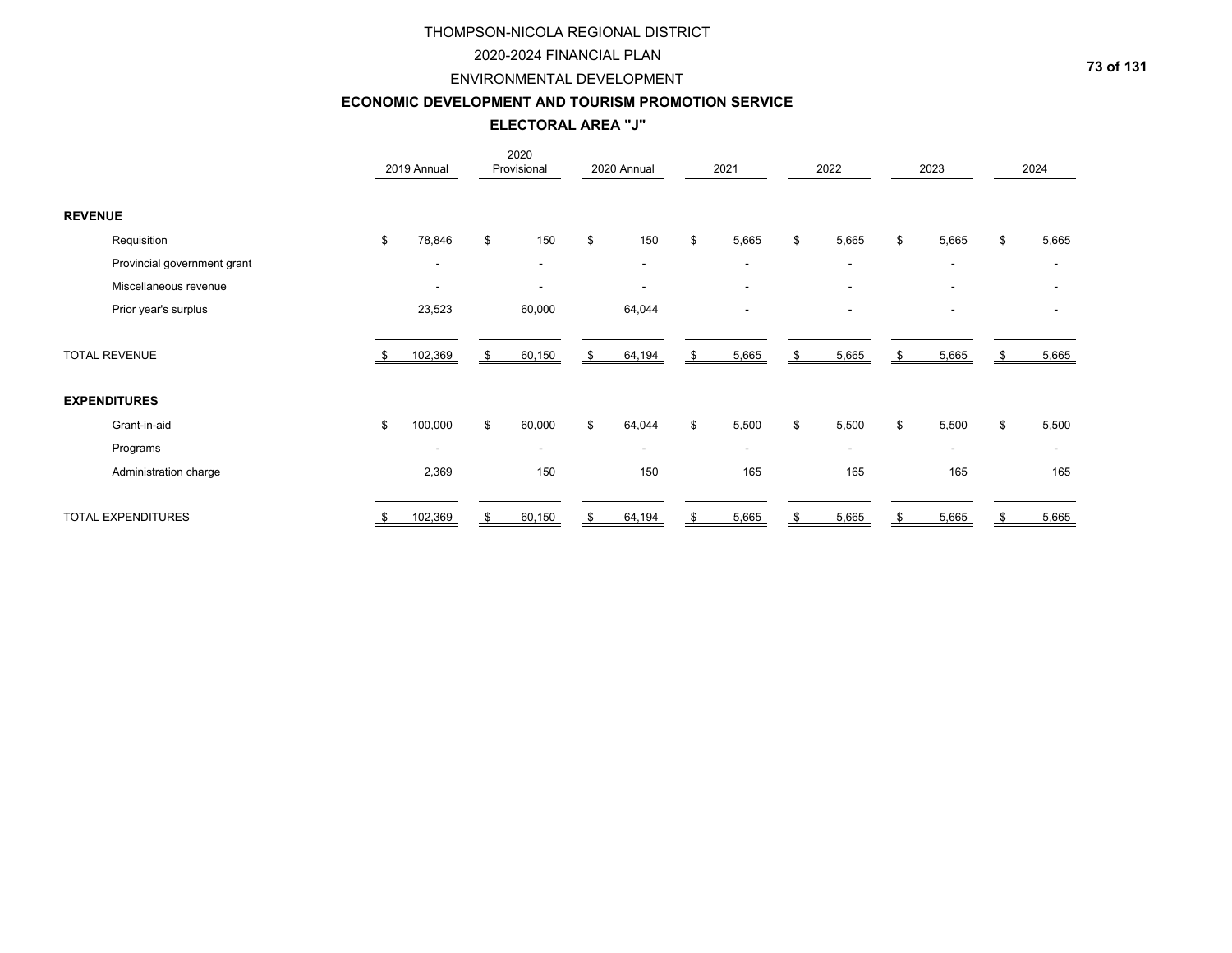### 2020-2024 FINANCIAL PLAN

#### ENVIRONMENTAL DEVELOPMENT

# **ECONOMIC DEVELOPMENT AND TOURISM PROMOTION SERVICE**

**ELECTORAL AREA "L"**

|                |                           | 2019 Annual              | 2020<br>Provisional      | 2020 Annual  | 2021                     | 2022                     | 2023                     |    | 2024           |
|----------------|---------------------------|--------------------------|--------------------------|--------------|--------------------------|--------------------------|--------------------------|----|----------------|
| <b>REVENUE</b> |                           |                          |                          |              |                          |                          |                          |    |                |
|                | Requisition               | \$                       | \$<br>150                | \$<br>150    | \$<br>10,300             | \$<br>10,300             | \$<br>10,300             | \$ | 10,300         |
|                | Gas tax funds             |                          | $\overline{\phantom{a}}$ | $\sim$       | $\blacksquare$           | $\overline{\phantom{a}}$ | $\overline{\phantom{a}}$ |    |                |
|                | Miscellaneous revenue     | $\overline{\phantom{a}}$ | ٠                        |              | $\blacksquare$           | $\overline{\phantom{a}}$ |                          |    |                |
|                | Prior year's surplus      | 66,389                   | 39,000                   | 40,425       | $\overline{\phantom{a}}$ | $\overline{\phantom{a}}$ | $\overline{\phantom{a}}$ |    |                |
|                | <b>TOTAL REVENUE</b>      | 66,389                   | \$<br>39,150             | \$<br>40,575 | \$<br>10,300             | \$<br>10,300             | \$<br>10,300             | S. | 10,300         |
|                | <b>EXPENDITURES</b>       |                          |                          |              |                          |                          |                          |    |                |
|                | Grant-in-aid              | \$<br>66,239             | \$<br>39,000             | \$<br>40,425 | \$<br>10,000             | \$<br>10,000             | \$<br>10,000             | \$ | 10,000         |
|                | Programs                  | $\overline{\phantom{a}}$ | ٠                        | $\sim$       | $\overline{\phantom{a}}$ | ٠                        | $\overline{\phantom{a}}$ |    | $\blacksquare$ |
|                | Administration charge     | 150                      | 150                      | 150          | 300                      | 300                      | 300                      |    | 300            |
|                | <b>TOTAL EXPENDITURES</b> | 66,389                   | 39,150                   | \$<br>40,575 | \$<br>10,300             | \$<br>10,300             | \$<br>10,300             |    | 10,300         |

**74 of 131**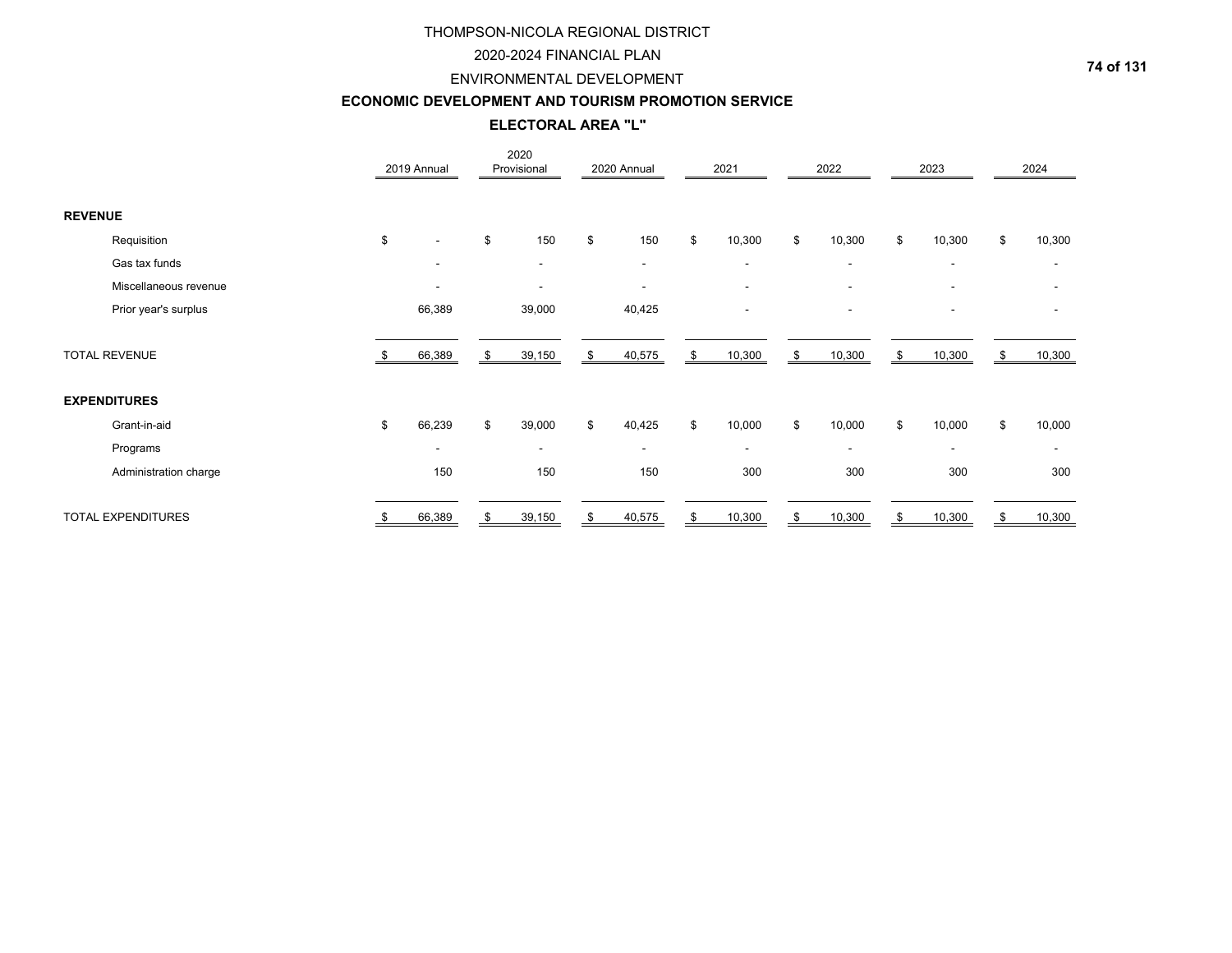### 2020-2024 FINANCIAL PLAN

# ENVIRONMENTAL DEVELOPMENT

#### **ECONOMIC DEVELOPMENT AND TOURISM PROMOTION SERVICE**

**ELECTORAL AREA "M"**

|                |                             | 2019 Annual              | 2020<br>Provisional      | 2020 Annual              | 2021                     | 2022                     |              | 2023                     | 2024                     |
|----------------|-----------------------------|--------------------------|--------------------------|--------------------------|--------------------------|--------------------------|--------------|--------------------------|--------------------------|
| <b>REVENUE</b> |                             |                          |                          |                          |                          |                          |              |                          |                          |
|                | Requisition                 | \$<br>5,029              | \$<br>5,637              | \$<br>5,636              | \$<br>5,665              | \$<br>5,665              | \$           | 5,665                    | \$<br>5,665              |
|                | Provincial government grant | $\overline{\phantom{a}}$ | $\overline{\phantom{a}}$ | $\overline{\phantom{0}}$ | $\blacksquare$           | $\overline{\phantom{a}}$ |              | $\overline{\phantom{a}}$ |                          |
|                | Miscellaneous revenue       | $\overline{\phantom{a}}$ | $\overline{\phantom{a}}$ | ٠                        | $\overline{\phantom{a}}$ |                          |              |                          |                          |
|                | Prior year's surplus        | 49,190                   | 41,000                   | 42,331                   | $\blacksquare$           |                          |              | $\overline{\phantom{a}}$ |                          |
|                | <b>TOTAL REVENUE</b>        | 54,219                   | \$<br>46,637             | \$<br>47,967             | \$<br>5,665              | \$<br>5,665              | \$           | 5,665                    | 5,665                    |
|                | <b>EXPENDITURES</b>         |                          |                          |                          |                          |                          |              |                          |                          |
|                | Grant-in-aid                | \$<br>54,000             | \$<br>46,400             | \$<br>47,730             | \$<br>5,500              | \$<br>5,500              | $\mathbb{S}$ | 5,500                    | \$<br>5,500              |
|                | Programs                    | $\overline{\phantom{a}}$ | $\overline{\phantom{a}}$ | ۰                        | $\overline{\phantom{a}}$ | $\overline{\phantom{a}}$ |              | $\overline{\phantom{a}}$ | $\overline{\phantom{a}}$ |
|                | Administration charge       | 219                      | 237                      | 237                      | 165                      | 165                      |              | 165                      | 165                      |
|                | <b>TOTAL EXPENDITURES</b>   | 54,219                   | 46,637                   | \$<br>47,967             | \$<br>5,665              | \$<br>5,665              | \$           | 5,665                    | 5,665                    |

**75 of 131**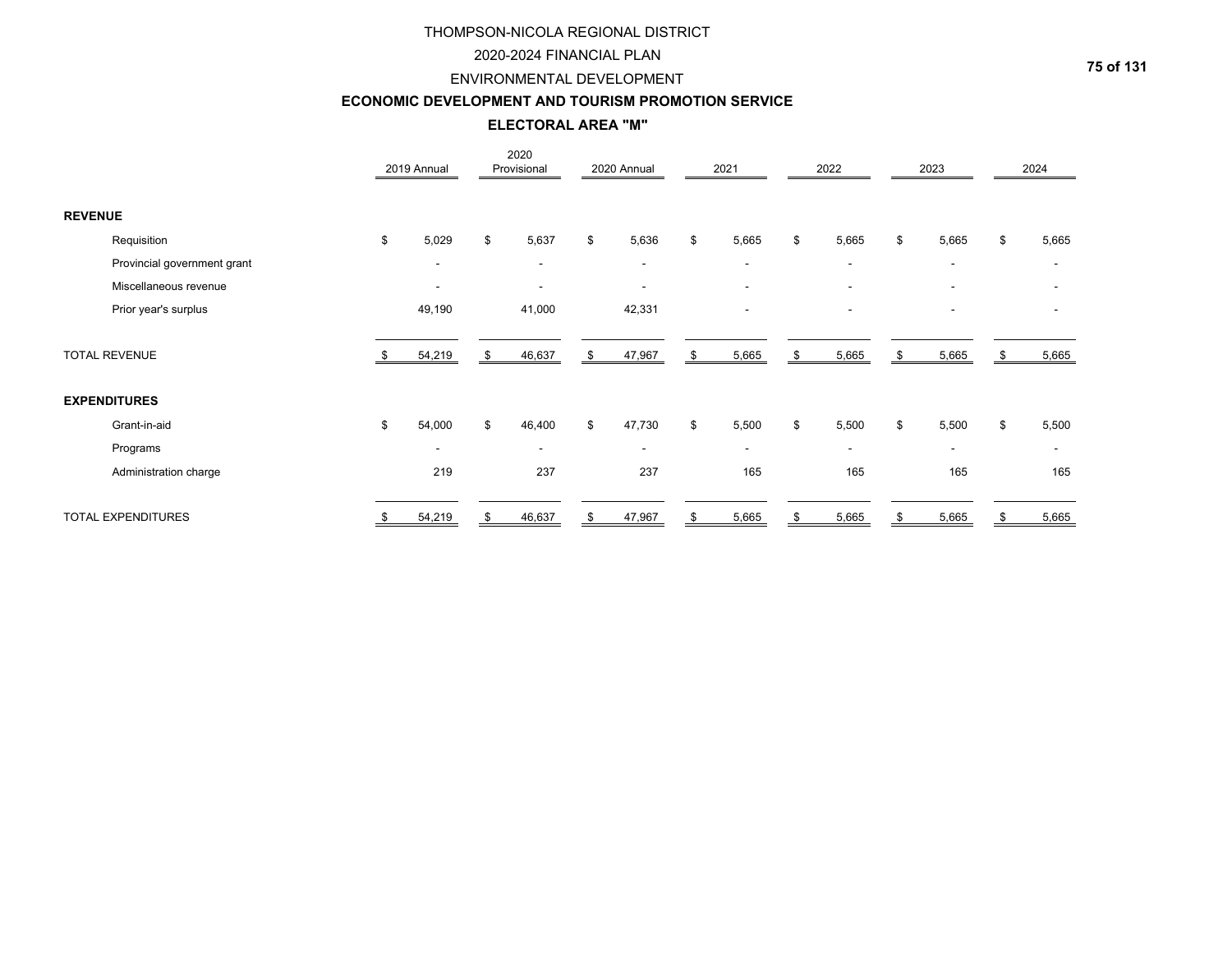### 2020-2024 FINANCIAL PLAN

#### ENVIRONMENTAL DEVELOPMENT

#### **ECONOMIC DEVELOPMENT AND TOURISM PROMOTION SERVICE**

**ELECTORAL AREA "N"**

|                      |                             | 2019 Annual              | 2020<br>Provisional      | 2020 Annual              | 2021                     | 2022                     | 2023                     |    | 2024           |
|----------------------|-----------------------------|--------------------------|--------------------------|--------------------------|--------------------------|--------------------------|--------------------------|----|----------------|
| <b>REVENUE</b>       |                             |                          |                          |                          |                          |                          |                          |    |                |
|                      | Requisition                 | \$<br>1,290              | \$<br>1,300              | \$<br>1,291              | \$<br>5,665              | \$<br>5,665              | \$<br>5,665              | \$ | 5,665          |
|                      | Provincial government grant |                          | $\overline{\phantom{a}}$ | $\overline{\phantom{0}}$ | $\overline{\phantom{a}}$ | $\overline{\phantom{a}}$ |                          |    |                |
|                      | Miscellaneous revenue       | $\overline{\phantom{a}}$ | $\overline{\phantom{a}}$ | $\overline{\phantom{a}}$ | $\overline{\phantom{a}}$ | $\overline{\phantom{a}}$ |                          |    |                |
|                      | Prior year's surplus        | 55,860                   | 44,000                   | 46,184                   | $\overline{\phantom{a}}$ | $\overline{\phantom{a}}$ | $\overline{\phantom{a}}$ |    |                |
| <b>TOTAL REVENUE</b> |                             | 57,150                   | \$<br>45,300             | \$<br>47,475             | \$<br>5,665              | \$<br>5,665              | \$<br>5,665              | S  | 5,665          |
| <b>EXPENDITURES</b>  |                             |                          |                          |                          |                          |                          |                          |    |                |
|                      | Grant-in-aid                | \$<br>57,000             | \$<br>45,150             | \$<br>47,325             | \$<br>5,500              | \$<br>5,500              | \$<br>5,500              | \$ | 5,500          |
|                      | Programs                    | $\overline{\phantom{a}}$ | $\overline{\phantom{a}}$ | ۰                        | $\overline{\phantom{a}}$ | ۰                        | $\overline{\phantom{a}}$ |    | $\blacksquare$ |
|                      | Administration charge       | 150                      | 150                      | 150                      | 165                      | 165                      | 165                      |    | 165            |
|                      | TOTAL EXPENDITURES          | 57,150                   | 45,300                   | \$<br>47,475             | \$<br>5,665              | \$<br>5,665              | 5,665                    |    | 5,665          |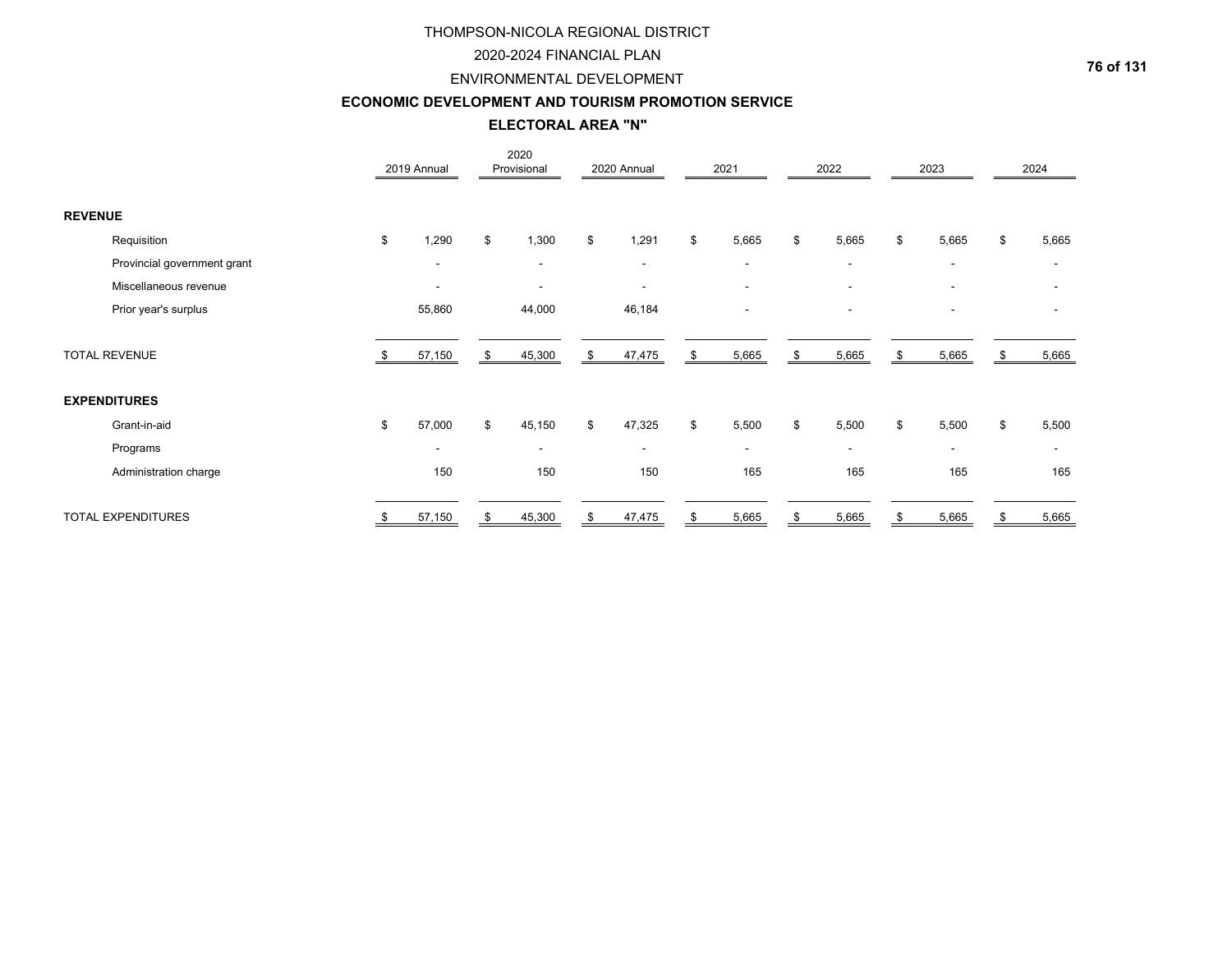### 2020-2024 FINANCIAL PLAN

# ENVIRONMENTAL DEVELOPMENT

#### **ECONOMIC DEVELOPMENT AND TOURISM PROMOTION SERVICE**

**ELECTORAL AREA "O"**

|                |                       | 2019 Annual              |    | 2020<br>Provisional      | 2020 Annual              | 2021                     | 2022                     | 2023                     |    | 2024           |
|----------------|-----------------------|--------------------------|----|--------------------------|--------------------------|--------------------------|--------------------------|--------------------------|----|----------------|
| <b>REVENUE</b> |                       |                          |    |                          |                          |                          |                          |                          |    |                |
|                | Requisition           | \$<br>8,808              | \$ | 150                      | \$<br>150                | \$<br>30,900             | \$<br>30,900             | \$<br>30,900             | \$ | 30,900         |
|                | Gas tax funds         |                          |    | $\overline{\phantom{a}}$ | $\overline{\phantom{0}}$ | $\blacksquare$           | $\overline{\phantom{a}}$ | $\overline{\phantom{a}}$ |    |                |
|                | Miscellaneous revenue | $\overline{\phantom{a}}$ |    | $\overline{\phantom{a}}$ | $\overline{\phantom{a}}$ | $\overline{\phantom{a}}$ | $\overline{\phantom{a}}$ |                          |    |                |
|                | Prior year's surplus  | 71,342                   |    | 70,000                   | 74,226                   | $\overline{\phantom{a}}$ | $\overline{\phantom{a}}$ | $\overline{\phantom{a}}$ |    |                |
|                | <b>TOTAL REVENUE</b>  | 80,150                   | \$ | 70,150                   | \$<br>74,376             | \$<br>30,900             | \$<br>30,900             | \$<br>30,900             | S  | 30,900         |
|                | <b>EXPENDITURES</b>   |                          |    |                          |                          |                          |                          |                          |    |                |
|                | Grant-in-aid          | \$<br>80,000             | \$ | 70,000                   | \$<br>74,226             | \$<br>30,000             | \$<br>30,000             | \$<br>30,000             | \$ | 30,000         |
|                | Programs              | $\overline{\phantom{a}}$ |    | $\overline{\phantom{a}}$ | ۰                        | $\overline{\phantom{a}}$ | ۰                        | $\overline{\phantom{a}}$ |    | $\blacksquare$ |
|                | Administration charge | 150                      |    | 150                      | 150                      | 900                      | 900                      | 900                      |    | 900            |
|                | TOTAL EXPENDITURES    | 80,150                   | S  | 70,150                   | \$<br>74,376             | \$<br>30,900             | \$<br>30,900             | \$<br>30,900             |    | 30,900         |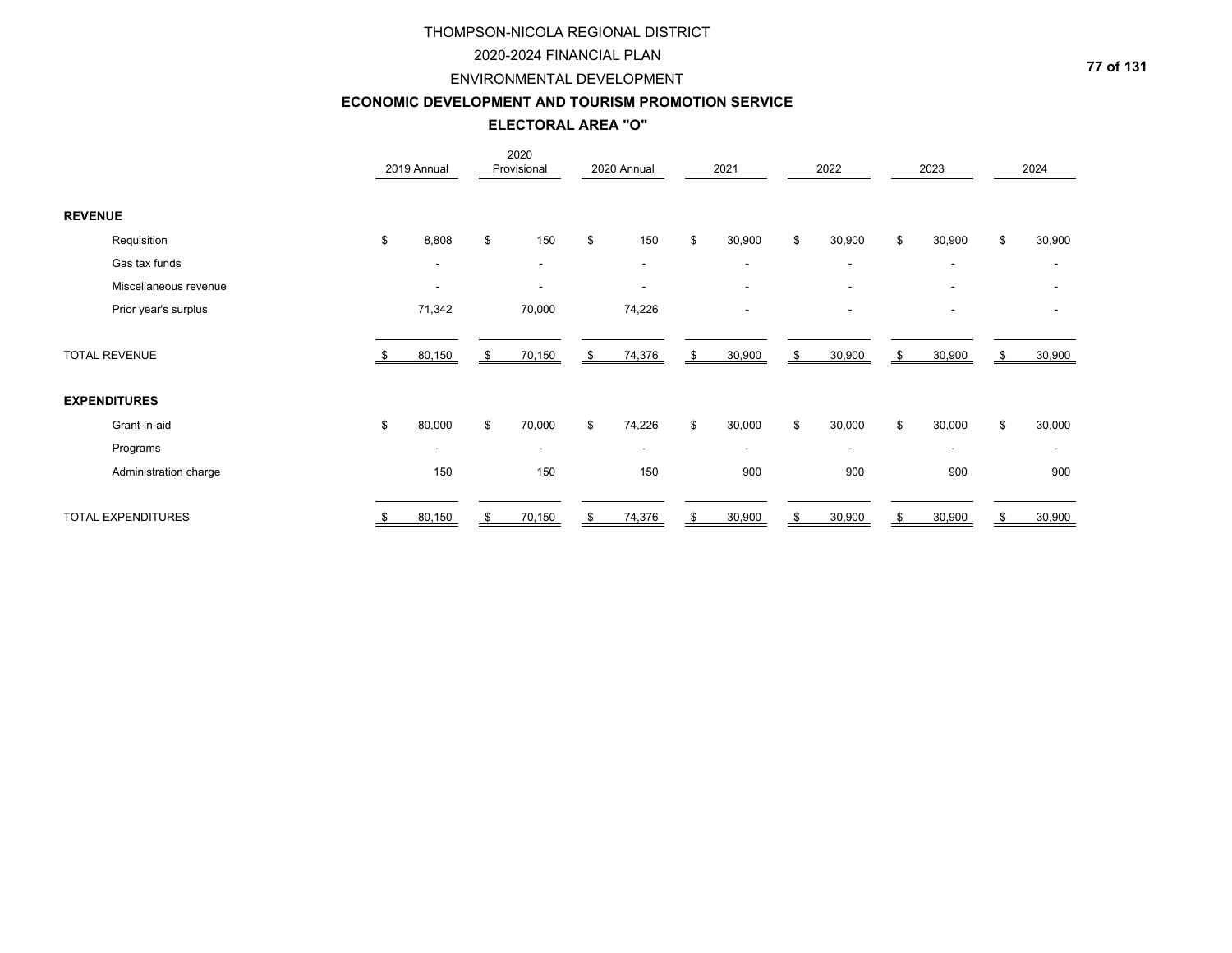# 2020-2024 FINANCIAL PLAN

#### ENVIRONMENTAL DEVELOPMENT

#### **ECONOMIC DEVELOPMENT AND TOURISM PROMOTION SERVICE**

**ELECTORAL AREA "P"**

|                             | 2019 Annual              | 2020<br>Provisional      | 2020 Annual              | 2021                     | 2022                     | 2023                     |    | 2024                     |
|-----------------------------|--------------------------|--------------------------|--------------------------|--------------------------|--------------------------|--------------------------|----|--------------------------|
| <b>REVENUE</b>              |                          |                          |                          |                          |                          |                          |    |                          |
| Requisition                 | \$<br>598                | \$<br>7,250              | \$<br>7,175              | \$<br>12,360             | \$<br>12,360             | \$<br>12,360             | \$ | 12,360                   |
| Provincial government grant |                          | $\overline{\phantom{a}}$ | $\overline{\phantom{0}}$ | $\overline{\phantom{a}}$ | $\overline{\phantom{a}}$ | $\overline{\phantom{a}}$ |    |                          |
| Miscellaneous revenue       | $\overline{\phantom{a}}$ | $\overline{\phantom{a}}$ | $\overline{\phantom{a}}$ | $\overline{\phantom{0}}$ | $\overline{\phantom{a}}$ |                          |    |                          |
| Prior year's surplus        | 11,552                   | 4,900                    | 4,975                    | $\blacksquare$           | $\overline{\phantom{a}}$ | $\overline{\phantom{a}}$ |    |                          |
| <b>TOTAL REVENUE</b>        | 12,150                   | \$<br>12,150             | \$<br>12,150             | \$<br>12,360             | \$<br>12,360             | \$<br>12,360             | S. | 12,360                   |
| <b>EXPENDITURES</b>         |                          |                          |                          |                          |                          |                          |    |                          |
| Grant-in-aid                | \$<br>12,000             | \$<br>12,000             | \$<br>12,000             | \$<br>12,000             | \$<br>12,000             | \$<br>12,000             | \$ | 12,000                   |
| Programs                    | $\overline{\phantom{a}}$ | $\overline{\phantom{a}}$ | ۰                        | $\overline{\phantom{a}}$ | ۰                        | $\overline{\phantom{a}}$ |    | $\overline{\phantom{a}}$ |
| Administration charge       | 150                      | 150                      | 150                      | 360                      | 360                      | 360                      |    | 360                      |
| TOTAL EXPENDITURES          | 12,150                   | 12,150                   | \$<br>12,150             | \$<br>12,360             | \$<br>12,360             | 12,360                   |    | 12,360                   |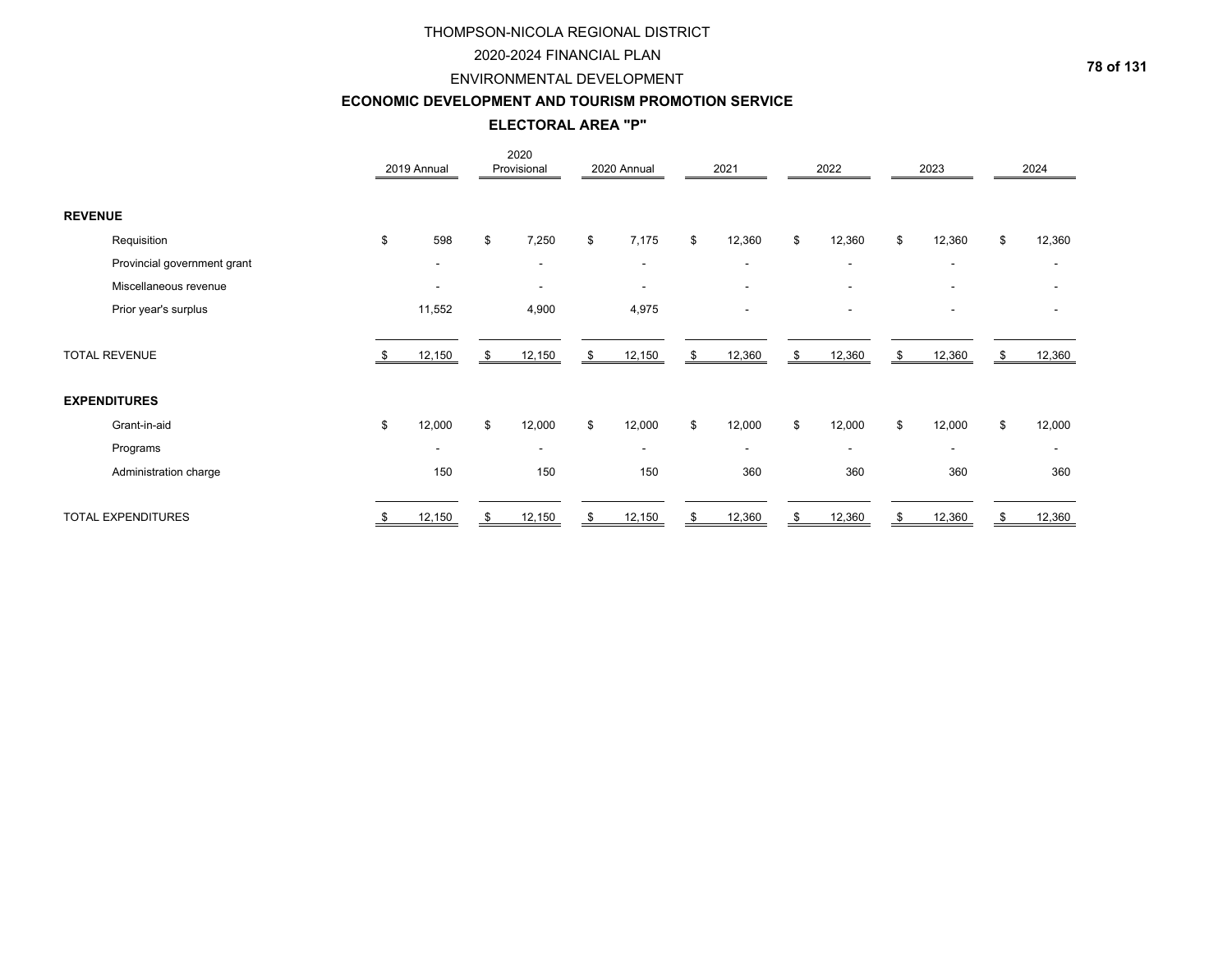# THOMPSON-NICOLA REGIONAL DISTRICT 2020-2024 FINANCIAL PLANRECREATION AND CULTURAL SERVICES

### **NORTH THOMPSON SPORTSPLEX**

# **SPECIFIED AREA OF "A"**

|                                                  | 2019 Annual              | 2020<br>Provisional | 2020 Annual    | 2021                         | 2022          | 2023                     | 2024          |
|--------------------------------------------------|--------------------------|---------------------|----------------|------------------------------|---------------|--------------------------|---------------|
| <b>REVENUE</b>                                   |                          |                     |                |                              |               |                          |               |
| Requisition                                      | \$<br>170,006            | \$<br>174,801       | \$<br>174,801  | \$<br>177,879                | \$<br>181,017 | \$<br>184,218            | \$<br>187,078 |
| Grants in lieu                                   | ۰                        | $\blacksquare$      | ۰              | $\blacksquare$               |               | ٠                        |               |
| Rentals, user fees, concession, etc.             |                          | -                   |                | $\qquad \qquad \blacksquare$ |               |                          |               |
| Fed gov't grants/gas tax funds                   |                          | ۰                   |                | ٠                            |               | ۰                        |               |
| Interest                                         | $\overline{\phantom{a}}$ | $\blacksquare$      | $\blacksquare$ | $\overline{\phantom{a}}$     |               | $\overline{\phantom{a}}$ |               |
| Miscellaneous                                    |                          |                     |                |                              |               |                          |               |
| MFA debt repatriation                            |                          |                     |                |                              |               |                          |               |
| Prior year's surplus                             | 334                      |                     |                | ۰                            |               | ٠                        |               |
| <b>TOTAL REVENUE</b>                             | 170,340                  | \$<br>174,801       | \$<br>174,801  | \$<br>177,879                | \$<br>181,017 | \$<br>184,218            | \$<br>187,078 |
| <b>EXPENDITURES</b>                              |                          |                     |                |                              |               |                          |               |
| Grant-in-aid- District of Clearwater - capital   | \$<br>40,000             | \$<br>40,000        | \$<br>40,000   | \$<br>40,000                 | \$<br>40,000  | \$<br>40,000             | \$<br>40,000  |
| Grant-in-aid- District of Clearwater - operating | 125,379                  | 129,710             | 129,710        | 132,698                      | 135,745       | 138,852                  | 141,629       |
| Gas tax project                                  |                          |                     |                | $\blacksquare$               |               | $\overline{\phantom{a}}$ |               |
| Administration charge                            | 4,961                    | 5,091               | 5,091          | 5,181                        | 5,272         | 5,366                    | 5,449         |
| <b>TOTAL EXPENDITURES</b>                        | \$<br>170,340            | \$<br>174,801       | \$<br>174,801  | \$<br>177,879                | 181,017       | \$<br>184,218            | \$<br>187,078 |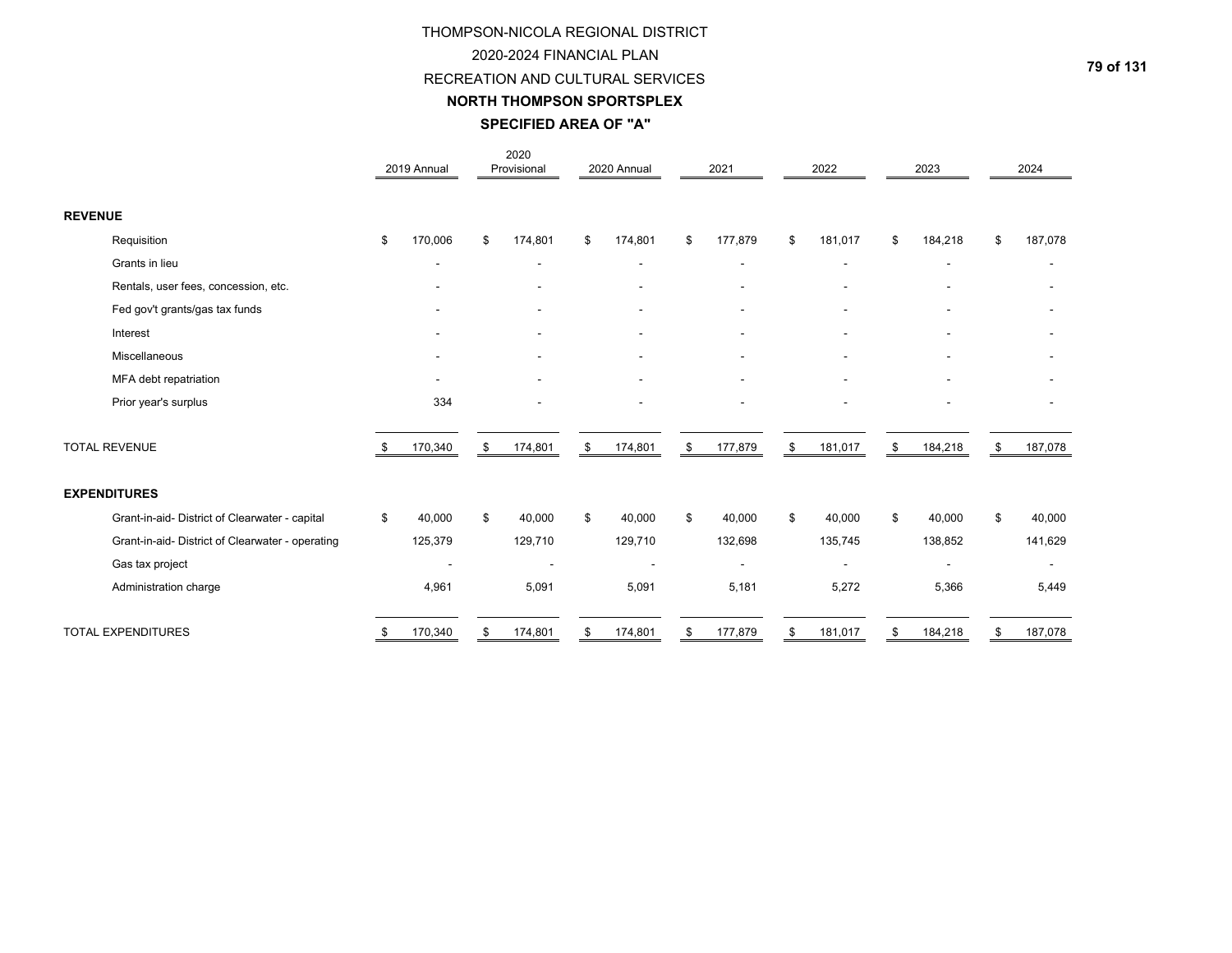#### 2020-2024 FINANCIAL PLAN

### RECREATION AND CULTURAL SERVICES

#### **NICOLA VALLEY AQUATIC CENTER GRANT-IN-AID**

# **LOCAL SERVICE AREA OF "M" & "N"**

|                           |    | 2019 Annual |     | 2020<br>Provisional |    | 2020 Annual |     | 2021                     | 2022                     | 2023                     | 2024          |
|---------------------------|----|-------------|-----|---------------------|----|-------------|-----|--------------------------|--------------------------|--------------------------|---------------|
| <b>REVENUE</b>            |    |             |     |                     |    |             |     |                          |                          |                          |               |
| Requisition               | \$ | 191,746     | \$  | 194,901             | \$ | 194,901     | \$  | 198,118                  | \$<br>201,399            | \$<br>204,746            | \$<br>204,747 |
| Interest                  |    |             |     |                     |    |             |     | $\overline{\phantom{a}}$ | $\blacksquare$           | $\overline{\phantom{a}}$ |               |
| Prior year's surplus      |    |             |     |                     |    |             |     | $\sim$                   | $\overline{\phantom{a}}$ | $\overline{\phantom{a}}$ |               |
| <b>TOTAL REVENUE</b>      |    | 191,746     | \$. | 194,901             | S  | 194,901     | \$  | 198,118                  | \$<br>201,399            | \$<br>204,746            | \$<br>204,747 |
| <b>EXPENDITURES</b>       |    |             |     |                     |    |             |     |                          |                          |                          |               |
| Operating advances        | \$ | 153,113     | \$  | 156,175             | \$ | 156,175     | \$  | 159,299                  | \$<br>162,485            | \$<br>165,734            | \$<br>165,735 |
| Transfer to reserve       |    | 34,040      |     | 34,040              |    | 34,040      |     | 34,040                   | 34,040                   | 34,040                   | 34,040        |
| Administration charge     |    | 4,593       |     | 4,685               |    | 4,685       |     | 4,779                    | 4,875                    | 4,972                    | 4,972         |
| <b>TOTAL EXPENDITURES</b> | ъ  | 191,746     | \$. | 194,901             |    | 194,901     | \$. | 198,118                  | \$<br>201,399            | \$<br>204,746            | \$<br>204,747 |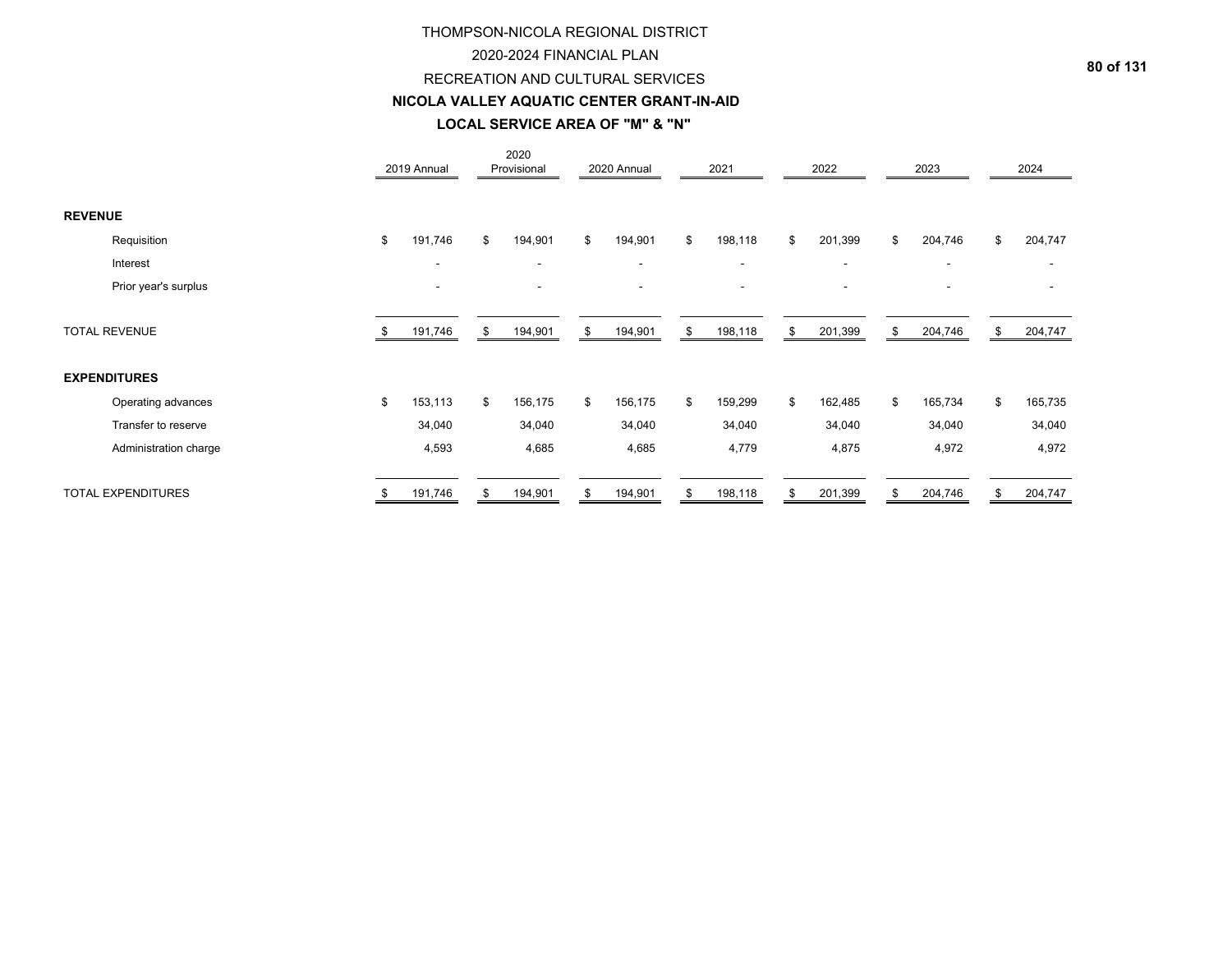### 2020-2024 FINANCIAL PLAN

RECREATION AND CULTURAL SERVICES

#### **CRIME STOPPERS PROGRAM**

# **ALL MEMBER MUNICIPALITIES (EXCEPT KAMLOOPS)**

|                |                           |    | 2019 Annual |    | 2020<br>Provisional | 2020 Annual  | 2021                     | 2022                     | 2023                     |    | 2024   |
|----------------|---------------------------|----|-------------|----|---------------------|--------------|--------------------------|--------------------------|--------------------------|----|--------|
| <b>REVENUE</b> |                           |    |             |    |                     |              |                          |                          |                          |    |        |
|                | Requisition               | \$ | 20,675      | \$ | 20,675              | \$<br>20,675 | \$<br>20,600             | \$<br>20,600             | \$<br>20,600             | \$ | 20,600 |
|                | Prior year's surplus      |    | 5,000       |    | 5,000               | 5,000        | $\overline{\phantom{a}}$ | $\overline{\phantom{a}}$ | $\overline{\phantom{a}}$ |    |        |
|                | <b>TOTAL REVENUE</b>      |    | 25,675      | S  | 25,675              | \$<br>25,675 | \$<br>20,600             | \$<br>20,600             | \$<br>20,600             | \$ | 20,600 |
|                | <b>EXPENDITURES</b>       |    |             |    |                     |              |                          |                          |                          |    |        |
|                | Grant-in-aid              | \$ | 20,000      | \$ | 20,000              | \$<br>20,000 | \$<br>20,000             | \$<br>20,000             | \$<br>20,000             | \$ | 20,000 |
|                | Sundry                    |    | 5,000       |    | 5,000               | 5,000        | $\overline{\phantom{a}}$ | $\blacksquare$           | $\overline{\phantom{a}}$ |    |        |
|                | Administration charge     |    | 675         |    | 675                 | 675          | 600                      | 600                      | 600                      |    | 600    |
|                | <b>TOTAL EXPENDITURES</b> | ა  | 25,675      | \$ | 25,675              | \$<br>25,675 | \$<br>20,600             | \$<br>20,600             | \$<br>20,600             | S  | 20,600 |

**81 of 131**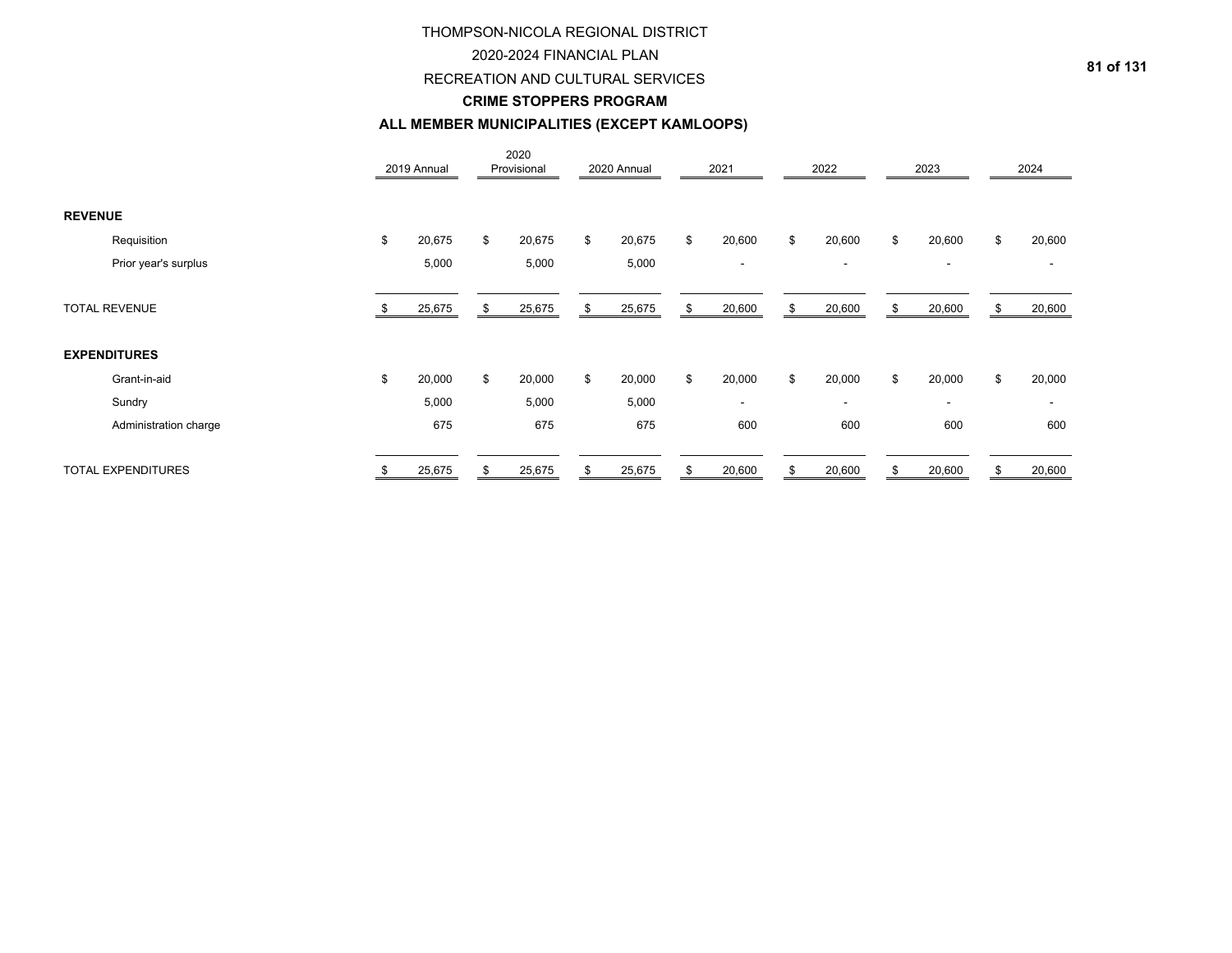#### RECREATION AND CULTURAL SERVICES

#### **COMMUNITY PARKS**

# **AREA "A"**

|                |                           | 2019 Annual   | 2020<br>Provisional      | 2020 Annual   | 2021                         | 2022           | 2023                     | 2024           |
|----------------|---------------------------|---------------|--------------------------|---------------|------------------------------|----------------|--------------------------|----------------|
| <b>REVENUE</b> |                           |               |                          |               |                              |                |                          |                |
|                | Requisition               | \$<br>103,208 | \$<br>105,207            | \$<br>103,298 | \$<br>99,188                 | \$<br>99,834   | \$<br>100,493            | \$<br>101,166  |
|                | <b>Government Grants</b>  | 1,360         | ÷,                       | ٠             |                              |                |                          |                |
|                | Gas tax funds             | 19,250        | $\overline{\phantom{a}}$ |               |                              |                |                          |                |
|                | Miscellaneous             | ÷,            | 1,360                    | 1,360         |                              |                |                          |                |
|                | Transfer from reserve     | 154,368       | L,                       | ÷,            |                              |                |                          |                |
|                | Transfer from TCA surplus |               |                          |               |                              |                |                          |                |
|                | Prior year's surplus      | 12,086        |                          | 66,149        |                              |                |                          |                |
|                | <b>TOTAL REVENUE</b>      | \$<br>290,272 | \$<br>106,567            | \$<br>170,807 | \$<br>99,188                 | \$<br>99,834   | \$<br>100,493            | \$<br>101,166  |
|                | <b>EXPENDITURES</b>       |               |                          |               |                              |                |                          |                |
|                | Operating costs           | \$<br>18,360  | \$<br>17,500             | \$<br>17,500  | \$<br>17,500                 | \$<br>17,500   | \$<br>17,500             | \$<br>17,500   |
|                | Utilities - hydro         | 1,200         | 750                      | 750           | 765                          | 780            | 796                      | 812            |
|                | Utilities - water/sewer   | 1,780         | 2,000                    | 2,000         | 2,040                        | 2,081          | 2,122                    | 2,165          |
|                | Repairs and maintenance   | 3,500         | 5,000                    | 5,000         | 5,100                        | 5,202          | 5,306                    | 5,412          |
|                | Salary                    | 18,528        | 18,220                   | 18,220        | 18,630                       | 19,003         | 19,383                   | 19,770         |
|                | <b>Benefits</b>           | 4,590         | 4,740                    | 4,740         | 4,847                        | 4,944          | 5,042                    | 5,143          |
|                | General                   | 100           | 100                      | 100           | 500                          | 500            | 500                      | 500            |
|                | Travel/vehicle            | 250           | 250                      | 250           | 250                          | 250            | 250                      | 250            |
|                | Insurance                 | 2,000         | 2,250                    | 2,250         | 2,250                        | 2,250          | 2,250                    | 2,250          |
|                | Capital projects          | 231,789       | 38,160                   | 38,160        | 25,000                       | 25,000         | 25,000                   | 25,000         |
|                | Transfer to reserve       |               | 14,928                   | 81,077        | 20,000                       | 20,000         | 20,000                   | 20,000         |
|                | Amortization              |               | $\tilde{\phantom{a}}$    | $\frac{1}{2}$ | $\qquad \qquad \blacksquare$ | $\blacksquare$ | $\overline{\phantom{a}}$ | $\blacksquare$ |
|                | Administration charge     | 8,175         | 2,669                    | 760           | 2,306                        | 2,325          | 2,344                    | 2,364          |
|                | <b>TOTAL EXPENDITURES</b> | \$<br>290,272 | \$<br>106,567            | \$<br>170,807 | \$<br>99,188                 | \$<br>99,834   | \$<br>100,493            | \$<br>101,166  |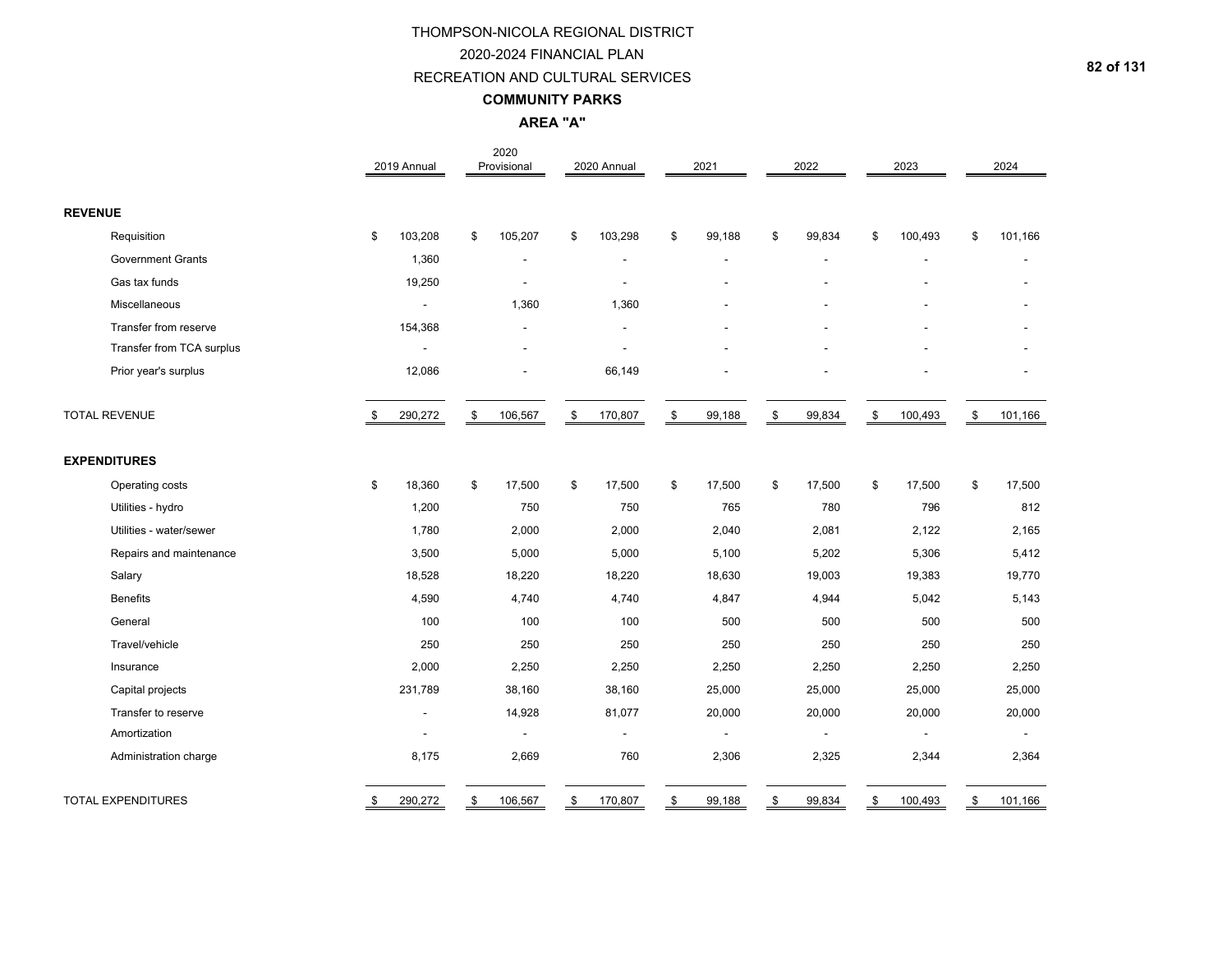#### RECREATION AND CULTURAL SERVICES

#### **COMMUNITY PARKS**

**AREA "B"**

|                           | 2019 Annual              |               | 2020<br>Provisional      | 2020 Annual    | 2021           | 2022           | 2023           | 2024          |
|---------------------------|--------------------------|---------------|--------------------------|----------------|----------------|----------------|----------------|---------------|
| <b>REVENUE</b>            |                          |               |                          |                |                |                |                |               |
| Requisition               | \$<br>112,293            | \$            | 113,602                  | \$<br>114,581  | \$<br>116,550  | \$<br>117,851  | \$<br>119,177  | \$<br>120,532 |
| Government grants         | 640                      |               | 7,500                    | 53,500         |                |                |                |               |
| Interest revenue/Sundry   | 45,150                   |               |                          |                |                |                |                |               |
| Transfer from reserve     | 43,537                   |               | $\overline{\phantom{a}}$ | 39,900         |                |                |                |               |
| Transfer from TCA surplus | $\overline{a}$           |               |                          |                |                |                |                |               |
| Prior year's surplus      | 13,617                   |               |                          | 967            |                |                |                |               |
| <b>TOTAL REVENUE</b>      | \$<br>215,237            | $\mathfrak s$ | 121,102                  | \$<br>208,948  | \$<br>116,550  | \$<br>117,851  | \$<br>119,177  | \$<br>120,532 |
| <b>EXPENDITURES</b>       |                          |               |                          |                |                |                |                |               |
| Operating costs           | \$<br>48,960             | \$            | 48,250                   | \$<br>48,250   | \$<br>50,000   | \$<br>50,000   | \$<br>50,000   | \$<br>50,000  |
| Utilities - hydro         | 2,500                    |               | 2,500                    | 2,500          | 2,550          | 2,601          | 2,653          | 2,706         |
| Utilities - water/sewer   | 17,080                   |               | 17,080                   | 17,080         | 17,422         | 17,770         | 18,125         | 18,488        |
| Repairs and maintenance   | 2,000                    |               | 2,000                    | 2,000          | 2,040          | 2,081          | 2,122          | 2,165         |
| Salary                    | 29,808                   |               | 29,310                   | 29,310         | 29,969         | 30,569         | 31,180         | 31,804        |
| <b>Benefits</b>           | 7,180                    |               | 7,500                    | 7,500          | 7,669          | 7,822          | 7,979          | 8,138         |
| General                   | 1,000                    |               | 575                      | 575            | 588            | 600            | 612            | 624           |
| Travel/vehicle            | 1,500                    |               | 1,500                    | 1,500          | 1,530          | 1,561          | 1,592          | 1,624         |
| Insurance                 | 1,460                    |               | 1,360                    | 1,360          | 1,387          | 1,415          | 1,443          | 1,472         |
| Capital projects          | 99,913                   |               | 7,500                    | 92,787         | $\overline{a}$ | $\blacksquare$ | $\blacksquare$ |               |
| Transfer to reserve       | $\overline{\phantom{a}}$ |               | $\overline{\phantom{a}}$ | $\blacksquare$ |                |                |                |               |
| Amortization              |                          |               |                          |                |                |                |                |               |
| Administration charge     | 3,836                    |               | 3,527                    | 6,086          | 3,395          | 3,433          | 3,471          | 3,511         |
| <b>TOTAL EXPENDITURES</b> | \$<br>215,237            | \$            | 121,102                  | \$<br>208,948  | \$<br>116,550  | \$<br>117,851  | \$<br>119,177  | \$<br>120,532 |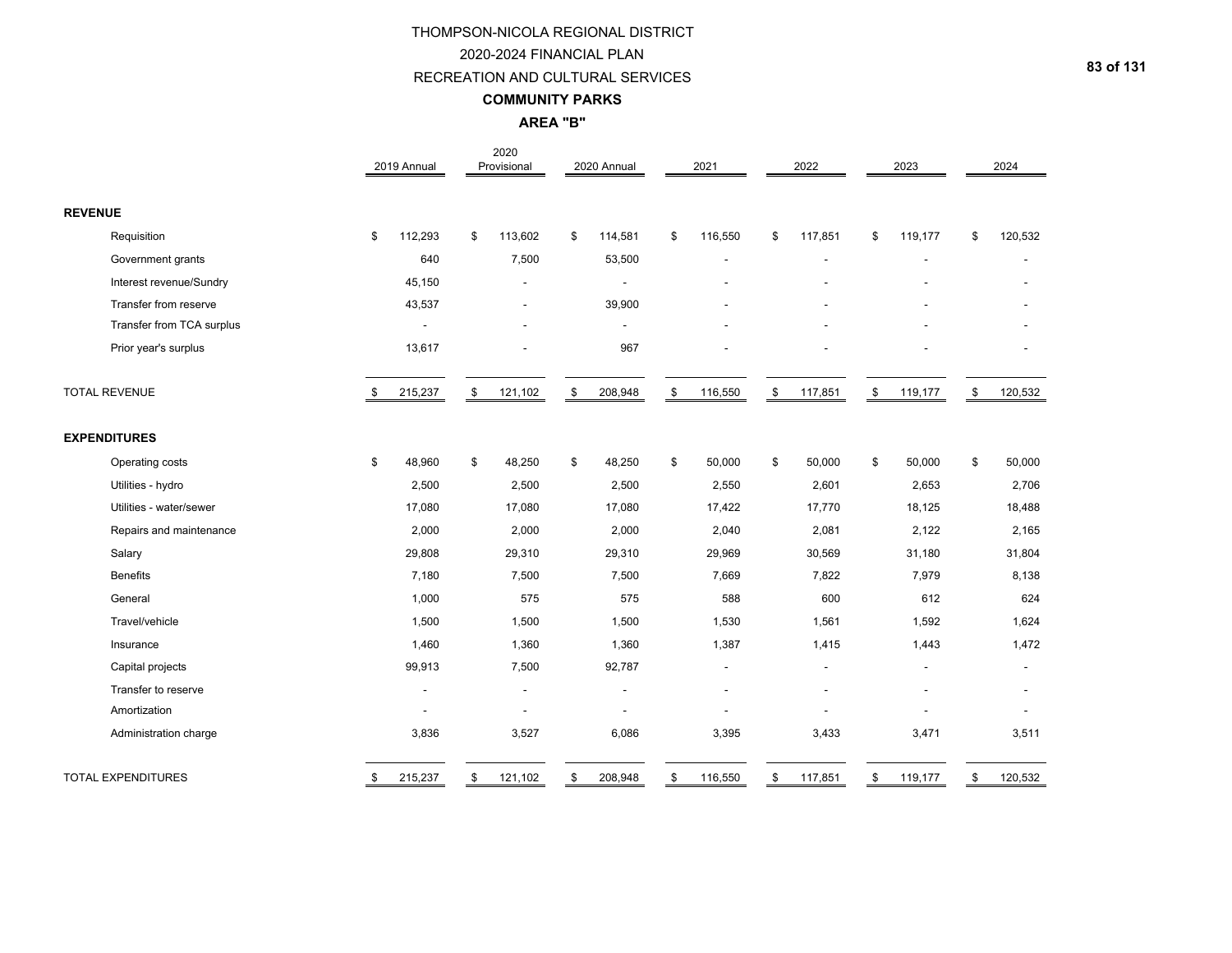#### RECREATION AND CULTURAL SERVICES

### **COMMUNITY PARKS**

### **AREA "J"**

|                |                           |    | 2019 Annual              | 2020<br>Provisional      | 2020 Annual              | 2021                     | 2022                     | 2023                     |     | 2024                     |
|----------------|---------------------------|----|--------------------------|--------------------------|--------------------------|--------------------------|--------------------------|--------------------------|-----|--------------------------|
| <b>REVENUE</b> |                           |    |                          |                          |                          |                          |                          |                          |     |                          |
|                | Requisition               | \$ | 8,240                    | \$<br>8,240              | \$<br>8,240              | \$<br>8,240              | \$<br>8,240              | \$<br>8,240              | \$  | 8,240                    |
|                | Interest                  |    | $\overline{\phantom{a}}$ | $\overline{\phantom{a}}$ | $\blacksquare$           | $\overline{\phantom{a}}$ | $\overline{\phantom{a}}$ | $\overline{\phantom{a}}$ |     |                          |
|                | Miscellaneous             |    | $\overline{\phantom{a}}$ | $\overline{\phantom{a}}$ | $\overline{\phantom{a}}$ | $\overline{\phantom{a}}$ | $\overline{\phantom{a}}$ | $\overline{\phantom{a}}$ |     |                          |
|                | Gas tax funds             |    | $\overline{\phantom{a}}$ | $\overline{\phantom{a}}$ | $\overline{\phantom{a}}$ | $\overline{\phantom{a}}$ | $\overline{\phantom{a}}$ | $\blacksquare$           |     |                          |
|                | Prior year's surplus      |    | $\overline{\phantom{a}}$ | $\overline{\phantom{a}}$ | $\overline{\phantom{a}}$ | $\overline{\phantom{a}}$ | $\overline{\phantom{a}}$ | $\blacksquare$           |     |                          |
|                | <b>TOTAL REVENUE</b>      |    | 8,240                    | \$<br>8,240              | \$<br>8,240              | \$<br>8,240              | \$<br>8,240              | \$<br>8,240              | \$. | 8,240                    |
|                | <b>EXPENDITURES</b>       |    |                          |                          |                          |                          |                          |                          |     |                          |
|                | Grant-in-aid              | \$ | 8,000                    | \$<br>8,000              | \$<br>8,000              | \$<br>8,000              | \$<br>8,000              | \$<br>8,000              | \$  | 8,000                    |
|                | Gas tax capital upgrades  |    | $\overline{\phantom{a}}$ | $\overline{\phantom{a}}$ | $\overline{\phantom{a}}$ | ۰.                       | $\sim$                   | $\overline{\phantom{a}}$ |     | $\overline{\phantom{a}}$ |
|                | Administration charge     |    | 240                      | 240                      | 240                      | 240                      | 240                      | 240                      |     | 240                      |
|                | <b>TOTAL EXPENDITURES</b> |    | 8,240                    | 8,240                    | 8,240                    | 8,240                    | 8,240                    | 8,240                    |     | 8,240                    |

-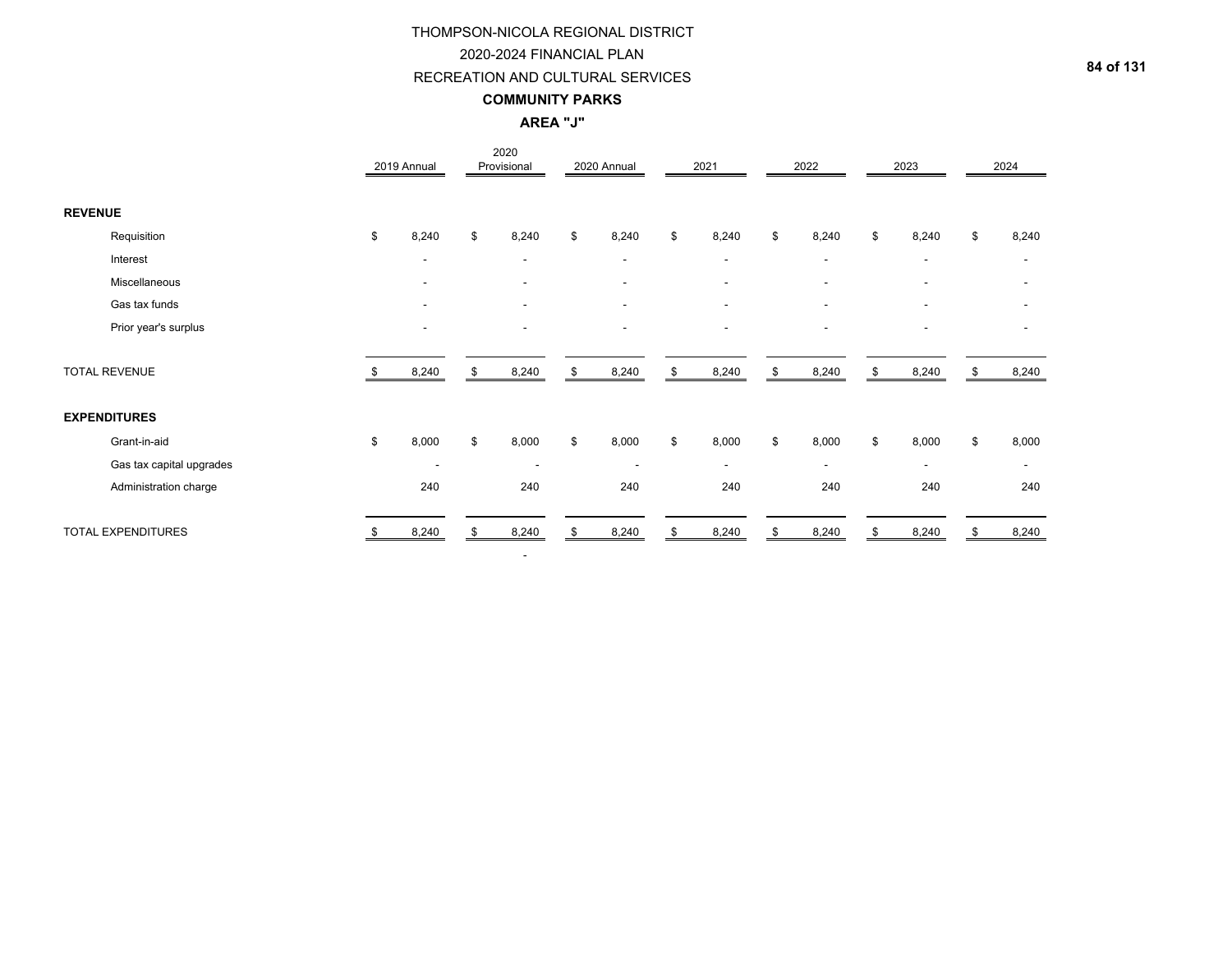### RECREATION AND CULTURAL SERVICES

#### **COMMUNITY PARKS**

# **AREA "L"**

|                |                           | 2019 Annual |     | 2020<br>Provisional | 2020 Annual |    | 2021                     |    | 2022                     |    | 2023                     | 2024           |
|----------------|---------------------------|-------------|-----|---------------------|-------------|----|--------------------------|----|--------------------------|----|--------------------------|----------------|
| <b>REVENUE</b> |                           |             |     |                     |             |    |                          |    |                          |    |                          |                |
|                | Requisition               | \$          | 150 | \$<br>5,946         | \$<br>5,946 | \$ | 5,946                    | \$ | 5,946                    | \$ | 5,946                    | \$<br>5,946    |
|                | Prior year's surplus      |             | 700 | 700                 | 700         |    | $\overline{\phantom{a}}$ |    | $\overline{\phantom{a}}$ |    | $\overline{\phantom{a}}$ | $\blacksquare$ |
|                | <b>TOTAL REVENUE</b>      |             | 850 | 6,646               | 6,646       | S  | 5,946                    | S  | 5,946                    | S. | 5,946                    | 5,946          |
|                | <b>EXPENDITURES</b>       |             |     |                     |             |    |                          |    |                          |    |                          |                |
|                | Grant-in-aid              | \$          | 700 | \$<br>6,400         | \$<br>6,400 | \$ | 5,700                    | \$ | 5,700                    | \$ | 5,700                    | \$<br>5,700    |
|                | Administration charge     |             | 150 | 246                 | 246         |    | 246                      |    | 246                      |    | 246                      | 246            |
|                | <b>TOTAL EXPENDITURES</b> |             | 850 | 6,646               | 6,646       | ደ  | 5,946                    |    | 5,946                    |    | 5,946                    | 5,946          |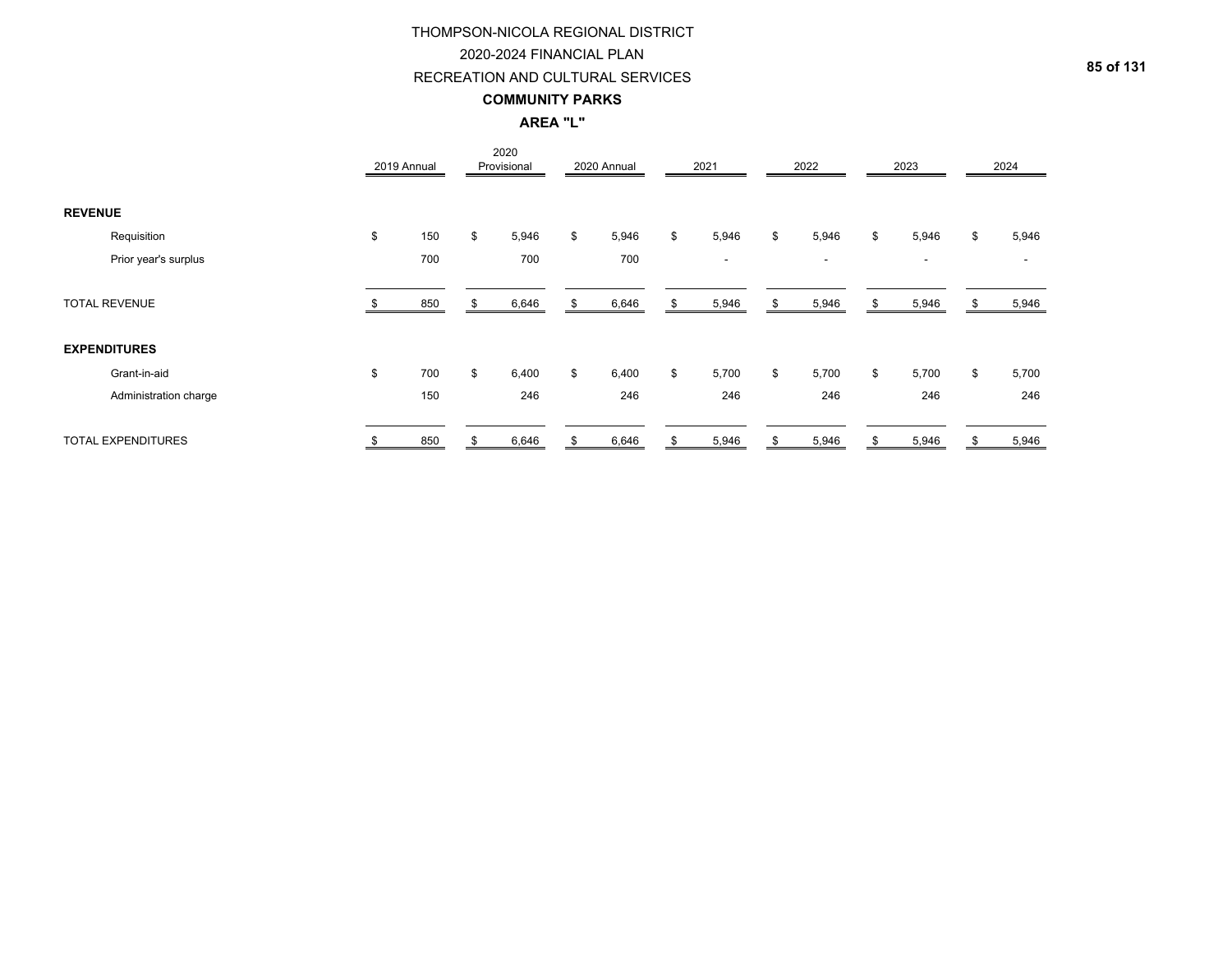# RECREATION AND CULTURAL SERVICES

### **COMMUNITY PARKS**

**AREA "M"**

|                |                           | 2019 Annual                    | 2020<br>Provisional      |    | 2020 Annual              |     | 2021                     |    | 2022                     |     | 2023                     | 2024        |
|----------------|---------------------------|--------------------------------|--------------------------|----|--------------------------|-----|--------------------------|----|--------------------------|-----|--------------------------|-------------|
| <b>REVENUE</b> |                           |                                |                          |    |                          |     |                          |    |                          |     |                          |             |
|                | Requisition               | \$<br>$\blacksquare$           | \$<br>2,650              | \$ | 2,650                    | \$  | 2,650                    | \$ | 2,650                    | \$  | 2,650                    | \$<br>2,650 |
|                | Prior year's surplus      | $\overline{\phantom{a}}$       | $\overline{\phantom{a}}$ |    | $\overline{\phantom{a}}$ |     | $\overline{\phantom{a}}$ |    | $\overline{\phantom{a}}$ |     | $\overline{\phantom{a}}$ |             |
|                | <b>TOTAL REVENUE</b>      |                                | 2,650                    | S. | 2,650                    | S   | 2,650                    | S. | 2,650                    | -SS | 2,650                    | 2,650       |
|                | <b>EXPENDITURES</b>       |                                |                          |    |                          |     |                          |    |                          |     |                          |             |
|                | Grant-in-aid              | \$<br>$\overline{\phantom{a}}$ | \$<br>2,500              | \$ | 2,500                    | \$  | 2,500                    | \$ | 2,500                    | \$  | 2,500                    | \$<br>2,500 |
|                | Administration charge     | $\overline{\phantom{a}}$       | 150                      |    | 150                      |     | 150                      |    | 150                      |     | 150                      | 150         |
|                | <b>TOTAL EXPENDITURES</b> |                                | 2,650                    | S  | 2,650                    | \$. | 2,650                    |    | 2,650                    |     | 2,650                    | 2,650       |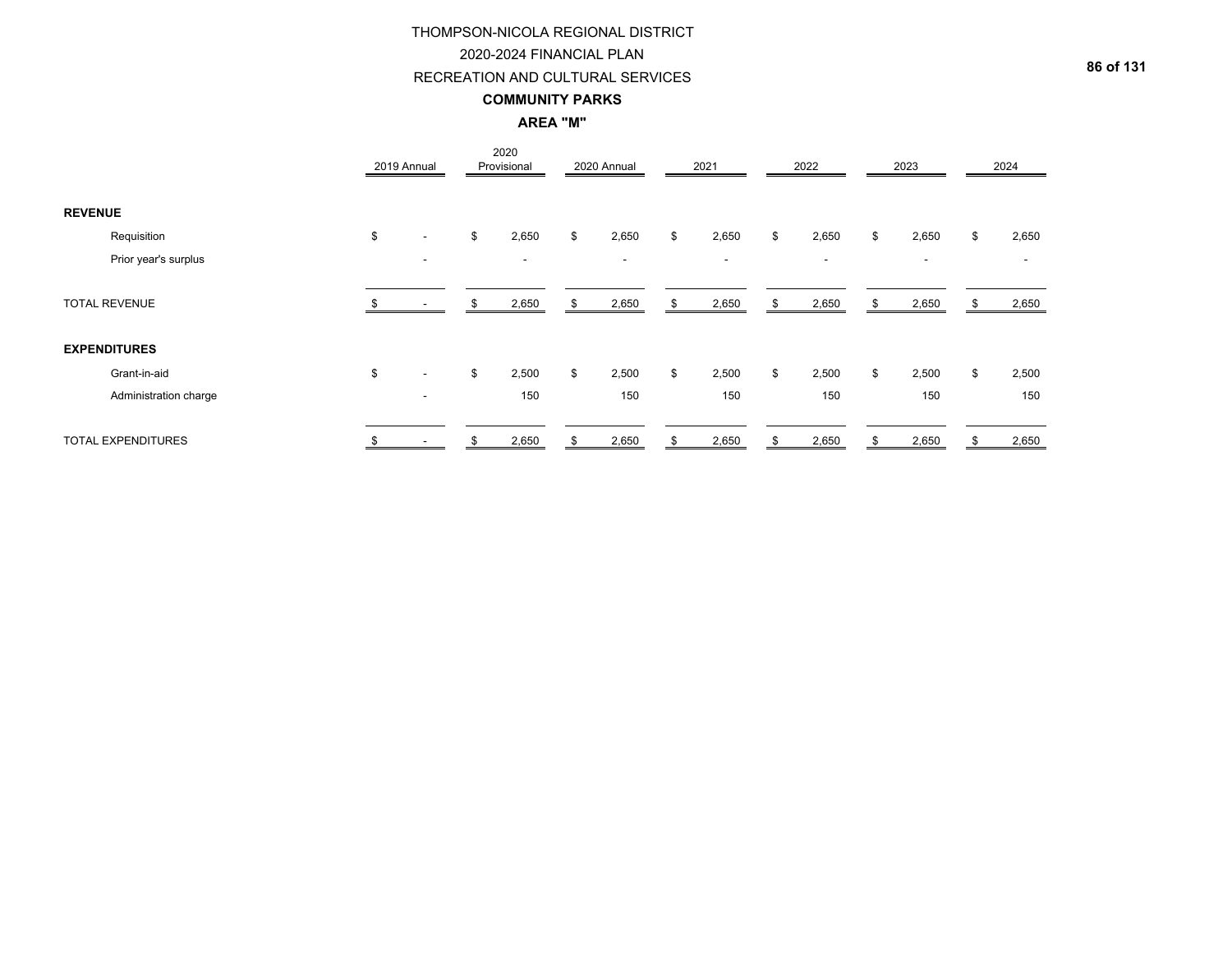### RECREATION AND CULTURAL SERVICES

### **COMMUNITY PARKS**

# **AREA "N"**

|                |                           | 2019 Annual | 2020<br>Provisional | 2020 Annual |     | 2021                     |    | 2022   |    | 2023                     | 2024                     |
|----------------|---------------------------|-------------|---------------------|-------------|-----|--------------------------|----|--------|----|--------------------------|--------------------------|
| <b>REVENUE</b> |                           |             |                     |             |     |                          |    |        |    |                          |                          |
|                | Requisition               | \$<br>165   | \$<br>165           | \$<br>165   | \$  | 4,150                    | \$ | 4,150  | \$ | 4,150                    | \$<br>4,150              |
|                | Prior year's surplus      | 4,000       | 4,000               | 4,000       |     | $\overline{\phantom{a}}$ |    | $\sim$ |    | $\overline{\phantom{a}}$ | $\overline{\phantom{a}}$ |
|                | <b>TOTAL REVENUE</b>      | 4,165       | 4,165               | 4,165       | S   | 4,150                    | £. | 4,150  | £. | 4,150                    | 4,150                    |
|                | <b>EXPENDITURES</b>       |             |                     |             |     |                          |    |        |    |                          |                          |
|                | Grant-in-aid              | \$<br>4,000 | \$<br>4,000         | \$<br>4,000 | \$  | 4,000                    | \$ | 4,000  | \$ | 4,000                    | \$<br>4,000              |
|                | Administration charge     | 165         | 165                 | 165         |     | 150                      |    | 150    |    | 150                      | 150                      |
|                | <b>TOTAL EXPENDITURES</b> | 4,165       | 4,165               | 4,165       | \$. | 4,150                    | ж, | 4,150  |    | 4,150                    | 4,150                    |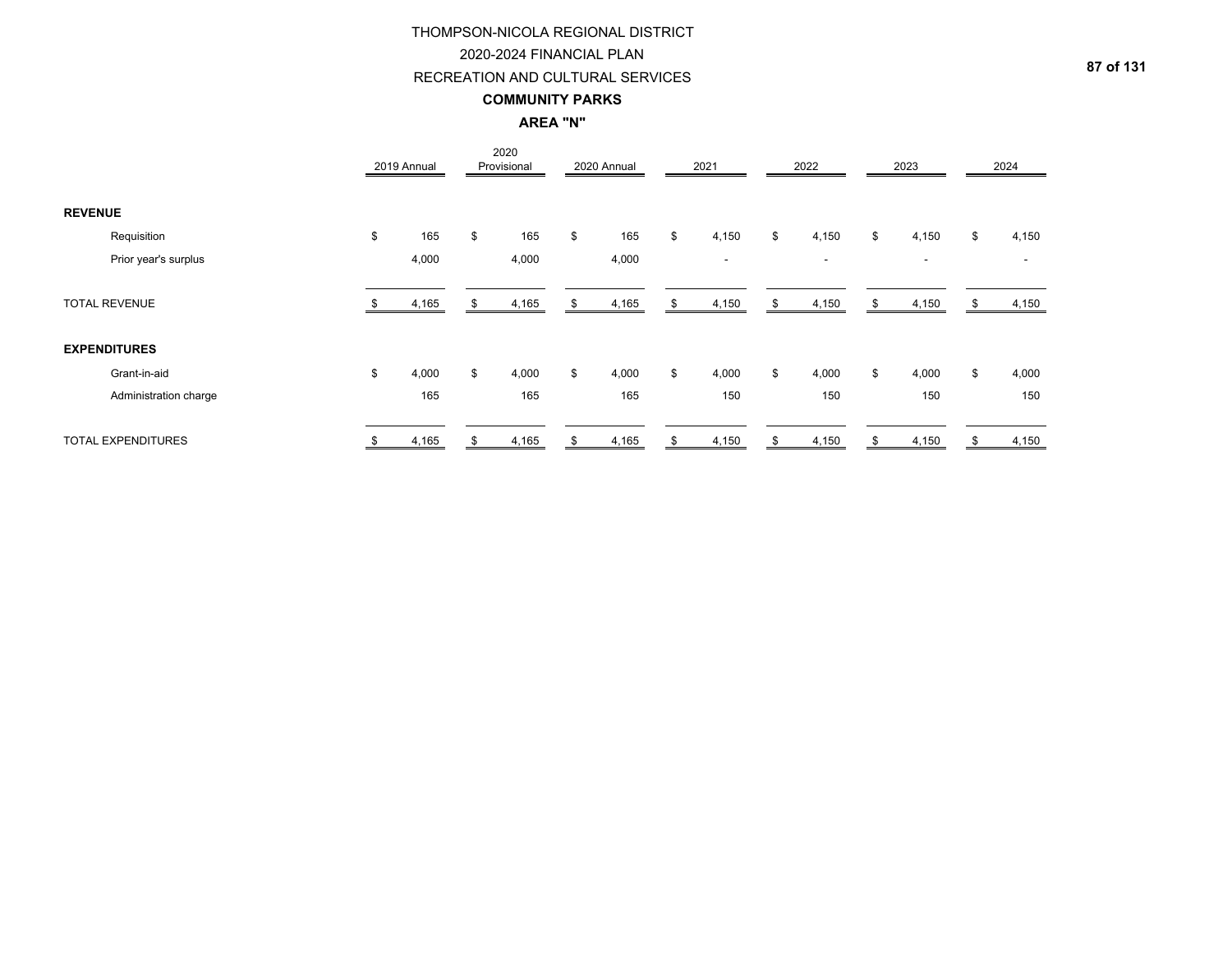### RECREATION AND CULTURAL SERVICES

### **COMMUNITY PARKS**

#### **AREA "O" AND A SPECIFIED AREA OF "P"**

|                           | 2019 Annual |                          |    | 2020<br>Provisional      |      | 2020 Annual              | 2021                     | 2022                     | 2023                     |    | 2024                     |
|---------------------------|-------------|--------------------------|----|--------------------------|------|--------------------------|--------------------------|--------------------------|--------------------------|----|--------------------------|
| <b>REVENUE</b>            |             |                          |    |                          |      |                          |                          |                          |                          |    |                          |
| Requisition               | \$          | 7,713                    | \$ | 8,676                    | \$   | 6,761                    | \$<br>12,899             | \$<br>12,899             | \$<br>12,899             | \$ | 12,899                   |
| Transfer from TCA surplus |             | $\overline{\phantom{a}}$ |    | $\overline{\phantom{a}}$ |      | $\overline{\phantom{a}}$ | $\overline{\phantom{a}}$ | $\overline{\phantom{a}}$ | $\overline{\phantom{a}}$ |    |                          |
| Prior year's surplus      |             | 5,035                    |    | 5,100                    |      | 6,959                    | $\overline{\phantom{a}}$ | ٠                        | $\overline{\phantom{a}}$ |    |                          |
| <b>TOTAL REVENUE</b>      |             | 12,748                   | S  | 13,776                   | - \$ | 13,720                   | \$<br>12,899             | \$<br>12,899             | \$<br>12,899             | S. | 12,899                   |
| <b>EXPENDITURES</b>       |             |                          |    |                          |      |                          |                          |                          |                          |    |                          |
| Grant-in-aid              | \$          | 12,000                   | \$ | 13,000                   | \$   | 13,000                   | \$<br>12,000             | \$<br>12,000             | \$<br>12,000             | \$ | 12,000                   |
| Insurance                 |             | 450                      |    | 450                      |      | 450                      | 450                      | 450                      | 450                      |    | 450                      |
| Amortization              |             | $\overline{\phantom{a}}$ |    | ۰                        |      | $\overline{\phantom{a}}$ | $\overline{\phantom{a}}$ | $\overline{\phantom{0}}$ | $\overline{\phantom{a}}$ |    | $\overline{\phantom{a}}$ |
| Administration charge     |             | 298                      |    | 326                      |      | 270                      | 449                      | 449                      | 449                      |    | 449                      |
| <b>TOTAL EXPENDITURES</b> | \$          | 12,748                   | \$ | 13,776                   | \$   | 13,720                   | \$<br>12,899             | \$<br>12,899             | \$<br>12,899             |    | 12,899                   |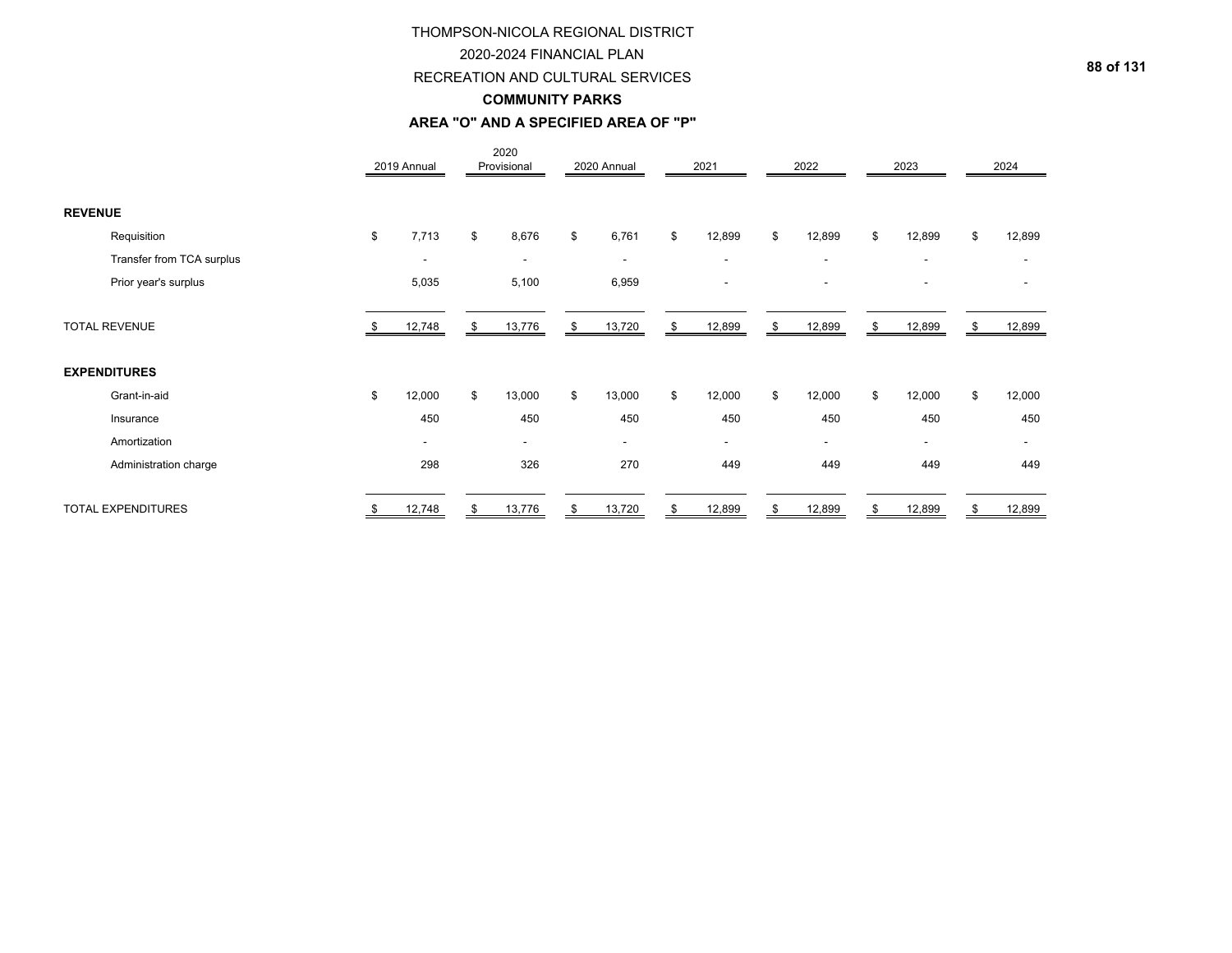### RECREATION AND CULTURAL SERVICES

## **COMMUNITY PARKS**

# **SPECIFIED AREA OF "J" (TOBIANO)**

|                |                           | 2019 Annual              | 2020<br>Provisional      | 2020 Annual              | 2021                     | 2022                     | 2023                     |    | 2024    |
|----------------|---------------------------|--------------------------|--------------------------|--------------------------|--------------------------|--------------------------|--------------------------|----|---------|
| <b>REVENUE</b> |                           |                          |                          |                          |                          |                          |                          |    |         |
|                | Requisition               | \$<br>144,200            | \$<br>144,200            | \$<br>154,500            | \$<br>154,500            | \$<br>154,500            | \$<br>154,500            | \$ | 154,500 |
|                | Interest                  | $\overline{\phantom{a}}$ | $\overline{\phantom{a}}$ | $\blacksquare$           | $\overline{\phantom{a}}$ | $\overline{\phantom{a}}$ | $\overline{\phantom{a}}$ |    |         |
|                | Prior year's surplus      | $\overline{\phantom{a}}$ |                          | $\overline{\phantom{a}}$ | $\overline{\phantom{a}}$ | ۰                        | $\overline{\phantom{a}}$ |    |         |
|                | <b>TOTAL REVENUE</b>      | 144,200                  | \$<br>144,200            | \$<br>154,500            | \$<br>154,500            | \$<br>154,500            | \$<br>154,500            | S. | 154,500 |
|                | <b>EXPENDITURES</b>       |                          |                          |                          |                          |                          |                          |    |         |
|                | Grant-in-aid              | \$<br>140,000            | \$<br>140,000            | \$<br>150,000            | \$<br>150,000            | \$<br>150,000            | \$<br>150,000            | \$ | 150,000 |
|                | Administration charge     | 4,200                    | 4,200                    | 4,500                    | 4,500                    | 4,500                    | 4,500                    |    | 4,500   |
|                | <b>TOTAL EXPENDITURES</b> | \$<br>144,200            | \$<br>144,200            | \$<br>154,500            | \$<br>154,500            | \$<br>154,500            | \$<br>154,500            | \$ | 154,500 |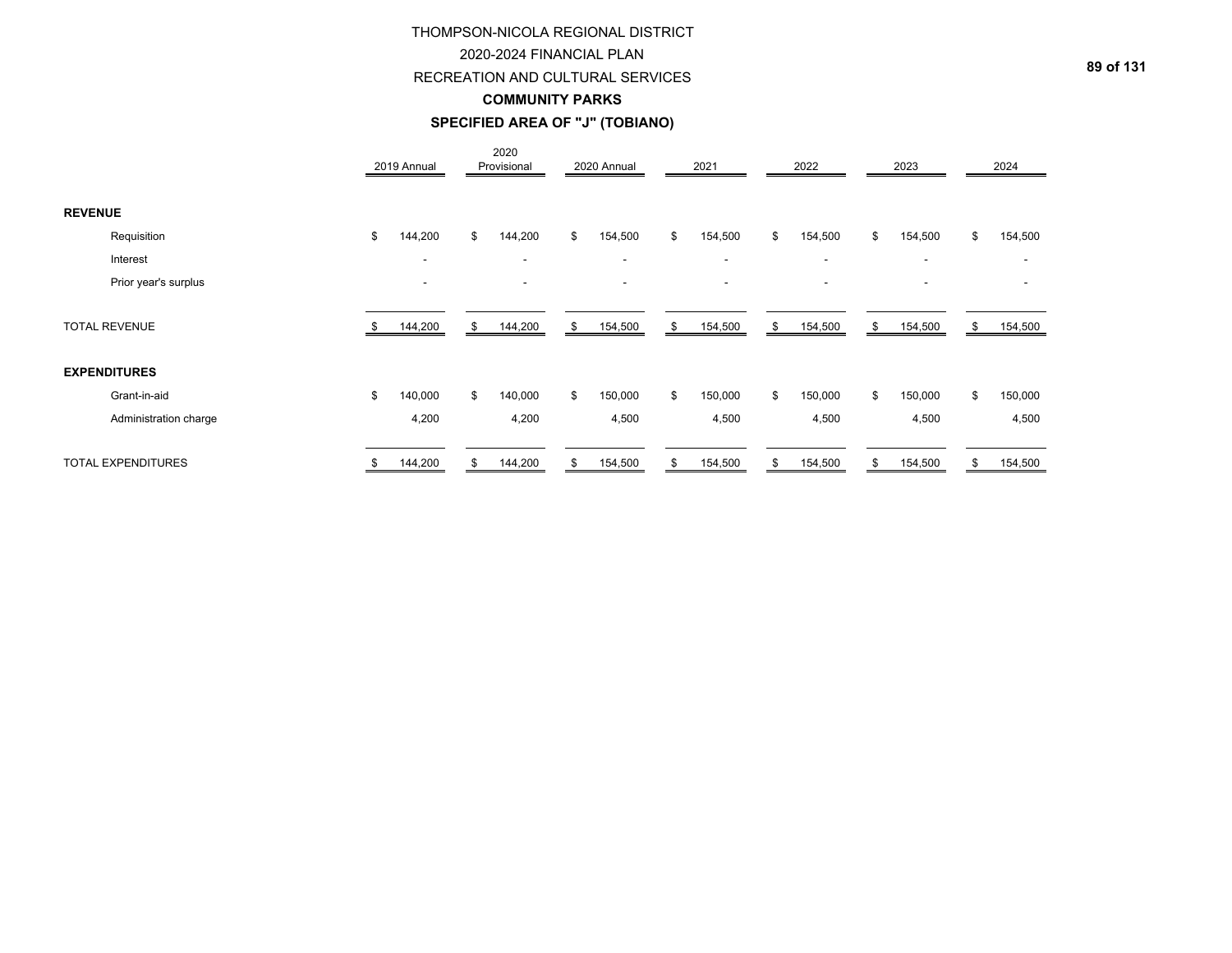### RECREATION AND CULTURAL SERVICES

# **REGIONAL PARKS**

#### **ALL MEMBER MUNICIPALITIES**

|                                        |     | 2019 Annual              | 2020<br>Provisional | 2020 Annual              | 2021           | 2022                     | 2023                     | 2024                     |
|----------------------------------------|-----|--------------------------|---------------------|--------------------------|----------------|--------------------------|--------------------------|--------------------------|
| <b>REVENUE</b>                         |     |                          |                     |                          |                |                          |                          |                          |
| Requisition                            | \$  | 21,917                   | \$<br>45,850        | \$<br>45,089             | \$<br>40,850   | \$<br>40,850             | \$<br>40,850             | \$<br>40,850             |
| Interest earned                        |     | $\overline{\phantom{a}}$ | $\blacksquare$      | $\overline{\phantom{a}}$ | $\blacksquare$ | $\overline{\phantom{a}}$ | $\overline{\phantom{a}}$ | $\sim$                   |
| Miscellaneous                          |     |                          |                     |                          |                |                          |                          |                          |
| Grants                                 |     |                          |                     |                          |                |                          |                          |                          |
| Transfer from TCA surplus              |     |                          |                     |                          |                |                          |                          |                          |
| Prior year's surplus                   |     | 235,933                  | 218,000             | 221,761                  | 220,000        | 220,000                  | 220,000                  | 220,000                  |
| <b>TOTAL REVENUE</b>                   | \$. | 257,850                  | \$<br>263,850       | \$<br>266,850            | \$<br>260,850  | \$<br>260,850            | \$<br>260,850            | \$<br>260,850            |
| <b>EXPENDITURES</b>                    |     |                          |                     |                          |                |                          |                          |                          |
| Park design and development            | \$  | 220,000                  | \$<br>226,000       | \$<br>226,000            | \$<br>220,000  | \$<br>220,000            | \$<br>220,000            | \$<br>220,000            |
| <b>Brushing</b>                        |     | 2,000                    | 2,000               | 2,000                    | 2,000          | 2,000                    | 2,000                    | 2,000                    |
| Grading                                |     | 1,000                    | 1,000               | 1,000                    | 1,000          | 1,000                    | 1,000                    | 1,000                    |
| Buoy system maintenance/Regional parks |     | 32,000                   | 32,000              | 35,000                   | 35,000         | 35,000                   | 35,000                   | 35,000                   |
| Sundry                                 |     | 1,500                    | 1,500               | 1,500                    | 1,500          | 1,500                    | 1,500                    | 1,500                    |
| Insurance                              |     | 1,200                    | 1,200               | 1,200                    | 1,200          | 1,200                    | 1,200                    | 1,200                    |
| Amortization                           |     |                          | $\blacksquare$      | $\blacksquare$           |                | ٠                        |                          | $\overline{\phantom{a}}$ |
| Administration charge                  |     | 150                      | 150                 | 150                      | 150            | 150                      | 150                      | 150                      |
| <b>TOTAL EXPENDITURES</b>              | \$  | 257,850                  | \$<br>263,850       | \$<br>266,850            | \$<br>260,850  | \$<br>260,850            | \$<br>260,850            | \$<br>260,850            |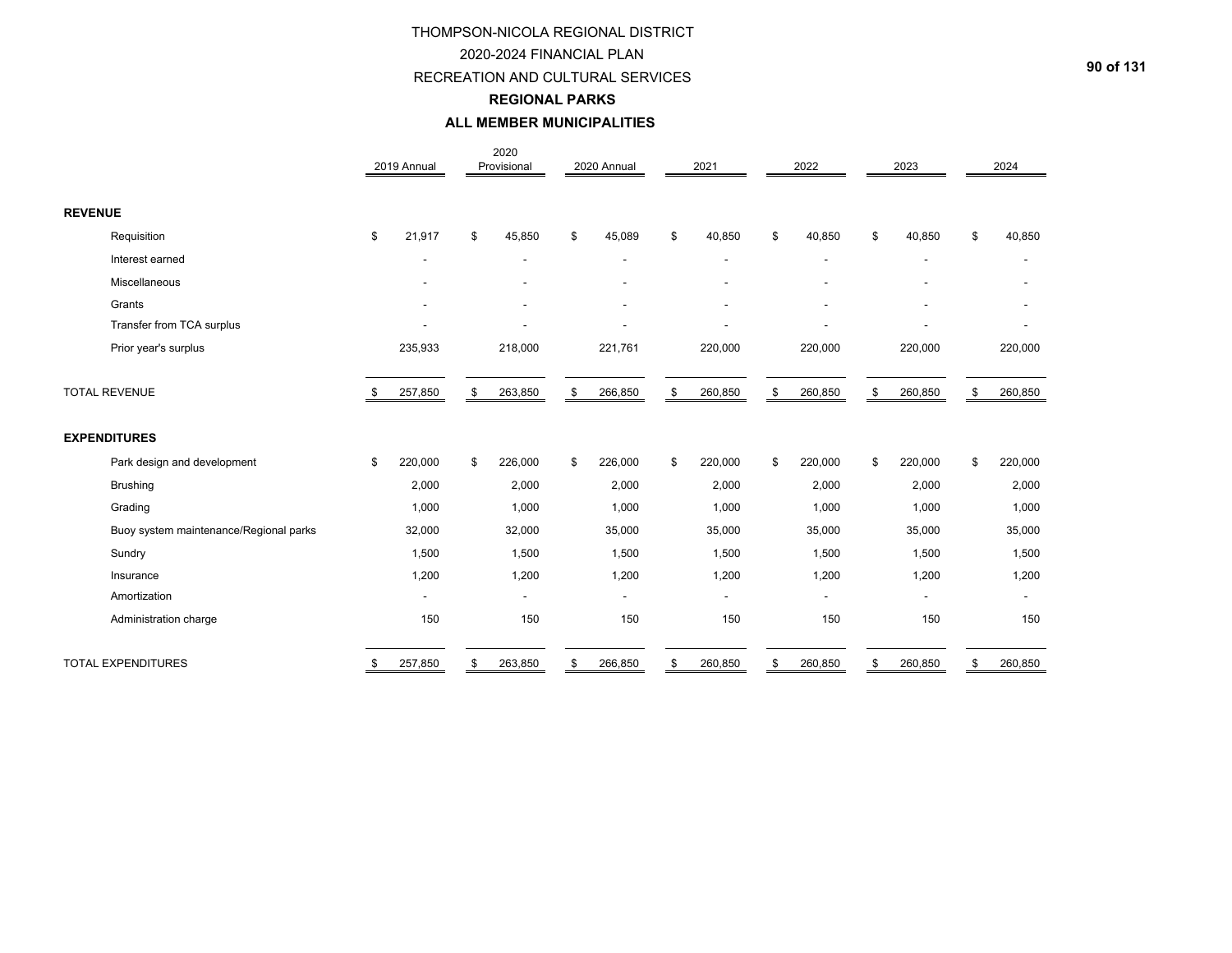# 2020-2024 FINANCIAL PLAN

# RECREATION AND CULTURAL SERVICES

**COMMUNITY HALLS GRANT-IN-AID**

**ELECTORAL AREA "B"**

|                             | 2019 Annual    | 2020<br>Provisional      | 2020 Annual              | 2021                     | 2022           | 2023                     | 2024                     |
|-----------------------------|----------------|--------------------------|--------------------------|--------------------------|----------------|--------------------------|--------------------------|
| <b>REVENUE</b>              |                |                          |                          |                          |                |                          |                          |
| Requisition                 | \$<br>40,247   | \$<br>40,938             | \$<br>41,052             | \$<br>39,985             | \$<br>40,054   | \$<br>40,125             | \$<br>40,197             |
| Interest revenue            | 100            | $\blacksquare$           | $\overline{\phantom{a}}$ | $\overline{\phantom{a}}$ |                | Ē,                       |                          |
| Gas tax funds               | $\blacksquare$ | $\blacksquare$           | $\overline{\phantom{a}}$ |                          |                |                          |                          |
| Miscellaneous revenue       | 100            | 200                      | 100                      |                          |                |                          |                          |
| Transfer from TCA surplus   |                | $\mathbf{r}$             |                          |                          |                |                          |                          |
| Prior year's surplus        | 47,911         | 314                      | 5,978                    |                          |                |                          |                          |
|                             | \$<br>88,358   | \$<br>41,452             | \$<br>47,130             | \$<br>39,985             | \$<br>40,054   | \$<br>40,125             | \$<br>40,197             |
| <b>EXPENDITURES</b>         |                |                          |                          |                          |                |                          |                          |
| Grant-in-aid: Blue River    | \$<br>17,000   | \$<br>17,000             | \$<br>17,000             | \$<br>17,000             | \$<br>17,000   | \$<br>17,000             | \$<br>17,000             |
| Capital project: Blue River | $\blacksquare$ | $\overline{\phantom{a}}$ |                          | $\overline{\phantom{a}}$ |                | $\overline{\phantom{a}}$ | $\overline{\phantom{a}}$ |
| Operating costs: Avola      | 12,650         | 11,750                   | 11,750                   | 12,000                   | 12,000         | 12,000                   | 12,000                   |
| Capital project: Avola      | $\blacksquare$ | $\blacksquare$           | $\blacksquare$           | $\sim$                   | $\blacksquare$ | $\overline{a}$           | $\blacksquare$           |
| Salaries                    | 2,677          | 2,630                    | 2,630                    | 2,683                    | 2,736          | 2,791                    | 2,847                    |
| Employee benefits           | 645            | 670                      | 670                      | 683                      | 697            | 711                      | 725                      |
| General                     | 1,780          | 450                      | 450                      | $\overline{a}$           |                | $\blacksquare$           | $\sim$                   |
| Insurance                   | 725            | 700                      | 700                      | 1,600                    | 1,600          | 1,600                    | 1,600                    |
| Transfer to reserve         | 52,731         | 7,256                    | 13,038                   | 5,000                    | 5,000          | 5,000                    | 5,000                    |
| Amortization                |                | $\blacksquare$           |                          |                          |                |                          |                          |
| Administration charge       | 150            | 996                      | 892                      | 1,019                    | 1,021          | 1,023                    | 1,025                    |
| <b>TOTAL EXPENDITURES</b>   | \$<br>88,358   | \$<br>41,452             | \$<br>47,130             | \$<br>39,985             | \$<br>40,054   | \$<br>40,125             | \$<br>40,197             |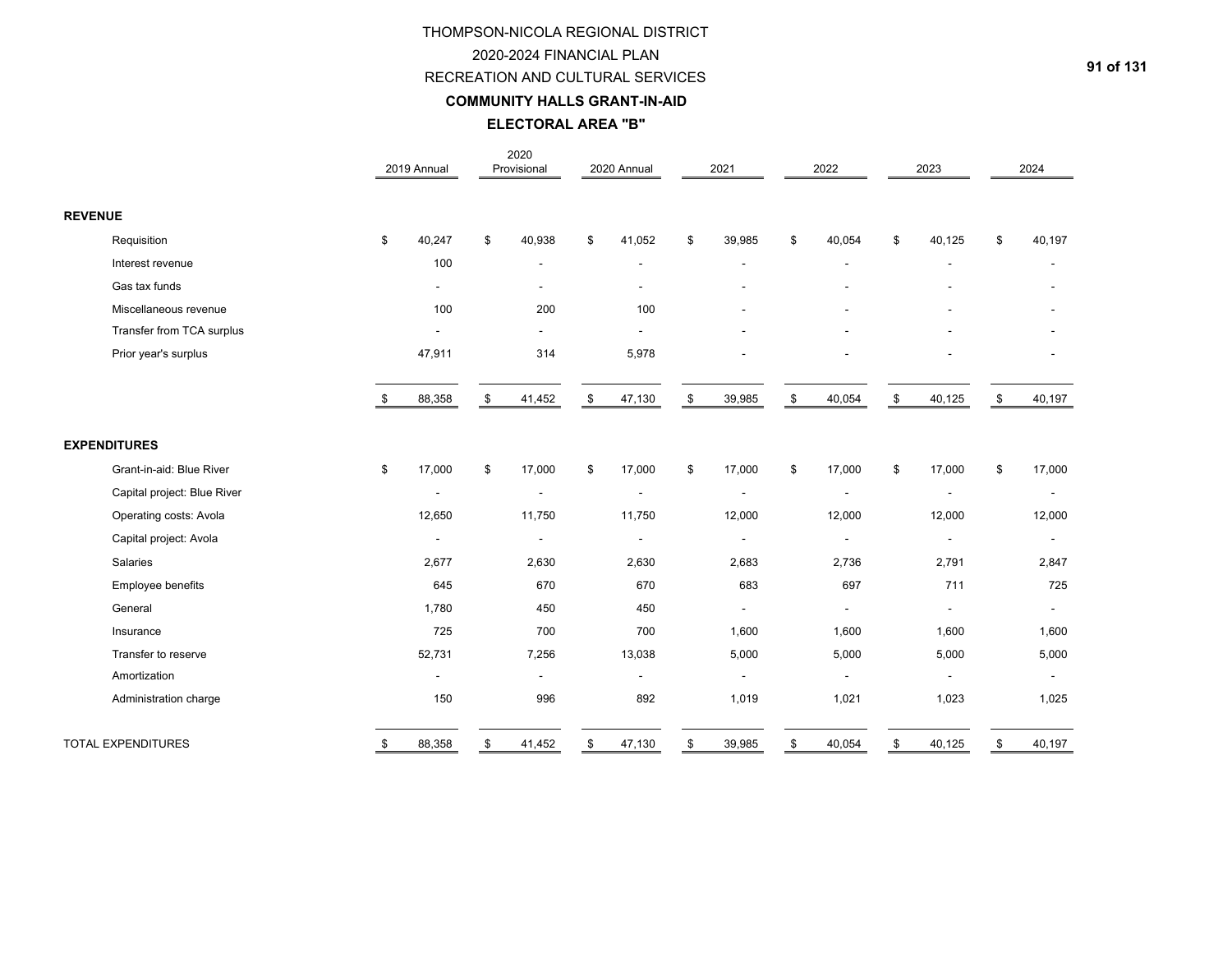#### 2020-2024 FINANCIAL PLAN

### RECREATION AND CULTURAL SERVICES

### **BLACKPOOL COMMUNITY HALL**

# **ELECTORAL AREA "A"**

|                                | 2019 Annual              |    | 2020<br>Provisional      | 2020 Annual              | 2021                     | 2022                     | 2023                     | 2024         |
|--------------------------------|--------------------------|----|--------------------------|--------------------------|--------------------------|--------------------------|--------------------------|--------------|
| <b>REVENUE</b>                 |                          |    |                          |                          |                          |                          |                          |              |
| Requisition                    | \$<br>10,000             | \$ | 10,000                   | \$<br>10,000             | \$<br>10,000             | \$<br>10,000             | \$<br>10,000             | \$<br>10,000 |
| Fed gov't grants/Gas tax funds | $\overline{\phantom{a}}$ |    | $\blacksquare$           | $\overline{\phantom{a}}$ | $\overline{\phantom{a}}$ | $\sim$                   | $\overline{\phantom{a}}$ |              |
| Prior year's surplus           |                          |    |                          |                          |                          |                          | $\overline{\phantom{0}}$ |              |
| <b>TOTAL REVENUE</b>           | 10,000                   | S  | 10,000                   | \$<br>10,000             | \$<br>10,000             | \$<br>10,000             | \$<br>10,000             | 10,000       |
| <b>EXPENDITURES</b>            |                          |    |                          |                          |                          |                          |                          |              |
| Grant-in-aid                   | \$<br>9,709              | \$ | 9,709                    | \$<br>9,709              | \$<br>9,709              | \$<br>9,709              | \$<br>9,709              | \$<br>9,709  |
| Capital project                | $\overline{\phantom{a}}$ |    | $\overline{\phantom{a}}$ | $\overline{\phantom{a}}$ | $\overline{\phantom{a}}$ | $\overline{\phantom{a}}$ | $\overline{\phantom{a}}$ |              |
| Administration charge          | 291                      |    | 291                      | 291                      | 291                      | 291                      | 291                      | 291          |
| <b>TOTAL EXPENDITURES</b>      | \$<br>10,000             | \$ | 10,000                   | \$<br>10,000             | \$<br>10,000             | \$<br>10,000             | \$<br>10,000             | \$<br>10,000 |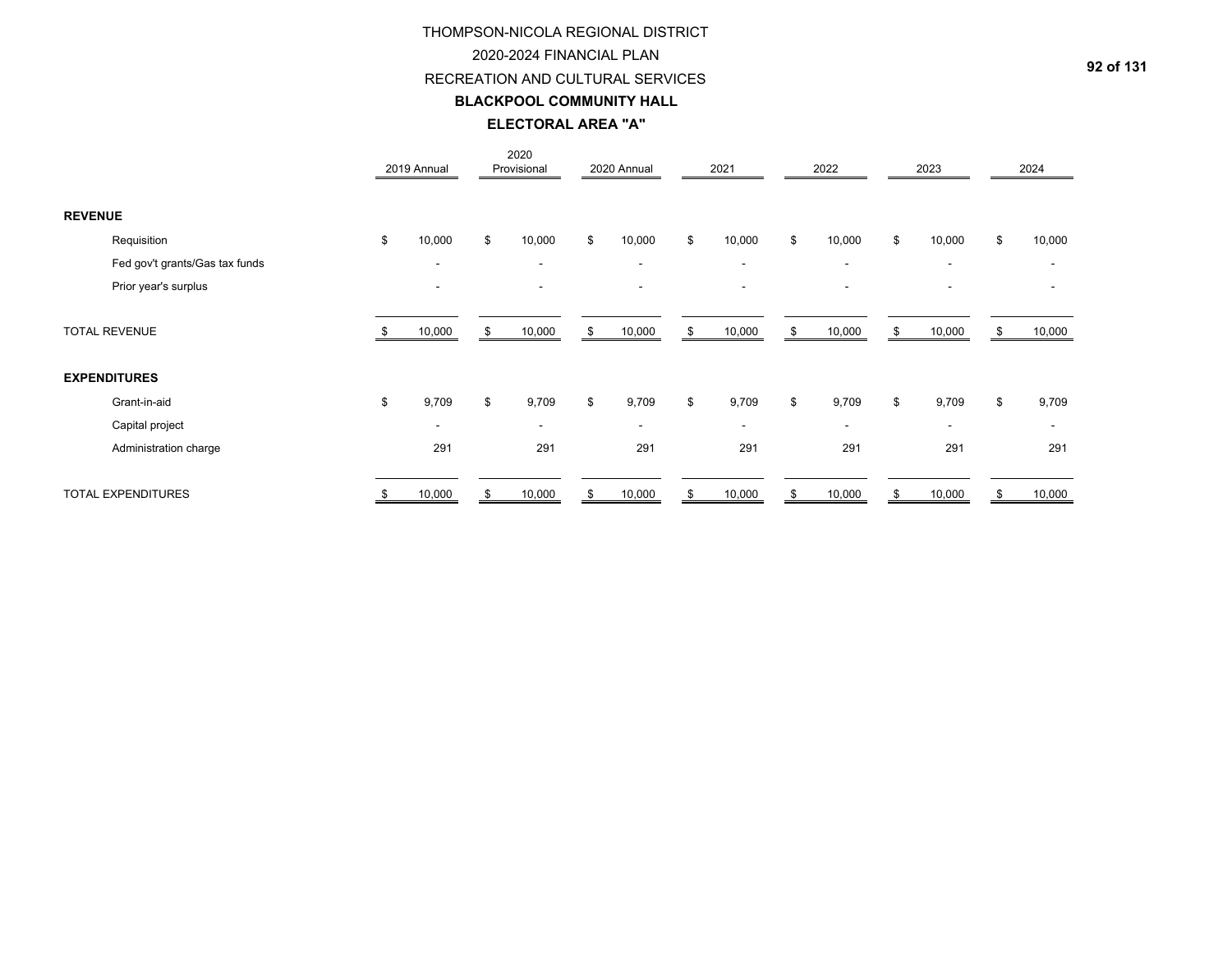# RECREATION AND CULTURAL SERVICES

### **LITTLE FORT COMMUNITY HALL**

# **SPECIFIED AREA OF "O"**

|                              |    | 2019 Annual    | 2020<br>Provisional | 2020 Annual              | 2021                     |    | 2022   | 2023           | 2024                     |
|------------------------------|----|----------------|---------------------|--------------------------|--------------------------|----|--------|----------------|--------------------------|
| <b>REVENUE</b>               |    |                |                     |                          |                          |    |        |                |                          |
| Requisition                  | \$ | 24,731         | \$<br>20,684        | \$<br>20,712             | \$<br>28,385             | \$ | 28,385 | \$<br>28,385   | \$<br>28,385             |
| Miscellaneous                |    | ٠              |                     | $\blacksquare$           | $\overline{a}$           |    |        | $\blacksquare$ |                          |
| Government grants            |    |                |                     | $\overline{\phantom{0}}$ | ۰                        |    |        | $\blacksquare$ |                          |
| Gas tax funds                |    | 5,000          | 68,866              | 81,285                   |                          |    |        |                |                          |
| Transfer from TCA surplus    |    |                |                     |                          |                          |    |        |                |                          |
| Prior year's surplus         |    | 10,953         | 15,000              | 14,972                   |                          |    |        | $\blacksquare$ |                          |
| <b>TOTAL REVENUE</b>         |    | 40,684         | \$<br>104,550       | \$<br>116,969            | \$<br>28,385             |    | 28,385 | \$<br>28,385   | \$<br>28,385             |
| <b>EXPENDITURES</b>          |    |                |                     |                          |                          |    |        |                |                          |
| Operating advances           | \$ | 17,000         | \$<br>17,000        | \$<br>17,000             | \$<br>17,000             | \$ | 17,000 | \$<br>17,000   | \$<br>17,000             |
| Gas tax capital improvements |    | 5,000          | 68,866              | 81,285                   |                          |    |        | $\blacksquare$ | $\overline{\phantom{a}}$ |
| Other capital projects       |    | 10,000         | 10,000              | 10,000                   | 3,000                    |    | 3,000  | 3,000          | 3,000                    |
| Water maintenance            |    | 5,000          | 5,000               | 5,000                    | 5,000                    |    | 5,000  | 5,000          | 5,000                    |
| Insurance                    |    | 2,450          | 2,450               | 2,450                    | 2,500                    |    | 2,500  | 2,500          | 2,500                    |
| Amortization                 |    | $\blacksquare$ | $\blacksquare$      | $\blacksquare$           | $\overline{\phantom{a}}$ |    |        | $\blacksquare$ |                          |
| Administration charge        |    | 1,234          | 1,234               | 1,234                    | 885                      |    | 885    | 885            | 885                      |
| <b>TOTAL EXPENDITURES</b>    | -S | 40,684         | \$<br>104,550       | \$<br>116,969            | \$<br>28,385             | S. | 28,385 | \$<br>28,385   | \$<br>28,385             |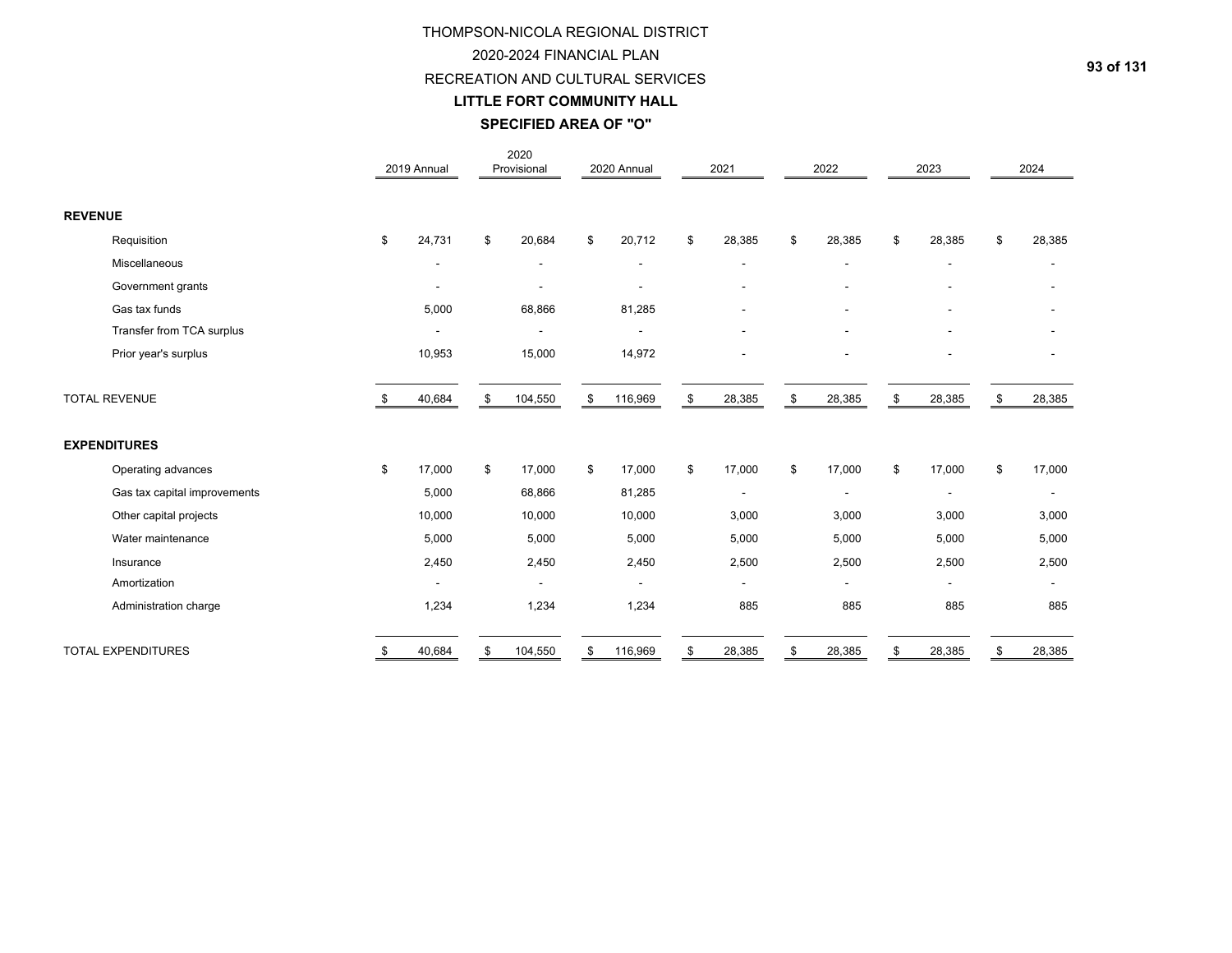#### 2020-2024 FINANCIAL PLAN

#### RECREATION AND CULTURAL SERVICES

#### **PRITCHARD COMMUNITY HALL GRANT-IN-AID**

# **LOCAL SERVICE WITHIN PORTIONS OF AREAS "L" AND "P"**

|                           |     | 2019 Annual              | 2020<br>Provisional      | 2020 Annual              | 2021                     | 2022                     | 2023                     | 2024                     |
|---------------------------|-----|--------------------------|--------------------------|--------------------------|--------------------------|--------------------------|--------------------------|--------------------------|
| <b>REVENUE</b>            |     |                          |                          |                          |                          |                          |                          |                          |
| Requisition               | \$  | 15,443                   | \$<br>15,450             | \$<br>15,450             | \$<br>15,450             | \$<br>15,450             | \$<br>15,450             | \$<br>15,450             |
| Grants in lieu            |     | $\overline{\phantom{a}}$ | $\overline{\phantom{a}}$ | $\overline{\phantom{a}}$ | $\overline{\phantom{a}}$ | $\sim$                   | $\overline{\phantom{a}}$ | $\overline{\phantom{a}}$ |
| Gas tax funds             |     | $\blacksquare$           | $\overline{\phantom{a}}$ | 3,157                    | $\overline{\phantom{a}}$ | $\overline{\phantom{a}}$ | $\blacksquare$           |                          |
| Miscellaneous revenue     |     | $\blacksquare$           | $\overline{\phantom{a}}$ | $\overline{\phantom{a}}$ | $\blacksquare$           | $\overline{\phantom{a}}$ | $\blacksquare$           |                          |
| Prior year's surplus      |     | $\overline{7}$           |                          | $\blacksquare$           | $\overline{\phantom{a}}$ | $\overline{\phantom{a}}$ | $\overline{\phantom{a}}$ |                          |
| <b>TOTAL REVENUE</b>      | \$. | 15,450                   | \$<br>15,450             | \$<br>18,607             | \$<br>15,450             | \$<br>15,450             | \$<br>15,450             | \$<br>15,450             |
| <b>EXPENDITURES</b>       |     |                          |                          |                          |                          |                          |                          |                          |
| Grant-in-aid              | \$  | 15,000                   | \$<br>15,000             | \$<br>15,000             | \$<br>15,000             | \$<br>15,000             | \$<br>15,000             | \$<br>15,000             |
| Capital projects          |     | $\blacksquare$           | $\overline{\phantom{a}}$ | 3,157                    | $\blacksquare$           | $\overline{\phantom{0}}$ | $\blacksquare$           |                          |
| Administration charge     |     | 450                      | 450                      | 450                      | 450                      | 450                      | 450                      | 450                      |
| <b>TOTAL EXPENDITURES</b> | \$  | 15,450                   | \$<br>15,450             | \$<br>18,607             | \$<br>15,450             | \$<br>15,450             | \$<br>15,450             | \$<br>15,450             |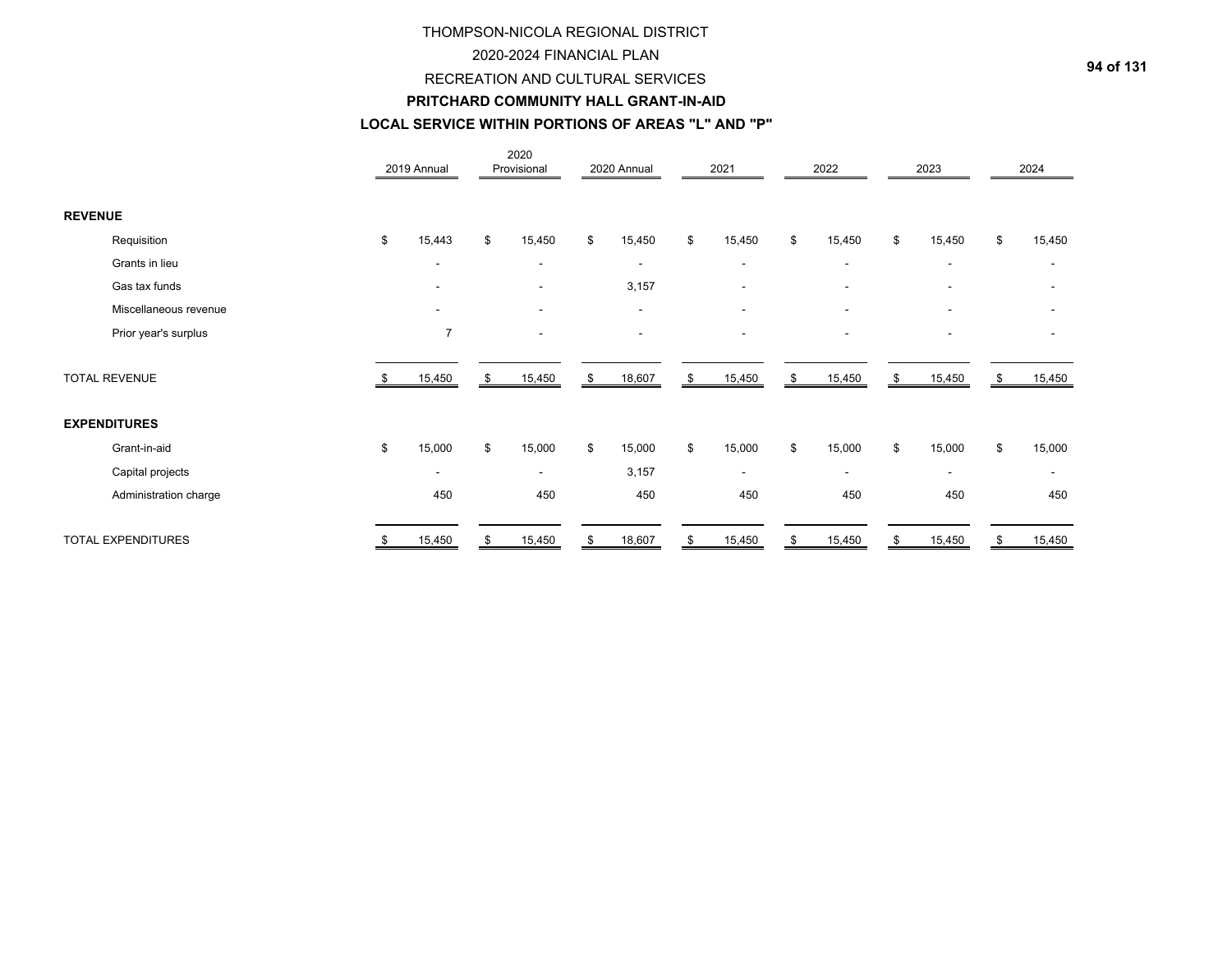#### 2020-2024 FINANCIAL PLAN

### RECREATION AND CULTURAL SERVICES

#### **SAVONA COMMUNITY HALL**

# **ELECTORAL AREA "J"**

|                |                                | 2019 Annual              |    | 2020<br>Provisional      |     | 2020 Annual              | 2021                     | 2022                     |    | 2023                     |    | 2024   |
|----------------|--------------------------------|--------------------------|----|--------------------------|-----|--------------------------|--------------------------|--------------------------|----|--------------------------|----|--------|
| <b>REVENUE</b> |                                |                          |    |                          |     |                          |                          |                          |    |                          |    |        |
|                | Requisition                    | \$<br>19,055             | \$ | 19,220                   | \$  | 19,220                   | \$<br>19,364             | \$<br>19,467             | \$ | 19,467                   | \$ | 19,467 |
|                | Fed gov't grants/Gas tax funds | $\overline{\phantom{a}}$ |    | $\overline{\phantom{a}}$ |     | 2,556                    | $\overline{\phantom{a}}$ | $\blacksquare$           |    | $\blacksquare$           |    |        |
|                | Miscellaneous revenue          |                          |    | $\overline{\phantom{a}}$ |     | $\overline{\phantom{a}}$ | $\overline{\phantom{a}}$ | $\blacksquare$           |    | $\blacksquare$           |    |        |
|                | Prior year's surplus           |                          |    |                          |     |                          |                          |                          |    | ۰                        |    |        |
|                | <b>TOTAL REVENUE</b>           | 19,055                   | \$ | 19,220                   | \$  | 21,776                   | \$<br>19,364             | \$<br>19,467             | S  | 19,467                   | S  | 19,467 |
|                | <b>EXPENDITURES</b>            |                          |    |                          |     |                          |                          |                          |    |                          |    |        |
|                | Grant-in-aid                   | \$<br>18,500             | \$ | 18,660                   | \$. | 18,660                   | \$<br>18,800             | \$<br>18,900             | \$ | 18,900                   | ደ  | 18,900 |
|                | Gas tax capital projects       | $\overline{\phantom{a}}$ |    | $\overline{\phantom{a}}$ |     | 2,556                    | $\overline{\phantom{a}}$ | $\overline{\phantom{a}}$ |    | $\overline{\phantom{a}}$ |    |        |
|                | Administration charge          | 555                      |    | 560                      |     | 560                      | 564                      | 567                      |    | 567                      |    | 567    |
|                | <b>TOTAL EXPENDITURES</b>      | 19,055                   | S  | 19,220                   |     | 21,776                   | \$<br>19,364             | 19,467                   | S  | 19,467                   |    | 19,467 |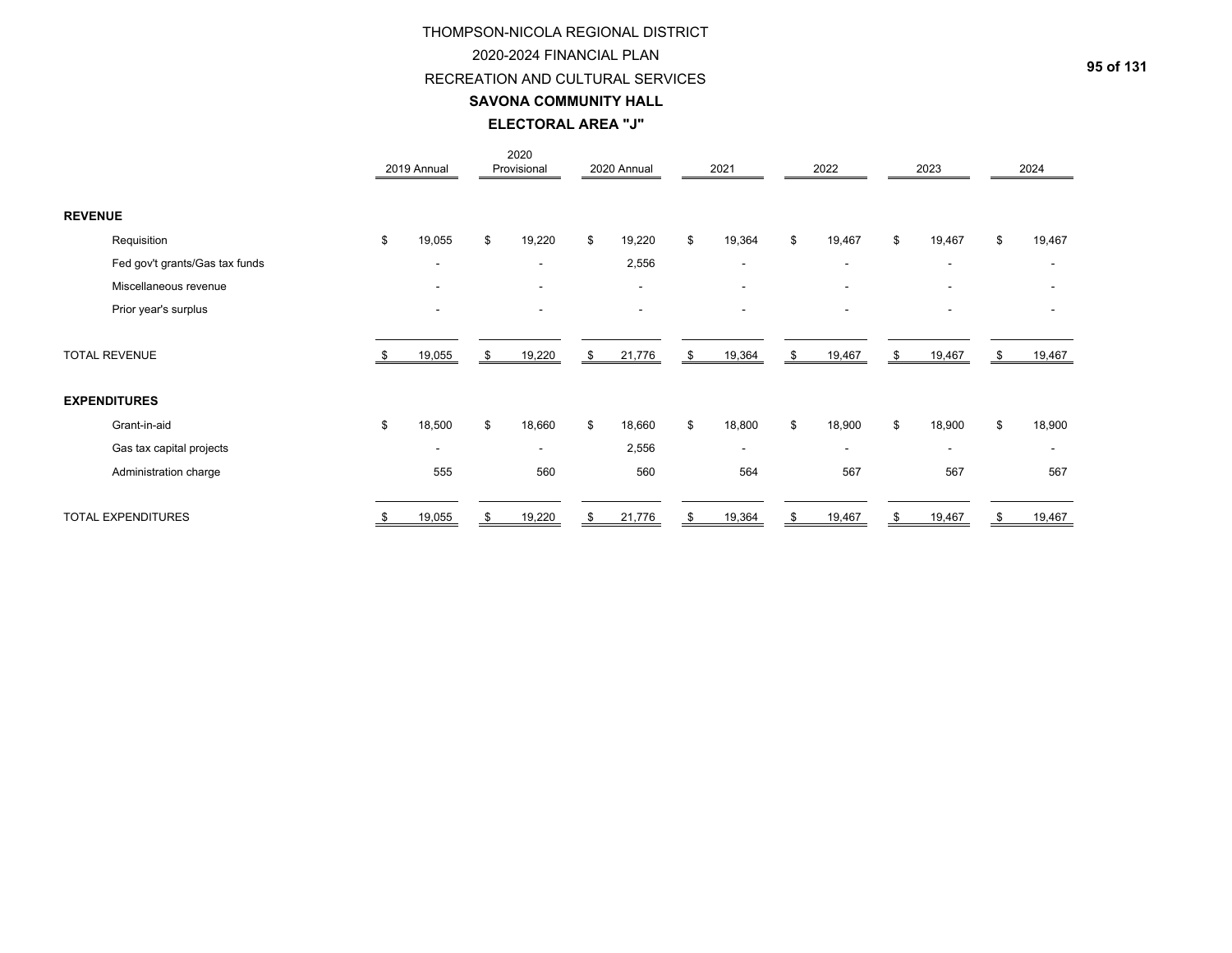#### 2020-2024 FINANCIAL PLAN

### RECREATION AND CULTURAL SERVICES

#### **UPPER CLEARWATER HALL**

### **ELECTORAL AREA "A"**

|                           | 2019 Annual              |    | 2020<br>Provisional      | 2020 Annual              | 2021                     | 2022                     |    | 2023                     | 2024                     |
|---------------------------|--------------------------|----|--------------------------|--------------------------|--------------------------|--------------------------|----|--------------------------|--------------------------|
| <b>REVENUE</b>            |                          |    |                          |                          |                          |                          |    |                          |                          |
| Requisition               | \$<br>5,000              | \$ | 5,000                    | \$<br>5,000              | \$<br>5,000              | \$<br>5,000              | \$ | 5,000                    | \$<br>5,000              |
| Gas tax funds             | $\overline{\phantom{a}}$ |    | $\overline{\phantom{a}}$ | $\overline{\phantom{a}}$ | $\overline{\phantom{a}}$ | $\overline{\phantom{a}}$ |    | $\overline{\phantom{a}}$ | $\overline{\phantom{a}}$ |
| Miscellaneous revenue     | $\overline{\phantom{a}}$ |    | $\sim$                   | $\overline{\phantom{a}}$ | $\blacksquare$           | $\sim$                   |    | $\overline{\phantom{a}}$ |                          |
| Prior year's surplus      |                          |    |                          | $\blacksquare$           | $\overline{\phantom{a}}$ | ۰                        |    | $\blacksquare$           |                          |
| <b>TOTAL REVENUE</b>      | 5,000                    | \$ | 5,000                    | \$<br>5,000              | \$<br>5,000              | \$<br>5,000              | \$ | 5,000                    | \$<br>5,000              |
| <b>EXPENDITURES</b>       |                          |    |                          |                          |                          |                          |    |                          |                          |
| Grant-in-aid              | \$<br>4,850              | \$ | 4,850                    | \$<br>4,850              | \$<br>4,850              | \$<br>4,850              | \$ | 4,850                    | \$<br>4,850              |
| Capital project           | $\blacksquare$           |    | $\overline{\phantom{a}}$ | $\overline{\phantom{a}}$ | $\overline{\phantom{a}}$ | $\overline{\phantom{a}}$ |    | $\overline{\phantom{a}}$ | $\overline{\phantom{a}}$ |
| Administration charge     | 150                      |    | 150                      | 150                      | 150                      | 150                      |    | 150                      | 150                      |
| <b>TOTAL EXPENDITURES</b> | 5,000                    | S  | 5,000                    | 5,000                    | \$<br>5,000              | 5,000                    | S  | 5,000                    | 5,000                    |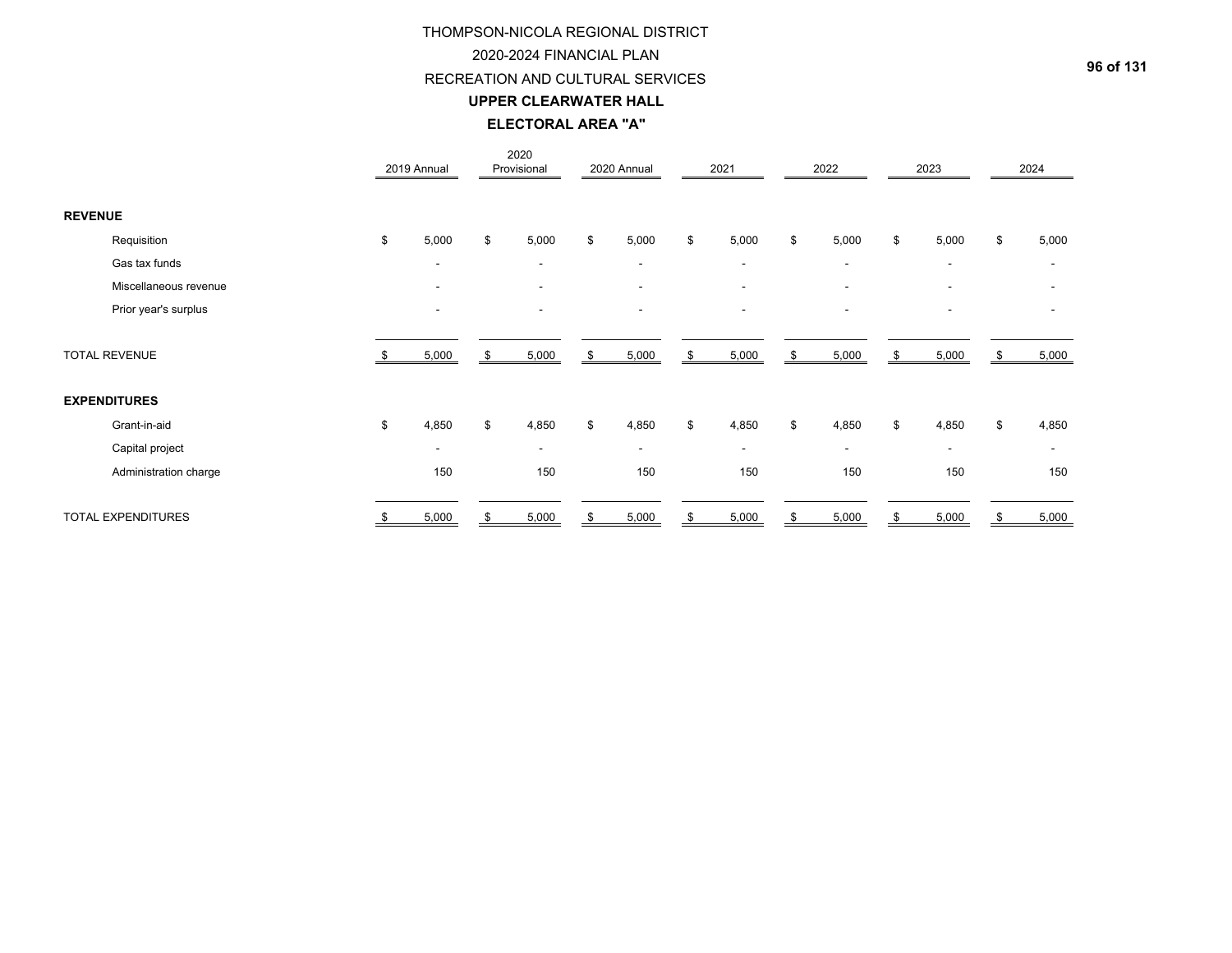#### 2020-2024 FINANCIAL PLAN

#### RECREATION AND CULTURAL SERVICES

#### **VAVENBY COMMUNITY HALL**

# **SPECIFIED AREA OF "A" AND "B"**

|                           |    | 2019 Annual              | 2020<br>Provisional      | 2020 Annual              | 2021                     | 2022                     | 2023                         | 2024                     |
|---------------------------|----|--------------------------|--------------------------|--------------------------|--------------------------|--------------------------|------------------------------|--------------------------|
| <b>REVENUE</b>            |    |                          |                          |                          |                          |                          |                              |                          |
| Requisition               | \$ | 39,586                   | \$<br>40,031             | \$<br>40,016             | \$<br>39,077             | \$<br>39,723             | \$<br>40,383                 | \$<br>41,056             |
| Grants in lieu            |    | 115                      | $\overline{\phantom{a}}$ | $\overline{\phantom{a}}$ | $\overline{\phantom{a}}$ | $\overline{\phantom{a}}$ | $\qquad \qquad \blacksquare$ | $\overline{\phantom{a}}$ |
| Miscellaneous             |    | 500                      | 150                      | 150                      |                          |                          |                              |                          |
| Gas tax funds             |    |                          | $\blacksquare$           | $\overline{a}$           |                          |                          |                              |                          |
| Transfer from reserve     |    | 7,685                    | 7,992                    | 5,190                    |                          |                          | $\overline{\phantom{a}}$     |                          |
| Transfer from TCA surplus |    | $\blacksquare$           | $\blacksquare$           |                          |                          |                          |                              |                          |
| Prior year's surplus      |    | 7,963                    |                          | 3,507                    |                          |                          | $\blacksquare$               |                          |
| <b>TOTAL REVENUE</b>      |    | 55,849                   | \$<br>48,173             | \$<br>48,863             | \$<br>39,077             | \$<br>39,723             | \$<br>40,383                 | \$<br>41,056             |
| <b>EXPENDITURES</b>       |    |                          |                          |                          |                          |                          |                              |                          |
| Operating costs           | \$ | 30,177                   | \$<br>30,070             | \$<br>30,769             | \$<br>31,384             | \$<br>32,012             | \$<br>32,652                 | \$<br>33,305             |
| Capital projects          |    | 17,500                   | 15,000                   | 15,000                   | ٠                        | $\overline{\phantom{a}}$ | $\qquad \qquad \blacksquare$ |                          |
| Gas tax project           |    | $\overline{a}$           |                          |                          |                          |                          |                              |                          |
| Insurance                 |    | 1,850                    | 1,700                    | 1,700                    | 1,700                    | 1,700                    | 1,700                        | 1,700                    |
| Transfer to reserve       |    | 5,000                    |                          | $\overline{\phantom{a}}$ | 5,000                    | 5,000                    | 5,000                        | 5,000                    |
| Amortization              |    | $\overline{\phantom{a}}$ |                          |                          |                          |                          | $\qquad \qquad \blacksquare$ | $\blacksquare$           |
| Administration charge     |    | 1,322                    | 1,403                    | 1,394                    | 993                      | 1,011                    | 1,031                        | 1,050                    |
| <b>TOTAL EXPENDITURES</b> | S  | 55,849                   | \$<br>48,173             | \$<br>48,863             | \$<br>39,077             | \$<br>39,723             | \$<br>40,383                 | \$<br>41,056             |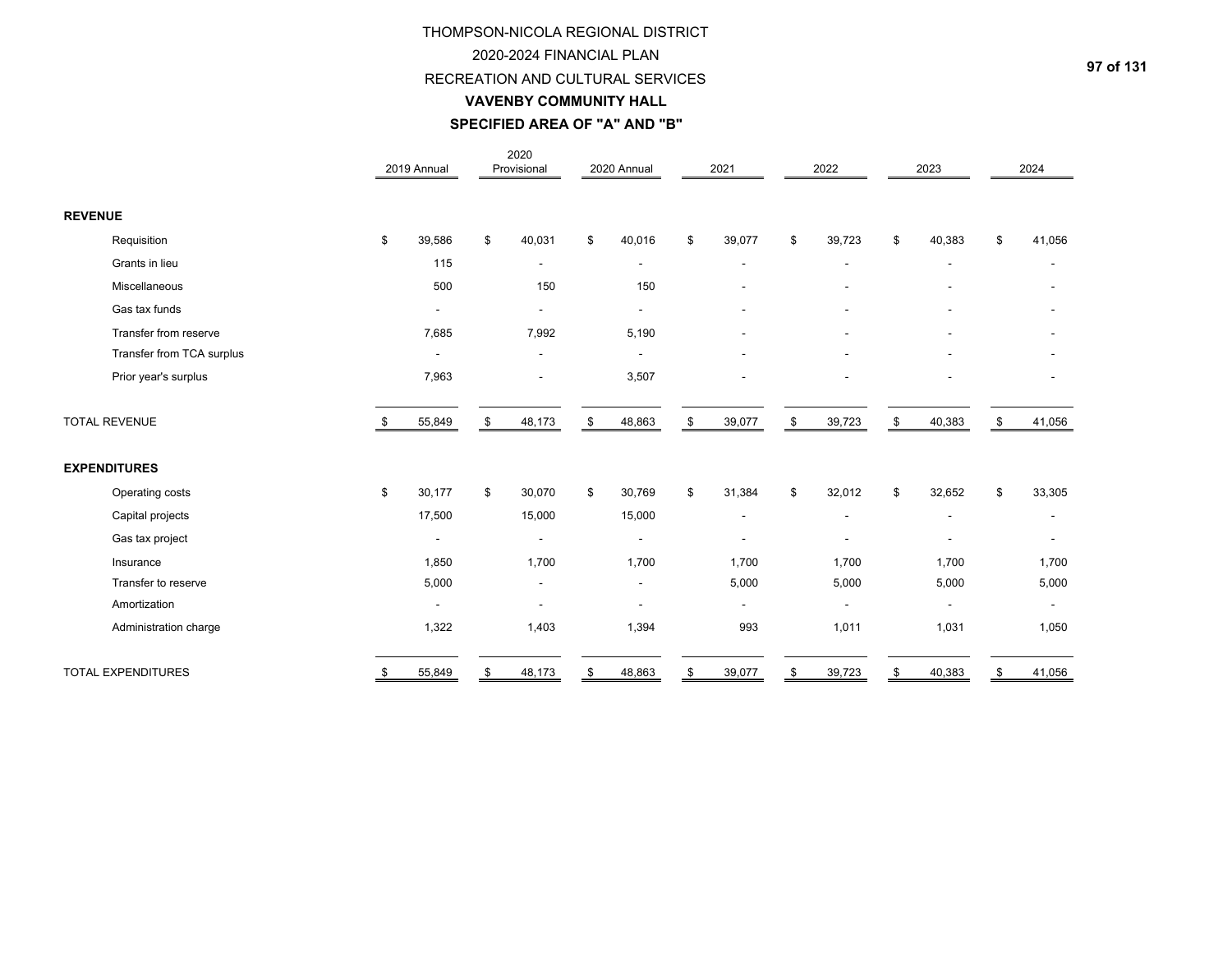### 2020-2024 FINANCIAL PLAN

### RECREATION AND CULTURAL SERVICES

# **RECREATION**

# **SPECIFIED AREA OF "M" AND "N" (MERRITT/LOWER NICOLA)**

|                           |      | 2019 Annual              |    | 2020<br>Provisional | 2020 Annual              | 2021                     | 2022                     |    | 2023                     | 2024          |
|---------------------------|------|--------------------------|----|---------------------|--------------------------|--------------------------|--------------------------|----|--------------------------|---------------|
| <b>REVENUE</b>            |      |                          |    |                     |                          |                          |                          |    |                          |               |
| Requisition               | \$   | 100,118                  | \$ | 100,243             | \$<br>100,243            | \$<br>102,148            | \$<br>104,090            | \$ | 106,072                  | \$<br>108,093 |
| Grants in lieu            |      | $\overline{\phantom{a}}$ |    | ۰                   | $\overline{\phantom{a}}$ | $\overline{\phantom{a}}$ | $\overline{\phantom{a}}$ |    | $\overline{\phantom{a}}$ | -             |
| Gas tax funds             |      | 50,000                   |    | 50,000              | 50,000                   | $\overline{\phantom{a}}$ | $\overline{\phantom{a}}$ |    | $\overline{\phantom{a}}$ |               |
| Prior year's surplus      |      | (1,742)                  |    |                     | $\overline{\phantom{0}}$ | $\overline{\phantom{a}}$ | ٠                        |    |                          |               |
| <b>TOTAL REVENUE</b>      | - 95 | 148,376                  | \$ | 150,243             | \$<br>150,243            | \$<br>102,148            | \$<br>104,090            | \$ | 106,072                  | \$<br>108,093 |
| <b>EXPENDITURES</b>       |      |                          |    |                     |                          |                          |                          |    |                          |               |
| Grant-in-aid              | \$   | 90,656                   | \$ | 92,469              | \$<br>92,469             | \$<br>94,318             | \$<br>96,204             | \$ | 98,128                   | \$<br>100,091 |
| Gas tax capital project   |      | 50,000                   |    | 50,000              | 50,000                   | ۰                        | $\overline{\phantom{a}}$ |    | $\overline{\phantom{a}}$ |               |
| Transfer to reserve       |      | 5,000                    |    | 5,000               | 5,000                    | 5,000                    | 5,000                    |    | 5,000                    | 5,000         |
| Administration charge     |      | 2,720                    |    | 2,774               | 2,774                    | 2,830                    | 2,886                    |    | 2,944                    | 3,003         |
| <b>TOTAL EXPENDITURES</b> |      | 148,376                  | S  | 150,243             | 150,243                  | \$<br>102,148            | \$<br>104,090            | S  | 106,072                  | \$<br>108,093 |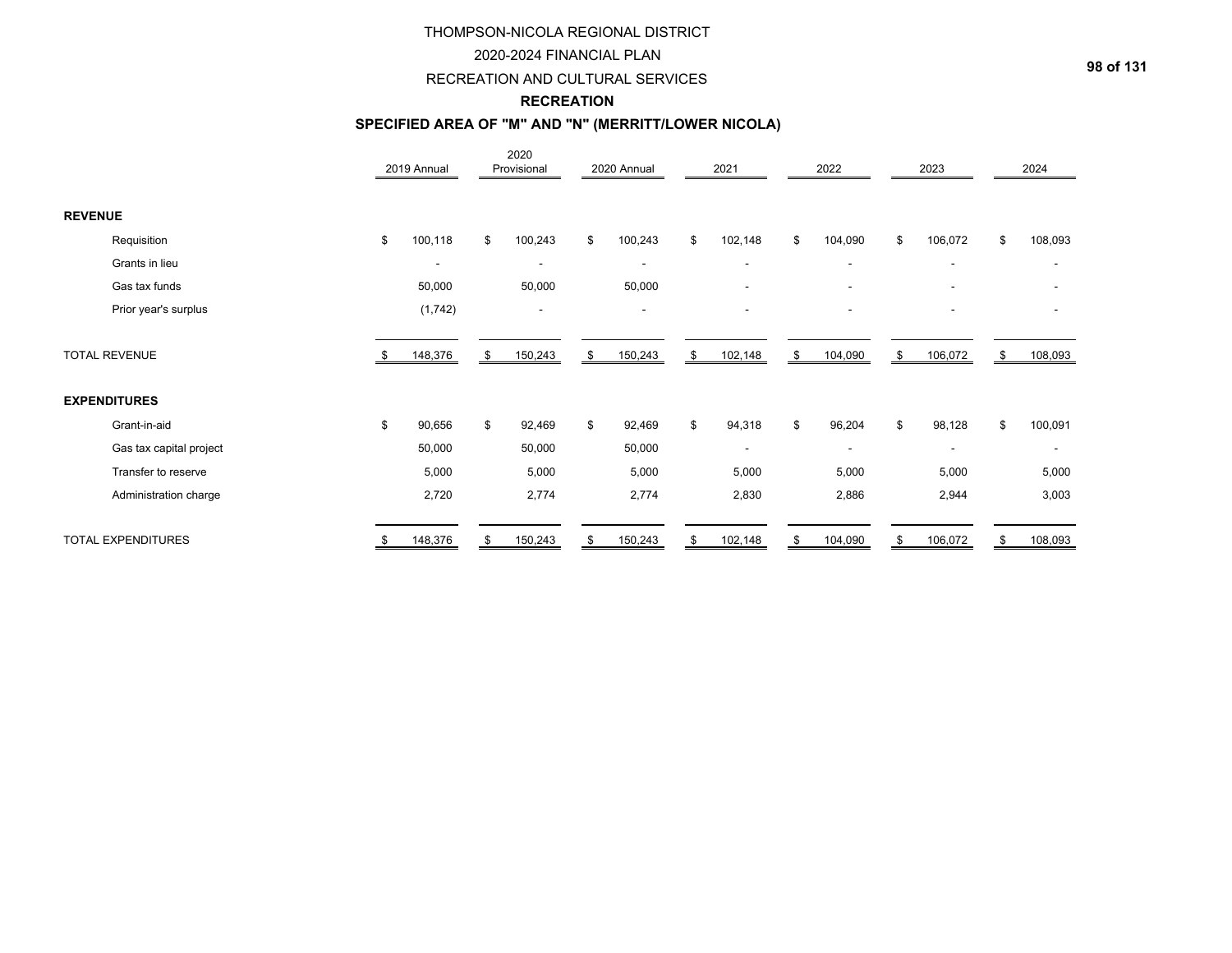### 2020-2024 FINANCIAL PLAN

# RECREATION AND CULTURAL SERVICES

### **RECREATION**

# **SPECIFIED AREA OF "M" (LOWER NICOLA)**

|                                | 2019 Annual              | 2020<br>Provisional      | 2020 Annual              | 2021                     | 2022                     | 2023                     | 2024                     |
|--------------------------------|--------------------------|--------------------------|--------------------------|--------------------------|--------------------------|--------------------------|--------------------------|
| <b>REVENUE</b>                 |                          |                          |                          |                          |                          |                          |                          |
| Requisition                    | \$<br>7,059              | \$<br>7,059              | \$<br>7,059              | \$<br>7,061              | \$<br>7,061              | \$<br>7,061              | \$<br>7,061              |
| Grants in lieu                 |                          | $\overline{\phantom{a}}$ |                          | $\overline{\phantom{a}}$ |                          |                          |                          |
| Fed gov't grants/Gas tax funds |                          |                          |                          | $\blacksquare$           |                          |                          |                          |
| Transfer from TCA surplus      | $\blacksquare$           | $\blacksquare$           |                          | $\overline{\phantom{a}}$ |                          | $\overline{\phantom{a}}$ | ۰                        |
| Prior year's surplus           | 2,046                    | 3,756                    | 3,756                    | $\blacksquare$           |                          |                          | ۰                        |
| <b>TOTAL REVENUE</b>           | 9,105                    | 10,815                   | \$<br>10,815             | \$<br>7,061              | \$<br>7,061              | \$<br>7,061              | 7,061                    |
| <b>EXPENDITURES</b>            |                          |                          |                          |                          |                          |                          |                          |
| Operating costs                | \$<br>4,475              | \$<br>9,850              | \$<br>9,850              | \$<br>6,205              | \$<br>6,205              | \$<br>6,205              | \$<br>6,205              |
| Capital projects               | 3,715                    | $\overline{\phantom{a}}$ | $\overline{\phantom{a}}$ | $\overline{\phantom{a}}$ | $\blacksquare$           | $\overline{\phantom{a}}$ | $\overline{\phantom{a}}$ |
| Insurance costs                | 650                      | 650                      | 650                      | 650                      | 650                      | 650                      | 650                      |
| Amortization                   | $\overline{\phantom{a}}$ | $\blacksquare$           | $\sim$                   | $\blacksquare$           | $\overline{\phantom{a}}$ | $\overline{\phantom{a}}$ | $\blacksquare$           |
| Administration charge          | 265                      | 315                      | 315                      | 206                      | 206                      | 206                      | 206                      |
| <b>TOTAL EXPENDITURES</b>      | \$<br>9,105              | \$<br>10,815             | \$<br>10,815             | \$<br>7,061              | \$<br>7,061              | \$<br>7,061              | \$<br>7,061              |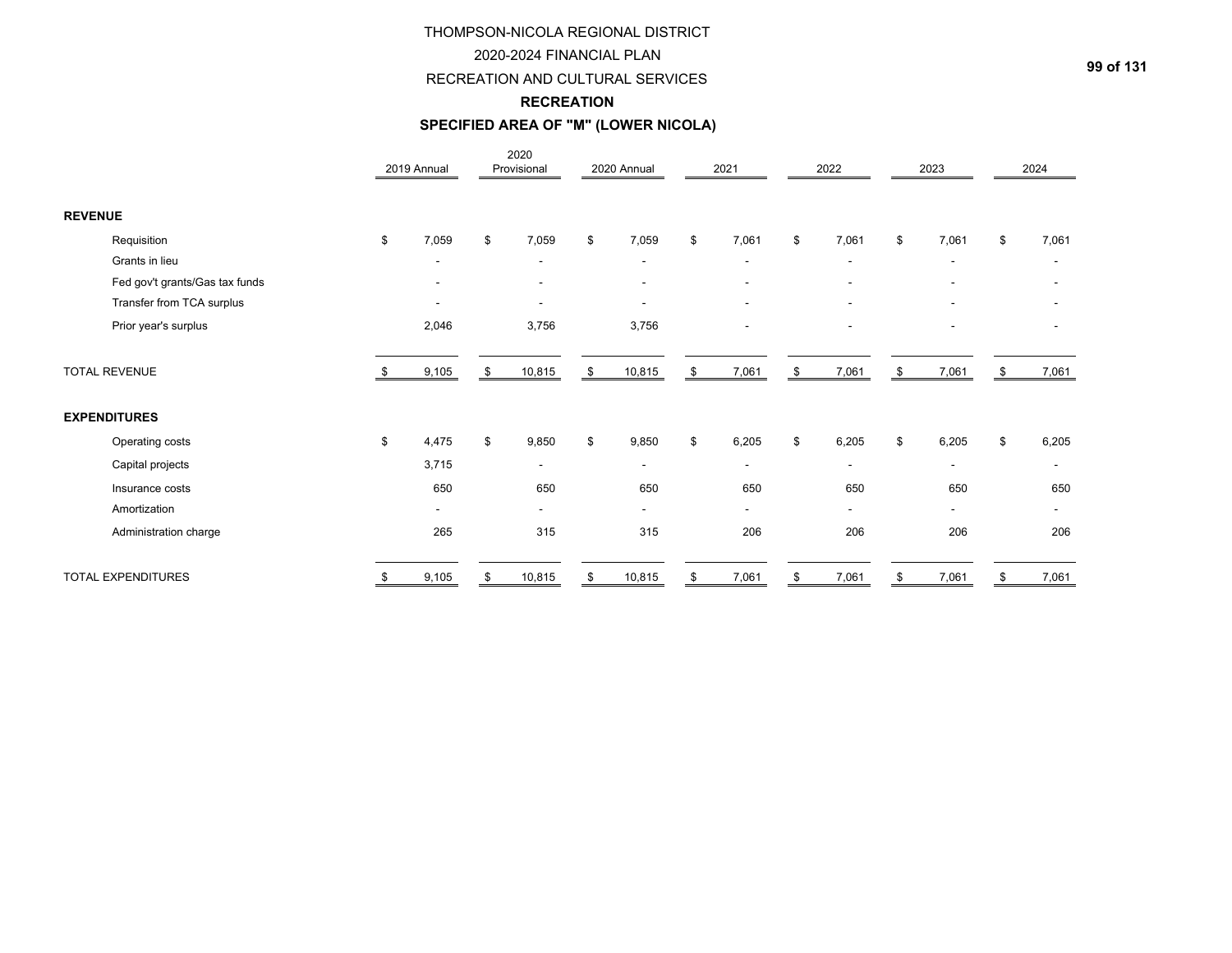### 2020-2024 FINANCIAL PLAN

### RECREATION AND CULTURAL SERVICES

# **RECREATION - GRANT-IN-AID (Section 380(2) (g))**

# **GENERAL SERVICE OF AREA "A"**

|                           | 2019 Annual              | 2020<br>Provisional      | 2020 Annual              | 2021                     | 2022                     | 2023                     |    | 2024   |
|---------------------------|--------------------------|--------------------------|--------------------------|--------------------------|--------------------------|--------------------------|----|--------|
| <b>REVENUE</b>            |                          |                          |                          |                          |                          |                          |    |        |
| Requisition               | \$<br>11,275             | \$<br>12,875             | \$<br>11,766             | \$<br>12,875             | \$<br>12,875             | \$<br>12,875             | \$ | 12,875 |
| Interest                  |                          | $\overline{\phantom{a}}$ | $\overline{\phantom{a}}$ | $\overline{\phantom{a}}$ | $\overline{\phantom{a}}$ |                          |    |        |
| Prior year's surplus      | 1,600                    |                          | 1,109                    | $\overline{\phantom{a}}$ | ٠                        | $\overline{\phantom{a}}$ |    |        |
| <b>TOTAL REVENUE</b>      | 12,875                   | \$<br>12,875             | \$<br>12,875             | \$<br>12,875             | \$<br>12,875             | \$<br>12,875             | S  | 12,875 |
| <b>EXPENDITURES</b>       |                          |                          |                          |                          |                          |                          |    |        |
| Electoral Area programs   | \$<br>10,500             | \$<br>10,500             | \$<br>10,500             | \$<br>10,500             | \$<br>10,500             | \$<br>10,500             | \$ | 10,500 |
| Arts & cultural programs  | 2,000                    | 2,000                    | 2,000                    | 2,000                    | 2,000                    | 2,000                    |    | 2,000  |
| Community assistance fund | $\overline{\phantom{a}}$ | $\overline{\phantom{a}}$ | $\overline{\phantom{a}}$ | $\overline{\phantom{a}}$ | $\overline{\phantom{a}}$ | $\overline{\phantom{a}}$ |    |        |
| Transfer to CAF reserve   | $\overline{\phantom{a}}$ | $\overline{\phantom{a}}$ | $\sim$                   | $\overline{\phantom{a}}$ | $\overline{\phantom{a}}$ | $\overline{\phantom{a}}$ |    |        |
| Administration charge     | 375                      | 375                      | 375                      | 375                      | 375                      | 375                      |    | 375    |
| <b>TOTAL EXPENDITURES</b> | \$<br>12,875             | \$<br>12,875             | \$<br>12,875             | \$<br>12,875             | \$<br>12,875             | \$<br>12,875             | \$ | 12,875 |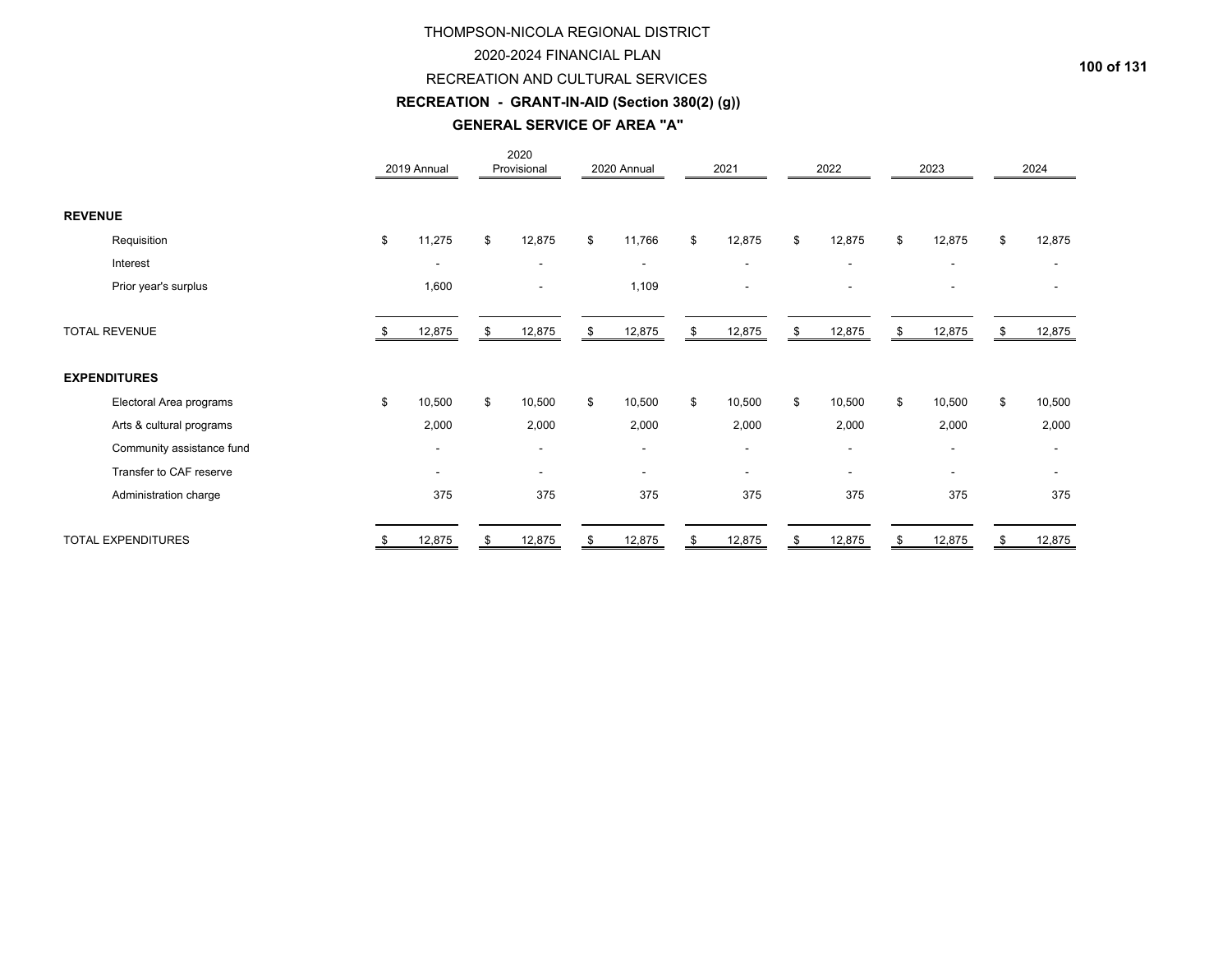### 2020-2024 FINANCIAL PLAN

### RECREATION AND CULTURAL SERVICES

# **RECREATION - GRANT-IN-AID (Section 380(2) (g))**

#### **GENERAL SERVICE OF AREA "B"**

|                           |    | 2019 Annual              | 2020<br>Provisional      | 2020 Annual              | 2021                     | 2022                     | 2023                     |    | 2024                     |
|---------------------------|----|--------------------------|--------------------------|--------------------------|--------------------------|--------------------------|--------------------------|----|--------------------------|
| <b>REVENUE</b>            |    |                          |                          |                          |                          |                          |                          |    |                          |
| Requisition               | \$ | 11,275                   | \$<br>21,125             | \$<br>12,125             | \$<br>12,875             | \$<br>12,875             | \$<br>12,875             | \$ | 12,875                   |
| Interest                  |    | $\overline{\phantom{a}}$ | $\blacksquare$           | $\overline{\phantom{a}}$ | $\overline{\phantom{a}}$ | $\blacksquare$           | $\blacksquare$           |    | $\overline{\phantom{a}}$ |
| Prior year's surplus      |    | 1,600                    |                          | 750                      | $\overline{\phantom{a}}$ | ۰                        |                          |    |                          |
| <b>TOTAL REVENUE</b>      |    | 12,875                   | \$<br>21,125             | \$<br>12,875             | \$<br>12,875             | \$<br>12,875             | \$<br>12,875             | \$ | 12,875                   |
| <b>EXPENDITURES</b>       |    |                          |                          |                          |                          |                          |                          |    |                          |
| Electoral Area programs   | \$ | 10,500                   | \$<br>10,500             | \$<br>10,500             | \$<br>10,500             | \$<br>10,500             | \$<br>10,500             | \$ | 10,500                   |
| Arts & cultural programs  |    | 2,000                    | 2,000                    | 2,000                    | 2,000                    | 2,000                    | 2,000                    |    | 2,000                    |
| Community assistance fund |    | $\overline{\phantom{a}}$ | 8,250                    | $\overline{\phantom{a}}$ | $\overline{\phantom{a}}$ | $\overline{\phantom{a}}$ | $\overline{\phantom{a}}$ |    |                          |
| Transfer to CAF reserve   |    | $\overline{\phantom{a}}$ | $\overline{\phantom{a}}$ | $\overline{\phantom{a}}$ | $\blacksquare$           | $\blacksquare$           | $\blacksquare$           |    |                          |
| Administration charge     |    | 375                      | 375                      | 375                      | 375                      | 375                      | 375                      |    | 375                      |
| <b>TOTAL EXPENDITURES</b> | S  | 12,875                   | \$<br>21,125             | \$<br>12,875             | \$<br>12,875             | \$<br>12,875             | \$<br>12,875             | S  | 12,875                   |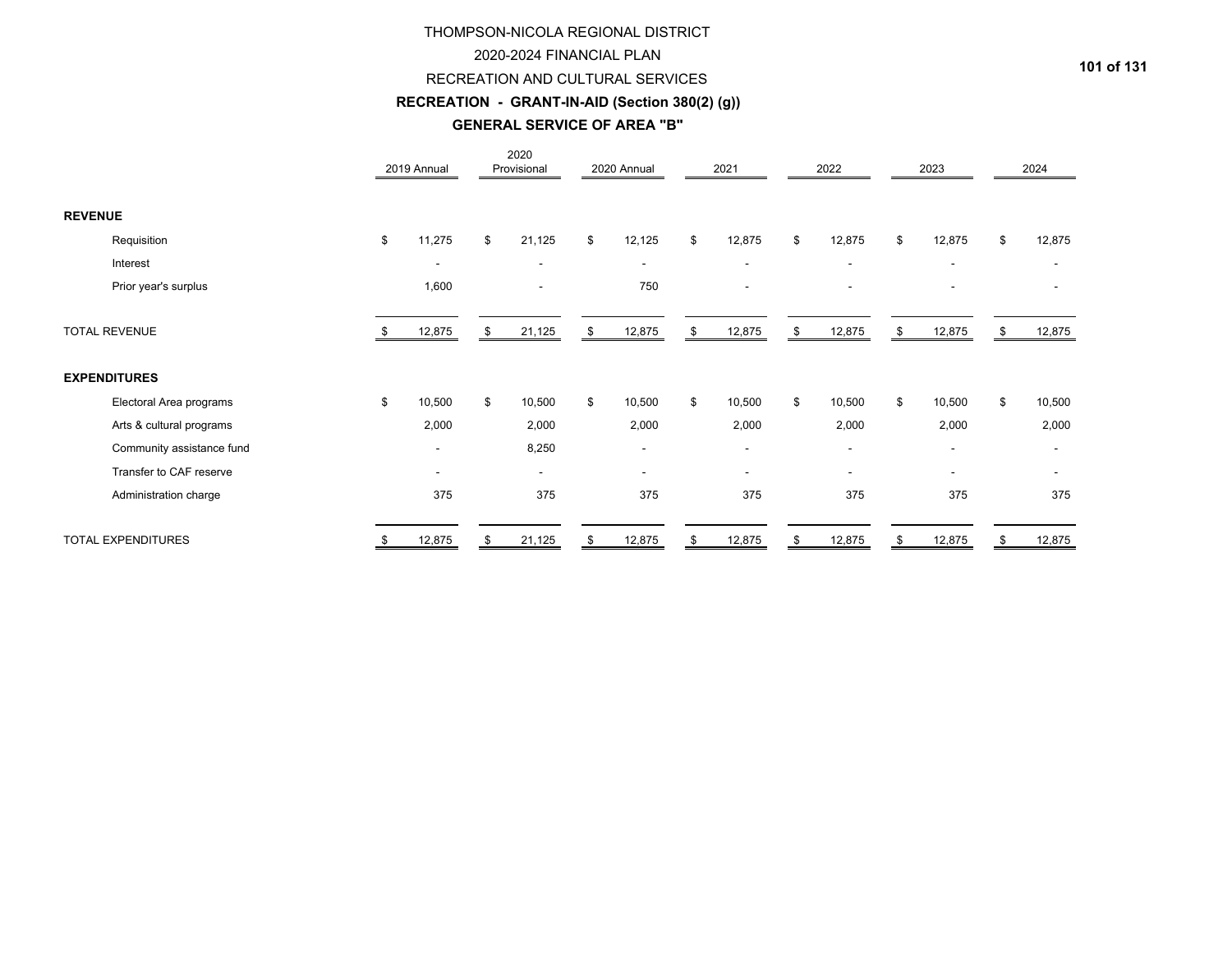### 2020-2024 FINANCIAL PLAN

### RECREATION AND CULTURAL SERVICES

# **RECREATION - GRANT-IN-AID (Section 380(2) (g))**

#### **GENERAL SERVICE OF AREA "E"**

|                           |    | 2019 Annual              | 2020<br>Provisional      | 2020 Annual              | 2021                     |     | 2022                     | 2023                     |    | 2024                     |
|---------------------------|----|--------------------------|--------------------------|--------------------------|--------------------------|-----|--------------------------|--------------------------|----|--------------------------|
| <b>REVENUE</b>            |    |                          |                          |                          |                          |     |                          |                          |    |                          |
| Requisition               | \$ | 11,275                   | \$<br>29,075             | \$<br>12,875             | \$<br>12,875             | \$  | 12,875                   | \$<br>12,875             | \$ | 12,875                   |
| Interest                  |    | $\overline{\phantom{a}}$ | $\overline{\phantom{a}}$ | $\overline{\phantom{a}}$ | $\overline{\phantom{a}}$ |     | $\overline{\phantom{a}}$ | $\overline{\phantom{a}}$ |    | $\overline{\phantom{a}}$ |
| Prior year's surplus      |    | 1,600                    |                          |                          | $\overline{\phantom{a}}$ |     |                          |                          |    |                          |
| <b>TOTAL REVENUE</b>      |    | 12,875                   | \$<br>29,075             | \$<br>12,875             | \$<br>12,875             | -\$ | 12,875                   | \$<br>12,875             | S  | 12,875                   |
| <b>EXPENDITURES</b>       |    |                          |                          |                          |                          |     |                          |                          |    |                          |
| Electoral Area programs   | \$ | 10,500                   | \$<br>10,500             | \$<br>10,500             | \$<br>10,500             | \$  | 10,500                   | \$<br>10,500             | \$ | 10,500                   |
| Arts & cultural programs  |    | 2,000                    | 2,000                    | 2,000                    | 2,000                    |     | 2,000                    | 2,000                    |    | 2,000                    |
| Community assistance fund |    | $\overline{\phantom{a}}$ | 16,200                   |                          | $\overline{\phantom{a}}$ |     | $\overline{\phantom{a}}$ | $\overline{\phantom{a}}$ |    |                          |
| Transfer to CAF reserve   |    | $\overline{\phantom{a}}$ | $\overline{\phantom{a}}$ | $\blacksquare$           | $\blacksquare$           |     | $\overline{\phantom{a}}$ | $\overline{\phantom{a}}$ |    |                          |
| Administration charge     |    | 375                      | 375                      | 375                      | 375                      |     | 375                      | 375                      |    | 375                      |
| <b>TOTAL EXPENDITURES</b> | S. | 12,875                   | \$<br>29,075             | \$<br>12,875             | \$<br>12,875             | \$  | 12,875                   | \$<br>12,875             | \$ | 12,875                   |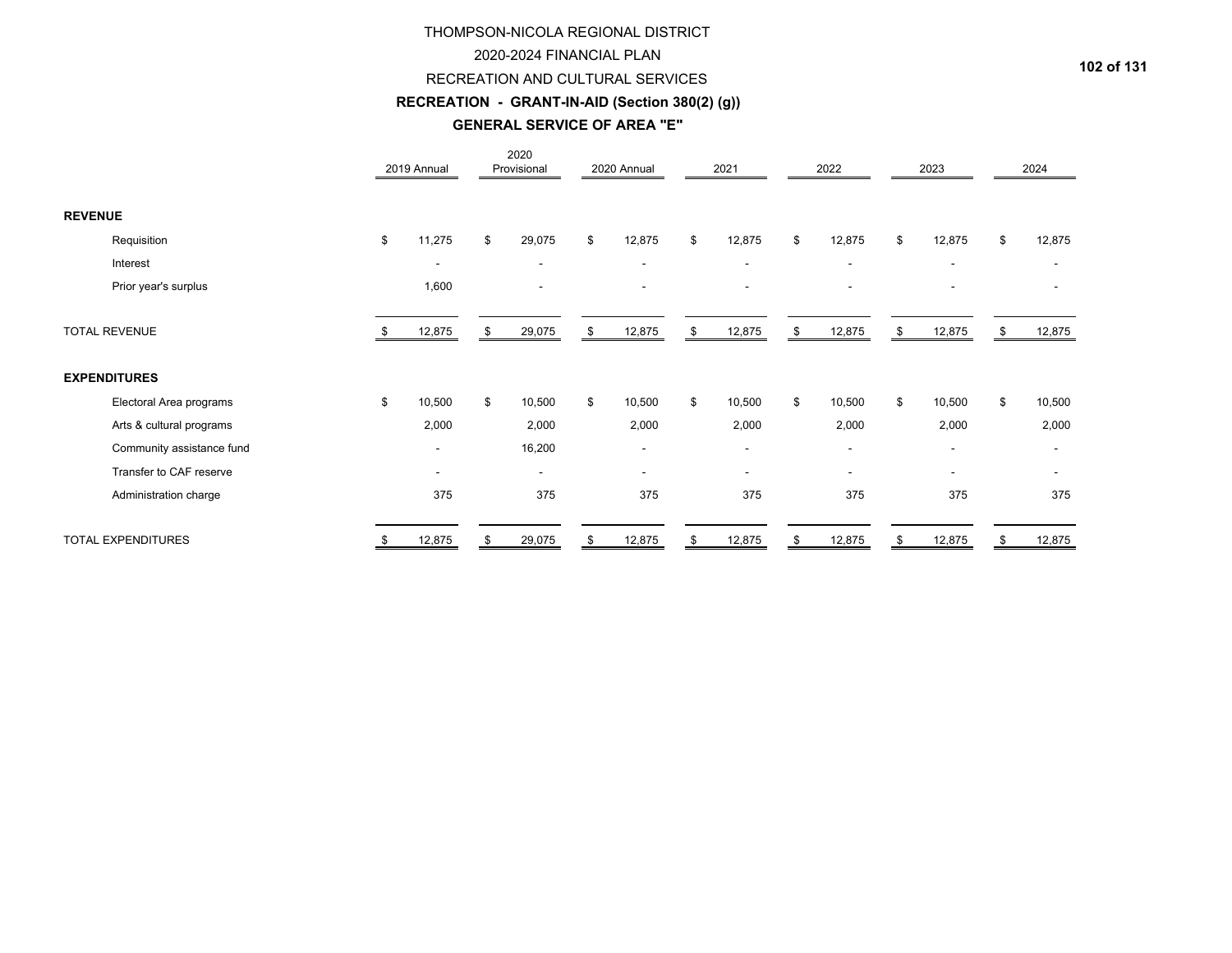### 2020-2024 FINANCIAL PLAN

### RECREATION AND CULTURAL SERVICES

# **RECREATION - GRANT-IN-AID (Section 380(2) (g))**

# **GENERAL SERVICE OF AREA "I"**

|                           | 2019 Annual              | 2020<br>Provisional |    | 2020 Annual              | 2021                     | 2022                     | 2023                     | 2024         |
|---------------------------|--------------------------|---------------------|----|--------------------------|--------------------------|--------------------------|--------------------------|--------------|
| <b>REVENUE</b>            |                          |                     |    |                          |                          |                          |                          |              |
| Requisition               | \$<br>11,825             | \$<br>17,775        | \$ | 6,125                    | \$<br>12,875             | \$<br>12,875             | \$<br>12,875             | \$<br>12,875 |
| Interest                  |                          | $\blacksquare$      |    | $\overline{\phantom{a}}$ | $\overline{\phantom{a}}$ | $\overline{\phantom{a}}$ |                          |              |
| Prior year's surplus      | 1,050                    |                     |    | 6,750                    | $\overline{\phantom{a}}$ | $\overline{\phantom{a}}$ | $\blacksquare$           |              |
| <b>TOTAL REVENUE</b>      | 12,875                   | \$<br>17,775        | \$ | 12,875                   | \$<br>12,875             | \$<br>12,875             | \$<br>12,875             | \$<br>12,875 |
| <b>EXPENDITURES</b>       |                          |                     |    |                          |                          |                          |                          |              |
| Electoral Area programs   | \$<br>10,500             | \$<br>10,500        | \$ | 10,500                   | \$<br>10,500             | \$<br>10,500             | \$<br>10,500             | \$<br>10,500 |
| Arts & cultural programs  | 2,000                    | 2,000               |    | 2,000                    | 2,000                    | 2,000                    | 2,000                    | 2,000        |
| Community assistance fund | $\overline{\phantom{a}}$ | 4,900               |    |                          | $\overline{\phantom{a}}$ | $\overline{\phantom{a}}$ | $\overline{\phantom{a}}$ |              |
| Transfer to CAF reserve   | $\overline{\phantom{a}}$ | $\blacksquare$      |    | $\sim$                   | $\overline{\phantom{a}}$ | $\sim$                   | $\overline{\phantom{a}}$ |              |
| Administration charge     | 375                      | 375                 |    | 375                      | 375                      | 375                      | 375                      | 375          |
| <b>TOTAL EXPENDITURES</b> | \$<br>12,875             | \$<br>17,775        | S  | 12,875                   | \$<br>12,875             | \$<br>12,875             | \$<br>12,875             | \$<br>12,875 |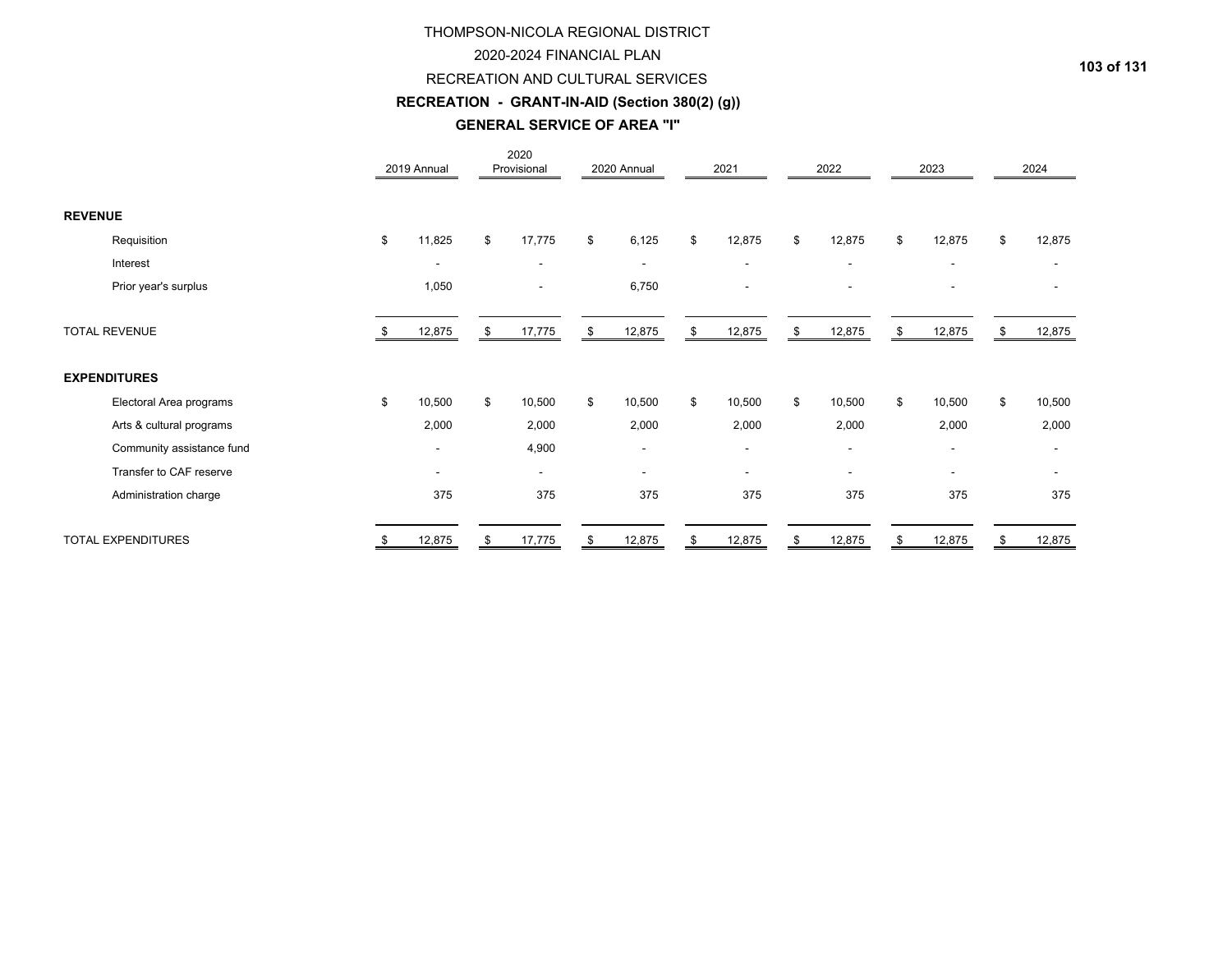### 2020-2024 FINANCIAL PLAN

### RECREATION AND CULTURAL SERVICES

# **RECREATION - GRANT-IN-AID (Section 380(2) (g))**

#### **GENERAL SERVICE OF AREA "J"**

|                           | 2019 Annual              | 2020<br>Provisional      | 2020 Annual              | 2021                     | 2022                     | 2023                     | 2024                     |
|---------------------------|--------------------------|--------------------------|--------------------------|--------------------------|--------------------------|--------------------------|--------------------------|
| <b>REVENUE</b>            |                          |                          |                          |                          |                          |                          |                          |
| Requisition               | \$<br>5,275              | \$<br>12,875             | \$<br>8,925              | \$<br>12,875             | \$<br>12,875             | \$<br>12,875             | \$<br>12,875             |
| Interest                  | $\overline{\phantom{a}}$ | $\blacksquare$           | $\overline{\phantom{0}}$ | $\overline{\phantom{a}}$ | $\overline{\phantom{a}}$ | $\overline{\phantom{a}}$ |                          |
| Prior year's surplus      | 7,600                    | $\overline{\phantom{a}}$ | 3,950                    | $\overline{\phantom{a}}$ | $\overline{\phantom{a}}$ | $\overline{\phantom{a}}$ |                          |
| <b>TOTAL REVENUE</b>      | 12,875                   | \$<br>12,875             | \$<br>12,875             | \$<br>12,875             | \$<br>12,875             | \$<br>12,875             | \$<br>12,875             |
| <b>EXPENDITURES</b>       |                          |                          |                          |                          |                          |                          |                          |
| Electoral Area programs   | \$<br>10,500             | \$<br>10,500             | \$<br>10,500             | \$<br>10,500             | \$<br>10,500             | \$<br>10,500             | \$<br>10,500             |
| Arts & cultural programs  | 2,000                    | 2,000                    | 2,000                    | 2,000                    | 2,000                    | 2,000                    | 2,000                    |
| Community assistance fund | $\overline{\phantom{a}}$ | $\overline{\phantom{a}}$ | $\sim$                   | $\overline{\phantom{a}}$ | $\overline{\phantom{a}}$ | $\overline{\phantom{a}}$ |                          |
| Transfer to CAF reserve   | $\overline{\phantom{a}}$ | $\blacksquare$           | $\overline{\phantom{a}}$ | $\blacksquare$           | $\overline{\phantom{a}}$ | $\overline{\phantom{a}}$ | $\overline{\phantom{a}}$ |
| Administration charge     | 375                      | 375                      | 375                      | 375                      | 375                      | 375                      | 375                      |
| <b>TOTAL EXPENDITURES</b> | \$<br>12,875             | \$<br>12,875             | \$<br>12,875             | \$<br>12,875             | \$<br>12,875             | \$<br>12,875             | \$<br>12,875             |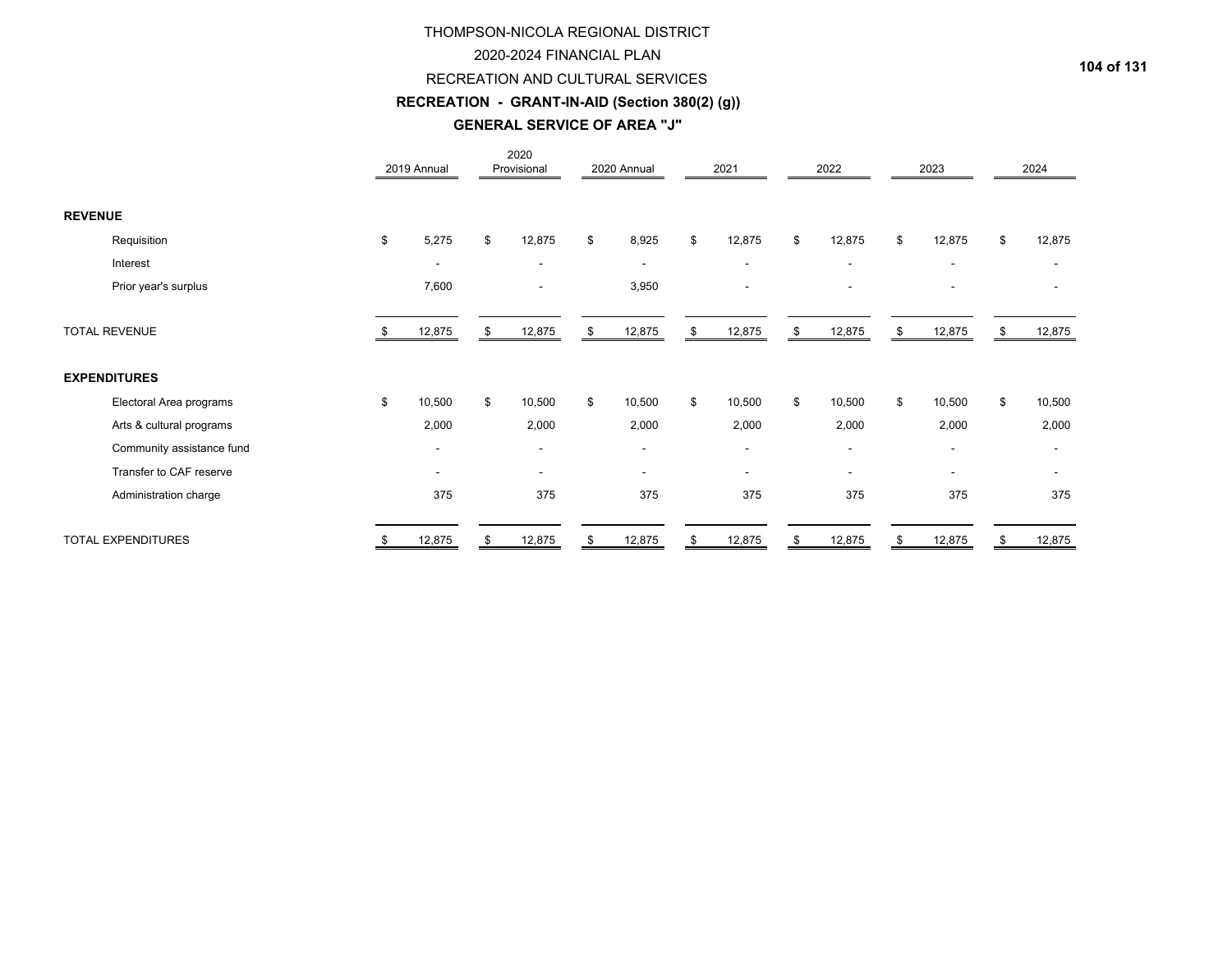### 2020-2024 FINANCIAL PLAN

### RECREATION AND CULTURAL SERVICES

# **RECREATION - GRANT-IN-AID (Section 380(2) (g))**

#### **GENERAL SERVICE OF AREA "L"**

|                           | 2019 Annual              | 2020<br>Provisional      | 2020 Annual    | 2021                     |     | 2022   | 2023                     | 2024         |
|---------------------------|--------------------------|--------------------------|----------------|--------------------------|-----|--------|--------------------------|--------------|
| <b>REVENUE</b>            |                          |                          |                |                          |     |        |                          |              |
| Requisition               | \$<br>11,025             | \$<br>21,175             | \$<br>4,125    | \$<br>12,875             | \$  | 12,875 | \$<br>12,875             | \$<br>12,875 |
| <b>Provincial Grants</b>  | $\blacksquare$           | $\overline{\phantom{a}}$ | $\blacksquare$ | $\blacksquare$           |     |        |                          |              |
| Interest                  | $\overline{\phantom{a}}$ |                          |                |                          |     |        |                          |              |
| Prior year's surplus      | 1,850                    |                          | 8,750          | $\blacksquare$           |     |        |                          |              |
| <b>TOTAL REVENUE</b>      | 12,875                   | \$<br>21,175             | \$<br>12,875   | \$<br>12,875             | -\$ | 12,875 | \$<br>12,875             | 12,875       |
| <b>EXPENDITURES</b>       |                          |                          |                |                          |     |        |                          |              |
| Electoral Area programs   | \$<br>10,500             | \$<br>10,500             | \$<br>10,500   | \$<br>10,500             | \$  | 10,500 | \$<br>10,500             | \$<br>10,500 |
| Arts & cultural programs  | 2,000                    | 2,000                    | 2,000          | 2,000                    |     | 2,000  | 2,000                    | 2,000        |
| Community assistance fund | $\blacksquare$           | 8,300                    | $\blacksquare$ | $\overline{\phantom{a}}$ |     | ۰      | $\overline{\phantom{a}}$ |              |
| Transfer to CAF reserve   | $\blacksquare$           | $\overline{\phantom{a}}$ |                | $\blacksquare$           |     | ۰      |                          |              |
| Administration charge     | 375                      | 375                      | 375            | 375                      |     | 375    | 375                      | 375          |
| <b>TOTAL EXPENDITURES</b> | 12,875                   | 21,175                   | 12,875         | \$<br>12,875             |     | 12,875 | 12,875                   | 12,875       |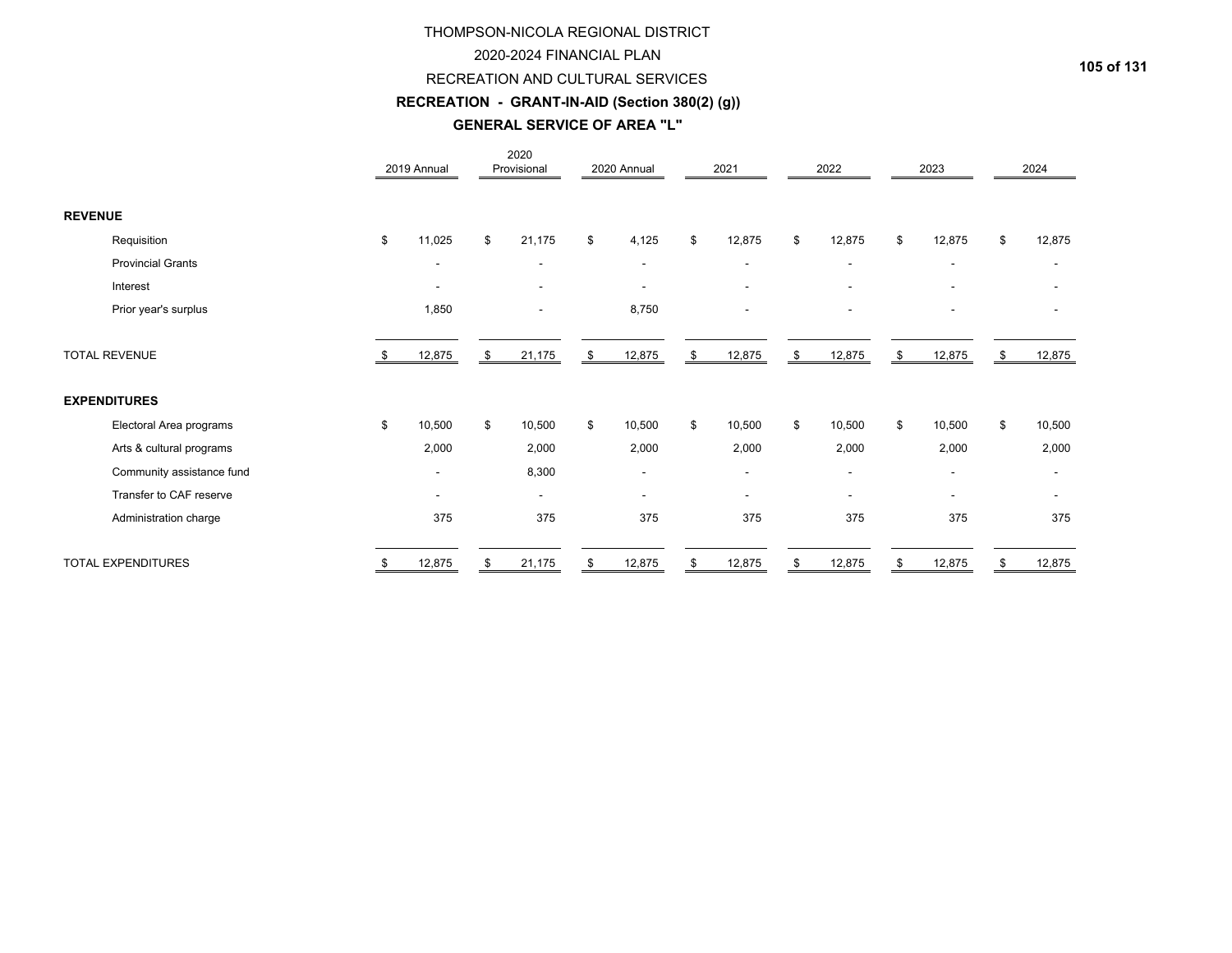# 2020-2024 FINANCIAL PLAN

#### RECREATION AND CULTURAL SERVICES

# **RECREATION - GRANT-IN-AID (Section 380(2) (g))**

#### **GENERAL SERVICE OF AREA "M"**

|                           | 2019 Annual              | 2020<br>Provisional      |    | 2020 Annual              | 2021                     | 2022                     | 2023                     | 2024         |
|---------------------------|--------------------------|--------------------------|----|--------------------------|--------------------------|--------------------------|--------------------------|--------------|
| <b>REVENUE</b>            |                          |                          |    |                          |                          |                          |                          |              |
| Requisition               | \$<br>8,815              | \$<br>32,075             | \$ | 11,331                   | \$<br>12,875             | \$<br>12,875             | \$<br>12,875             | \$<br>12,875 |
| Interest                  | $\overline{\phantom{a}}$ | $\overline{\phantom{a}}$ |    | $\overline{\phantom{a}}$ | $\overline{\phantom{a}}$ | $\overline{\phantom{a}}$ | $\overline{\phantom{a}}$ |              |
| Miscellaneous             |                          |                          |    |                          |                          |                          |                          |              |
| Prior year's surplus      | 4,060                    |                          |    | 1,544                    |                          |                          |                          |              |
| <b>TOTAL REVENUE</b>      | 12,875                   | \$<br>32,075             | \$ | 12,875                   | \$<br>12,875             | \$<br>12,875             | \$<br>12,875             | \$<br>12,875 |
| <b>EXPENDITURES</b>       |                          |                          |    |                          |                          |                          |                          |              |
| Electoral Area programs   | \$<br>10,500             | \$<br>10,500             | \$ | 10,500                   | \$<br>10,500             | \$<br>10,500             | \$<br>10,500             | \$<br>10,500 |
| Arts & cultural programs  | 2,000                    | 2,000                    |    | 2,000                    | 2,000                    | 2,000                    | 2,000                    | 2,000        |
| Community assistance fund | $\overline{\phantom{a}}$ | 19,200                   |    | $\blacksquare$           | $\overline{\phantom{a}}$ | $\overline{\phantom{a}}$ | $\overline{\phantom{a}}$ |              |
| Transfer to CAF reserve   | $\overline{\phantom{a}}$ | $\overline{\phantom{a}}$ |    | ۰                        | $\blacksquare$           | $\overline{\phantom{0}}$ | $\overline{\phantom{a}}$ |              |
| Administration charge     | 375                      | 375                      |    | 375                      | 375                      | 375                      | 375                      | 375          |
| <b>TOTAL EXPENDITURES</b> | 12,875                   | 32,075                   | S  | 12,875                   | \$<br>12,875             | 12,875                   | 12,875                   | 12,875       |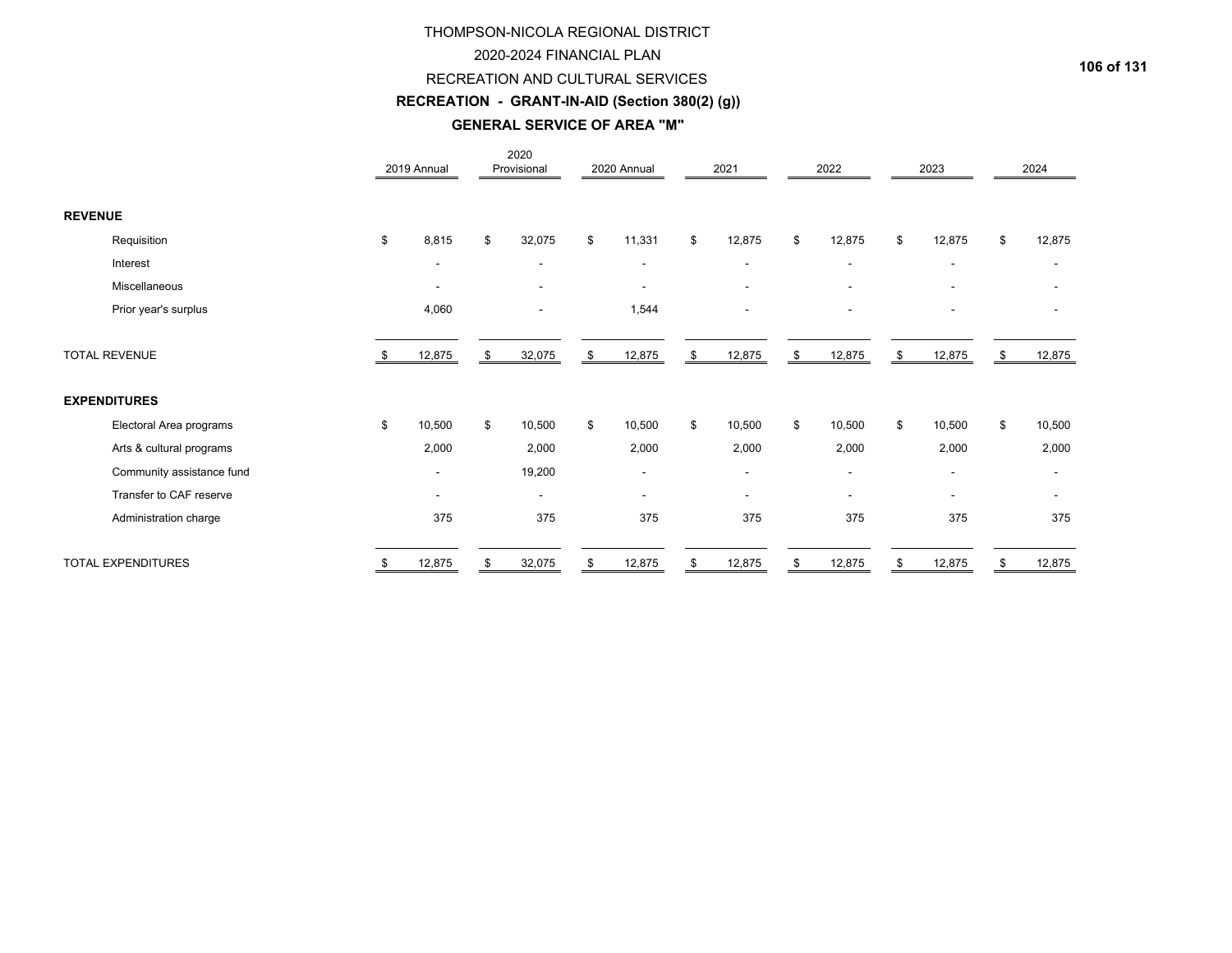### 2020-2024 FINANCIAL PLAN

### RECREATION AND CULTURAL SERVICES

# **RECREATION - GRANT-IN-AID (Section 380(2) (g))**

# **GENERAL SERVICE OF AREA "N"**

|                           |    | 2019 Annual              | 2020<br>Provisional      | 2020 Annual    | 2021                     |     | 2022                     | 2023                     |    | 2024                     |
|---------------------------|----|--------------------------|--------------------------|----------------|--------------------------|-----|--------------------------|--------------------------|----|--------------------------|
| <b>REVENUE</b>            |    |                          |                          |                |                          |     |                          |                          |    |                          |
| Requisition               | \$ | 11,178                   | \$<br>31,875             | \$<br>12,440   | \$<br>12,875             | \$  | 12,875                   | \$<br>12,875             | \$ | 12,875                   |
| Interest                  |    | $\overline{\phantom{a}}$ | $\overline{\phantom{a}}$ | $\sim$         | $\overline{\phantom{a}}$ |     | $\overline{\phantom{a}}$ | $\overline{\phantom{a}}$ |    | $\overline{\phantom{a}}$ |
| Prior year's surplus      |    | 1,697                    |                          | 435            | ۰                        |     |                          |                          |    |                          |
| <b>TOTAL REVENUE</b>      |    | 12,875                   | \$<br>31,875             | \$<br>12,875   | \$<br>12,875             | -\$ | 12,875                   | \$<br>12,875             | S  | 12,875                   |
| <b>EXPENDITURES</b>       |    |                          |                          |                |                          |     |                          |                          |    |                          |
| Electoral Area programs   | \$ | 10,500                   | \$<br>10,500             | \$<br>10,500   | \$<br>10,500             | \$  | 10,500                   | \$<br>10,500             | \$ | 10,500                   |
| Arts & cultural programs  |    | 2,000                    | 2,000                    | 2,000          | 2,000                    |     | 2,000                    | 2,000                    |    | 2,000                    |
| Community assistance fund |    | $\overline{\phantom{a}}$ | 19,000                   |                | $\overline{\phantom{a}}$ |     | $\overline{\phantom{a}}$ | $\overline{\phantom{a}}$ |    |                          |
| Transfer to CAF reserve   |    | $\overline{\phantom{a}}$ | $\overline{\phantom{a}}$ | $\blacksquare$ | $\blacksquare$           |     | $\overline{\phantom{a}}$ | $\overline{\phantom{a}}$ |    |                          |
| Administration charge     |    | 375                      | 375                      | 375            | 375                      |     | 375                      | 375                      |    | 375                      |
| <b>TOTAL EXPENDITURES</b> | S. | 12,875                   | \$<br>31,875             | \$<br>12,875   | \$<br>12,875             | \$  | 12,875                   | \$<br>12,875             | \$ | 12,875                   |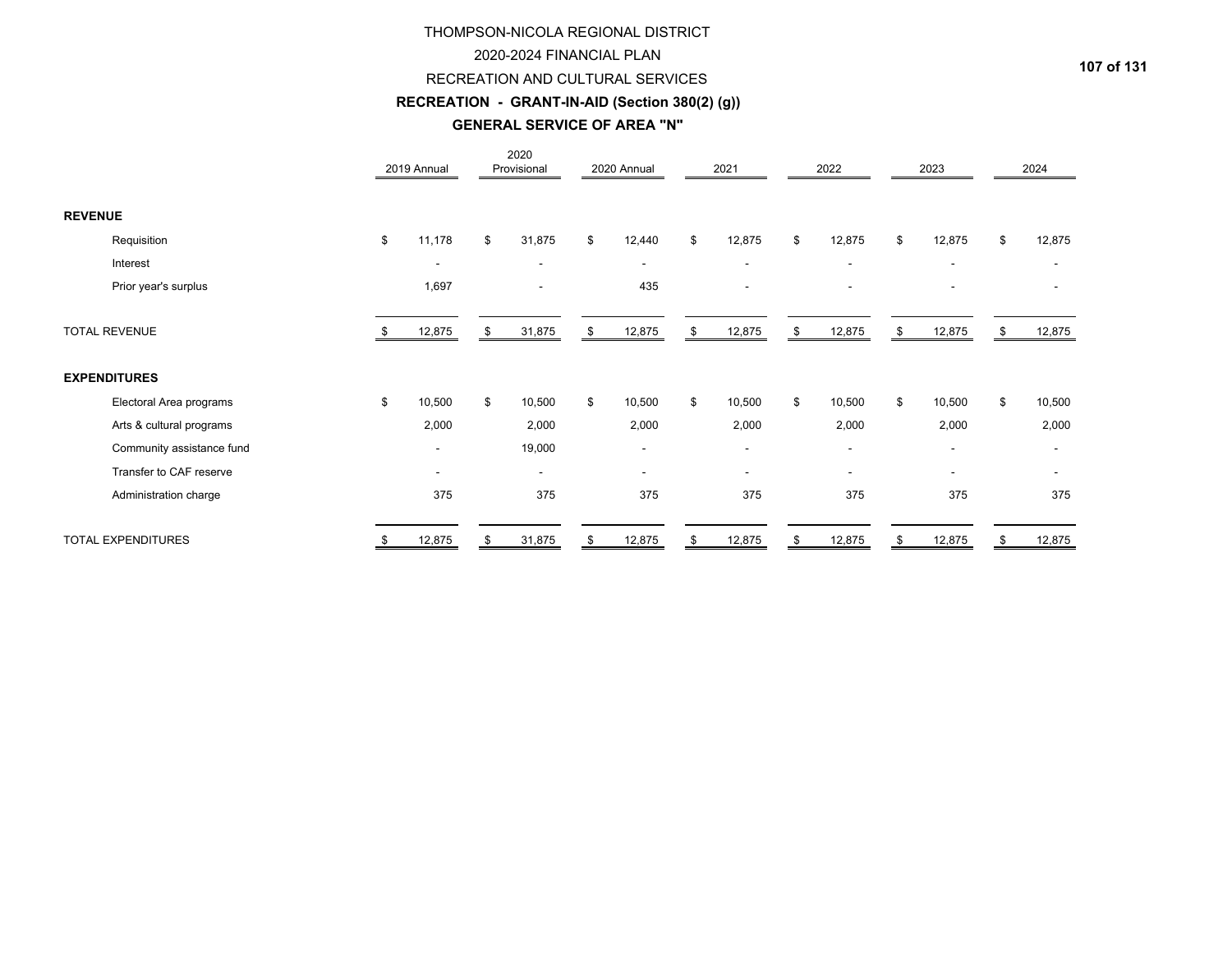### 2020-2024 FINANCIAL PLAN

#### RECREATION AND CULTURAL SERVICES

# **RECREATION - GRANT-IN-AID (Section 380(2) (g))**

# **GENERAL SERVICE OF AREA "O"**

|                           | 2019 Annual              | 2020<br>Provisional      | 2020 Annual              | 2021                     | 2022         | 2023                     | 2024                     |
|---------------------------|--------------------------|--------------------------|--------------------------|--------------------------|--------------|--------------------------|--------------------------|
| <b>REVENUE</b>            |                          |                          |                          |                          |              |                          |                          |
| Requisition               | \$<br>6,660              | \$<br>36,075             | \$<br>7,075              | \$<br>12,875             | \$<br>12,875 | \$<br>12,875             | \$<br>12,875             |
| <b>Provincial Grants</b>  | $\blacksquare$           | $\overline{\phantom{a}}$ |                          | $\overline{\phantom{a}}$ | ۰            |                          |                          |
| Interest                  | $\blacksquare$           | $\overline{\phantom{a}}$ |                          | $\overline{\phantom{a}}$ |              |                          |                          |
| Miscellaneous             |                          | $\overline{\phantom{a}}$ |                          | $\blacksquare$           |              |                          |                          |
| Prior year's surplus      | 6,215                    |                          | 5,800                    | $\blacksquare$           |              |                          | $\overline{\phantom{0}}$ |
| <b>TOTAL REVENUE</b>      | 12,875                   | \$<br>36,075             | \$<br>12,875             | \$<br>12,875             | \$<br>12,875 | \$<br>12,875             | \$<br>12,875             |
| <b>EXPENDITURES</b>       |                          |                          |                          |                          |              |                          |                          |
| Electoral Area programs   | \$<br>10,500             | \$<br>10,500             | \$<br>10,500             | \$<br>10,500             | \$<br>10,500 | \$<br>10,500             | \$<br>10,500             |
| Arts & cultural programs  | 2,000                    | 2,000                    | 2,000                    | 2,000                    | 2,000        | 2,000                    | 2,000                    |
| Community assistance fund | $\overline{\phantom{a}}$ | 23,200                   | $\overline{\phantom{a}}$ | $\overline{\phantom{a}}$ | ٠            | $\overline{\phantom{a}}$ | $\overline{\phantom{a}}$ |
| Transfer to CAF reserve   | $\blacksquare$           | $\overline{\phantom{a}}$ | $\sim$                   | $\overline{\phantom{a}}$ | ۰            | $\overline{\phantom{a}}$ | ۰                        |
| Administration charge     | 375                      | 375                      | 375                      | 375                      | 375          | 375                      | 375                      |
| <b>TOTAL EXPENDITURES</b> | \$<br>12,875             | \$<br>36,075             | \$<br>12,875             | \$<br>12,875             | \$<br>12,875 | \$<br>12,875             | \$<br>12,875             |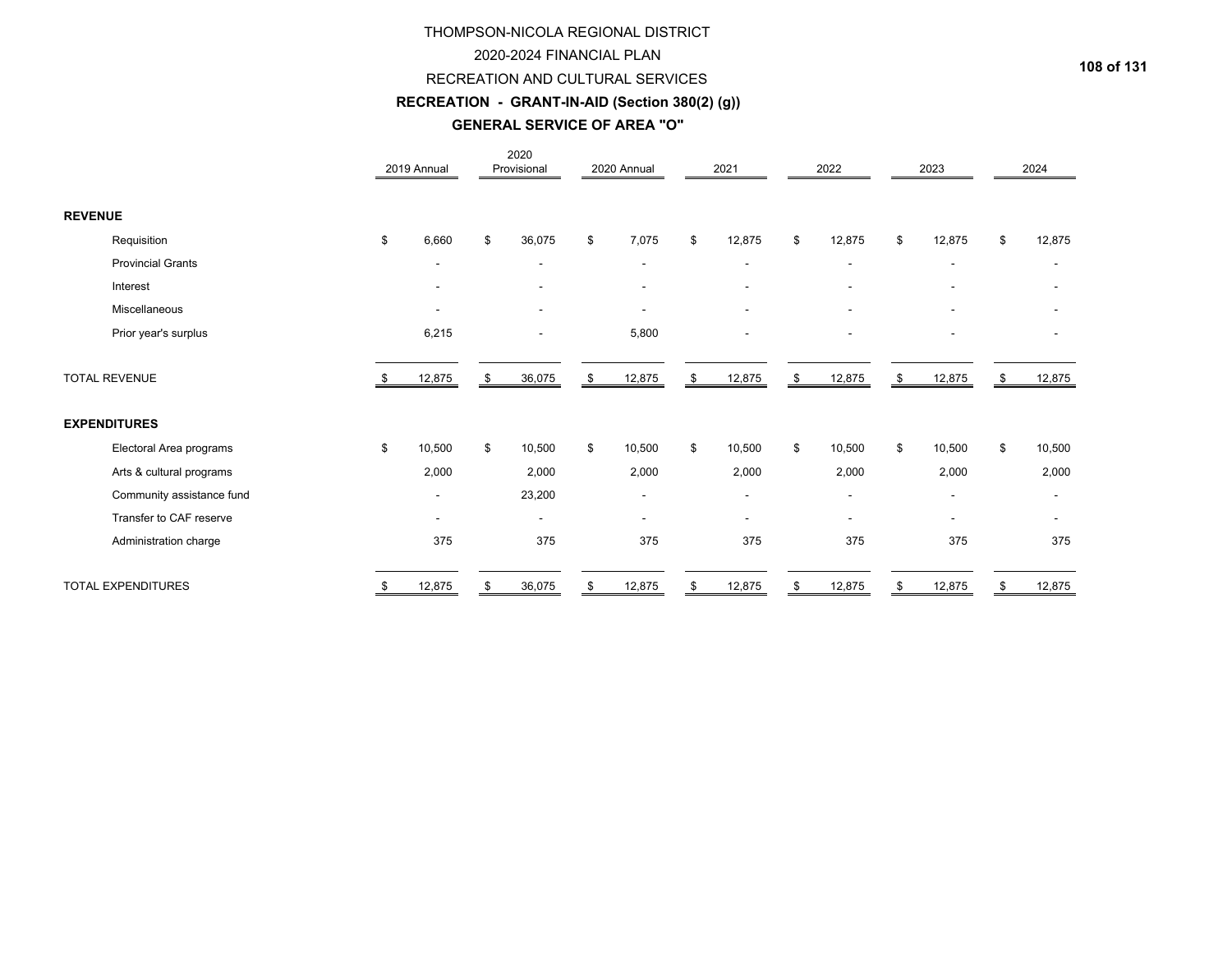### 2020-2024 FINANCIAL PLAN

#### RECREATION AND CULTURAL SERVICES

# **RECREATION - GRANT-IN-AID (Section 380(2) (g))**

#### **GENERAL SERVICE OF AREA "P"**

|                           | 2019 Annual              | 2020<br>Provisional      | 2020 Annual              | 2021                     | 2022                     | 2023                     |     | 2024   |
|---------------------------|--------------------------|--------------------------|--------------------------|--------------------------|--------------------------|--------------------------|-----|--------|
| <b>REVENUE</b>            |                          |                          |                          |                          |                          |                          |     |        |
| Requisition               | \$<br>5,441              | \$<br>29,475             | \$<br>8,729              | \$<br>12,875             | \$<br>12,875             | \$<br>12,875             | \$  | 12,875 |
| Interest                  | $\overline{\phantom{a}}$ | $\blacksquare$           | $\overline{\phantom{a}}$ | $\overline{\phantom{a}}$ | $\overline{\phantom{a}}$ | $\blacksquare$           |     |        |
| Prior year's surplus      | 7,434                    |                          | 4,146                    |                          | ۰                        |                          |     |        |
| <b>TOTAL REVENUE</b>      | 12,875                   | \$<br>29,475             | \$<br>12,875             | \$<br>12,875             | \$<br>12,875             | \$<br>12,875             | -95 | 12,875 |
| <b>EXPENDITURES</b>       |                          |                          |                          |                          |                          |                          |     |        |
| Electoral Area programs   | \$<br>10,500             | \$<br>10,500             | \$<br>10,500             | \$<br>10,500             | \$<br>10,500             | \$<br>10,500             | \$  | 10,500 |
| Arts & cultural programs  | 2,000                    | 2,000                    | 2,000                    | 2,000                    | 2,000                    | 2,000                    |     | 2,000  |
| Community assistance fund | $\overline{\phantom{a}}$ | 16,600                   | $\overline{\phantom{a}}$ | $\overline{\phantom{a}}$ | ٠                        | $\overline{\phantom{a}}$ |     |        |
| Transfer to CAF reserve   | $\overline{\phantom{a}}$ | $\overline{\phantom{a}}$ | $\overline{\phantom{a}}$ | $\overline{\phantom{a}}$ | $\blacksquare$           | $\overline{\phantom{a}}$ |     |        |
| Administration charge     | 375                      | 375                      | 375                      | 375                      | 375                      | 375                      |     | 375    |
| <b>TOTAL EXPENDITURES</b> | \$<br>12,875             | \$<br>29,475             | \$<br>12,875             | \$<br>12,875             | \$<br>12,875             | \$<br>12,875             | \$  | 12,875 |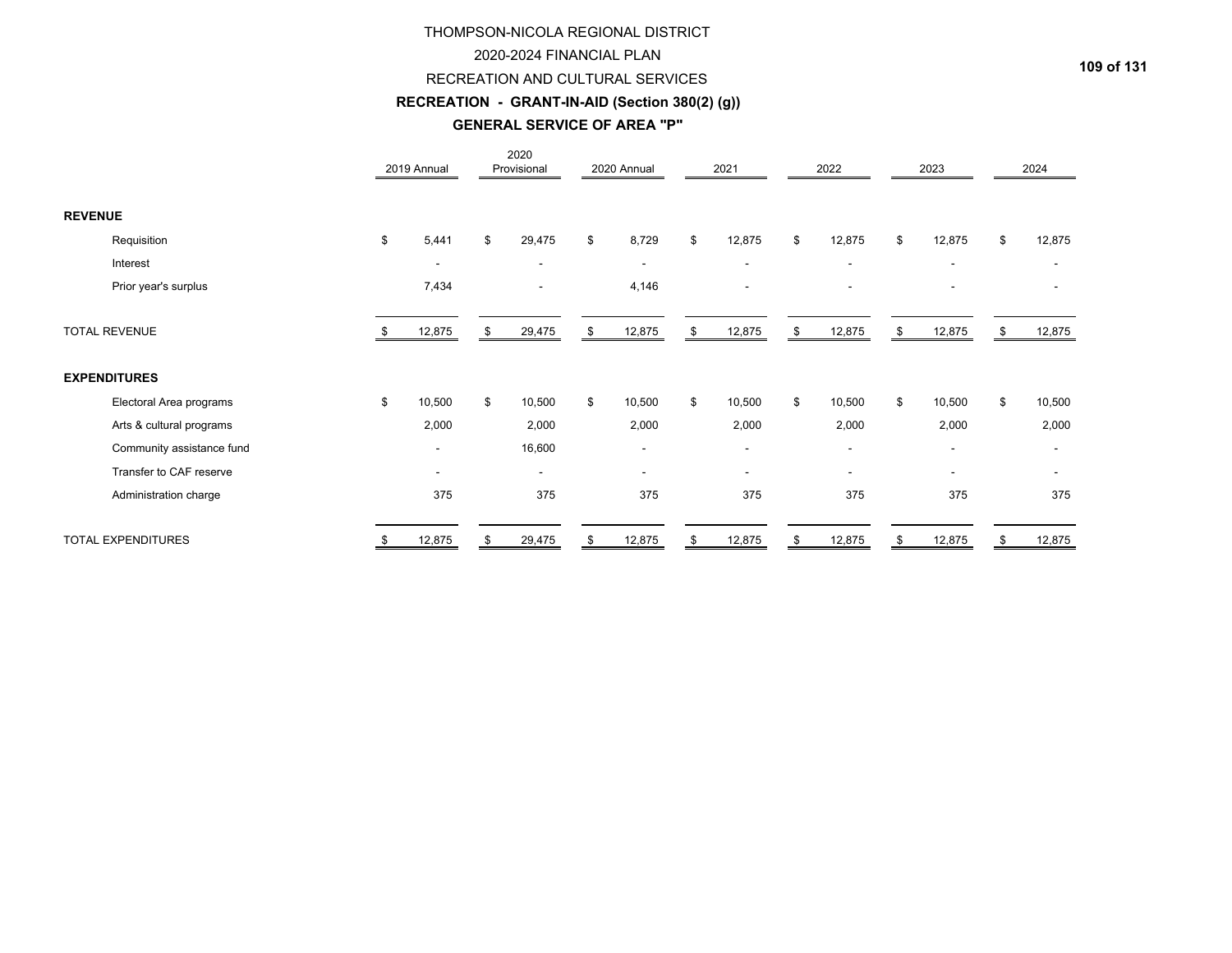#### 2020-2024 FINANCIAL PLAN

#### RECREATION AND CULTURAL SERVICES

#### **TELEVISION**

### **AREA "B"**

|                             |    | 2019 Annual              | 2020<br>Provisional      | 2020 Annual              | 2021                     |    | 2022                     |    | 2023                         |    | 2024  |
|-----------------------------|----|--------------------------|--------------------------|--------------------------|--------------------------|----|--------------------------|----|------------------------------|----|-------|
| <b>REVENUE</b>              |    |                          |                          |                          |                          |    |                          |    |                              |    |       |
| Requisition                 | \$ | 9,980                    | \$<br>10,144             | \$<br>10,179             | \$<br>8,034              | \$ | 8,034                    | \$ | 8,034                        | \$ | 8,034 |
| Grants-in-lieu              |    | $\blacksquare$           | $\blacksquare$           | $\overline{\phantom{a}}$ | $\overline{\phantom{a}}$ |    | $\overline{\phantom{a}}$ |    | $\blacksquare$               |    |       |
| Miscellaneous               |    |                          |                          | $\blacksquare$           | $\blacksquare$           |    |                          |    | $\blacksquare$               |    |       |
| Transfer from TCA surplus   |    | $\blacksquare$           | $\overline{\phantom{a}}$ | $\overline{\phantom{a}}$ | $\blacksquare$           |    |                          |    | ٠                            |    |       |
| Prior year's surplus        |    | 7,111                    | 1,794                    | 1,905                    |                          |    |                          |    | $\overline{\phantom{a}}$     |    |       |
| <b>TOTAL REVENUE</b>        |    | 17,091                   | \$<br>11,938             | \$<br>12,084             | \$<br>8,034              | \$ | 8,034                    | \$ | 8,034                        | \$ | 8,034 |
| <b>EXPENDITURES</b>         |    |                          |                          |                          |                          |    |                          |    |                              |    |       |
| Operating costs             | \$ | 8,028                    | \$<br>8,155              | \$<br>8,395              | \$<br>7,100              | \$ | 7,100                    | \$ | 7,100                        | \$ | 7,100 |
| Insurance                   |    | 700                      | 700                      | 700                      | 700                      |    | 700                      |    | 700                          |    | 700   |
| Capital upgrade             |    |                          |                          | $\overline{\phantom{a}}$ | $\overline{\phantom{a}}$ |    | $\blacksquare$           |    | $\qquad \qquad \blacksquare$ |    |       |
| Transfer to capital reserve |    | 8,213                    | 2,817                    | 2,716                    | $\overline{a}$           |    |                          |    | $\overline{a}$               |    |       |
| Amortization                |    | $\overline{\phantom{a}}$ | $\overline{\phantom{a}}$ | $\overline{\phantom{0}}$ | $\blacksquare$           |    | $\overline{\phantom{a}}$ |    | ۰                            |    |       |
| Administration charge       |    | 150                      | 266                      | 273                      | 234                      |    | 234                      |    | 234                          |    | 234   |
| <b>TOTAL EXPENDITURES</b>   | S. | 17,091                   | \$<br>11,938             | \$<br>12,084             | \$<br>8,034              | S  | 8,034                    | S  | 8,034                        | S  | 8,034 |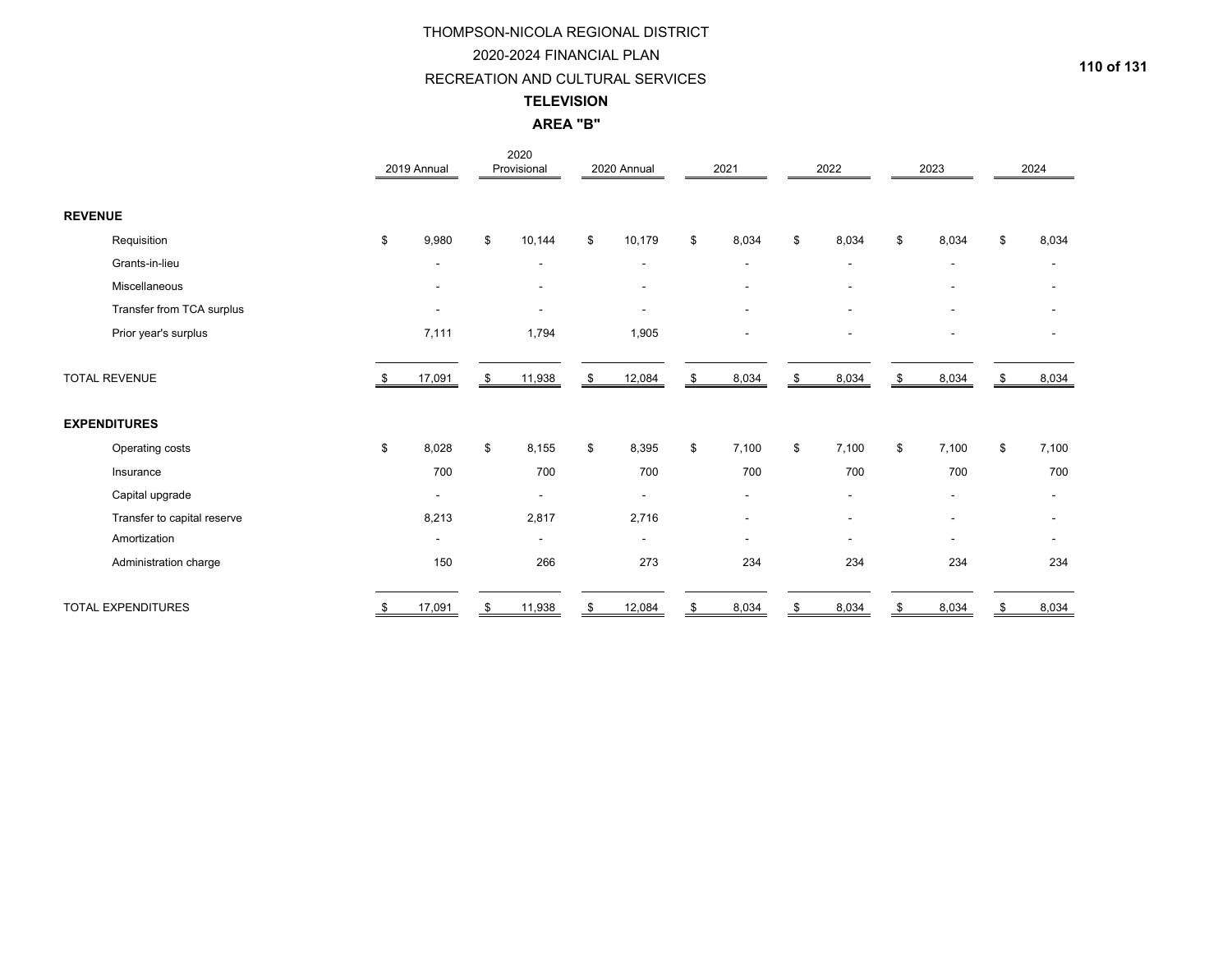### 2020-2024 FINANCIAL PLAN

### RECREATION AND CULTURAL SERVICES

#### **TELEVISION**

### **LYTTON AND SPECIFIED AREA OF "I"**

|                           | 2019 Annual              | 2020<br>Provisional      | 2020 Annual | 2021                     | 2022                     | 2023           | 2024                     |
|---------------------------|--------------------------|--------------------------|-------------|--------------------------|--------------------------|----------------|--------------------------|
| <b>REVENUE</b>            |                          |                          |             |                          |                          |                |                          |
| Requisition               | \$<br>8,469              | \$<br>8,472              | \$<br>8,472 | \$<br>8,472              | \$<br>8,472              | \$<br>8,472    | \$<br>8,472              |
| Grants in lieu            | $\overline{\phantom{a}}$ | $\overline{\phantom{a}}$ | $\sim$      | $\blacksquare$           | $\overline{\phantom{a}}$ | $\blacksquare$ | $\overline{\phantom{a}}$ |
| Prior year's surplus      | 3                        |                          |             | $\overline{\phantom{a}}$ | ۰                        | $\sim$         |                          |
| <b>TOTAL REVENUE</b>      | 8,472                    | 8,472                    | 8,472       | \$<br>8,472              | \$<br>8,472              | 8,472          | 8,472                    |
| <b>EXPENDITURES</b>       |                          |                          |             |                          |                          |                |                          |
| Operating advances        | \$<br>8,225              | \$<br>8,225              | \$<br>8,225 | \$<br>8,225              | \$<br>8,225              | \$<br>8,225    | \$<br>8,225              |
| Insurance                 | $\overline{\phantom{a}}$ | $\sim$                   | $\sim$      | $\overline{\phantom{a}}$ | $\overline{\phantom{a}}$ | $\sim$         | $\overline{\phantom{a}}$ |
| Administration charge     | 247                      | 247                      | 247         | 247                      | 247                      | 247            | 247                      |
| <b>TOTAL EXPENDITURES</b> | \$<br>8,472              | \$<br>8,472              | \$<br>8,472 | \$<br>8,472              | \$<br>8,472              | \$<br>8,472    | \$<br>8,472              |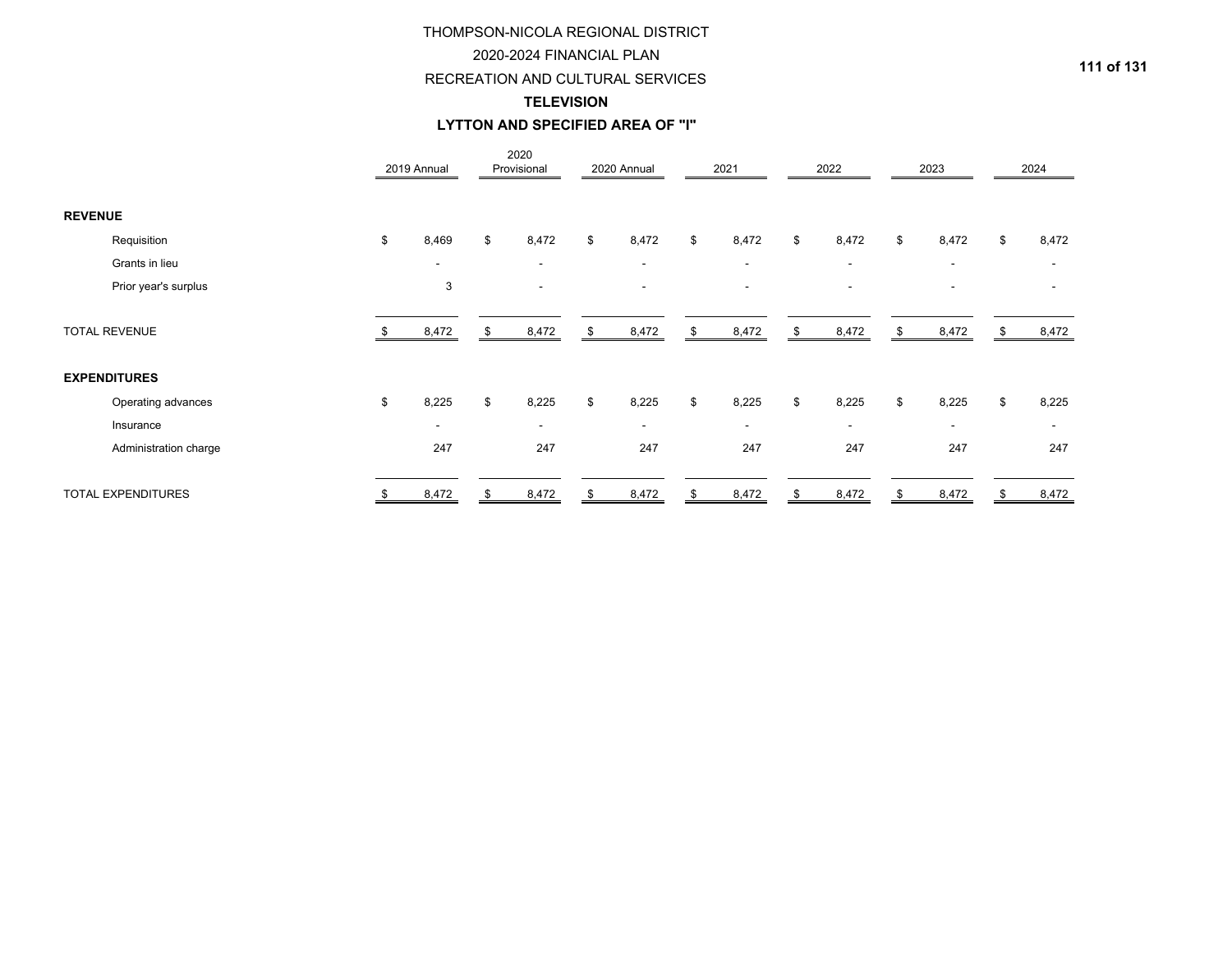### 2020-2024 FINANCIAL PLAN

#### RECREATION AND CULTURAL SERVICES

#### **TELEVISION - GRANT-IN-AID**

# **SPECIFIED AREA OF "M" AND "J" (MAMIT LAKE)**

|                       |    | 2019 Annual              | 2020<br>Provisional      |    | 2020 Annual    |     | 2021                     | 2022                     |    | 2023                     | 2024        |
|-----------------------|----|--------------------------|--------------------------|----|----------------|-----|--------------------------|--------------------------|----|--------------------------|-------------|
| <b>REVENUE</b>        |    |                          |                          |    |                |     |                          |                          |    |                          |             |
| Requisition           | \$ | 6,288                    | \$<br>6,288              | \$ | 6,288          | \$  | 6,288                    | \$<br>6,288              | \$ | 6,288                    | \$<br>6,288 |
| Prior year's surplus  |    | $\overline{\phantom{0}}$ | $\overline{\phantom{a}}$ |    | $\blacksquare$ |     | $\overline{\phantom{a}}$ | $\overline{\phantom{a}}$ |    | $\overline{\phantom{a}}$ |             |
| <b>TOTAL REVENUE</b>  |    | 6,288                    | \$<br>6,288              | S  | 6,288          | -S. | 6,288                    | \$<br>6,288              | S  | 6,288                    | 6,288       |
| <b>EXPENDITURES</b>   |    |                          |                          |    |                |     |                          |                          |    |                          |             |
| Grant-in-aid          | \$ | 6,105                    | \$<br>6,105              | \$ | 6,105          | \$  | 6,105                    | \$<br>6,105              | \$ | 6,105                    | \$<br>6,105 |
| Administration charge |    | 183                      | 183                      |    | 183            |     | 183                      | 183                      |    | 183                      | 183         |
| TOTAL EXPENDITURES    | S  | 6,288                    | \$<br>6,288              | \$ | 6,288          | \$  | 6,288                    | \$<br>6,288              | \$ | 6,288                    | \$<br>6,288 |

**112 of 131**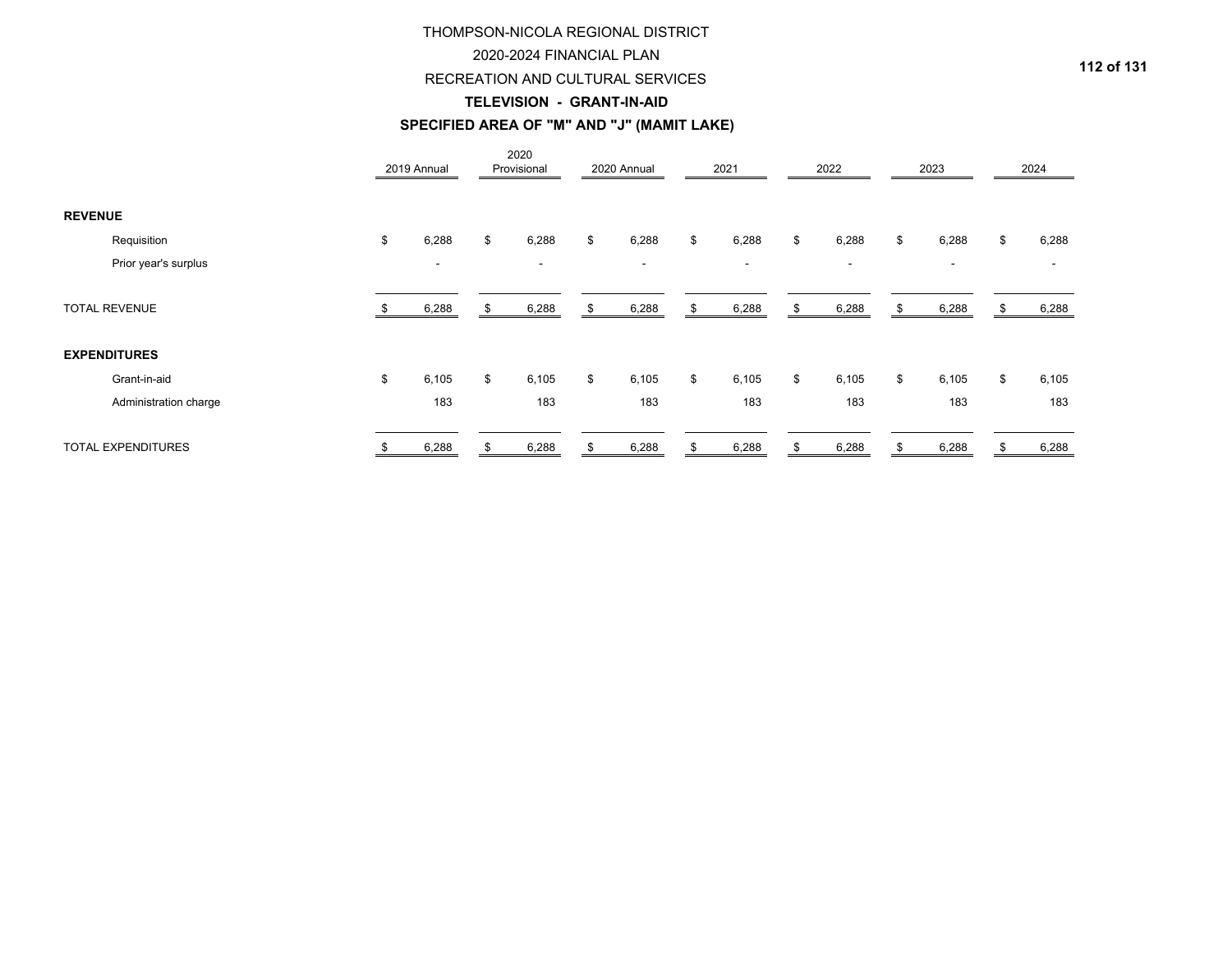### 2020-2024 FINANCIAL PLAN

#### RECREATION AND CULTURAL SERVICES

#### **TELEVISION - GRANT-IN-AID**

# **SPECIFIED AREA OF "I" (SPENCES BRIDGE)**

|                           |    | 2019 Annual              |    | 2020<br>Provisional      |    | 2020 Annual | 2021                     | 2022                     |    | 2023                     | 2024        |
|---------------------------|----|--------------------------|----|--------------------------|----|-------------|--------------------------|--------------------------|----|--------------------------|-------------|
| <b>REVENUE</b>            |    |                          |    |                          |    |             |                          |                          |    |                          |             |
| Requisition               | \$ | 5,459                    | \$ | 7,246                    | \$ | 7,246       | \$<br>7,246              | \$<br>7,246              | \$ | 7,246                    | \$<br>7,246 |
| Prior year's surplus      |    | $\overline{\phantom{0}}$ |    | $\overline{\phantom{a}}$ |    | ۰           | $\overline{\phantom{a}}$ | $\overline{\phantom{a}}$ |    | $\overline{\phantom{a}}$ |             |
| <b>TOTAL REVENUE</b>      |    | 5,459                    | S  | 7,246                    | S  | 7,246       | \$<br>7,246              | \$<br>7,246              | S. | 7,246                    | 7,246       |
| <b>EXPENDITURES</b>       |    |                          |    |                          |    |             |                          |                          |    |                          |             |
| Grant-in-aid              | \$ | 5,300                    | \$ | 7,035                    | \$ | 7,035       | \$<br>7,035              | \$<br>7,035              | \$ | 7,035                    | \$<br>7,035 |
| Insurance                 |    | $\overline{\phantom{a}}$ |    | $\overline{\phantom{a}}$ |    | $\sim$      | $\overline{\phantom{a}}$ | $\overline{\phantom{a}}$ |    | $\overline{\phantom{a}}$ | -           |
| Administration charge     |    | 159                      |    | 211                      |    | 211         | 211                      | 211                      |    | 211                      | 211         |
| <b>TOTAL EXPENDITURES</b> | S  | 5,459                    | \$ | 7,246                    | \$ | 7,246       | \$<br>7,246              | \$<br>7,246              | \$ | 7,246                    | \$<br>7,246 |

**113 of 131**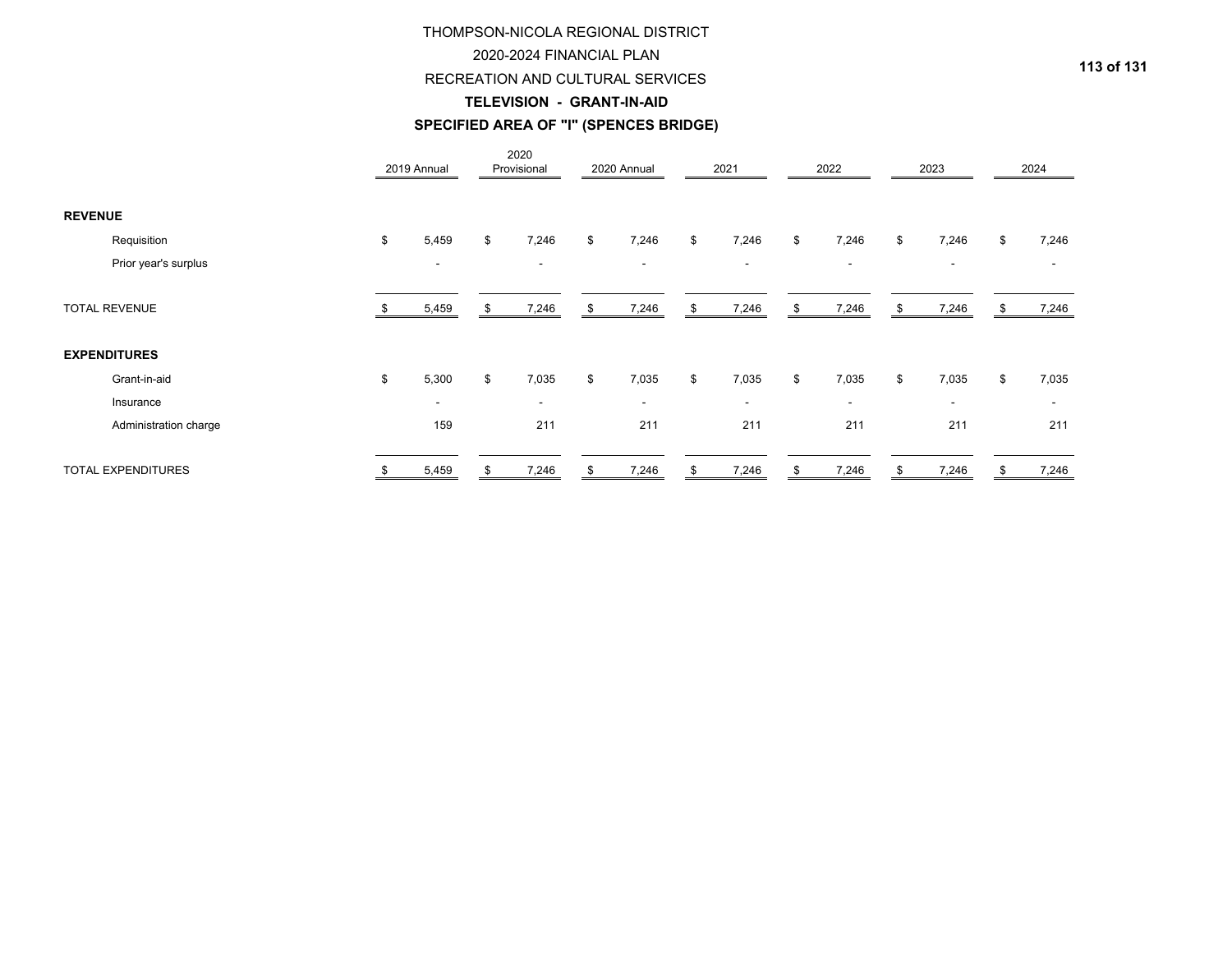### 2020-2024 FINANCIAL PLAN

#### RECREATION AND CULTURAL SERVICES

#### **THOMPSON-NICOLA REGIONAL DISTRICT LIBRARY SERVICE**

# **ALL MEMBER MUNICIPALITIES**

|                                            | 2019 Annual     | 2020<br>Provisional | 2020 Annual     | 2021                                 | 2022                       | 2023            | 2024            |
|--------------------------------------------|-----------------|---------------------|-----------------|--------------------------------------|----------------------------|-----------------|-----------------|
| <b>REVENUE</b>                             |                 |                     |                 |                                      |                            |                 |                 |
| Requisition                                | 6,730,853<br>\$ | \$<br>6,514,552     | \$<br>6,953,756 | \$<br>6,916,898                      | 7,037,724<br>$\frac{1}{2}$ | 7,177,688<br>\$ | 7,318,871<br>\$ |
| Grants in lieu                             | 70,000          | 70,000              | 70,000          | 70,000                               | 70,000                     | 70,000          | 70,000          |
| Provincial government grant                | 350,000         | 350,000             | 4,730,000       | 350,000                              | 350,000                    | 350,000         | 350,000         |
| Other and Reserves                         | 875,547         | 850,000             | 2,492,376       | 100,000                              | 100,000                    | 100,000         | 100,000         |
| Transfer from TCA surplus                  |                 |                     |                 |                                      |                            |                 |                 |
| Prior year's surplus                       | 1,022,763       | 1,000,000           | 914,796         | 400,000                              | 400,000                    | 400,000         | 400,000         |
| <b>TOTAL REVENUE</b>                       | 9,049,163<br>\$ | \$<br>8,784,552     | \$15,160,928    | $\sqrt[6]{\frac{1}{2}}$<br>7,836,898 | \$<br>7,957,724            | \$<br>8,097,688 | \$<br>8,238,871 |
| <b>EXPENDITURES</b>                        |                 |                     |                 |                                      |                            |                 |                 |
| Personnel                                  |                 |                     |                 |                                      |                            |                 |                 |
| Salaries                                   | 4,000,000<br>\$ | 4,100,000<br>\$     | 4,100,000<br>\$ | 4,182,000<br>\$                      | 4,265,640<br>\$            | 4,350,953<br>\$ | 4,437,972<br>\$ |
| Employee benefits                          | 900,000         | 950,000             | 950,000         | 969,000                              | 988,380                    | 1,008,148       | 1,028,311       |
| <b>Education and training</b>              | 53,200          | 53,200              | 53,200          | 54,264                               | 55,349                     | 56,456          | 57,585          |
| Buildings, equipment, furniture & vehicles |                 |                     |                 |                                      |                            |                 |                 |
| Capital construction (net)                 | 1,050,000       | 1,050,000           | 6,950,000       | 100,000                              | 100,000                    | 100,000         | 100,000         |
| Furniture and equipment                    | 110,000         | 130,000             | 130,000         | 80,000                               | 81,600                     | 83,232          | 84,897          |
| Equipment rental                           | 6,500           | 6,500               | 6,500           | 6,630                                | 6,763                      | 6,898           | 7,036           |
| Janitorial                                 | 112,000         | 112,000             | 116,000         | 118,320                              | 120,686                    | 123,100         | 125,562         |
| Security - North Shore                     |                 |                     | 20,000          | 20,000                               | 20,000                     | 20,000          | 20,000          |
| Repair & maintenance -                     |                 |                     |                 |                                      |                            |                 |                 |
| <b>Buildings</b>                           | 175,000         | 175,000             | 185,000         | 185,000                              | 185,000                    | 185,000         | 185,000         |
| Equipment & database                       | 452,690         | 417,150             | 417,150         | 295,000                              | 295,000                    | 295,000         | 295,000         |
|                                            | continued       | …continued          | continued       | …continued                           | …continued                 | continued       | .continued      |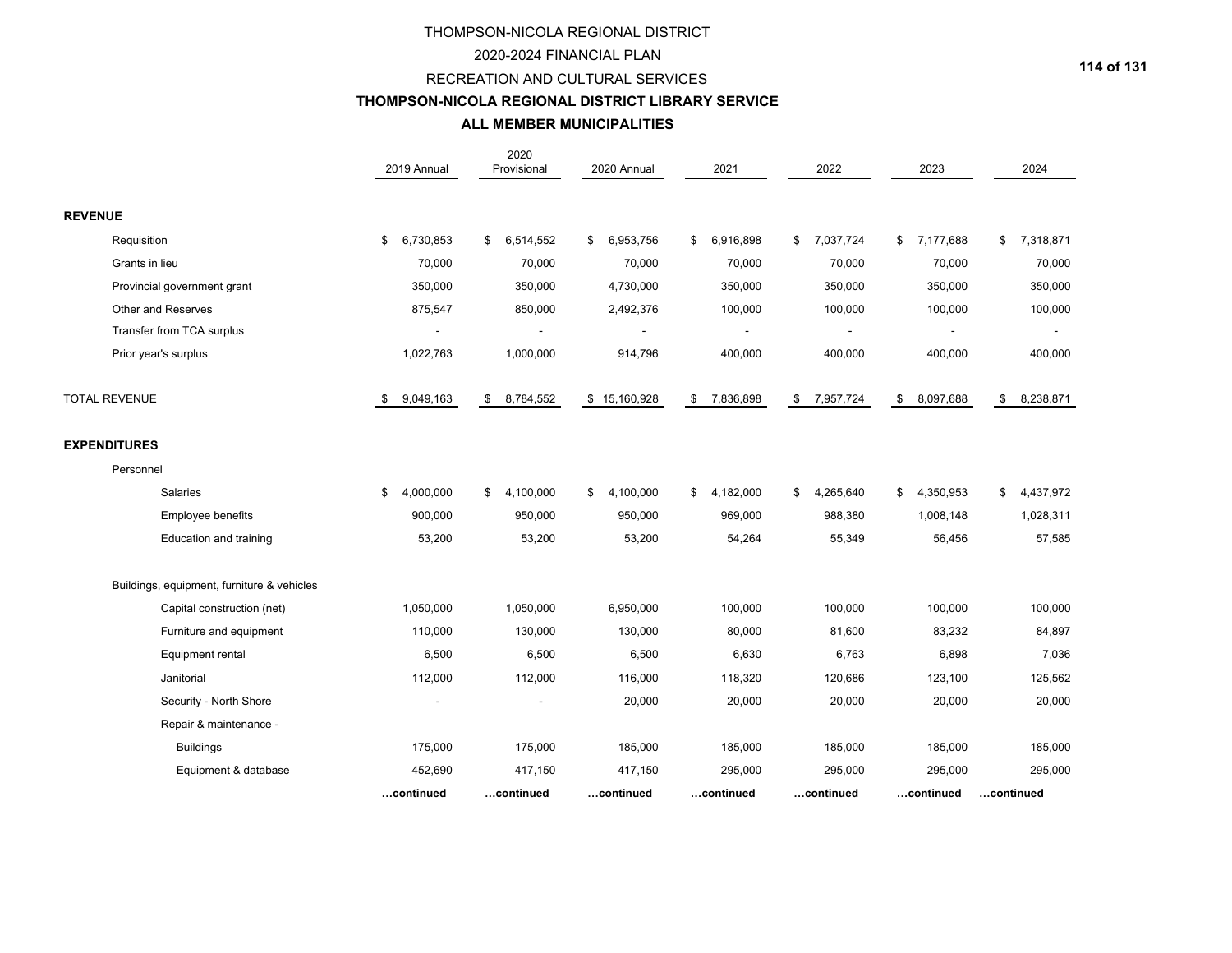#### 2020-2024 FINANCIAL PLAN

#### RECREATION AND CULTURAL SERVICES

# **THOMPSON-NICOLA REGIONAL DISTRICT LIBRARY SERVICE**

# **ALL MEMBER MUNICIPALITIES**

|                                   | 2019 Annual     | 2020<br>Provisional | 2020 Annual    | 2021            | 2022                     | 2023                     | 2024            |
|-----------------------------------|-----------------|---------------------|----------------|-----------------|--------------------------|--------------------------|-----------------|
|                                   |                 |                     |                |                 |                          |                          |                 |
| <b>EXPENDITURES - (continued)</b> |                 |                     |                |                 |                          |                          |                 |
| Buildings: rentals and taxes      | 20,000          | 20,000              | 20,000         | 20,000          | 20,000                   | 20,000                   | 20,000          |
| Vehicle purchase                  | 21,000          |                     | $\blacksquare$ | $\blacksquare$  |                          |                          |                 |
| Premises overhead                 | 306,286         | 315,324             | 315,324        | 321,630         | 328,063                  | 334,624                  | 341,317         |
| Amortization                      | $\blacksquare$  |                     | $\blacksquare$ | $\blacksquare$  | $\blacksquare$           | $\overline{\phantom{a}}$ | $\blacksquare$  |
| <b>Utilities</b>                  | 113,000         | 120,000             | 120,000        | 122,400         | 124,848                  | 127,345                  | 129,892         |
| Library materials                 | 769,367         | 751,258             | 808,634        | 794,121         | 802,062                  | 810,083                  | 818,183         |
| General operation                 |                 |                     |                |                 |                          |                          |                 |
| Legal & audit                     | 3,000           | 5,000               | 5,000          | 5,100           | 5,202                    | 6,806                    | 6,942           |
| H.R. services                     | 13,500          | 13,500              | 13,500         | 28,500          | 13,500                   | 13,500                   | 13,500          |
| Advertising                       | 20,000          | 20,000              | 20,000         | 20,400          | 20,808                   | 21,224                   | 21,649          |
| Dues and fees                     | 7,500           | 7,500               | 7,500          | 7,650           | 7,803                    | 7,959                    | 8,118           |
| Freight and postage               | 24,000          | 30,000              | 30,000         | 30,600          | 31,212                   | 31,836                   | 32,473          |
| Insurance                         | 75,000          | 75,000              | 75,000         | 76,500          | 78,030                   | 79,591                   | 81,182          |
| Book delivery service             | 70,000          | 80,000              | 80,000         | 81,600          | 83,232                   | 84,897                   | 86,595          |
| General                           | 80,000          | 50,000              | 60,000         | 60,000          | 61,200                   | 62,424                   | 63,672          |
| Transfer to reserves              | 425,000         | 50,000              | 425,000        | $\blacksquare$  | $\overline{\phantom{a}}$ | $\overline{\phantom{a}}$ | $\blacksquare$  |
| Programs                          | 71,120          | 71,120              | 71,120         | 72,542          | 73,993                   | 75,473                   | 76,983          |
| Office, library and copy supplies | 42,500          | 42,500              | 42,500         | 43,350          | 44,217                   | 45,101                   | 46,003          |
| Vehicle expenses                  | 40,000          | 50,000              | 50,000         | 51,000          | 52,020                   | 53,060                   | 54,122          |
| Telephone                         | 54,000          | 55,000              | 55,000         | 56,100          | 57,222                   | 58,366                   | 59,534          |
| Meals and accommodation           | 34,500          | 34,500              | 34,500         | 35,190          | 35,894                   | 36,612                   | 37,344          |
| <b>TOTAL EXPENDITURES</b>         | 9,049,163<br>\$ | 8,784,552<br>\$     | \$15,160,928   | 7,836,898<br>\$ | 7,957,724<br>\$          | 8,097,688<br>\$          | 8,238,871<br>\$ |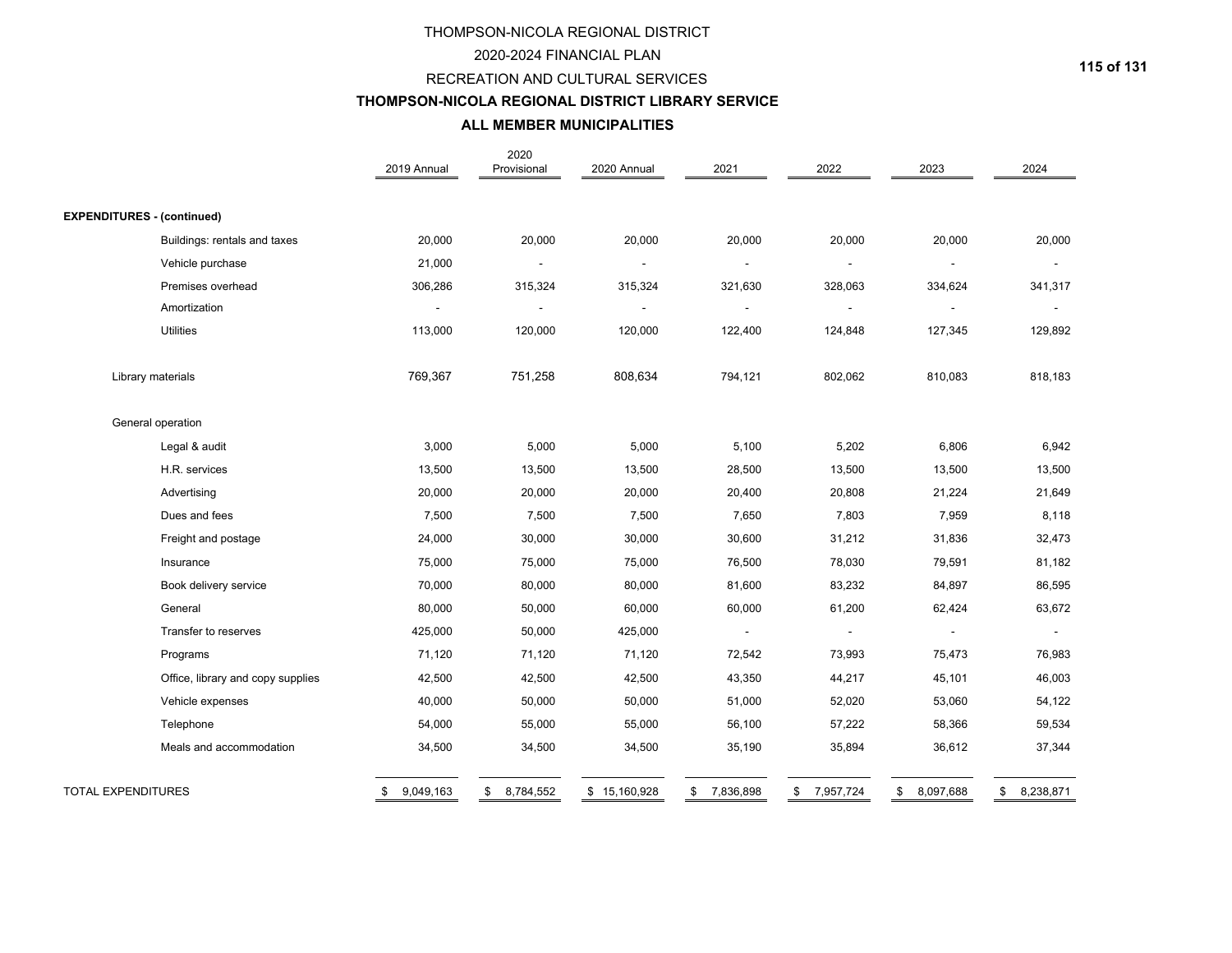# 2020-2024 FINANCIAL PLAN

### RECREATION AND CULTURAL SERVICES

#### **NICOLA VALLEY ARCHIVES**

**AREAS "M" AND "N"**

|                           | 2019 Annual  |     | 2020<br>Provisional |    | 2020 Annual | 2021         |     | 2022   |    | 2023   | 2024         |
|---------------------------|--------------|-----|---------------------|----|-------------|--------------|-----|--------|----|--------|--------------|
| <b>REVENUE</b>            |              |     |                     |    |             |              |     |        |    |        |              |
| Requisition               | \$<br>12,999 | \$  | 12,999              | \$ | 12,999      | \$<br>12,999 | \$  | 12,999 | \$ | 12,999 | \$<br>12,999 |
| <b>TOTAL REVENUE</b>      | 12,999       | \$. | 12,999              | S. | 12,999      | \$<br>12,999 | -SS | 12,999 | S. | 12,999 | 12,999       |
| <b>EXPENDITURES</b>       |              |     |                     |    |             |              |     |        |    |        |              |
| Grant-in-aid              | \$<br>12,620 | \$  | 12,620              | \$ | 12,620      | \$<br>12,620 | \$  | 12,620 | \$ | 12,620 | \$<br>12,620 |
| Administration charge     | 379          |     | 379                 |    | 379         | 379          |     | 379    |    | 379    | 379          |
| <b>TOTAL EXPENDITURES</b> | 12,999       |     | 12,999              |    | 12,999      | \$<br>12,999 |     | 12,999 |    | 12,999 | 12,999       |

**116 of 131**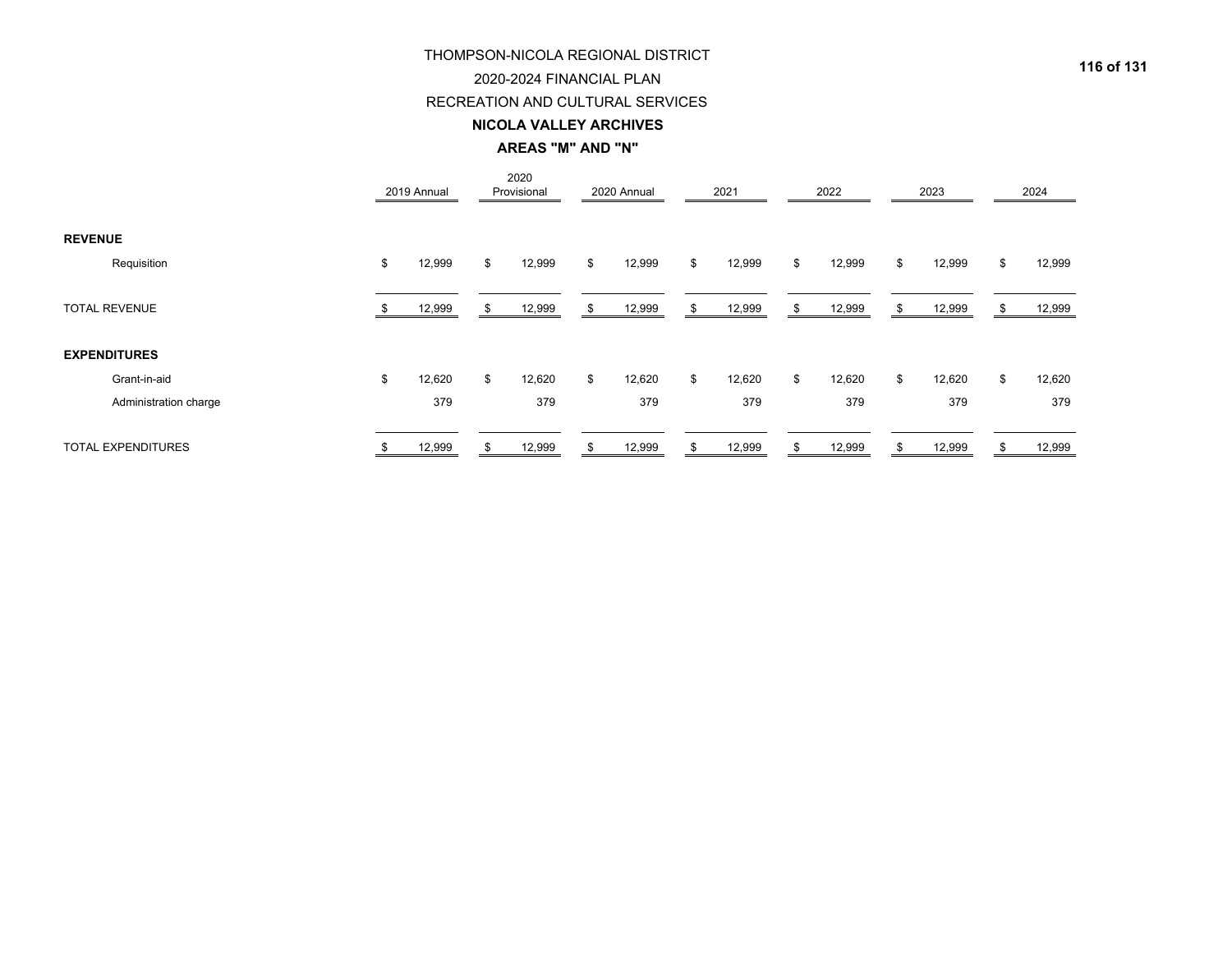#### 2020-2024 FINANCIAL PLAN

#### UTILITIES OPERATING FUND

#### **WATER SERVICE WITHIN A PORTION OF "P"**

**( BLACK PINES )**

|                                     | 2019 Annual     | 2020<br>Provisional | 2020 Annual              |                         | 2021           |               | 2022   | 2023         | 2024         |
|-------------------------------------|-----------------|---------------------|--------------------------|-------------------------|----------------|---------------|--------|--------------|--------------|
| <b>REVENUE</b>                      |                 |                     |                          |                         |                |               |        |              |              |
| Parcel taxes                        | \$<br>7,560     | \$<br>7,560         | \$<br>7,560              | \$                      | 7,560          | \$            | 7,560  | \$<br>48,560 | \$<br>48,560 |
| Interest income                     | 225             | 225                 | 225                      |                         | 225            |               | 225    | 225          | 225          |
| Water user rates                    | 48,000          | 50,000              | 50,000                   |                         | 50,000         |               | 50,000 | 50,000       | 50,000       |
| Other Income                        | 27,273          |                     |                          |                         |                |               |        |              |              |
| Transfer from reserve               | $\blacksquare$  |                     | $\overline{\phantom{a}}$ |                         |                |               |        |              |              |
| Proceeds from borrowing             | 460,000         | 460,000             | 460,000                  |                         |                |               |        |              |              |
| Provincial government grant/Gas tax | 1,045,983       | 896,666             | 919,615                  |                         |                |               |        |              |              |
| Transfer from TCA surplus           |                 |                     |                          |                         |                |               |        |              |              |
| Prior year's surplus                | (9, 199)        |                     | 28,783                   |                         |                |               |        |              |              |
| <b>TOTAL REVENUE</b>                | \$ 1,579,842    | \$ 1,414,451        | \$ 1,466,183             | $\sqrt[6]{\frac{1}{2}}$ | 57,785         | \$            | 57,785 | \$<br>98,785 | \$<br>98,785 |
| <b>EXPENDITURES</b>                 |                 |                     |                          |                         |                |               |        |              |              |
| Amortization                        | \$              | \$                  | \$                       | \$                      |                | \$            |        | \$           | \$           |
| <b>Discounts</b>                    | 4,800           | 5,000               | 5,000                    |                         | 5,000          |               | 5,000  | 5,000        | 5,000        |
| Capital upgrades                    | 1,505,983       | 1,356,666           | 1,379,615                |                         | $\mathbf{r}$   |               |        | ÷,           |              |
| Electric utility charges            | 2,575           | 2,400               | 2,400                    |                         | 2,438          |               | 2,477  | 2,517        | 2,557        |
| <b>Contracted services</b>          |                 |                     |                          |                         |                |               |        |              |              |
| Water treatment supplies            | 914             | 1,000               | 1,000                    |                         | 1,020          |               | 1,040  | 1,061        | 1,082        |
| <b>Analytical Services</b>          | 589             | 350                 | 350                      |                         | 357            |               | 364    | 371          | 379          |
| Repairs & maintenance               | 10,690          | 14,000              | 14,000                   |                         | 14,050         |               | 14,250 | 14,750       | 15,000       |
| Advertising                         | 310             | 450                 | 450                      |                         | 459            |               | 468    | 478          | 487          |
| Licences & permits                  | 670             | 375                 | 375                      |                         | 383            |               | 390    | 398          | 406          |
| Telephone                           | 615             | 950                 | 950                      |                         | 969            |               | 988    | 1,008        | 1,028        |
| General                             | 19,382          | 37                  | 28,820                   |                         | 29             |               | 308    | 280          | 495          |
| Insurance                           | 1,775           | 1,575               | 1,575                    |                         | 1,607          |               | 1,639  | 1,671        | 1,705        |
| Direct labour                       | 12,114          | 12,223              | 12,223                   |                         | 12,481         |               | 12,730 | 12,985       | 13,245       |
| Engineering service charge          | 1,500           | 1,500               | 1,500                    |                         | 1,500          |               | 1,500  | 1,500        | 1,500        |
| Indirect administration             | 7,560           | 7,560               | 7,560                    |                         | 7,560          |               | 7,560  | 7,560        | 7,560        |
| Debenture payments                  | $\blacksquare$  | $\blacksquare$      | $\blacksquare$           |                         | $\blacksquare$ |               |        | 41,000       | 41,000       |
| Transfer to capital reserve         | 8,865           | 8,865               | 8,865                    |                         | 8,433          |               | 7,569  | 6,705        | 5,841        |
| Administration charge               | 1,500           | 1,500               | 1,500                    |                         | 1,500          |               | 1,500  | 1,500        | 1,500        |
| <b>TOTAL EXPENDITURES</b>           | \$<br>1,579,842 | \$1,414,451         | \$1,466,183              | \$                      | 57,785         | $\mathfrak s$ | 57,785 | \$<br>98,785 | \$<br>98,785 |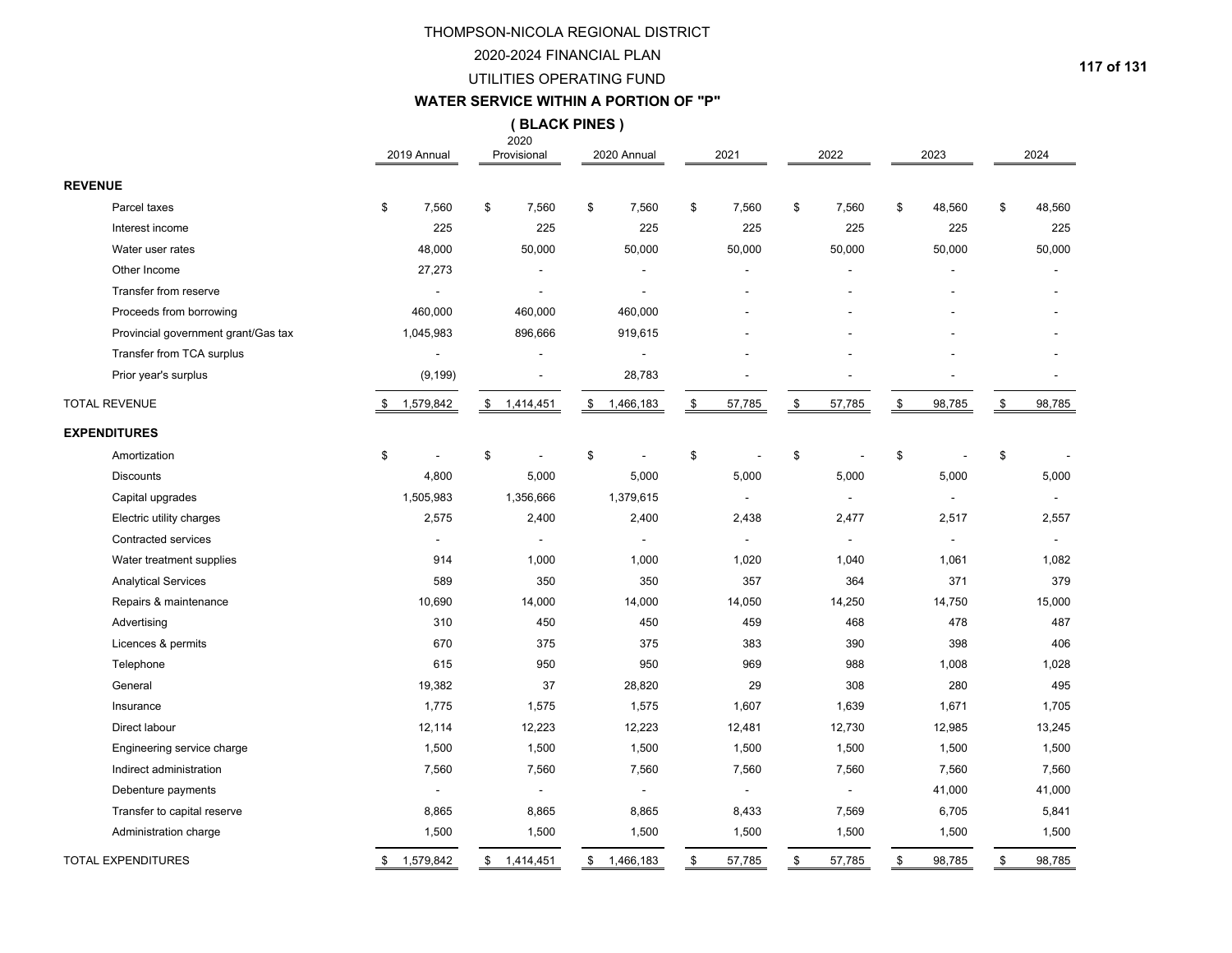#### 2020-2024 FINANCIAL PLAN

### UTILITIES OPERATING FUND

#### **WATER SERVICE WITHIN A PORTION OF "B"**

**( BLUE RIVER )**

|                |                                     | 2019 Annual              | 2020<br>Provisional | 2020 Annual              | 2021          | 2022          | 2023          | 2024                     |
|----------------|-------------------------------------|--------------------------|---------------------|--------------------------|---------------|---------------|---------------|--------------------------|
| <b>REVENUE</b> |                                     |                          |                     |                          |               |               |               |                          |
|                | Parcel taxes                        | \$<br>34,801             | \$<br>32,400        | \$<br>32,400             | \$<br>32,400  | \$<br>32,400  | \$<br>32,400  | \$<br>32,400             |
|                | Interest income                     | 500                      | 500                 | 500                      | 500           | 500           | 500           | 500                      |
|                | Water user rates                    | 167,000                  | 166,000             | 166,000                  | 170,700       | 173,734       | 176,769       | 179,804                  |
|                | Miscellaneous                       | $\overline{\phantom{a}}$ | $\overline{a}$      | $\blacksquare$           |               |               |               |                          |
|                | Provincial government grant/Gas Tax | 24,791                   | 2,422               | 4,036                    |               |               |               |                          |
|                | Transfer from TCA surplus           |                          |                     |                          |               |               |               |                          |
|                | Prior year's surplus                | 48,456                   | 40,000              | 43,263                   |               |               |               |                          |
|                | <b>TOTAL REVENUE</b>                | 275,548                  | \$<br>241,322       | \$<br>246,199            | \$<br>203,600 | \$<br>206,634 | \$<br>209,669 | \$<br>212,704            |
|                | <b>EXPENDITURES</b>                 |                          |                     |                          |               |               |               |                          |
|                | Amortization                        | \$                       | \$                  | \$                       | \$            | \$            | \$            | \$                       |
|                | <b>Discounts</b>                    | 16,700                   | 16,600              | 16,600                   | 17,070        | 17,373        | 17,677        | 17,980                   |
|                | Capital upgrades                    | 24,791                   | 2,422               | 4,036                    |               |               |               |                          |
|                | Electric utility charges            | 22,495                   | 22,000              | 22,000                   | 22,660        | 23,340        | 24,040        | 24,761                   |
|                | Water treatment supplies            | 538                      | 600                 | 600                      | 612           | 624           | 637           | 649                      |
|                | Analytical services                 | 4,151                    | 4,500               | 4,500                    | 4,590         | 4,682         | 4,775         | 4,871                    |
|                | Repairs & maintenance               | 25,000                   | 30,000              | 30,000                   | 30,000        | 30,000        | 30,000        | 30,000                   |
|                | Snow Removal                        | 4,101                    | 4,500               | 6,000                    | 6,120         | 6,242         | 6,367         | 6,495                    |
|                | Advertising                         | 822                      | 500                 | 500                      | 510           | 520           | 531           | 541                      |
|                | Licences & permits                  | 812                      | 375                 | 375                      | 383           | 390           | 398           | 406                      |
|                | Telephone                           | 914                      | 950                 | 950                      | 969           | 988           | 1,008         | 1,028                    |
|                | General                             | 57,027                   | 38,593              | 40,356                   | 9,187         | 9,792         | 10,348        | 10,855                   |
|                | Insurance                           | 3,568                    | 3,350               | 3,350                    | 3,417         | 3,485         | 3,555         | 3,626                    |
|                | Engineering service charge          | 7,500                    | 7,500               | 7,500                    | 7,500         | 7,500         | 7,500         | 7,500                    |
|                | Direct labour                       | 54,045                   | 54,532              | 54,532                   | 55,683        | 56,797        | 57,933        | 59,091                   |
|                | Indirect administration             | 32,400                   | 32,400              | 32,400                   | 32,400        | 32,400        | 32,400        | 32,400                   |
|                | Debenture payments                  | 2,401                    | $\overline{a}$      | $\overline{\phantom{a}}$ |               |               |               | $\overline{\phantom{a}}$ |
|                | Bank charges & interest             |                          |                     |                          |               |               |               |                          |
|                | Transfer to capital reserve         | 10,783                   | 15,000              | 15,000                   | 5,000         | 5,000         | 5,000         | 5,000                    |
|                | Administration charge               | 7,500                    | 7,500               | 7,500                    | 7,500         | 7,500         | 7,500         | 7,500                    |
|                | <b>TOTAL EXPENDITURES</b>           | \$<br>275,548            | \$<br>241,322       | \$<br>246,199            | \$<br>203,600 | \$<br>206,634 | \$<br>209,669 | \$<br>212,704            |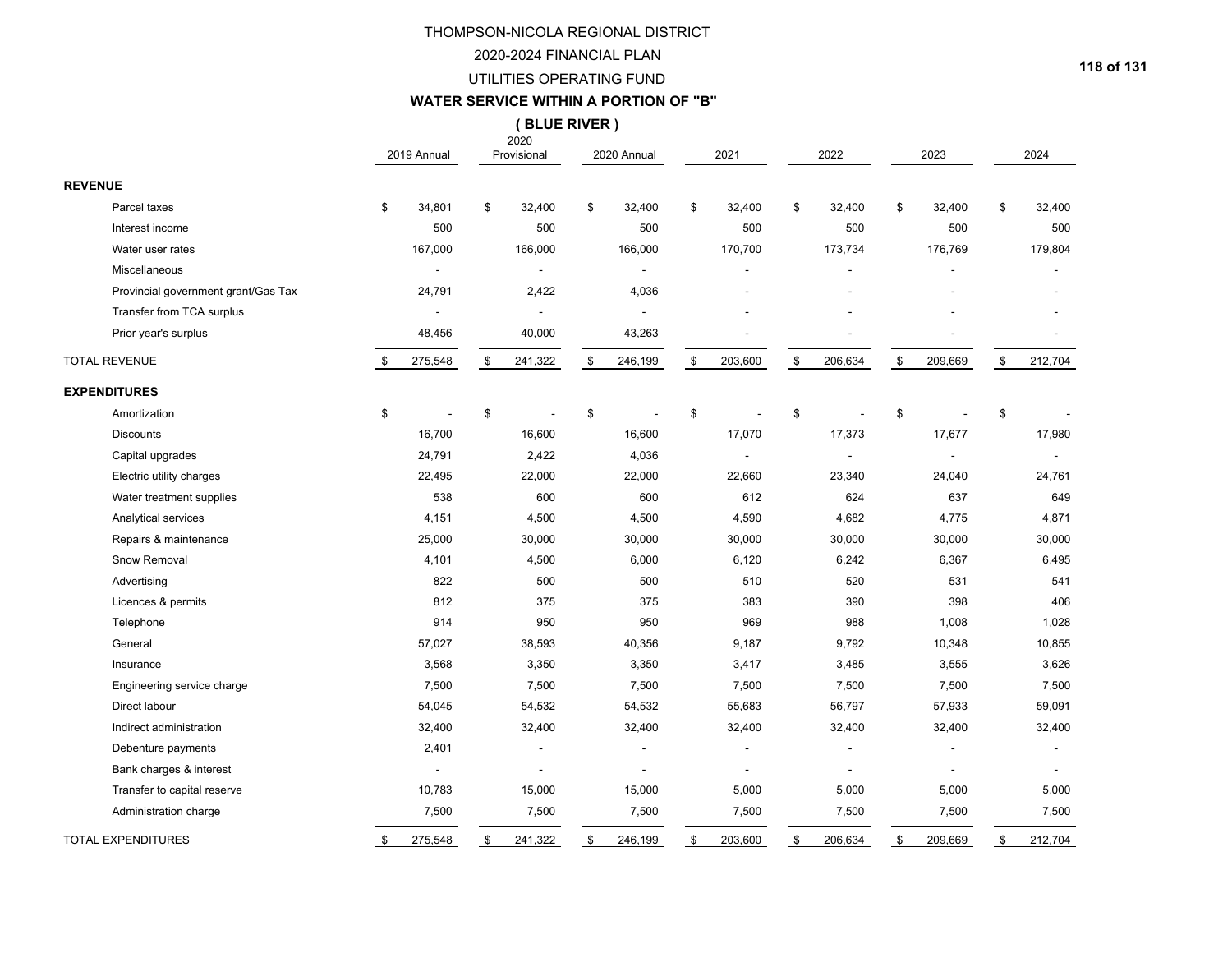#### 2020-2024 FINANCIAL PLAN

#### UTILITIES OPERATING FUND

# **WATER SERVICE WITHIN A PORTION OF "L"**

**( DEL ORO )**

|                                     | 2019 Annual    | 2020<br>Provisional | 2020 Annual    | 2021         | 2022         | 2023         | 2024         |
|-------------------------------------|----------------|---------------------|----------------|--------------|--------------|--------------|--------------|
| <b>REVENUE</b>                      |                |                     |                |              |              |              |              |
| Parcel taxes                        | \$<br>8,955    | \$<br>8,955         | \$<br>8,955    | \$<br>8,955  | \$<br>8,955  | \$<br>8,955  | \$<br>8,955  |
| Interest income                     | 150            | 150                 | 150            | 150          | 150          | 150          | 150          |
| Water user rates                    | 50,400         | 50,000              | 50,000         | 50,000       | 50,000       | 50,000       | 50,000       |
| Other income                        |                | L,                  |                |              |              | ä,           |              |
| Proceeds from borrowing             | $\blacksquare$ | ٠                   | $\blacksquare$ |              |              |              |              |
| Provincial government grant/Gas tax | 23,048         |                     | 12,898         |              |              |              |              |
| Transfer from TCA surplus           |                |                     |                |              |              |              |              |
| Prior year's surplus                | 19,789         | 6,000               | 16,495         |              |              |              |              |
| <b>TOTAL REVENUE</b>                | \$<br>102,342  | \$<br>65,105        | \$<br>88,498   | \$<br>59,105 | \$<br>59,105 | \$<br>59,105 | \$<br>59,105 |
| <b>EXPENDITURES</b>                 |                |                     |                |              |              |              |              |
| Amortization                        | \$             | \$                  | \$             | \$           | \$           | \$           | \$           |
| <b>Discounts</b>                    | 5,040          | 5,000               | 5,000          | 5,000        | 5,000        | 5,000        | 5,000        |
| Capital upgrade                     | 23,048         |                     | 12,898         |              |              |              |              |
| Electric utility charges            | 3,749          | 3,200               | 3,200          | 3,251        | 3,303        | 3,356        | 3,410        |
| Water treatment supplies            | 3,106          | 2,000               | 2,000          | 2,040        | 2,081        | 2,122        | 2,165        |
| Analytical services                 | 609            | 350                 | 350            | 357          | 364          | 371          | 379          |
| Repairs & maintenance               | 10,150         | 15,000              | 15,000         | 13,000       | 13,000       | 13,000       | 13,000       |
| Advertising                         | 355            | 360                 | 360            | 367          | 375          | 382          | 390          |
| Licences & permits                  | 411            | 375                 | 375            | 383          | 390          | 398          | 406          |
| Telephone                           | 670            | 950                 | 950            | 969          | 988          | 1,008        | 1,028        |
| General                             | 19,630         | 3,816               | 14,311         | 2,236        | 1,801        | 1,357        | 904          |
| Insurance                           | 1,756          | 1,575               | 1,575          | 1,607        | 1,639        | 1,671        | 1,705        |
| Direct labour                       | 13,045         | 13,163              | 13,163         | 13,441       | 13,710       | 13,984       | 14,263       |
| Engineering service charge          | 1,500          | 1,500               | 1,500          | 1,500        | 1,500        | 1,500        | 1,500        |
| Indirect administration             | 7,740          | 7,740               | 7,740          | 7,740        | 7,740        | 7,740        | 7,740        |
| Debenture payments                  | 1,215          | 1,215               | 1,215          | 1,215        | 1,215        | 1,215        | 1,215        |
| Transfer to capital reserve         | 9,318          | 7,861               | 7,861          | 5,000        | 5,000        | 5,000        | 5,000        |
| Administration charge               | 1,000          | 1,000               | 1,000          | 1,000        | 1,000        | 1,000        | 1,000        |
| <b>TOTAL EXPENDITURES</b>           | \$<br>102,342  | \$<br>65,105        | \$<br>88,498   | \$<br>59,105 | \$<br>59,105 | \$<br>59,105 | \$<br>59,105 |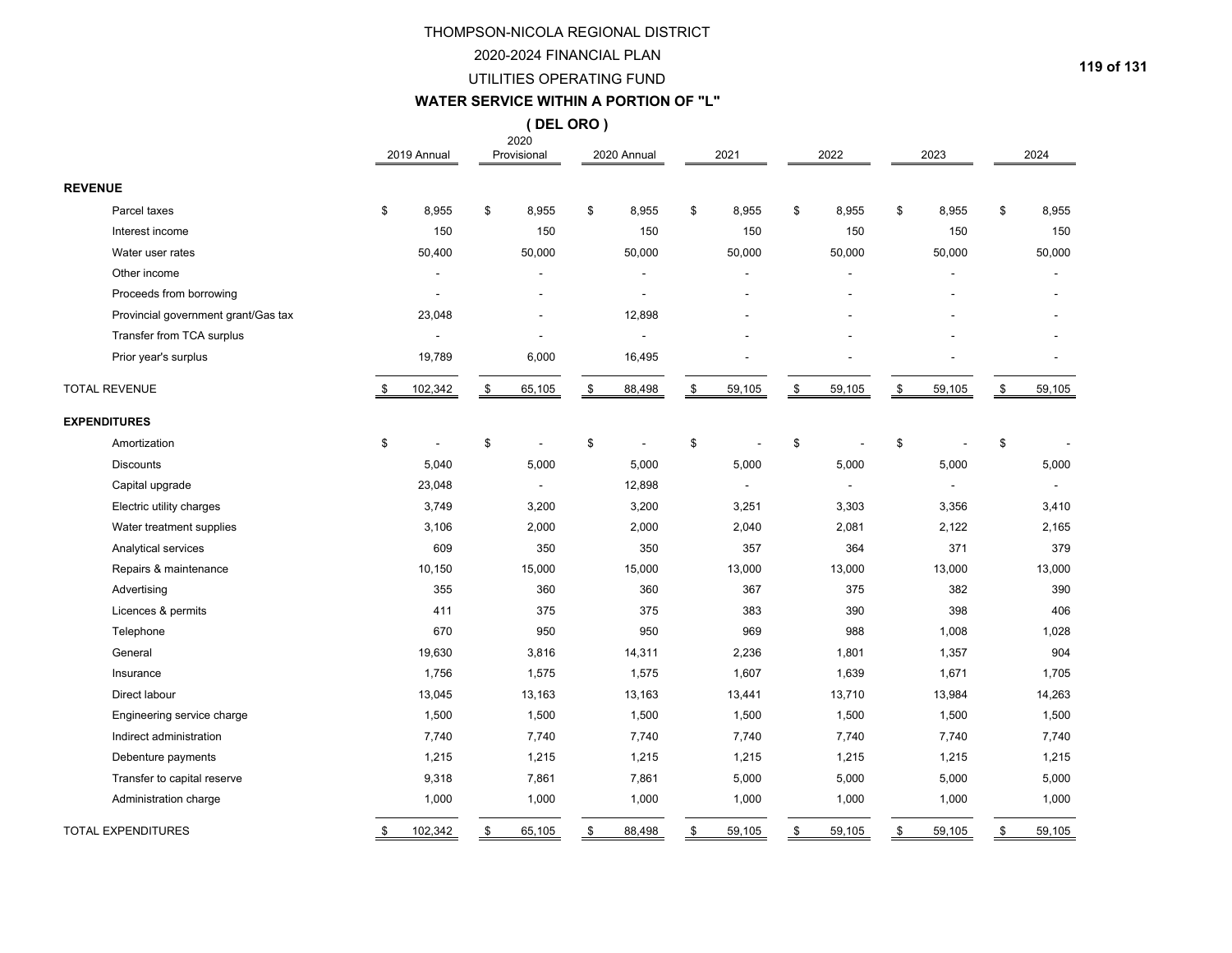#### 2020-2024 FINANCIAL PLAN

#### UTILITIES OPERATING FUND

#### **WATER SERVICE WITHIN A PORTION OF "P"**

**( EVERGREEN )**

|                                     | 2019 Annual    | 2020<br>Provisional | 2020 Annual              |                | 2021           | 2022                     |                | 2023           | 2024                     |
|-------------------------------------|----------------|---------------------|--------------------------|----------------|----------------|--------------------------|----------------|----------------|--------------------------|
| <b>REVENUE</b>                      |                |                     |                          |                |                |                          |                |                |                          |
| Parcel taxes                        | \$<br>2,880    | \$<br>2,880         | \$<br>2,880              | \$             | 2,880          | \$<br>2,880              | \$             | 2,880          | \$<br>2,880              |
| Water user rates                    | 22,500         | 22,500              | 22,500                   |                | 22,500         | 22,500                   |                | 22,500         | 22,500                   |
| Other income                        |                | $\overline{a}$      | $\overline{\phantom{a}}$ |                |                |                          |                |                |                          |
| Transfer from reserve               |                |                     | ÷                        |                |                |                          |                |                |                          |
| Proceeds from borrowing             |                |                     |                          |                |                |                          |                |                |                          |
| Provincial government grant/Gas Tax | 8,048          | 6,034               | 6,331                    |                |                |                          |                |                |                          |
| Transfer from TCA surplus           |                | $\blacksquare$      | $\overline{a}$           |                |                |                          |                |                |                          |
| Prior year's surplus                | 17,343         |                     | 8,275                    |                | 177            | 433                      |                | 693            | 957                      |
| <b>TOTAL REVENUE</b>                | \$<br>50,771   | \$<br>31,414        | \$<br>39,986             | $$\mathbb{S}$$ | 25,557         | \$<br>25,813             | $$\mathbb{S}$$ | 26,073         | \$<br>26,337             |
| <b>EXPENDITURES</b>                 |                |                     |                          |                |                |                          |                |                |                          |
| Amortization                        | \$             | \$                  | \$                       | \$             |                | \$                       | \$             |                | \$                       |
| <b>Discounts</b>                    | 2,250          | 2,250               | 2,250                    |                | 2,250          | 2,250                    |                | 2,250          | 2,250                    |
| Capital upgrade                     | 8,048          | 6,034               | 6,331                    |                | $\overline{a}$ | $\overline{\phantom{a}}$ |                | $\sim$         | $\overline{\phantom{a}}$ |
| Electric utility charges            | 2,780          | 2,600               | 2,600                    |                | 2,642          | 2,684                    |                | 2,727          | 2,770                    |
| Contracted services                 | $\blacksquare$ | $\sim$              | $\blacksquare$           |                | $\overline{a}$ |                          |                | $\sim$         | $\overline{\phantom{a}}$ |
| Water treatment supplies            | 223            | 275                 | 275                      |                | 281            | 286                      |                | 292            | 298                      |
| Analytical services                 | 430            | 350                 | 350                      |                | 357            | 364                      |                | 371            | 379                      |
| Repairs & maintenance               | 10,150         | 7,500               | 7,500                    |                | 7,600          | 7,650                    |                | 7,700          | 7,750                    |
| Advertising                         | 193            | 155                 | 155                      |                | 158            | 161                      |                | 164            | 168                      |
| Licenses & permits                  | 117            | 200                 | 200                      |                | 204            | 208                      |                | 212            | 216                      |
| Telephone                           | 710            | 950                 | 950                      |                | 969            | 988                      |                | 1,008          | 1,028                    |
| General                             | 14,159         | $\blacksquare$      | 8,275                    |                | $\blacksquare$ |                          |                | $\blacksquare$ | $\blacksquare$           |
| Insurance                           | 1,115          | 1,075               | 1,075                    |                | 1,097          | 1,118                    |                | 1,141          | 1,164                    |
| Direct labour                       | 4,970          | 5,014               | 5,014                    |                | 5,120          | 5,223                    |                | 5,327          | 5,434                    |
| Engineering service charge          | 500            | 500                 | 500                      |                | 500            | 500                      |                | 500            | 500                      |
| Indirect administration             | 2,880          | 2,880               | 2,880                    |                | 2,880          | 2,880                    |                | 2,880          | 2,880                    |
| Debenture payments                  |                | $\overline{a}$      | $\overline{a}$           |                |                |                          |                |                | $\overline{a}$           |
| Transfer to capital reserve         | 1,746          | 1,131               | 1,131                    |                | 1,000          | 1,000                    |                | 1,000          | 1,000                    |
| Administration charge               | 500            | 500                 | 500                      |                | 500            | 500                      |                | 500            | 500                      |
| <b>TOTAL EXPENDITURES</b>           | \$<br>50,771   | \$<br>31,414        | \$<br>39,986             | \$             | 25,557         | \$<br>25,813             | \$             | 26,073         | \$<br>26,337             |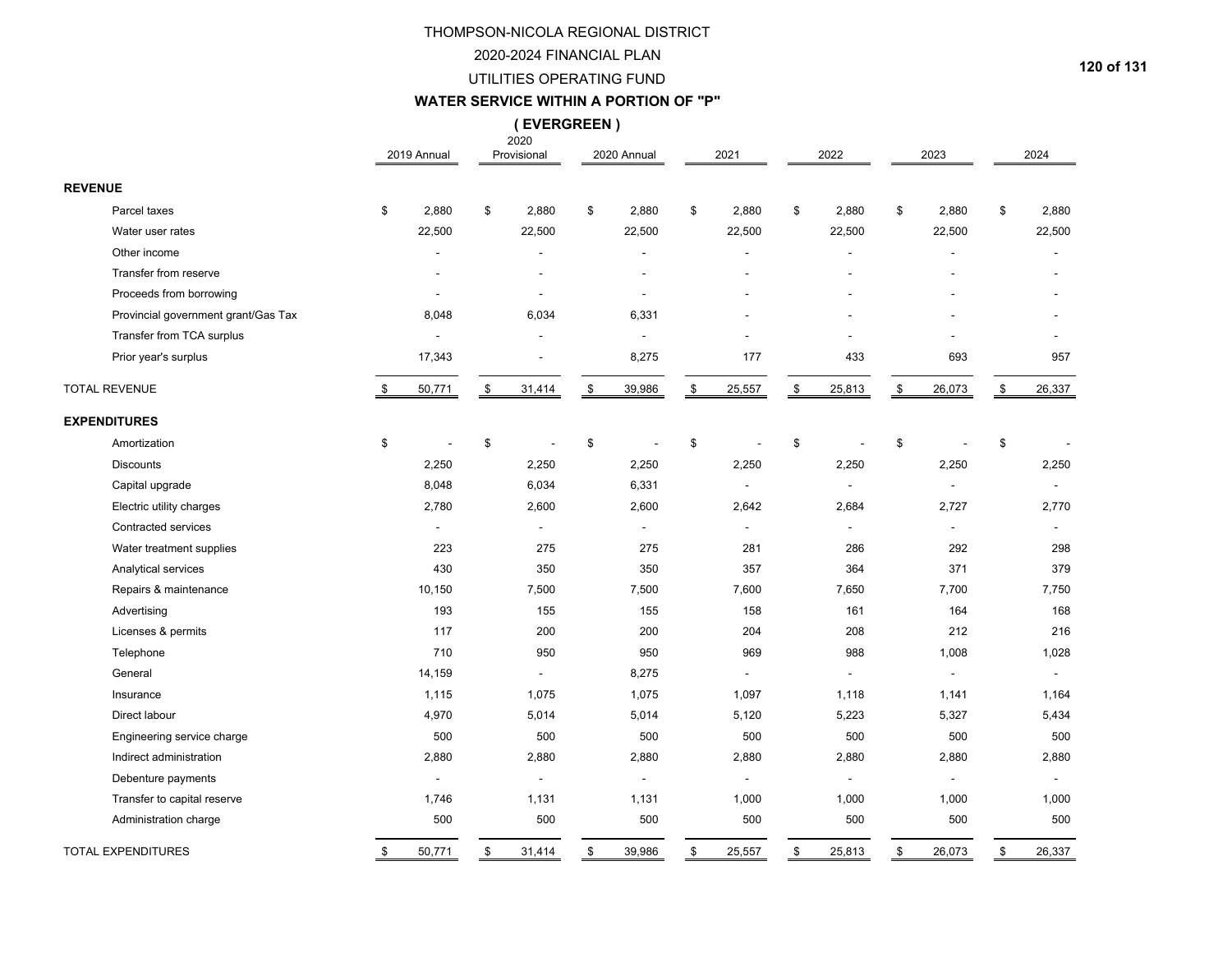### 2020-2024 FINANCIAL PLAN

#### UTILITIES OPERATING FUND

#### **WATER SERVICE WITHIN A PORTION OF "E"**

**(LOON LAKE)**

|                                     | 2019 Annual    | 2020<br>Provisional | 2020 Annual    | 2021           | 2022         | 2023                     | 2024         |
|-------------------------------------|----------------|---------------------|----------------|----------------|--------------|--------------------------|--------------|
| <b>REVENUE</b>                      |                |                     |                |                |              |                          |              |
| Parcel taxes                        | \$<br>9,360    | \$<br>9,360         | \$<br>9,360    | \$<br>9,360    | \$<br>9,360  | \$<br>9,360              | \$<br>9,360  |
| Interest                            | 500            | 500                 | 500            | 500            | 500          | 500                      | 500          |
| Water user rates                    | 35,000         | 36,000              | 36,000         | 37,000         | 37,500       | 37,900                   | 38,000       |
| Other Income                        |                |                     | $\blacksquare$ |                |              |                          |              |
| Transfer from reserve               |                |                     |                |                |              |                          |              |
| Proceeds from borrowing             |                |                     |                |                |              |                          |              |
| Provincial government grant/Gas Tax | 23,048         |                     | 11,471         |                |              |                          |              |
| Transfer from TCA surplus           |                |                     | ÷,             |                |              |                          |              |
| Prior year's surplus                | 14,185         | 3,000               | 7,120          |                |              |                          |              |
| <b>TOTAL REVENUE</b>                | \$<br>82,093   | \$<br>48,860        | \$<br>64,451   | \$<br>46,860   | \$<br>47,360 | \$<br>47,760             | \$<br>47,860 |
| <b>EXPENDITURES</b>                 |                |                     |                |                |              |                          |              |
| Amortization                        | \$             | \$                  | \$             | \$             | \$           | \$                       | \$           |
| Discounts                           | 3,500          | 3,600               | 3,600          | 3,700          | 3,750        | 3,790                    | 3,800        |
| Capital upgrades                    | 23,048         | $\blacksquare$      | 11,471         | $\overline{a}$ |              | $\overline{\phantom{a}}$ |              |
| Electric utility charges            | 2,000          | 2,000               | 2,000          | 2,032          | 2,065        | 2,098                    | 2,131        |
| Contracted services                 | $\sim$         | $\blacksquare$      | $\blacksquare$ | $\sim$         | $\sim$       | $\overline{a}$           | $\sim$       |
| Water treatment supplies            | 1,335          | 950                 | 950            | 969            | 988          | 1,008                    | 1,028        |
| Analytical services                 | 410            | 350                 | 350            | 357            | 364          | 371                      | 379          |
| Repairs & maintenance               | 7,815          | 12,000              | 12,000         | 10,000         | 10,200       | 10,404                   | 10,612       |
| Advertising                         | 310            | 1,000               | 1,000          | 1,020          | 1,040        | 1,061                    | 1,082        |
| Licences & permits                  | 280            | 300                 | 300            | 306            | 312          | 318                      | 325          |
| Telephone                           | 935            | 950                 | 950            | 969            | 988          | 1,008                    | 1,028        |
| General                             | 14,930         | 1,000               | 5,120          | 1,610          | 1,495        | 1,278                    | 780          |
| Insurance                           | 1,895          | 1,800               | 1,800          | 1,836          | 1,873        | 1,910                    | 1,948        |
| Direct labour                       | 10,871         | 10,969              | 10,969         | 11,201         | 11,425       | 11,653                   | 11,886       |
| Engineering service charge          | 1,500          | 1,500               | 1,500          | 1,500          | 1,500        | 1,500                    | 1,500        |
| Indirect administration             | 9,360          | 9,360               | 9,360          | 9,360          | 9,360        | 9,360                    | 9,360        |
| Debenture payment                   | $\blacksquare$ | $\sim$              | $\blacksquare$ | L,             |              |                          | $\sim$       |
| Transfer to capital reserve         | 2,404          | 1,581               | 1,581          | 500            | 500          | 500                      | 500          |
| Administration charge               | 1,500          | 1,500               | 1,500          | 1,500          | 1,500        | 1,500                    | 1,500        |
| <b>TOTAL EXPENDITURES</b>           | \$<br>82,093   | \$<br>48,860        | \$<br>64,451   | \$<br>46,860   | \$<br>47,360 | \$<br>47,760             | \$<br>47,860 |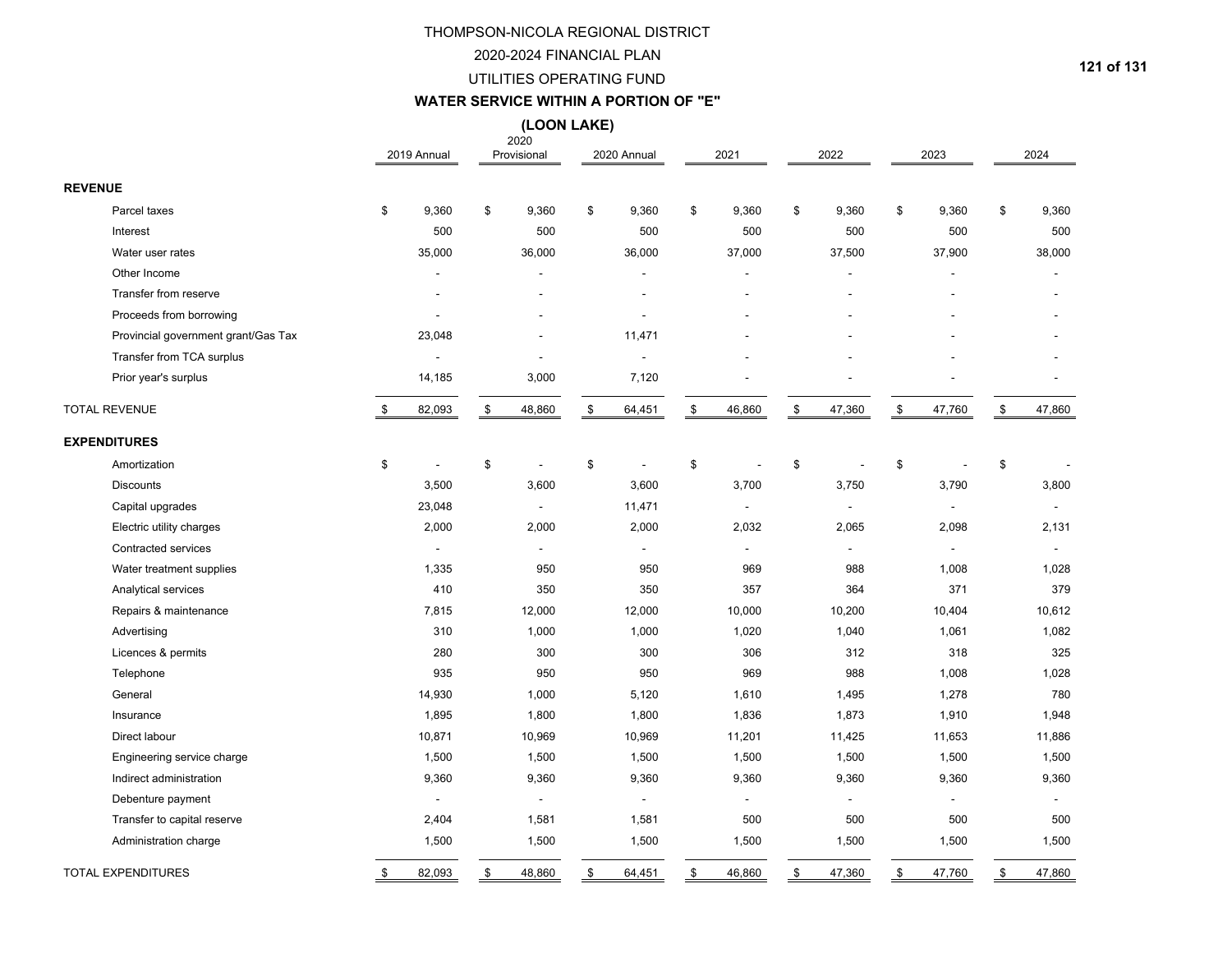#### 2020-2024 FINANCIAL PLAN

#### UTILITIES OPERATING FUND

### **WATER SERVICE WITHIN A PORTION OF "O"**

 **(MAPLE MISSION)**

|                                     | 2019 Annual    |              | 2020<br>Provisional      |      | 2020 Annual    |      | 2021           |      | 2022           |      | 2023                     | 2024                     |
|-------------------------------------|----------------|--------------|--------------------------|------|----------------|------|----------------|------|----------------|------|--------------------------|--------------------------|
| <b>REVENUE</b>                      |                |              |                          |      |                |      |                |      |                |      |                          |                          |
| Parcel taxes                        | \$<br>6,888    | \$           | 6,888                    | \$   | 6,888          | \$   | 6,888          | \$   | 6,888          | \$   | 6,888                    | \$<br>6,888              |
| Interest                            | 1,000          |              | 1,000                    |      | 1,000          |      | 1,000          |      | 1,000          |      | 1,000                    | 1,000                    |
| Water user rates                    | 23,460         |              | 24,840                   |      | 24,840         |      | 24,840         |      | 22,528         |      | 22,482                   | 22,435                   |
| Other income                        |                |              |                          |      |                |      |                |      |                |      |                          |                          |
| Transfer from reserve               |                |              | $\overline{\phantom{a}}$ |      |                |      |                |      |                |      |                          |                          |
| Proceeds from borrowing             |                |              | $\blacksquare$           |      |                |      |                |      |                |      |                          |                          |
| Provincial government grant/Gas Tax | 13,048         |              | 8,138                    |      | 6,338          |      |                |      |                |      |                          |                          |
| Transfer from TCA surplus           |                |              | $\blacksquare$           |      | $\blacksquare$ |      |                |      |                |      |                          |                          |
| Prior year's surplus                | 12,286         |              | 9,000                    |      | 13,572         |      | 698            |      | 1,146          |      | 1,599                    | 2,057                    |
| <b>TOTAL REVENUE</b>                | \$<br>56,682   | $\mathbb{S}$ | 49,866                   | $\,$ | 52,638         | $\,$ | 33,426         | $\,$ | 31,562         | $\,$ | 31,969                   | \$<br>32,380             |
| <b>EXPENDITURES</b>                 |                |              |                          |      |                |      |                |      |                |      |                          |                          |
| Amortization                        | \$             | \$           |                          | \$   |                | \$   |                | \$   |                | \$   |                          | \$                       |
| <b>Discounts</b>                    | 2,346          |              | 2,484                    |      | 2,484          |      | 2,484          |      | 2,253          |      | 2,248                    | 2,243                    |
| Capital upgrades                    | 13,048         |              | 8,138                    |      | 6,338          |      | $\sim$         |      | $\sim$         |      | $\blacksquare$           | $\overline{\phantom{a}}$ |
| Electric utility charges            | 1,715          |              | 1,450                    |      | 1,450          |      | 1,473          |      | 1,497          |      | 1,521                    | 1,545                    |
| <b>Contracted services</b>          | $\overline{a}$ |              | $\blacksquare$           |      | $\blacksquare$ |      | $\sim$         |      | $\blacksquare$ |      | $\overline{a}$           |                          |
| Water treatment supplies            | 340            |              | 250                      |      | 250            |      | 255            |      | 260            |      | 265                      | 271                      |
| Analytical services                 | 410            |              | 350                      |      | 350            |      | 357            |      | 364            |      | 371                      | 379                      |
| Repairs & maintenance               | 7,105          |              | 10,000                   |      | 12,000         |      | 12,240         |      | 10,400         |      | 10,600                   | 10,800                   |
| Snow Removal                        | 1,335          |              | 2,500                    |      | 500            |      | 510            |      | 520            |      | 531                      | 541                      |
| Advertising                         | 160            |              | 150                      |      | 150            |      | 153            |      | 156            |      | 159                      | 162                      |
| Licences & permits                  | 152            |              | 250                      |      | 250            |      | 255            |      | 260            |      | 265                      | 271                      |
| Telephone                           | 875            |              | 950                      |      | 950            |      | 969            |      | 988            |      | 1,008                    | 1,028                    |
| General                             | 12,362         |              | 7,000                    |      | 11,572         |      |                |      |                |      |                          | $\blacksquare$           |
| Insurance                           | 1,375          |              | 1,225                    |      | 1,225          |      | 1,250          |      | 1,274          |      | 1,300                    | 1,326                    |
| Direct labour                       | 5,280          |              | 5,328                    |      | 5,328          |      | 5,440          |      | 5,549          |      | 5,660                    | 5,773                    |
| Engineering service charge          | 1,500          |              | 1,500                    |      | 1,500          |      | 1,500          |      | 1,500          |      | 1,500                    | 1,500                    |
| Indirect administration             | 5,040          |              | 5,040                    |      | 5,040          |      | 5,040          |      | 5,040          |      | 5,040                    | 5,040                    |
| Debenture payment                   | $\blacksquare$ |              | $\blacksquare$           |      | $\blacksquare$ |      | $\overline{a}$ |      | $\overline{a}$ |      | $\overline{\phantom{a}}$ | $\blacksquare$           |
| Transfer to capital reserve         | 3,139          |              | 2,751                    |      | 2,751          |      | 1,000          |      | 1,000          |      | 1,000                    | 1,000                    |
| Administration charge               | 500            |              | 500                      |      | 500            |      | 500            |      | 500            |      | 500                      | 500                      |
| <b>TOTAL EXPENDITURES</b>           | \$<br>56,682   | \$           | 49,866                   | \$   | 52,638         | \$   | 33,426         | \$   | 31,562         | \$   | 31,969                   | \$<br>32,380             |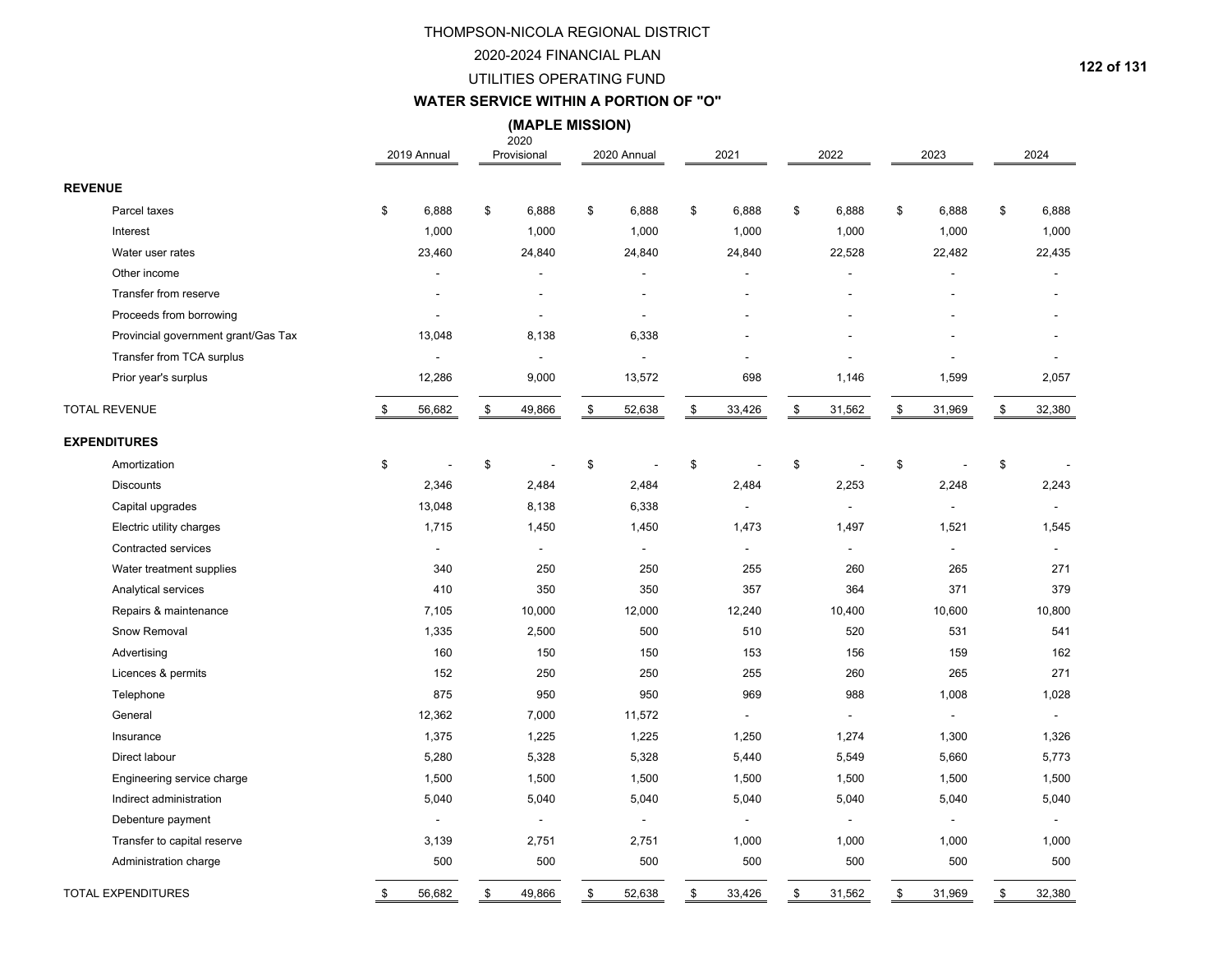#### 2020-2024 FINANCIAL PLAN

#### UTILITIES OPERATING FUND

#### **WATER SERVICE WITHIN A PORTION OF "P"**

**(PRITCHARD)**

|                                     | 2019 Annual              | 2020<br>Provisional      | 2020 Annual    | 2021           | 2022          | 2023                     | 2024                     |
|-------------------------------------|--------------------------|--------------------------|----------------|----------------|---------------|--------------------------|--------------------------|
| <b>REVENUE</b>                      |                          |                          |                |                |               |                          |                          |
| Parcel taxes                        | \$<br>35,100             | \$<br>35,100             | \$<br>35,100   | \$<br>35,100   | \$<br>35,100  | \$<br>35,100             | \$<br>35,100             |
| Interest                            | 350                      | 350                      | 350            | 350            | 350           | 350                      | 350                      |
| Water user rates                    | 126,720                  | 128,000                  | 128,000        | 130,000        | 132,000       | 134,000                  | 136,000                  |
| Other income                        |                          |                          |                |                |               |                          |                          |
| Transfer from reserve               |                          |                          |                |                |               |                          |                          |
| Proceeds from borrowing             |                          |                          |                |                |               |                          |                          |
| Provincial government grant/Gas Tax | 4,048                    | 5,007,777                | 5,008,059      |                |               |                          |                          |
| Transfer from TCA surplus           |                          |                          |                |                |               |                          |                          |
| Prior year's surplus                | 47,199                   | 40,000                   | 59,914         |                |               |                          |                          |
| <b>TOTAL REVENUE</b>                | \$<br>213,417            | \$5,211,227              | \$5,231,423    | \$<br>165,450  | \$<br>167,450 | \$<br>169,450            | \$<br>171,450            |
| <b>EXPENDITURES</b>                 |                          |                          |                |                |               |                          |                          |
| Amortization                        | \$                       | \$                       | \$             | \$             | \$            | \$                       | \$                       |
| <b>Discounts</b>                    | 12,672                   | 12,800                   | 12,800         | 13,000         | 13,200        | 13,400                   | 13,600                   |
| Capital upgrades                    | 4,048                    | 5,007,777                | 5,008,059      | $\blacksquare$ | $\sim$        | ÷,                       | $\blacksquare$           |
| Electric utility charges            | 3,660                    | 5,500                    | 5,500          | 5,588          | 5,677         | 5,768                    | 5,861                    |
| Contract labour                     | $\overline{\phantom{a}}$ | $\blacksquare$           | $\blacksquare$ | $\blacksquare$ |               | $\overline{\phantom{a}}$ | $\overline{\phantom{a}}$ |
| Water treatment supplies            | 3,860                    | 2,200                    | 2,200          | 2,244          | 2,289         | 2,335                    | 2,381                    |
| Analytical services                 | 760                      | 700                      | 700            | 714            | 728           | 743                      | 758                      |
| Repairs & maintenance               | 37,555                   | 25,000                   | 25,000         | 25,500         | 26,000        | 26,500                   | 27,000                   |
| Snow removal                        | 1,000                    | 500                      | 500            | 500            | 500           | 500                      | 500                      |
| Advertising                         | 1,550                    | 1,750                    | 1,750          | 1,785          | 1,821         | 1,857                    | 1,894                    |
| Licences & permits                  | 520                      | 350                      | 350            | 357            | 364           | 371                      | 379                      |
| Telephone                           | 1,220                    | 1,500                    | 1,500          | 1,530          | 1,561         | 1,592                    | 1,624                    |
| General                             | 34,000                   | 40,073                   | 50,000         | 11,978         | 12,013        | 12,023                   | 12,008                   |
| Insurance                           | 1,675                    | 1,560                    | 1,560          | 1,591          | 1,623         | 1,655                    | 1,689                    |
| Direct labour                       | 49,075                   | 49,517                   | 49,517         | 50,563         | 51,574        | 52,605                   | 53,658                   |
| Engineering service charge          | 5,000                    | 5,000                    | 5,000          | 5,000          | 5,000         | 5,000                    | 5,000                    |
| Indirect administration             | 35,100                   | 35,100                   | 35,100         | 35,100         | 35,100        | 35,100                   | 35,100                   |
| Debenture payment                   | $\overline{\phantom{a}}$ | $\overline{\phantom{a}}$ | $\frac{1}{2}$  | $\blacksquare$ |               | $\sim$                   | $\blacksquare$           |
| Transfer to capital reserve         | 16,722                   | 16,900                   | 26,887         | 5,000          | 5,000         | 5,000                    | 5,000                    |
| Administration charge               | 5,000                    | 5,000                    | 5,000          | 5,000          | 5,000         | 5,000                    | 5,000                    |
| <b>TOTAL EXPENDITURES</b>           | \$<br>213,417            | \$5,211,227              | \$5,231,423    | \$<br>165,450  | \$<br>167,450 | \$<br>169,450            | \$<br>171,450            |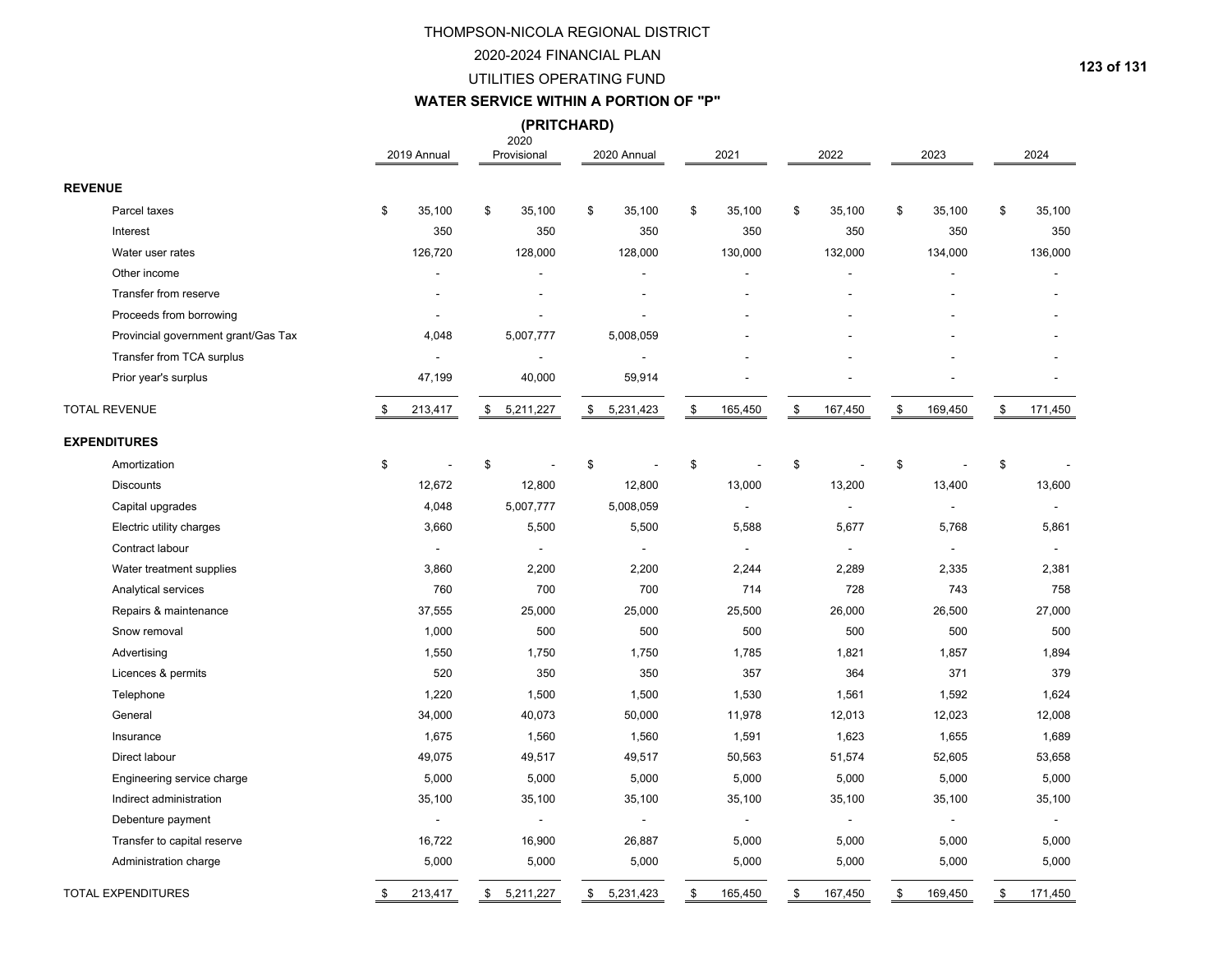#### 2020-2024 FINANCIAL PLAN

#### UTILITIES OPERATING FUND

# **WATER SERVICE WITHIN A PORTION OF "J"**

**(SAVONA)**

|                                     | 2019 Annual    | 2020<br>Provisional      | 2020 Annual              | 2021           | 2022          | 2023           | 2024           |
|-------------------------------------|----------------|--------------------------|--------------------------|----------------|---------------|----------------|----------------|
| <b>REVENUE</b>                      |                |                          |                          |                |               |                |                |
| Parcel taxes                        | \$<br>123,546  | \$<br>123,546            | \$<br>123,546            | \$<br>123,546  | \$<br>123,546 | \$<br>123,546  | \$<br>123,546  |
| Interest                            | 500            | 500                      | 500                      | 500            | 500           | 500            | 500            |
| Water user rates                    | 196,224        | 198,000                  | 198,000                  | 200,000        | 204,000       | 207,000        | 210,000        |
| Other income                        |                | $\overline{a}$           | $\blacksquare$           |                |               |                |                |
| Transfer from reserve               |                | $\overline{a}$           | 40,000                   |                |               |                |                |
| Proceeds from borrowing             |                | $\overline{\phantom{a}}$ | $\overline{\phantom{a}}$ |                |               |                |                |
| Provincial government grant/gas tax | 19,307         | 8,822                    | 17,451                   |                |               |                |                |
| Transfer from TCA surplus           |                | $\blacksquare$           | $\overline{\phantom{a}}$ |                |               |                |                |
| Prior year's surplus                | 46,029         | 40,000                   | 69,862                   |                |               |                |                |
| <b>TOTAL REVENUE</b>                | \$<br>385,606  | \$<br>370,868            | \$<br>449,359            | \$<br>324,046  | \$<br>328,046 | \$<br>331,046  | \$<br>334,046  |
| <b>EXPENDITURES</b>                 |                |                          |                          |                |               |                |                |
| Amortization                        | \$             | \$                       | \$                       | \$             | \$            | \$             | \$             |
| <b>Discounts</b>                    | 19,622         | 19,800                   | 19,800                   | 20,000         | 20,400        | 20,700         | 21,000         |
| Capital upgrades                    | 19,307         | 8,822                    | 17,451                   | $\overline{a}$ | $\sim$        | $\overline{a}$ | $\sim$         |
| Electric utility charges            | 22,145         | 22,350                   | 22,350                   | 22,708         | 23,071        | 23,440         | 23,815         |
| Contract labour                     | $\blacksquare$ | $\blacksquare$           | $\blacksquare$           |                |               | L,             | $\blacksquare$ |
| Water treatment supplies            | 10,350         | 10,000                   | 10,000                   | 10,200         | 10,404        | 10,612         | 10,824         |
| Analytical services                 | 1,015          | 350                      | 350                      | 357            | 364           | 371            | 379            |
| Repairs & maintenance               | 20,510         | 30,000                   | 20,000                   | 20,000         | 20,400        | 20,800         | 21,200         |
| Snow removal                        | $\sim$         | $\overline{\phantom{a}}$ | $\blacksquare$           |                |               |                | $\blacksquare$ |
| Advertising                         | 2,540          | 2,500                    | 2,500                    | 2,550          | 2,601         | 2,653          | 2,706          |
| Licences & permits                  | 2,540          | 2,500                    | 2,500                    | 2,550          | 2,601         | 2,653          | 2,706          |
| Telephone                           | 1,220          | 1,200                    | 1,200                    | 1,224          | 1,248         | 1,273          | 1,299          |
| General                             | 27,433         | 19,530                   | 119,392                  | 8,560          | 9,042         | 8,571          | 8,046          |
| Insurance                           | 4,265          | 3,810                    | 3,810                    | 3,886          | 3,964         | 4,043          | 4,124          |
| Direct labour                       | 94,113         | 94,960                   | 94,960                   | 96,965         | 98,904        | 100,883        | 102,900        |
| Engineering service charge          | 5,000          | 5,000                    | 5,000                    | 5,000          | 5,000         | 5,000          | 5,000          |
| Indirect administration             | 58,860         | 58,860                   | 58,860                   | 58,860         | 58,860        | 58,860         | 58,860         |
| Debenture payment and interest      | 64,686         | 64,686                   | 64,686                   | 64,686         | 64,686        | 64,686         | 64,686         |
| Transfer to capital reserve         | 30,500         | 25,000                   | 5,000                    | 5,000          | 5,000         | 5,000          | 5,000          |
| Administration charge               | 1,500          | 1,500                    | 1,500                    | 1,500          | 1,500         | 1,500          | 1,500          |
| <b>TOTAL EXPENDITURES</b>           | \$<br>385,606  | \$<br>370,868            | \$<br>449,359            | \$<br>324,046  | \$<br>328,046 | \$<br>331,046  | \$<br>334,046  |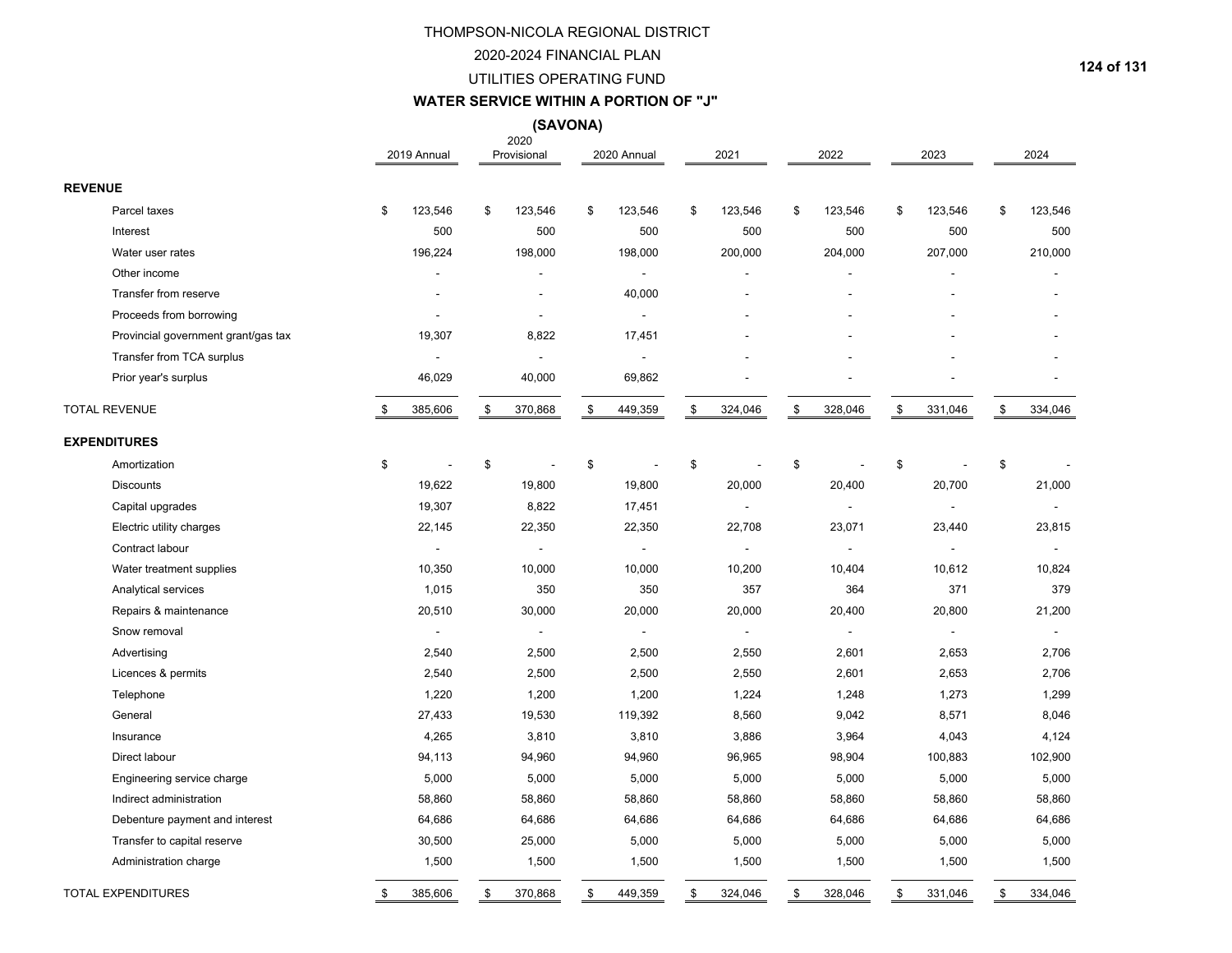#### 2020-2024 FINANCIAL PLAN

### UTILITIES OPERATING FUND

#### **WATER SERVICE WITHIN A PORTION OF "I"**

2020 **(SPENCES BRIDGE)**

|                                     | 2019 Annual    |      | 2020<br>Provisional      | 2020 Annual    | 2021                     | 2022           | 2023           | 2024           |
|-------------------------------------|----------------|------|--------------------------|----------------|--------------------------|----------------|----------------|----------------|
| <b>REVENUE</b>                      |                |      |                          |                |                          |                |                |                |
| Parcel taxes                        | \$<br>74,660   | \$   | 74,660                   | \$<br>74,660   | \$<br>74,660             | \$<br>74,660   | \$<br>74,660   | \$<br>74,660   |
| Interest                            | 500            |      | 500                      | 500            | 500                      | 500            | 500            | 500            |
| Water user rates                    | 88,016         |      | 90,000                   | 90,000         | 92,000                   | 95,000         | 97,000         | 99,000         |
| Other income                        |                |      |                          |                |                          |                |                |                |
| Transfer from reserve               |                |      |                          |                |                          |                |                |                |
| Proceeds from borrowing             |                |      |                          |                |                          |                |                |                |
| Provincial government grant/gas tax |                |      |                          |                |                          |                |                |                |
| Transfer from TCA surplus           |                |      |                          |                |                          |                |                |                |
| Prior year's surplus                | 25,224         |      | 18,000                   | 34,309         |                          |                |                |                |
| <b>TOTAL REVENUE</b>                | \$<br>188,400  | \$   | 183,160                  | \$<br>199,469  | \$<br>167,160            | \$<br>170,160  | \$<br>172,160  | \$<br>174,160  |
| <b>EXPENDITURES</b>                 |                |      |                          |                |                          |                |                |                |
| Amortization                        | \$             | \$   |                          | \$             | \$                       | \$             | \$             | \$             |
| <b>Discounts</b>                    | 8,802          |      | 9,000                    | 9,000          | 9,200                    | 9,500          | 9,700          | 9,900          |
| Capital upgrades                    | $\blacksquare$ |      | $\overline{\phantom{a}}$ | $\blacksquare$ | $\overline{\phantom{a}}$ | $\blacksquare$ | $\blacksquare$ |                |
| Electric utility charges            | 15,450         |      | 16,000                   | 16,000         | 16,256                   | 16,516         | 16,780         | 17,049         |
| Contract labour                     | $\blacksquare$ |      | $\overline{\phantom{a}}$ | $\blacksquare$ | $\sim$                   | $\blacksquare$ |                | $\blacksquare$ |
| Water treatment supplies            | 2,550          |      | 1,500                    | 1,500          | 1,530                    | 1,561          | 1,592          | 1,624          |
| Analytical services                 | 1,610          |      | 2,000                    | 2,000          | 2,040                    | 2,081          | 2,122          | 2,165          |
| Repairs & maintenance               | 15,000         |      | 15,000                   | 20,000         | 15,300                   | 15,600         | 15,900         | 16,200         |
| Advertising                         | 615            |      | 1,100                    | 1,100          | 1,122                    | 1,144          | 1,167          | 1,191          |
| Licences & permits                  | 3,030          |      | 3,600                    | 3,600          | 3,672                    | 3,745          | 3,820          | 3,897          |
| Telephone                           | 2,560          |      | $\overline{\phantom{a}}$ | $\sim$         | $\sim$                   | $\sim$         | $\sim$         | $\sim$         |
| General                             | 24,423         |      | 17,210                   | 15,000         | 2,093                    | 3,390          | 3,766          | 4,121          |
| Insurance                           | 1,640          |      | 1,750                    | 1,750          | 1,785                    | 1,821          | 1,857          | 1,894          |
| Direct labour                       | 31,060         |      | 31,340                   | 31,340         | 32,002                   | 32,642         | 33,295         | 33,960         |
| Engineering service charge          | 1,500          |      | 1,500                    | 1,500          | 1,500                    | 1,500          | 1,500          | 1,500          |
| Indirect administration             | 20,160         |      | 20,160                   | 20,160         | 20,160                   | 20,160         | 20,160         | 20,160         |
| Debenture payment                   | 54,500         |      | 54,500                   | 54,500         | 54,500                   | 54,500         | 54,500         | 54,500         |
| Transfer to capital reserve         | 500            |      | 3,500                    | 17,019         | 1,000                    | 1,000          | 1,000          | 1,000          |
| Administration charge               | 5,000          |      | 5,000                    | 5,000          | 5,000                    | 5,000          | 5,000          | 5,000          |
| <b>TOTAL EXPENDITURES</b>           | \$<br>188,400  | $\,$ | 183,160                  | \$<br>199,469  | \$<br>167,160            | \$<br>170,160  | \$<br>172,160  | \$<br>174,160  |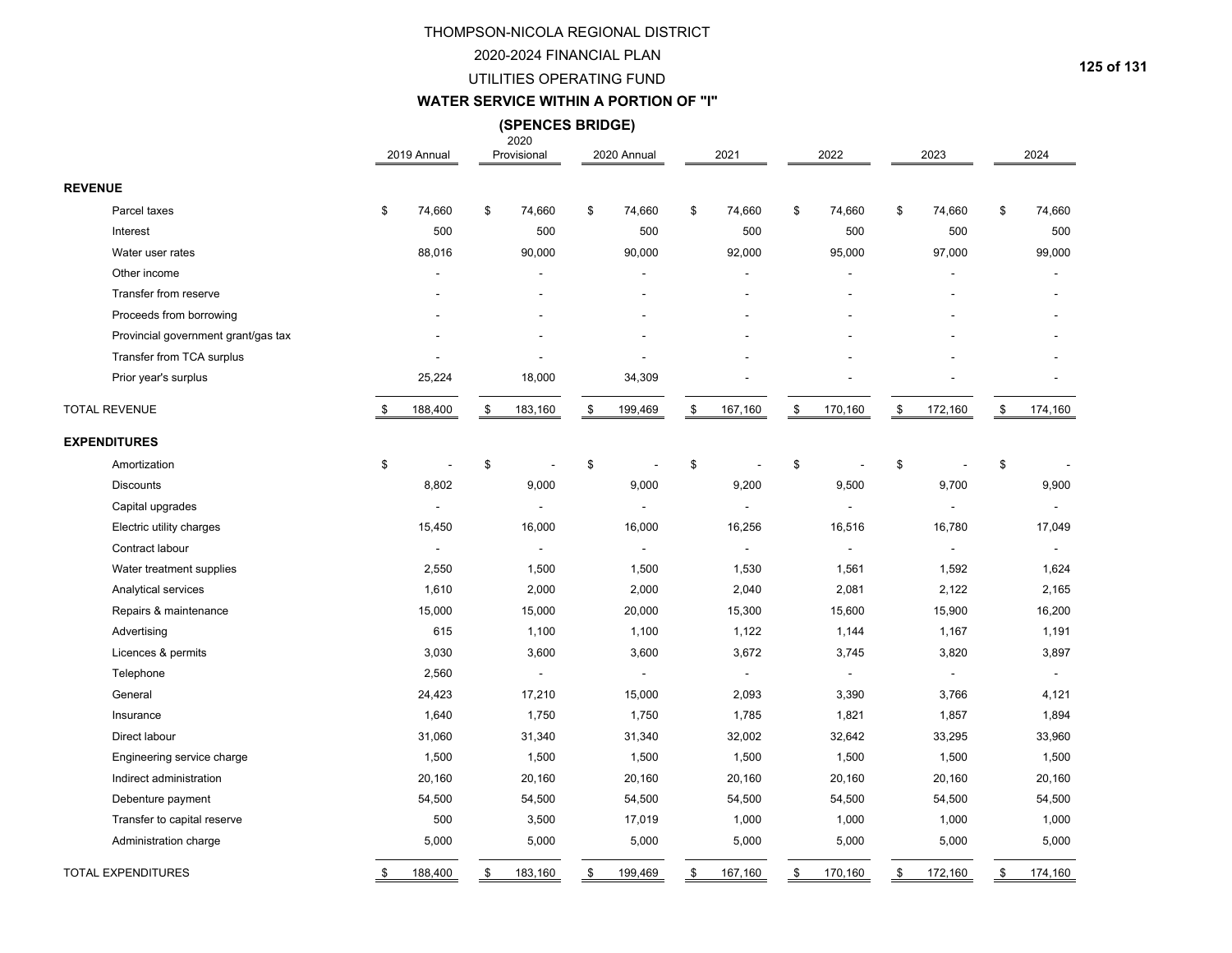### 2020-2024 FINANCIAL PLAN

#### UTILITIES OPERATING FUND

#### **WATER SERVICE WITHIN A PORTION OF "A"**

**(VAVENBY)**

|                |                                     | 2019 Annual          | 2020<br>Provisional      | 2020 Annual          | 2021                 | 2022               | 2023           | 2024          |
|----------------|-------------------------------------|----------------------|--------------------------|----------------------|----------------------|--------------------|----------------|---------------|
| <b>REVENUE</b> |                                     |                      |                          |                      |                      |                    |                |               |
|                | Parcel taxes                        | \$<br>38,257         | \$<br>38,257             | \$<br>38,257         | \$<br>38,257         | \$<br>38,257       | \$<br>38,257   | \$<br>38,257  |
|                | Interest                            |                      | $\overline{a}$           |                      |                      |                    |                |               |
|                | Water user rates                    | 102,000              | 97,000                   | 97,000               | 98,360               | 98,388             | 98,415         | 98,443        |
|                | Other income                        | 57,112               |                          | 58,290               |                      |                    |                |               |
|                | Transfer from reserve               |                      |                          |                      |                      |                    |                |               |
|                | Proceeds from borrowing             |                      | $\overline{a}$           | $\blacksquare$       |                      |                    |                |               |
|                | Provincial government grant/Gas tax | 50,038               | 11,038                   | 11,038               |                      |                    |                |               |
|                | Transfer from TCA surplus           |                      |                          | $\blacksquare$       |                      |                    |                |               |
|                | Prior year's surplus                | 760                  | $\overline{\phantom{a}}$ | 6,809                | 978                  | 2,116              | 3,277          | 4,461         |
|                | <b>TOTAL REVENUE</b>                | \$<br>248,167        | \$<br>146,295            | \$<br>211,394        | \$<br>137,595        | \$<br>138,761      | \$<br>139,949  | \$<br>141,161 |
|                | <b>EXPENDITURES</b>                 |                      |                          |                      |                      |                    |                |               |
|                | Amortization                        | \$<br>$\overline{a}$ | \$<br>$\overline{a}$     | \$<br>$\overline{a}$ | \$<br>$\overline{a}$ | \$<br>$\mathbf{r}$ | \$             | \$            |
|                | <b>Discounts</b>                    | 10,200               | 9,700                    | 9,700                | 9,836                | 9,839              | 9,842          | 9,844         |
|                | Capital upgrades                    | 107,150              | 11,038                   | 69,328               | $\sim$               | $\blacksquare$     | $\blacksquare$ |               |
|                | Electric utility charges            | 8,500                | 11,500                   | 11,500               | 11,684               | 11,871             | 12,061         | 12,254        |
|                | Contract labour                     | $\blacksquare$       | $\overline{a}$           | $\blacksquare$       | $\overline{a}$       | $\blacksquare$     | $\overline{a}$ | $\sim$        |
|                | Water treatment supplies            | 4,670                | 4,800                    | 6,000                | 6,120                | 6,242              | 6,367          | 6,495         |
|                | Analytical services                 | 2,030                | 750                      | 750                  | 765                  | 780                | 796            | 812           |
|                | Repairs & maintenance               | 22,000               | 18,178                   | 23,787               | 18,000               | 18,000             | 18,000         | 18,000        |
|                | Snow Removal                        | 610                  | 500                      | 500                  | 510                  | 520                | 531            | 541           |
|                | Advertising                         | 1,015                | 1,600                    | 1,600                | 1,632                | 1,665              | 1,698          | 1,732         |
|                | Licences & permits                  | 810                  | 810                      | 810                  | 826                  | 843                | 860            | 877           |
|                | Telephone                           | 915                  | 915                      | 915                  | 933                  | 952                | 971            | 990           |
|                | General                             | 3,913                | $\sim$                   | $\overline{a}$       |                      |                    |                | $\Delta$      |
|                | Insurance                           | 2,620                | 2,460                    | 2,460                | 2,509                | 2,559              | 2,611          | 2,663         |
|                | Direct labour                       | 34,477               | 34,787                   | 34,787               | 35,522               | 36,232             | 36,957         | 37,696        |
|                | Engineering service charge          | 5,000                | 5,000                    | 5,000                | 5,000                | 5,000              | 5,000          | 5,000         |
|                | Indirect administration             | 23,040               | 23,040                   | 23,040               | 23,040               | 23,040             | 23,040         | 23,040        |
|                | Debenture payment                   | 15,217               | 15,217                   | 15,217               | 15,217               | 15,217             | 15,217         | 15,217        |
|                | Transfer to capital reserve         | 1,000                | 1,000                    | 1,000                | 1,000                | 1,000              | 1,000          | 1,000         |
|                | Administration charge               | 5,000                | 5,000                    | 5,000                | 5,000                | 5,000              | 5,000          | 5,000         |
|                | <b>TOTAL EXPENDITURES</b>           | \$<br>248,167        | \$<br>146,295            | \$<br>211,394        | \$<br>137,595        | \$<br>138,761      | \$<br>139,949  | \$<br>141,161 |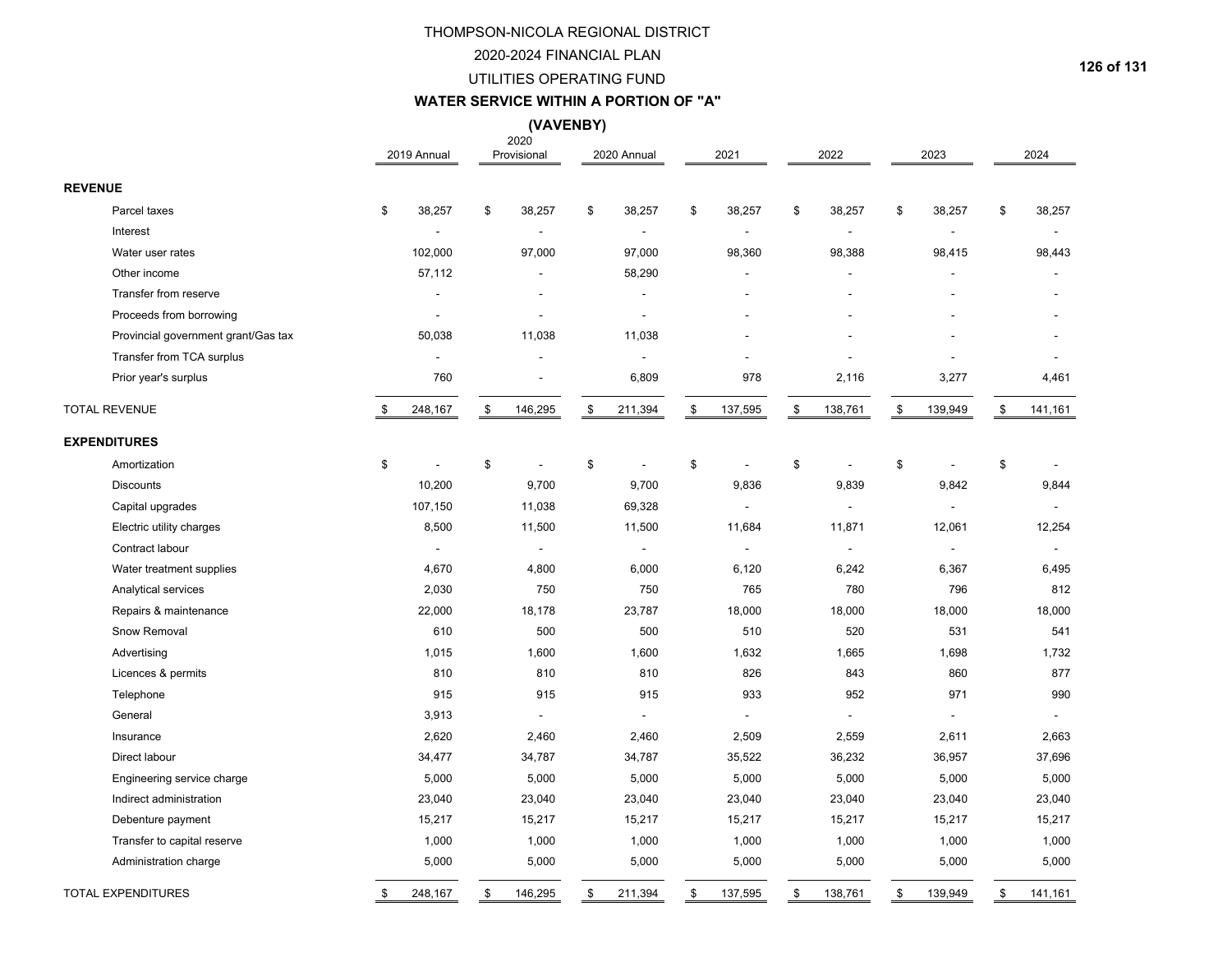#### 2020-2024 FINANCIAL PLAN

#### UTILITIES OPERATING FUND

# **WATER SERVICE WITHIN A PORTION OF "I"**

**( WALHACHIN )**

|                                     | 2019 Annual    | 2020<br>Provisional | 2020 Annual              | 2021           | 2022         | 2023                     | 2024         |
|-------------------------------------|----------------|---------------------|--------------------------|----------------|--------------|--------------------------|--------------|
| <b>REVENUE</b>                      |                |                     |                          |                |              |                          |              |
| Parcel taxes                        | \$<br>38,692   | \$<br>38,692        | \$<br>38,692             | \$<br>38,692   | \$<br>38,692 | \$<br>38,692             | \$<br>38,692 |
| Interest income                     | 200            | 200                 | 200                      | 200            | 200          | 200                      | 200          |
| Water user rates                    | 28,964         | 30,000              | 30,000                   | 30,500         | 31,000       | 32,000                   | 33,000       |
| Miscellaneous                       | $\blacksquare$ | L,                  | $\blacksquare$           |                |              | $\overline{\phantom{a}}$ |              |
| Provincial government grant/gas tax | 55,431         |                     | 1,892                    |                |              |                          |              |
| Transfer from TCA surplus           | $\blacksquare$ |                     | $\overline{\phantom{a}}$ |                |              |                          |              |
| Prior year's surplus                | 15,552         |                     | 6,554                    |                |              |                          |              |
| <b>TOTAL REVENUE</b>                | 138,839        | \$<br>68,892        | \$<br>77,338             | \$<br>69,392   | \$<br>69,892 | \$<br>70,892             | \$<br>71,892 |
| <b>EXPENDITURES</b>                 |                |                     |                          |                |              |                          |              |
| Amortization                        | \$             | \$                  | \$                       | \$             | \$           | \$                       | \$           |
| <b>Discounts</b>                    | 2,896          | 3,000               | 3,000                    | 3,050          | 3,100        | 3,200                    | 3,300        |
| Capital upgrades                    | 55,431         | $\blacksquare$      | 1,892                    |                |              | $\overline{a}$           |              |
| Electric utility charges            | 6,500          | 6,900               | 6,900                    | 7,010          | 7,123        | 7,237                    | 7,352        |
| Contract services                   |                | $\blacksquare$      | $\overline{\phantom{a}}$ | $\blacksquare$ |              | $\overline{a}$           |              |
| Water treatment supplies            | 1,000          | 600                 | 600                      | 612            | 624          | 637                      | 649          |
| Analytical services                 | 700            | 350                 | 350                      | 357            | 364          | 371                      | 379          |
| Repairs & maintenance               | 10,150         | 10,439              | 15,000                   | 10,150         | 10,171       | 10,358                   | 10,634       |
| Advertising                         | 1,000          | 500                 | 500                      | 510            | 520          | 531                      | 541          |
| Licences & permits                  | 1,000          | 600                 | 600                      | 612            | 624          | 637                      | 649          |
| Telephone                           | 900            | 950                 | 950                      | 969            | 988          | 1,008                    | 1,028        |
| General                             | 7,911          | $\blacksquare$      | 1,993                    | 345            | 383          | 697                      | 914          |
| Insurance                           | 1,780          | 1,600               | 1,600                    | 1,632          | 1,665        | 1,698                    | 1,732        |
| Direct labour                       | 9,007          | 9,089               | 9,089                    | 9,280          | 9,466        | 9,655                    | 9,849        |
| Engineering service charge          | 1,000          | 1,000               | 1,000                    | 1,000          | 1,000        | 1,000                    | 1,000        |
| Indirect administration             | 7,020          | 7,020               | 7,020                    | 7,020          | 7,020        | 7,020                    | 7,020        |
| Debenture payment                   | 24,344         | 24,344              | 24,344                   | 24,344         | 24,344       | 24,344                   | 24,344       |
| Transfer to capital reserve         | 7,200          | 1,500               | 1,500                    | 1,500          | 1,500        | 1,500                    | 1,500        |
| Administration charge               | 1,000          | 1,000               | 1,000                    | 1,000          | 1,000        | 1,000                    | 1,000        |
| <b>TOTAL EXPENDITURES</b>           | \$<br>138,839  | \$<br>68,892        | \$<br>77,338             | \$<br>69,392   | \$<br>69,892 | \$<br>70,892             | \$<br>71,892 |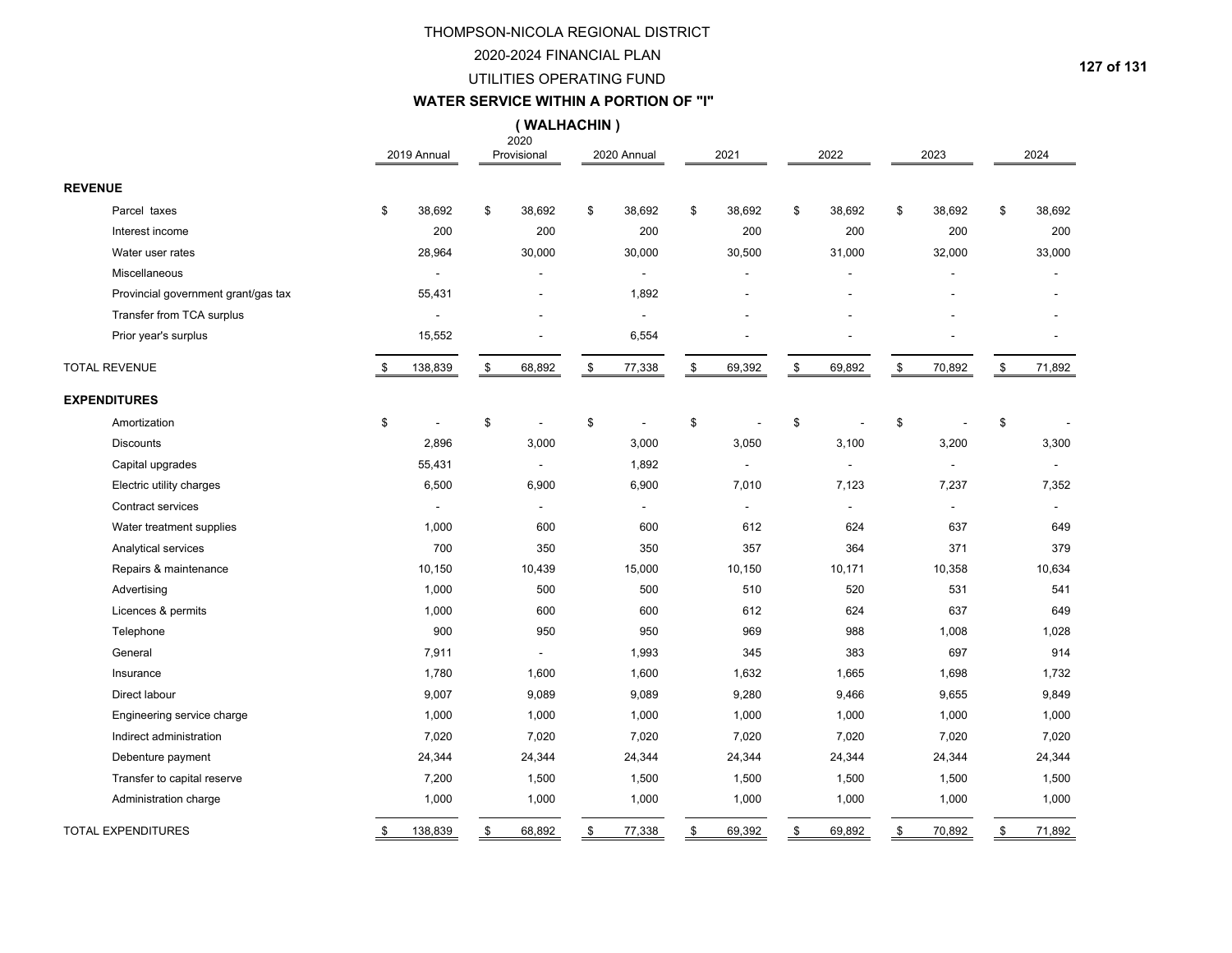#### 2020-2024 FINANCIAL PLAN

### UTILITIES OPERATING FUND

#### **PASKA/FACE LAKE HYDRO AND TELEPHONE SERVICES**

| . .<br>м<br>w |
|---------------|
|---------------|

|                           |      |                          | (AREA J)            |             |                                |                          |      |      |
|---------------------------|------|--------------------------|---------------------|-------------|--------------------------------|--------------------------|------|------|
|                           |      | 2019 Annual              | 2020<br>Provisional | 2020 Annual | 2021                           | 2022                     | 2023 | 2024 |
|                           |      |                          |                     |             |                                |                          |      |      |
| <b>REVENUE</b>            |      |                          |                     |             |                                |                          |      |      |
| Parcel tax                | \$   | (919)                    | \$                  | \$          | \$<br>$\overline{\phantom{a}}$ | \$                       | \$   | \$   |
| Proceeds from borrowing   |      | $\overline{\phantom{a}}$ | ٠                   |             | $\blacksquare$                 | $\overline{\phantom{a}}$ |      |      |
| Miscellaneous             |      |                          |                     |             | ٠                              |                          |      |      |
| Prior year's surplus      |      | 919                      |                     |             | $\blacksquare$                 | ٠                        |      |      |
| TOTAL REVENUE             |      |                          |                     |             | \$                             | \$                       |      |      |
| <b>EXPENDITURES</b>       |      |                          |                     |             |                                |                          |      |      |
| Service costs             | $\$$ |                          | \$                  | \$          | \$<br>$\overline{\phantom{a}}$ | \$                       | \$   | \$   |
| General                   |      |                          |                     |             |                                |                          |      |      |
| Debenture payments        |      |                          |                     |             | $\overline{\phantom{a}}$       |                          |      |      |
| Insurance                 |      |                          |                     |             | $\overline{\phantom{0}}$       |                          |      |      |
| Administration charge     |      |                          |                     |             | $\overline{\phantom{a}}$       |                          |      |      |
| <b>TOTAL EXPENDITURES</b> | \$   | $\overline{\phantom{a}}$ | \$                  | \$          | \$                             | \$                       | \$   | \$   |

**128 of 131**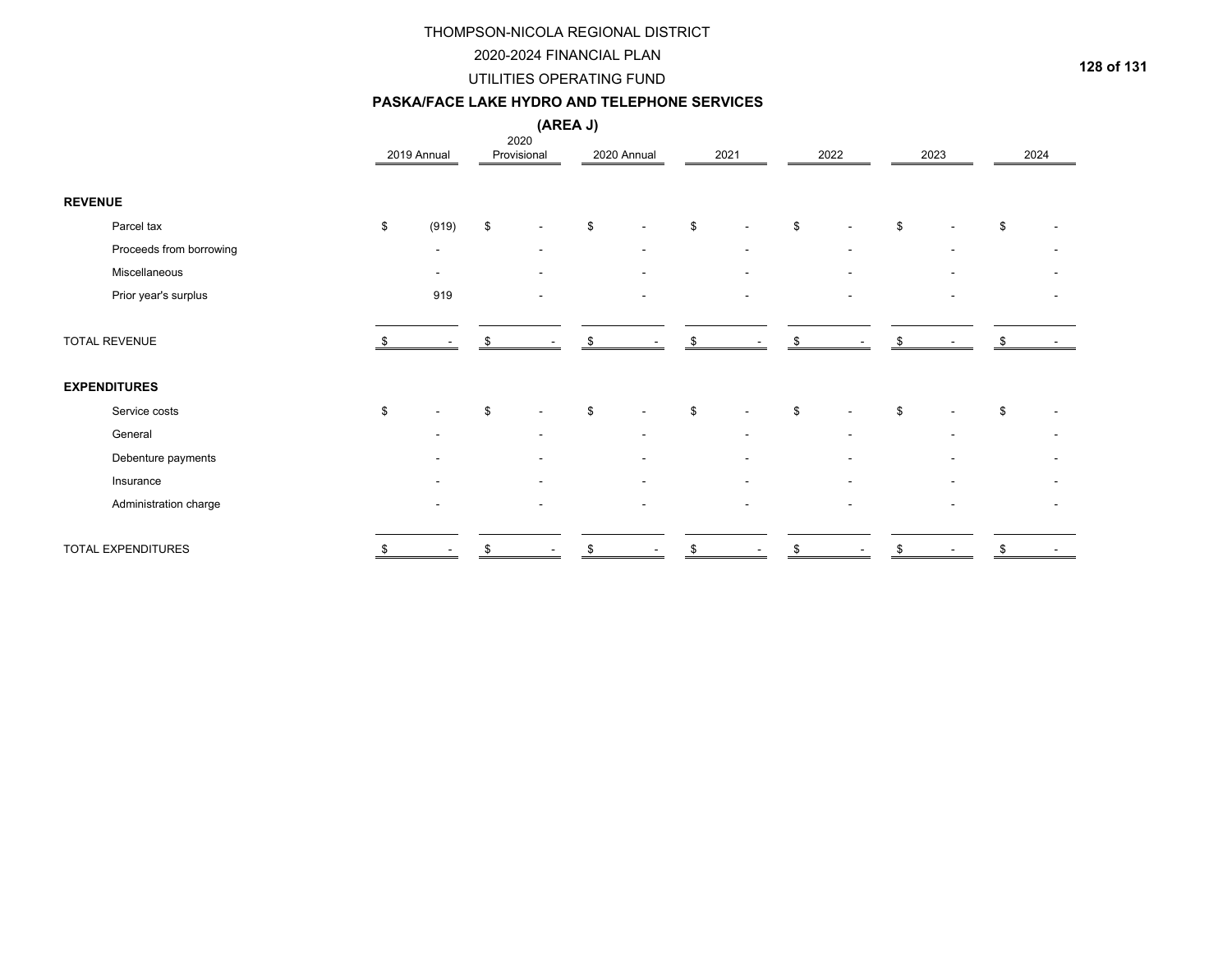#### 2020-2024 FINANCIAL PLAN

ENVIRONMENTAL HEALTH SERVICES

# **SEPTAGE DISPOSAL SERVICE**

#### 2020 **LOCAL SERVICE WITHIN A PORTION OF AREA "A" AND CLEARWATER**

|                                 | 2019 Annual              | ZUZU<br>Provisional      | 2020 Annual    | 2021                           | 2022                           | 2023           | 2024 |
|---------------------------------|--------------------------|--------------------------|----------------|--------------------------------|--------------------------------|----------------|------|
| <b>REVENUE</b>                  |                          |                          |                |                                |                                |                |      |
| Requisition                     | \$                       | \$                       | \$             | \$                             | \$                             | \$             | \$   |
| Tipping fees                    |                          | $\blacksquare$           | $\blacksquare$ | $\overline{\phantom{a}}$       | $\overline{\phantom{a}}$       | $\blacksquare$ |      |
| Government grants/gas tax funds | 27,963                   |                          |                | $\overline{\phantom{a}}$       | $\overline{\phantom{a}}$       |                |      |
| Miscellaneous                   | 25,000                   | 25,000                   | 25,000         | $\overline{\phantom{a}}$       | $\overline{\phantom{a}}$       |                |      |
| Transfer from TCA surplus       | $\overline{\phantom{a}}$ | $\overline{\phantom{a}}$ | $\blacksquare$ | $\overline{\phantom{a}}$       | ۰                              |                |      |
| Prior year's surplus            | 6,358                    | 6,358                    | 1,951          |                                |                                |                |      |
| <b>TOTAL REVENUE</b>            | 59,321                   | \$<br>31,358             | \$<br>26,951   | \$                             |                                |                |      |
| <b>EXPENDITURES</b>             |                          |                          |                |                                |                                |                |      |
| Capital projects                | \$<br>27,963             | \$                       | \$             | \$                             | \$                             | \$             | \$   |
| Operating costs                 | 6,055                    | 6,055                    | 1,801          | $\overline{\phantom{a}}$       | $\blacksquare$                 |                |      |
| Pit closure costs               | 25,000                   | 25,000                   | 25,000         |                                |                                |                |      |
| Insurance                       | $\overline{\phantom{a}}$ | $\overline{\phantom{a}}$ | $\blacksquare$ | $\blacksquare$                 |                                |                |      |
| Amortization                    |                          | $\overline{\phantom{a}}$ |                |                                |                                |                |      |
| Administration charge           | 303                      | 303                      | 150            |                                | -                              |                |      |
| <b>TOTAL EXPENDITURES</b>       | \$<br>59,321             | \$<br>31,358             | \$<br>26,951   | \$<br>$\overline{\phantom{a}}$ | \$<br>$\overline{\phantom{a}}$ | \$             | \$   |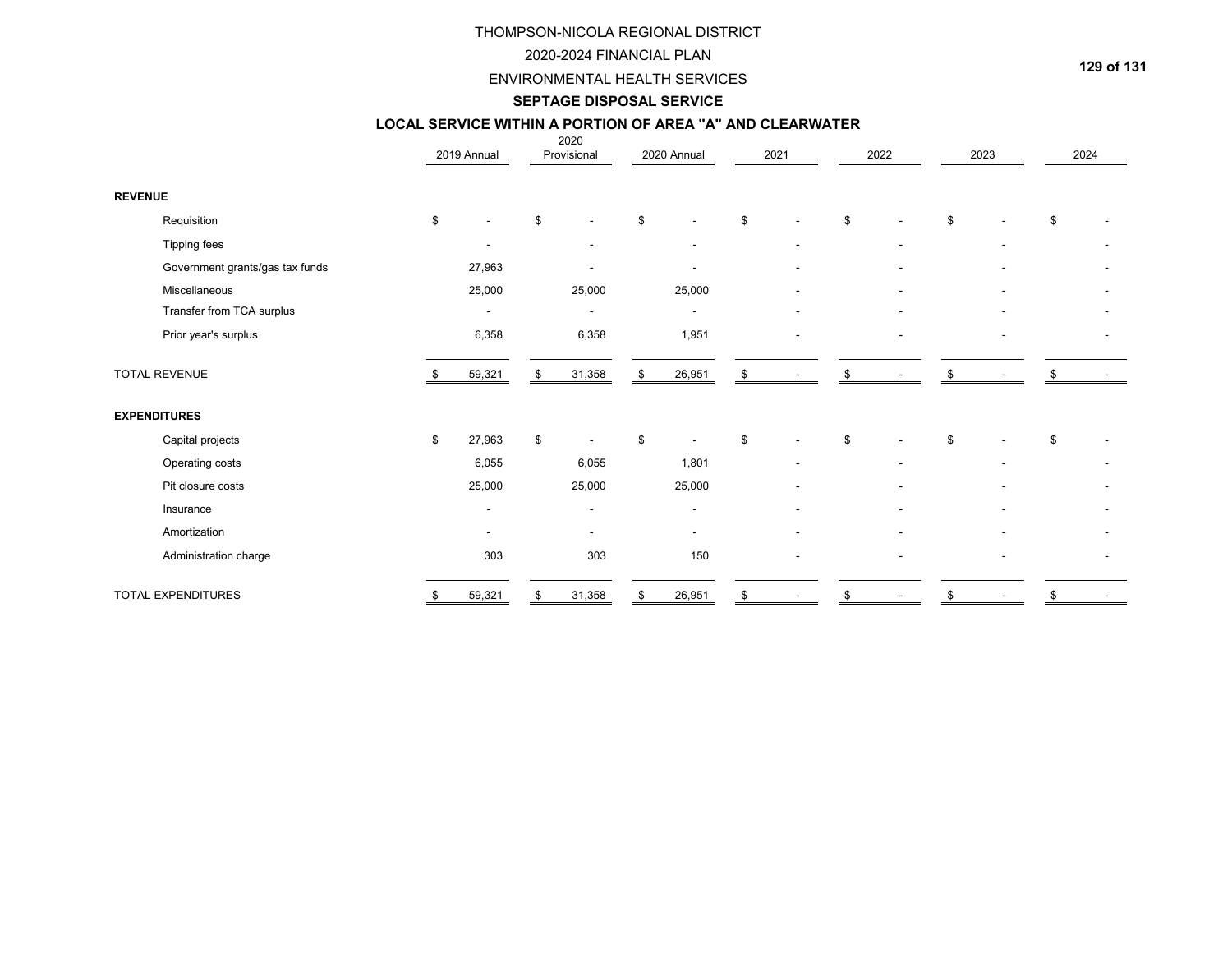#### 2020-2024 FINANCIAL PLAN

#### UTILITIES OPERATING FUND

# 2020 **SEWER SERVICE WITHIN A PORTION OF "P" (PAUL LAKE)**

|                               | 2019 Annual              | ZUZU<br>Provisional | 2020 Annual              | 2021           |      | 2022           |               | 2023                     | 2024                     |
|-------------------------------|--------------------------|---------------------|--------------------------|----------------|------|----------------|---------------|--------------------------|--------------------------|
| <b>REVENUE</b>                |                          |                     |                          |                |      |                |               |                          |                          |
| Parcel taxes                  | \$<br>74,227             | \$<br>82,000        | \$<br>82,000             | \$<br>84,500   | \$   | 86,000         | $\mathfrak s$ | 88,000                   | \$<br>91,000             |
| Interest revenue              | 1,400                    | 1,400               | 1,400                    | 1,400          |      | 1,400          |               | 1,400                    | 1,400                    |
| Other revenue                 | $\sim$                   | $\overline{a}$      | $\overline{a}$           | $\overline{a}$ |      |                |               | $\overline{a}$           | $\overline{a}$           |
| Provincial grants/Gas tax     | 23,734                   | 156,175             | 148,898                  |                |      |                |               | $\overline{\phantom{a}}$ |                          |
| Transfer from reserve         | $\overline{\phantom{a}}$ |                     | $\overline{\phantom{a}}$ |                |      |                |               |                          |                          |
| Transfer from TCA surplus     |                          |                     |                          |                |      |                |               |                          |                          |
| Prior year's surplus          | 32,831                   | 13,000              | 21,055                   | 12,763         |      | 12,508         |               | 11,797                   | 10,092                   |
| <b>TOTAL REVENUE</b>          | \$<br>132,192            | \$<br>252,575       | \$<br>253,353            | \$<br>98,663   | $\,$ | 99,908         | \$            | 101,197                  | \$<br>102,492            |
| <b>EXPENDITURES</b>           |                          |                     |                          |                |      |                |               |                          |                          |
| Amortization                  | \$                       | \$                  | \$                       | \$             | \$   |                | \$            |                          | \$                       |
| Capital upgrades              | 23,734                   | 156,175             | 148,898                  |                |      |                |               |                          | $\overline{\phantom{a}}$ |
| Utility charges               | 4,235                    | 4,450               | 4,450                    | 4,303          |      | 4,372          |               | 4,443                    | 4,514                    |
| Waste treatment supplies      | 4,500                    | 1,500               | 1,500                    | 1,530          |      | 1,561          |               | 1,592                    | 1,624                    |
| Analytical services           | 1,800                    | 1,500               | 1,500                    | 1,530          |      | 1,561          |               | 1,611.81                 | 1,644                    |
| Repairs & maintenance         | 10,000                   | 8,500               | 10,000                   | 10,000         |      | 10,200         |               | 10,404                   | 10,612                   |
| Snow removal                  | 2,000                    |                     | $\blacksquare$           | $\blacksquare$ |      | $\blacksquare$ |               |                          | $\mathbf{r}$             |
| Sludge removal/septic pumping | 14,000                   | 14,000              | 14,000                   | 14,075         |      | 14,151         |               | 14,228                   | 14,307                   |
| Licences & permits            | 600                      | 1,500               | 1,500                    | 1,530          |      | 1,561          |               | 1,592                    | 1,624                    |
| Telephone                     | 675                      | 750                 | 750                      | 765            |      | 780            |               | 796                      | 812                      |
| General                       | 6,000                    | 86                  | 6,641                    | $\blacksquare$ |      |                |               |                          | $\overline{\phantom{a}}$ |
| Insurance                     | 3,750                    | 3,400               | 3,400                    | 3,468          |      | 3,537          |               | 3,608                    | 3,680                    |
| Direct labour                 | 35,098                   | 35,414              | 35,414                   | 36,162         |      | 36,885         |               | 37,623                   | 38,375                   |
| Engineering service charge    | 4,000                    | 4,000               | 4,000                    | 4,000          |      | 4,000          |               | 4,000                    | 4,000                    |
| Indirect administration       | 18,900                   | 18,900              | 18,900                   | 18,900         |      | 18,900         |               | 18,900                   | 18,900                   |
| Debenture payments            | $\blacksquare$           | $\sim$              | $\blacksquare$           | $\overline{a}$ |      | $\blacksquare$ |               | $\blacksquare$           |                          |
| Transfer to reserve           | 1,900                    | 1,400               | 1,400                    | 1,400          |      | 1,400          |               | 1,400                    | 1,400                    |
| Administration charge         | 1,000                    | 1,000               | 1,000                    | 1,000          |      | 1,000          |               | 1,000                    | 1,000                    |
| <b>TOTAL EXPENDITURES</b>     | \$<br>132,192            | \$<br>252,575       | \$<br>253,353            | \$<br>98,663   | \$   | 99,908         | \$            | 101,197                  | \$<br>102,492            |